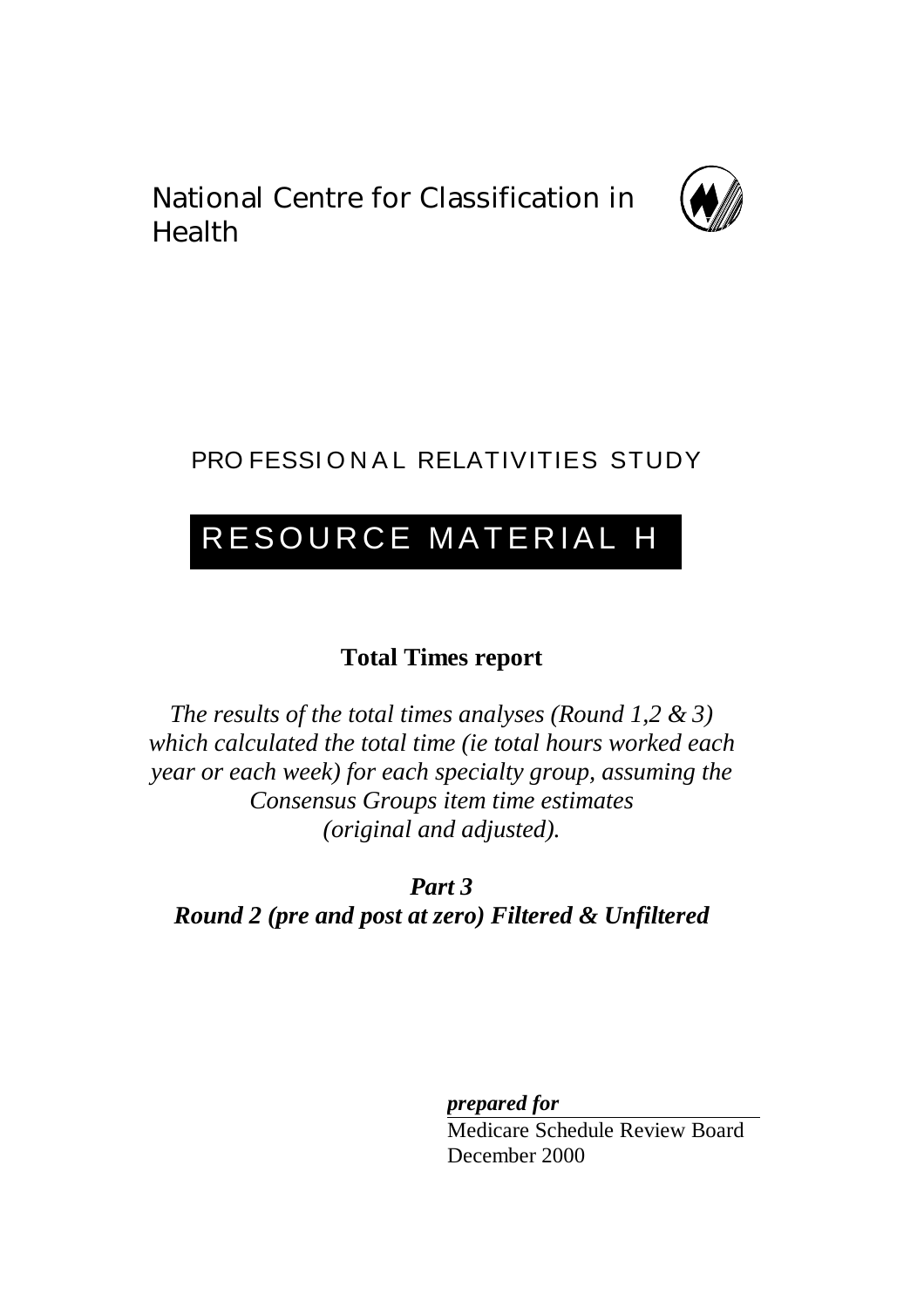| - - Description of Subpopulations - -<br>Summaries of<br>PERWEEK<br>FILTERED (- TOP 5 % AND LE 5 HRS/WK AS F<br>By levels of<br>SCIN36<br>SC DIVISION = $32 + 4$ ADDITIONAL CATS<br>Variable<br>Value Label<br>Std Dev<br>Mean<br>Cases<br>For Entire Population<br>25.2331<br>14.3359<br>28399<br>SCIN36<br>25.1443<br>12.9482<br>18170<br>1 GENERAL PRACTICE<br>SCIN36<br>9.2931<br>3.2173<br>58<br>2<br>FACIO-MAX SURGERY<br>767<br>SCIN36<br>3 OBSTETRICS & GYNAECO<br>28.0104<br>14.4689<br>SCIN36<br>4 GENERAL SURGERY<br>22.8565<br>11.6537<br>843<br>SCIN36<br>5 CARDIO-THORACIC SURG<br>20.5976<br>10.9914<br>82<br>SCIN36<br>6<br>NEUROSURGERY<br>15.6667<br>7.6549<br>87<br>SCIN36<br>7<br>ORTHOPAEDIC, HAND SU<br>21.6354<br>9.8457<br>554<br>SCIN36<br>8<br>16.0294<br>9.1204<br>34<br>PAEDIATRIC SURG<br>SCIN36<br>9 PLASTIC, HAND SURG,<br>32.5365<br>14.8887<br>192<br>SCIN36<br>10 UROLOGY<br>27.3687<br>11.6074<br>198<br>94<br>SCIN36<br>11 VASCULAR SURG<br>22.1170<br>11.9199<br>SCIN36<br>31.2891<br>15.8575<br>588<br>12<br>OPHTHALMOLOGY<br>SCIN36<br>13 ENT - OHN<br>49.5495<br>25.9073<br>273<br>SCIN36<br>17.3903<br>1425<br>14<br>ANAESTHESIA, HYPERBA<br>30.8091<br>SCIN36<br>20.2021<br>256<br>15<br>DERMATOLOGY<br>40.9688<br>SCIN36<br>16<br>70<br>IVF<br>59.1571<br>32.8636<br>SCIN36<br>16.2025<br>9.5769<br>652<br>17<br>GENERAL MEDICINE<br>473<br>SCIN36<br>18<br>CARDIOLOGY<br>36.9725<br>21.1584<br>SCIN36<br>72<br>19 RENAL MEDICINE<br>16.5556<br>11.3558<br>310<br>SCIN36<br>20<br>GASTROENTEROLOGY<br>27.6032<br>14.4943<br>SCIN36<br>21 NEUROLOGY<br>19.3721<br>11.3677<br>215<br>SCIN36<br>22 PAEDIATRIC MEDICINE<br>17.1904<br>10.1107<br>478<br>47<br>SCIN36<br>23 REHABILITATION MEDIC<br>9.2340<br>5.5018<br>SCIN36<br>24 RHEUMATOLOGY<br>22.3158<br>12.1184<br>114<br>SCIN36<br>25 THORACIC MEDICINE<br>19.4332<br>11.8185<br>187<br>1320<br>SCIN36<br>26 PSYCHIATRY<br>20.1977<br>10.2285<br>SCIN36<br>18.1863<br>9.1918<br>102<br>27 RADIATION ONCOLOGY<br>SCIN36<br>28<br>CLINICAL HAEMATOLOGY<br>14.1444<br>8.9337<br>90<br>SCIN36<br>29 MEDICAL ONCOLOGY<br>17.4625<br>11.9142<br>80<br>SCIN36<br>30 INTENSIVE CARE<br>21.2533<br>12.8316<br>75<br>SCIN36<br>31 NUCLEAR MEDICINE<br>25.7282<br>12.3711<br>103<br>SCIN36<br>32 IMMUNOLOGY<br>21.4906<br>17.0583<br>53<br>SCIN36<br>33 EMERGENCY MEDICINE<br>9.1739<br>3.7978<br>23<br>7<br>SCIN36<br>34 ASSISTANT<br>9.1429<br>4.0999<br>SCIN36<br>35 NON-SPEC SURGEONS<br>10.7245<br>4.1984<br>196<br>SCIN36<br>36 NON-SPEC ANAESTHESIO<br>26.1712<br>15.9128<br>111 | $14 - Aug - 00$<br>09:35:48 | TT09FILAINT (TOTALS-NINE FILTERED AINT) 14AUG2000/ALFA<br>SPSS Open VMS Development SYS on RUBENS:: |  | VMS V7.1 |
|-----------------------------------------------------------------------------------------------------------------------------------------------------------------------------------------------------------------------------------------------------------------------------------------------------------------------------------------------------------------------------------------------------------------------------------------------------------------------------------------------------------------------------------------------------------------------------------------------------------------------------------------------------------------------------------------------------------------------------------------------------------------------------------------------------------------------------------------------------------------------------------------------------------------------------------------------------------------------------------------------------------------------------------------------------------------------------------------------------------------------------------------------------------------------------------------------------------------------------------------------------------------------------------------------------------------------------------------------------------------------------------------------------------------------------------------------------------------------------------------------------------------------------------------------------------------------------------------------------------------------------------------------------------------------------------------------------------------------------------------------------------------------------------------------------------------------------------------------------------------------------------------------------------------------------------------------------------------------------------------------------------------------------------------------------------------------------------------------------------------------------------------------------------------------------------------------------------------------------------------------------------------------------------------------------------------------------------------------------------------------------------------------------------------------------------------------------------------------------------------------------------------------------------------------------------------------------|-----------------------------|-----------------------------------------------------------------------------------------------------|--|----------|
|                                                                                                                                                                                                                                                                                                                                                                                                                                                                                                                                                                                                                                                                                                                                                                                                                                                                                                                                                                                                                                                                                                                                                                                                                                                                                                                                                                                                                                                                                                                                                                                                                                                                                                                                                                                                                                                                                                                                                                                                                                                                                                                                                                                                                                                                                                                                                                                                                                                                                                                                                                             |                             |                                                                                                     |  |          |
|                                                                                                                                                                                                                                                                                                                                                                                                                                                                                                                                                                                                                                                                                                                                                                                                                                                                                                                                                                                                                                                                                                                                                                                                                                                                                                                                                                                                                                                                                                                                                                                                                                                                                                                                                                                                                                                                                                                                                                                                                                                                                                                                                                                                                                                                                                                                                                                                                                                                                                                                                                             |                             |                                                                                                     |  |          |
|                                                                                                                                                                                                                                                                                                                                                                                                                                                                                                                                                                                                                                                                                                                                                                                                                                                                                                                                                                                                                                                                                                                                                                                                                                                                                                                                                                                                                                                                                                                                                                                                                                                                                                                                                                                                                                                                                                                                                                                                                                                                                                                                                                                                                                                                                                                                                                                                                                                                                                                                                                             |                             |                                                                                                     |  |          |
|                                                                                                                                                                                                                                                                                                                                                                                                                                                                                                                                                                                                                                                                                                                                                                                                                                                                                                                                                                                                                                                                                                                                                                                                                                                                                                                                                                                                                                                                                                                                                                                                                                                                                                                                                                                                                                                                                                                                                                                                                                                                                                                                                                                                                                                                                                                                                                                                                                                                                                                                                                             |                             |                                                                                                     |  |          |
|                                                                                                                                                                                                                                                                                                                                                                                                                                                                                                                                                                                                                                                                                                                                                                                                                                                                                                                                                                                                                                                                                                                                                                                                                                                                                                                                                                                                                                                                                                                                                                                                                                                                                                                                                                                                                                                                                                                                                                                                                                                                                                                                                                                                                                                                                                                                                                                                                                                                                                                                                                             |                             |                                                                                                     |  |          |
|                                                                                                                                                                                                                                                                                                                                                                                                                                                                                                                                                                                                                                                                                                                                                                                                                                                                                                                                                                                                                                                                                                                                                                                                                                                                                                                                                                                                                                                                                                                                                                                                                                                                                                                                                                                                                                                                                                                                                                                                                                                                                                                                                                                                                                                                                                                                                                                                                                                                                                                                                                             |                             |                                                                                                     |  |          |
|                                                                                                                                                                                                                                                                                                                                                                                                                                                                                                                                                                                                                                                                                                                                                                                                                                                                                                                                                                                                                                                                                                                                                                                                                                                                                                                                                                                                                                                                                                                                                                                                                                                                                                                                                                                                                                                                                                                                                                                                                                                                                                                                                                                                                                                                                                                                                                                                                                                                                                                                                                             |                             |                                                                                                     |  |          |
|                                                                                                                                                                                                                                                                                                                                                                                                                                                                                                                                                                                                                                                                                                                                                                                                                                                                                                                                                                                                                                                                                                                                                                                                                                                                                                                                                                                                                                                                                                                                                                                                                                                                                                                                                                                                                                                                                                                                                                                                                                                                                                                                                                                                                                                                                                                                                                                                                                                                                                                                                                             |                             |                                                                                                     |  |          |
|                                                                                                                                                                                                                                                                                                                                                                                                                                                                                                                                                                                                                                                                                                                                                                                                                                                                                                                                                                                                                                                                                                                                                                                                                                                                                                                                                                                                                                                                                                                                                                                                                                                                                                                                                                                                                                                                                                                                                                                                                                                                                                                                                                                                                                                                                                                                                                                                                                                                                                                                                                             |                             |                                                                                                     |  |          |
|                                                                                                                                                                                                                                                                                                                                                                                                                                                                                                                                                                                                                                                                                                                                                                                                                                                                                                                                                                                                                                                                                                                                                                                                                                                                                                                                                                                                                                                                                                                                                                                                                                                                                                                                                                                                                                                                                                                                                                                                                                                                                                                                                                                                                                                                                                                                                                                                                                                                                                                                                                             |                             |                                                                                                     |  |          |
|                                                                                                                                                                                                                                                                                                                                                                                                                                                                                                                                                                                                                                                                                                                                                                                                                                                                                                                                                                                                                                                                                                                                                                                                                                                                                                                                                                                                                                                                                                                                                                                                                                                                                                                                                                                                                                                                                                                                                                                                                                                                                                                                                                                                                                                                                                                                                                                                                                                                                                                                                                             |                             |                                                                                                     |  |          |
|                                                                                                                                                                                                                                                                                                                                                                                                                                                                                                                                                                                                                                                                                                                                                                                                                                                                                                                                                                                                                                                                                                                                                                                                                                                                                                                                                                                                                                                                                                                                                                                                                                                                                                                                                                                                                                                                                                                                                                                                                                                                                                                                                                                                                                                                                                                                                                                                                                                                                                                                                                             |                             |                                                                                                     |  |          |
|                                                                                                                                                                                                                                                                                                                                                                                                                                                                                                                                                                                                                                                                                                                                                                                                                                                                                                                                                                                                                                                                                                                                                                                                                                                                                                                                                                                                                                                                                                                                                                                                                                                                                                                                                                                                                                                                                                                                                                                                                                                                                                                                                                                                                                                                                                                                                                                                                                                                                                                                                                             |                             |                                                                                                     |  |          |
|                                                                                                                                                                                                                                                                                                                                                                                                                                                                                                                                                                                                                                                                                                                                                                                                                                                                                                                                                                                                                                                                                                                                                                                                                                                                                                                                                                                                                                                                                                                                                                                                                                                                                                                                                                                                                                                                                                                                                                                                                                                                                                                                                                                                                                                                                                                                                                                                                                                                                                                                                                             |                             |                                                                                                     |  |          |
|                                                                                                                                                                                                                                                                                                                                                                                                                                                                                                                                                                                                                                                                                                                                                                                                                                                                                                                                                                                                                                                                                                                                                                                                                                                                                                                                                                                                                                                                                                                                                                                                                                                                                                                                                                                                                                                                                                                                                                                                                                                                                                                                                                                                                                                                                                                                                                                                                                                                                                                                                                             |                             |                                                                                                     |  |          |
|                                                                                                                                                                                                                                                                                                                                                                                                                                                                                                                                                                                                                                                                                                                                                                                                                                                                                                                                                                                                                                                                                                                                                                                                                                                                                                                                                                                                                                                                                                                                                                                                                                                                                                                                                                                                                                                                                                                                                                                                                                                                                                                                                                                                                                                                                                                                                                                                                                                                                                                                                                             |                             |                                                                                                     |  |          |
|                                                                                                                                                                                                                                                                                                                                                                                                                                                                                                                                                                                                                                                                                                                                                                                                                                                                                                                                                                                                                                                                                                                                                                                                                                                                                                                                                                                                                                                                                                                                                                                                                                                                                                                                                                                                                                                                                                                                                                                                                                                                                                                                                                                                                                                                                                                                                                                                                                                                                                                                                                             |                             |                                                                                                     |  |          |
|                                                                                                                                                                                                                                                                                                                                                                                                                                                                                                                                                                                                                                                                                                                                                                                                                                                                                                                                                                                                                                                                                                                                                                                                                                                                                                                                                                                                                                                                                                                                                                                                                                                                                                                                                                                                                                                                                                                                                                                                                                                                                                                                                                                                                                                                                                                                                                                                                                                                                                                                                                             |                             |                                                                                                     |  |          |
|                                                                                                                                                                                                                                                                                                                                                                                                                                                                                                                                                                                                                                                                                                                                                                                                                                                                                                                                                                                                                                                                                                                                                                                                                                                                                                                                                                                                                                                                                                                                                                                                                                                                                                                                                                                                                                                                                                                                                                                                                                                                                                                                                                                                                                                                                                                                                                                                                                                                                                                                                                             |                             |                                                                                                     |  |          |
|                                                                                                                                                                                                                                                                                                                                                                                                                                                                                                                                                                                                                                                                                                                                                                                                                                                                                                                                                                                                                                                                                                                                                                                                                                                                                                                                                                                                                                                                                                                                                                                                                                                                                                                                                                                                                                                                                                                                                                                                                                                                                                                                                                                                                                                                                                                                                                                                                                                                                                                                                                             |                             |                                                                                                     |  |          |
|                                                                                                                                                                                                                                                                                                                                                                                                                                                                                                                                                                                                                                                                                                                                                                                                                                                                                                                                                                                                                                                                                                                                                                                                                                                                                                                                                                                                                                                                                                                                                                                                                                                                                                                                                                                                                                                                                                                                                                                                                                                                                                                                                                                                                                                                                                                                                                                                                                                                                                                                                                             |                             |                                                                                                     |  |          |
|                                                                                                                                                                                                                                                                                                                                                                                                                                                                                                                                                                                                                                                                                                                                                                                                                                                                                                                                                                                                                                                                                                                                                                                                                                                                                                                                                                                                                                                                                                                                                                                                                                                                                                                                                                                                                                                                                                                                                                                                                                                                                                                                                                                                                                                                                                                                                                                                                                                                                                                                                                             |                             |                                                                                                     |  |          |
|                                                                                                                                                                                                                                                                                                                                                                                                                                                                                                                                                                                                                                                                                                                                                                                                                                                                                                                                                                                                                                                                                                                                                                                                                                                                                                                                                                                                                                                                                                                                                                                                                                                                                                                                                                                                                                                                                                                                                                                                                                                                                                                                                                                                                                                                                                                                                                                                                                                                                                                                                                             |                             |                                                                                                     |  |          |
|                                                                                                                                                                                                                                                                                                                                                                                                                                                                                                                                                                                                                                                                                                                                                                                                                                                                                                                                                                                                                                                                                                                                                                                                                                                                                                                                                                                                                                                                                                                                                                                                                                                                                                                                                                                                                                                                                                                                                                                                                                                                                                                                                                                                                                                                                                                                                                                                                                                                                                                                                                             |                             |                                                                                                     |  |          |
|                                                                                                                                                                                                                                                                                                                                                                                                                                                                                                                                                                                                                                                                                                                                                                                                                                                                                                                                                                                                                                                                                                                                                                                                                                                                                                                                                                                                                                                                                                                                                                                                                                                                                                                                                                                                                                                                                                                                                                                                                                                                                                                                                                                                                                                                                                                                                                                                                                                                                                                                                                             |                             |                                                                                                     |  |          |
|                                                                                                                                                                                                                                                                                                                                                                                                                                                                                                                                                                                                                                                                                                                                                                                                                                                                                                                                                                                                                                                                                                                                                                                                                                                                                                                                                                                                                                                                                                                                                                                                                                                                                                                                                                                                                                                                                                                                                                                                                                                                                                                                                                                                                                                                                                                                                                                                                                                                                                                                                                             |                             |                                                                                                     |  |          |
|                                                                                                                                                                                                                                                                                                                                                                                                                                                                                                                                                                                                                                                                                                                                                                                                                                                                                                                                                                                                                                                                                                                                                                                                                                                                                                                                                                                                                                                                                                                                                                                                                                                                                                                                                                                                                                                                                                                                                                                                                                                                                                                                                                                                                                                                                                                                                                                                                                                                                                                                                                             |                             |                                                                                                     |  |          |
|                                                                                                                                                                                                                                                                                                                                                                                                                                                                                                                                                                                                                                                                                                                                                                                                                                                                                                                                                                                                                                                                                                                                                                                                                                                                                                                                                                                                                                                                                                                                                                                                                                                                                                                                                                                                                                                                                                                                                                                                                                                                                                                                                                                                                                                                                                                                                                                                                                                                                                                                                                             |                             |                                                                                                     |  |          |
|                                                                                                                                                                                                                                                                                                                                                                                                                                                                                                                                                                                                                                                                                                                                                                                                                                                                                                                                                                                                                                                                                                                                                                                                                                                                                                                                                                                                                                                                                                                                                                                                                                                                                                                                                                                                                                                                                                                                                                                                                                                                                                                                                                                                                                                                                                                                                                                                                                                                                                                                                                             |                             |                                                                                                     |  |          |
|                                                                                                                                                                                                                                                                                                                                                                                                                                                                                                                                                                                                                                                                                                                                                                                                                                                                                                                                                                                                                                                                                                                                                                                                                                                                                                                                                                                                                                                                                                                                                                                                                                                                                                                                                                                                                                                                                                                                                                                                                                                                                                                                                                                                                                                                                                                                                                                                                                                                                                                                                                             |                             |                                                                                                     |  |          |
|                                                                                                                                                                                                                                                                                                                                                                                                                                                                                                                                                                                                                                                                                                                                                                                                                                                                                                                                                                                                                                                                                                                                                                                                                                                                                                                                                                                                                                                                                                                                                                                                                                                                                                                                                                                                                                                                                                                                                                                                                                                                                                                                                                                                                                                                                                                                                                                                                                                                                                                                                                             |                             |                                                                                                     |  |          |
|                                                                                                                                                                                                                                                                                                                                                                                                                                                                                                                                                                                                                                                                                                                                                                                                                                                                                                                                                                                                                                                                                                                                                                                                                                                                                                                                                                                                                                                                                                                                                                                                                                                                                                                                                                                                                                                                                                                                                                                                                                                                                                                                                                                                                                                                                                                                                                                                                                                                                                                                                                             |                             |                                                                                                     |  |          |
|                                                                                                                                                                                                                                                                                                                                                                                                                                                                                                                                                                                                                                                                                                                                                                                                                                                                                                                                                                                                                                                                                                                                                                                                                                                                                                                                                                                                                                                                                                                                                                                                                                                                                                                                                                                                                                                                                                                                                                                                                                                                                                                                                                                                                                                                                                                                                                                                                                                                                                                                                                             |                             |                                                                                                     |  |          |
|                                                                                                                                                                                                                                                                                                                                                                                                                                                                                                                                                                                                                                                                                                                                                                                                                                                                                                                                                                                                                                                                                                                                                                                                                                                                                                                                                                                                                                                                                                                                                                                                                                                                                                                                                                                                                                                                                                                                                                                                                                                                                                                                                                                                                                                                                                                                                                                                                                                                                                                                                                             |                             |                                                                                                     |  |          |
|                                                                                                                                                                                                                                                                                                                                                                                                                                                                                                                                                                                                                                                                                                                                                                                                                                                                                                                                                                                                                                                                                                                                                                                                                                                                                                                                                                                                                                                                                                                                                                                                                                                                                                                                                                                                                                                                                                                                                                                                                                                                                                                                                                                                                                                                                                                                                                                                                                                                                                                                                                             |                             |                                                                                                     |  |          |
|                                                                                                                                                                                                                                                                                                                                                                                                                                                                                                                                                                                                                                                                                                                                                                                                                                                                                                                                                                                                                                                                                                                                                                                                                                                                                                                                                                                                                                                                                                                                                                                                                                                                                                                                                                                                                                                                                                                                                                                                                                                                                                                                                                                                                                                                                                                                                                                                                                                                                                                                                                             |                             |                                                                                                     |  |          |
|                                                                                                                                                                                                                                                                                                                                                                                                                                                                                                                                                                                                                                                                                                                                                                                                                                                                                                                                                                                                                                                                                                                                                                                                                                                                                                                                                                                                                                                                                                                                                                                                                                                                                                                                                                                                                                                                                                                                                                                                                                                                                                                                                                                                                                                                                                                                                                                                                                                                                                                                                                             |                             |                                                                                                     |  |          |
|                                                                                                                                                                                                                                                                                                                                                                                                                                                                                                                                                                                                                                                                                                                                                                                                                                                                                                                                                                                                                                                                                                                                                                                                                                                                                                                                                                                                                                                                                                                                                                                                                                                                                                                                                                                                                                                                                                                                                                                                                                                                                                                                                                                                                                                                                                                                                                                                                                                                                                                                                                             |                             |                                                                                                     |  |          |
|                                                                                                                                                                                                                                                                                                                                                                                                                                                                                                                                                                                                                                                                                                                                                                                                                                                                                                                                                                                                                                                                                                                                                                                                                                                                                                                                                                                                                                                                                                                                                                                                                                                                                                                                                                                                                                                                                                                                                                                                                                                                                                                                                                                                                                                                                                                                                                                                                                                                                                                                                                             |                             |                                                                                                     |  |          |
|                                                                                                                                                                                                                                                                                                                                                                                                                                                                                                                                                                                                                                                                                                                                                                                                                                                                                                                                                                                                                                                                                                                                                                                                                                                                                                                                                                                                                                                                                                                                                                                                                                                                                                                                                                                                                                                                                                                                                                                                                                                                                                                                                                                                                                                                                                                                                                                                                                                                                                                                                                             |                             |                                                                                                     |  |          |

Total Cases = 28399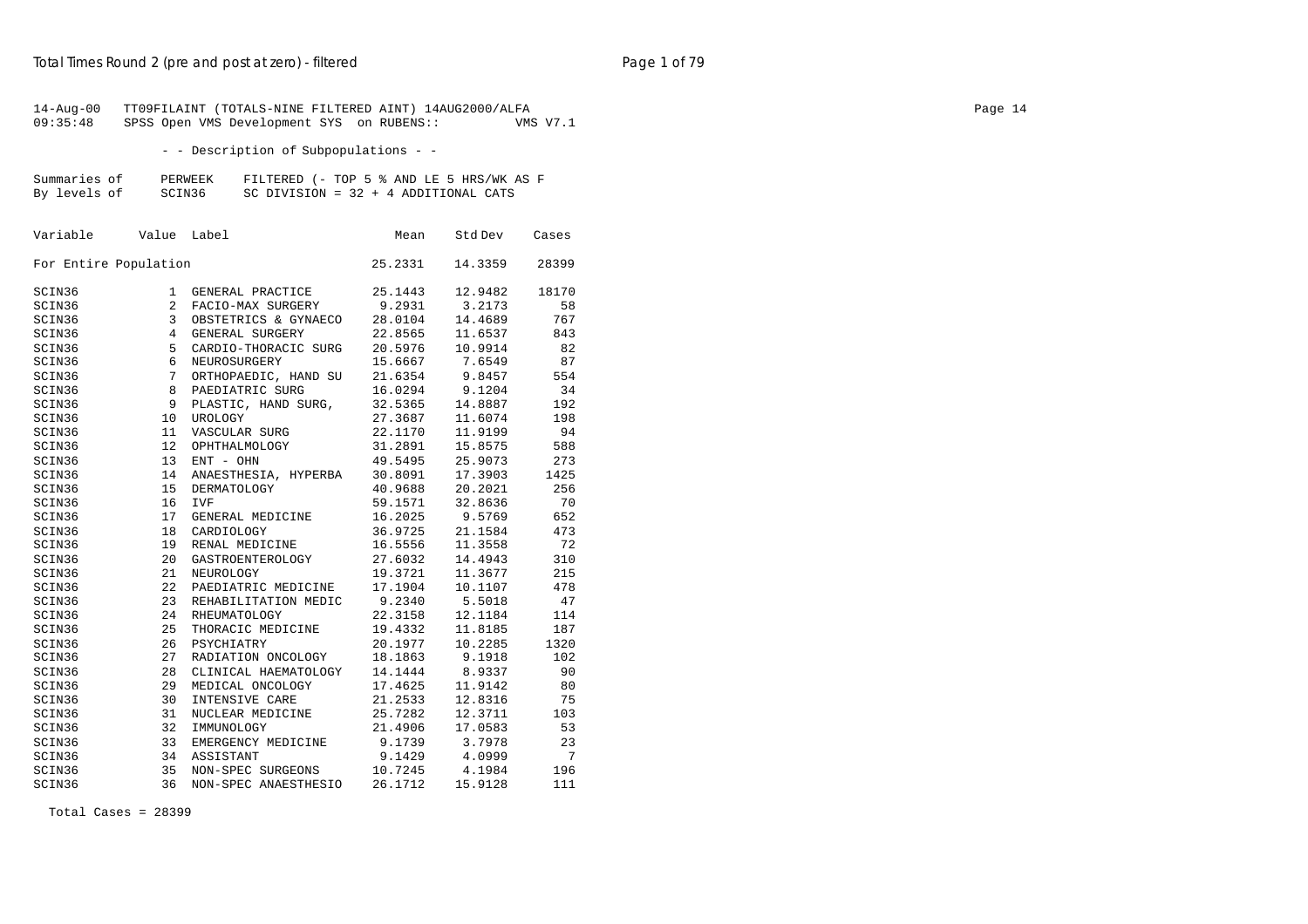14-Aug-00 TT09FILAINT (TOTALS-NINE FILTERED AINT) 14AUG2000/ALFA Page 18 09:35:52 SPSS Open VMS Development SYS on RUBENS:: VMS V7.1

Preceding task required .32 seconds CPU time; 3.29 seconds elapsed.

```
276 0 TEMPORARY
277 0 SELECT IF (SCIN36 EQ 1)
278 0 /*
279 0 /* TOTAL TIMES FREQUENCY DISTRIBUTION FOR GPs
280 0 /*
281 0 FREQUENCIES VARIABLES=PERWEEK/<br>282 0 FORMAT=CONDENSE/
\begin{array}{cccc}\n 282 & 0 & \text{FORMAT=COMDENSE}/\\ \n 283 & 0 & \text{HISTOGRAPH=INCREM}\n \end{array}283 0 HISTOGRAM=INCREMENT (5)/<br>284 0 STATISTICS=MEAN STDDEV
                          STATISTICS=MEAN STDDEV
285 \t 0 / *
```
There are 1,073,639,792 bytes of memory available.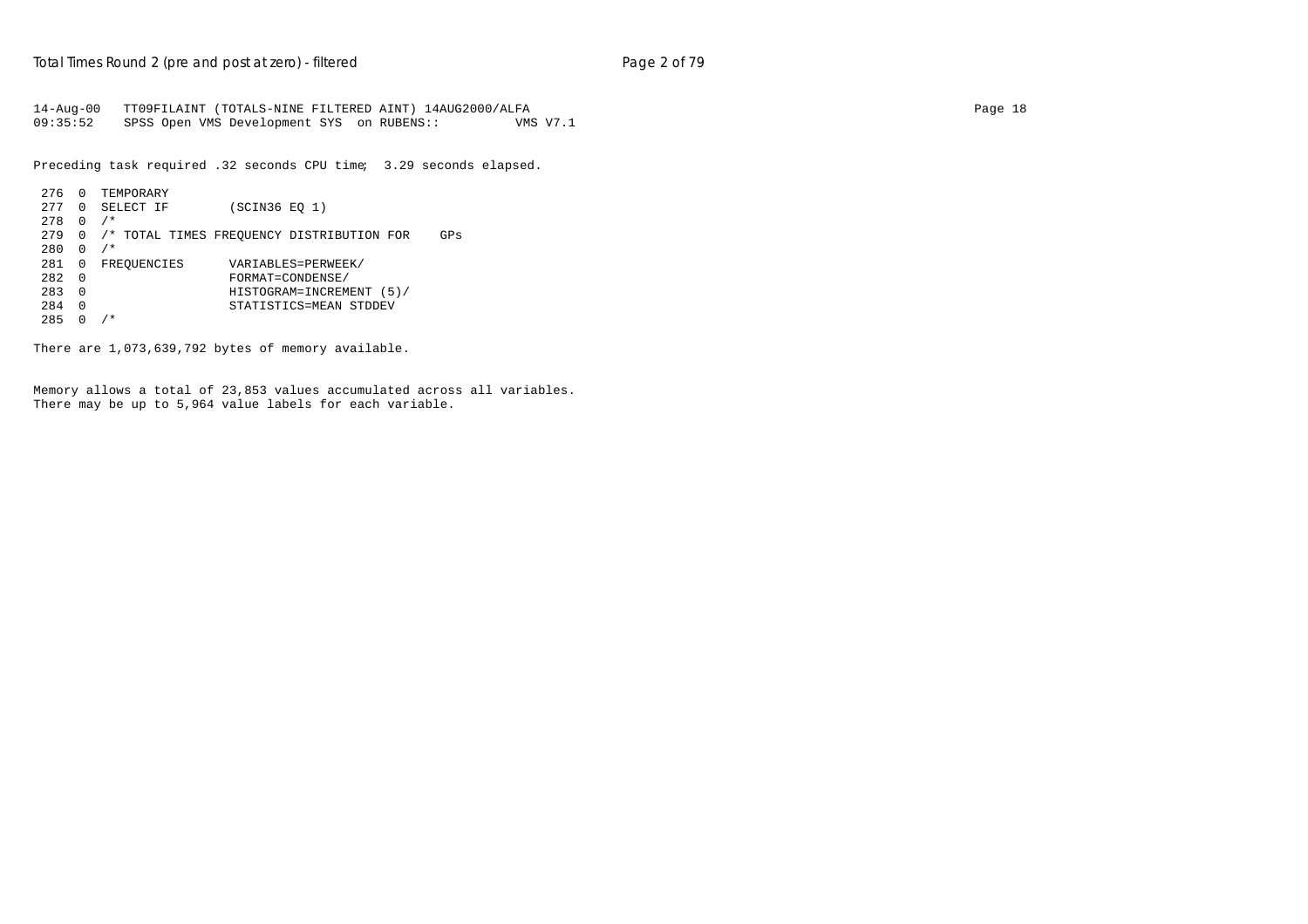| 14-Aug-00 | TT09FILAINT (TOTALS-NINE FILTERED AINT) 14AUG2000/ALFA |          | Page 19 |
|-----------|--------------------------------------------------------|----------|---------|
| 09:35:55  | SPSS Open VMS Development SYS on RUBENS::              | VMS V7.1 |         |

|       |              |                | Cum          |                                                   |              |                | Cum |       |              |              | Cum   |
|-------|--------------|----------------|--------------|---------------------------------------------------|--------------|----------------|-----|-------|--------------|--------------|-------|
| Value | Freq Pct Pct |                |              | Value                                             | Freq Pct Pct |                |     | Value | Freq Pct Pct |              |       |
| 4.00  | 223          | $\mathbf{1}$   | $\mathbf{1}$ | 22.00                                             | 514          | 3              | 45  | 40.00 | 268          | $\mathbf{1}$ | 86    |
| 5.00  | 440          | $\overline{a}$ | 4            | 23.00                                             | 514          | 3              | 48  | 41.00 | 262          | $\mathbf{1}$ | 87    |
| 6.00  | 451          | $\overline{a}$ | 6            | 24.00                                             | 437          | $\overline{a}$ | 50  | 42.00 | 253          | 1            | 88    |
| 7.00  | 460          | 3              | 9            | 25.00                                             | 525          | 3              | 53  | 43.00 | 241          | $\mathbf{1}$ | 90    |
| 8.00  | 442          | 2              | 11           | 26.00                                             | 478          | 3              | 56  | 44.00 | 219          | 1            | 91    |
| 9.00  | 402          | 2              | 13           | 27.00                                             | 476          | 3              | 59  | 45.00 | 203          | 1            | 92    |
| 10.00 | 430          | 2              | 16           | 28.00                                             | 470          | 3              | 61  | 46.00 | 181          | 1            | 93    |
| 11.00 | 410          | 2              | 18           | 29.00                                             | 463          | 3              | 64  | 47.00 | 178          | 1            | 94    |
| 12.00 | 427          | 2              | 20           | 30.00                                             | 452          | $\overline{2}$ | 66  | 48.00 | 171          | $\mathbf{1}$ | 95    |
| 13.00 | 453          | 2              | 23           | 31.00                                             | 416          | $\overline{2}$ | 68  | 49.00 | 171          | 1            | 96    |
| 14.00 | 468          | 3              | 25           | 32.00                                             | 406          | 2              | 71  | 50.00 | 161          | 1            | 97    |
| 15.00 | 426          | $\overline{a}$ | 28           | 33.00                                             | 437          | $\overline{2}$ | 73  | 51.00 | 142          | $\mathbf{1}$ | 98    |
| 16.00 | 427          | $\overline{a}$ | 30           | 34.00                                             | 385          | $\overline{2}$ | 75  | 52.00 | 128          | 1            | 98    |
| 17.00 | 410          | $\overline{a}$ | 32           | 35.00                                             | 363          | $\overline{2}$ | 77  | 53.00 | 134          | 1            | 99    |
| 18.00 | 388          | 2              | 34           | 36.00                                             | 337          | $\overline{a}$ | 79  | 54.00 | 128          |              | 1 100 |
| 19.00 | 467          | 3              | 37           | 37.00                                             | 300          | $\overline{2}$ | 81  | 55.00 | 48           |              | 0 100 |
| 20.00 | 481          | 3              | 40           | 38.00                                             | 315          | $\overline{2}$ | 82  |       |              |              |       |
| 21.00 | 483          | 3              | 42           | 39.00                                             | 306          | $\overline{2}$ | 84  |       |              |              |       |
| Count |              | Midpoint       |              | One symbol equals approximately 80.00 occurrences |              |                |     |       |              |              |       |
|       |              |                |              |                                                   |              |                |     |       |              |              |       |

| 2016 | 6.50     | *************************           |
|------|----------|-------------------------------------|
| 2122 | 11.50    | ***************************         |
| 2119 | 16.50    | **************************          |
| 2459 | 21.50    | *******************************     |
| 2386 | 26.50    | ******************************      |
| 2174 | 31.50    | ***************************         |
| 1700 | 36.50    | *********************               |
| 1330 | 41.50    | *****************                   |
| 952  | 46.50    | ************                        |
| 736  | 51.50    | *********                           |
| 176  | 55.00    | $***$                               |
|      |          |                                     |
|      | $\Omega$ | 800<br>1600<br>2400<br>3200<br>4000 |
|      |          | Histogram frequency                 |
| Mean | 25.144   | Std dev<br>12.948                   |

Valid cases 18170 Missing cases 0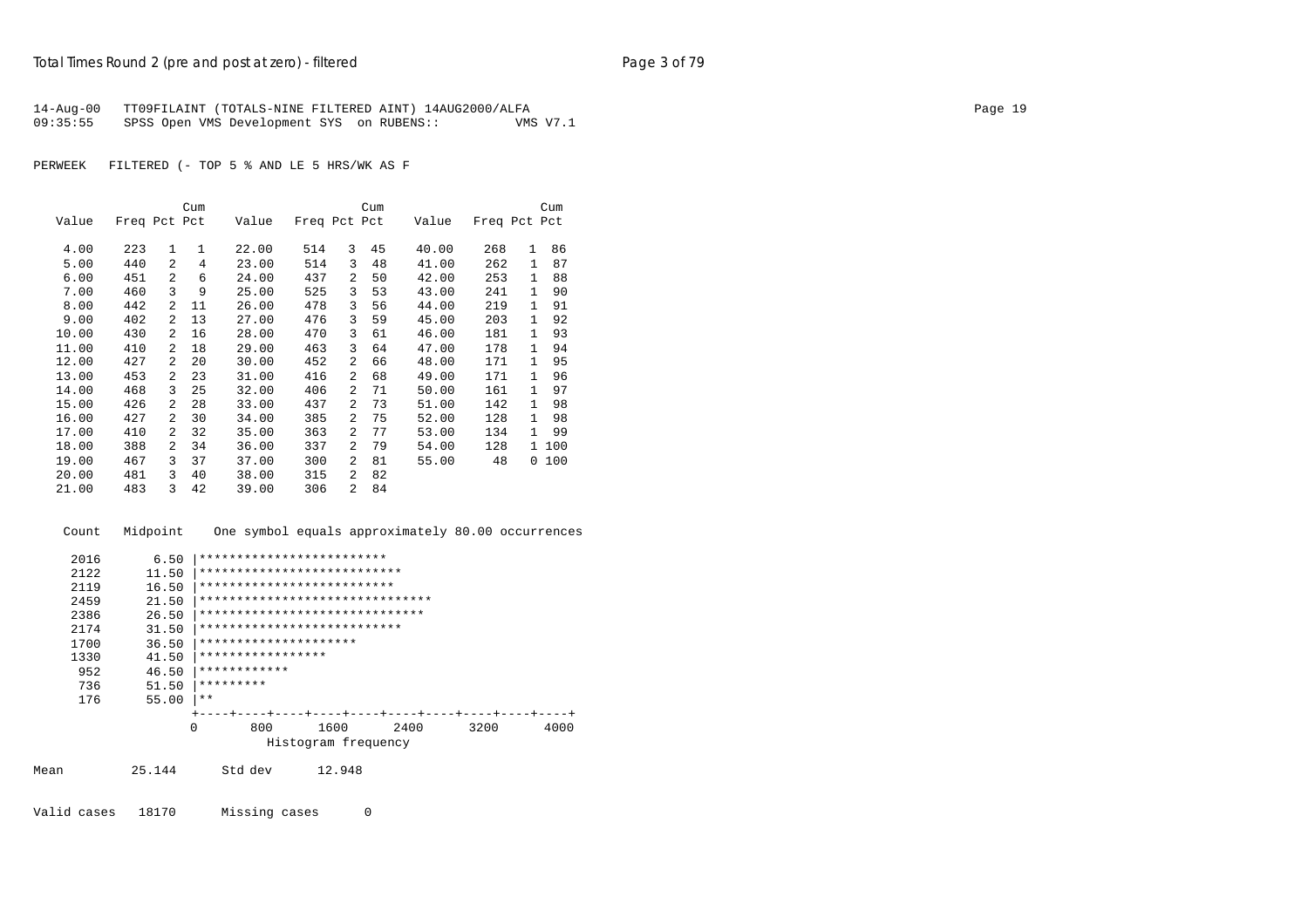14-Aug-00 TT09FILAINT (TOTALS-NINE FILTERED AINT) 14AUG2000/ALFA Page 20 SPSS Open VMS Development SYS on RUBENS:: VMS V7.1

Preceding task required .32 seconds CPU time; 3.30 seconds elapsed.

```
286 0 TEMPORARY
287 0 SELECT IF (SCIN36 EQ 2)
288 0 /*
289 0 /* TOTAL TIMES FREQUENCY DISTRIBUTION FOR FACIO-MAX SURGEONS
290  0 /*<br>291  0  FREQUENCIES
                 VARIABLES=PERWEEK/
292 0 FORMAT=CONDENSE/
293 0 HISTOGRAM=INCREMENT (5)/
294 0 STATISTICS=MEAN STDDEV
295 0 /*
```
There are 1,073,639,792 bytes of memory available.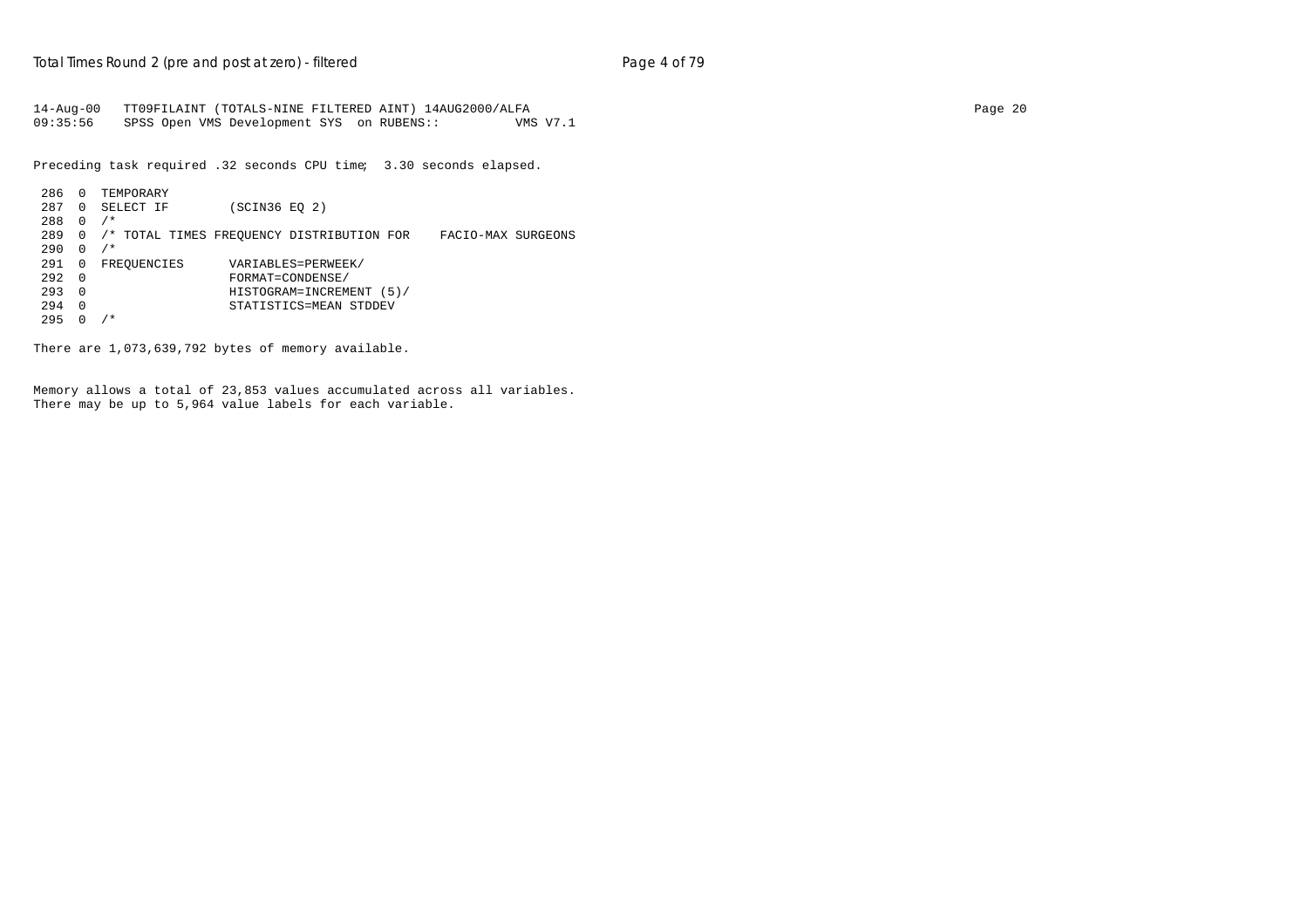| 14-Aug-00 | TT09FILAINT (TOTALS-NINE FILTERED AINT) 14AUG2000/ALFA |          | Page 21 |
|-----------|--------------------------------------------------------|----------|---------|
| 09:35:57  | SPSS Open VMS Development SYS on RUBENS::              | VMS V7.1 |         |

|       |              |    | Cum     |       |      | Cum    |                                       |  | Cum     |
|-------|--------------|----|---------|-------|------|--------|---------------------------------------|--|---------|
| Value | Freq Pct Pct |    |         |       |      |        | Value Freq Pct Pct Value Freq Pct Pct |  |         |
|       |              |    |         |       |      |        |                                       |  |         |
| 5.00  |              |    | 5 9 9   | 9.00  |      | 4 7 57 | 13.00                                 |  | 2 3 84  |
| 6.00  |              |    | 8 14 22 | 10.00 |      | 3 5 62 | 14.00                                 |  | 5 9 9 3 |
| 7.00  | 11           | 19 | 41      | 11.00 | 7 12 | 74     | 15.00                                 |  | 3 97    |
| 8.00  |              |    | 5950    | 12.00 | 4 7  | 81     | 16.00                                 |  | 2 3 100 |

| Count         | Midpoint               |                                     |       | One symbol equals approximately .80 occurrences |    |    |
|---------------|------------------------|-------------------------------------|-------|-------------------------------------------------|----|----|
| 33<br>21<br>4 | 7.50<br>12.50<br>16.00 | **************************<br>***** |       |                                                 |    |    |
|               |                        | 0<br>8                              | 16    | 24<br>Histogram frequency                       | 32 | 40 |
| Mean          | 9.293                  | Std dev                             | 3.217 |                                                 |    |    |

Valid cases 58 Missing cases 0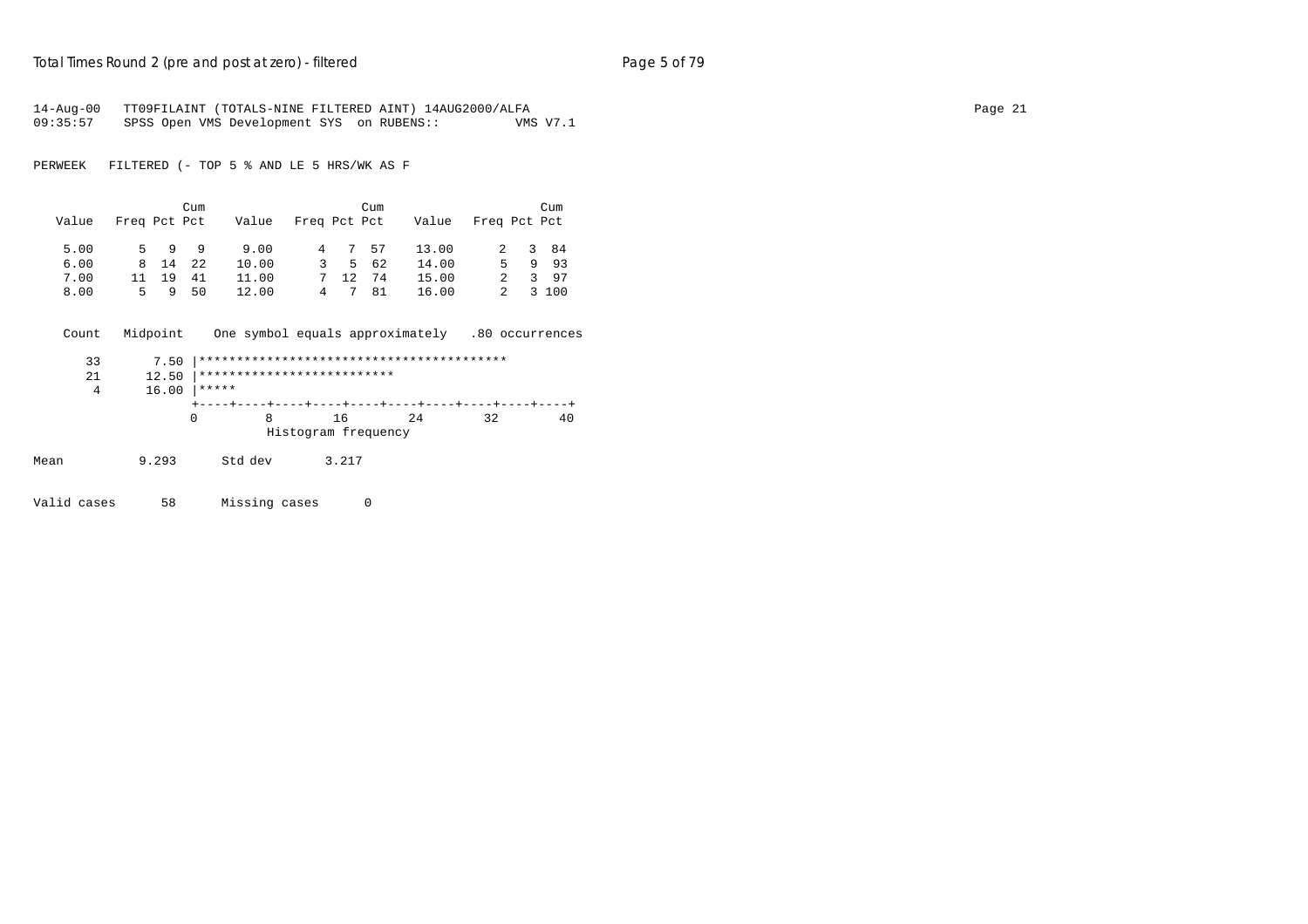```
14-Aug-00 TT09FILAINT (TOTALS-NINE FILTERED AINT) 14AUG2000/ALFA Page 22
      SPSS Open VMS Development SYS on RUBENS:: VMS V7.1
```
Preceding task required .26 seconds CPU time; 1.86 seconds elapsed.

```
296 0 TEMPORARY
297 0 SELECT IF (SCIN36 EQ 3)
298 0 /*
299 0 /* TOTAL TIMES FREQUENCY DISTRIBUTION FOR OBSTETRICIANS & GYNAECOLOGISTS
300  0  /*<br>301  0  FREQUENCIES
                 VARIABLES=PERWEEK/
302 0 FORMAT=CONDENSE/
303 0 HISTOGRAM=INCREMENT (5)/
304 0 STATISTICS=MEAN STDDEV
305 0 /*
```
There are 1,073,639,792 bytes of memory available.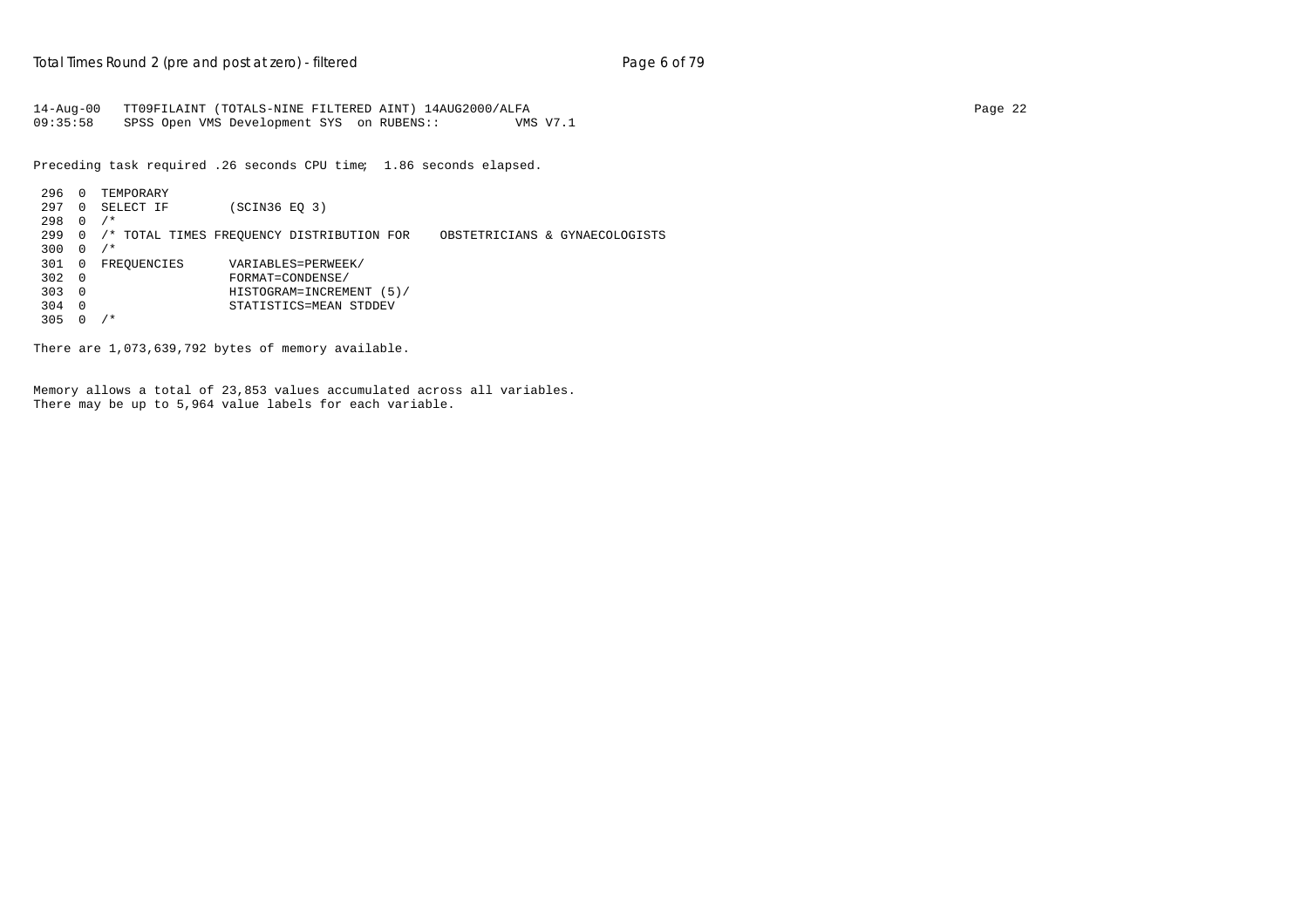|          | 14-Aug-00 TT09FILAINT (TOTALS-NINE FILTERED AINT) 14AUG2000/ALFA | Page 23 |
|----------|------------------------------------------------------------------|---------|
| 09:35:59 | SPSS Open VMS Development SYS on RUBENS::<br>VMS V7.1            |         |
|          |                                                                  |         |
|          | PERWEEK FILTERED (- TOP 5 % AND LE 5 HRS/WK AS F                 |         |

 Cum Cum Cum Value Freq Pct Pct Value Freq Pct Pct Value Freq Pct Pct 4.00 6 1 1 24.00 17 2 44 44.00 8 1 84 5.00 21 3 4 25.00 16 2 46 45.00 12 2 86 6.00 24 3 7 26.00 12 2 48 46.00 15 2 88 7.00 18 2 9 27.00 24 3 51 47.00 11 1 89 8.00 8 1 10 28.00 20 3 53 48.00 8 1 90 9.00 14 2 12 29.00 17 2 56 49.00 10 1 91 10.00 13 2 14 30.00 15 2 58 50.00 6 1 92 11.00 13 2 15 31.00 15 2 60 51.00 12 2 94 17 2 17 32.00 16 2 62 52.00 6 1 95<br>13 2 19 33.00 19 2 64 53.00 10 1 96 13.00 13 2 19 33.00 19 2 64 53.00 10 1 96 14.00 14 2 21 34.00 15 2 66 54.00 3 0 96 15.00 14 2 23 35.00 16 2 68 55.00 3 0 97 16.00 18 2 25 36.00 16 2 70 56.00 8 1 98 17.00 14 2 27 37.00 17 2 72 57.00 3 0 98 18.00 16 2 29 38.00 14 2 74 58.00 3 0 98 21 3 32 39.00 17 2 77<br>18 2 34 40.00 15 2 78 20.00 18 2 34 40.00 15 2 78 60.00 1 0 99 21.00 21 3 37 41.00 15 2 80 61.00 4 1 100  $22.00$   $25$   $3$   $40$   $42.00$   $10$   $1$   $82$ <br> $23.00$   $13$   $2$   $42$   $43.00$   $10$   $1$   $83$  $10 \t 1 \t 83$ 

 Count Midpoint One symbol equals approximately 2.00 occurrences 77 6.50 |\*\*\*\*\*\*\*\*\*\*\*\*\*\*\*\*\*\*\*\*\*\*\*\*\*\*\*\*\*\*\*\*\*\*\*\*\*\*\* 70 11.50 |\*\*\*\*\*\*\*\*\*\*\*\*\*\*\*\*\*\*\*\*\*\*\*\*\*\*\*\*\*\*\*\*\*\*\* 76 16.50 |\*\*\*\*\*\*\*\*\*\*\*\*\*\*\*\*\*\*\*\*\*\*\*\*\*\*\*\*\*\*\*\*\*\*\*\*\*\* 98 21.50 |\*\*\*\*\*\*\*\*\*\*\*\*\*\*\*\*\*\*\*\*\*\*\*\*\*\*\*\*\*\*\*\*\*\*\*\*\*\*\*\*\*\*\*\*\*\*\*\*\* 89 26.50 |\*\*\*\*\*\*\*\*\*\*\*\*\*\*\*\*\*\*\*\*\*\*\*\*\*\*\*\*\*\*\*\*\*\*\*\*\*\*\*\*\*\*\*\*\* 82 31.50 |\*\*\*\*\*\*\*\*\*\*\*\*\*\*\*\*\*\*\*\*\*\*\*\*\*\*\*\*\*\*\*\*\*\*\*\*\*\*\*\*\* 78 36.50 |\*\*\*\*\*\*\*\*\*\*\*\*\*\*\*\*\*\*\*\*\*\*\*\*\*\*\*\*\*\*\*\*\*\*\*\*\*\*\* 67 41.50 |\*\*\*\*\*\*\*\*\*\*\*\*\*\*\*\*\*\*\*\*\*\*\*\*\*\*\*\*\*\*\*\*\*\* 54 46.50 |\*\*\*\*\*\*\*\*\*\*\*\*\*\*\*\*\*\*\*\*\*\*\*\*\*\*\* 44 51.50 |\*\*\*\*\*\*\*\*\*\*\*\*\*\*\*\*\*\*\*\*\*\* 20 56.50 |\*\*\*\*\*\*\*\*\*\* 12 61.50 |\*\*\*\*\*\* +----+----+----+----+----+----+----+----+----+----+ 0 20 40 60 80 100 Histogram frequency Mean 28.010 Std dev 14.469

Valid cases 767 Missing cases 0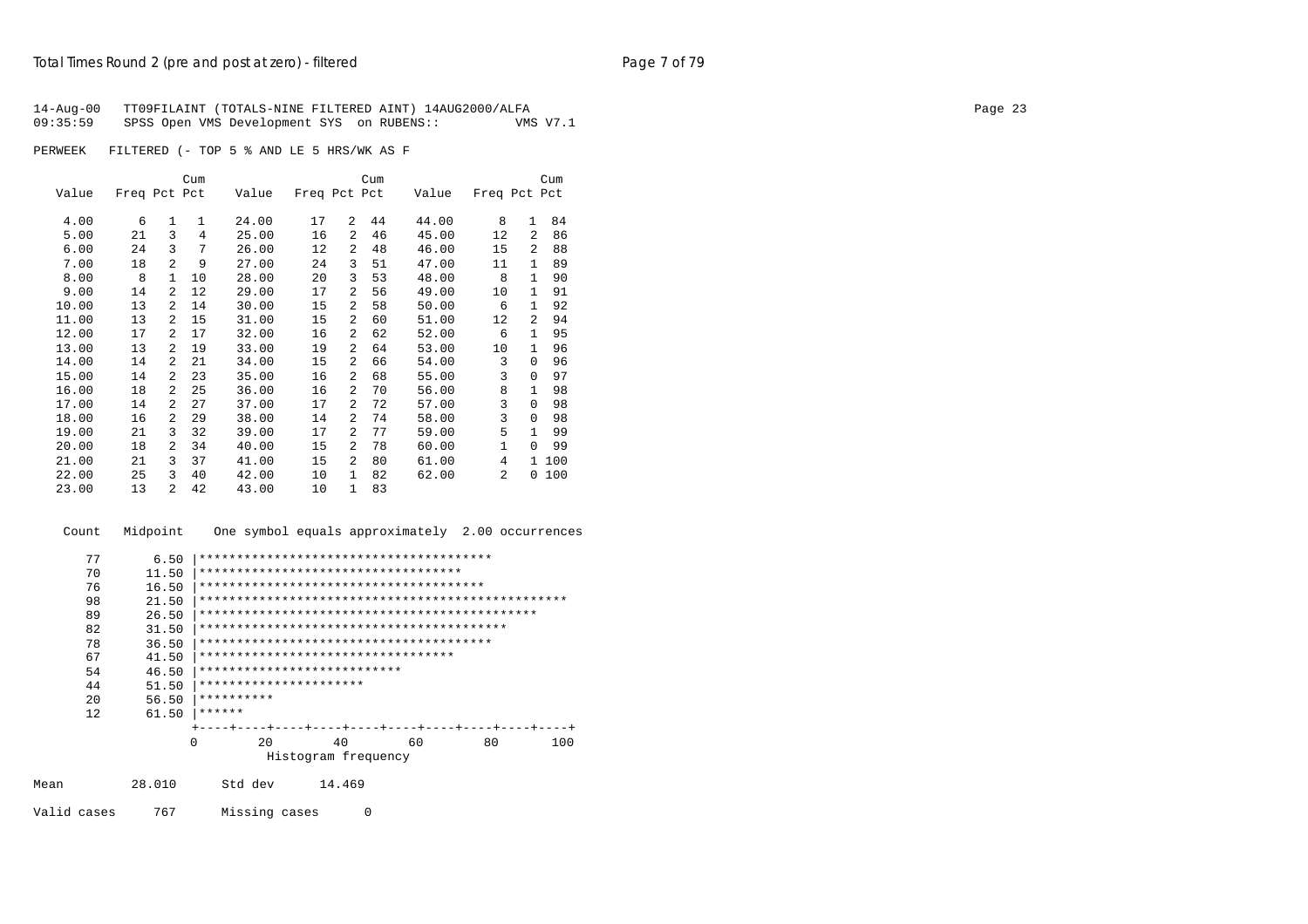14-Aug-00 TT09FILAINT (TOTALS-NINE FILTERED AINT) 14AUG2000/ALFA Page 24 09:36:01 SPSS Open VMS Development SYS on RUBENS:: VMS V7.1

Preceding task required .23 seconds CPU time; 2.20 seconds elapsed.

```
 306 0 TEMPORARY
 307 0 SELECT IF (SCIN36 EQ 4)
 308 0 /*
 309 0 /* TOTAL TIMES FREQUENCY DISTRIBUTION FOR GENERAL SURGEONS
310  0  /*<br>311  0  FREQUENCIES
                   VARIABLES=PERWEEK/
312 0 FORMAT=CONDENSE/<br>313 0 HISTOGRAM=INCREM
 313 0 HISTOGRAM=INCREMENT (5)/
 314 0 STATISTICS=MEAN STDDEV
315 0 /*
```
There are 1,073,639,792 bytes of memory available.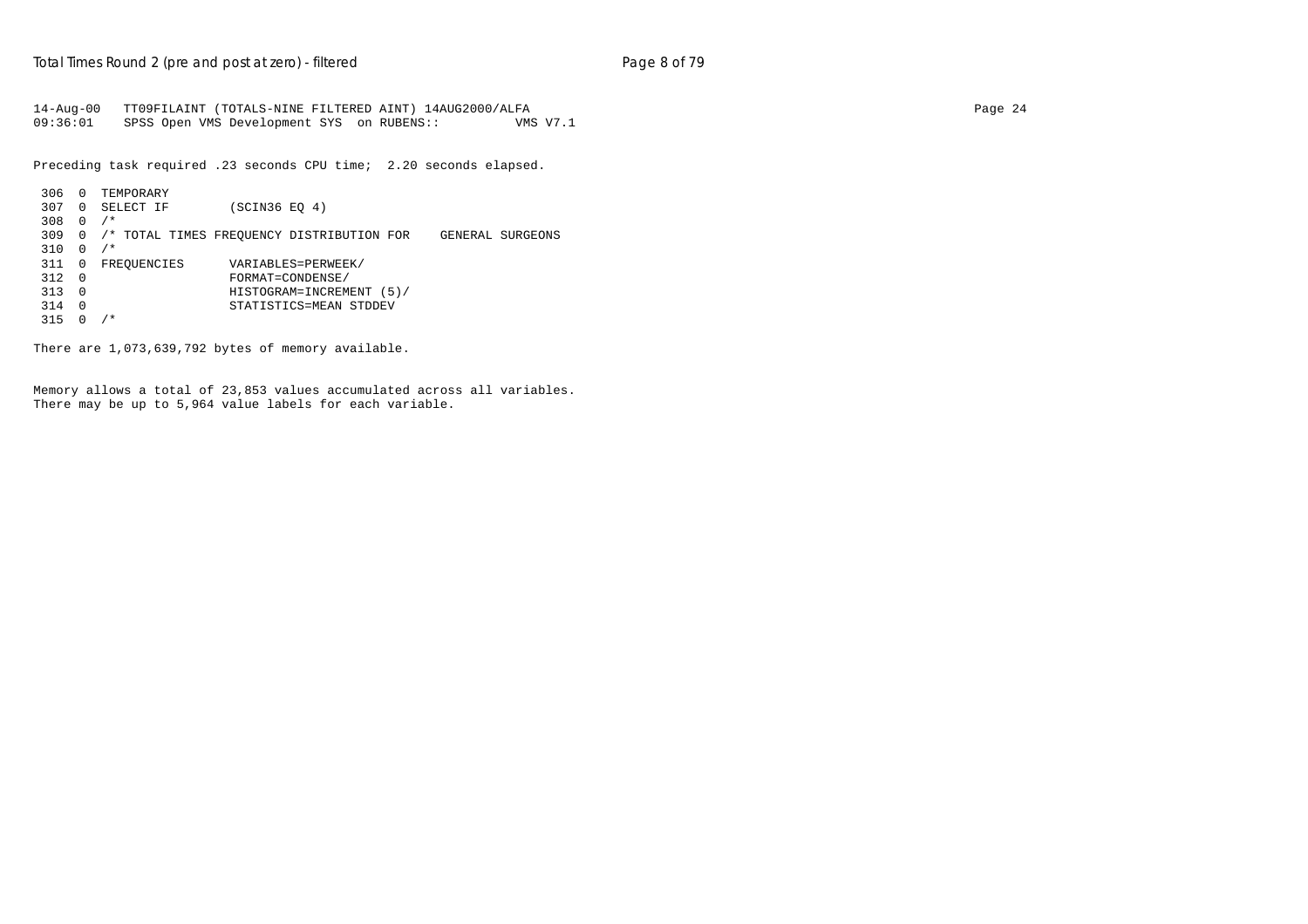|          | 14-Aug-00 TT09FILAINT (TOTALS-NINE FILTERED AINT) 14AUG2000/ALFA |                 | Page 25 |
|----------|------------------------------------------------------------------|-----------------|---------|
| 09:36:01 | SPSS Open VMS Development SYS on RUBENS::                        | <b>VMS V7.1</b> |         |

|       |              |   | Cum |       |              |                | Cum |       |              |                | Cum |
|-------|--------------|---|-----|-------|--------------|----------------|-----|-------|--------------|----------------|-----|
| Value | Freq Pct Pct |   |     | Value | Freq Pct Pct |                |     | Value | Freq Pct Pct |                |     |
| 4.00  | 14           | 2 | 2   | 20.00 | 15           | $\overline{a}$ | 45  | 36.00 | 14           | $\overline{a}$ | 85  |
| 5.00  | 24           | 3 | 5   | 21.00 | 30           | 4              | 48  | 37.00 | 12           | 1              | 87  |
| 6.00  | 28           | 3 | 8   | 22.00 | 25           | 3              | 51  | 38.00 | 14           | $\overline{a}$ | 88  |
| 7.00  | 25           | 3 | 11  | 23.00 | 23           | 3              | 54  | 39.00 | 9            | 1              | 89  |
| 8.00  | 19           | 2 | 13  | 24.00 | 27           | 3              | 57  | 40.00 | 17           | $\overline{a}$ | 91  |
| 9.00  | 17           | 2 | 15  | 25.00 | 24           | 3              | 60  | 41.00 | 15           | $\overline{a}$ | 93  |
| 10.00 | 23           | 3 | 18  | 26.00 | 20           | $\overline{a}$ | 62  | 42.00 | 5            | $\mathbf{1}$   | 94  |
| 11.00 | 20           | 2 | 20  | 27.00 | 27           | 3              | 66  | 43.00 | 10           | 1              | 95  |
| 12.00 | 22           | 3 | 23  | 28.00 | 23           | 3              | 68  | 44.00 | 6            | $\mathbf{1}$   | 96  |
| 13.00 | 24           | 3 | 26  | 29.00 | 15           | $\overline{a}$ | 70  | 45.00 | 6            | 1              | 96  |
| 14.00 | 18           | 2 | 28  | 30.00 | 24           | 3              | 73  | 46.00 | 9            | $\mathbf{1}$   | 98  |
| 15.00 | 24           | 3 | 31  | 31.00 | 20           | $\overline{a}$ | 75  | 47.00 | 8            | 1              | 98  |
| 16.00 | 25           | 3 | 34  | 32.00 | 23           | 3              | 78  | 48.00 | 8            | 1              | 99  |
| 17.00 | 33           | 4 | 37  | 33.00 | 14           | $\overline{a}$ | 80  | 49.00 | 5            | $\mathbf{1}$   | 100 |
| 18.00 | 13           | 2 | 39  | 34.00 | 13           | $\overline{a}$ | 81  |       |              |                |     |
| 19.00 | 33           | 4 | 43  | 35.00 | 20           | $\overline{a}$ | 84  |       |              |                |     |
|       |              |   |     |       |              |                |     |       |              |                |     |

Count Midpoint One symbol equals approximately 4.00 occurrences

|      | 110 | 6.50   | ****************************     |
|------|-----|--------|----------------------------------|
|      | 106 | 11.50  | ***************************      |
|      | 113 | 16.50  | ****************************     |
|      | 126 | 21.50  | ******************************** |
|      | 121 | 26.50  | ******************************   |
|      | 96  | 31.50  | ************************         |
|      | 73  | 36.50  | ******************               |
|      | 56  | 41.50  | **************                   |
|      | 42  | 46.50  | ***********                      |
|      |     |        |                                  |
|      |     | 0      | 80<br>200<br>40<br>120<br>160    |
|      |     |        | Histogram frequency              |
|      |     |        |                                  |
| Mean |     | 22.856 | Std dev<br>11.654                |
|      |     |        |                                  |

Valid cases 843 Missing cases 0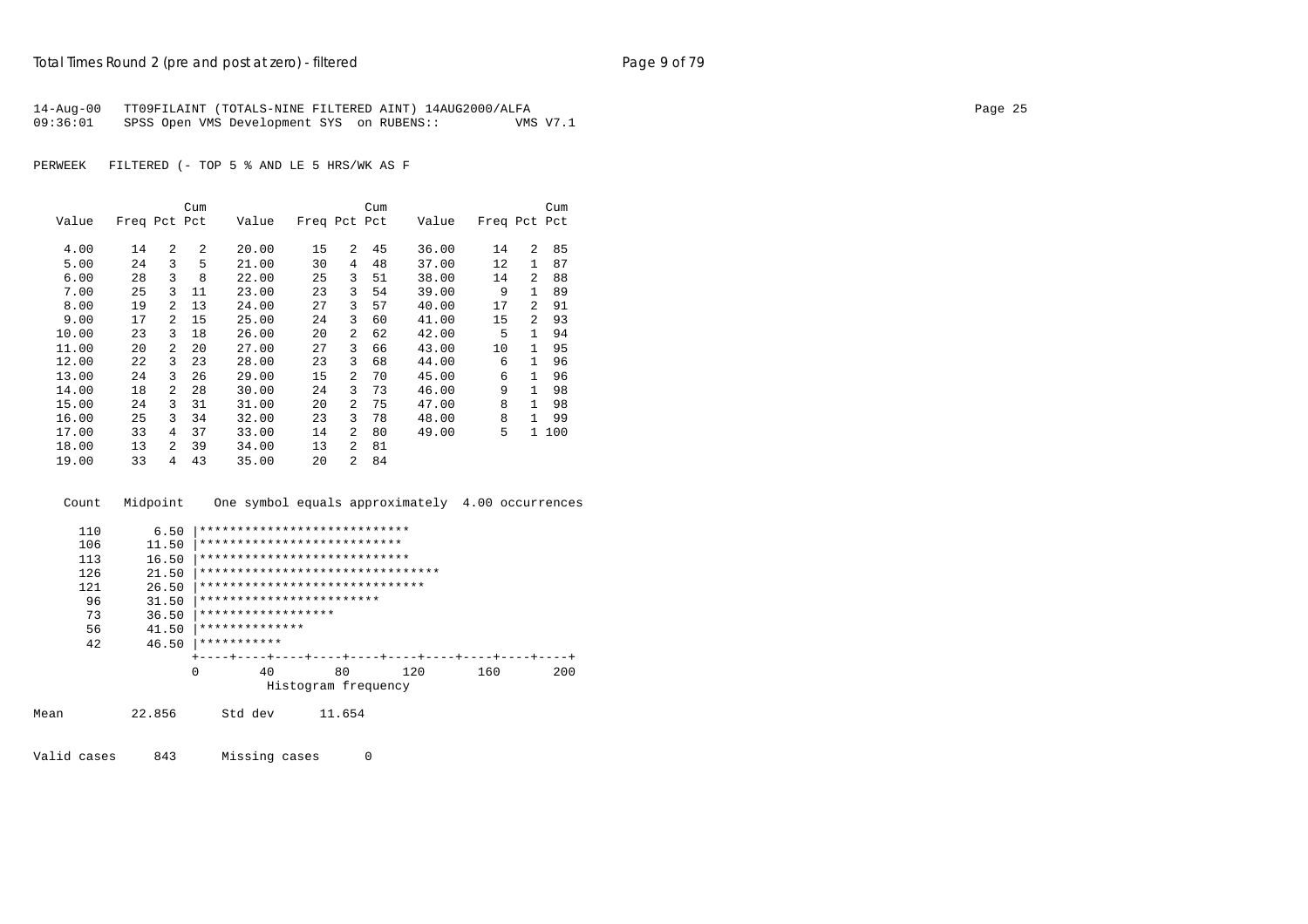14-Aug-00 TT09FILAINT (TOTALS-NINE FILTERED AINT) 14AUG2000/ALFA Page 26 09:36:03 SPSS Open VMS Development SYS on RUBENS:: VMS V7.1

Preceding task required .26 seconds CPU time; 1.59 seconds elapsed.

```
 316 0 TEMPORARY
 317 0 SELECT IF (SCIN36 EQ 5)
 318 0 /*
 319 0 /* TOTAL TIMES FREQUENCY DISTRIBUTION FOR CARDIO-THORACIC SURGEONS
320  0  /*<br>321  0  FREOUENCIES
321 0 FREQUENCIES VARIABLES=PERWEEK/<br>322 0 FORMAT=CONDENSE/
+ FORMAT=CONDENSE/<br>322 0 FORMAT=CONDENSE/<br>HISTOGRAM=INCREM
 323 0 HISTOGRAM=INCREMENT (5)/
 324 0 STATISTICS=MEAN STDDEV
325 0 /*
```
There are 1,073,639,792 bytes of memory available.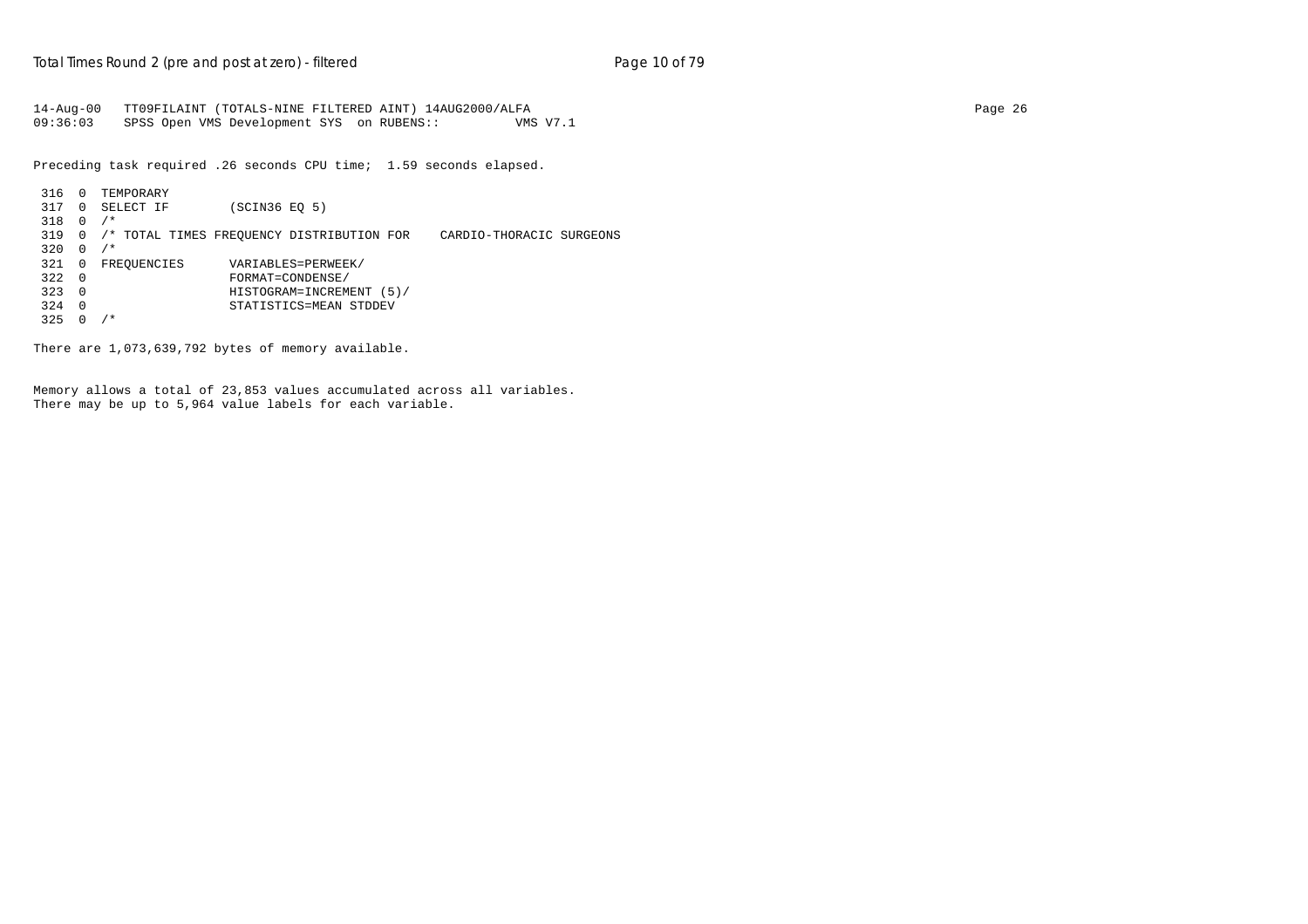| 14-Aug-00 | TT09FILAINT (TOTALS-NINE FILTERED AINT) 14AUG2000/ALFA |          | Page 27 |
|-----------|--------------------------------------------------------|----------|---------|
| 09:36:03  | SPSS Open VMS Development SYS on RUBENS::              | VMS V7.1 |         |

|       |              |    | Cum          |       |                |                | Cum |       |                |                | Cum   |
|-------|--------------|----|--------------|-------|----------------|----------------|-----|-------|----------------|----------------|-------|
| Value | Freq Pct Pct |    |              | Value | Freq Pct Pct   |                |     | Value | Freq Pct Pct   |                |       |
|       |              |    |              |       |                |                |     |       |                |                |       |
| 4.00  |              | 1  | $\mathbf{1}$ | 17.00 | 3              | 4              | 45  | 32.00 | 1              | $\mathbf{1}$   | 80    |
| 5.00  | 3            | 4  | 5            | 18.00 | 2              | $\overline{a}$ | 48  | 33.00 | 1              | 1              | 82    |
| 6.00  | 6            | 7  | 12           | 19.00 | 2              | $\overline{a}$ | 50  | 34.00 | 2              | $\overline{a}$ | 84    |
| 7.00  |              | 1. | 13           | 20.00 | 1              | $\mathbf{1}$   | 51  | 35.00 | $\mathfrak{D}$ | $\overline{a}$ | 87    |
| 8.00  |              |    | 15           | 21.00 | $\overline{c}$ | $\overline{a}$ | 54  | 36.00 | $\mathbf{1}$   | $\mathbf{1}$   | 88    |
| 9.00  | 3            | 4  | 18           | 22.00 | 4              | 5.             | 59  | 37.00 | $\mathfrak{D}$ | $\overline{a}$ | 90    |
| 10.00 | 3            | 4  | 2.2.         | 23.00 | 3              | 4              | 62  | 38.00 | 3              | 4              | 94    |
| 11.00 | 4            | 5  | 27           | 24.00 | 3              | 4              | 66  | 39.00 |                | $\mathbf{1}$   | 95    |
| 12.00 |              | 1. | 28           | 25.00 | 2              | $\overline{a}$ | 68  | 40.00 | 1              | $\mathbf{1}$   | 96    |
| 13.00 | 4            | 5  | 33           | 26.00 | 3              | 4              | 72  | 41.00 |                | 1              | 98    |
| 14.00 | 3            | 4  | 37           | 28.00 | 4              | 5              | 77  | 43.00 | 2              |                | 2 100 |
| 15.00 |              |    | 38           | 29.00 | 1              | $\mathbf{1}$   | 78  |       |                |                |       |
| 16.00 | 3            | 4  | 41           | 31.00 | 1              | $\mathbf{1}$   | 79  |       |                |                |       |

Count Midpoint One symbol equals approximately .40 occurrences

```
12 6.50 |***********************************<br>15 11.50 |********************************
        15 11.50 |**************************************
       12 16.50 |**********************************<br>12 21.50 |*******************************
        12 21.50 |******************************
         12 26.50 |******************************
       4 31.50 ***********<br>10 36.50 *********** 10 36.50 |*************************
                5 41.50 |*************
                       +----+----+----+----+----+----+----+----+----+----+
                       0 4 8 12 16 20
                                 Histogram frequency
Mean 20.598 Std dev 10.991
```
Valid cases 82 Missing cases 0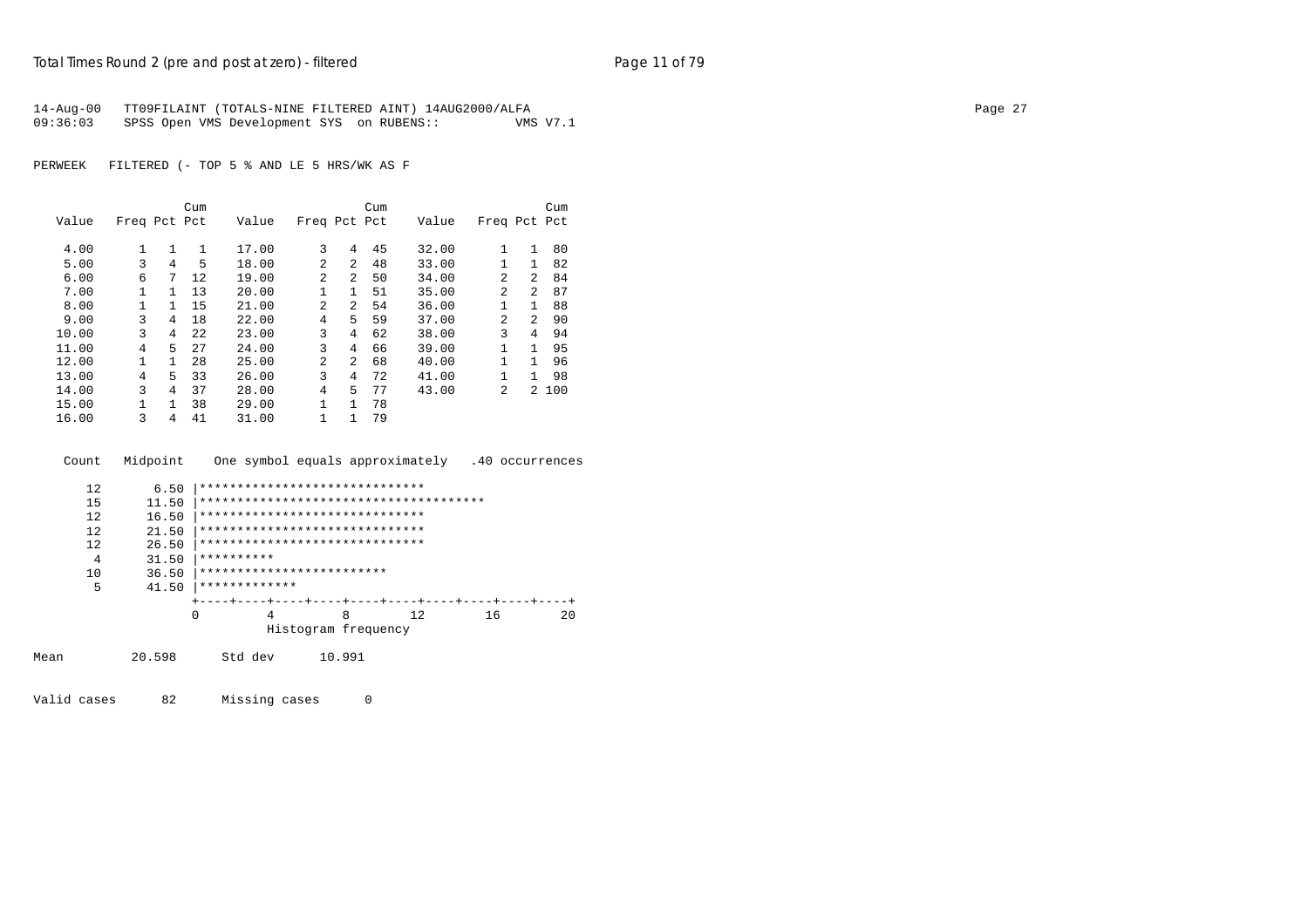14-Aug-00 TT09FILAINT (TOTALS-NINE FILTERED AINT) 14AUG2000/ALFA Page 28 09:36:05 SPSS Open VMS Development SYS on RUBENS:: VMS V7.1

Preceding task required .24 seconds CPU time; 1.88 seconds elapsed.

```
 326 0 TEMPORARY
 327 0 SELECT IF (SCIN36 EQ 6)
 328 0 /*
 329 0 /* TOTAL TIMES FREQUENCY DISTRIBUTION FOR NEUROSURGEONS
 330 0 /*
                  VARIABLES=PERWEEK/
332 0 FORMAT=CONDENSE/<br>333 0 HISTOGRAM=INCREM
 333 0 HISTOGRAM=INCREMENT (5)/
 334 0 STATISTICS=MEAN STDDEV
335 0 /*
```
There are 1,073,639,792 bytes of memory available.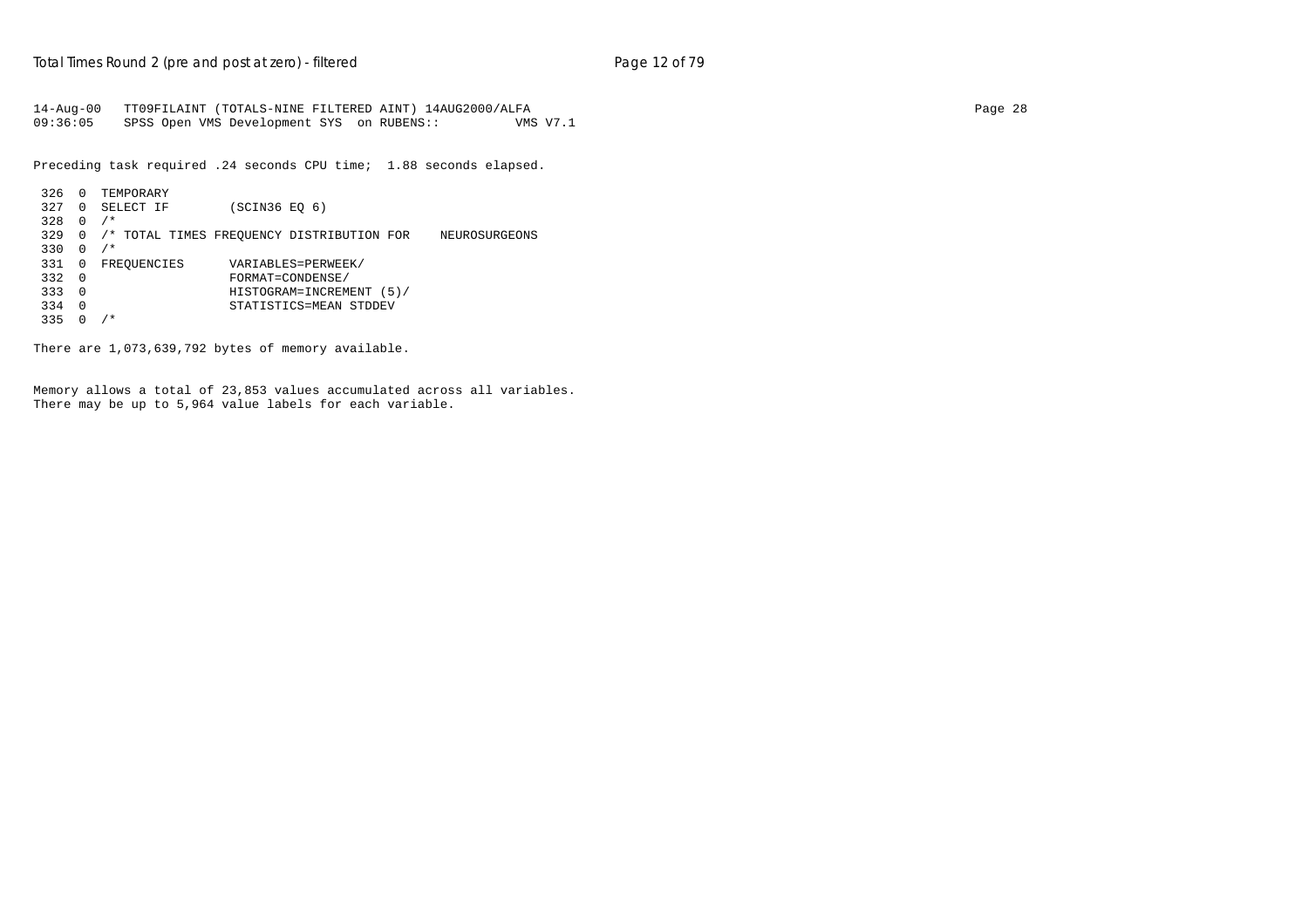| 14-Aug-00 | TT09FILAINT (TOTALS-NINE FILTERED AINT) 14AUG2000/ALFA |          | Page 29 |
|-----------|--------------------------------------------------------|----------|---------|
| 09:36:06  | SPSS Open VMS Development SYS on RUBENS::              | VMS V7.1 |         |

|       |              |    | Cum |       |                |                | Cum |       |                |              | Cum   |
|-------|--------------|----|-----|-------|----------------|----------------|-----|-------|----------------|--------------|-------|
| Value | Freq Pct Pct |    |     | Value | Freq Pct Pct   |                |     | Value | Freq Pct Pct   |              |       |
| 4.00  | 2            | 2  | 2   | 14.00 | 5              | 6              | 49  | 24.00 | $\mathfrak{D}$ | 2            | 83    |
| 5.00  | 4            | 5  | 7   | 15.00 | 3              | 3              | 53  | 25.00 | $\mathfrak{D}$ | 2            | 85    |
| 6.00  |              |    | 8   | 16.00 | 7              | 8              | 61  | 26.00 | 3              | 3            | 89    |
| 7.00  | 9            | 10 | 18  | 17.00 | 4              | 5              | 66  | 27.00 | 1              | 1            | 90    |
| 8.00  |              | 1. | 20  | 18.00 | $\mathfrak{D}$ | $\overline{a}$ | 68  | 28.00 | 2              | 2            | 92    |
| 9.00  | 6            | 7  | 26  | 19.00 | $\mathbf{1}$   | $\mathbf{1}$   | 69  | 29.00 | 4              | 5.           | 97    |
| 10.00 | 4            | 5  | 31  | 20.00 | $\mathfrak{D}$ | 2              | 71  | 30.00 |                | $\mathbf{1}$ | 98    |
| 11.00 | 7            | 8  | 39  | 21.00 | $\mathfrak{D}$ | $\overline{a}$ | 74  | 31.00 | $\mathfrak{D}$ |              | 2 100 |
| 12.00 |              |    | 40  | 22.00 |                | $\mathbf{1}$   | 75  |       |                |              |       |
| 13.00 | 3            | 3  | 44  | 23.00 | 5              | 6              | 80  |       |                |              |       |
|       |              |    |     |       |                |                |     |       |                |              |       |

|      | Count                | Midpoint                        |   |                | One symbol equals approximately                              |    |    | .50 occurrences |
|------|----------------------|---------------------------------|---|----------------|--------------------------------------------------------------|----|----|-----------------|
|      | 17<br>21<br>21<br>11 | 6.50<br>11.50<br>16.50<br>21.50 |   |                | **********************************<br>********************** |    |    |                 |
|      | 10                   | 26.50                           |   |                | ********************                                         |    |    |                 |
|      | 7                    | 31.00                           |   | ************** |                                                              |    |    |                 |
|      |                      |                                 |   |                |                                                              |    |    |                 |
|      |                      |                                 | 0 | 5              | 1 O                                                          | 15 | 20 | 25              |
|      |                      |                                 |   |                | Histogram frequency                                          |    |    |                 |
| Mean |                      | 15.667                          |   | Std dev        | 7.655                                                        |    |    |                 |

Valid cases 87 Missing cases 0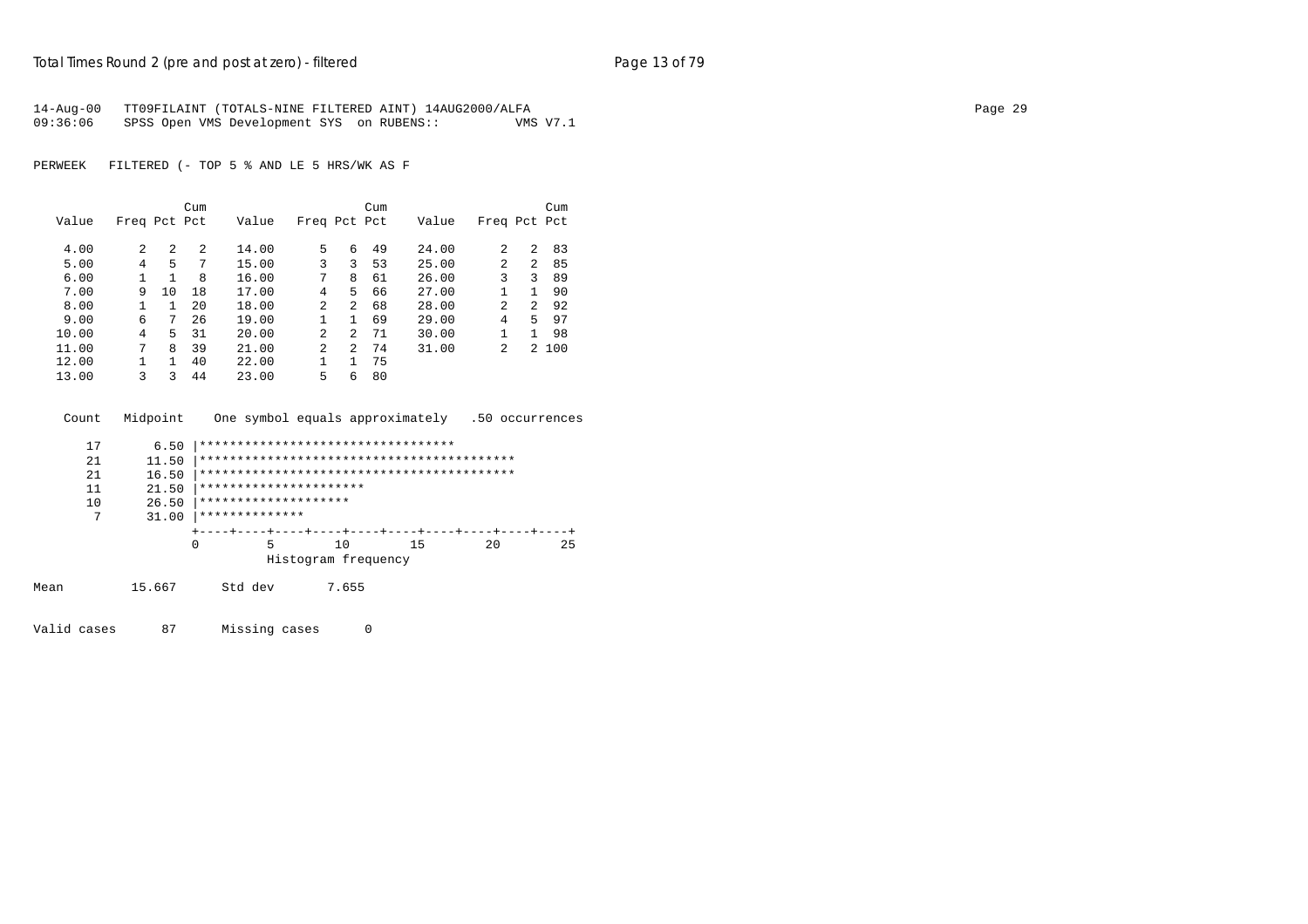14-Aug-00 TT09FILAINT (TOTALS-NINE FILTERED AINT) 14AUG2000/ALFA Page 30 09:36:07 SPSS Open VMS Development SYS on RUBENS:: VMS V7.1

Preceding task required .26 seconds CPU time; 1.60 seconds elapsed.

```
 336 0 TEMPORARY
 337 0 SELECT IF (SCIN36 EQ 7)
 338 0 /*
 339 0 /* TOTAL TIMES FREQUENCY DISTRIBUTION FOR ORTHOPAEDIC SURGEONS
 340 0 /*
                       341 0 FREQUENCIES VARIABLES=PERWEEK/
\begin{array}{cccc}\n 342 & 0 & \text{FORMAT=COMDENSE} \\
 343 & 0 & \text{HISTOGRAM=INCREM}\n \end{array} 343 0 HISTOGRAM=INCREMENT (5)/
 344 0 STATISTICS=MEAN STDDEV
345 0 /*
```
There are 1,073,639,792 bytes of memory available.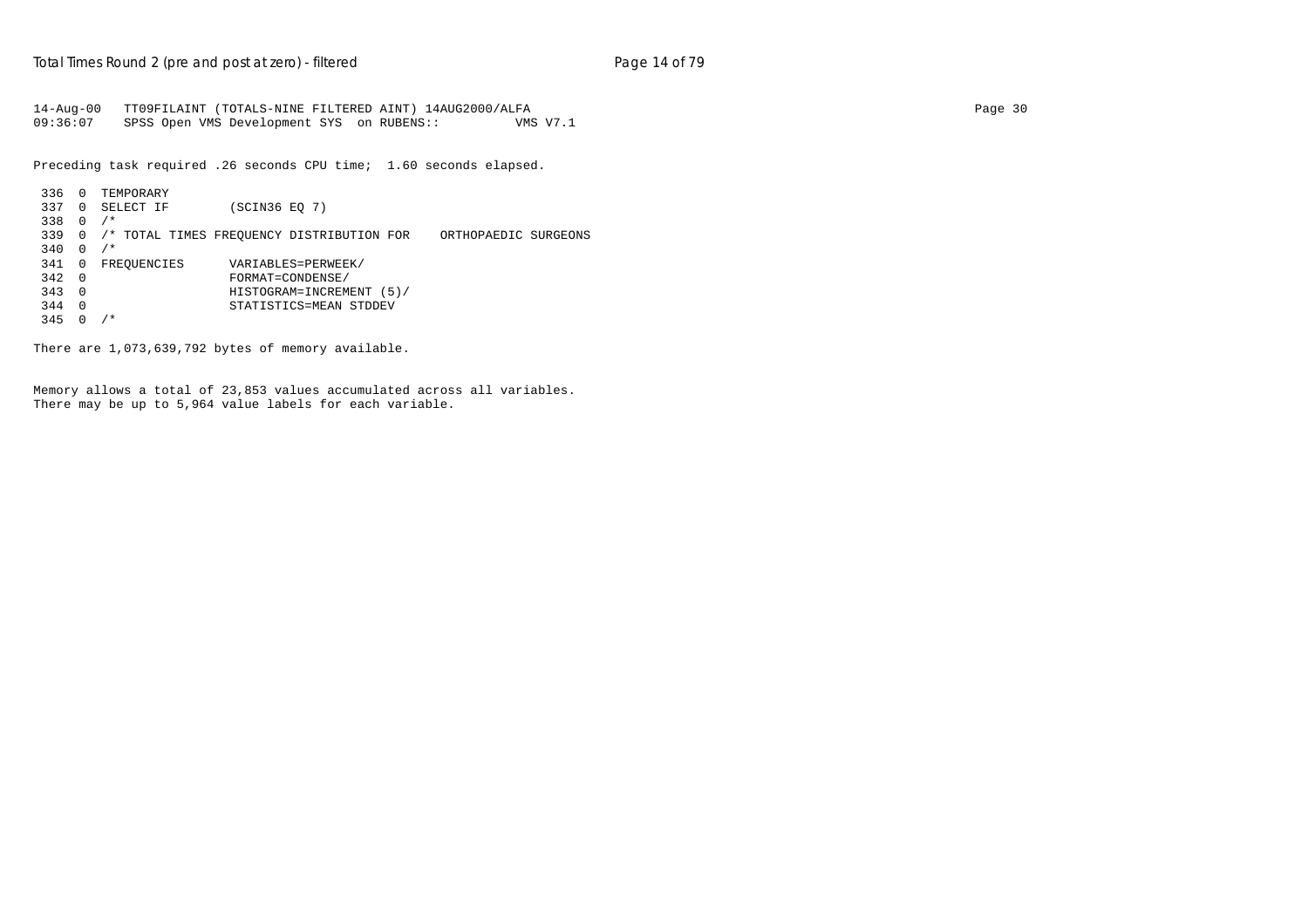| 14-Aug-00 | TT09FILAINT (TOTALS-NINE FILTERED AINT) 14AUG2000/ALFA |          | Page 31 |
|-----------|--------------------------------------------------------|----------|---------|
| 09:36:07  | SPSS Open VMS Development SYS on RUBENS::              | VMS V7.1 |         |

|       |              |                | Cum |       |              |                | Cum |       |              |              | Cum |
|-------|--------------|----------------|-----|-------|--------------|----------------|-----|-------|--------------|--------------|-----|
| Value | Freq Pct Pct |                |     | Value | Freq Pct Pct |                |     | Value | Freq Pct Pct |              |     |
| 4.00  | 7            | 1              | 1   | 18.00 | 23           | 4              | 41  | 32.00 | 10           | 2            | 86  |
| 5.00  | 15           | 3              | 4   | 19.00 | 19           | 3              | 44  | 33.00 | 6            | 1            | 87  |
| 6.00  | 10           | 2              | 6   | 20.00 | 23           | 4              | 48  | 34.00 | 9            | 2            | 89  |
| 7.00  | 9            | 2              | 7   | 21.00 | 14           | 3              | 51  | 35.00 | 5            | $\mathbf{1}$ | 90  |
| 8.00  | 10           | $\overline{a}$ | 9   | 22.00 | 19           | 3              | 54  | 36.00 | 11           | 2            | 92  |
| 9.00  | 15           | 3              | 12  | 23.00 | 18           | 3              | 57  | 37.00 | 6            | 1            | 93  |
| 10.00 | 13           | 2              | 14  | 24.00 | 21           | 4              | 61  | 38.00 | 8            | $\mathbf{1}$ | 94  |
| 11.00 | 19           | 3              | 18  | 25.00 | 23           | 4              | 65  | 39.00 | 5            | $\mathbf{1}$ | 95  |
| 12.00 | 17           | 3              | 21  | 26.00 | 22           | 4              | 69  | 40.00 | $\mathbf{1}$ | $\Omega$     | 95  |
| 13.00 | 16           | 3              | 24  | 27.00 | 18           | 3              | 73  | 41.00 | 8            | $\mathbf{1}$ | 97  |
| 14.00 | 17           | 3              | 27  | 28.00 | 16           | 3              | 75  | 42.00 | 8            | $\mathbf{1}$ | 98  |
| 15.00 | 15           | 3              | 29  | 29.00 | 13           | $\overline{a}$ | 78  | 43.00 | 5            | $\mathbf{1}$ | 99  |
| 16.00 | 18           | ζ              | 33  | 30.00 | 21           | 4              | 82  | 44.00 | 6            | $\mathbf{1}$ | 100 |
| 17.00 | 21           | 4              | 36  | 31.00 | 14           | 3              | 84  |       |              |              |     |

 Count Midpoint One symbol equals approximately 2.00 occurrences 51 6.50 |\*\*\*\*\*\*\*\*\*\*\*\*\*\*\*\*\*\*\*\*\*\*\*\*\*\* 80 11.50 |\*\*\*\*\*\*\*\*\*\*\*\*\*\*\*\*\*\*\*\*\*\*\*\*\*\*\*\*\*\*\*\*\*\*\*\*\*\*\*\* 94 16.50 |\*\*\*\*\*\*\*\*\*\*\*\*\*\*\*\*\*\*\*\*\*\*\*\*\*\*\*\*\*\*\*\*\*\*\*\*\*\*\*\*\*\*\*\*\*\*\* 93 21.50 |\*\*\*\*\*\*\*\*\*\*\*\*\*\*\*\*\*\*\*\*\*\*\*\*\*\*\*\*\*\*\*\*\*\*\*\*\*\*\*\*\*\*\*\*\*\*\* 100 26.50 |\*\*\*\*\*\*\*\*\*\*\*\*\*\*\*\*\*\*\*\*\*\*\*\*\*\*\*\*\*\*\*\*\*\*\*\*\*\*\*\*\*\*\*\*\*\*\*\*\*\* 64 31.50 |\*\*\*\*\*\*\*\*\*\*\*\*\*\*\*\*\*\*\*\*\*\*\*\*\*\*\*\*\*\*\*\* 39 36.50 |\*\*\*\*\*\*\*\*\*\*\*\*\*\*\*\*\*\*\*\* 33 41.50 |\*\*\*\*\*\*\*\*\*\*\*\*\*\*\*\*\* +----+----+----+----+----+----+----+----+----+----+ 0 20 40 60 80 100 Histogram frequency Mean 21.635 Std dev 9.846

Valid cases 554 Missing cases 0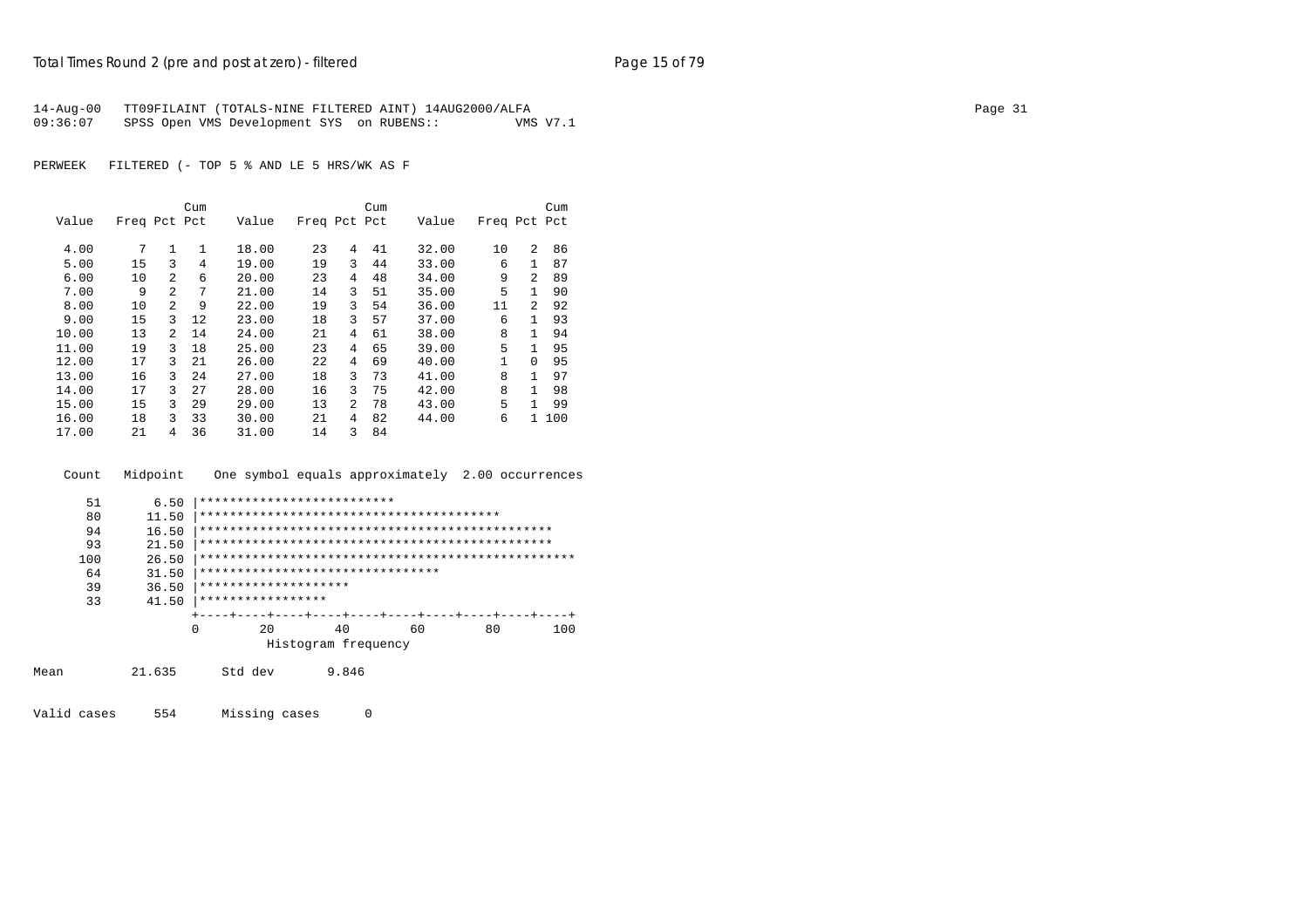14-Aug-00 TT09FILAINT (TOTALS-NINE FILTERED AINT) 14AUG2000/ALFA Page 32 09:36:08 SPSS Open VMS Development SYS on RUBENS:: VMS V7.1

Preceding task required .31 seconds CPU time; 1.65 seconds elapsed.

```
 346 0 TEMPORARY
 347 0 SELECT IF (SCIN36 EQ 8)
 348 0 /*
 349 0 /* TOTAL TIMES FREQUENCY DISTRIBUTION FOR PAEDIATRIC SURGEONS
 350 0 /*
                  351 0 FREQUENCIES VARIABLES=PERWEEK/
 352 0 FORMAT=CONDENSE/
 353 0 HISTOGRAM=INCREMENT (5)/
 354 0 STATISTICS=MEAN STDDEV
355 0 /*
```
There are 1,073,639,792 bytes of memory available.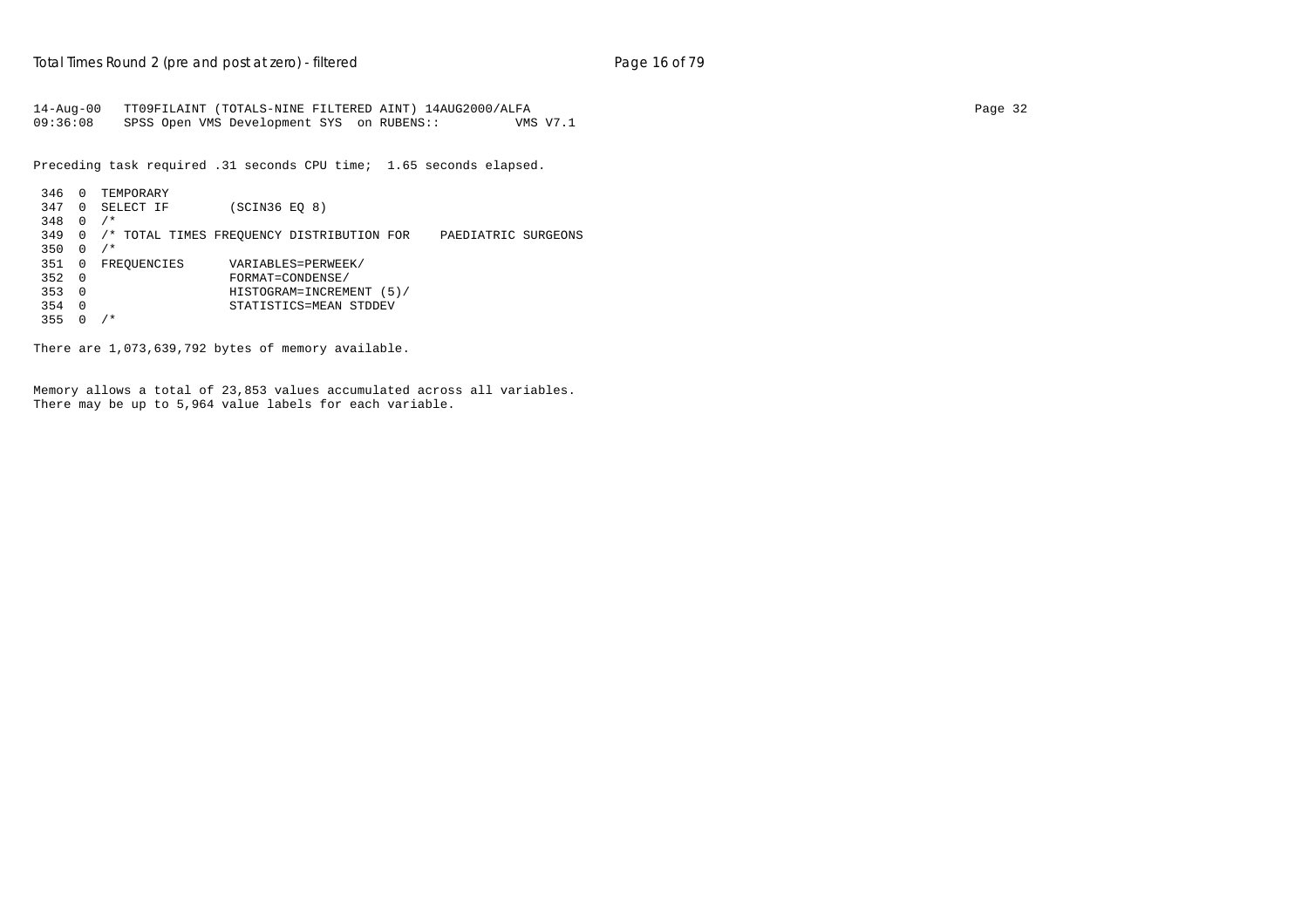| 14-Aug-00 | TT09FILAINT (TOTALS-NINE FILTERED AINT) 14AUG2000/ALFA |          | Page 33 |
|-----------|--------------------------------------------------------|----------|---------|
| 09:36:09  | SPSS Open VMS Development SYS on RUBENS::              | VMS V7.1 |         |

|       |              |    | Cum |       |              |   | Cum |       |                |   | Cum   |
|-------|--------------|----|-----|-------|--------------|---|-----|-------|----------------|---|-------|
| Value | Freq Pct Pct |    |     | Value | Freq Pct Pct |   |     | Value | Freq Pct Pct   |   |       |
| 5.00  |              | 3  | 3   | 13.00 |              | 3 | 47  | 24.00 |                | 3 | 82    |
| 6.00  | 4            | 12 | 15  | 14.00 | 2            | 6 | 53  | 26.00 |                | 3 | 85    |
| 7.00  |              | 3  | 18  | 15.00 |              | 3 | 56  | 28.00 |                | 3 | 88    |
| 8.00  |              | 3  | 21  | 16.00 | 2            | 6 | 62  | 31.00 | $\mathfrak{D}$ | 6 | 94    |
| 9.00  | ζ            | 9  | 29  | 17.00 |              | 3 | 65  | 34.00 |                | 3 | 97    |
| 10.00 | 3            | 9  | 38  | 19.00 |              | 3 | 68  | 40.00 |                |   | 3 100 |
| 11.00 |              | 3  | 41  | 20.00 | 3            | 9 | 76  |       |                |   |       |
| 12.00 |              | 3  | 44  | 23.00 |              | 3 | 79  |       |                |   |       |

| Count Midpoint | One symbol equals approximately .20 occurrences |  |
|----------------|-------------------------------------------------|--|
|                |                                                 |  |

| 8 | 12.50 |                 |                           |                     |   |   |    |
|---|-------|-----------------|---------------------------|---------------------|---|---|----|
| 5 | 17.50 |                 | ************************* |                     |   |   |    |
| 5 | 22.50 |                 | ************************* |                     |   |   |    |
| 2 | 27.50 | **********      |                           |                     |   |   |    |
| 3 | 32.50 | *************** |                           |                     |   |   |    |
|   | 37.50 | *****           |                           |                     |   |   |    |
|   |       |                 |                           |                     |   |   |    |
|   |       |                 |                           | 4                   | 6 | 8 | 10 |
|   |       |                 |                           | Histogram frequency |   |   |    |
|   |       |                 |                           |                     |   |   |    |

Mean 16.029 Std dev 9.120

Valid cases 34 Missing cases 0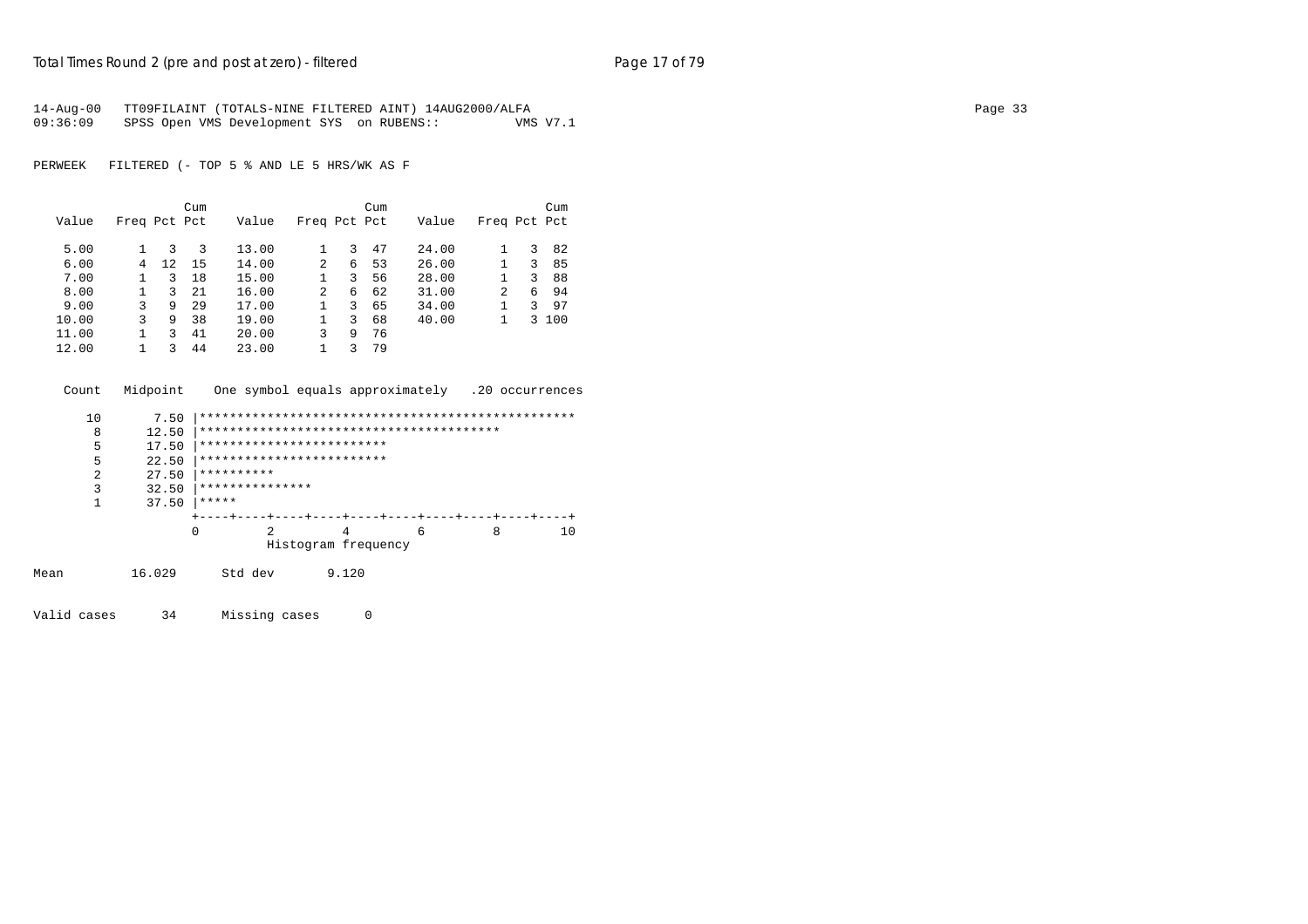14-Aug-00 TT09FILAINT (TOTALS-NINE FILTERED AINT) 14AUG2000/ALFA Page 34 09:36:10 SPSS Open VMS Development SYS on RUBENS:: VMS V7.1

Preceding task required .25 seconds CPU time; 1.65 seconds elapsed.

```
 356 0 TEMPORARY
 357 0 SELECT IF (SCIN36 EQ 9)
 358 0 /*
 359 0 /* TOTAL TIMES FREQUENCY DISTRIBUTION FOR PLASTIC SURGEONS
 360 0 /*
                  361 0 FREQUENCIES VARIABLES=PERWEEK/
 362 0 FORMAT=CONDENSE/
 363 0 HISTOGRAM=INCREMENT (5)/
 364 0 STATISTICS=MEAN STDDEV
365 0 /*
```
There are 1,073,639,792 bytes of memory available.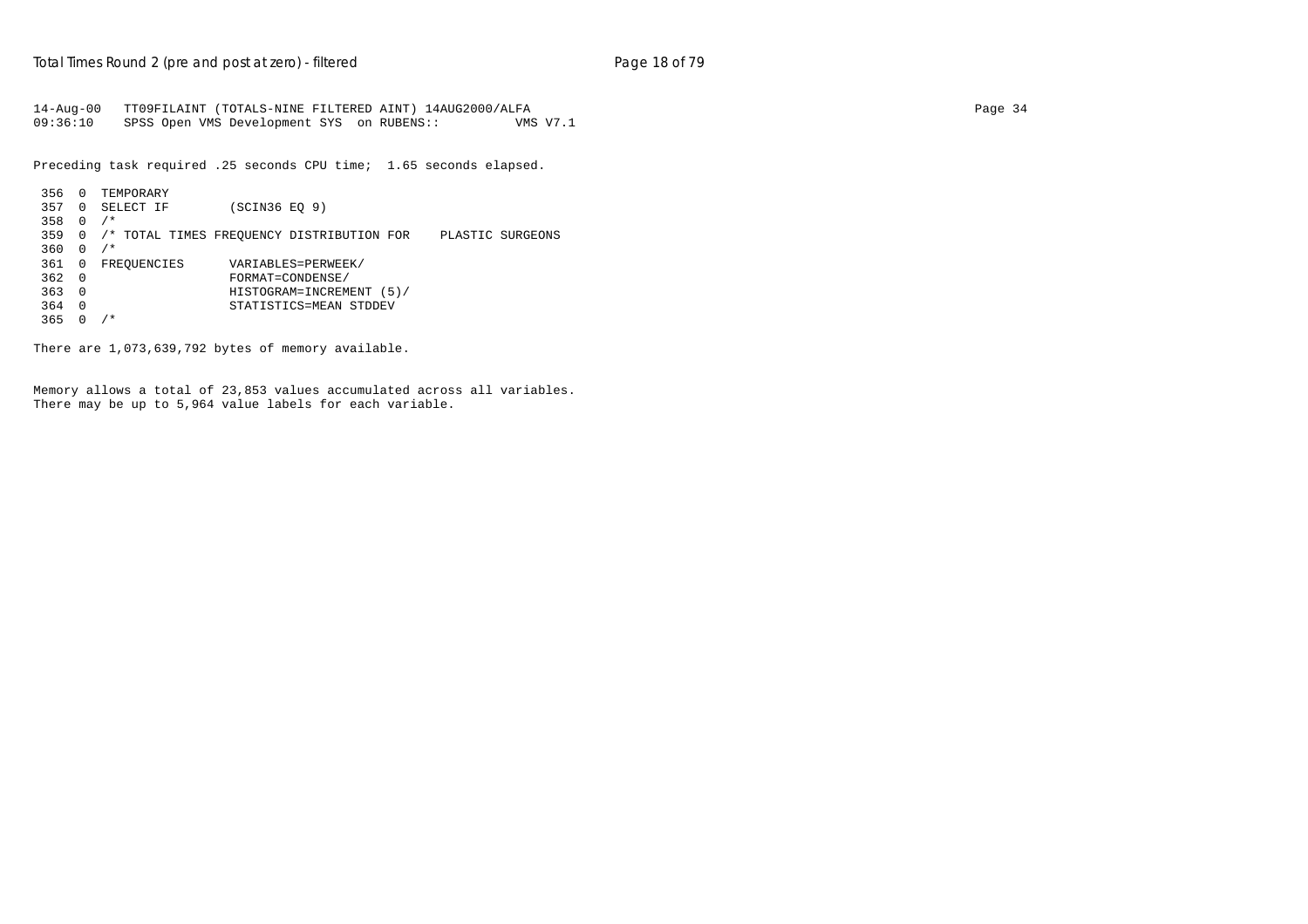| 14-Aug-00<br>09:36:11 |                              |                     | TT09FILAINT (TOTALS-NINE FILTERED AINT) 14AUG2000/ALFA<br>SPSS Open VMS Development SYS on RUBENS:: |                                   | VMS V7.1                     |     | Page 35 |
|-----------------------|------------------------------|---------------------|-----------------------------------------------------------------------------------------------------|-----------------------------------|------------------------------|-----|---------|
| PERWEEK               |                              |                     | FILTERED (- TOP 5 % AND LE 5 HRS/WK AS F                                                            |                                   |                              |     |         |
|                       |                              | Cum                 | Cum                                                                                                 |                                   |                              | Cum |         |
| Value                 | Freq Pct Pct                 | Value               | Freq Pct Pct                                                                                        | Value                             | Freq Pct Pct                 |     |         |
| 5.00                  | 2<br>1                       | 25.00<br>1          | 8<br>4                                                                                              | 35<br>45.00                       | 1<br>$\mathbf{1}$            | 85  |         |
| 6.00                  | $\mathbf{1}$<br>$\mathbf{1}$ | 2<br>26.00          | $\overline{a}$<br>$\overline{4}$                                                                    | 46.00<br>38                       | 2<br>$\mathbf{1}$            | 86  |         |
| 7.00                  | 2<br>$\mathbf{1}$            | 3<br>27.00          | $\mathbf{3}$<br>5                                                                                   | 40<br>47.00                       | 1 86<br>$\mathbf{1}$         |     |         |
| 8.00                  | 2<br>$\mathbf{1}$            | 4<br>28.00          | 5<br>3 <sup>7</sup>                                                                                 | 43<br>48.00                       | 2<br>1                       | 88  |         |
| 9.00                  | 2<br>$\mathbf{1}$            | 5<br>29.00          | 1<br>$\mathbf{1}$                                                                                   | 43<br>49.00                       | 2<br>1 89                    |     |         |
| 10.00                 | $1\,$<br>$\mathbf{1}$        | 5<br>30.00          | 12<br>6                                                                                             | 49<br>50.00                       | $\mathbf{1}$<br>$\mathbf{1}$ | 89  |         |
| 11.00                 | $\mathbf{1}$<br>$\mathbf{1}$ | 6<br>31.00          | 8<br>$\overline{4}$                                                                                 | 54<br>52.00                       | $\mathbf{1}$<br>1 90         |     |         |
| 12.00                 | $\overline{a}$<br>4          | 8<br>32.00          | $\overline{a}$<br>3                                                                                 | 55<br>55.00                       | $\overline{a}$<br>4          | 92  |         |
| 13.00                 | $\mathbf{1}$<br>1            | 8<br>33.00          | $\overline{a}$<br>4                                                                                 | 57<br>57.00                       | 2<br>1 93                    |     |         |
| 14.00                 | $\overline{a}$<br>3          | 10<br>34.00         | $\overline{a}$<br>$\overline{4}$                                                                    | 59<br>58.00                       | 2<br>1 94                    |     |         |
| 15.00                 | 3<br>$2 \t11$                | 35.00               | 5<br>$\overline{3}$                                                                                 | 62<br>59.00                       | $\mathbf{1}$<br>1 94         |     |         |
| 16.00                 | 4<br>$\overline{2}$          | 14<br>36.00         | 3<br>$\overline{a}$                                                                                 | 64<br>60.00                       | 3<br>$\overline{a}$          | 96  |         |
| 17.00                 | $1 \quad 14$<br>$\mathbf{1}$ | 37.00               | 2<br>$\mathbf{1}$                                                                                   | 65<br>65.00                       | $\mathbf{1}$<br>$\mathbf{1}$ | 96  |         |
| 18.00                 | $\overline{2}$<br>3          | 16<br>38.00         | 5<br>$\overline{3}$                                                                                 | 67<br>66.00                       | $\mathbf{1}$<br>1            | 97  |         |
| 19.00                 | 2 18<br>4                    | 39.00               | $\overline{a}$<br>$\overline{4}$                                                                    | 69<br>68.00                       | $\mathbf{1}$<br>1 97         |     |         |
| 20.00                 | $\overline{a}$<br>4          | 20<br>40.00         | 4<br>8<br>73                                                                                        | 72.00                             | $\mathbf{1}$<br>1 98         |     |         |
| 21.00                 | 6<br>$\mathbf{3}$            | 23<br>41.00         | 7<br>4 77                                                                                           | 73.00                             | $\mathbf{1}$<br>1 98         |     |         |
| 22.00                 | 7<br>$\overline{4}$          | 27<br>42.00         | $\overline{4}$<br>2 79                                                                              | 75.00                             | 3<br>2 100                   |     |         |
| 23.00                 | 4<br>$\overline{a}$          | 29<br>43.00         | 5<br>$\mathbf{3}$                                                                                   | 82                                |                              |     |         |
| 24.00                 | 5<br>3                       | 31<br>44.00         | 5<br>$\overline{3}$                                                                                 | 84                                |                              |     |         |
| Count                 | Midpoint                     |                     | One symbol equals approximately .80 occurrences                                                     |                                   |                              |     |         |
| 9                     | 7.50                         | ***********         |                                                                                                     |                                   |                              |     |         |
| 10                    | 12.50                        | *************       |                                                                                                     |                                   |                              |     |         |
| 15                    | 17.50                        | ******************* |                                                                                                     |                                   |                              |     |         |
| 26                    | 22.50                        |                     | *********************************                                                                   |                                   |                              |     |         |
| 23                    | 27.50                        |                     | *****************************                                                                       |                                   |                              |     |         |
| 31                    | 32.50                        |                     |                                                                                                     | * * * * * * * * * * * * * * * * * |                              |     |         |
| 19                    | 37.50                        | ****                | * * * * * * * * * * * * * * * * * * * *                                                             |                                   |                              |     |         |
| 29                    | 42.50                        |                     | ************************************                                                                |                                   |                              |     |         |
| 8                     | 47.50                        | **********          |                                                                                                     |                                   |                              |     |         |
| 2                     | 52.50                        | $***$               |                                                                                                     |                                   |                              |     |         |
| 9                     | 57.50                        | ***********         |                                                                                                     |                                   |                              |     |         |
| 3                     | 62.50                        | $***$               |                                                                                                     |                                   |                              |     |         |
| $\mathbf{3}$          | 67.50                        | $***$               |                                                                                                     |                                   |                              |     |         |
| 5                     |                              | $72.50$ ******      |                                                                                                     |                                   |                              |     |         |
|                       |                              |                     |                                                                                                     |                                   |                              |     |         |
|                       |                              | 0<br>8              | 16                                                                                                  | 24                                | 32                           | 40  |         |
|                       |                              |                     | Histogram frequency                                                                                 |                                   |                              |     |         |
| Mean                  | 32.536                       | Std dev             | 14.889                                                                                              |                                   |                              |     |         |
|                       |                              |                     |                                                                                                     |                                   |                              |     |         |

Valid cases 192 Missing cases 0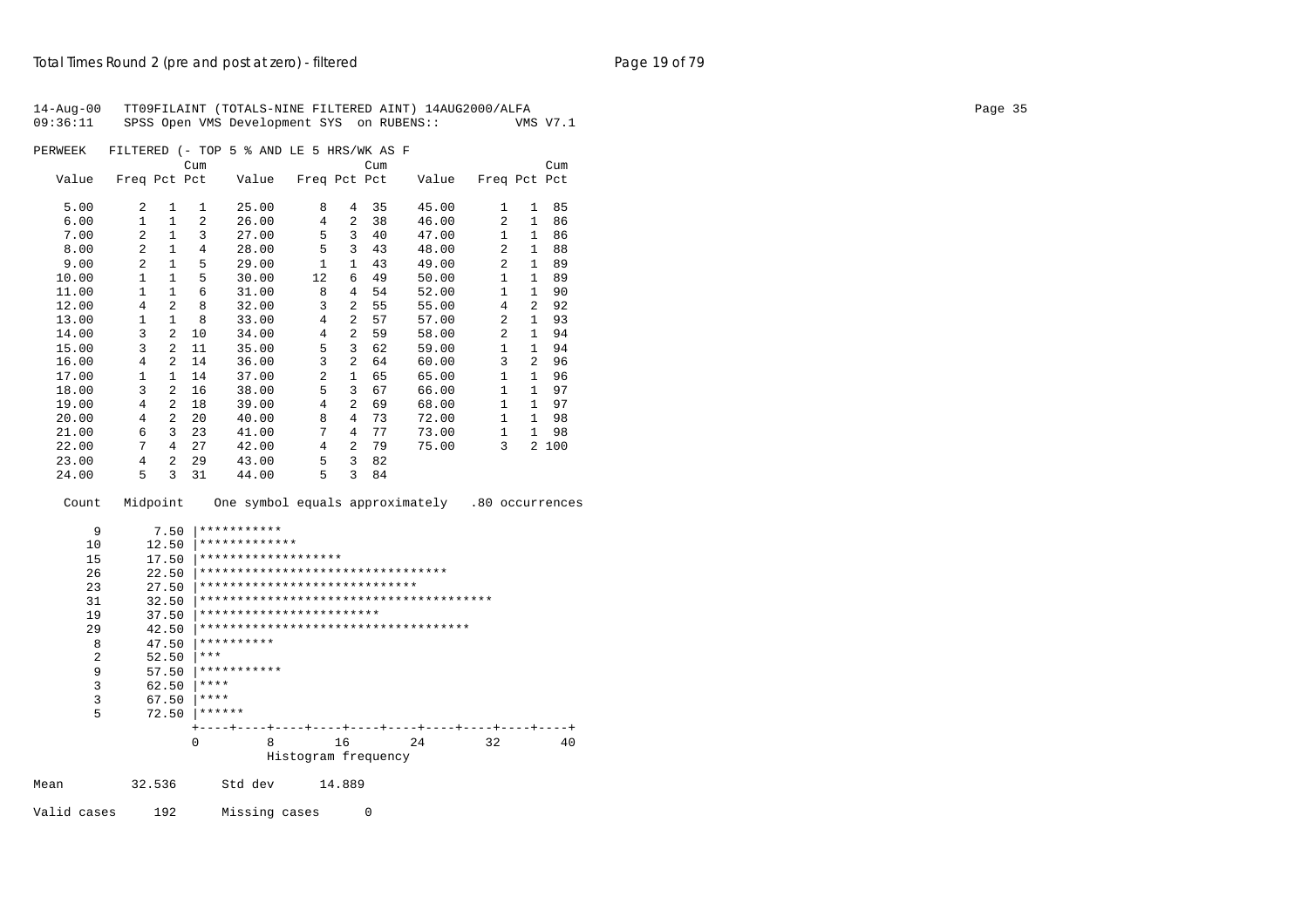14-Aug-00 TT09FILAINT (TOTALS-NINE FILTERED AINT) 14AUG2000/ALFA Page 36 09:36:13 SPSS Open VMS Development SYS on RUBENS:: VMS V7.1

Preceding task required .26 seconds CPU time; 2.01 seconds elapsed.

```
 366 0 TEMPORARY
 367 0 SELECT IF (SCIN36 EQ 10)
 368 0 /*
 369 0 /* TOTAL TIMES FREQUENCY DISTRIBUTION FOR UROLOGISTS
370  0 /*<br>371  0  FREOUENCIES
371 0 FREQUENCIES VARIABLES=PERWEEK/<br>372 0 FORMAT=CONDENSE/
372 0 FORMAT=CONDENSE/<br>373 0 HISTOGRAM=INCREM
 373 0 HISTOGRAM=INCREMENT (5)/
 374 0 STATISTICS=MEAN STDDEV
375 0 /*
```
There are 1,073,639,792 bytes of memory available.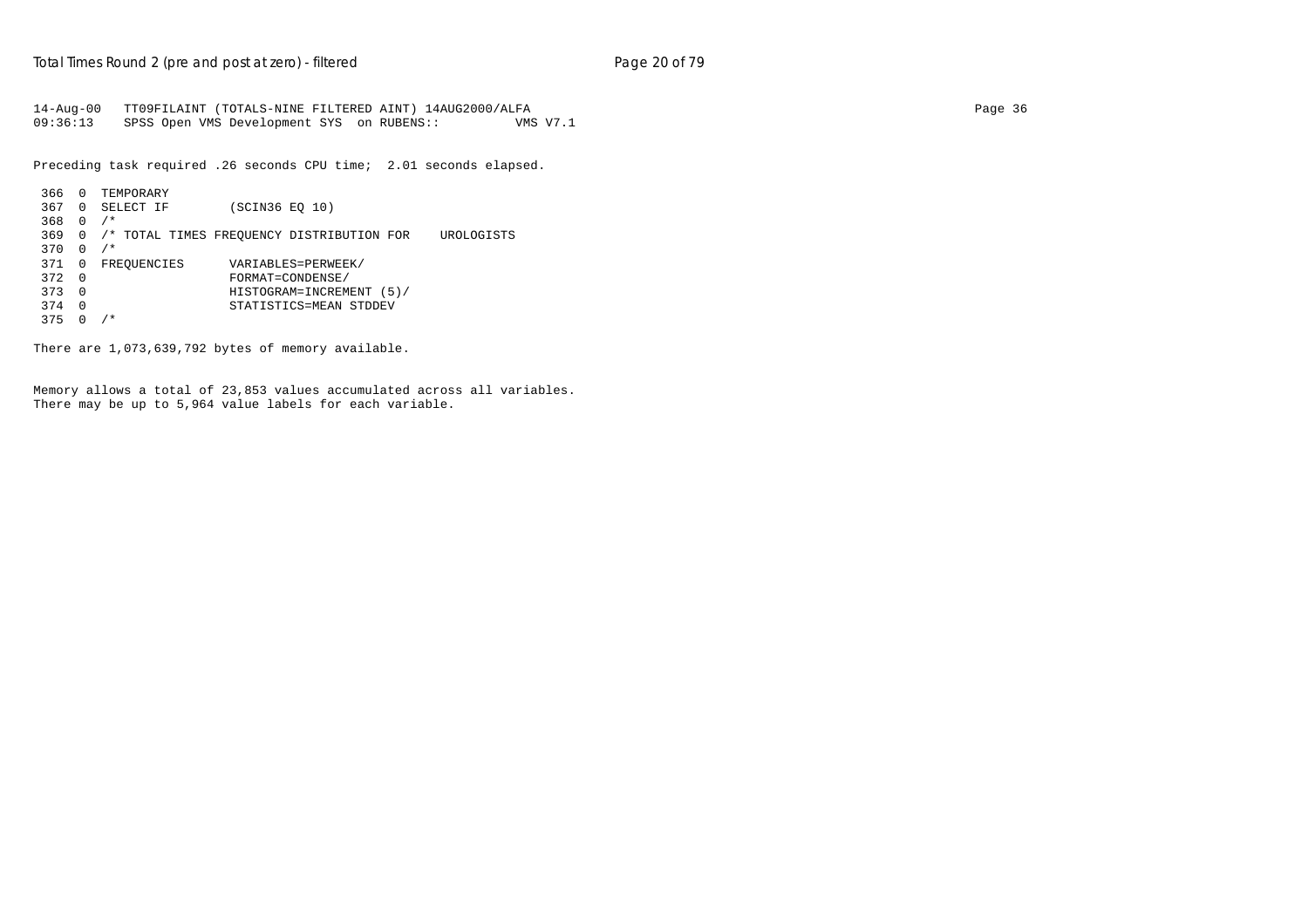| 14-Aug-00 | TT09FILAINT (TOTALS-NINE FILTERED AINT) 14AUG2000/ALFA |          | Page 37 |
|-----------|--------------------------------------------------------|----------|---------|
| 09:36:13  | SPSS Open VMS Development SYS on RUBENS::              | VMS V7.1 |         |

|       |              |                | Cum            |       |                |                | Cum |       |                |                | Cum |
|-------|--------------|----------------|----------------|-------|----------------|----------------|-----|-------|----------------|----------------|-----|
| Value | Freq Pct Pct |                |                | Value | Freq Pct Pct   |                |     | Value | Freq Pct Pct   |                |     |
| 4.00  | 3            | $\mathfrak{D}$ | $\mathfrak{D}$ | 21.00 | 3              | 2              | 32  | 37.00 | 8              | 4              | 80  |
| 5.00  | 4            | $\mathfrak{D}$ | 4              | 22.00 | $\overline{a}$ | $\mathbf{1}$   | 33  | 38.00 | 3              | $\overline{a}$ | 82  |
| 6.00  | 2            | 1              | 5              | 23.00 | 3              | $\overline{a}$ | 34  | 39.00 | $\mathbf{1}$   | 1              | 82  |
| 7.00  | $\mathbf{1}$ | 1              | 5              | 24.00 | 11             | 6              | 40  | 40.00 | 5              | 3              | 85  |
| 8.00  | 3            | $\overline{2}$ | 7              | 25.00 | 11             | 6              | 45  | 41.00 | $\overline{a}$ | 1              | 86  |
| 9.00  | $\mathbf{1}$ | 1              | 7              | 26.00 | 4              | 2              | 47  | 42.00 | 2              | $\mathbf{1}$   | 87  |
| 10.00 | 4            | $\mathfrak{D}$ | 9              | 27.00 | 7              | 4              | 51  | 43.00 | $\overline{a}$ | $\mathbf{1}$   | 88  |
| 11.00 | 3            | 2              | 11             | 28.00 | 3              | 2              | 53  | 44.00 | 9              | 5              | 92  |
| 12.00 | 3            | $\overline{a}$ | 12             | 29.00 | 8              | 4              | 57  | 45.00 | 1              | $\mathbf{1}$   | 93  |
| 13.00 | 3            | 2              | 14             | 30.00 | 7              | 4              | 60  | 46.00 | 5              | 3              | 95  |
| 14.00 | 7            | 4              | 17             | 31.00 | 4              | $\overline{a}$ | 62  | 47.00 | 4              | $\overline{2}$ | 97  |
| 16.00 | 3            | $\mathcal{L}$  | 19             | 32.00 | 6              | 3              | 65  | 48.00 | 1              | 1              | 98  |
| 17.00 | 2            | 1.             | 20             | 33.00 | 8              | 4              | 69  | 49.00 | 3              | $\overline{2}$ | 99  |
| 18.00 | 6            | 3              | 23             | 34.00 | 5              | 3              | 72  | 50.00 | 1              | $\mathbf{1}$   | 100 |
| 19.00 | 8            | 4              | 27             | 35.00 | 6              | 3              | 75  |       |                |                |     |
| 20.00 | 7            | 4              | 30             | 36.00 | 3              | 2              | 76  |       |                |                |     |
|       |              |                |                |       |                |                |     |       |                |                |     |

Count Midpoint One symbol equals approximately .80 occurrences

| 13  | 6.50  | ****************                |                     |          |
|-----|-------|---------------------------------|---------------------|----------|
| 14  | 11.50 | ******************              |                     |          |
| 18  | 16.50 | ***********************         |                     |          |
| 23  | 21.50 | *****************************   |                     |          |
| 36  | 26.50 |                                 |                     |          |
| 33  | 31.50 |                                 |                     |          |
| 25  | 36.50 | ******************************* |                     |          |
| 12  | 41.50 | ***************                 |                     |          |
| 2.0 | 46.50 | *************************       |                     |          |
| 4   | 50.00 | *****                           |                     |          |
|     |       |                                 |                     |          |
|     | 0     | 8                               | 24<br>16            | 40<br>32 |
|     |       |                                 | Histogram frequency |          |

Mean 27.369 Std dev 11.607

Valid cases 198 Missing cases 0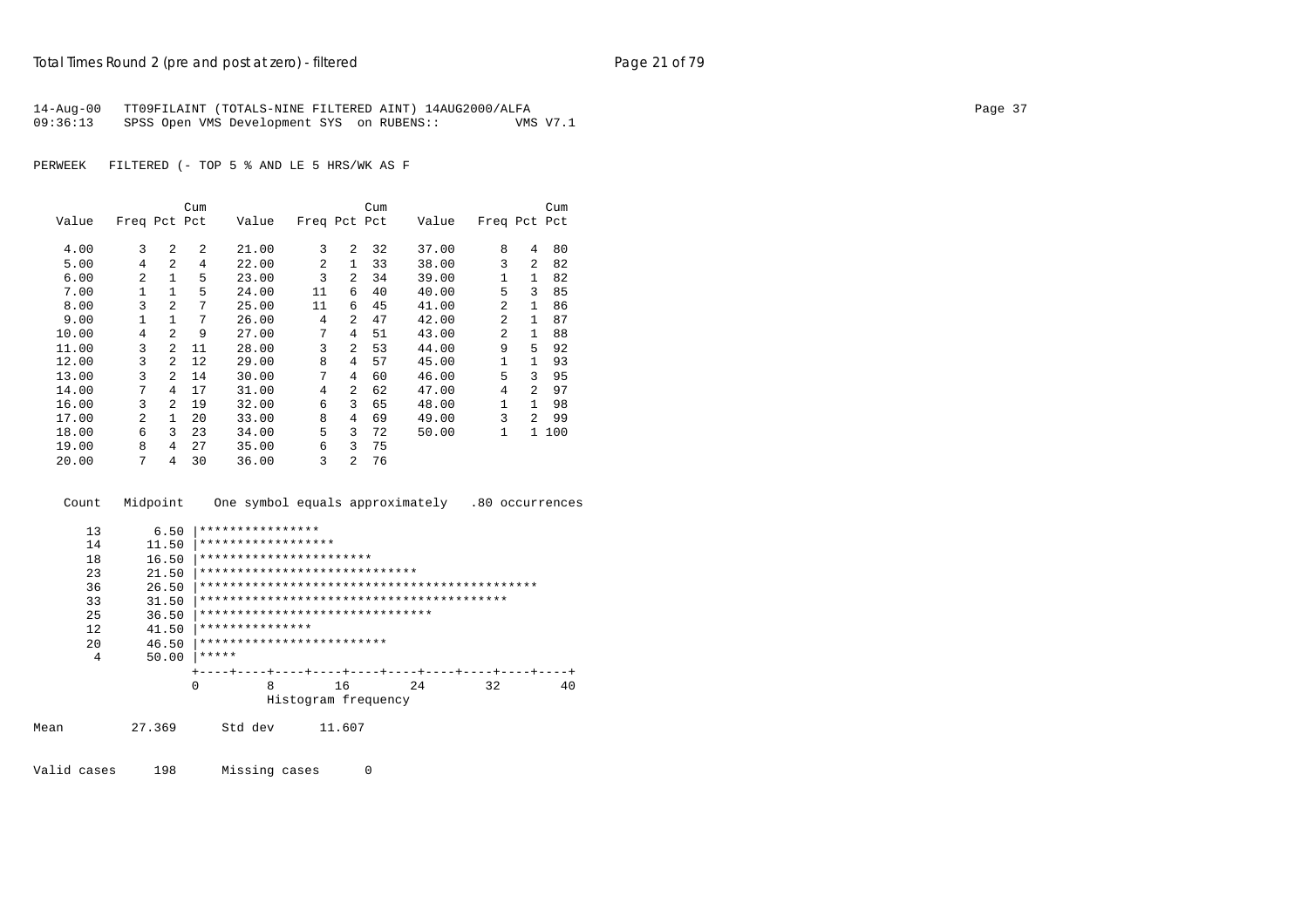14-Aug-00 TT09FILAINT (TOTALS-NINE FILTERED AINT) 14AUG2000/ALFA Page 38 09:36:14 SPSS Open VMS Development SYS on RUBENS:: VMS V7.1

Preceding task required .22 seconds CPU time; 1.27 seconds elapsed.

```
 376 0 TEMPORARY
 377 0 SELECT IF (SCIN36 EQ 11)
 378 0 /*
 379 0 /* TOTAL TIMES FREQUENCY DISTRIBUTION FOR VASCULAR SURGEONS
380  0 /*<br>381  0  FREOUENCIES
                    381 0 FREQUENCIES VARIABLES=PERWEEK/
 382 0 FORMAT=CONDENSE/
 383 0 HISTOGRAM=INCREMENT (5)/
 384 0 STATISTICS=MEAN STDDEV
 385 0 /*
```
There are 1,073,639,792 bytes of memory available.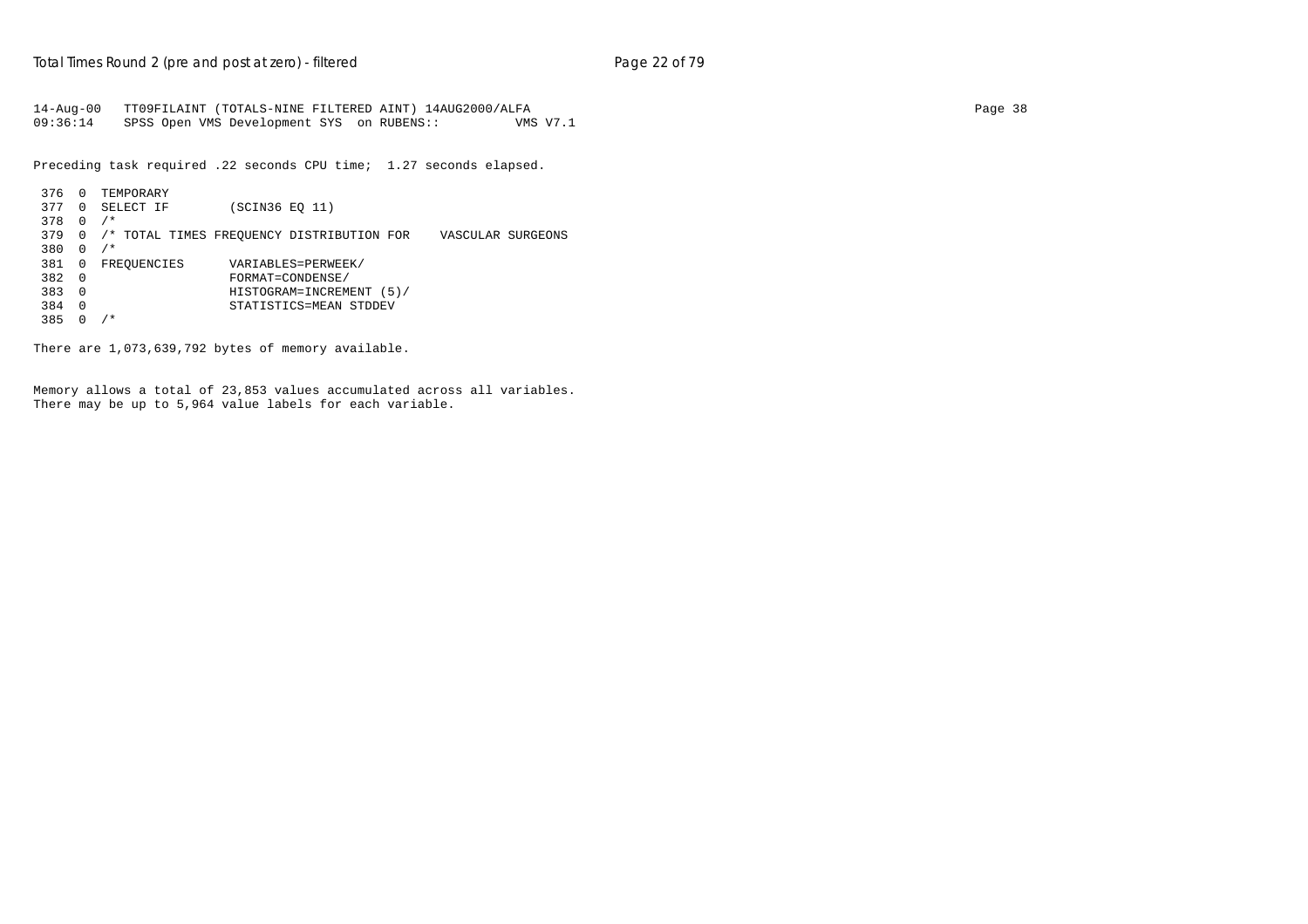| 14-Aug-00 TT09FILAINT (TOTALS-NINE FILTERED AINT) 14AUG2000/ALFA |          | Page 39 |
|------------------------------------------------------------------|----------|---------|
| 09:36:15 SPSS Open VMS Development SYS on RUBENS::               | VMS V7.1 |         |

|       |                |                | Cum |       |                |                | Cum |       |                |                | Cum |
|-------|----------------|----------------|-----|-------|----------------|----------------|-----|-------|----------------|----------------|-----|
| Value | Freq Pct Pct   |                |     | Value | Freq Pct Pct   |                |     | Value | Freq Pct Pct   |                |     |
| 4.00  |                | 1              | 1   | 19.00 | 7              | 7              | 51  | 34.00 | 1              | $\mathbf{1}$   | 81  |
| 5.00  | 3              | 3              | 4   | 20.00 | 3              | 3              | 54  | 35.00 | 1              | 1              | 82  |
| 6.00  | 1              | $\mathbf{1}$   | 5   | 21.00 | 2              | $\overline{a}$ | 56  | 36.00 | 4              | 4              | 86  |
| 7.00  | 5              | 5              | 11  | 22.00 | 3              | 3              | 60  | 38.00 | $\overline{a}$ | $\overline{a}$ | 88  |
| 9.00  | $\overline{2}$ | $\mathfrak{D}$ | 13  | 23.00 | 3              | 3              | 63  | 39.00 | $\mathbf{1}$   | $\mathbf{1}$   | 89  |
| 10.00 |                | 1              | 14  | 24.00 | 4              | 4              | 67  | 41.00 | 1              | $\mathbf{1}$   | 90  |
| 11.00 | 2              | 2              | 16  | 25.00 | 3              | 3              | 70  | 42.00 | 2              | $\overline{2}$ | 93  |
| 12.00 | 9              | 10             | 26  | 26.00 | 1              | $\mathbf{1}$   | 71  | 44.00 | $\mathbf{1}$   | $\mathbf{1}$   | 94  |
| 13.00 |                | 1              | 27  | 27.00 | 1              | 1              | 72  | 45.00 | 1              | $\mathbf{1}$   | 95  |
| 14.00 | 3              | 3              | 30  | 28.00 | 2              | $\overline{a}$ | 74  | 48.00 | 2              | $\overline{a}$ | 97  |
| 15.00 | 3              | 3              | 33  | 29.00 | 1              | $\mathbf{1}$   | 76  | 49.00 | 2              | $\overline{2}$ | 99  |
| 16.00 | 3              | 3              | 36  | 31.00 | $\overline{2}$ | $\overline{a}$ | 78  | 50.00 | 1              | $\mathbf{1}$   | 100 |
| 17.00 | 5              | 5              | 41  | 32.00 | $\mathbf{1}$   | $\mathbf{1}$   | 79  |       |                |                |     |
| 18.00 | 2              | 2              | 44  | 33.00 | $\mathbf{1}$   | 1              | 80  |       |                |                |     |

| Count    | Midpoint      |            |               |                           | One symbol equals approximately        |    | .40 occurrences |
|----------|---------------|------------|---------------|---------------------------|----------------------------------------|----|-----------------|
| 10<br>15 | 6.50<br>11.50 |            |               | ************************* | ************************************** |    |                 |
| 16       | 16.50         |            |               |                           |                                        |    |                 |
| 18       | 21.50         |            |               |                           |                                        |    |                 |
| 11       | 26.50         |            |               |                           | ****************************           |    |                 |
| 5        | 31.50         |            | ************* |                           |                                        |    |                 |
| 8        | 36.50         |            |               | ********************      |                                        |    |                 |
| 4        | 41.50         | ********** |               |                           |                                        |    |                 |
| 4        | 46.50         | ********** |               |                           |                                        |    |                 |
| 3        | 50.00         | ********   |               |                           |                                        |    |                 |
|          |               |            |               |                           |                                        |    |                 |
|          |               | 0          | 4             | 8                         | 12.                                    | 16 | $20 \Omega$     |
|          |               |            |               |                           | Histogram frequency                    |    |                 |
| Mean     | 22.117        |            | Std dev       | 11.920                    |                                        |    |                 |

Valid cases 94 Missing cases 0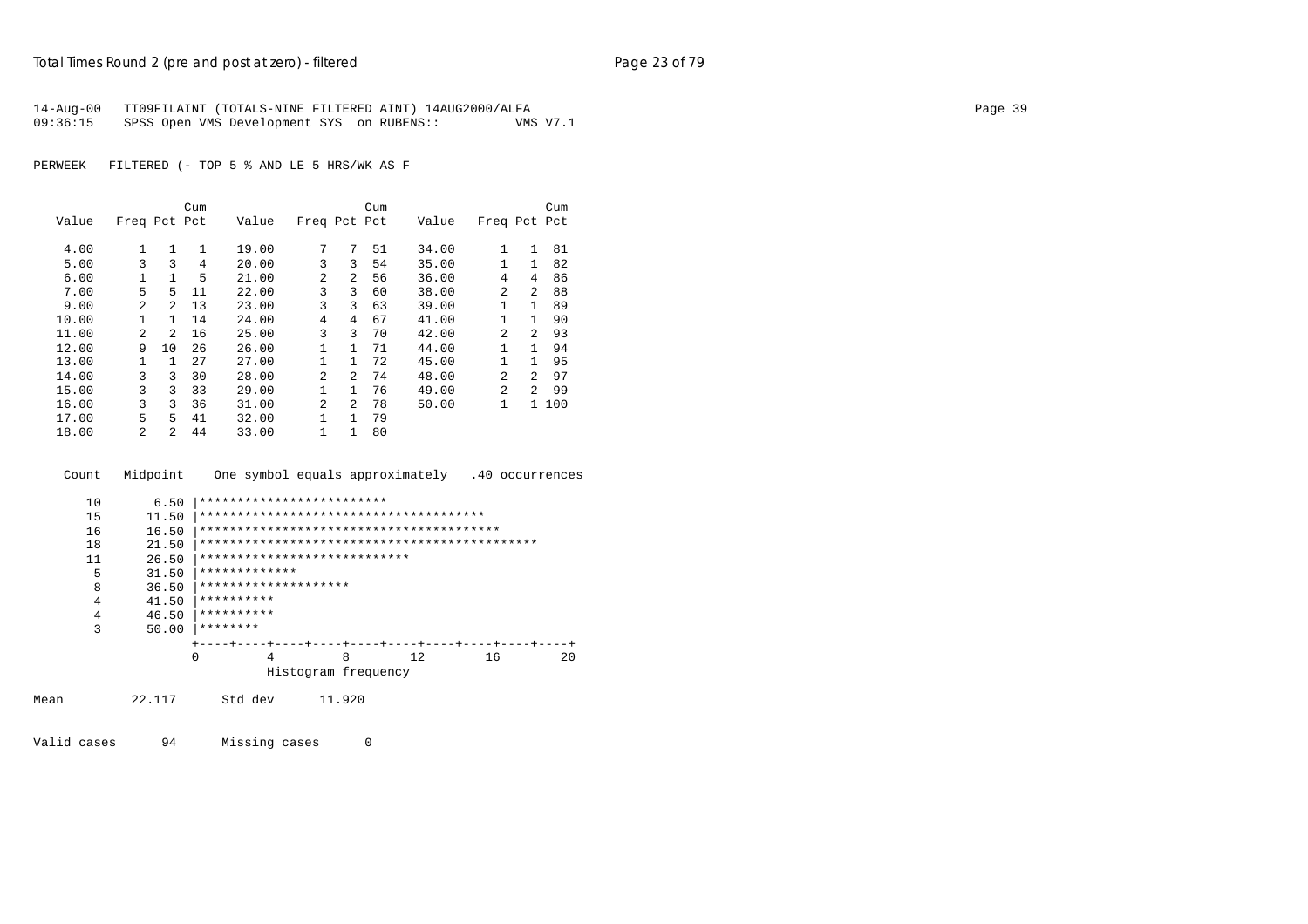14-Aug-00 TT09FILAINT (TOTALS-NINE FILTERED AINT) 14AUG2000/ALFA Page 40 09:36:16 SPSS Open VMS Development SYS on RUBENS:: VMS V7.1

Preceding task required .22 seconds CPU time; 1.73 seconds elapsed.

```
 386 0 TEMPORARY
 387 0 SELECT IF (SCIN36 EQ 12)
 388 0 /*
 389 0 /* TOTAL TIMES FREQUENCY DISTRIBUTION FOR OPTHALMOLOGISTS
 390 0 /*
                VARIABLES=PERWEEK/
 392 0 FORMAT=CONDENSE/
 393 0 HISTOGRAM=INCREMENT (5)/
 394 0 STATISTICS=MEAN STDDEV
 395 0 /*
```
There are 1,073,639,792 bytes of memory available.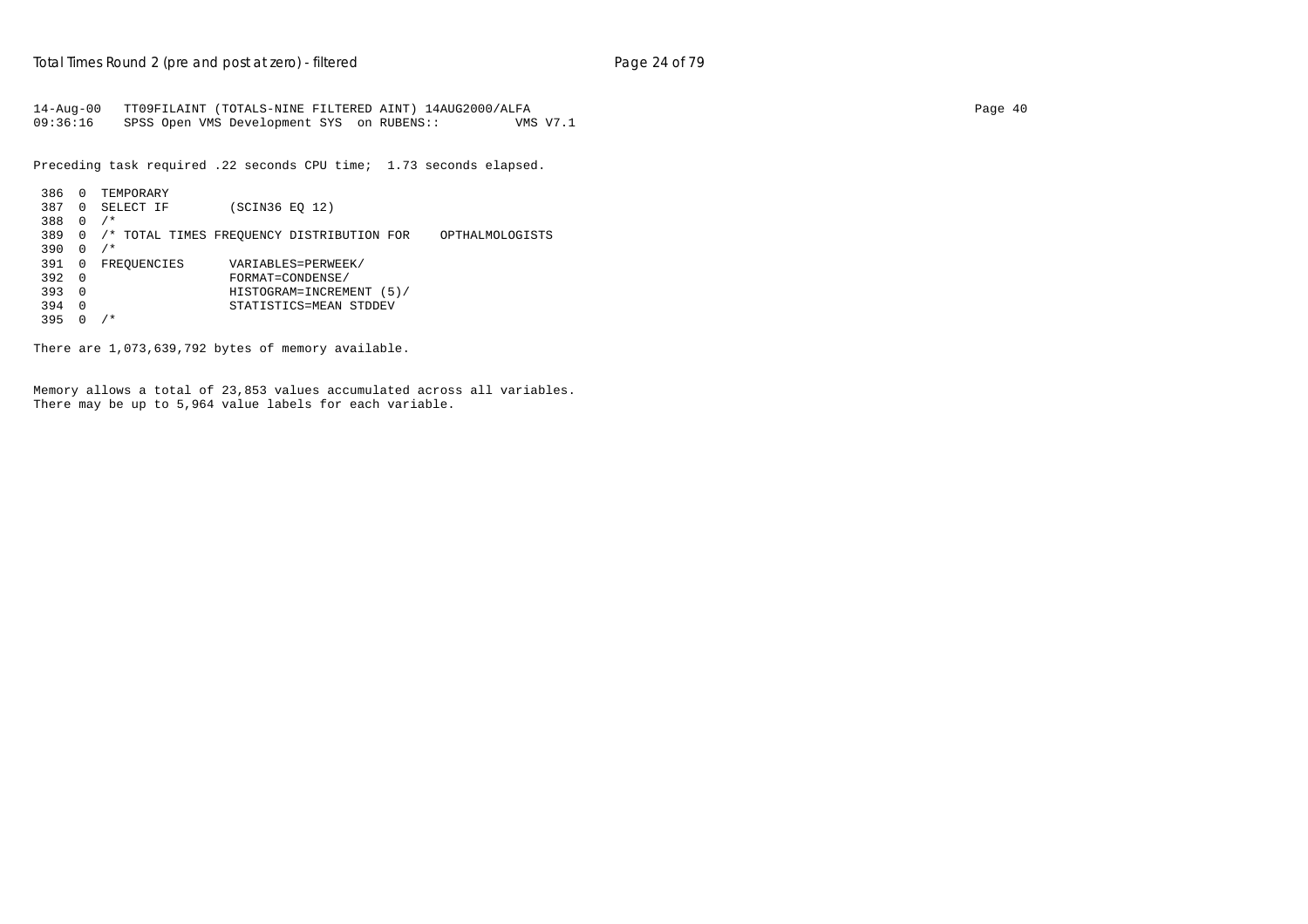| $14 - Aug - 00$<br>09:36:17 |                      |              | TT09FILAINT (TOTALS-NINE FILTERED AINT) 14AUG2000/ALFA<br>SPSS Open VMS Development SYS on RUBENS:: |                     |                |      |                               |              |                | VMS V7.1                 | Page 41 |
|-----------------------------|----------------------|--------------|-----------------------------------------------------------------------------------------------------|---------------------|----------------|------|-------------------------------|--------------|----------------|--------------------------|---------|
| PERWEEK                     |                      |              | FILTERED (- TOP 5 % AND LE 5 HRS/WK AS F                                                            |                     |                |      |                               |              |                |                          |         |
|                             |                      | Cum          |                                                                                                     |                     |                | Cum  |                               |              |                | Cum                      |         |
| Value                       | Freq Pct Pct         |              | Value                                                                                               | Freq Pct Pct        |                |      | Value                         | Freq Pct Pct |                |                          |         |
| 3.00                        | $\mathbf{1}$<br>0    | 0            | 25.00                                                                                               | 23                  | 4              | 38   | 47.00                         | 2            | 0              | 82                       |         |
| 4.00                        | 2<br>10              | 2            | 26.00                                                                                               | 11                  | $\overline{2}$ | 40   | 48.00                         | 6            | 1              | 84                       |         |
| 5.00                        | 2<br>13              | 4            | 27.00                                                                                               | 10                  | $\overline{a}$ | 41   | 49.00                         | 7            | 1              | 85                       |         |
| 6.00                        | $\overline{3}$<br>17 | 7            | 28.00                                                                                               | 14                  | $\overline{a}$ | 44   | 50.00                         | 10           |                | 2 86                     |         |
| 7.00                        | $\overline{a}$<br>9  | 9            | 29.00                                                                                               | 18                  | 3 <sup>7</sup> | 47   | 51.00                         | 7            | $\mathbf{1}$   | 88                       |         |
| 8.00                        | $\mathbf{1}$<br>4    | 9            | 30.00                                                                                               | 12                  | $\overline{a}$ | 49   | 52.00                         | 5            | $\,$ 1 $\,$    | 88                       |         |
| 9.00                        | 4                    | $1\quad 10$  | 31.00                                                                                               | 28                  | 5              | 54   | 53.00                         | 3            | 1              | 89                       |         |
| 10.00                       | $\mathbf{1}$<br>3    | 10           | 32.00                                                                                               | 14                  | $\overline{a}$ | 56   | 54.00                         | 9            | $\overline{a}$ | 90                       |         |
| 11.00                       | 8                    | $1 \quad 12$ | 33.00                                                                                               | 17                  | $\overline{3}$ | 59   | 55.00                         | 6            |                | 1 91                     |         |
| 12.00                       | 1<br>8               | 13           | 34.00                                                                                               | 9                   | $\overline{2}$ | 60   | 56.00                         | 4            | $\mathbf{1}$   | 92                       |         |
| 13.00                       | 13                   | 2, 15        | 35.00                                                                                               | 12                  | $\overline{a}$ | 62   | 57.00                         | 3            |                | 1 93                     |         |
| 14.00                       | 15                   | 3 18         | 36.00                                                                                               | 11                  | $\overline{a}$ | 64   | 58.00                         | 6            | 1              | 94                       |         |
| 15.00                       | 9                    | 2 19         | 37.00                                                                                               | 7                   | $\mathbf{1}$   | 65   | 59.00                         | 6            | 1              | 95                       |         |
| 16.00                       | $\overline{a}$<br>13 | 22           | 38.00                                                                                               | 9                   | $\overline{a}$ | 67   | 60.00                         | 7            | 1              | 96                       |         |
| 17.00                       | 1<br>5               | 22           | 39.00                                                                                               | 14                  | $\overline{a}$ | 69   | 61.00                         | 7            |                | 1 97                     |         |
| 18.00                       | 8<br>1               | 24           | 40.00                                                                                               | 16                  | $\overline{3}$ | 72   | 62.00                         | 3            | 1              | 98                       |         |
| 19.00                       | 6<br>1               | 25           | 41.00                                                                                               | 13                  | $\overline{a}$ | 74   | 63.00                         | 3            |                | 1 98                     |         |
| 20.00                       | $\overline{a}$<br>14 | 27           | 42.00                                                                                               | 10                  | $\overline{a}$ | 76   | 64.00                         | 3            |                | 1 99                     |         |
| 21.00                       | $\mathbf{1}$<br>5    | 28           | 43.00                                                                                               | 12                  | $\overline{a}$ | 78   | 65.00                         | 1            |                | $0$ 99                   |         |
| 22.00                       | $\overline{a}$<br>11 | 30           | 44.00                                                                                               | 6                   | 1              | 79   | 66.00                         | $\mathbf{1}$ |                | $0$ 99                   |         |
| 23.00                       | 9<br>2               | 31           | 45.00                                                                                               | 7                   | $\mathbf{1}$   | 80   | 67.00                         | 4            |                | 1 100                    |         |
| 24.00                       | $\overline{a}$<br>14 | 34           | 46.00                                                                                               | 11                  |                | 2 82 | 68.00                         | 2            |                | 0 100                    |         |
| Count                       | Midpoint             |              | One symbol equals approximately 2.00 occurrences                                                    |                     |                |      |                               |              |                |                          |         |
| 50                          | 5.50                 |              | *************************                                                                           |                     |                |      |                               |              |                |                          |         |
| 27                          | 10.50                |              | **************                                                                                      |                     |                |      |                               |              |                |                          |         |
| 55                          | 15.50                |              | *******                                                                                             |                     |                |      |                               |              |                |                          |         |
| 44                          | 20.50                | $***$        |                                                                                                     |                     |                |      |                               |              |                |                          |         |
| 67                          | 25.50                | ***          |                                                                                                     |                     |                |      | **************************    |              |                |                          |         |
| 86                          | 30.50                | ***          |                                                                                                     |                     |                |      | * * * * * * * * * * * * * * * |              |                |                          |         |
| 56                          | 35.50                | ****         |                                                                                                     |                     |                |      |                               |              |                |                          |         |
| 62                          | 40.50                | ***          |                                                                                                     |                     |                |      |                               |              |                |                          |         |
| 38                          | 45.50                | $***$        |                                                                                                     |                     |                |      |                               |              |                |                          |         |
| 35                          | 50.50                | $***$        |                                                                                                     |                     |                |      |                               |              |                |                          |         |
| 25                          | 55.50                |              | * * * * * * * * *                                                                                   |                     |                |      |                               |              |                |                          |         |
| 29                          | 60.50                |              | ***************                                                                                     |                     |                |      |                               |              |                |                          |         |
| 14                          | 65.50                |              | $ ******$                                                                                           |                     |                |      |                               |              |                |                          |         |
|                             |                      | 0            | 20                                                                                                  |                     | 40             |      | 60                            | 80           |                | $- - + - - - - +$<br>100 |         |
|                             |                      |              |                                                                                                     | Histogram frequency |                |      |                               |              |                |                          |         |
| Mean                        | 31.289               |              | Std dev                                                                                             |                     | 15.857         |      |                               |              |                |                          |         |
| Valid cases                 | 588                  |              | Missing cases                                                                                       |                     |                | 0    |                               |              |                |                          |         |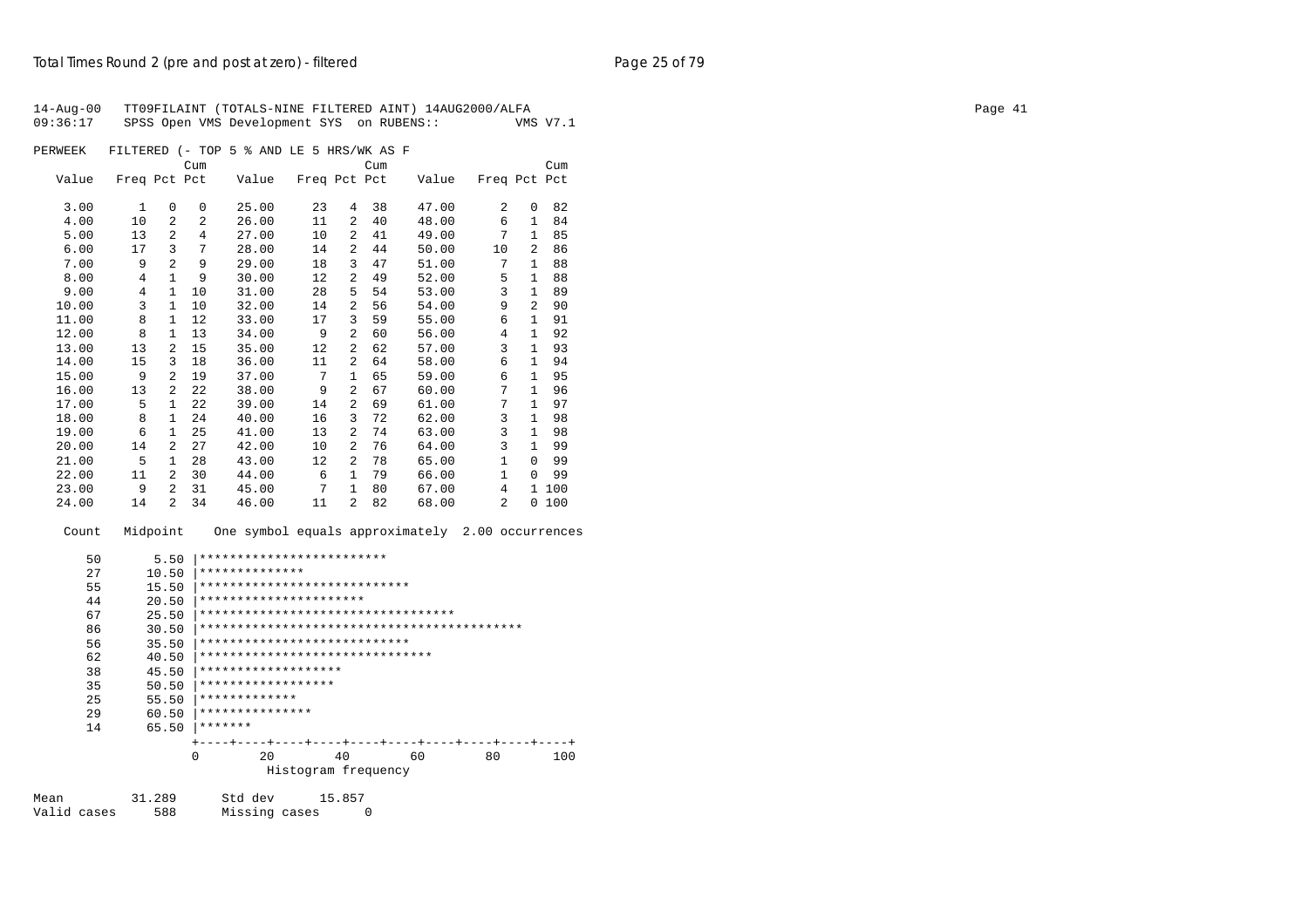14-Aug-00 TT09FILAINT (TOTALS-NINE FILTERED AINT) 14AUG2000/ALFA Page 42 09:36:18 SPSS Open VMS Development SYS on RUBENS:: VMS V7.1

Preceding task required .24 seconds CPU time; 1.32 seconds elapsed.

```
 396 0 TEMPORARY
 397 0 SELECT IF (SCIN36 EQ 13)
 398 0 /*
 399 0 /* TOTAL TIMES FREQUENCY DISTRIBUTION FOR ENT SURGEONS
 400 0 /*
                       VARIABLES=PERWEEK/
\begin{array}{cccc}\n 402 & 0 & & & & & & & \text{FORMAT=COMDENSE/} \\
 403 & 0 & & & & & & & \text{HISTOGRAM=INCREM}\n \end{array} 403 0 HISTOGRAM=INCREMENT (5)/
 404 0 STATISTICS=MEAN STDDEV
 405 0 /*
```
There are 1,073,639,792 bytes of memory available.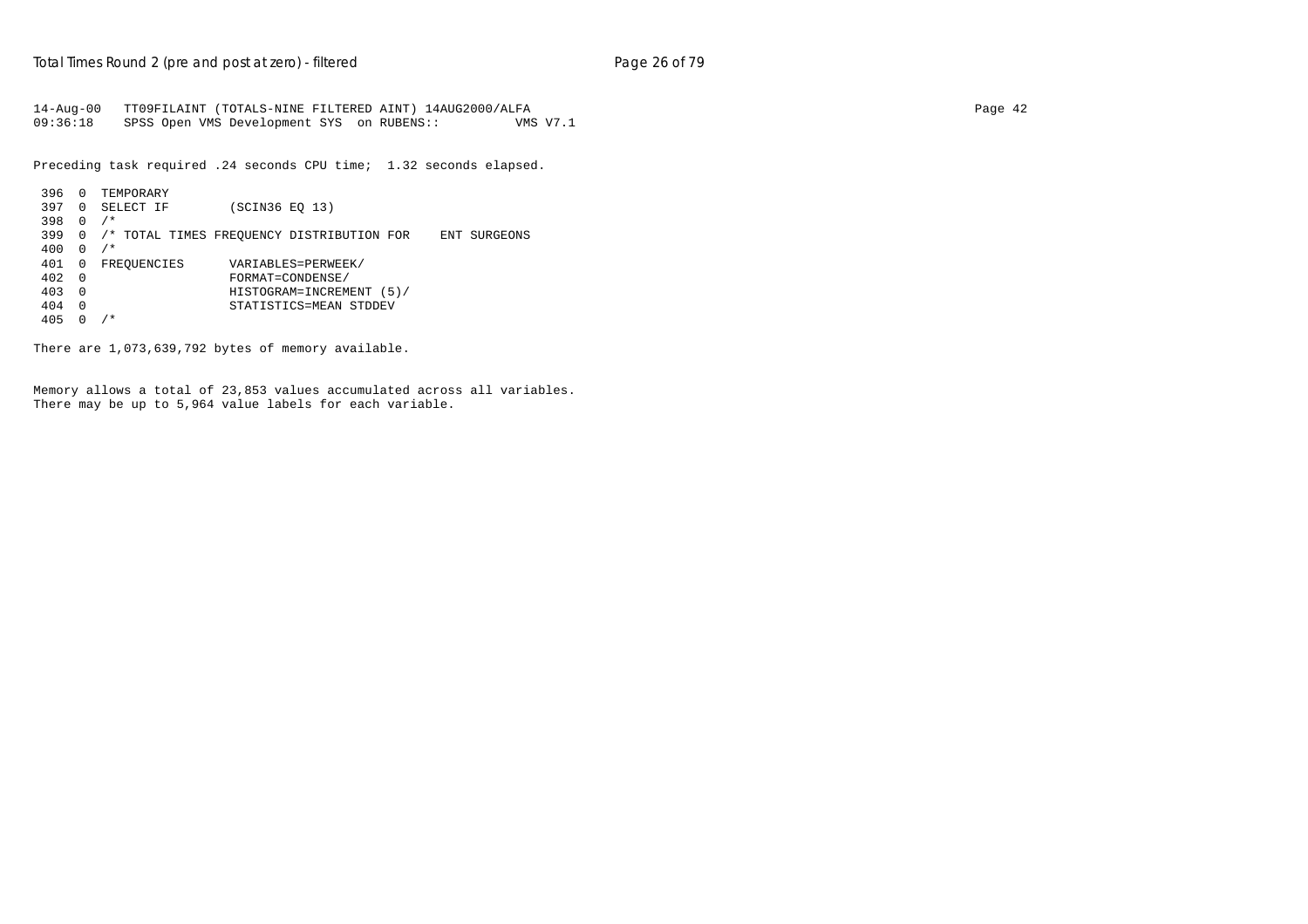| 14-Aug-00 | 1 TT09FILAINT (TOTALS-NINE FILTERED AINT) 14AUG2000/ALFA |          | Page 43 |
|-----------|----------------------------------------------------------|----------|---------|
| 09:36:18  | SPSS Open VMS Development SYS on RUBENS::                | VMS V7.1 |         |

|       |                |                | Cum            |       |                |                | Cum |        |                |              | Cum |
|-------|----------------|----------------|----------------|-------|----------------|----------------|-----|--------|----------------|--------------|-----|
| Value | Freq Pct Pct   |                |                | Value | Freq Pct Pct   |                |     | Value  | Freq Pct Pct   |              |     |
| 4.00  | 2              | 1              | 1              | 39.00 | 4              | $\mathbf 1$    | 38  | 71.00  | 1              | 0            | 78  |
| 5.00  | $\overline{2}$ | $\mathbf{1}$   | $\mathbf{1}$   | 40.00 | $\overline{2}$ | $\mathbf{1}$   | 39  | 72.00  | 5              | 2            | 80  |
| 6.00  | 5              | $\overline{2}$ | $\overline{3}$ | 41.00 | $\overline{2}$ | $\mathbf{1}$   | 40  | 73.00  | 3              | $\mathbf{1}$ | 81  |
| 7.00  | $\mathbf{1}$   | 0              | $\overline{4}$ | 42.00 | 5              | $\overline{a}$ | 41  | 74.00  | 3              | $\mathbf{1}$ | 82  |
| 8.00  | 6              | $\overline{c}$ | 6              | 43.00 | $\overline{4}$ | $\mathbf{1}$   | 43  | 75.00  | $\mathbf{1}$   | 0            | 82  |
| 9.00  | $\overline{4}$ | $\mathbf{1}$   | 7              | 44.00 | 3              | $\mathbf{1}$   | 44  | 76.00  | 5              | 2            | 84  |
|       |                |                |                |       |                |                |     |        |                |              |     |
| 10.00 | 2              | $\mathbf{1}$   | 8              | 45.00 | $\overline{2}$ | $\mathbf{1}$   | 45  | 77.00  | $\mathbf{1}$   | $\mathbf 0$  | 85  |
| 13.00 | 6              | $\overline{a}$ | 10             | 46.00 | $\overline{4}$ | $\mathbf{1}$   | 46  | 78.00  | $\overline{4}$ | 1            | 86  |
| 15.00 | $\mathbf 1$    | 0              | 11             | 47.00 | 5              | $\overline{2}$ | 48  | 79.00  | 2              | $\mathbf{1}$ | 87  |
| 16.00 | $\mathbf{1}$   | 0              | 11             | 48.00 | 3              | $\mathbf{1}$   | 49  | 80.00  | $\mathbf{1}$   | 0            | 87  |
| 17.00 | 5              | 2              | 13             | 49.00 | 5              | $\overline{2}$ | 51  | 81.00  | $\overline{c}$ | $\mathbf{1}$ | 88  |
| 18.00 | 3              | $\mathbf{1}$   | 14             | 50.00 | 3              | $\mathbf{1}$   | 52  | 83.00  | $\overline{a}$ | $\mathbf{1}$ | 89  |
| 19.00 | $\overline{2}$ | 1              | 15             | 51.00 | 3              | $\mathbf{1}$   | 53  | 84.00  | $\overline{a}$ | $\mathbf{1}$ | 89  |
| 20.00 | 2              | $\mathbf{1}$   | 15             | 52.00 | 6              | 2              | 55  | 86.00  | $\overline{a}$ | $\mathbf{1}$ | 90  |
| 21.00 | 4              | $\mathbf{1}$   | 17             | 53.00 | 6              | 2              | 58  | 87.00  | $\mathbf{1}$   | 0            | 90  |
| 22.00 | 1              | 0              | 17             | 54.00 | 5              | $\overline{2}$ | 59  | 88.00  | 1              | 0            | 91  |
| 23.00 | 2              | $\mathbf{1}$   | 18             | 55.00 | 3              | $\mathbf{1}$   | 60  | 89.00  | 3              | $\mathbf{1}$ | 92  |
| 24.00 | 4              | $\mathbf{1}$   | 19             | 56.00 | 6              | $\overline{2}$ | 63  | 90.00  | $\mathbf{1}$   | 0            | 92  |
| 25.00 | 1              | 0              | 20             | 57.00 | 3              | $\mathbf{1}$   | 64  | 91.00  | $\overline{2}$ | $\mathbf{1}$ | 93  |
| 26.00 | $\overline{2}$ | 1              | 21             | 58.00 | 3              | $\mathbf{1}$   | 65  | 92.00  | $\mathbf{1}$   | $\mathbf 0$  | 93  |
| 27.00 | 4              | $\mathbf{1}$   | 22             | 59.00 | 3              | $1\,$          | 66  | 94.00  | 5              | 2            | 95  |
| 28.00 | 6              | $\overline{a}$ | 24             | 60.00 | 5              | 2              | 68  | 95.00  | $\mathbf{1}$   | 0            | 96  |
| 29.00 | 2              | $\mathbf{1}$   | 25             | 61.00 | 2              | $\mathbf{1}$   | 68  | 96.00  | 1              | 0            | 96  |
| 30.00 | $\mathbf{1}$   | 0              | 25             | 62.00 | $\overline{2}$ | $\mathbf{1}$   | 69  | 97.00  | $\mathbf{1}$   | 0            | 96  |
| 31.00 | 3              | $\mathbf{1}$   | 26             | 63.00 | $\mathbf{1}$   | $\mathbf{0}$   | 70  | 99.00  | $\mathbf{1}$   | $\mathbf 0$  | 97  |
| 32.00 | 2              | $\mathbf{1}$   | 27             | 64.00 | $\overline{4}$ | $\mathbf{1}$   | 71  | 101.00 | $\mathbf{1}$   | 0            | 97  |
| 33.00 | 5              | $\overline{a}$ | 29             | 65.00 | 2              | $\mathbf{1}$   | 72  | 104.00 | 4              | $\mathbf{1}$ | 99  |
| 34.00 | $\overline{4}$ | 1              | 30             | 66.00 | 3              | $\mathbf{1}$   | 73  | 106.00 | $\overline{c}$ | $\mathbf{1}$ | 99  |
| 35.00 | $\overline{2}$ | 1              | 31             | 67.00 | 6              | 2              | 75  | 108.00 | $\mathbf{1}$   | 0            | 100 |
| 36.00 | 5              | $\overline{2}$ | 33             | 68.00 | 4              | $\mathbf{1}$   | 77  | 112.00 | $\mathbf 1$    | 0            | 100 |
| 37.00 | $\mathbf 1$    | 0              | 33             | 69.00 | $\mathbf{1}$   | $\mathbf 0$    | 77  |        |                |              |     |
| 38.00 | 9              | 3              | 37             | 70.00 | $\overline{2}$ | $\mathbf{1}$   | 78  |        |                |              |     |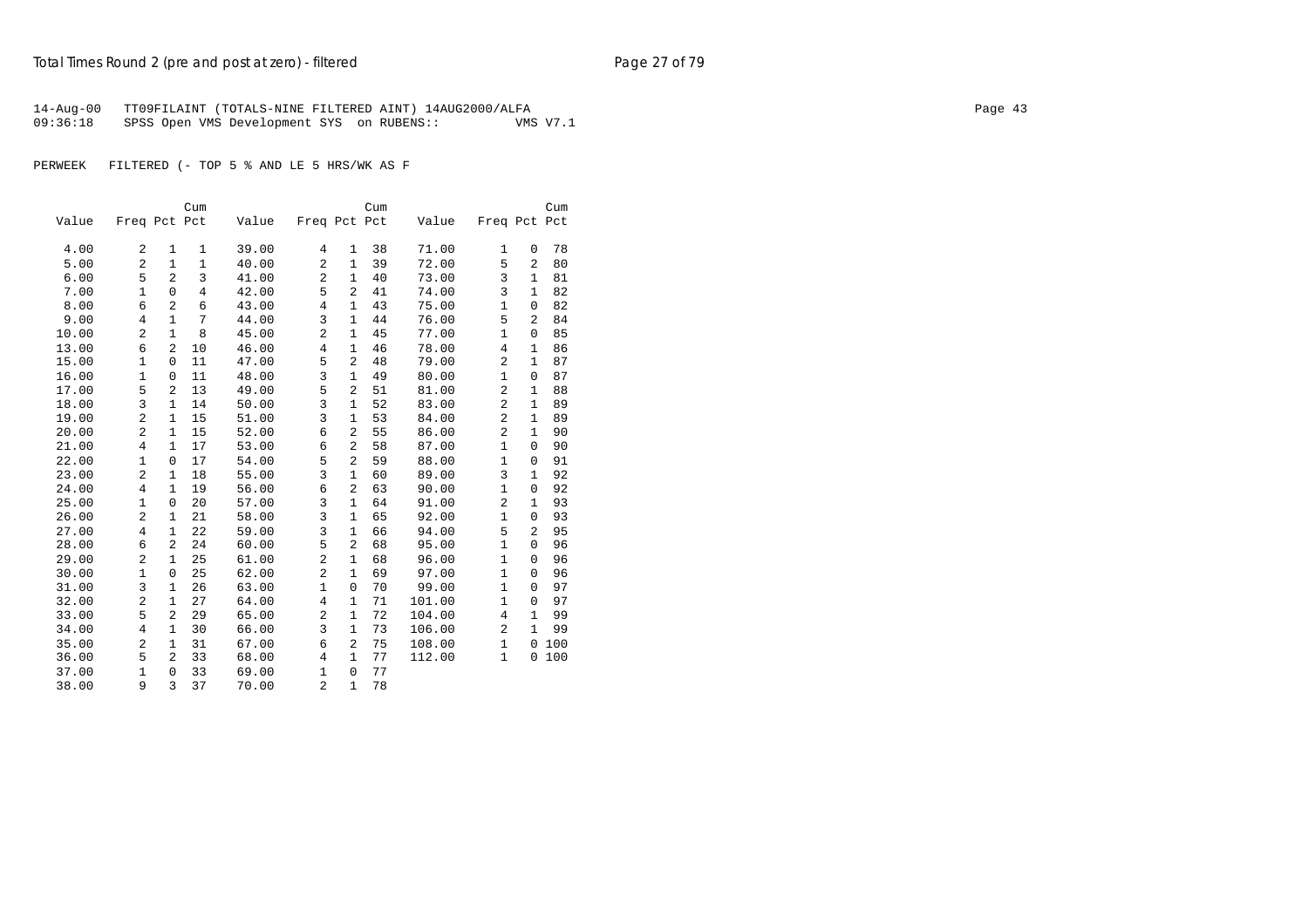| 14-Aug-00<br>09:36:19 |          | TT09FILAINT (TOTALS-NINE FILTERED AINT) 14AUG2000/ALFA<br>Page 44<br>SPSS Open VMS Development SYS on RUBENS::<br>VMS V7.1 |  |  |  |  |  |  |  |  |  |
|-----------------------|----------|----------------------------------------------------------------------------------------------------------------------------|--|--|--|--|--|--|--|--|--|
| PERWEEK               |          | FILTERED (- TOP 5 % AND LE 5 HRS/WK AS F                                                                                   |  |  |  |  |  |  |  |  |  |
| Count                 | Midpoint | One symbol equals approximately .50 occurrences                                                                            |  |  |  |  |  |  |  |  |  |
| 16                    | 6.50     | ********************************                                                                                           |  |  |  |  |  |  |  |  |  |
| 12                    | 11.50    | ************************                                                                                                   |  |  |  |  |  |  |  |  |  |
| 10                    | 16.50    | ********************                                                                                                       |  |  |  |  |  |  |  |  |  |
| 11                    | 21.50    | **********************                                                                                                     |  |  |  |  |  |  |  |  |  |
| 17                    | 26.50    | **********************************                                                                                         |  |  |  |  |  |  |  |  |  |
| 13                    | 31.50    | **************************                                                                                                 |  |  |  |  |  |  |  |  |  |
| 21                    | 36.50    |                                                                                                                            |  |  |  |  |  |  |  |  |  |
| 17                    | 41.50    | **********************************                                                                                         |  |  |  |  |  |  |  |  |  |
| 17                    | 46.50    | **********************************                                                                                         |  |  |  |  |  |  |  |  |  |
| 23                    | 51.50    | ********                                                                                                                   |  |  |  |  |  |  |  |  |  |
| 20                    | 56.50    |                                                                                                                            |  |  |  |  |  |  |  |  |  |
| 13                    | 61.50    | **************************                                                                                                 |  |  |  |  |  |  |  |  |  |
| 19                    | 66.50    |                                                                                                                            |  |  |  |  |  |  |  |  |  |
| 12                    | 71.50    | ************************                                                                                                   |  |  |  |  |  |  |  |  |  |
| 14                    | 76.50    | ****************************                                                                                               |  |  |  |  |  |  |  |  |  |
| 7                     | 81.50    | * * * * * * * * * * * * * *                                                                                                |  |  |  |  |  |  |  |  |  |
| 6                     | 86.50    | ************                                                                                                               |  |  |  |  |  |  |  |  |  |
| 7                     | 91.50    | **************                                                                                                             |  |  |  |  |  |  |  |  |  |
| 8                     | 96.50    | ****************                                                                                                           |  |  |  |  |  |  |  |  |  |
| 2                     | 101.50   | ****                                                                                                                       |  |  |  |  |  |  |  |  |  |
| 7                     | 106.50   | **************                                                                                                             |  |  |  |  |  |  |  |  |  |
| 1                     | 111.50   | $***$                                                                                                                      |  |  |  |  |  |  |  |  |  |
|                       |          |                                                                                                                            |  |  |  |  |  |  |  |  |  |
|                       |          | 10<br>15<br>20<br>25<br>$\Omega$<br>.5<br>Histogram frequency                                                              |  |  |  |  |  |  |  |  |  |
| Mean                  | 49.549   | Std dev<br>25.907                                                                                                          |  |  |  |  |  |  |  |  |  |

Valid cases 273 Missing cases 0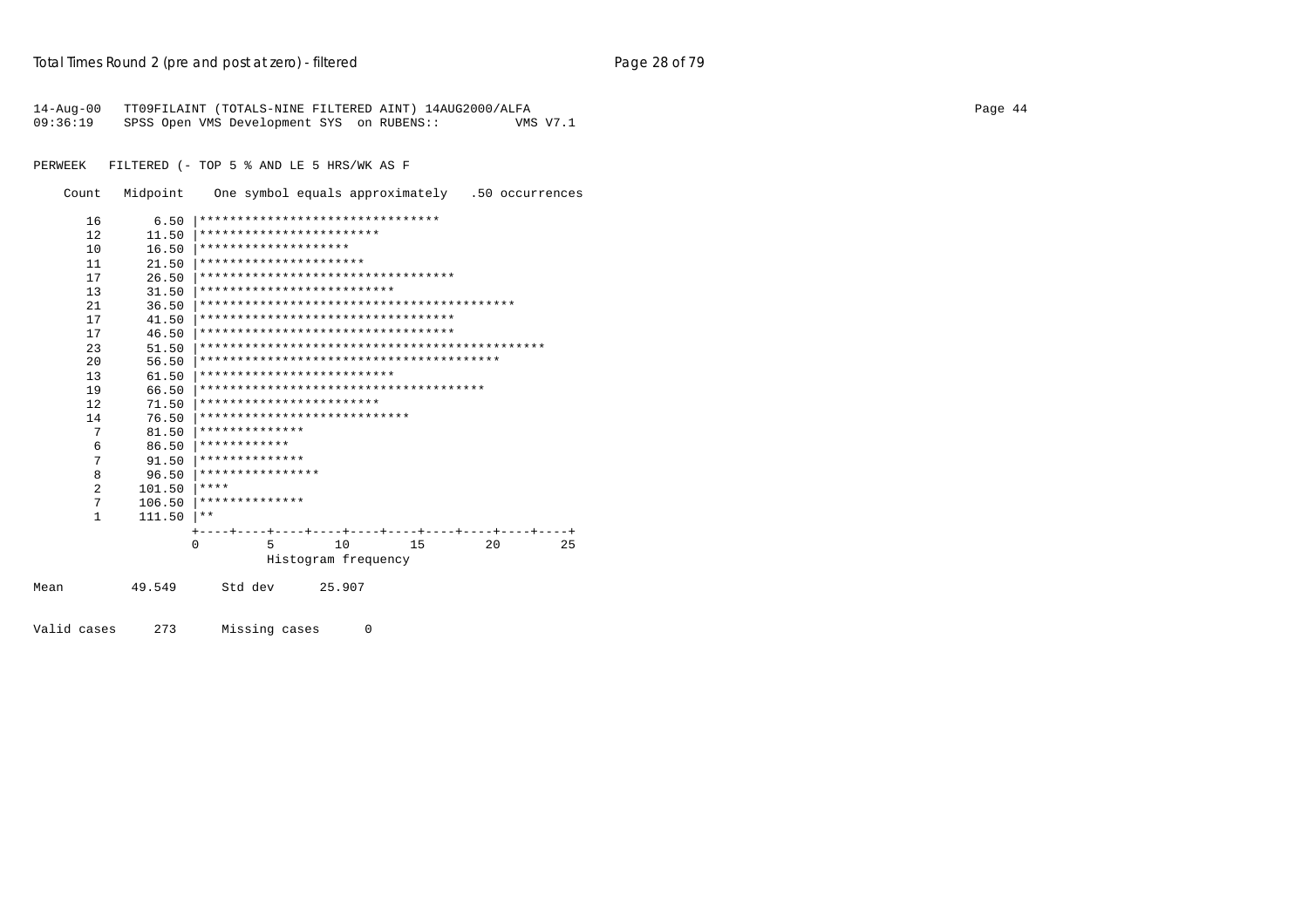14-Aug-00 TT09FILAINT (TOTALS-NINE FILTERED AINT) 14AUG2000/ALFA Page 45 09:36:20 SPSS Open VMS Development SYS on RUBENS:: VMS V7.1

Preceding task required .20 seconds CPU time; 2.23 seconds elapsed.

```
 406 0 TEMPORARY
 407 0 SELECT IF (SCIN36 EQ 14)
 408 0 /*
 409 0 /* TOTAL TIMES FREQUENCY DISTRIBUTION FOR ANAESTHETISTS
 410 0 /*
411 0 FREQUENCIES VARIABLES=PERWEEK/<br>412 0 FORMAT=CONDENSE/
 412 0 FORMAT=CONDENSE/
 413 0 HISTOGRAM=INCREMENT (5)/
 414 0 STATISTICS=MEAN STDDEV
 415 0 /*
```
There are 1,073,639,792 bytes of memory available.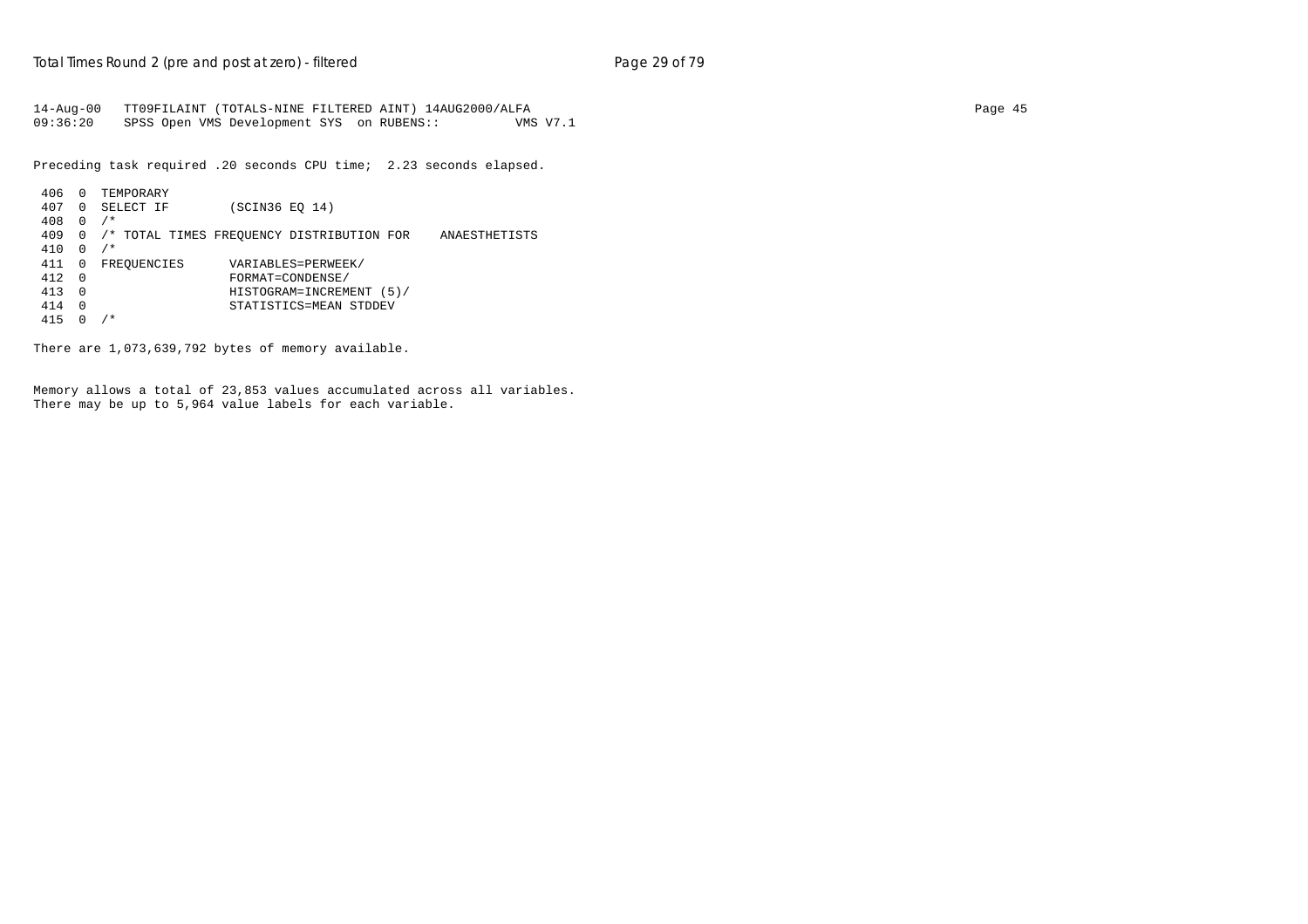|          | 14-Aug-00 TT09FILAINT (TOTALS-NINE FILTERED AINT) 14AUG2000/ALFA | Page 46 |
|----------|------------------------------------------------------------------|---------|
| 09:36:21 | SPSS Open VMS Development SYS on RUBENS::<br>VMS V7.1            |         |
|          |                                                                  |         |
| PERWEEK  | FILTERED (- TOP 5 % AND LE 5 HRS/WK AS F                         |         |

|       |              |                | Cum |       |              |                | Cum |       |              |              | Cum |
|-------|--------------|----------------|-----|-------|--------------|----------------|-----|-------|--------------|--------------|-----|
| Value | Freq Pct Pct |                |     | Value | Freq Pct Pct |                |     | Value | Freq Pct Pct |              |     |
| 5.00  | 13           | 1              | 1   | 28.00 | 25           | 2              | 49  | 51.00 | 16           | $\mathbf{1}$ | 85  |
| 6.00  | 34           | $\overline{2}$ | 3   | 29.00 | 24           | 2              | 51  | 52.00 | 25           | 2            | 86  |
| 7.00  | 40           | 3              | 6   | 30.00 | 16           | 1              | 52  | 53.00 | 26           | 2            | 88  |
| 8.00  | 40           | 3              | 9   | 31.00 | 29           | $\overline{2}$ | 54  | 54.00 | 12           | $\mathbf{1}$ | 89  |
| 9.00  | 38           | 3              | 12  | 32.00 | 29           | 2              | 56  | 55.00 | 17           | $\mathbf{1}$ | 90  |
| 10.00 | 47           | 3              | 15  | 33.00 | 24           | $\overline{2}$ | 58  | 56.00 | 16           | 1            | 91  |
| 11.00 | 30           | 2              | 17  | 34.00 | 26           | $\overline{2}$ | 60  | 57.00 | 11           | 1            | 92  |
| 12.00 | 34           | 2              | 19  | 35.00 | 19           | $\mathbf{1}$   | 61  | 58.00 | 19           | 1            | 94  |
| 13.00 | 29           | 2              | 21  | 36.00 | 19           | 1              | 62  | 59.00 | 8            | 1            | 94  |
| 14.00 | 33           | $\overline{a}$ | 24  | 37.00 | 25           | 2              | 64  | 60.00 | 4            | 0            | 94  |
| 15.00 | 29           | $\overline{a}$ | 26  | 38.00 | 24           | $\overline{a}$ | 66  | 61.00 | 10           | $\mathbf{1}$ | 95  |
| 16.00 | 27           | $\overline{a}$ | 28  | 39.00 | 18           | 1              | 67  | 62.00 | 10           | 1            | 96  |
| 17.00 | 28           | $\overline{a}$ | 30  | 40.00 | 20           | $\mathbf{1}$   | 68  | 63.00 | 10           | $\mathbf{1}$ | 96  |
| 18.00 | 25           | $\overline{a}$ | 31  | 41.00 | 21           | 1              | 70  | 64.00 | 11           | $\mathbf{1}$ | 97  |
| 19.00 | 26           | $\overline{a}$ | 33  | 42.00 | 19           | 1              | 71  | 65.00 | 3            | $\Omega$     | 97  |
| 20.00 | 31           | $\overline{a}$ | 35  | 43.00 | 30           | 2              | 73  | 66.00 | 7            | 0            | 98  |
| 21.00 | 28           | $\overline{a}$ | 37  | 44.00 | 19           | 1              | 75  | 67.00 | 10           | 1            | 99  |
| 22.00 | 14           | $\mathbf{1}$   | 38  | 45.00 | 22           | 2              | 76  | 68.00 | 5            | 0            | 99  |
| 23.00 | 21           | $\mathbf{1}$   | 40  | 46.00 | 25           | $\overline{a}$ | 78  | 69.00 | 2            | 0            | 99  |
| 24.00 | 29           | $\overline{a}$ | 42  | 47.00 | 20           | $\mathbf{1}$   | 79  | 70.00 | 8            | $\mathbf{1}$ | 100 |
| 25.00 | 19           | 1              | 43  | 48.00 | 21           | 1              | 81  | 71.00 | 4            | 0            | 100 |
| 26.00 | 33           | $\overline{a}$ | 45  | 49.00 | 16           | 1              | 82  |       |              |              |     |
| 27.00 | 27           | $\overline{a}$ | 47  | 50.00 | 25           | 2              | 84  |       |              |              |     |

Count Midpoint One symbol equals approximately 4.00 occurrences

| **********************************                                                                                             |
|--------------------------------------------------------------------------------------------------------------------------------|
| *******************************                                                                                                |
| ********************************                                                                                               |
| *******************************                                                                                                |
| **************************                                                                                                     |
| ***************************                                                                                                    |
| **************************                                                                                                     |
| **************************                                                                                                     |
| ******************                                                                                                             |
| ***********                                                                                                                    |
| *******                                                                                                                        |
| ***                                                                                                                            |
|                                                                                                                                |
| 40<br>80<br>120<br>160<br>200                                                                                                  |
| Histogram frequency                                                                                                            |
| 7.50<br>12.50<br>17.50<br>22.50<br>27.50<br>32.50<br>37.50<br>42.50<br>47.50<br>52.50<br>57.50<br>62.50<br>67.50<br>71.00<br>0 |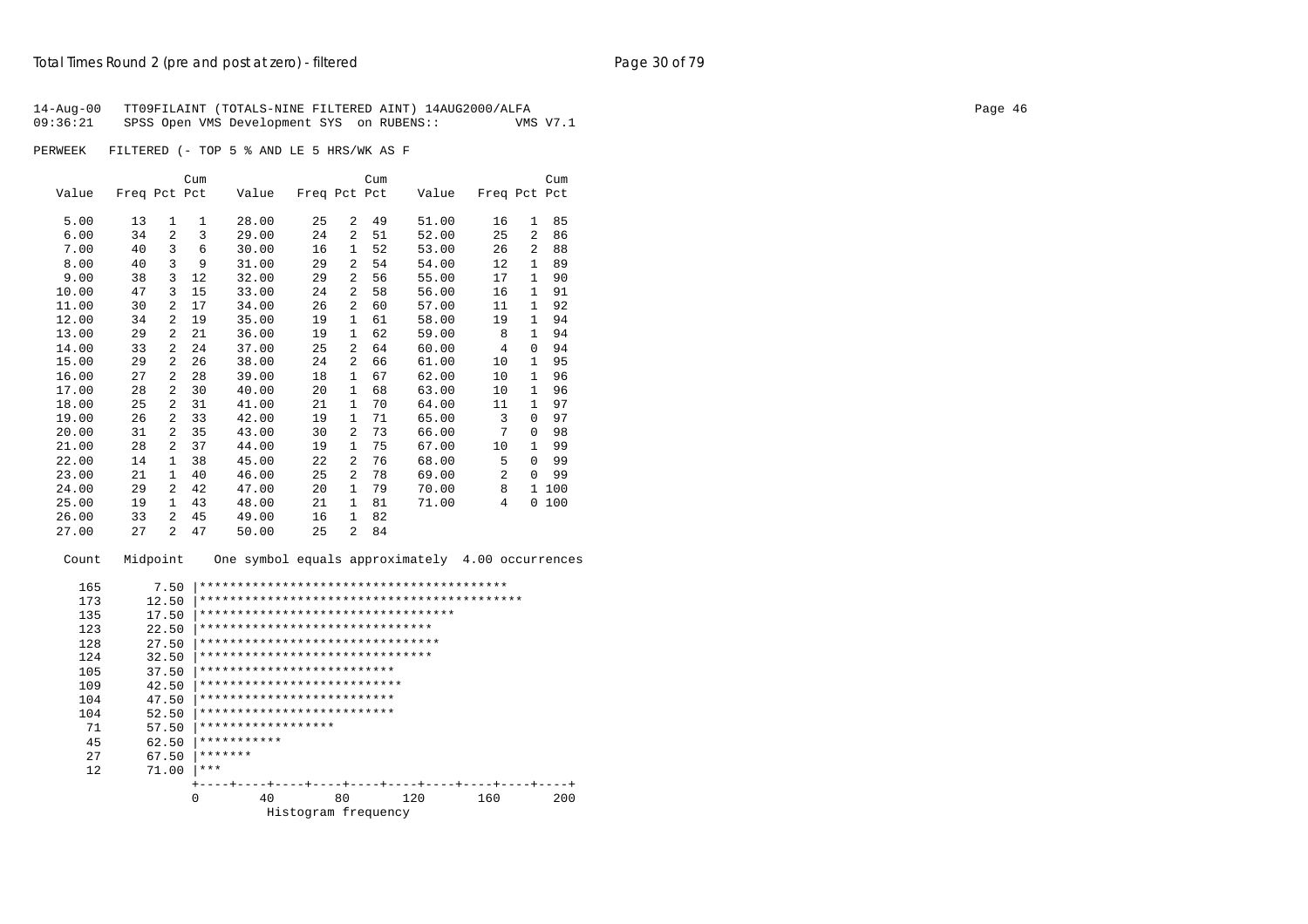14-Aug-00 TT09FILAINT (TOTALS-NINE FILTERED AINT) 14AUG2000/ALFA Page 47 09:36:22 SPSS Open VMS Development SYS on RUBENS:: VMS V7.1

PERWEEK FILTERED (- TOP 5 % AND LE 5 HRS/WK AS F

Mean 30.809 Std dev 17.390

Valid cases 1425 Missing cases 0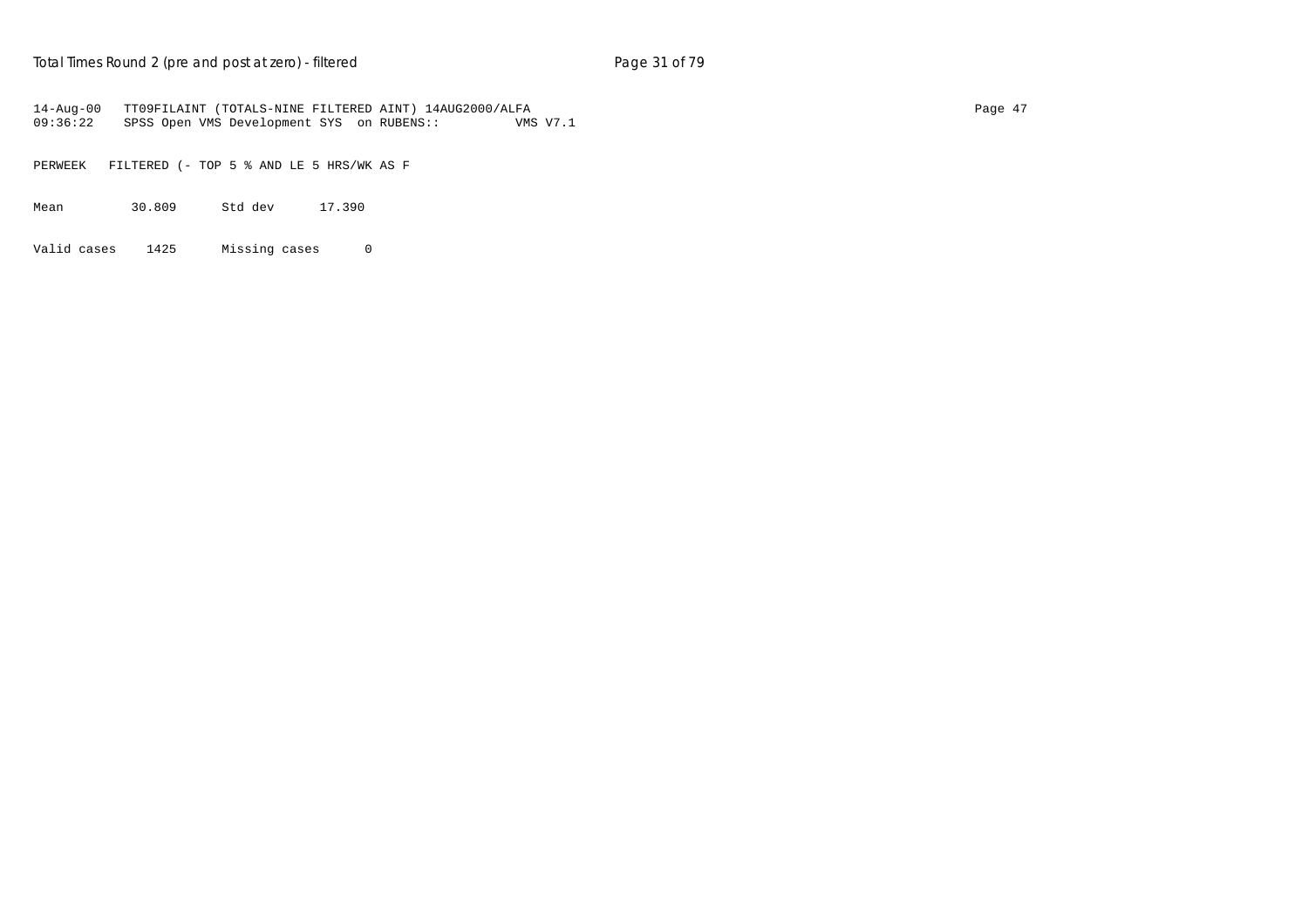14-Aug-00 TT09FILAINT (TOTALS-NINE FILTERED AINT) 14AUG2000/ALFA Page 48 09:36:22 SPSS Open VMS Development SYS on RUBENS:: VMS V7.1

Preceding task required .21 seconds CPU time; 2.19 seconds elapsed.

```
 416 0 TEMPORARY
 417 0 SELECT IF (SCIN36 EQ 15)
 418 0 /*
 419 0 /* TOTAL TIMES FREQUENCY DISTRIBUTION FOR DERMATOLOGISTS
 420 0 /*
421 0 FREQUENCIES VARIABLES=PERWEEK/<br>422 0 FORMAT=CONDENSE/
+ FORMAT=CONDENSE/<br>423 0 FORMAT=CONDENSE/<br>HISTOGRAM=INCREM
 423 0 HISTOGRAM=INCREMENT (5)/
 424 0 STATISTICS=MEAN STDDEV
425 0 /*
```
There are 1,073,639,792 bytes of memory available.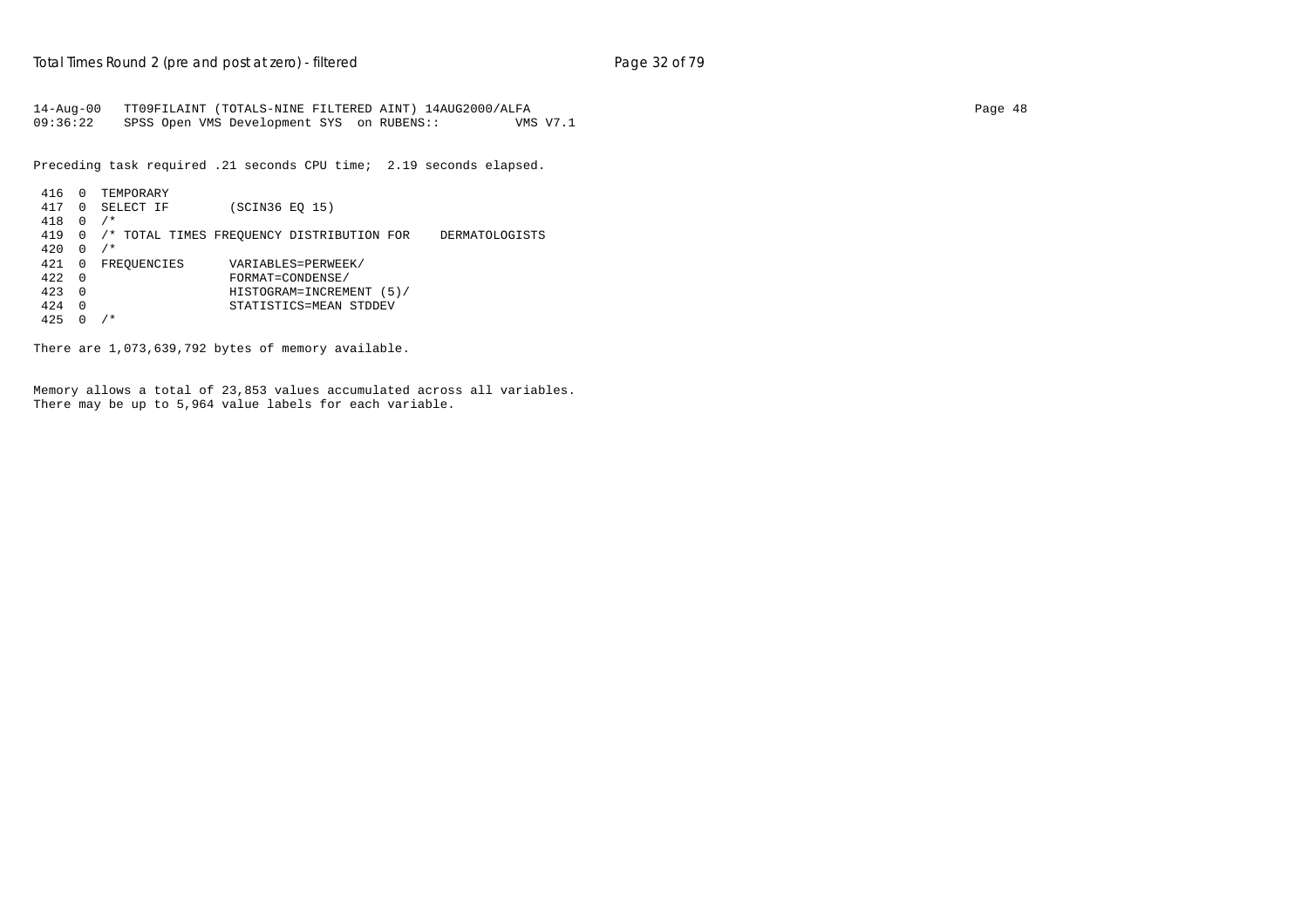| 14-Aug-00 | 1 TT09FILAINT (TOTALS-NINE FILTERED AINT) 14AUG2000/ALFA |          | Page 49 |
|-----------|----------------------------------------------------------|----------|---------|
| 09:36:23  | SPSS Open VMS Development SYS on RUBENS::                | VMS V7.1 |         |

|       |                |                | Cum |       |                |                | Cum |       |                |                | Cum |
|-------|----------------|----------------|-----|-------|----------------|----------------|-----|-------|----------------|----------------|-----|
| Value | Freq Pct Pct   |                |     | Value | Freq Pct Pct   |                |     | Value | Freq Pct Pct   |                |     |
| 5.00  | 4              | 2              | 2   | 31.00 | 3              | $\mathbf{1}$   | 36  | 56.00 | 5              | $\overline{a}$ | 75  |
| 6.00  | 2              | $\mathbf{1}$   | 2   | 32.00 | 6              | 2              | 38  | 57.00 | 4              | $\overline{a}$ | 77  |
| 7.00  | $\overline{a}$ | $\mathbf{1}$   | 3   | 33.00 | 3              | $\mathbf{1}$   | 39  | 58.00 | $\overline{a}$ | $\mathbf{1}$   | 78  |
| 8.00  | $\mathbf{1}$   | $\Omega$       | 4   | 34.00 | 3              | $\mathbf{1}$   | 40  | 59.00 | 5              | $\overline{2}$ | 80  |
| 9.00  | $\overline{4}$ | $\overline{a}$ | 5   | 35.00 | 1              | 0              | 41  | 60.00 | 3              | $\mathbf{1}$   | 81  |
| 10.00 | $\overline{2}$ | $\mathbf{1}$   | 6   | 36.00 | 4              | 2              | 42  | 61.00 | 6              | $\overline{2}$ | 83  |
| 11.00 | $\overline{a}$ | $\mathbf{1}$   | 7   | 37.00 | 4              | 2              | 44  | 62.00 | 3              | 1              | 84  |
| 12.00 | 4              | $\overline{a}$ | 8   | 38.00 | 4              | $\overline{a}$ | 45  | 63.00 | 3              | $\mathbf{1}$   | 86  |
| 13.00 | 5              | $\overline{2}$ | 10  | 39.00 | 5              | 2              | 47  | 65.00 | 3              | $\mathbf{1}$   | 87  |
| 14.00 | 4              | 2              | 12  | 40.00 | 4              | 2              | 49  | 66.00 | 1              | 0              | 87  |
| 15.00 | $\overline{2}$ | $\mathbf{1}$   | 13  | 41.00 | 5              | 2              | 51  | 67.00 | 3              | $\mathbf{1}$   | 88  |
| 16.00 | 5              | $\overline{a}$ | 14  | 42.00 | $\overline{2}$ | $\mathbf{1}$   | 52  | 68.00 | $\overline{2}$ | $\mathbf{1}$   | 89  |
| 17.00 | 2              | 1              | 15  | 43.00 | 5              | 2              | 54  | 69.00 | 3              | $\mathbf{1}$   | 90  |
| 18.00 | 4              | $\overline{2}$ | 17  | 44.00 | 7              | 3              | 56  | 70.00 | 6              | $\overline{2}$ | 93  |
| 19.00 | $\mathbf{1}$   | $\Omega$       | 17  | 45.00 | 2              | 1              | 57  | 71.00 | 1              | $\Omega$       | 93  |
| 20.00 | $\overline{a}$ | 1              | 18  | 46.00 | 3              | $\mathbf{1}$   | 58  | 73.00 | 1              | 0              | 93  |
| 21.00 | 5              | 2              | 20  | 47.00 | 5              | 2              | 60  | 75.00 | 4              | $\overline{2}$ | 95  |
| 22.00 | 5              | $\overline{a}$ | 22  | 48.00 | 4              | 2              | 62  | 76.00 | $\overline{a}$ | $\mathbf{1}$   | 96  |
| 23.00 | 8              | 3              | 25  | 49.00 | 8              | 3              | 65  | 77.00 | $\overline{a}$ | $\mathbf{1}$   | 96  |
| 25.00 | 7              | 3              | 28  | 50.00 | 4              | 2              | 66  | 78.00 | 1              | 0              | 97  |
| 26.00 | 6              | $\overline{a}$ | 30  | 51.00 | $\overline{4}$ | 2              | 68  | 79.00 | 1              | 0              | 97  |
| 27.00 | 2              | $\mathbf{1}$   | 31  | 52.00 | 2              | $\mathbf{1}$   | 69  | 80.00 | 4              | $\overline{2}$ | 99  |
| 28.00 | 4              | 2              | 32  | 53.00 | 6              | 2              | 71  | 81.00 | $\overline{a}$ | 1.             | 100 |
| 29.00 | 3              | $\mathbf{1}$   | 34  | 54.00 | 2              | $\mathbf{1}$   | 72  | 82.00 | 1              | 0              | 100 |
| 30.00 | 2              | $\mathbf{1}$   | 34  | 55.00 | 4              | $\overline{a}$ | 73  |       |                |                |     |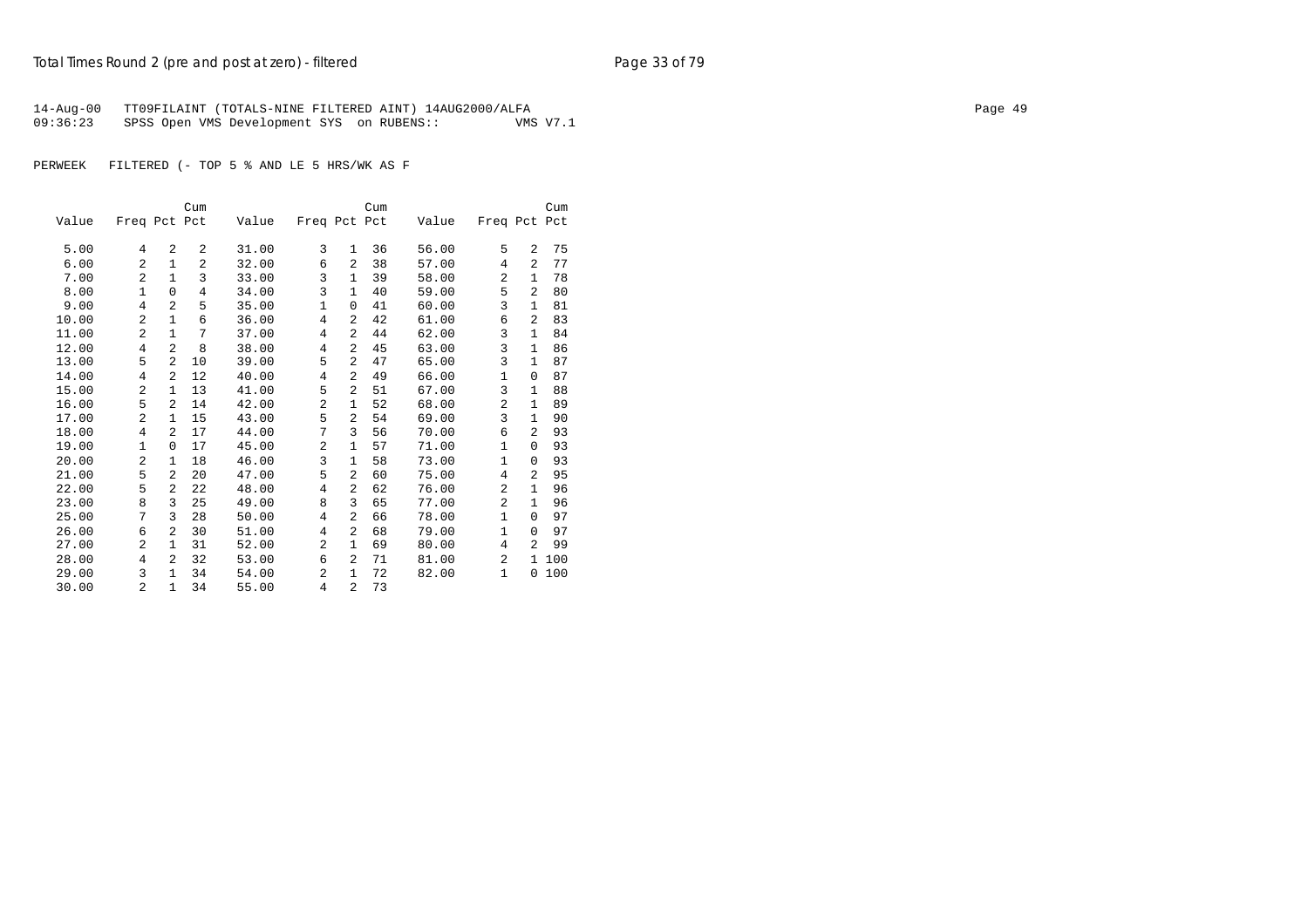|          | 14-Aug-00 TT09FILAINT (TOTALS-NINE FILTERED AINT) 14AUG2000/ALFA |          | Page 50 |
|----------|------------------------------------------------------------------|----------|---------|
| 09:36:24 | SPSS Open VMS Development SYS on RUBENS::                        | VMS V7.1 |         |

Count Midpoint One symbol equals approximately .50 occurrences

| 13           | 7.50   | **************************            |                     |    |    |    |
|--------------|--------|---------------------------------------|---------------------|----|----|----|
| 17           | 12.50  | **********************************    |                     |    |    |    |
| 14           | 17.50  | ****************************          |                     |    |    |    |
| 2.0          | 22.50  |                                       |                     |    |    |    |
| 2.2.         | 27.50  |                                       |                     |    |    |    |
| 17           | 32.50  | **********************************    |                     |    |    |    |
| 18           | 37.50  | ************************************  |                     |    |    |    |
| 23           | 42.50  |                                       |                     |    |    |    |
| 2.2.         | 47.50  |                                       |                     |    |    |    |
| 18           | 52.50  | ************************************* |                     |    |    |    |
| $20^{\circ}$ | 57.50  |                                       |                     |    |    |    |
| 15           | 62.50  | ******************************        |                     |    |    |    |
| 12           | 67.50  | ************************              |                     |    |    |    |
| 8            | 72.50  | ****************                      |                     |    |    |    |
| 10           | 77.50  | ********************                  |                     |    |    |    |
| 7            | 82.00  | **************                        |                     |    |    |    |
|              |        |                                       |                     |    |    |    |
|              |        | 5<br>$\Omega$                         | 10                  | 15 | 20 | 25 |
|              |        |                                       | Histogram frequency |    |    |    |
| Mean         | 40.969 | Std dev                               | 20.202              |    |    |    |

Valid cases 256 Missing cases 0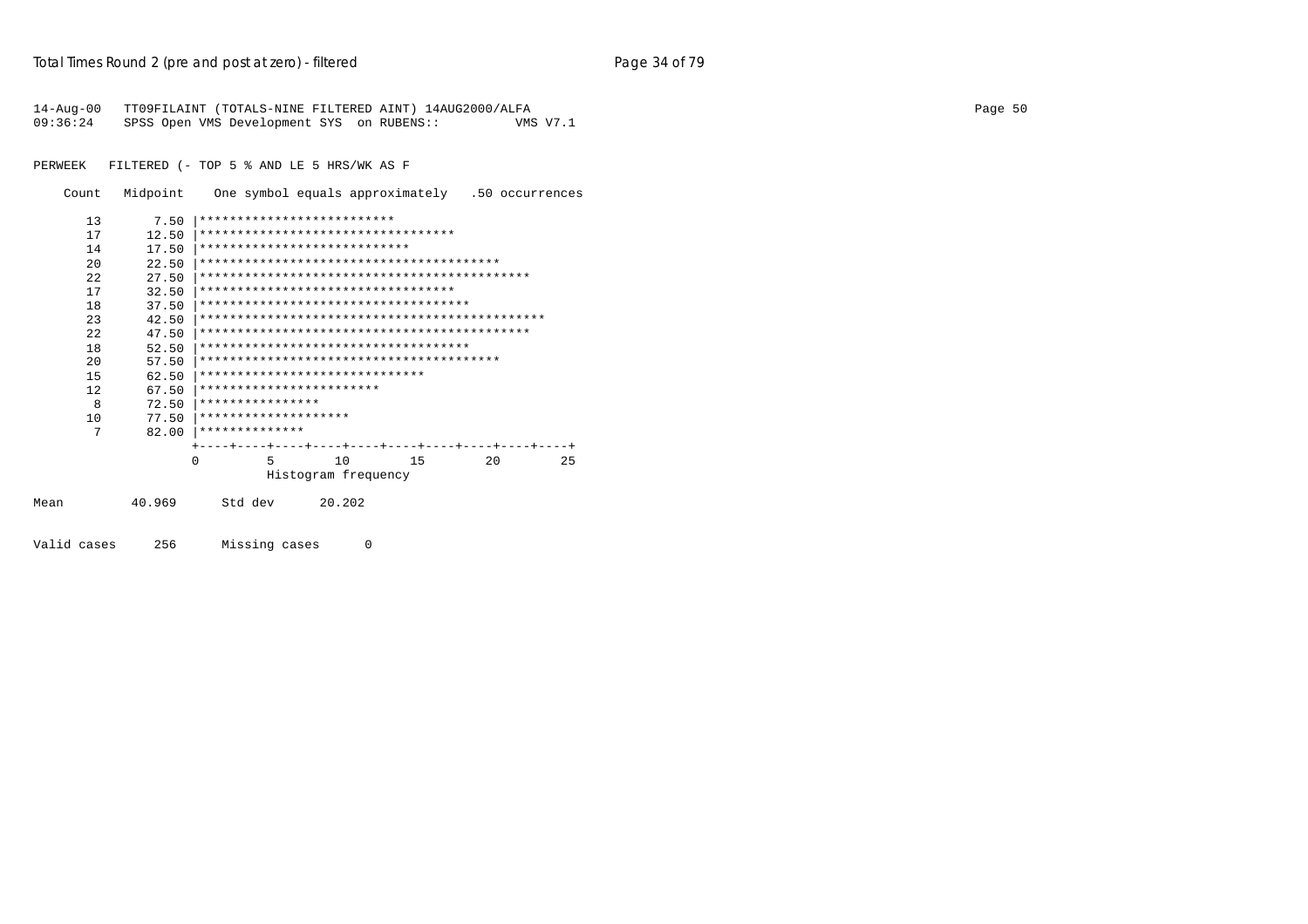14-Aug-00 TT09FILAINT (TOTALS-NINE FILTERED AINT) 14AUG2000/ALFA Page 51 09:36:25 SPSS Open VMS Development SYS on RUBENS:: VMS V7.1

Preceding task required .22 seconds CPU time; 2.53 seconds elapsed.

```
 426 0 TEMPORARY
 427 0 SELECT IF (SCIN36 EQ 16)
 428 0 /*
 429 0 /* TOTAL TIMES FREQUENCY DISTRIBUTION FOR IVF SPECIALISTS
 430 0 /*
                        VARIABLES=PERWEEK/
\begin{array}{cccc}\n 432 & 0 & \text{HINHE} \\
 + \text{ORMATE} & 0 & \text{ORMATE} \\
 \hline\n 433 & 0 & \text{HISTOGRAM} = \text{INNEM} \\
 \end{array} 433 0 HISTOGRAM=INCREMENT (5)/
 434 0 STATISTICS=MEAN STDDEV
 435 0 /*
```
There are 1,073,639,792 bytes of memory available.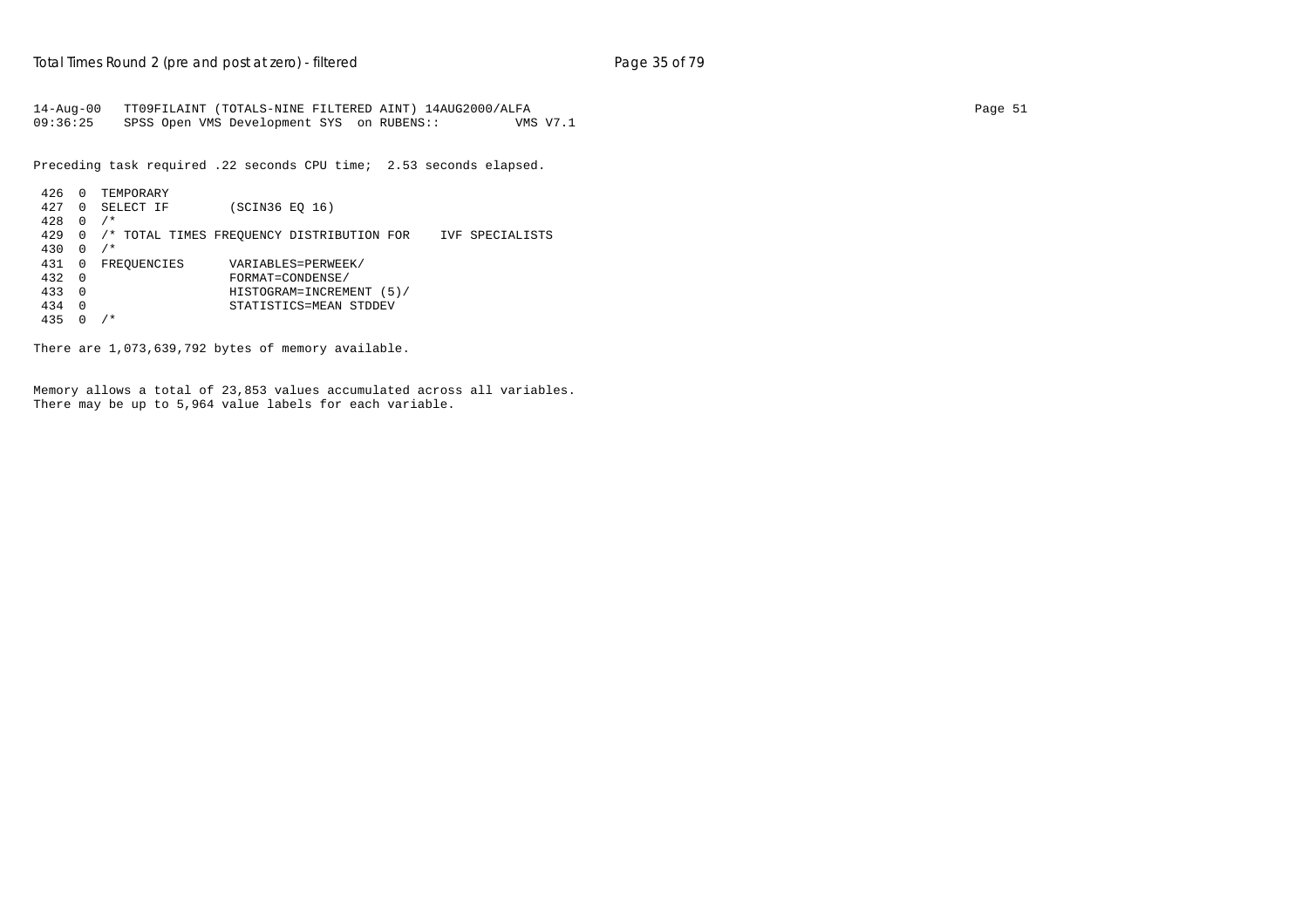| 14-Aug-00 | 1 TT09FILAINT (TOTALS-NINE FILTERED AINT) 14AUG2000/ALFA |          | Page 52 |
|-----------|----------------------------------------------------------|----------|---------|
| 09:36:26  | SPSS Open VMS Development SYS on RUBENS::                | VMS V7.1 |         |

|       |                |              | Cum |       |                |              | Cum |        |              |              | Cum |
|-------|----------------|--------------|-----|-------|----------------|--------------|-----|--------|--------------|--------------|-----|
| Value | Freq Pct Pct   |              |     | Value | Freq Pct Pct   |              |     | Value  | Freq Pct Pct |              |     |
| 6.00  | $\mathbf{1}$   | 1            | 1   | 44.00 | $\mathbf{1}$   | 1            | 39  | 79.00  | 3            | 4            | 73  |
| 9.00  | 2              | 3            | 4   | 45.00 | 2              | 3            | 41  | 83.00  | 2            | 3            | 76  |
| 11.00 | $\mathbf{1}$   | $\mathbf{1}$ | 6   | 49.00 | 1              | $\mathbf{1}$ | 43  | 86.00  | 1            | $\mathbf{1}$ | 77  |
| 15.00 | $\mathfrak{D}$ | 3            | 9   | 50.00 | 1              | $\mathbf{1}$ | 44  | 88.00  | 3            | 4            | 81  |
| 16.00 | 1              | $\mathbf{1}$ | 10  | 52.00 | 2              | 3            | 47  | 90.00  | 1            | $\mathbf{1}$ | 83  |
| 17.00 | 1              | 1            | 11  | 55.00 | 1              | 1            | 49  | 97.00  | 1            | 1            | 84  |
| 18.00 | $\mathbf 1$    | 1            | 13  | 57.00 | 1              | $\mathbf{1}$ | 50  | 99.00  | 1            | $\mathbf{1}$ | 86  |
| 19.00 | $\mathbf{1}$   | $\mathbf{1}$ | 14  | 58.00 | 1              | $\mathbf{1}$ | 51  | 100.00 | 1            | $\mathbf{1}$ | 87  |
| 21.00 | $\mathbf{1}$   | 1            | 16  | 59.00 | $\mathbf{1}$   | 1            | 53  | 104.00 | 1            | 1            | 89  |
| 22.00 | $\mathbf{1}$   | 1            | 17  | 61.00 | 2              | 3            | 56  | 105.00 | 1            | $\mathbf{1}$ | 90  |
| 26.00 | $\mathbf{1}$   | $\mathbf{1}$ | 19  | 65.00 | $\mathbf{1}$   | $\mathbf{1}$ | 57  | 106.00 | 1            | $\mathbf{1}$ | 91  |
| 30.00 | $\mathfrak{D}$ | 3            | 21  | 67.00 | $\mathbf{1}$   | $\mathbf{1}$ | 59  | 110.00 | 2            | 3            | 94  |
| 31.00 | 3              | 4            | 26  | 68.00 | 2              | 3            | 61  | 119.00 | 1            | $\mathbf{1}$ | 96  |
| 34.00 | 3              | 4            | 30  | 71.00 | $\overline{2}$ | 3            | 64  | 122.00 | 1            | $\mathbf{1}$ | 97  |
| 36.00 | $\overline{a}$ | 3            | 33  | 75.00 | 1              | $\mathbf{1}$ | 66  | 124.00 | 1            | $\mathbf{1}$ | 99  |
| 38.00 | $\mathfrak{D}$ | 3            | 36  | 76.00 | 1              | 1            | 67  | 127.00 | 1            | 1.           | 100 |
| 42.00 | 1              |              | 37  | 77.00 | 1              | 1            | 69  |        |              |              |     |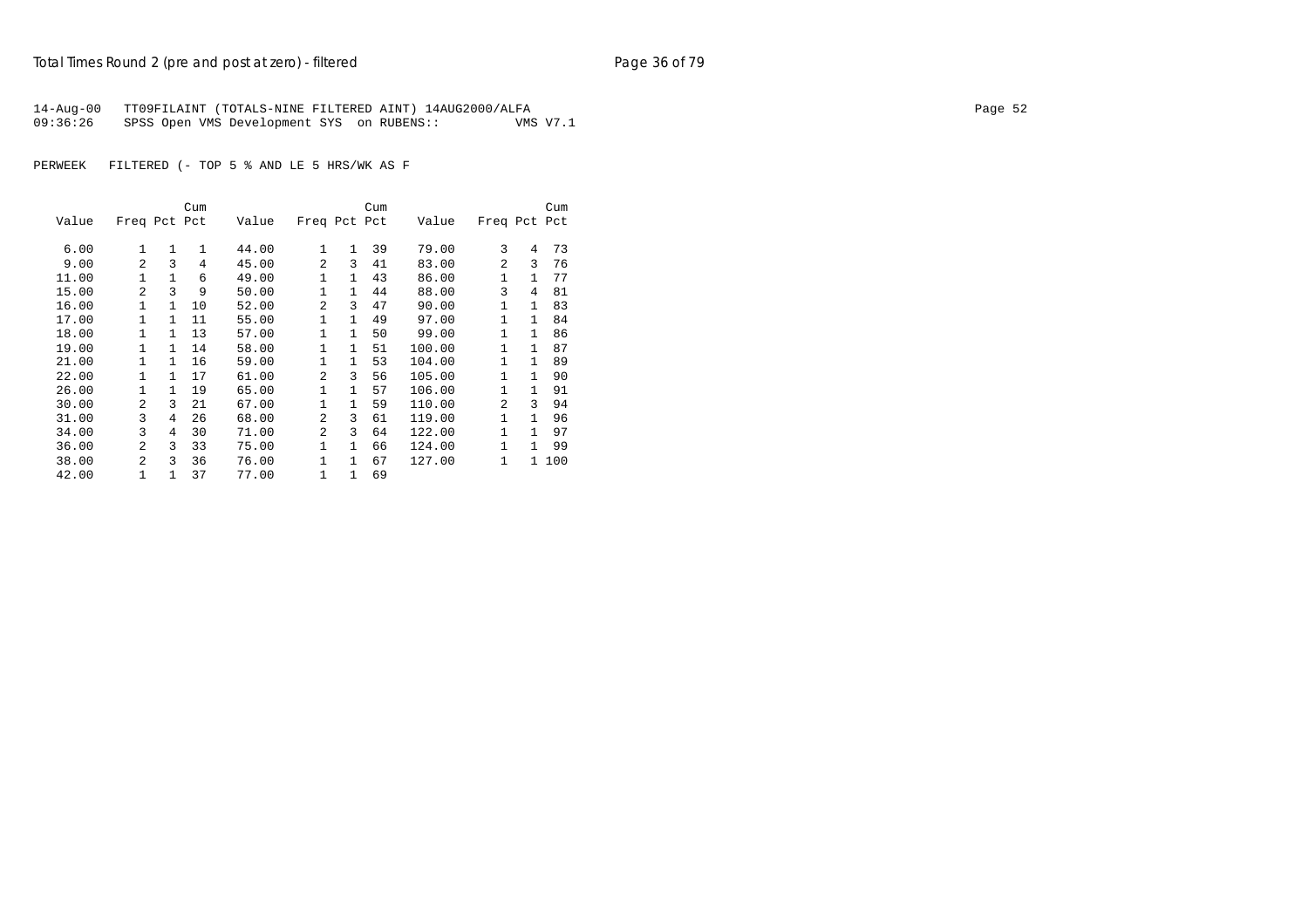| $14 - Aug - 00$<br>09:36:26 |          | TT09FILAINT (TOTALS-NINE FILTERED AINT) 14AUG2000/ALFA<br>SPSS Open VMS Development SYS on RUBENS::<br>VMS V7.1 | Page 53 |
|-----------------------------|----------|-----------------------------------------------------------------------------------------------------------------|---------|
| PERWEEK                     |          | FILTERED (- TOP 5 % AND LE 5 HRS/WK AS F                                                                        |         |
| Count                       | Midpoint | One symbol equals approximately .20 occurrences                                                                 |         |
| 3                           | 8.50     | ***************                                                                                                 |         |
| 3                           | 13.50    | ***************                                                                                                 |         |
| 4                           | 18.50    | ********************                                                                                            |         |
| $\overline{2}$              | 23.50    | **********                                                                                                      |         |
| 3                           | 28.50    | ***************                                                                                                 |         |
| 6                           | 33.50    | ******************************                                                                                  |         |
| 4                           | 38.50    | ********************                                                                                            |         |
| 4                           | 43.50    | ********************                                                                                            |         |
| 2                           | 48.50    | **********                                                                                                      |         |
| 3                           | 53.50    | ***************                                                                                                 |         |
| 3                           | 58.50    | ***************                                                                                                 |         |
| 3                           | 63.50    | ***************                                                                                                 |         |
| 3                           | 68.50    | ***************                                                                                                 |         |
| 3                           | 73.50    | ***************                                                                                                 |         |
| 5                           | 78.50    | *************************                                                                                       |         |
| 2                           | 83.50    | **********                                                                                                      |         |
| 5                           | 88.50    | *************************                                                                                       |         |
| $\mathbf 0$                 | 93.50    |                                                                                                                 |         |
| 3                           | 98.50    | ***************                                                                                                 |         |
| 2                           | 103.50   | **********                                                                                                      |         |
| 3                           | 108.50   | ***************                                                                                                 |         |
| 0                           | 113.50   |                                                                                                                 |         |
| $\mathbf{1}$                | 118.50   | $* * * * * *$                                                                                                   |         |
| 2                           | 123.50   | **********                                                                                                      |         |
| $\mathbf{1}$                | 127.00   | *****                                                                                                           |         |
|                             |          |                                                                                                                 |         |
|                             |          | $\overline{a}$<br>$\overline{4}$<br>6<br>8<br>0<br>10<br>Histogram frequency                                    |         |
| Mean                        | 59.157   | Std dev<br>32.864                                                                                               |         |
| Valid cases                 | 70       | Missing cases<br>0                                                                                              |         |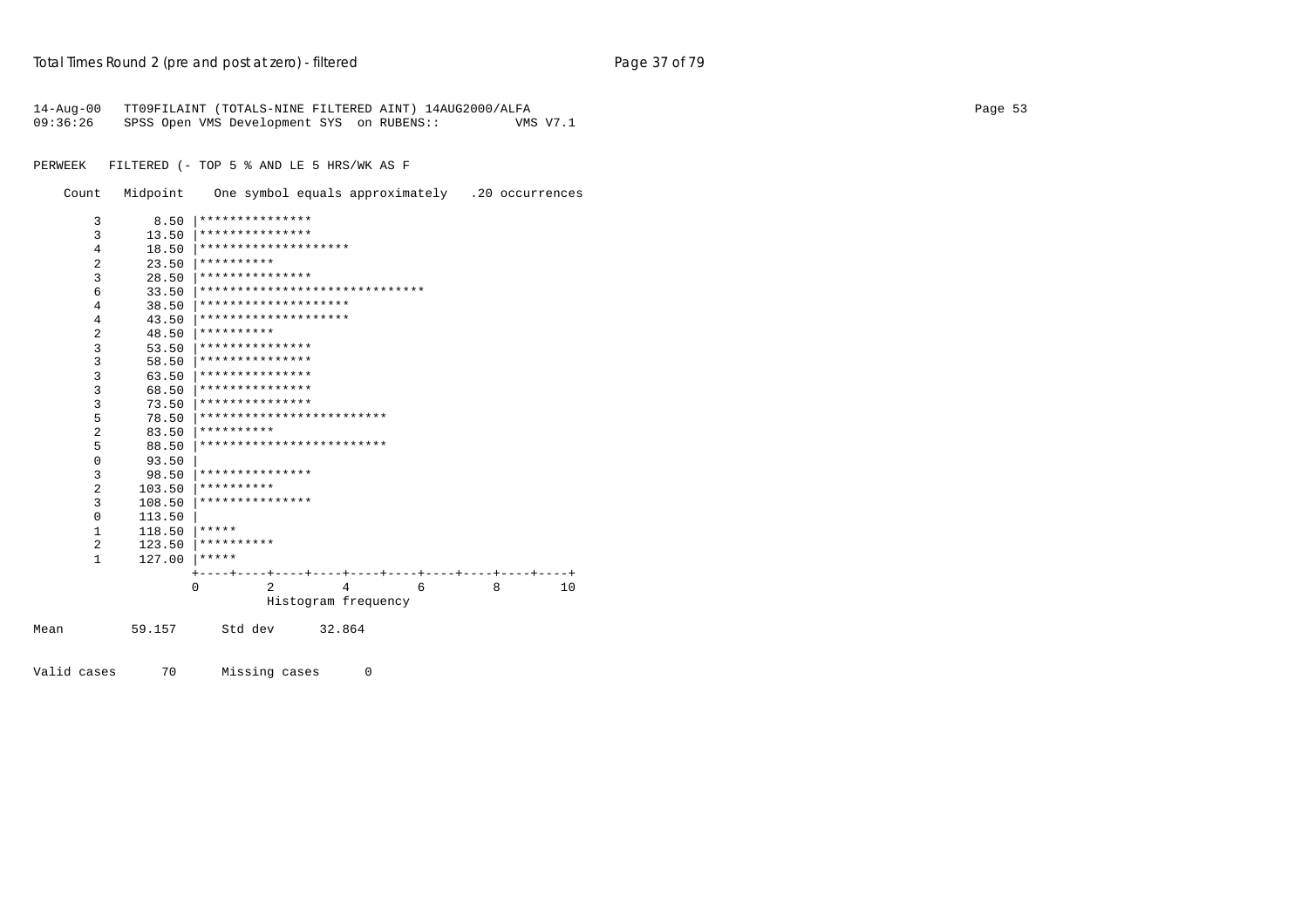```
14-Aug-00 TT09FILAINT (TOTALS-NINE FILTERED AINT) 14AUG2000/ALFA Page 54
09:36:27 SPSS Open VMS Development SYS on RUBENS:: VMS V7.1
```
Preceding task required .21 seconds CPU time; 1.58 seconds elapsed.

```
 436 0 TEMPORARY
 437 0 SELECT IF (SCIN36 EQ 17)
 438 0 /*
 439 0 /* TOTAL TIMES FREQUENCY DISTRIBUTION FOR GENERAL MEDICINE PHYSICIANS
 440 0 /*
                       VARIABLES=PERWEEK/
\begin{array}{cccc}\n 442 & 0 & \text{FORMATE}-\text{CONDEM} \\
 + & 443 & 0 & \text{HISTOGRAM} = \text{INNEM} \\
 \end{array} 443 0 HISTOGRAM=INCREMENT (5)/
 444 0 STATISTICS=MEAN STDDEV
445 0 /*
```
There are 1,073,639,792 bytes of memory available.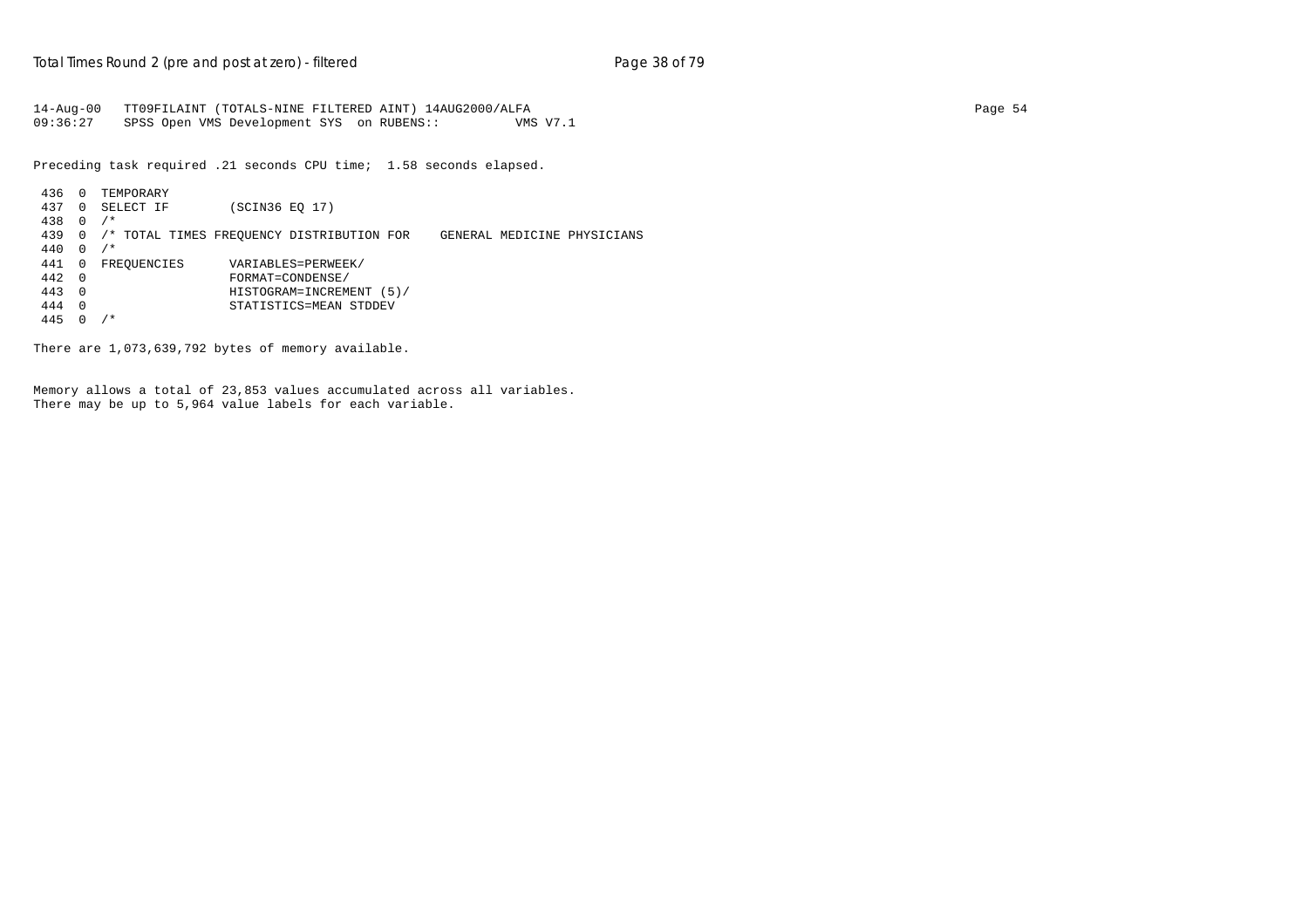| 14-Aug-00 | TT09FILAINT (TOTALS-NINE FILTERED AINT) 14AUG2000/ALFA |          | Page 55 |
|-----------|--------------------------------------------------------|----------|---------|
| 09:36:28  | SPSS Open VMS Development SYS on RUBENS::              | VMS V7.1 |         |

|       |              |   | Cum |       |              |               | Cum |       |              |              | Cum   |
|-------|--------------|---|-----|-------|--------------|---------------|-----|-------|--------------|--------------|-------|
| Value | Freq Pct Pct |   |     | Value | Freq Pct Pct |               |     | Value | Freq Pct Pct |              |       |
| 4.00  | 43           | 7 | 7   | 17.00 | 22           | 3             | 61  | 30.00 | 9            | $\mathbf{1}$ | 89    |
| 5.00  | 35           | 5 | 12  | 18.00 | 16           | 2             | 63  | 31.00 | 14           | 2            | 91    |
| 6.00  | 29           | 4 | 16  | 19.00 | 16           | 2             | 66  | 32.00 | 9            | $\mathbf{1}$ | 93    |
| 7.00  | 40           | 6 | 23  | 20.00 | 18           | 3             | 69  | 33.00 | 6            | $\mathbf{1}$ | 94    |
| 8.00  | 35           | 5 | 28  | 21.00 | 19           | 3             | 72  | 34.00 | 10           | 2            | 95    |
| 9.00  | 34           | 5 | 33  | 22.00 | 21           | 3             | 75  | 35.00 | 4            | $\mathbf{1}$ | 96    |
| 10.00 | 26           | 4 | 37  | 23.00 | 15           | $2^{1}$       | 77  | 36.00 | 5            | $\mathbf{1}$ | 96    |
| 11.00 | 16           | 2 | 40  | 24.00 | 8            | $\mathbf{1}$  | 78  | 37.00 | 4            | $\mathbf{1}$ | 97    |
| 12.00 | 18           | 3 | 42  | 25.00 | 15           | 2             | 81  | 38.00 | 10           | 2            | 99    |
| 13.00 | 33           | 5 | 47  | 26.00 | 15           | $\mathcal{L}$ | 83  | 39.00 | 8            |              | 1 100 |
| 14.00 | 18           | 3 | 50  | 27.00 | 9            | $\mathbf{1}$  | 84  | 40.00 | 1            | $\Omega$     | 100   |
| 15.00 | 27           | 4 | 54  | 28.00 | 13           | 2             | 86  |       |              |              |       |
| 16.00 | 22           | ς | 58  | 29.00 | 9            | 1             | 88  |       |              |              |       |

| Count | Midpoint |          |                 |                                  |      |      | One symbol equals approximately 4.00 occurrences |     |
|-------|----------|----------|-----------------|----------------------------------|------|------|--------------------------------------------------|-----|
| 182   | 6.50     |          |                 |                                  |      |      |                                                  |     |
| 127   | 11.50    |          |                 | ******************************** |      |      |                                                  |     |
| 105   | 16.50    |          |                 | **************************       |      |      |                                                  |     |
| 89    | 21.50    |          |                 | **********************           |      |      |                                                  |     |
| 60    | 26.50    |          | *************** |                                  |      |      |                                                  |     |
| 47    | 31.50    |          | ************    |                                  |      |      |                                                  |     |
| 33    | 36.50    | ******** |                 |                                  |      |      |                                                  |     |
| 9     | 40.00    | $***$    |                 |                                  |      |      |                                                  |     |
|       |          |          |                 |                                  |      |      |                                                  |     |
|       |          |          | 4 N             | 80.                              | 120. | 160. |                                                  | 200 |

|  |                     | 120 |  |
|--|---------------------|-----|--|
|  | Histogram frequency |     |  |

| 16.202<br>9.577<br>Std dev<br>Mean<br>____ |  |
|--------------------------------------------|--|
|--------------------------------------------|--|

Valid cases 652 Missing cases 0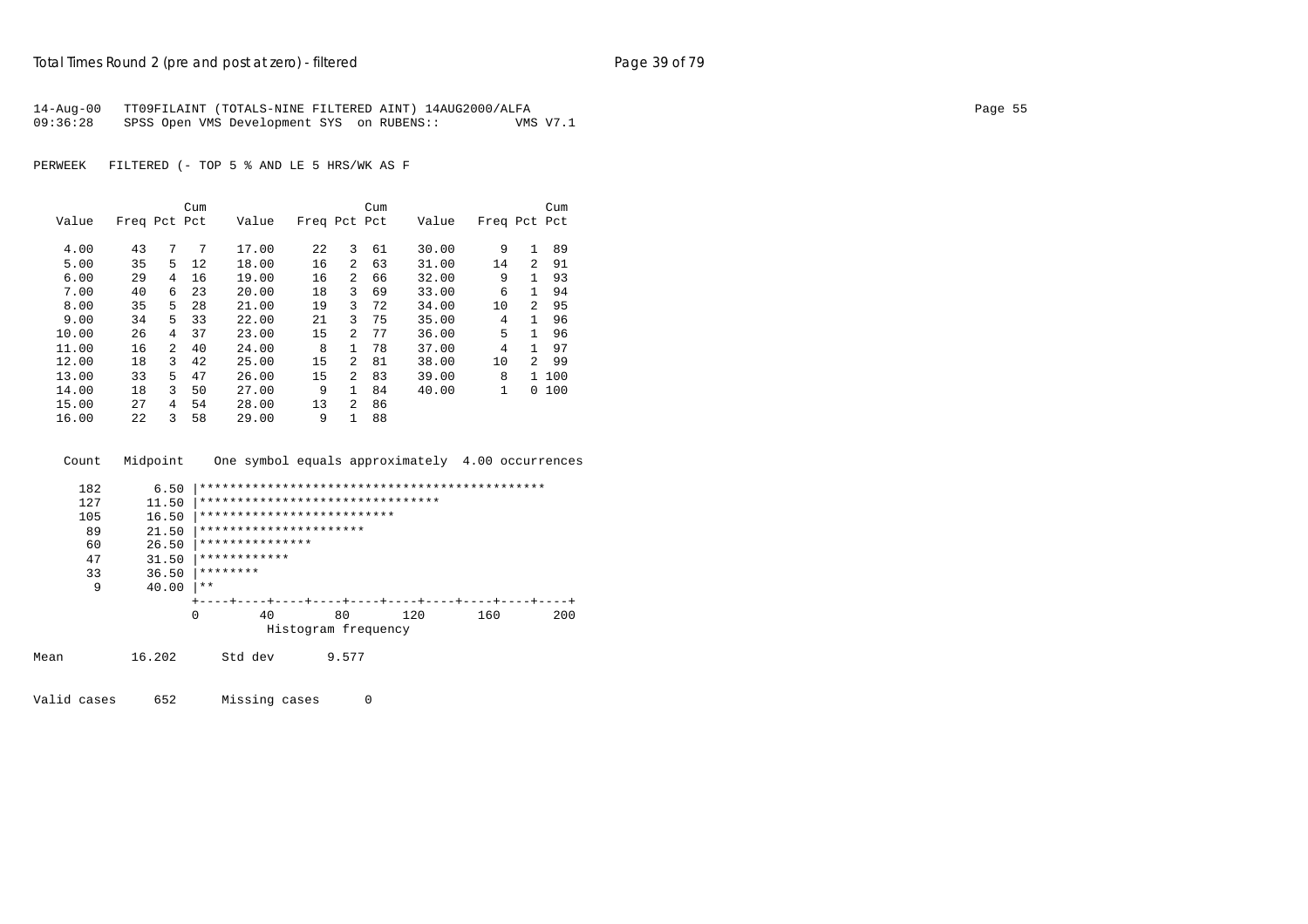14-Aug-00 TT09FILAINT (TOTALS-NINE FILTERED AINT) 14AUG2000/ALFA Page 56 09:36:28 SPSS Open VMS Development SYS on RUBENS:: VMS V7.1

Preceding task required .25 seconds CPU time; 1.46 seconds elapsed.

```
 446 0 TEMPORARY
 447 0 SELECT IF (SCIN36 EQ 18)
 448 0 /*
 449 0 /* TOTAL TIMES FREQUENCY DISTRIBUTION FOR CARDIOLOGISTS
 450 0 /*
                        VARIABLES=PERWEEK/
\begin{array}{cccc}\n 452 & 0 & \text{FOMM} & \text{FOMM} & \text{FOMD} \\
 453 & 0 & \text{HISTOGRM} & \text{FOMD} & \text{FOMD} \\
 \end{array} 453 0 HISTOGRAM=INCREMENT (5)/
 454 0 STATISTICS=MEAN STDDEV
 455 0 /*
```
There are 1,073,639,792 bytes of memory available.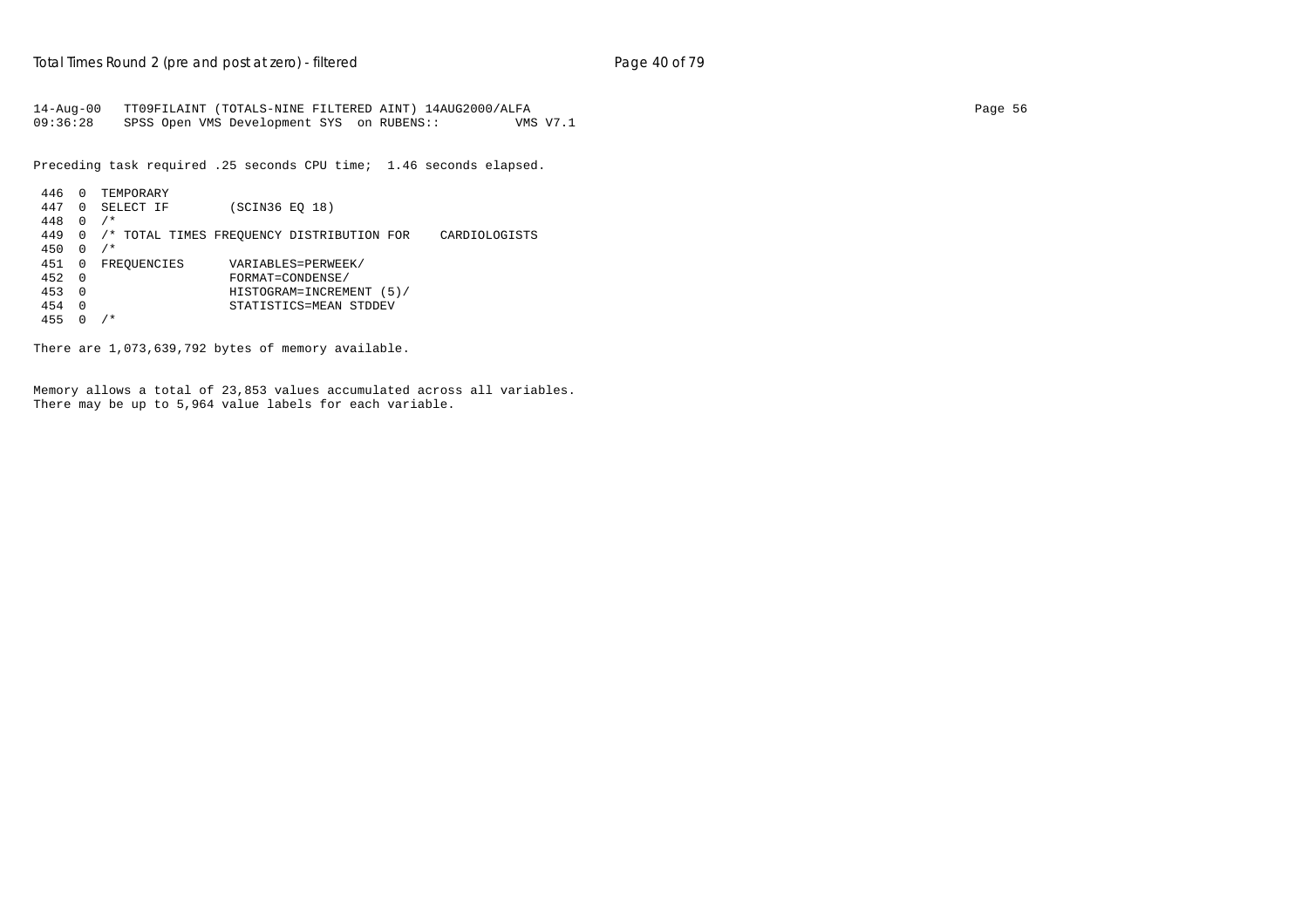14-Aug-00 TT09FILAINT (TOTALS-NINE FILTERED AINT) 14AUG2000/ALFA Page 57 09:36:29 SPSS Open VMS Development SYS on RUBENS:: VMS V7.1

PERWEEK FILTERED (- TOP 5 % AND LE 5 HRS/WK AS F

|       |                |                | Cum |       |                |                | Cum |       |                |              | Cum |
|-------|----------------|----------------|-----|-------|----------------|----------------|-----|-------|----------------|--------------|-----|
| Value | Freq Pct Pct   |                |     | Value | Freq Pct Pct   |                |     | Value | Freq Pct Pct   |              |     |
|       |                |                |     |       |                |                |     |       |                |              |     |
| 5.00  | 10             | 2              | 2   | 33.00 | 11             | 2              | 49  | 61.00 | 2              | 0            | 85  |
| 6.00  | 5              | $\mathbf{1}$   | 3   | 34.00 | 8              | 2              | 51  | 62.00 | $\overline{a}$ | $\Omega$     | 85  |
| 7.00  | 9              | $\overline{a}$ | 5   | 35.00 | 3              | 1              | 51  | 63.00 | 7              | $\mathbf{1}$ | 87  |
| 8.00  | 8              | $\overline{a}$ | 7   | 36.00 | 5              | $\mathbf{1}$   | 52  | 64.00 | 3              | 1            | 88  |
| 9.00  | 10             | $\overline{a}$ | 9   | 37.00 | $\overline{4}$ | 1              | 53  | 65.00 | 4              | 1            | 88  |
| 10.00 | 6              | $\mathbf{1}$   | 10  | 38.00 | 8              | 2              | 55  | 66.00 | 6              | 1            | 90  |
| 11.00 | 9              | 2              | 12  | 39.00 | 8              | 2              | 56  | 67.00 | $\overline{a}$ | $\Omega$     | 90  |
| 12.00 | 6              | 1              | 13  | 40.00 | 5              | $\mathbf{1}$   | 58  | 68.00 | 3              | $\mathbf{1}$ | 91  |
| 13.00 | 5              | $\mathbf{1}$   | 14  | 41.00 | 10             | $\overline{2}$ | 60  | 70.00 | $\mathbf{1}$   | $\mathbf 0$  | 91  |
| 14.00 | 9              | 2              | 16  | 42.00 | 12             | 3              | 62  | 71.00 | 3              | $\mathbf{1}$ | 92  |
| 15.00 | 6              | 1              | 18  | 43.00 | 5              | $\mathbf{1}$   | 63  | 72.00 | $\overline{2}$ | 0            | 92  |
| 16.00 | 10             | 2              | 20  | 44.00 | 7              | 1              | 65  | 73.00 | 3              | $\mathbf{1}$ | 93  |
| 17.00 | 8              | 2              | 21  | 45.00 | 6              | $\mathbf{1}$   | 66  | 74.00 | 3              | 1            | 93  |
| 18.00 | 9              | $\overline{a}$ | 23  | 46.00 | 11             | $\overline{2}$ | 68  | 75.00 | 4              | $\mathbf{1}$ | 94  |
| 19.00 | 9              | $\overline{a}$ | 25  | 47.00 | 11             | $\overline{a}$ | 71  | 76.00 | 3              | $\mathbf{1}$ | 95  |
| 20.00 | 10             | 2              | 27  | 48.00 | 6              | $\mathbf{1}$   | 72  | 77.00 | $\mathbf{1}$   | $\Omega$     | 95  |
| 21.00 | 7              | $\mathbf{1}$   | 29  | 49.00 | 8              | $\overline{a}$ | 74  | 78.00 | $\mathbf{1}$   | 0            | 95  |
| 22.00 | 7              | $\mathbf{1}$   | 30  | 50.00 | 7              | 1              | 75  | 79.00 | 5              | 1            | 96  |
| 23.00 | 9              | 2              | 32  | 51.00 | 6              | 1              | 76  | 80.00 | 3              | $\mathbf{1}$ | 97  |
| 24.00 | 7              | $\mathbf{1}$   | 34  | 52.00 | 3              | 1              | 77  | 81.00 | $\overline{a}$ | $\Omega$     | 97  |
| 25.00 | 8              | 2              | 35  | 53.00 | 6              | $\mathbf{1}$   | 78  | 82.00 | $\overline{a}$ | 0            | 98  |
| 26.00 | 9              | $\overline{a}$ | 37  | 54.00 | 6              | $\mathbf{1}$   | 79  | 83.00 | $\overline{a}$ | $\Omega$     | 98  |
| 27.00 | 9              | 2              | 39  | 55.00 | 4              | $\mathbf{1}$   | 80  | 84.00 | 1              | $\Omega$     | 98  |
| 28.00 | 9              | $\overline{a}$ | 41  | 56.00 | 5              | 1              | 81  | 85.00 | 3              | $\mathbf{1}$ | 99  |
| 29.00 | 7              | $\mathbf{1}$   | 42  | 57.00 | 5              | $\mathbf{1}$   | 82  | 86.00 | $\overline{a}$ | $\Omega$     | 99  |
| 30.00 | $\overline{4}$ | $\mathbf{1}$   | 43  | 58.00 | 3              | $\mathbf{1}$   | 83  | 87.00 | $\mathbf{1}$   | 0            | 100 |
| 31.00 | 7              | $\mathbf{1}$   | 45  | 59.00 | $\overline{4}$ | 1              | 84  | 88.00 | 1              | 0            | 100 |
| 32.00 | 8              | $\overline{a}$ | 47  | 60.00 | 3              | $\mathbf{1}$   | 85  | 89.00 | $\mathbf{1}$   | 0            | 100 |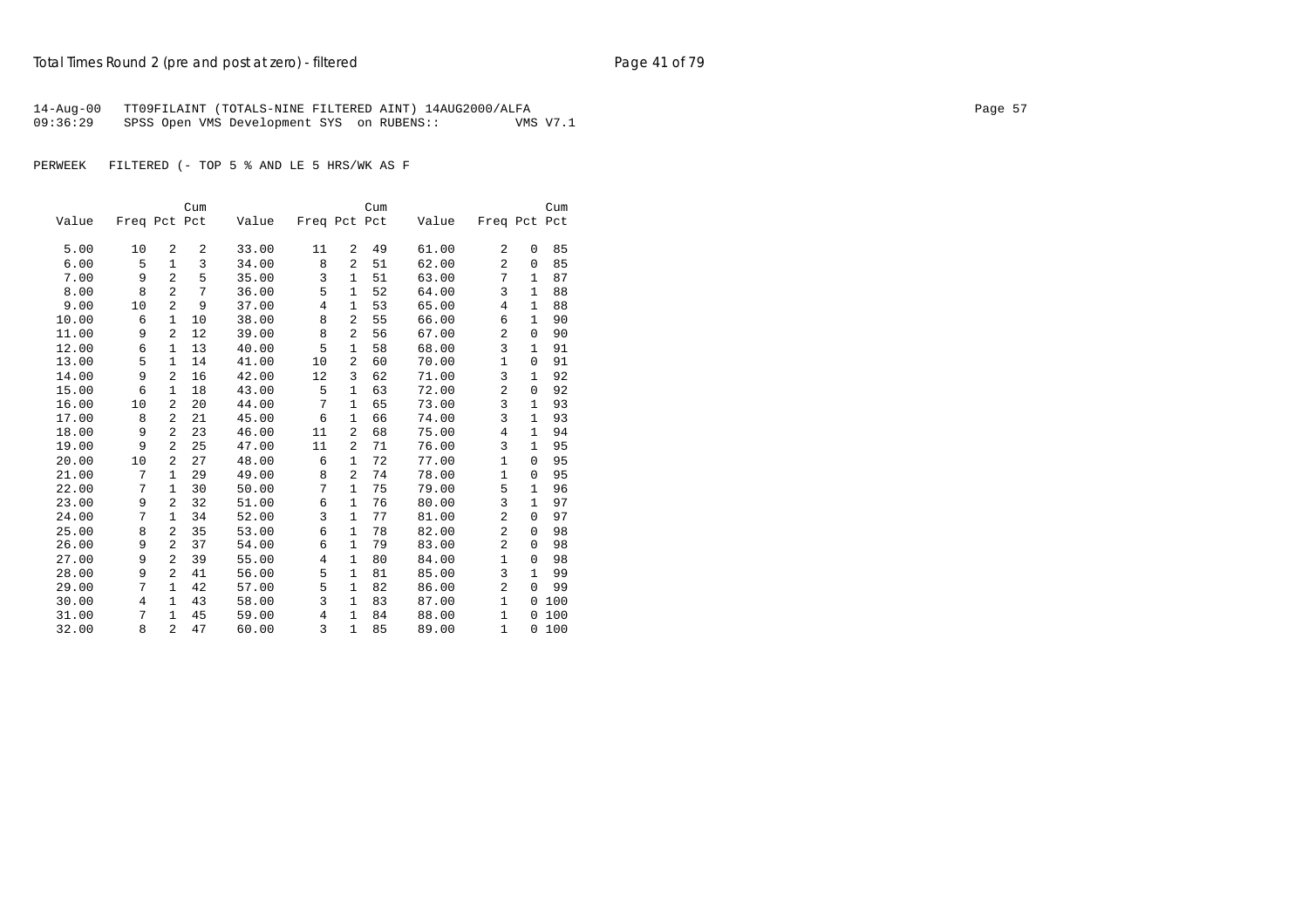| 14-Aug-00 TT09FILAINT (TOTALS-NINE FILTERED AINT) 14AUG2000/ALFA |          | Page 58 |
|------------------------------------------------------------------|----------|---------|
| 09:36:30 SPSS Open VMS Development SYS on RUBENS::               | VMS V7.1 |         |

Count Midpoint One symbol equals approximately 1.00 occurrence

| 42   | 7.50   |                                        |                     |        |    |    |    |
|------|--------|----------------------------------------|---------------------|--------|----|----|----|
| 35   | 12.50  | ***********************************    |                     |        |    |    |    |
| 42   | 17.50  |                                        |                     |        |    |    |    |
| 40   | 22.50  |                                        |                     |        |    |    |    |
| 42   | 27.50  |                                        |                     |        |    |    |    |
| 38   | 32.50  | ************************************** |                     |        |    |    |    |
| 28   | 37.50  | ****************************           |                     |        |    |    |    |
| 39   | 42.50  |                                        |                     |        |    |    |    |
| 42   | 47.50  |                                        |                     |        |    |    |    |
| 28   | 52.50  | ****************************           |                     |        |    |    |    |
| 2.1  | 57.50  | *********************                  |                     |        |    |    |    |
| 17   | 62.50  | *****************                      |                     |        |    |    |    |
| 15   | 67.50  | ***************                        |                     |        |    |    |    |
| 12   | 72.50  | ************                           |                     |        |    |    |    |
| 14   | 77.50  | **************                         |                     |        |    |    |    |
| 10   | 82.50  | **********                             |                     |        |    |    |    |
| 8    | 87.50  | ********                               |                     |        |    |    |    |
|      |        |                                        |                     |        |    |    |    |
|      |        | 10<br>$\Omega$                         |                     | 20     | 30 | 40 | 50 |
|      |        |                                        | Histogram frequency |        |    |    |    |
| Mean | 36.973 | Std dev                                |                     | 21.158 |    |    |    |
|      |        |                                        |                     |        |    |    |    |
|      |        |                                        |                     |        |    |    |    |

Valid cases 473 Missing cases 0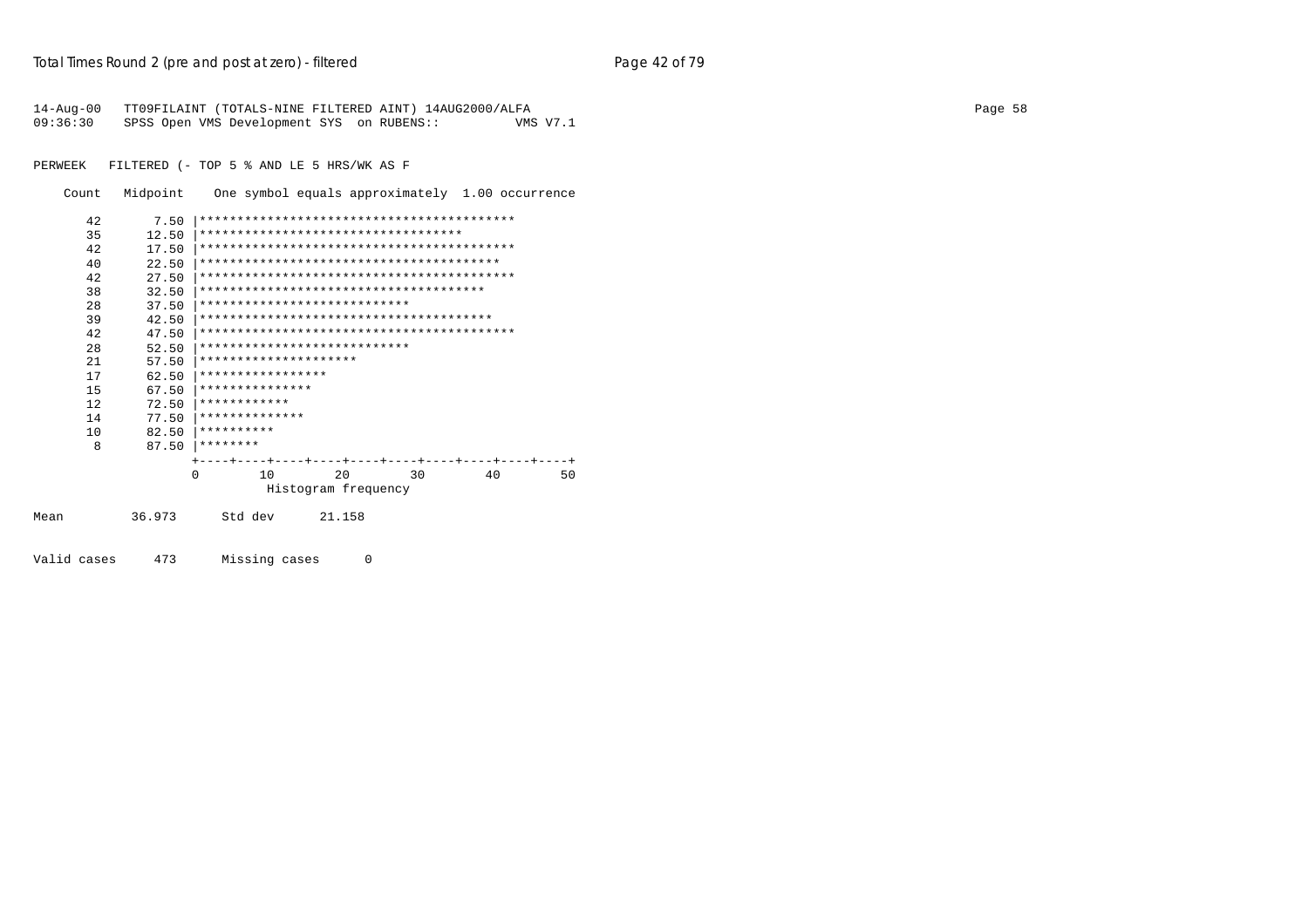```
14-Aug-00 TT09FILAINT (TOTALS-NINE FILTERED AINT) 14AUG2000/ALFA Page 59
09:36:31 SPSS Open VMS Development SYS on RUBENS:: VMS V7.1
```
Preceding task required .26 seconds CPU time; 2.54 seconds elapsed.

```
 456 0 TEMPORARY
 457 0 SELECT IF (SCIN36 EQ 19)
 458 0 /*
 459 0 /* TOTAL TIMES FREQUENCY DISTRIBUTION FOR RENAL MEDICINE PHYSICIANS
 460 0 /*
                        VARIABLES=PERWEEK/
\begin{array}{cccc}\n 462 & 0 & \text{HINHE} \\
 + \text{ORMATE} & 0 & \text{ORMATE} \\
 \hline\n 463 & 0 & \text{HISTOGRAM} = \text{INNEM} \\
 \end{array} 463 0 HISTOGRAM=INCREMENT (5)/
 464 0 STATISTICS=MEAN STDDEV
 465 0 /*
```
There are 1,073,639,792 bytes of memory available.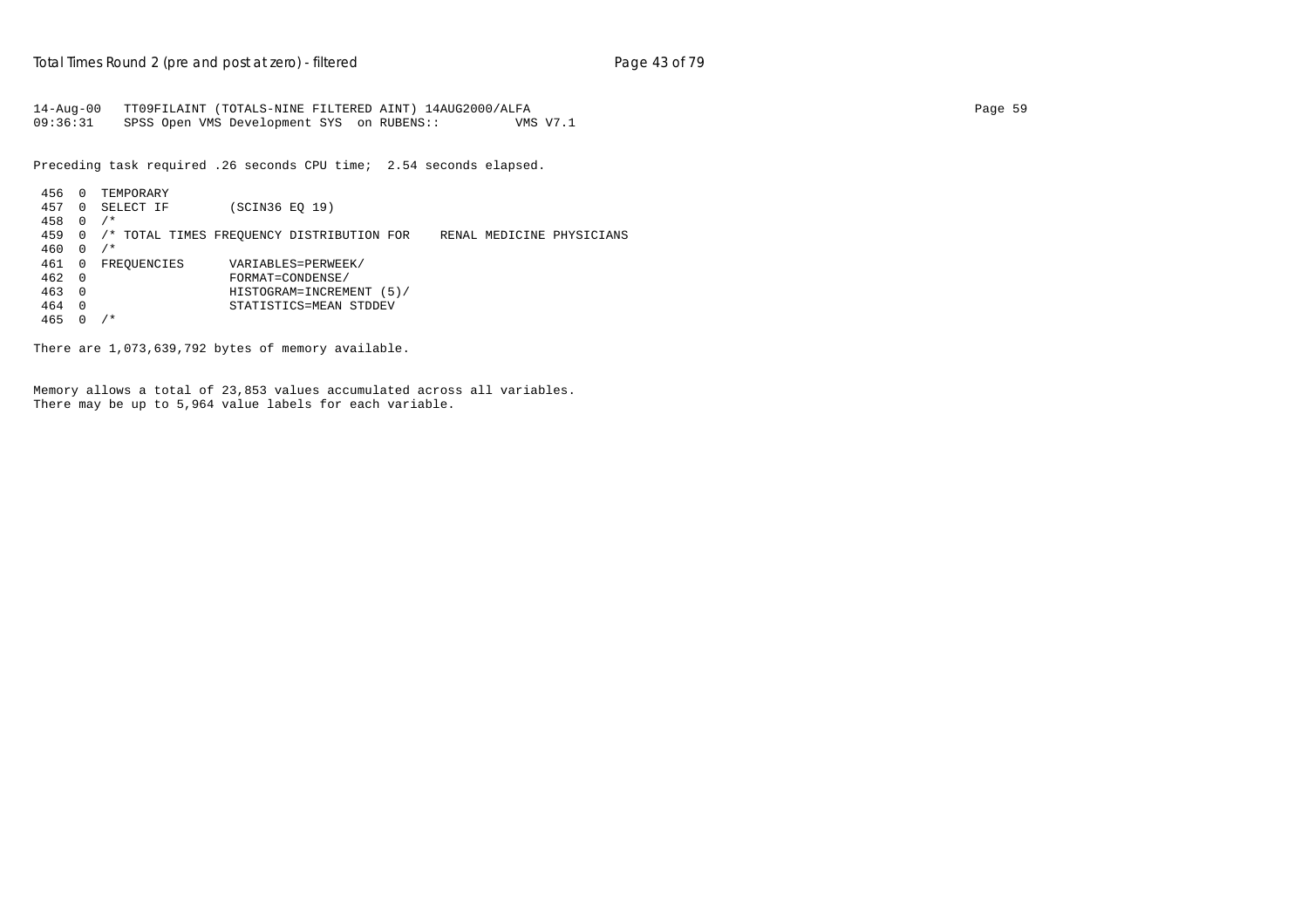| 14-Aug-00 | TT09FILAINT (TOTALS-NINE FILTERED AINT) 14AUG2000/ALFA |          | Page 60 |
|-----------|--------------------------------------------------------|----------|---------|
| 09:36:32  | SPSS Open VMS Development SYS on RUBENS::              | VMS V7.1 |         |

|       |                |    | Cum |       |                |              | Cum |       |                |   | Cum   |
|-------|----------------|----|-----|-------|----------------|--------------|-----|-------|----------------|---|-------|
| Value | Freq Pct Pct   |    |     | Value | Freq Pct Pct   |              |     | Value | Freq Pct Pct   |   |       |
|       |                |    |     |       |                |              |     |       |                |   |       |
| 4.00  | 6              | 8  | 8   | 15.00 | 3              | 4            | 57  | 28.00 | 3              | 4 | 85    |
| 5.00  | 5              | 7  | 15  | 16.00 | $\mathfrak{D}$ | 3            | 60  | 29.00 | $\overline{2}$ | 3 | 88    |
| 6.00  | 5              | 7  | 2.2 | 17.00 | $\mathfrak{D}$ | 3            | 63  | 30.00 |                | 1 | 89    |
| 7.00  | 4              | 6  | 28  | 18.00 | 1              | 1            | 64  | 31.00 |                | 1 | 90    |
| 8.00  | 3              | 4  | 32  | 20.00 | 3              | 4            | 68  | 36.00 |                | 1 | 92    |
| 9.00  |                |    | 33  | 21.00 | $\mathfrak{D}$ | 3            | 71  | 37.00 | $\mathfrak{D}$ | 3 | 94    |
| 10.00 | 6              | 8  | 42  | 22.00 |                | 1            | 72  | 38.00 | 1              | 1 | 96    |
| 11.00 |                | 1. | 43  | 23.00 | 1.             | 1.           | 74  | 39.00 |                | 1 | 97    |
| 12.00 | $\mathfrak{D}$ | 3  | 46  | 24.00 | $\mathfrak{D}$ | 3            | 76  | 48.00 |                | 1 | 99    |
| 13.00 | 3              | 4  | 50  | 25.00 | 1.             | $\mathbf{1}$ | 78  | 51.00 |                |   | 1 100 |
| 14.00 | 2              | 3  | 53  | 26.00 | 2              | 3            | 81  |       |                |   |       |

Count Midpoint One symbol equals approximately .50 occurrences

| 23   | 6.50   |                            |                     |                                  |    |    |
|------|--------|----------------------------|---------------------|----------------------------------|----|----|
| 13   | 11.50  | ************************** |                     |                                  |    |    |
| 10   | 16.50  | ********************       |                     |                                  |    |    |
| 7    | 21.50  | **************             |                     |                                  |    |    |
| 8    | 26.50  | ****************           |                     |                                  |    |    |
| 4    | 31.50  | ********                   |                     |                                  |    |    |
| 4    | 36.50  | ********                   |                     |                                  |    |    |
| 1    | 41.50  | $***$                      |                     |                                  |    |    |
| 1    | 46.50  | $***$                      |                     |                                  |    |    |
| 1    | 51.00  | $* *$                      |                     |                                  |    |    |
|      |        |                            |                     | -+----+----+----+----+----+----+ |    |    |
|      |        | 5<br>0                     | 10                  | 15                               | 20 | 25 |
|      |        |                            | Histogram frequency |                                  |    |    |
| Mean | 16.556 | Std dev                    | 11.356              |                                  |    |    |
|      |        |                            |                     |                                  |    |    |

Valid cases 72 Missing cases 0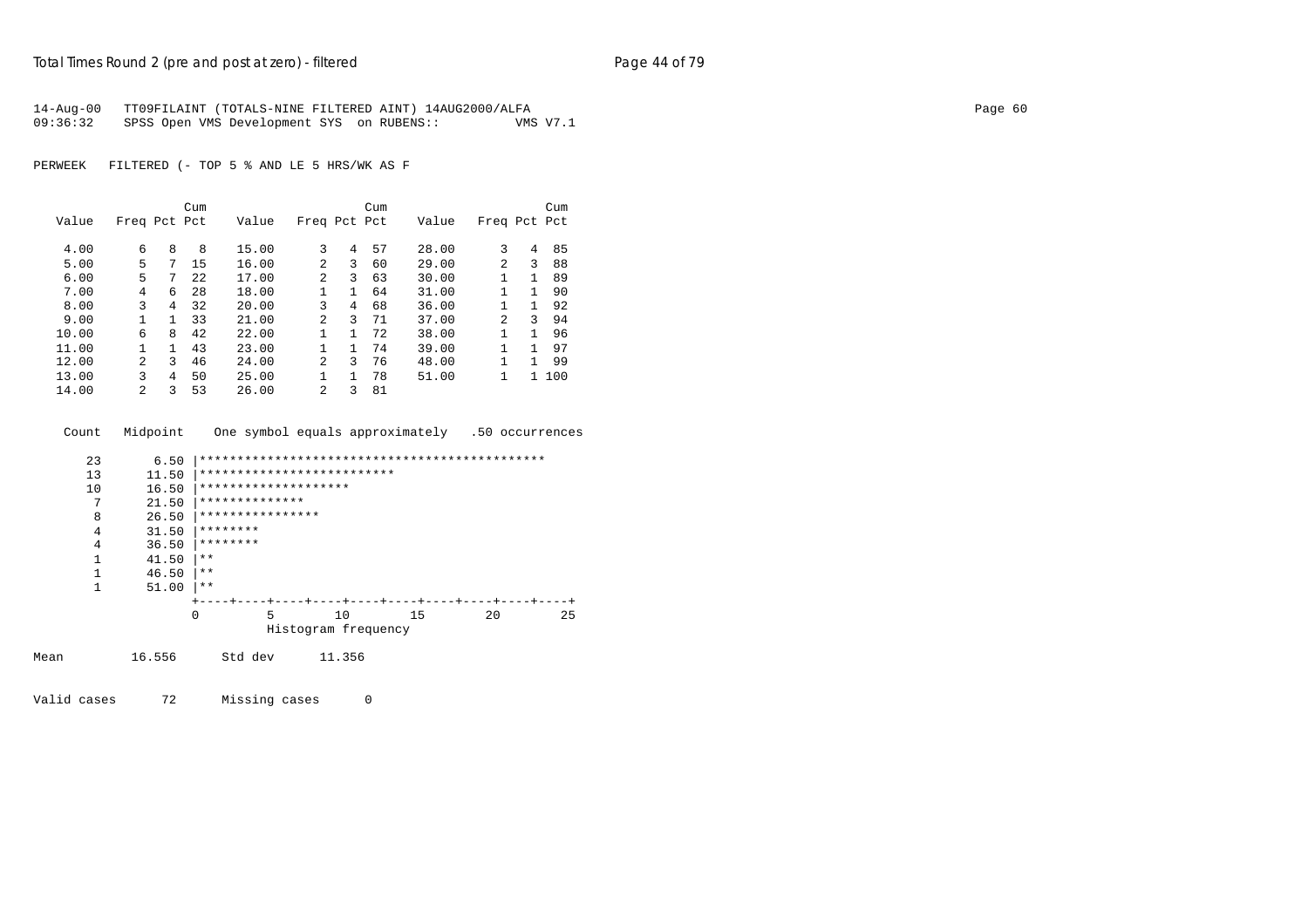14-Aug-00 TT09FILAINT (TOTALS-NINE FILTERED AINT) 14AUG2000/ALFA Page 61 09:36:34 SPSS Open VMS Development SYS on RUBENS:: VMS V7.1

Preceding task required .23 seconds CPU time; 2.07 seconds elapsed.

```
 466 0 TEMPORARY
 467 0 SELECT IF (SCIN36 EQ 20)
 468 0 /*
 469 0 /* TOTAL TIMES FREQUENCY DISTRIBUTION FOR GASTROENTEROLOGISTS
 470 0 /*
471 0 FREQUENCIES VARIABLES=PERWEEK/<br>472 0 FORMAT=CONDENSE/
 472 0 FORMAT=CONDENSE/
 473 0 HISTOGRAM=INCREMENT (5)/
 474 0 STATISTICS=MEAN STDDEV
 475 0 /*
```
There are 1,073,639,792 bytes of memory available.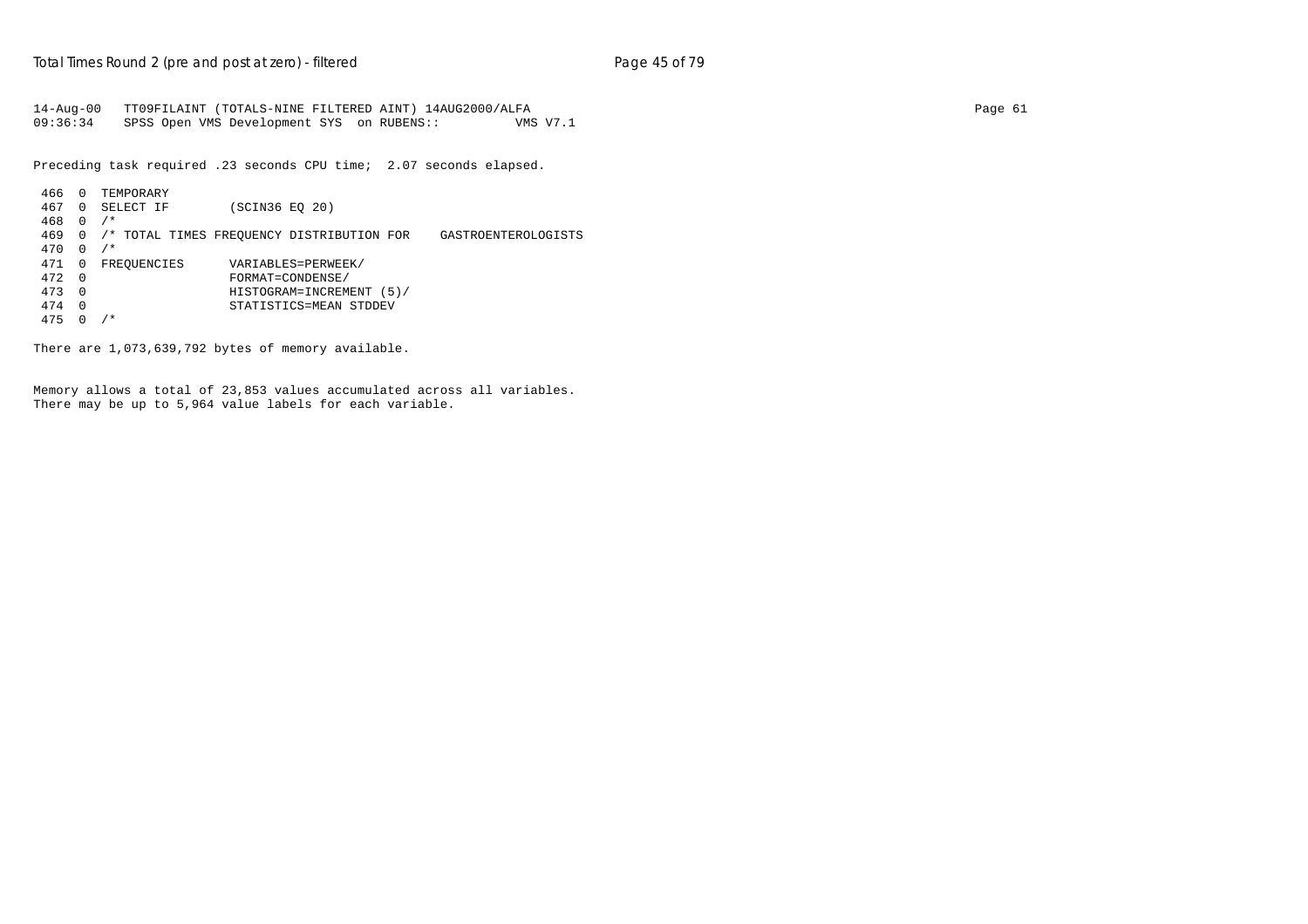| 14-Aug-00 TT09FILAINT (TOTALS-NINE FILTERED AINT) 14AUG2000/ALFA |          | Page 62 |
|------------------------------------------------------------------|----------|---------|
| 09:36:36 SPSS Open VMS Development SYS on RUBENS::               | VMS V7.1 |         |
|                                                                  |          |         |

|       |                |                | Cum            |       |                |                | Cum |       |                |                | Cum |
|-------|----------------|----------------|----------------|-------|----------------|----------------|-----|-------|----------------|----------------|-----|
| Value | Freq Pct Pct   |                |                | Value | Freq Pct Pct   |                |     | Value | Freq Pct Pct   |                |     |
| 4.00  | 5              | $\mathfrak{D}$ | $\overline{2}$ | 24.00 | 4              | 1              | 44  | 44.00 | 6              | 2              | 87  |
| 5.00  | 4              | 1              | 3              | 25.00 | 10             | 3              | 47  | 45.00 | 3              | $\mathbf{1}$   | 88  |
| 6.00  | 11             | 4              | 6              | 26.00 | 12             | 4              | 51  | 46.00 | 2              | 1              | 89  |
| 7.00  | 7              | $\overline{a}$ | 9              | 27.00 | 10             | 3              | 54  | 47.00 | 4              | $\mathbf{1}$   | 90  |
| 8.00  | 9              | 3              | 12             | 28.00 | $\overline{2}$ | 1              | 55  | 48.00 | 3              | $\mathbf{1}$   | 91  |
| 9.00  | 5              | $\overline{a}$ | 13             | 29.00 | 11             | 4              | 58  | 49.00 | $\mathfrak{D}$ | $\mathbf{1}$   | 92  |
| 10.00 | 6              | $\overline{a}$ | 15             | 30.00 | 4              | $\mathbf{1}$   | 59  | 50.00 | 4              | $\mathbf{1}$   | 93  |
| 11.00 | 6              | $\mathfrak{D}$ | 17             | 31.00 | 4              | 1              | 61  | 51.00 | 1              | $\Omega$       | 93  |
| 12.00 | $\overline{a}$ | $\mathbf{1}$   | 18             | 32.00 | 14             | 5              | 65  | 52.00 | 5              | $\overline{2}$ | 95  |
| 13.00 | 8              | 3              | 20             | 33.00 | 10             | 3              | 68  | 53.00 | 1              | 0              | 95  |
| 14.00 | 1              | $\Omega$       | 21             | 34.00 | 3              | $\mathbf{1}$   | 69  | 54.00 | 2              | $\mathbf{1}$   | 96  |
| 15.00 | 3              | 1              | 22             | 35.00 | $\overline{4}$ | 1              | 71  | 55.00 | $\overline{a}$ | $\mathbf{1}$   | 96  |
| 16.00 | 7              | $\overline{a}$ | 24             | 36.00 | 7              | $\overline{a}$ | 73  | 56.00 | 1              | $\Omega$       | 97  |
| 17.00 | 10             | ζ              | 27             | 37.00 | 5              | $\overline{2}$ | 75  | 57.00 | $\overline{a}$ | $\mathbf{1}$   | 97  |
| 18.00 | 4              | $\mathbf{1}$   | 28             | 38.00 | 6              | $\overline{a}$ | 76  | 60.00 | 1              | $\Omega$       | 98  |
| 19.00 | 9              | 3              | 31             | 39.00 | 4              | 1              | 78  | 61.00 | 2              | $\mathbf{1}$   | 98  |
| 20.00 | 9              | 3              | 34             | 40.00 | 4              | $\mathbf{1}$   | 79  | 62.00 | 1              | $\Omega$       | 99  |
| 21.00 | 6              | $\overline{a}$ | 36             | 41.00 | 9              | 3              | 82  | 63.00 | $\mathbf{1}$   | $\Omega$       | 99  |
| 22.00 | 11             | 4              | 40             | 42.00 | 7              | $\overline{2}$ | 84  | 65.00 | 3              | $\mathbf{1}$   | 100 |
| 23.00 | 8              | 3              | 42             | 43.00 | 3              | 1              | 85  |       |                |                |     |

Count Midpoint One symbol equals approximately 1.00 occurrence

|      | 36 | 6.50   | ************************************ |    |                     |        |  |    |  |    |    |  |
|------|----|--------|--------------------------------------|----|---------------------|--------|--|----|--|----|----|--|
|      | 27 | 11.50  | ***************************          |    |                     |        |  |    |  |    |    |  |
|      | 25 | 16.50  | *************************            |    |                     |        |  |    |  |    |    |  |
|      | 43 | 21.50  |                                      |    |                     |        |  |    |  |    |    |  |
|      | 38 | 26.50  |                                      |    |                     |        |  |    |  |    |    |  |
|      | 43 | 31.50  |                                      |    |                     |        |  |    |  |    |    |  |
|      | 25 | 36.50  | *************************            |    |                     |        |  |    |  |    |    |  |
|      | 27 | 41.50  | ***************************          |    |                     |        |  |    |  |    |    |  |
|      | 18 | 46.50  | ******************                   |    |                     |        |  |    |  |    |    |  |
|      | 13 | 51.50  | *************                        |    |                     |        |  |    |  |    |    |  |
|      | 7  | 56.50  | *******                              |    |                     |        |  |    |  |    |    |  |
|      | 5  | 61.50  | *****                                |    |                     |        |  |    |  |    |    |  |
|      | 3  | 65.00  | $* * *$                              |    |                     |        |  |    |  |    |    |  |
|      |    |        |                                      |    |                     |        |  |    |  |    |    |  |
|      |    | 0      |                                      | 10 |                     | 20     |  | 30 |  | 40 | 50 |  |
|      |    |        |                                      |    | Histogram frequency |        |  |    |  |    |    |  |
| Mean |    | 27.603 | Std dev                              |    |                     | 14.494 |  |    |  |    |    |  |
|      |    |        |                                      |    |                     |        |  |    |  |    |    |  |

Valid cases 310 Missing cases 0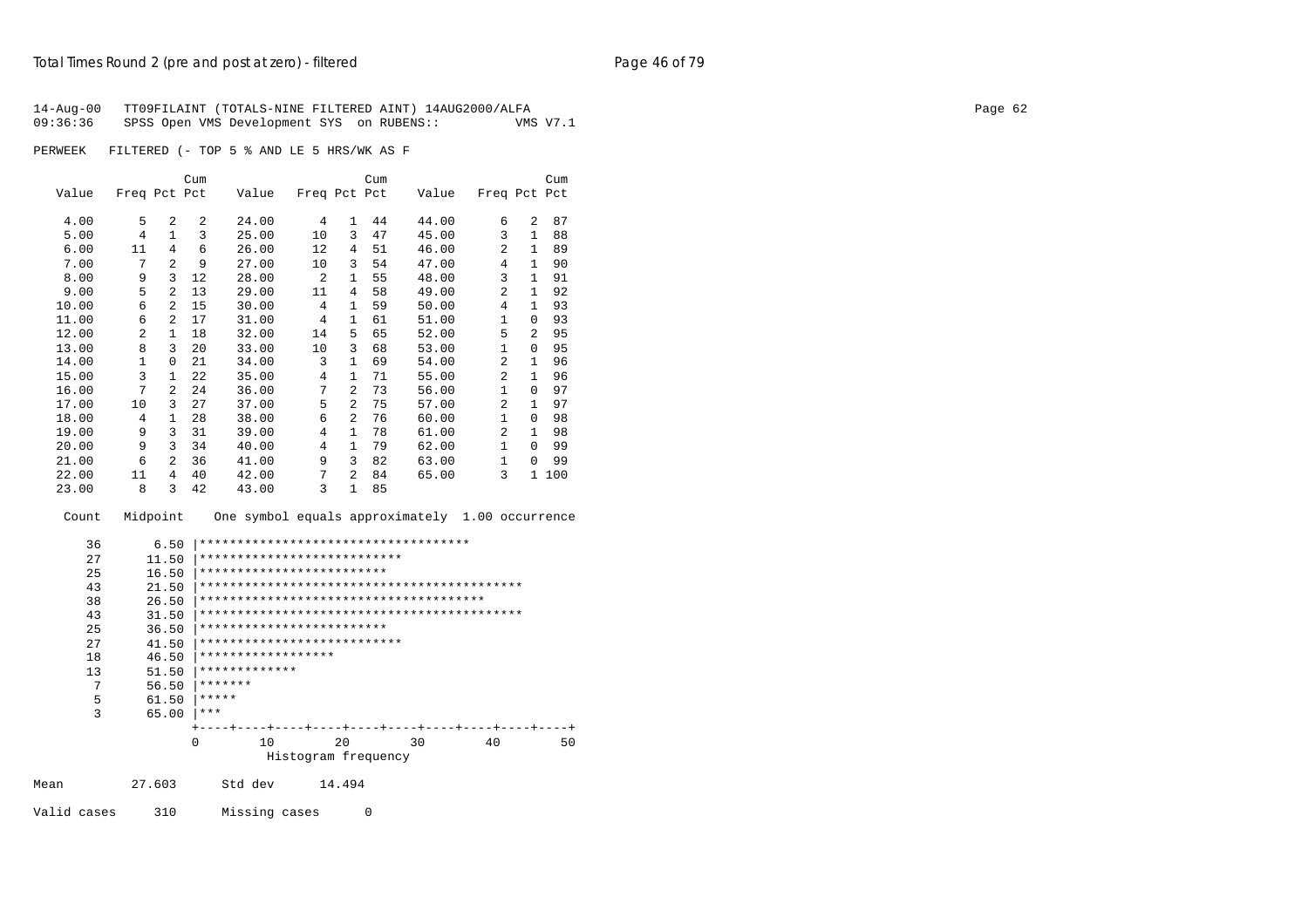14-Aug-00 TT09FILAINT (TOTALS-NINE FILTERED AINT) 14AUG2000/ALFA Page 63 09:36:37 SPSS Open VMS Development SYS on RUBENS:: VMS V7.1

Preceding task required .43 seconds CPU time; 2.77 seconds elapsed.

```
 476 0 TEMPORARY
 477 0 SELECT IF (SCIN36 EQ 21)
 478 0 /*
 479 0 /* TOTAL TIMES FREQUENCY DISTRIBUTION FOR NEUROLOGISTS
 480 0 /*
                        VARIABLES=PERWEEK/
\begin{array}{cccc}\n 482 & 0 & \text{FOMM} & \text{FOMM} & \text{FOMD} \\
 483 & 0 & \text{HISTOGRM} & \text{FOMD} & \text{NCEM}\n \end{array} 483 0 HISTOGRAM=INCREMENT (5)/
 484 0 STATISTICS=MEAN STDDEV
 485 0 /*
```
There are 1,073,639,792 bytes of memory available.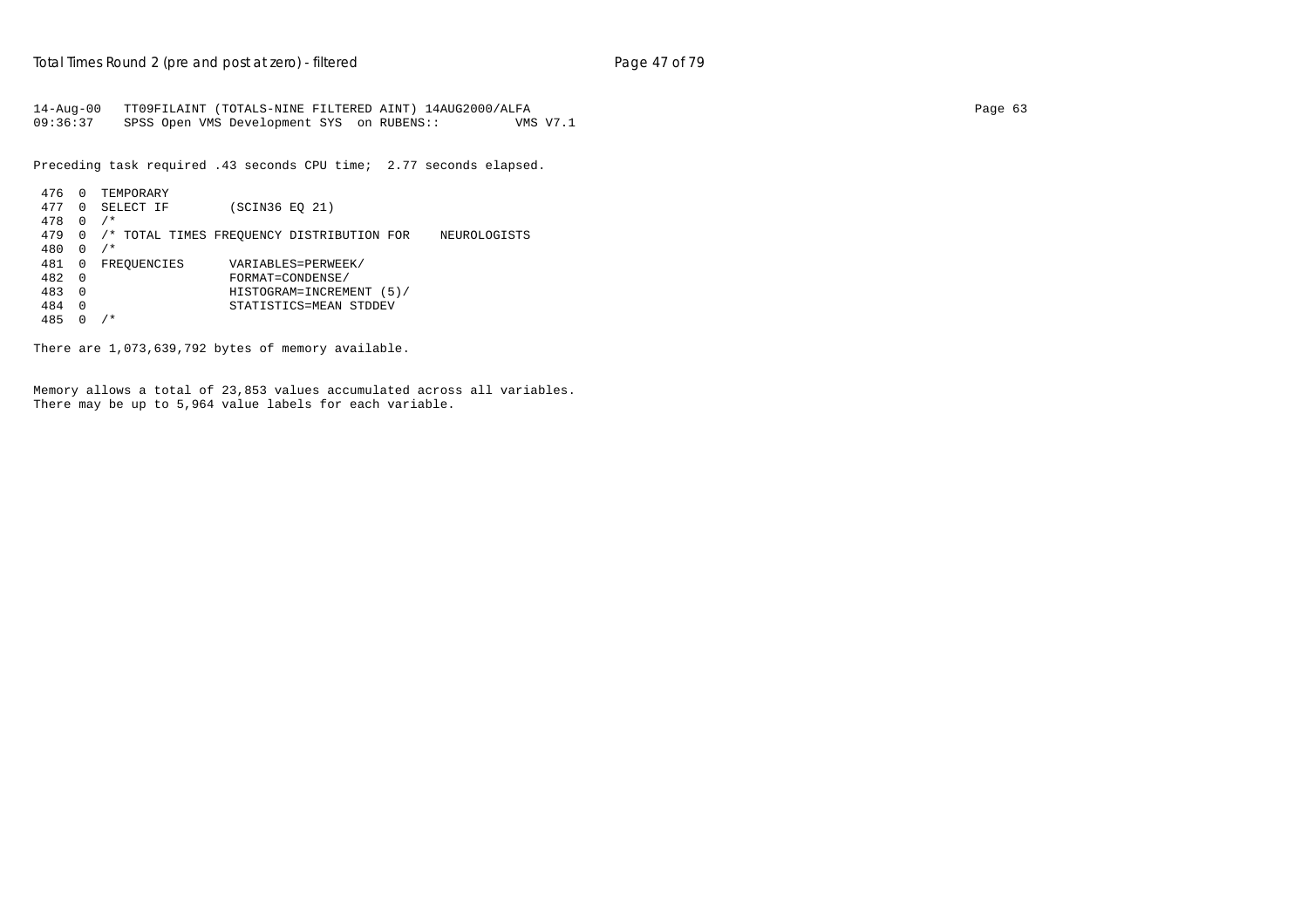|          | 14-Aug-00 TT09FILAINT (TOTALS-NINE FILTERED AINT) 14AUG2000/ALFA |          | Page 64 |
|----------|------------------------------------------------------------------|----------|---------|
| 09:36:39 | SPSS Open VMS Development SYS on RUBENS::                        | VMS V7.1 |         |

|       |              |                | Cum |       |                |                | Cum |       |                |              | Cum |
|-------|--------------|----------------|-----|-------|----------------|----------------|-----|-------|----------------|--------------|-----|
| Value | Freq Pct Pct |                |     | Value | Freq Pct Pct   |                |     | Value | Freq Pct Pct   |              |     |
| 4.00  | 8            | 4              | 4   | 19.00 | 5              | 2              | 58  | 34.00 | 1              | 0            | 86  |
| 5.00  | 12           | 6              | 9   | 20.00 | 4              | $\overline{a}$ | 60  | 35.00 | 8              | 4            | 89  |
| 6.00  | 4            | 2              | 11  | 21.00 | 5              | $\overline{a}$ | 62  | 36.00 | 2              | $\mathbf{1}$ | 90  |
| 7.00  | 9            | 4              | 15  | 22.00 | 4              | $\overline{a}$ | 64  | 37.00 | 4              | 2            | 92  |
| 8.00  | 8            | 4              | 19  | 23.00 | 6              | 3              | 67  | 38.00 | 2              | 1            | 93  |
| 9.00  | 11           | 5              | 24  | 24.00 | 5              | $\overline{a}$ | 69  | 39.00 | $\mathbf{1}$   | $\Omega$     | 93  |
| 10.00 | 4            | $\mathfrak{D}$ | 26  | 25.00 | 3              | $\mathbf{1}$   | 71  | 40.00 | $\overline{a}$ | $\mathbf{1}$ | 94  |
| 11.00 | 7            | 3              | 29  | 26.00 | 8              | 4              | 74  | 41.00 | 1              | $\Omega$     | 95  |
| 12.00 | 6            | 3              | 32  | 27.00 | $\overline{2}$ | $\mathbf{1}$   | 75  | 42.00 | 3              | $\mathbf{1}$ | 96  |
| 13.00 | 8            | 4              | 36  | 28.00 | 6              | 3              | 78  | 43.00 | 2              | $\mathbf{1}$ | 97  |
| 14.00 | 13           | 6              | 42  | 29.00 | $\overline{2}$ | $\mathbf{1}$   | 79  | 44.00 | 1              | $\Omega$     | 98  |
| 15.00 | 9            | 4              | 46  | 30.00 | 4              | 2              | 81  | 45.00 | $\mathbf{1}$   | $\Omega$     | 98  |
| 16.00 | 8            | 4              | 50  | 31.00 | 3              | 1              | 82  | 47.00 | 2              | $\mathbf{1}$ | 99  |
| 17.00 | 7            | 3              | 53  | 32.00 | 4              | $\overline{a}$ | 84  | 48.00 | 1              | $\Omega$     | 100 |
| 18.00 | 6            | 3              | 56  | 33.00 | 2              | $\mathbf{1}$   | 85  | 49.00 | 1              | $\Omega$     | 100 |

Count Midpoint One symbol equals approximately 1.00 occurrence

| 41 | 6.50  |                          |    |                     |                                      |          |
|----|-------|--------------------------|----|---------------------|--------------------------------------|----------|
| 36 | 11.50 |                          |    |                     | ************************************ |          |
| 43 | 16.50 |                          |    |                     |                                      |          |
| 24 | 21.50 | ************************ |    |                     |                                      |          |
| 24 | 26.50 | ************************ |    |                     |                                      |          |
| 15 | 31.50 | ***************          |    |                     |                                      |          |
| 17 | 36.50 | *****************        |    |                     |                                      |          |
| 9  | 41.50 | *********                |    |                     |                                      |          |
| 6  | 46.50 | ******                   |    |                     |                                      |          |
|    |       |                          |    |                     | --+----+----+---+                    |          |
|    |       | 0                        | 10 | 20                  | 30                                   | 40<br>50 |
|    |       |                          |    | Histogram frequency |                                      |          |

Mean 19.372 Std dev 11.368

Valid cases 215 Missing cases 0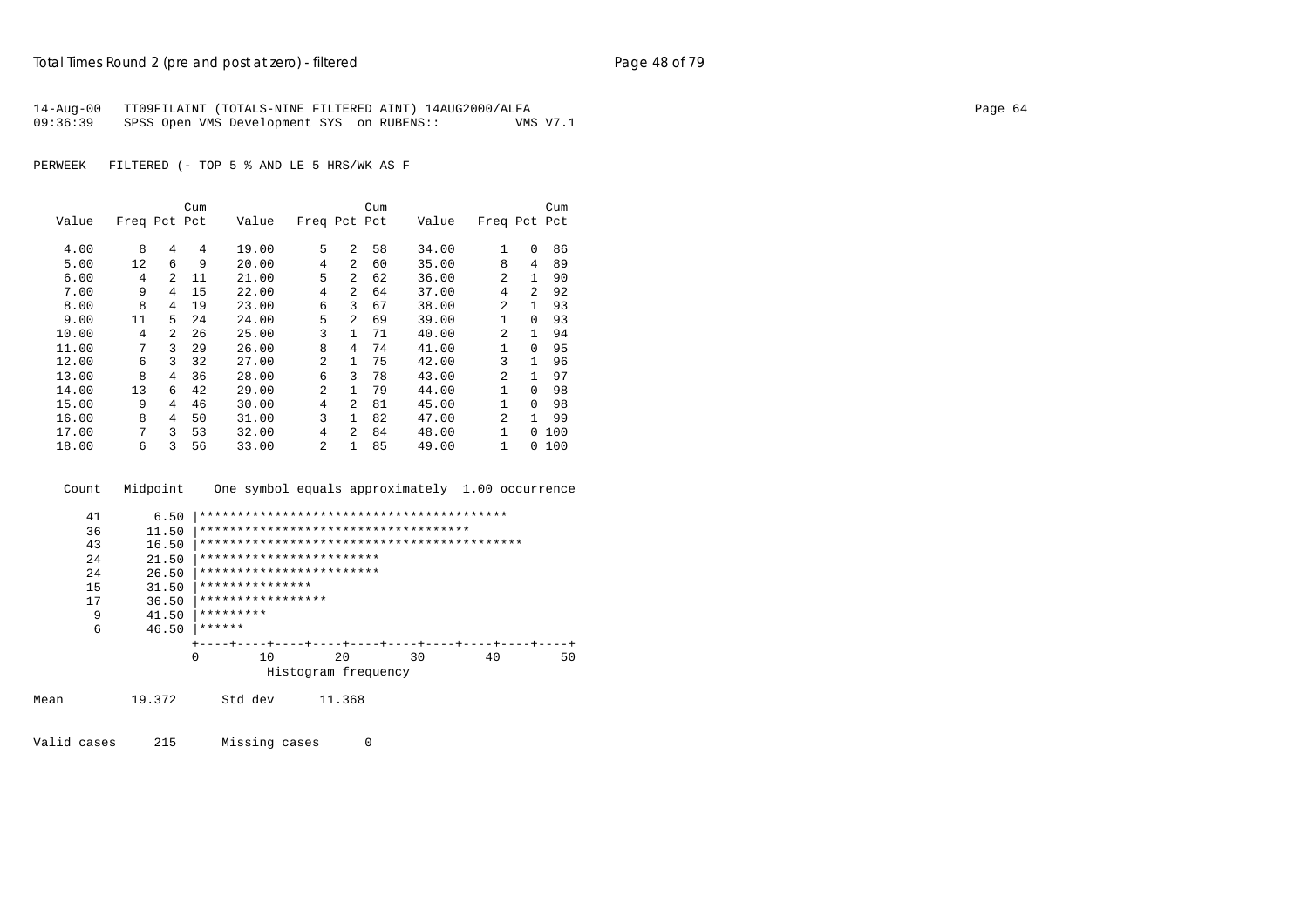14-Aug-00 TT09FILAINT (TOTALS-NINE FILTERED AINT) 14AUG2000/ALFA Page 65 09:36:39 SPSS Open VMS Development SYS on RUBENS:: VMS V7.1

Preceding task required .31 seconds CPU time; 2.40 seconds elapsed.

```
 486 0 TEMPORARY
 487 0 SELECT IF (SCIN36 EQ 22)
 488 0 /*
 489 0 /* TOTAL TIMES FREQUENCY DISTRIBUTION FOR PAEDIATRIC PHYSICIANS
490  0 /*<br>491  0  FREOUENCIES
                          VARIABLES=PERWEEK/
\begin{array}{cccc}\n 492 & 0 & \text{FORMATE}-\text{CONDEM} \\
 + \text{ORMATE}-\text{CONDEMS} \\
 \text{493} & 0 & \text{HISTOGRAM}=\text{INCEM}\n \end{array} 493 0 HISTOGRAM=INCREMENT (5)/
 494 0 STATISTICS=MEAN STDDEV
 495 0 /*
```
There are 1,073,639,792 bytes of memory available.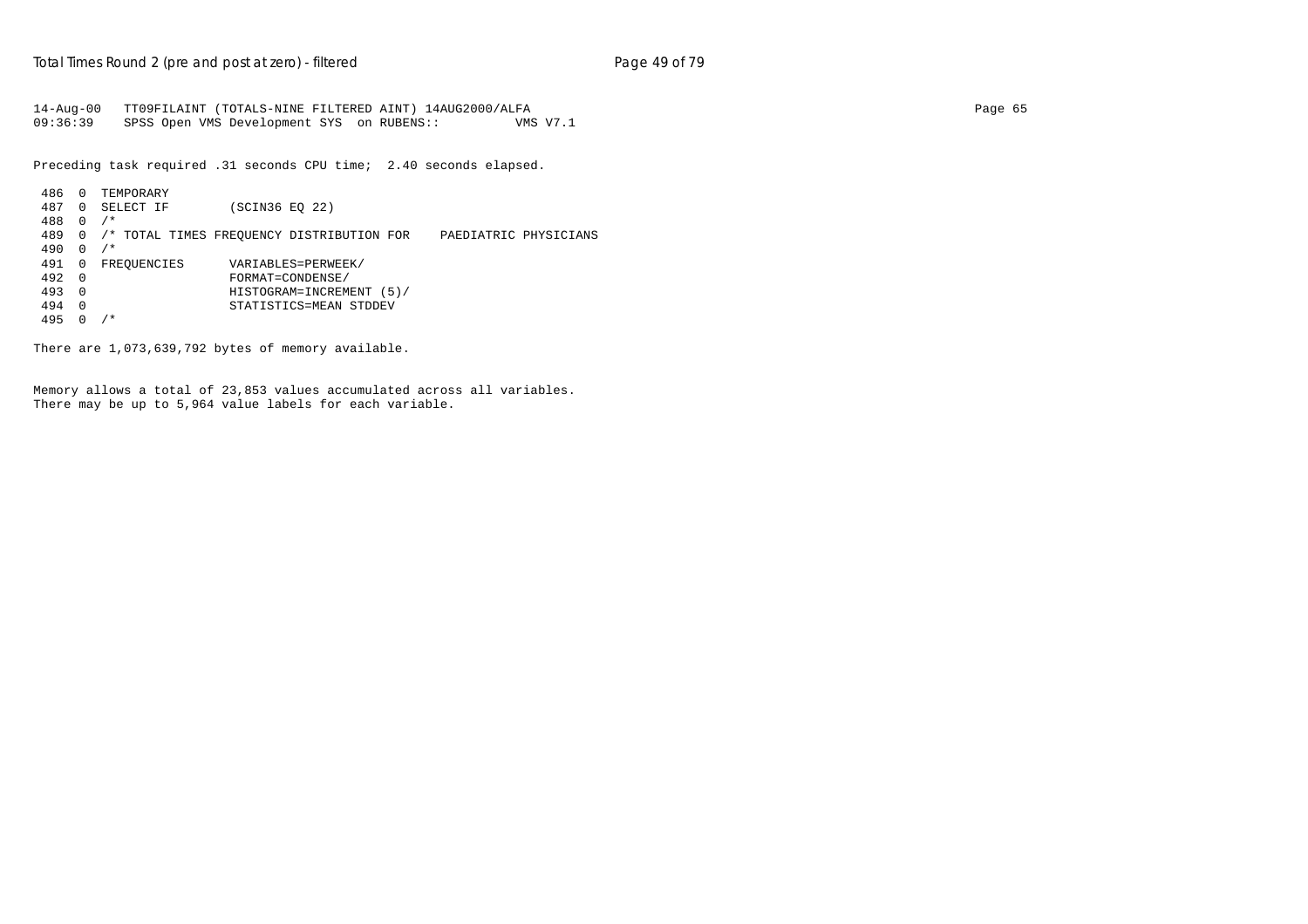|          | 14-Aug-00 TT09FILAINT (TOTALS-NINE FILTERED AINT) 14AUG2000/ALFA |          | Page 66 |
|----------|------------------------------------------------------------------|----------|---------|
| 09:36:41 | SPSS Open VMS Development SYS on RUBENS::                        | VMS V7.1 |         |

|       |              |              | Cum  |       |              |                | Cum |       |              |              | Cum   |
|-------|--------------|--------------|------|-------|--------------|----------------|-----|-------|--------------|--------------|-------|
| Value | Freq Pct Pct |              |      | Value | Freq Pct Pct |                |     | Value | Freq Pct Pct |              |       |
| 4.00  | 30           | 6            | 6    | 17.00 | 12           | 3              | 56  | 30.00 | 11           | 2            | 89    |
| 5.00  | 33           | 7            | 13   | 18.00 | 16           | 3              | 59  | 31.00 | 5            | $\mathbf{1}$ | 90    |
| 6.00  | 17           | 4            | 17   | 19.00 | 8            | $\overline{a}$ | 61  | 32.00 | 1            | $\Omega$     | 90    |
| 7.00  | 23           | 5            | 2.2. | 20.00 | 13           | 3              | 63  | 33.00 | 5            | $\mathbf{1}$ | 91    |
| 8.00  | 24           | 5            | 27   | 21.00 | 15           | 3              | 67  | 34.00 | 7            | $\mathbf{1}$ | 92    |
| 9.00  | 20           | 4            | 31   | 22.00 | 13           | 3              | 69  | 35.00 | 6            | $\mathbf{1}$ | 94    |
| 10.00 | 14           | 3            | 34   | 23.00 | 13           | 3              | 72  | 36.00 | 3            | $\mathbf{1}$ | 94    |
| 11.00 | 18           | 4            | 37   | 24.00 | 13           | 3              | 75  | 37.00 | 9            | 2            | 96    |
| 12.00 | 10           | 2            | 40   | 25.00 | 17           | 4              | 78  | 38.00 | 6            | $\mathbf{1}$ | 97    |
| 13.00 | 16           | $\mathbf{R}$ | 43   | 26.00 | 6            | $\mathbf{1}$   | 79  | 39.00 | 5            | $\mathbf{1}$ | 99    |
| 14.00 | 17           | 4            | 46   | 27.00 | 10           | 2              | 82  | 40.00 | 4            | $\mathbf{1}$ | 99    |
| 15.00 | 16           | 3            | 50   | 28.00 | 14           | 3              | 85  | 41.00 | 3            |              | 1 100 |
| 16.00 | 16           | 3            | 53   | 29.00 | 9            | $\mathfrak{D}$ | 86  |       |              |              |       |

|     | Count Midpoint |  | One symbol equals approximately 4.00 occurrences |  |
|-----|----------------|--|--------------------------------------------------|--|
| 127 |                |  |                                                  |  |



Valid cases 478 Missing cases 0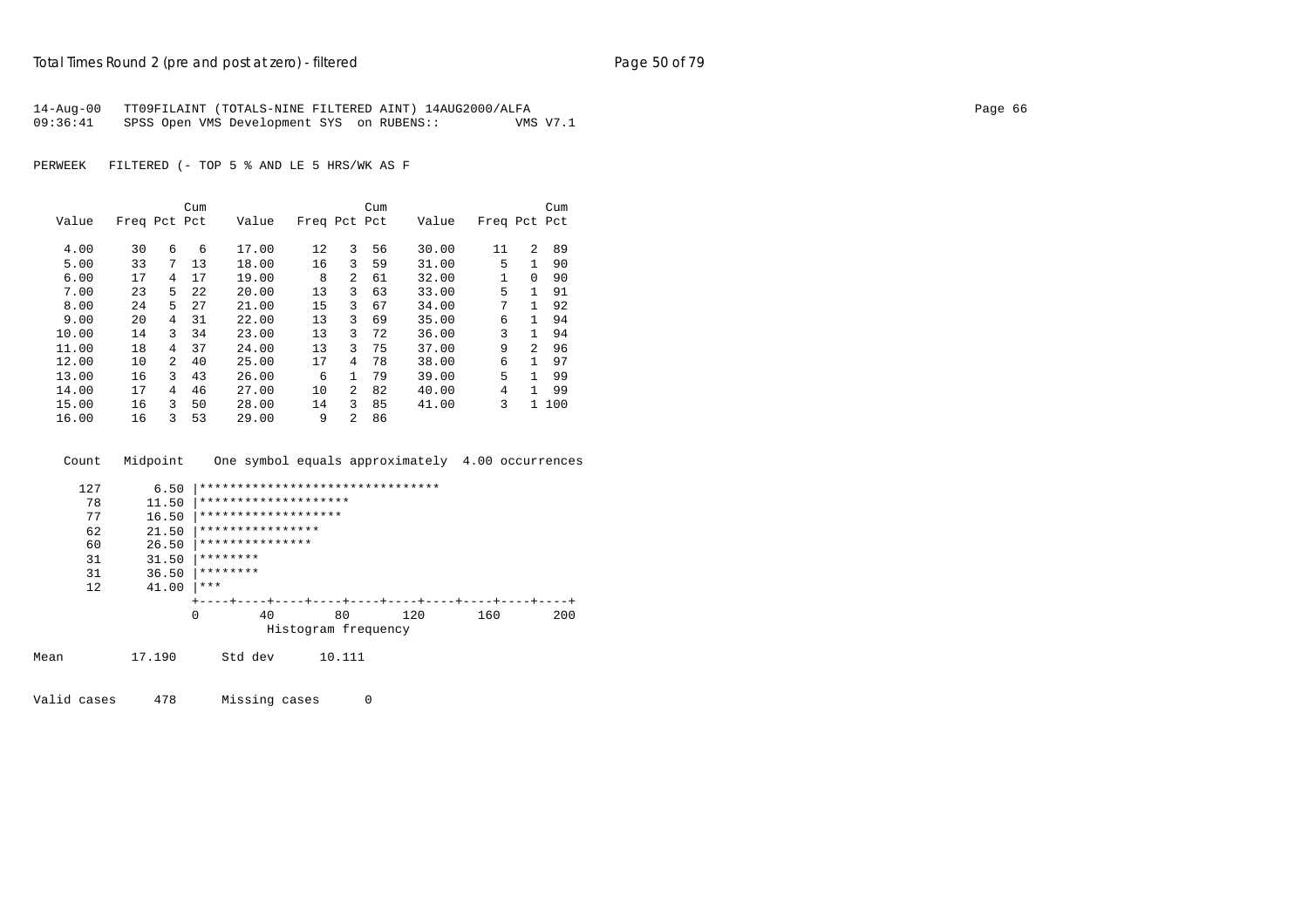```
14-Aug-00 TT09FILAINT (TOTALS-NINE FILTERED AINT) 14AUG2000/ALFA Page 67
09:36:42 SPSS Open VMS Development SYS on RUBENS:: VMS V7.1
```
Preceding task required .35 seconds CPU time; 2.58 seconds elapsed.

```
 496 0 TEMPORARY
 497 0 SELECT IF (SCIN36 EQ 23)
 498 0 /*
 499 0 /* TOTAL TIMES FREQUENCY DISTRIBUTION FOR REHABILITATION PHYSICIANS
500  0 /*<br>501  0  FREOUENCIES
501 0 FREQUENCIES VARIABLES=PERWEEK/<br>502 0 FORMAT=CONDENSE/
דער באראות ב-1.000 FORMAT=CONDENSE/<br>1903 0 FORMAT=CONDENSE/<br>HISTOGRAM=INCREM
 503 0 HISTOGRAM=INCREMENT (5)/
 504 0 STATISTICS=MEAN STDDEV
505 0 /*
```
There are 1,073,639,792 bytes of memory available.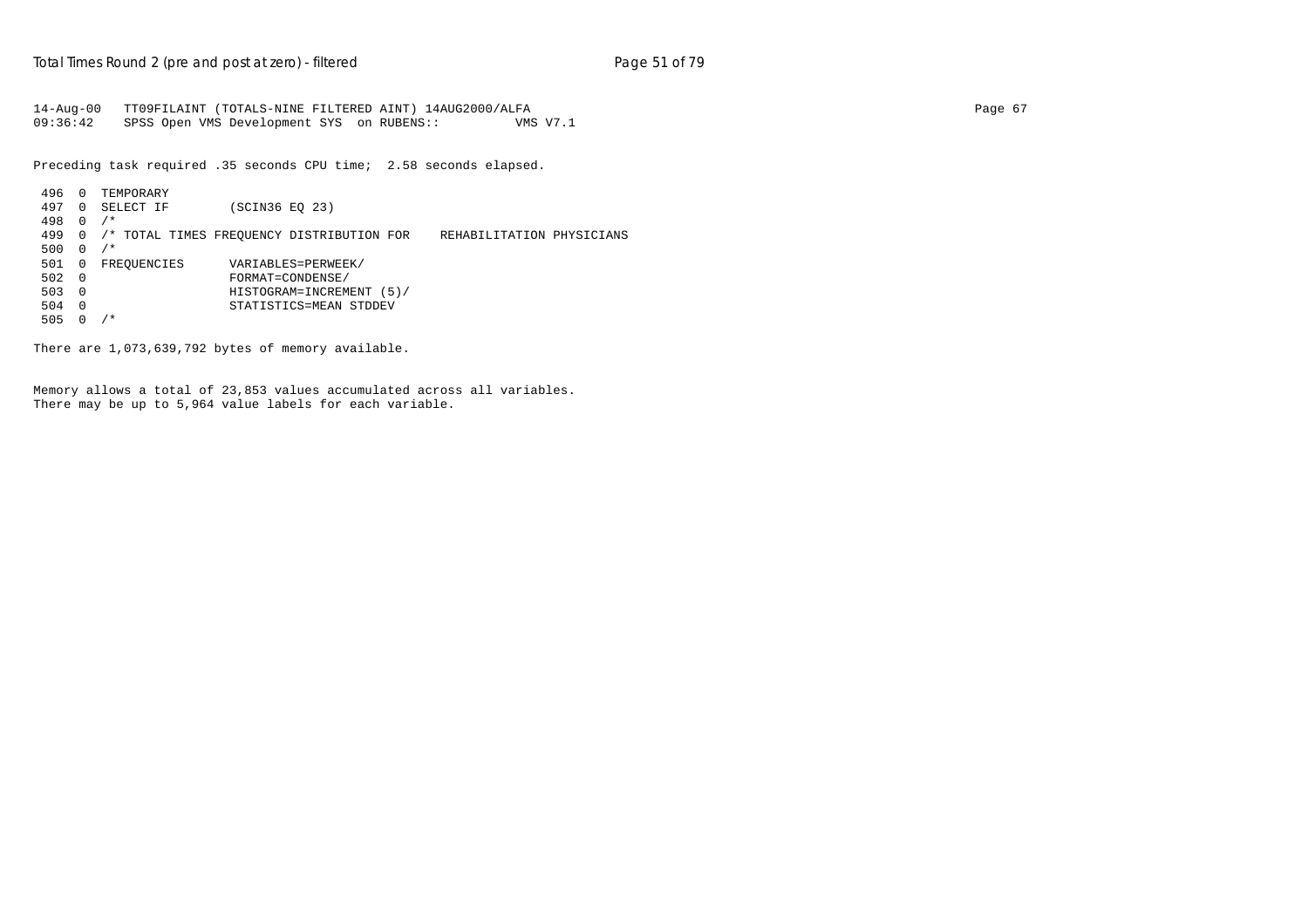| 14-Aug-00 | TT09FILAINT (TOTALS-NINE FILTERED AINT) 14AUG2000/ALFA |          | Page 68 |
|-----------|--------------------------------------------------------|----------|---------|
| 09:36:44  | SPSS Open VMS Development SYS on RUBENS::              | VMS V7.1 |         |

|       |              |         | Cum  |       |              |   | Cum |       |              | Cum   |
|-------|--------------|---------|------|-------|--------------|---|-----|-------|--------------|-------|
| Value | Freq Pct Pct |         |      | Value | Freq Pct Pct |   |     | Value | Freq Pct Pct |       |
|       |              |         |      |       |              |   |     |       |              |       |
| 4.00  |              | 8 17 17 |      | 9.00  |              |   | 666 | 16.00 |              | 2 87  |
| 5.00  | 3.           |         | 6 23 | 10.00 |              | 6 | 72  | 18.00 | 2            | 4 91  |
| 6.00  |              | 8 17    | 40   | 11.00 |              | 4 | 77  | 20.00 |              | 2 94  |
| 7.00  |              | 6 13    | 53   | 12.00 |              | 2 | 79  | 23.00 |              | 4 98  |
| 8.00  | 3.           | 6       | 60   | 13.00 | 3.           | 6 | 85  | 25.00 |              | 2 100 |

| Count | Midpoint |       |         |                                | One symbol equals approximately |    | .60 occurrences |
|-------|----------|-------|---------|--------------------------------|---------------------------------|----|-----------------|
| 28    | 6.50     |       |         |                                |                                 |    |                 |
| 12    | 11.50    |       |         | ********************           |                                 |    |                 |
| 3     | 16.50    | ***** |         |                                |                                 |    |                 |
| 3     | 21.50    | ***** |         |                                |                                 |    |                 |
|       | 25.00    | $* *$ |         |                                |                                 |    |                 |
|       |          |       |         | ----+----+----+----+----+----+ |                                 |    |                 |
|       |          | 0     | 6       | 12                             | 18                              | 24 | 30              |
|       |          |       |         | Histogram frequency            |                                 |    |                 |
| Mean  | 9.234    |       | Std dev | 5.502                          |                                 |    |                 |

Valid cases 47 Missing cases 0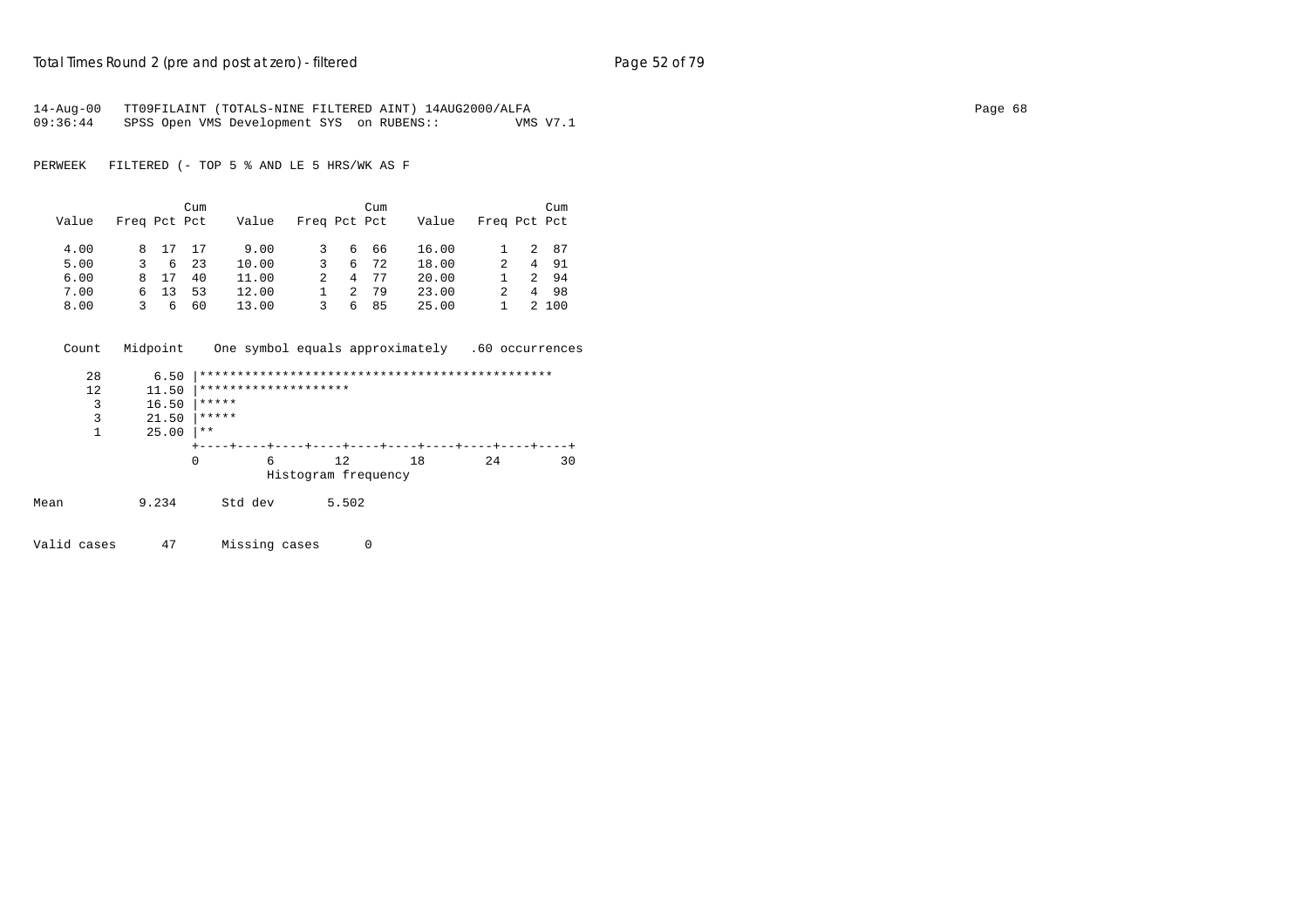14-Aug-00 TT09FILAINT (TOTALS-NINE FILTERED AINT) 14AUG2000/ALFA Page 69 09:36:45 SPSS Open VMS Development SYS on RUBENS:: VMS V7.1

Preceding task required .33 seconds CPU time; 2.50 seconds elapsed.

```
 506 0 TEMPORARY
 507 0 SELECT IF (SCIN36 EQ 24)
 508 0 /*
 509 0 /* TOTAL TIMES FREQUENCY DISTRIBUTION FOR RHEUMATOLOGISTS
510  0 /*<br>511  0  FREOUENCIES
511 0 FREQUENCIES VARIABLES=PERWEEK/<br>512 0 FORMAT=CONDENSE/
 512 0 FORMAT=CONDENSE/
 513 0 HISTOGRAM=INCREMENT (5)/
 514 0 STATISTICS=MEAN STDDEV
 515 0 /*
```
There are 1,073,639,792 bytes of memory available.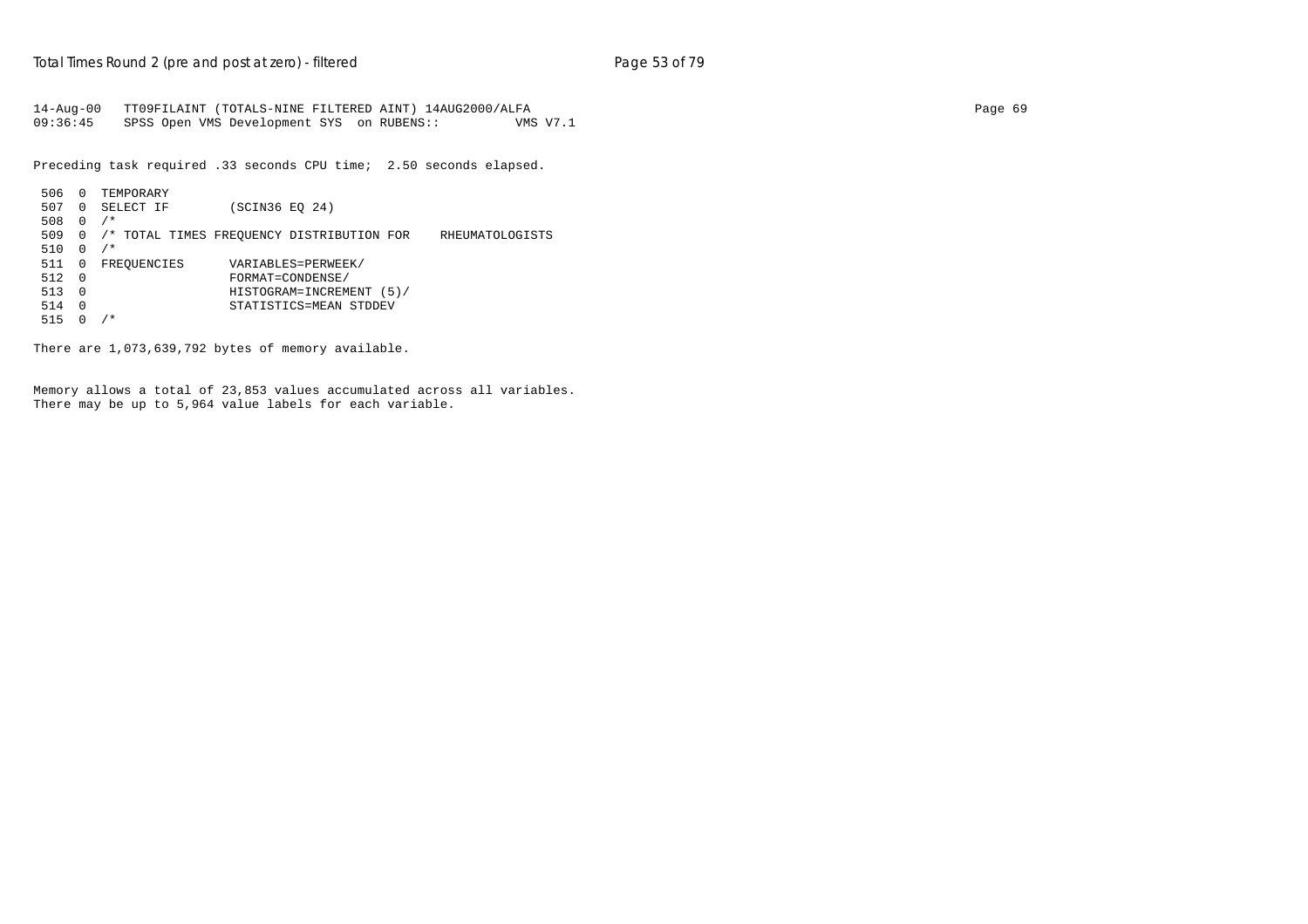| 14-Aug-00 | TT09FILAINT (TOTALS-NINE FILTERED AINT) 14AUG2000/ALFA |          | Page |
|-----------|--------------------------------------------------------|----------|------|
| 09:36:45  | SPSS Open VMS Development SYS on RUBENS::              | VMS V7.1 |      |

|       |              |                | Cum            |       |                |                | Cum |       |                |                | Cum |
|-------|--------------|----------------|----------------|-------|----------------|----------------|-----|-------|----------------|----------------|-----|
| Value | Freq Pct Pct |                |                | Value | Freq Pct Pct   |                |     | Value | Freq Pct Pct   |                |     |
|       |              |                |                |       |                |                |     |       |                |                |     |
| 4.00  | 2            | $\mathfrak{D}$ | $\mathfrak{D}$ | 19.00 | 2              | $\mathfrak{D}$ | 46  | 34.00 | 3              | 3              | 84  |
| 5.00  | 5            | 4              | 6              | 20.00 | 3              | 3              | 49  | 36.00 | 2              | 2              | 86  |
| 6.00  | 4            | 4              | 10             | 21.00 | 1              | $\mathbf{1}$   | 50  | 37.00 | 3              | 3              | 89  |
| 7.00  | 3            | 3              | 12             | 22.00 | 5              | 4              | 54  | 38.00 | 1              | $\mathbf{1}$   | 89  |
| 8.00  | 2            | $\mathfrak{D}$ | 14             | 23.00 | 3              | 3              | 57  | 39.00 | $\mathbf{1}$   | $\mathbf{1}$   | 90  |
| 9.00  | 3            | 3              | 17             | 24.00 | 2              | 2              | 59  | 40.00 | 2              | $\overline{a}$ | 92  |
| 10.00 | 4            | 4              | 20             | 25.00 | 3              | 3              | 61  | 43.00 | $\mathbf{1}$   | $\mathbf{1}$   | 93  |
| 11.00 | 3            | 3              | 23             | 26.00 | 3              | 3              | 64  | 44.00 | 1              | 1              | 94  |
| 12.00 | 2            | $\mathfrak{D}$ | 25             | 27.00 | 4              | 4              | 68  | 45.00 | $\mathfrak{D}$ | $\overline{a}$ | 96  |
| 13.00 | 3            | 3              | 27             | 28.00 | 2              | $\mathfrak{D}$ | 69  | 48.00 | $\mathbf{1}$   | $\mathbf{1}$   | 96  |
| 15.00 | 5            | 4              | 32             | 29.00 | 2              | $\overline{a}$ | 71  | 49.00 | 1              | $\mathbf{1}$   | 97  |
| 16.00 | 7            | б.             | 38             | 30.00 | 6              | 5.             | 76  | 50.00 | $\overline{a}$ | $\overline{a}$ | 99  |
| 17.00 | 3            | ζ              | 40             | 31.00 | $\overline{2}$ | $\overline{a}$ | 78  | 52.00 | $\mathbf{1}$   | $\mathbf{1}$   | 100 |
| 18.00 | 5            | 4              | 45             | 32.00 | 4              | 4              | 82  |       |                |                |     |



Valid cases 114 Missing cases 0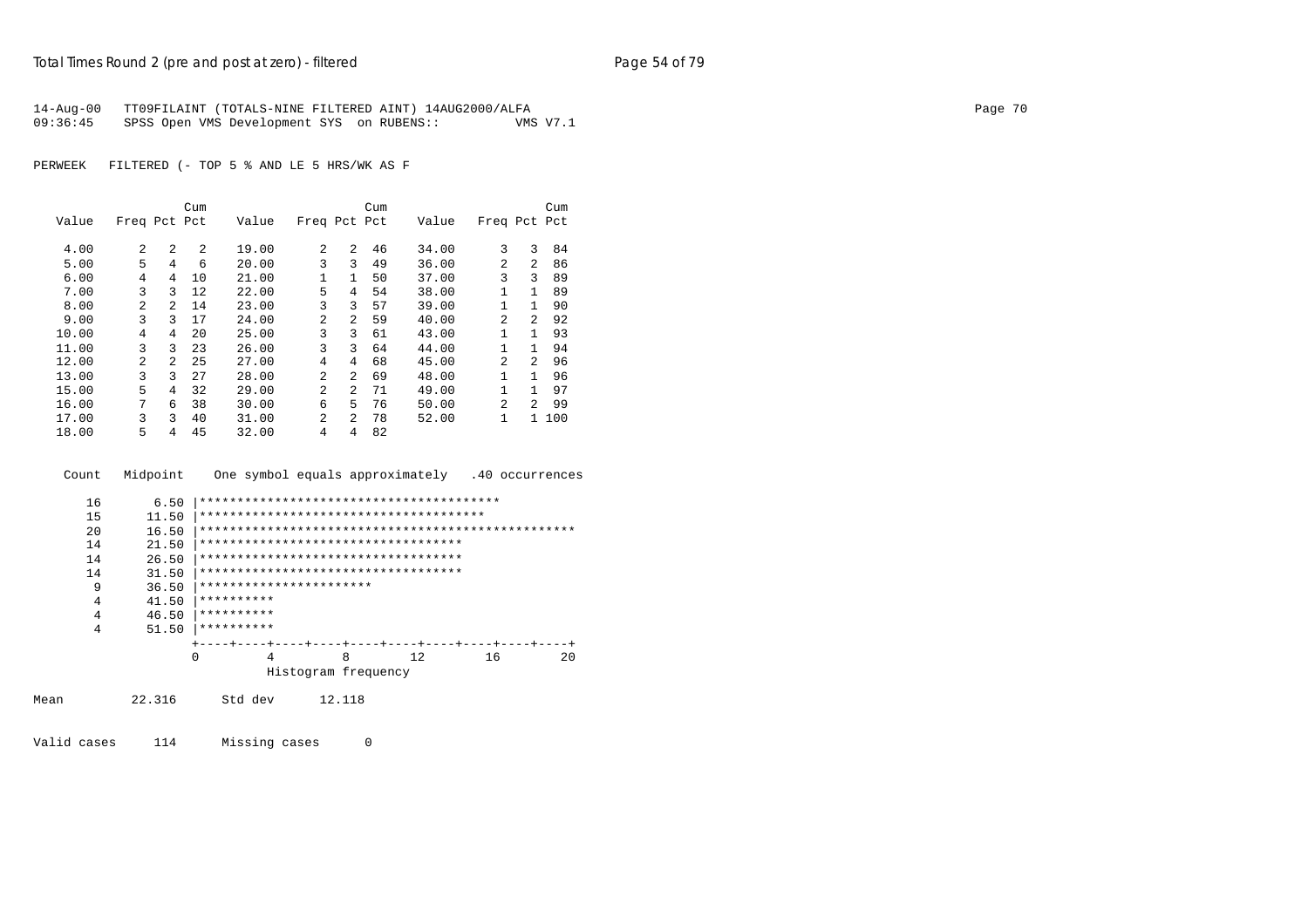```
14-Aug-00 TT09FILAINT (TOTALS-NINE FILTERED AINT) 14AUG2000/ALFA Page 71
09:36:47 SPSS Open VMS Development SYS on RUBENS:: VMS V7.1
```
Preceding task required .29 seconds CPU time; 1.99 seconds elapsed.

```
 516 0 TEMPORARY
 517 0 SELECT IF (SCIN36 EQ 25)
 518 0 /*
 519 0 /* TOTAL TIMES FREQUENCY DISTRIBUTION FOR THORACIC MEDICINE PHYSICIANS
520  0  /*<br>521  0  FREOUENCIES
521 0 FREQUENCIES VARIABLES=PERWEEK/<br>522 0 FORMAT=CONDENSE/
דער באוראס המוסים ב-122 0<br>ב-FORMAT=CONDENSE/<br>HISTOGRAM=INCREM
 523 0 HISTOGRAM=INCREMENT (5)/
 524 0 STATISTICS=MEAN STDDEV
525 0 /*
```
There are 1,073,639,792 bytes of memory available.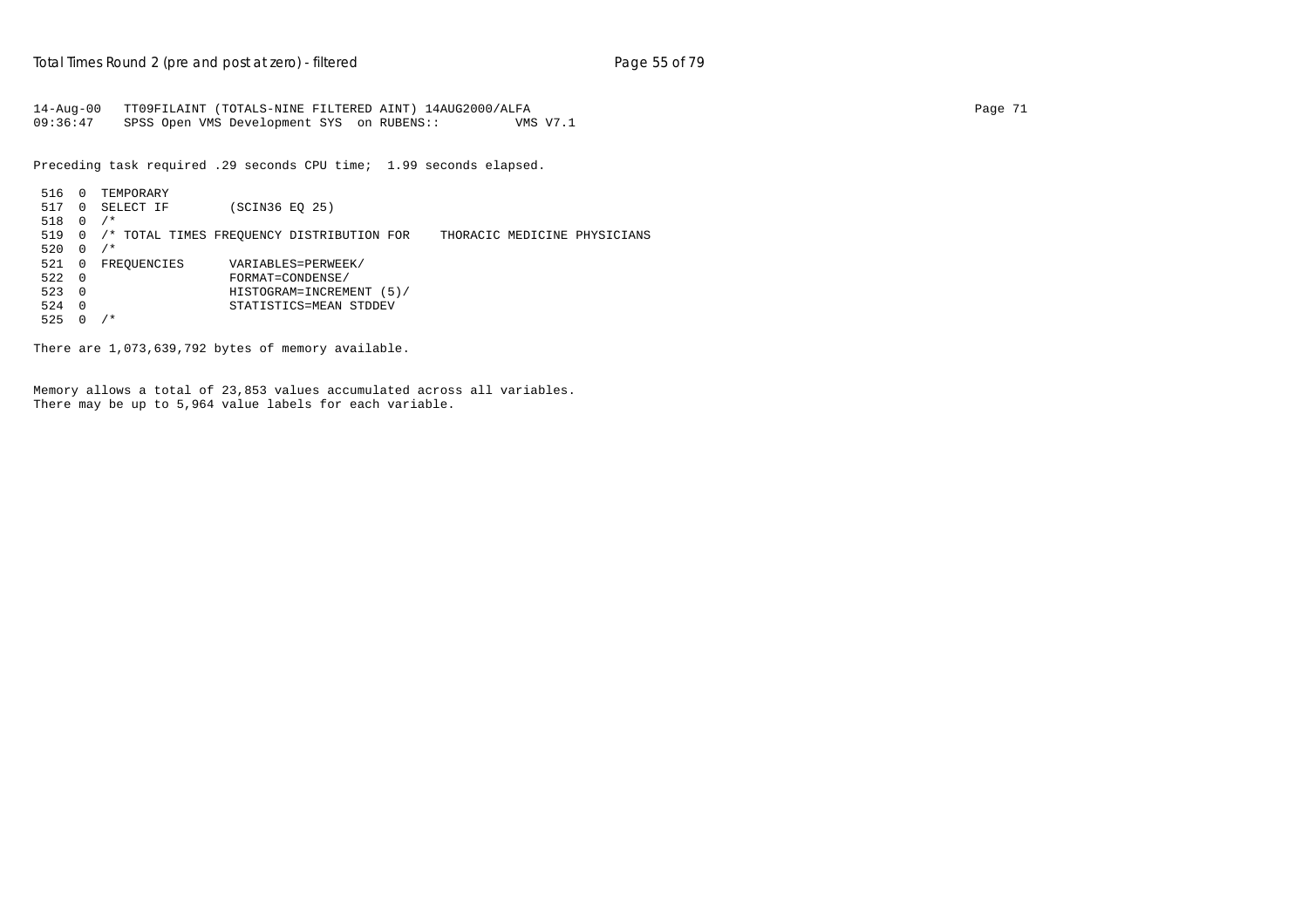|          | 14-Aug-00 TT09FILAINT (TOTALS-NINE FILTERED AINT) 14AUG2000/ALFA |          | Page 72 |
|----------|------------------------------------------------------------------|----------|---------|
| 09:36:48 | SPSS Open VMS Development SYS on RUBENS::                        | VMS V7.1 |         |

|       |              |                | Cum            |       |              |                | Cum |       |              |                | Cum |
|-------|--------------|----------------|----------------|-------|--------------|----------------|-----|-------|--------------|----------------|-----|
| Value | Freq Pct Pct |                |                | Value | Freq Pct Pct |                |     | Value | Freq Pct Pct |                |     |
| 4.00  | 3            | $\mathfrak{D}$ | $\mathfrak{D}$ | 19.00 | 4            | 2              | 56  | 34.00 | 4            | $\overline{a}$ | 87  |
| 5.00  | 12           | 6              | 8              | 20.00 | 1            | $\mathbf{1}$   | 57  | 35.00 | 3            | $\overline{a}$ | 88  |
| 6.00  | 3            | 2              | 10             | 21.00 | 4            | $\overline{a}$ | 59  | 36.00 | 2            | $\mathbf{1}$   | 89  |
| 7.00  | 14           | 7              | 17             | 22.00 | 4            | $\overline{a}$ | 61  | 37.00 | 4            | $\mathfrak{D}$ | 91  |
| 8.00  | 10           | 5              | 22             | 23.00 | 6            | 3              | 64  | 38.00 | 2            | 1              | 93  |
| 9.00  | 5            | 3              | 25             | 24.00 | 6            | 3              | 67  | 40.00 | 1            | 1              | 93  |
| 10.00 | 10           | 5              | 30             | 25.00 | 3            | $\overline{a}$ | 69  | 41.00 | 4            | $\overline{2}$ | 95  |
| 11.00 | 12           | 6              | 37             | 26.00 | 3            | $\overline{a}$ | 71  | 42.00 | 1            | $\mathbf{1}$   | 96  |
| 12.00 | 4            | 2              | 39             | 27.00 | 4            | $\overline{a}$ | 73  | 43.00 | 1            | $\mathbf{1}$   | 96  |
| 13.00 | 8            | 4              | 43             | 28.00 | 5            | 3              | 75  | 44.00 | 2            | $\mathbf{1}$   | 97  |
| 14.00 | 6            | 3              | 47             | 29.00 | 4            | $\overline{a}$ | 78  | 45.00 | 1            | $\mathbf{1}$   | 98  |
| 15.00 | 4            | $\mathfrak{D}$ | 49             | 30.00 | 3            | 2              | 79  | 46.00 | 3            | $\overline{2}$ | 99  |
| 16.00 | 3            | $\mathcal{L}$  | 50             | 31.00 | 3            | 2              | 81  | 49.00 | 1            | $\mathbf{1}$   | 100 |
| 17.00 | 4            | $\mathfrak{D}$ | 52             | 32.00 | 4            | $\overline{a}$ | 83  |       |              |                |     |
| 18.00 | 3            | $\mathfrak{D}$ | 54             | 33.00 | 3            | 2              | 84  |       |              |                |     |

Count Midpoint One symbol equals approximately 1.00 occurrence

| 42 | 6.50  |                       |    |                     |    |    |    |    |
|----|-------|-----------------------|----|---------------------|----|----|----|----|
| 39 | 11.50 |                       |    |                     |    |    |    |    |
| 20 | 16.50 | ********************  |    |                     |    |    |    |    |
| 19 | 21.50 | *******************   |    |                     |    |    |    |    |
| 21 | 26.50 | ********************* |    |                     |    |    |    |    |
| 17 | 31.50 | *****************     |    |                     |    |    |    |    |
| 15 | 36.50 | ***************       |    |                     |    |    |    |    |
| 7  | 41.50 | *******               |    |                     |    |    |    |    |
| 7  | 46.50 | *******               |    |                     |    |    |    |    |
|    |       |                       |    |                     |    |    |    |    |
|    |       | 0                     | 10 |                     | 20 | 30 | 40 | 50 |
|    |       |                       |    | Histogram frequency |    |    |    |    |
|    |       |                       |    |                     |    |    |    |    |

Mean 19.433 Std dev 11.819

Valid cases 187 Missing cases 0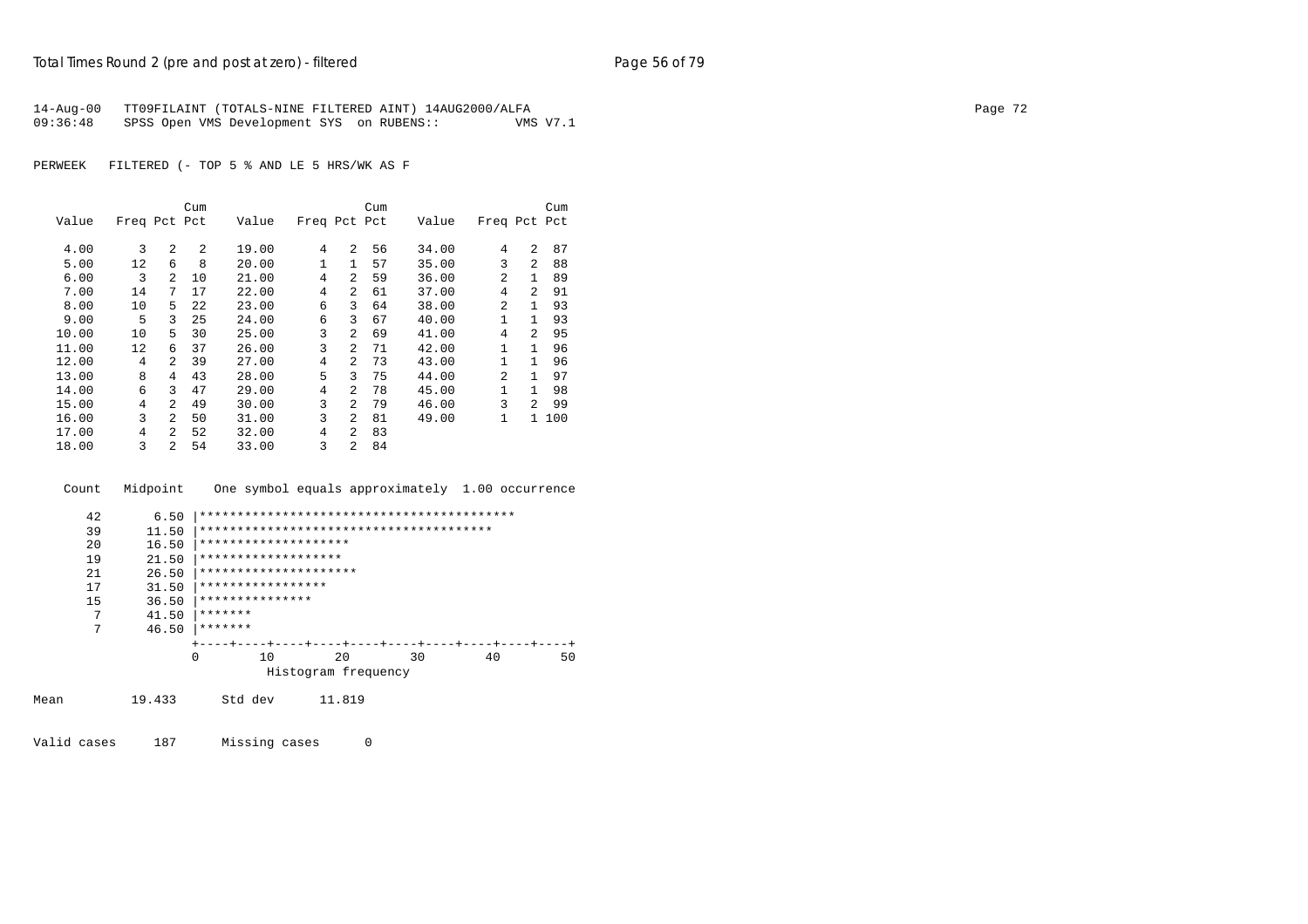14-Aug-00 TT09FILAINT (TOTALS-NINE FILTERED AINT) 14AUG2000/ALFA Page 73 09:36:49 SPSS Open VMS Development SYS on RUBENS:: VMS V7.1

Preceding task required .24 seconds CPU time; 1.48 seconds elapsed.

```
 526 0 TEMPORARY
 527 0 SELECT IF (SCIN36 EQ 26)
 528 0 /*
 529 0 /* TOTAL TIMES FREQUENCY DISTRIBUTION FOR PSYCHIATRISTS
530  0 /*<br>531  0  FREOUENCIES
531 0 FREQUENCIES VARIABLES=PERWEEK/<br>532 0 FORMAT=CONDENSE/
+ FORMAT=CONDENSE/<br>532 0 FORMAT=CONDENSE/<br>533 0 HISTOGRAM=INCREM
 533 0 HISTOGRAM=INCREMENT (5)/
 534 0 STATISTICS=MEAN STDDEV
535 0 /*
```
There are 1,073,639,792 bytes of memory available.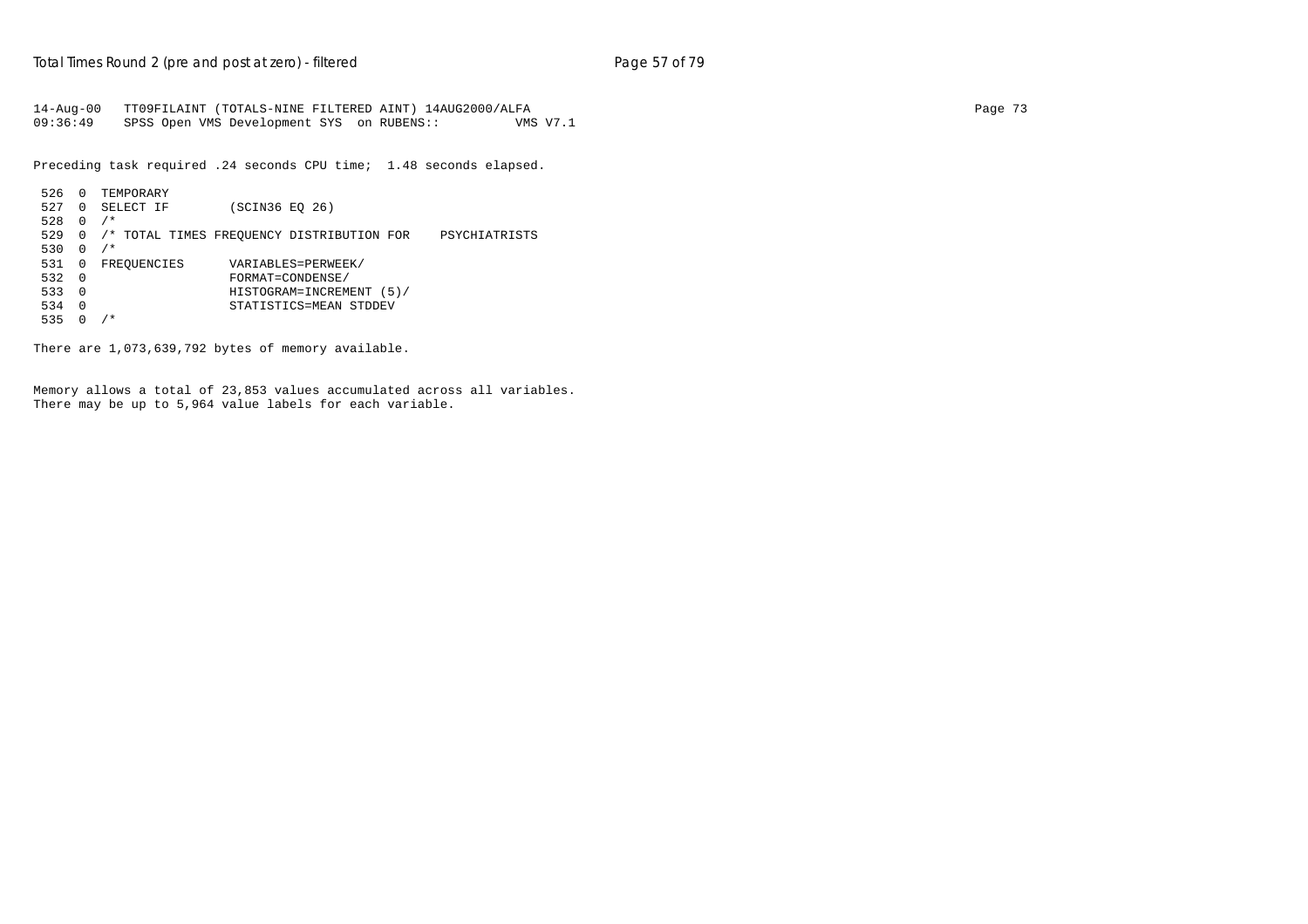| 14-Aug-00 | TT09FILAINT (TOTALS-NINE FILTERED AINT) 14AUG2000/ALFA |          | Page 74 |
|-----------|--------------------------------------------------------|----------|---------|
| 09:36:49  | SPSS Open VMS Development SYS on RUBENS::              | VMS V7.1 |         |

|       |              |                | Cum |       |              |                | Cum |       |              |                | Cum    |
|-------|--------------|----------------|-----|-------|--------------|----------------|-----|-------|--------------|----------------|--------|
| Value | Freq Pct Pct |                |     | Value | Freq Pct Pct |                |     | Value | Freq Pct Pct |                |        |
| 4.00  | 43           | 3              | 3   | 18.00 | 60           | 5.             | 46  | 32.00 | 31           | $\overline{a}$ | 86     |
| 5.00  | 52           | 4              | 7   | 19.00 | 44           | 3              | 49  | 33.00 | 30           | $\overline{a}$ | 88     |
| 6.00  | 39           | 3              | 10  | 20.00 | 39           | 3              | 52  | 34.00 | 24           | $\overline{a}$ | 90     |
| 7.00  | 38           | 3              | 13  | 21.00 | 45           | 3              | 55  | 35.00 | 29           | $\overline{a}$ | 92     |
| 8.00  | 43           | 3              | 16  | 22.00 | 38           | 3              | 58  | 36.00 | 15           | 1              | 94     |
| 9.00  | 38           | 3              | 19  | 23.00 | 42           | 3              | 62  | 37.00 | 21           | $\overline{a}$ | 95     |
| 10.00 | 40           | 3              | 22  | 24.00 | 43           | 3              | 65  | 38.00 | 10           | $\mathbf{1}$   | 96     |
| 11.00 | 45           | 3              | 26  | 25.00 | 45           | 3              | 68  | 39.00 | 16           | $\mathbf{1}$   | 97     |
| 12.00 | 37           | 3              | 28  | 26.00 | 29           | $\overline{a}$ | 70  | 40.00 | 5            | $\Omega$       | 98     |
| 13.00 | 38           | 3              | 31  | 27.00 | 40           | 3              | 73  | 41.00 | 17           | $\mathbf{1}$   | 99     |
| 14.00 | 42           | 3              | 34  | 28.00 | 34           | 3              | 76  | 42.00 | 10           | $\mathbf{1}$   | 100    |
| 15.00 | 27           | 2              | 37  | 29.00 | 26           | $\overline{a}$ | 78  | 43.00 | 6            |                | 0, 100 |
| 16.00 | 33           | ζ              | 39  | 30.00 | 40           | 3              | 81  |       |              |                |        |
| 17.00 | 29           | $\mathfrak{D}$ | 41  | 31.00 | 37           | 3              | 84  |       |              |                |        |
|       |              |                |     |       |              |                |     |       |              |                |        |

| Count       | Midpoint |          |               |                            | One symbol equals approximately 8.00 occurrences |     |     |     |
|-------------|----------|----------|---------------|----------------------------|--------------------------------------------------|-----|-----|-----|
| 215         | 6.50     |          |               |                            | ***************************                      |     |     |     |
| 198         | 11.50    |          |               | *************************  |                                                  |     |     |     |
| 191         | 16.50    |          |               | ************************   |                                                  |     |     |     |
| 208         | 21.50    |          |               | ************************** |                                                  |     |     |     |
| 191         | 26.50    |          |               | ************************   |                                                  |     |     |     |
| 164         | 31.50    |          |               | *********************      |                                                  |     |     |     |
| 99          | 36.50    |          | ************  |                            |                                                  |     |     |     |
| 54          | 41.50    | *******  |               |                            |                                                  |     |     |     |
|             |          | $\Omega$ | 80            | 160                        |                                                  | 240 | 320 | 400 |
|             |          |          |               |                            | Histogram frequency                              |     |     |     |
| Mean        | 20.198   |          | Std dev       | 10.229                     |                                                  |     |     |     |
| Valid cases | 1320     |          | Missing cases |                            | 0                                                |     |     |     |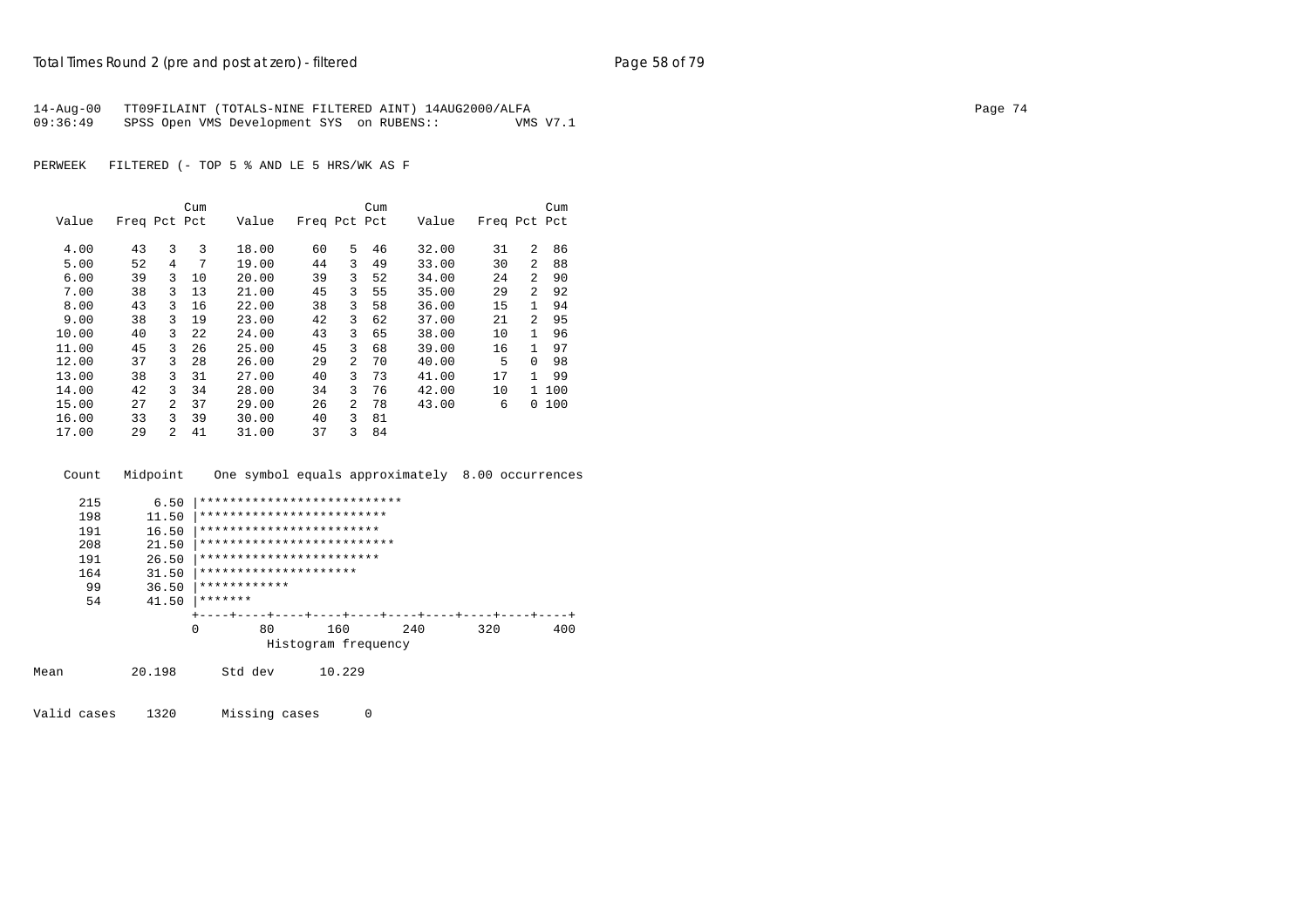14-Aug-00 TT09FILAINT (TOTALS-NINE FILTERED AINT) 14AUG2000/ALFA Page 75 09:36:50 SPSS Open VMS Development SYS on RUBENS:: VMS V7.1

Preceding task required .24 seconds CPU time; 1.19 seconds elapsed.

```
 536 0 TEMPORARY
 537 0 SELECT IF (SCIN36 EQ 27)
 538 0 /*
 539 0 /* TOTAL TIMES FREQUENCY DISTRIBUTION FOR RADIATION ONCOLOGISTS
 540 0 /*
541 0 FREQUENCIES VARIABLES=PERWEEK/<br>542 0 FORMAT=CONDENSE/
דער באוראס ב-1.0 ב-1.0 ב-1.0 ב-1.0 ב-1.0 ב-1.0 ב-1.0 ב-1.0 ב-1.0 ב-1.0 ב-1.0 ב-1.0 ב-1.0 ב-1.0 ב-1.0 ב-1.0 ב-1<br>ב-1.543 (DHISTOGRAM=INCREM
 543 0 HISTOGRAM=INCREMENT (5)/
 544 0 STATISTICS=MEAN STDDEV
545 0 /*
```
There are 1,073,639,792 bytes of memory available.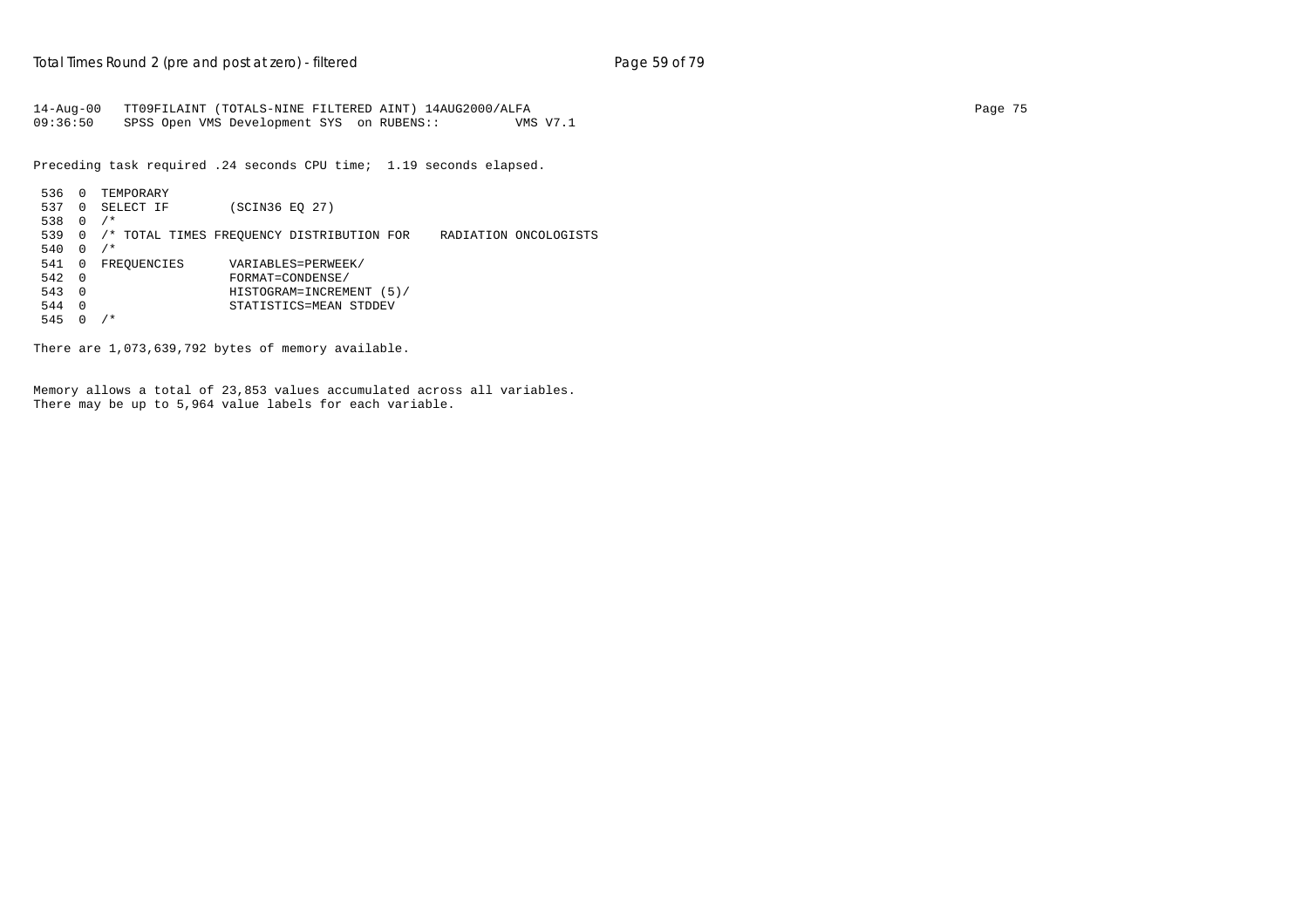| 14-Aug-00 | TT09FILAINT (TOTALS-NINE FILTERED AINT) 14AUG2000/ALFA |          | Page 76 |
|-----------|--------------------------------------------------------|----------|---------|
| 09:36:51  | SPSS Open VMS Development SYS on RUBENS::              | VMS V7.1 |         |

|       |              |               | Cum |       |                |                | Cum |       |                |                | Cum |
|-------|--------------|---------------|-----|-------|----------------|----------------|-----|-------|----------------|----------------|-----|
| Value | Freq Pct Pct |               |     | Value | Freq Pct Pct   |                |     | Value | Freq Pct Pct   |                |     |
|       |              |               |     |       |                |                |     |       |                |                |     |
| 5.00  |              |               | 1   | 16.00 | 2              | 2              | 51  | 28.00 |                | 1              | 82  |
| 6.00  | 5            | 5             | 6   | 17.00 | 4              | 4              | 55  | 29.00 | 3              | 3              | 85  |
| 7.00  | 4            | 4             | 10  | 18.00 | 1              | 1              | 56  | 30.00 |                |                | 86  |
| 8.00  | 5            | 5.            | 15  | 19.00 | 5              | 5.             | 61  | 31.00 | 3              | 3              | 89  |
| 9.00  | 6            | 6             | 21  | 20.00 | 3              | 3              | 64  | 32.00 | $\mathfrak{D}$ | $\overline{a}$ | 91  |
| 10.00 | 4            | 4             | 25  | 21.00 | $\mathfrak{D}$ | 2              | 66  | 33.00 | 2              | $\overline{a}$ | 93  |
| 11.00 | 6            | 6             | 30  | 22.00 | 6              | 6              | 72  | 34.00 | 1              | 1              | 94  |
| 12.00 | 2            | $\mathcal{L}$ | 32  | 23.00 | 3              | ζ              | 75  | 35.00 | 1              | 1.             | 95  |
| 13.00 | 3            | 3             | 35  | 24.00 | $\mathfrak{D}$ | 2              | 76  | 36.00 | 1              | 1              | 96  |
| 14.00 | 8            | 8             | 43  | 26.00 | $\mathfrak{D}$ | $\mathfrak{D}$ | 78  | 37.00 | 1              | 1              | 97  |
| 15.00 | 6            | 6             | 49  | 27.00 | 3              | ζ              | 81  | 40.00 | 3              | 3              | 100 |

| Count | Midpoint |          |                    |       | One symbol equals approximately       |    |    | .50 occurrences |    |
|-------|----------|----------|--------------------|-------|---------------------------------------|----|----|-----------------|----|
| 21    | 7.50     |          |                    |       |                                       |    |    |                 |    |
| 23    | 12.50    |          |                    |       |                                       |    |    |                 |    |
| 18    | 17.50    |          |                    |       | ************************************* |    |    |                 |    |
| 16    | 22.50    |          |                    |       | ********************************      |    |    |                 |    |
| 9     | 27.50    |          | ****************** |       |                                       |    |    |                 |    |
| 9     | 32.50    |          | ****************** |       |                                       |    |    |                 |    |
| 6     | 37.50    |          | ************       |       |                                       |    |    |                 |    |
|       |          |          |                    |       |                                       |    |    |                 |    |
|       |          | $\Omega$ | 5                  | 10    |                                       | 15 | 20 |                 | 25 |
|       |          |          |                    |       | Histogram frequency                   |    |    |                 |    |
| Mean  | 18.186   |          | Std dev            | 9.192 |                                       |    |    |                 |    |

Valid cases 102 Missing cases 0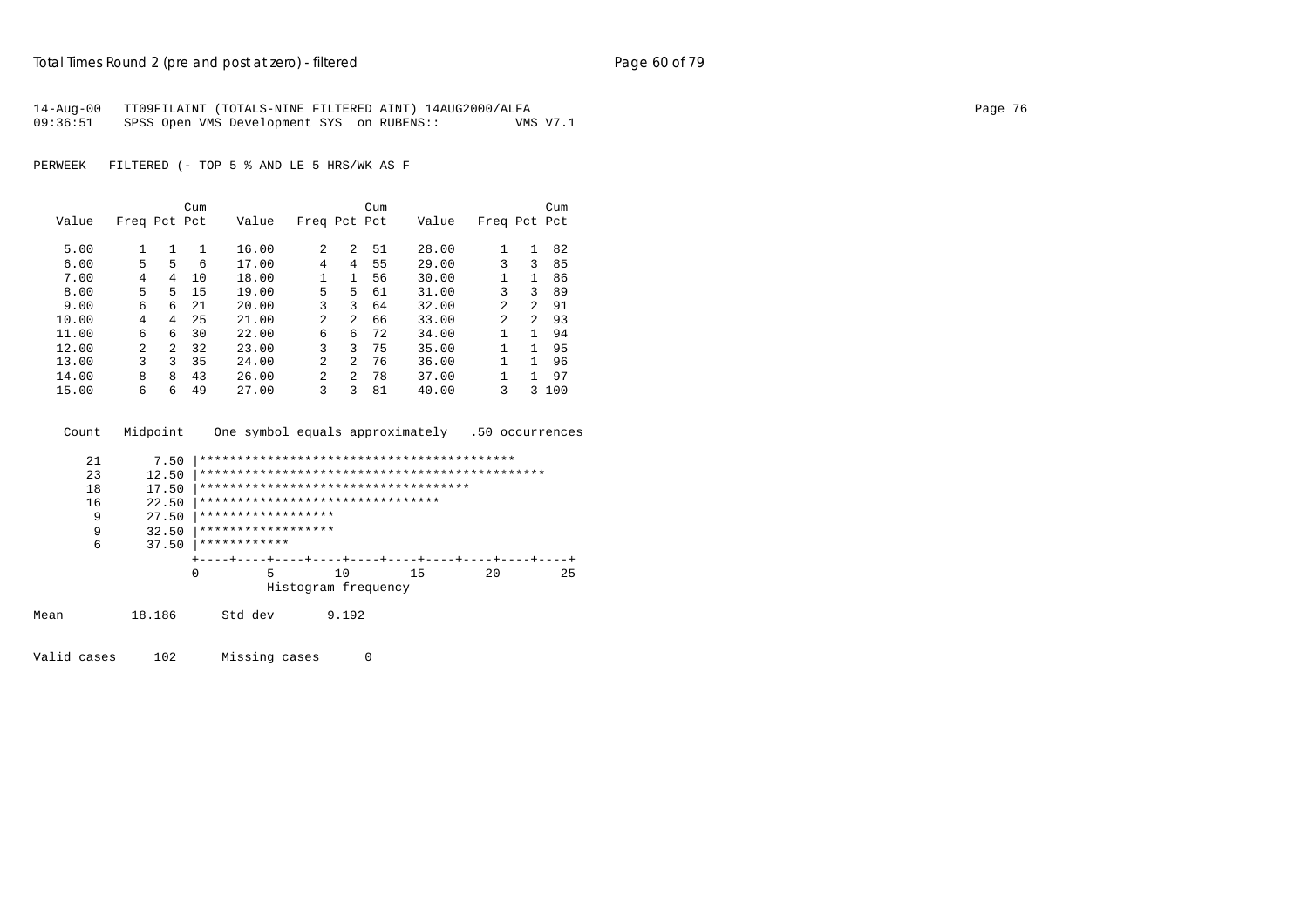14-Aug-00 TT09FILAINT (TOTALS-NINE FILTERED AINT) 14AUG2000/ALFA Page 77 09:36:52 SPSS Open VMS Development SYS on RUBENS:: VMS V7.1

Preceding task required .23 seconds CPU time; 1.51 seconds elapsed.

```
 546 0 TEMPORARY
 547 0 SELECT IF (SCIN36 EQ 28)
 548 0 /*
 549 0 /* TOTAL TIMES FREQUENCY DISTRIBUTION FOR HAEMATOLOGISTS
550  0 /*<br>551  0  FREOUENCIES
551 0 FREQUENCIES VARIABLES=PERWEEK/<br>552 0 FORMAT=CONDENSE/
 552 0 FORMAT=CONDENSE/
 553 0 HISTOGRAM=INCREMENT (5)/
 554 0 STATISTICS=MEAN STDDEV
 555 0 /*
```
There are 1,073,639,792 bytes of memory available.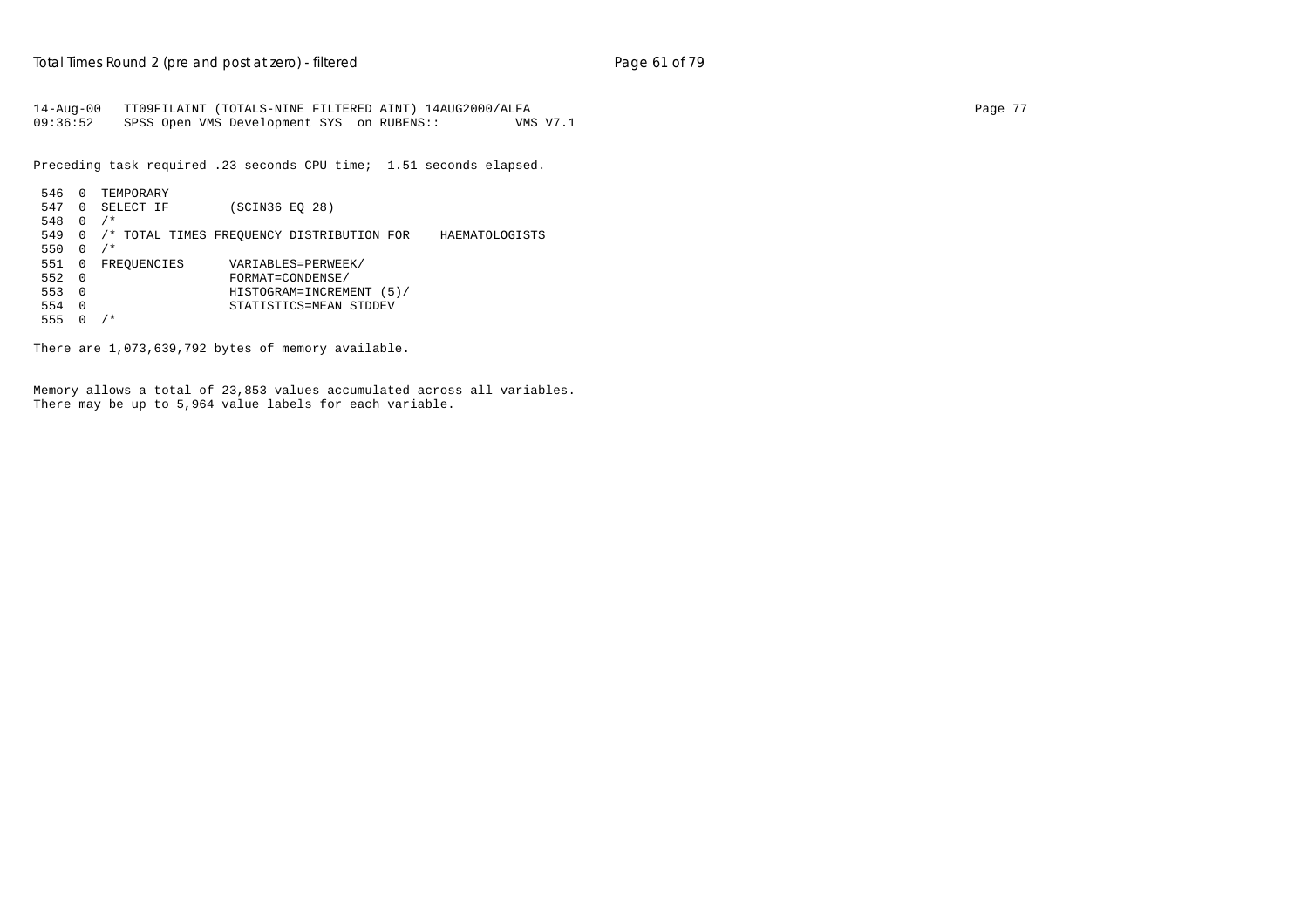| 14-Aug-00 | TT09FILAINT (TOTALS-NINE FILTERED AINT) 14AUG2000/ALFA |          | Page 78 |
|-----------|--------------------------------------------------------|----------|---------|
| 09:36:52  | SPSS Open VMS Development SYS on RUBENS::              | VMS V7.1 |         |

|       |              |    | Cum |       |                |              | Cum |       |                |              | Cum   |
|-------|--------------|----|-----|-------|----------------|--------------|-----|-------|----------------|--------------|-------|
| Value | Freq Pct Pct |    |     | Value | Freq Pct Pct   |              |     | Value | Freq Pct Pct   |              |       |
| 4.00  | 8            | 9  | 9   | 14.00 | 3              | 3            | 61  | 26.00 |                | $\mathbf{1}$ | 89    |
| 5.00  | 8            | 9  | 18  | 15.00 | 6              | 7            | 68  | 28.00 |                | $\mathbf{1}$ | 90    |
| 6.00  | 3            | 3  | 21  | 16.00 | 5              | 6            | 73  | 30.00 | 3              | 3            | 93    |
| 7.00  | 5            | 6  | 27  | 17.00 | $\mathbf{1}$   | $\mathbf{1}$ | 74  | 31.00 | 1              | $\mathbf{1}$ | 94    |
| 8.00  |              |    | 28  | 18.00 | 4              | 4            | -79 | 32.00 | 1              | $\mathbf{1}$ | 96    |
| 9.00  | 3            | 3  | 31  | 19.00 | $\mathfrak{D}$ | 2            | 81  | 35.00 | 1              | 1            | 97    |
| 10.00 | 5            | 6  | 37  | 20.00 | $\mathfrak{D}$ | 2            | 83  | 38.00 | $\mathfrak{D}$ | 2            | 99    |
| 11.00 | 9            | 10 | 47  | 21.00 | 1              | $\mathbf{1}$ | 84  | 46.00 |                |              | 1 100 |
| 12.00 | ς            | 3  | 50  | 24.00 | $\mathfrak{D}$ | 2            | 87  |       |                |              |       |
| 13.00 |              | 8  | 58  | 25.00 | 1              |              | 88  |       |                |              |       |

| Count    | Midpoint |                                  |       | One symbol equals approximately |     | .60 occurrences |  |
|----------|----------|----------------------------------|-------|---------------------------------|-----|-----------------|--|
| 25       | 6.50     |                                  |       |                                 |     |                 |  |
| 27       | 11.50    |                                  |       |                                 |     |                 |  |
| 19       | 16.50    | ******************************** |       |                                 |     |                 |  |
| 5        | 21.50    | ********                         |       |                                 |     |                 |  |
| 5        | 26.50    | ********                         |       |                                 |     |                 |  |
| 5        | 31.50    | ********                         |       |                                 |     |                 |  |
| 3        | 36.50    | *****                            |       |                                 |     |                 |  |
| $\Omega$ | 41.50    |                                  |       |                                 |     |                 |  |
| 1        | 46.00    | $* *$                            |       |                                 |     |                 |  |
|          |          |                                  |       |                                 |     |                 |  |
|          |          | $\Omega$<br>6                    | 12    | 18                              | 2.4 | 30              |  |
|          |          |                                  |       | Histogram frequency             |     |                 |  |
| Mean     | 14.144   | Std dev                          | 8.934 |                                 |     |                 |  |

Valid cases 90 Missing cases 0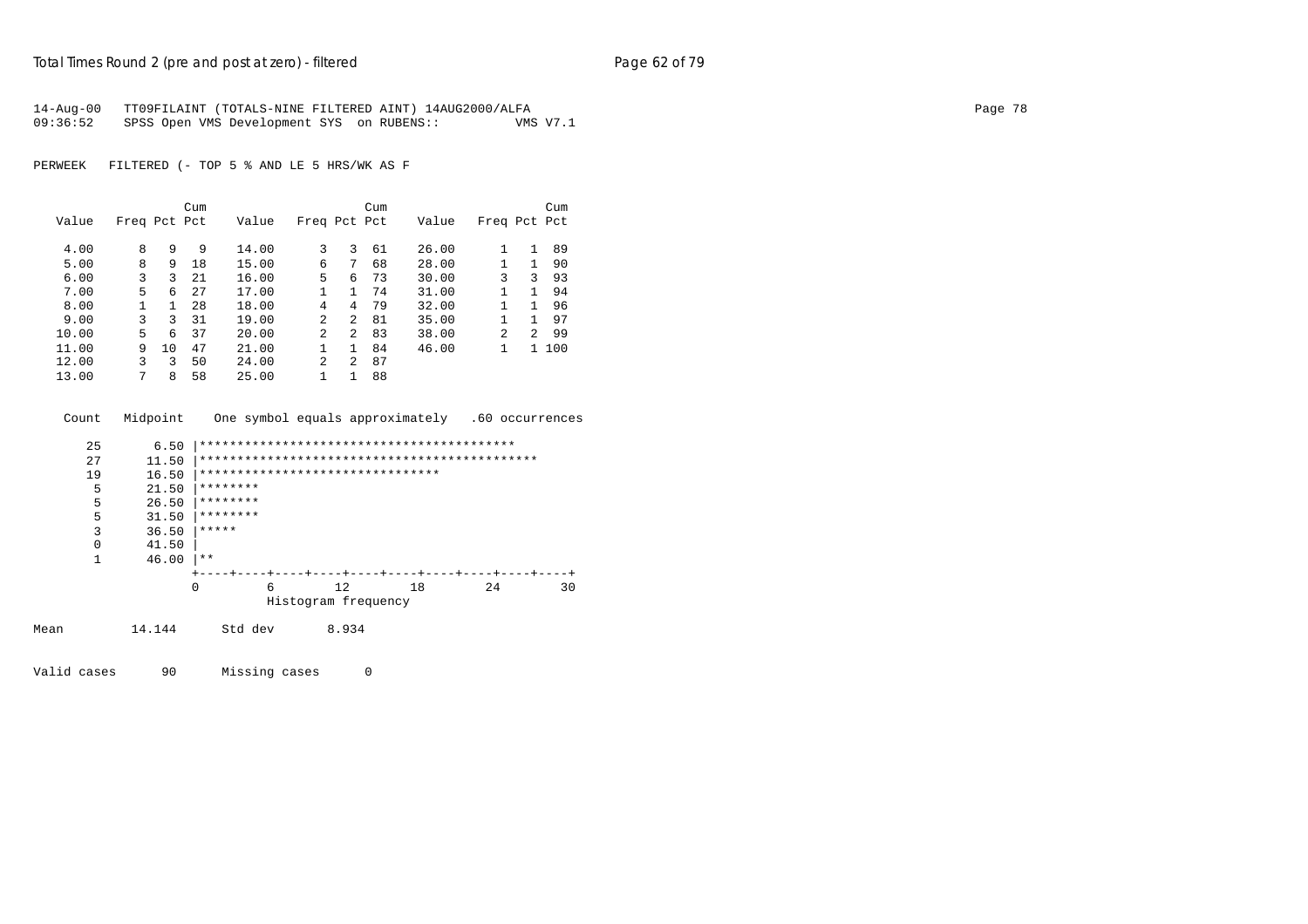14-Aug-00 TT09FILAINT (TOTALS-NINE FILTERED AINT) 14AUG2000/ALFA Page 79 09:36:53 SPSS Open VMS Development SYS on RUBENS:: VMS V7.1

Preceding task required .30 seconds CPU time; 1.28 seconds elapsed.

```
 556 0 TEMPORARY
 557 0 SELECT IF (SCIN36 EQ 29)
 558 0 /*
 559 0 /* TOTAL TIMES FREQUENCY DISTRIBUTION FOR MEDICAL ONCOLOGISTS
560  0 /*<br>561  0  FREOUENCIES
561 0 FREQUENCIES VARIABLES=PERWEEK/<br>562 0 FORMAT=CONDENSE/
 562 0 FORMAT=CONDENSE/
 563 0 HISTOGRAM=INCREMENT (5)/
 564 0 STATISTICS=MEAN STDDEV
 565 0 /*
```
There are 1,073,639,792 bytes of memory available.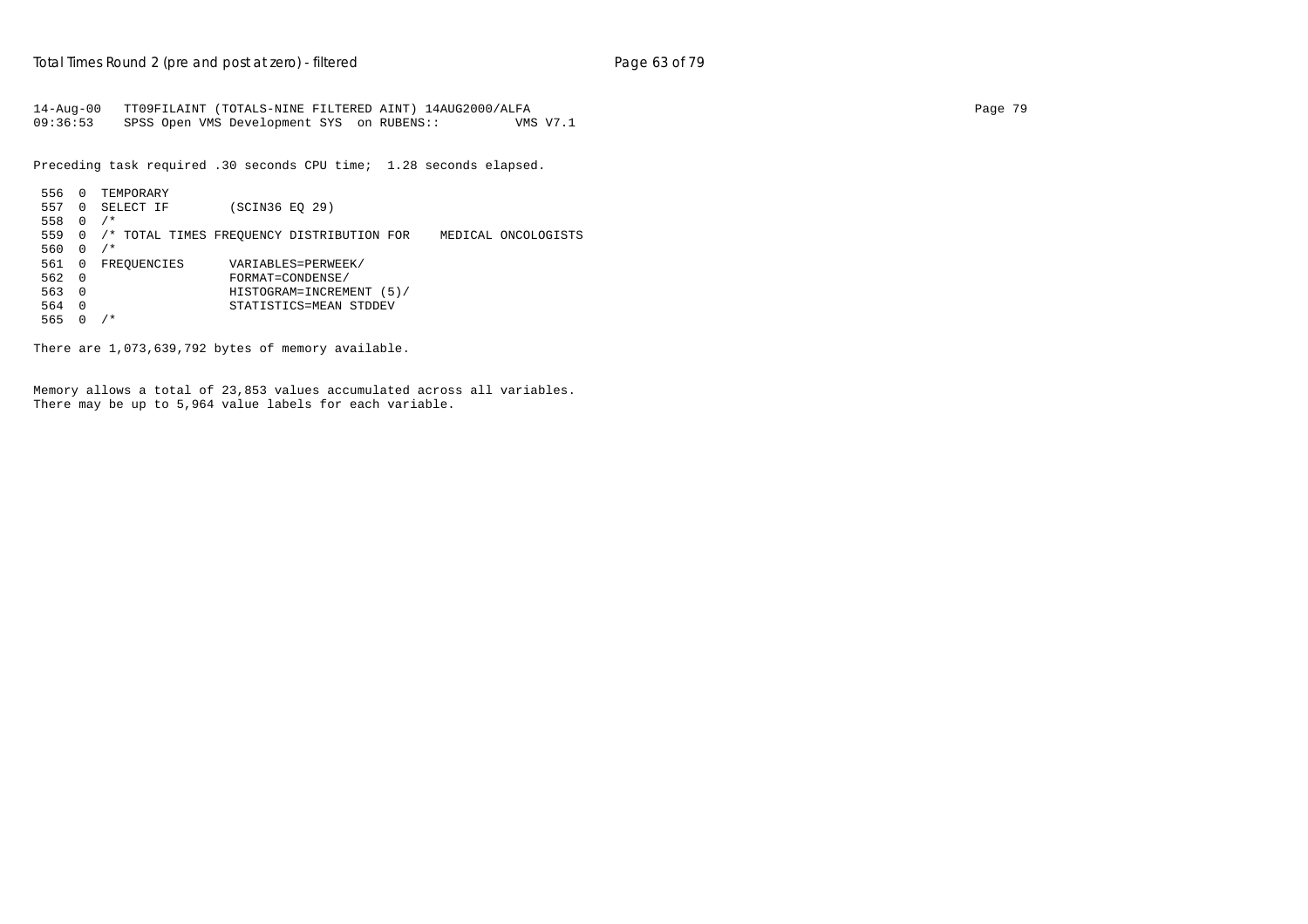| 14-Aug-00 | TT09FILAINT (TOTALS-NINE FILTERED AINT) 14AUG2000/ALFA |          | Page 80 |
|-----------|--------------------------------------------------------|----------|---------|
| 09:36:54  | SPSS Open VMS Development SYS on RUBENS::              | VMS V7.1 |         |

|       |                |    | Cum |       |                |    | Cum |       |                |              | Cum |
|-------|----------------|----|-----|-------|----------------|----|-----|-------|----------------|--------------|-----|
| Value | Freq Pct Pct   |    |     | Value | Freq Pct Pct   |    |     | Value | Freq Pct Pct   |              |     |
|       |                |    |     |       |                |    |     |       |                |              |     |
| 4.00  | 6              | 8  | 8   | 16.00 | 4              | 5  | 61  | 30.00 | 1              | $\mathbf{1}$ | 83  |
| 5.00  | 2              | 3  | 10  | 17.00 | $\mathfrak{D}$ | 3  | 64  | 31.00 | $\mathfrak{D}$ | 3            | 85  |
| 6.00  | 4              | 5. | 15  | 18.00 | 2              | 3  | 66  | 34.00 |                | 1            | 86  |
| 7.00  | $\mathfrak{D}$ | 3  | 18  | 19.00 | 1              | 1  | 68  | 35.00 | $\mathfrak{D}$ | 3            | 89  |
| 8.00  | 6              | 8  | 25  | 20.00 |                | 1  | 69  | 37.00 | 3              | 4            | 93  |
| 9.00  | 5              | б. | 31  | 21.00 | $\mathfrak{D}$ | 3  | 71  | 41.00 | 1              | 1.           | 94  |
| 10.00 | 5              | 6  | 38  | 22.00 |                | 1  | 73  | 42.00 |                | 1.           | 95  |
| 11.00 | 6              | 8  | 45  | 25.00 | 1              | 1. | 74  | 43.00 | 1              | 1            | 96  |
| 12.00 | 3              | 4  | 49  | 26.00 | 3              | 4  | 78  | 45.00 | $\mathfrak{D}$ | 3            | 99  |
| 13.00 |                | 1  | 50  | 27.00 | 1              | 1. | 79  | 48.00 | 1              | $\mathbf{1}$ | 100 |
| 14.00 | 3              | 4  | 54  | 28.00 | 1              | 1  | 80  |       |                |              |     |
| 15.00 | $\mathfrak{D}$ | 3  | 56  | 29.00 |                | 1  | 81  |       |                |              |     |

Count Midpoint One symbol equals approximately .40 occurrences

| 20   | 6.50   |                                   |   |                     |     |    |    |  |
|------|--------|-----------------------------------|---|---------------------|-----|----|----|--|
| 20   | 11.50  |                                   |   |                     |     |    |    |  |
| 13   | 16.50  | ********************************* |   |                     |     |    |    |  |
| 5    | 21.50  | *************                     |   |                     |     |    |    |  |
| 6    | 26.50  | ***************                   |   |                     |     |    |    |  |
| 4    | 31.50  | **********                        |   |                     |     |    |    |  |
| 6    | 36.50  | ***************                   |   |                     |     |    |    |  |
| 3    | 41.50  | ********                          |   |                     |     |    |    |  |
| 3    | 46.50  | ********                          |   |                     |     |    |    |  |
|      |        |                                   |   |                     |     |    |    |  |
|      |        | $\Omega$                          | 4 | 8                   | 12. | 16 | 20 |  |
|      |        |                                   |   | Histogram frequency |     |    |    |  |
|      |        |                                   |   |                     |     |    |    |  |
| Mean | 17.463 | Std dev                           |   | 11.914              |     |    |    |  |
|      |        |                                   |   |                     |     |    |    |  |

Valid cases 80 Missing cases 0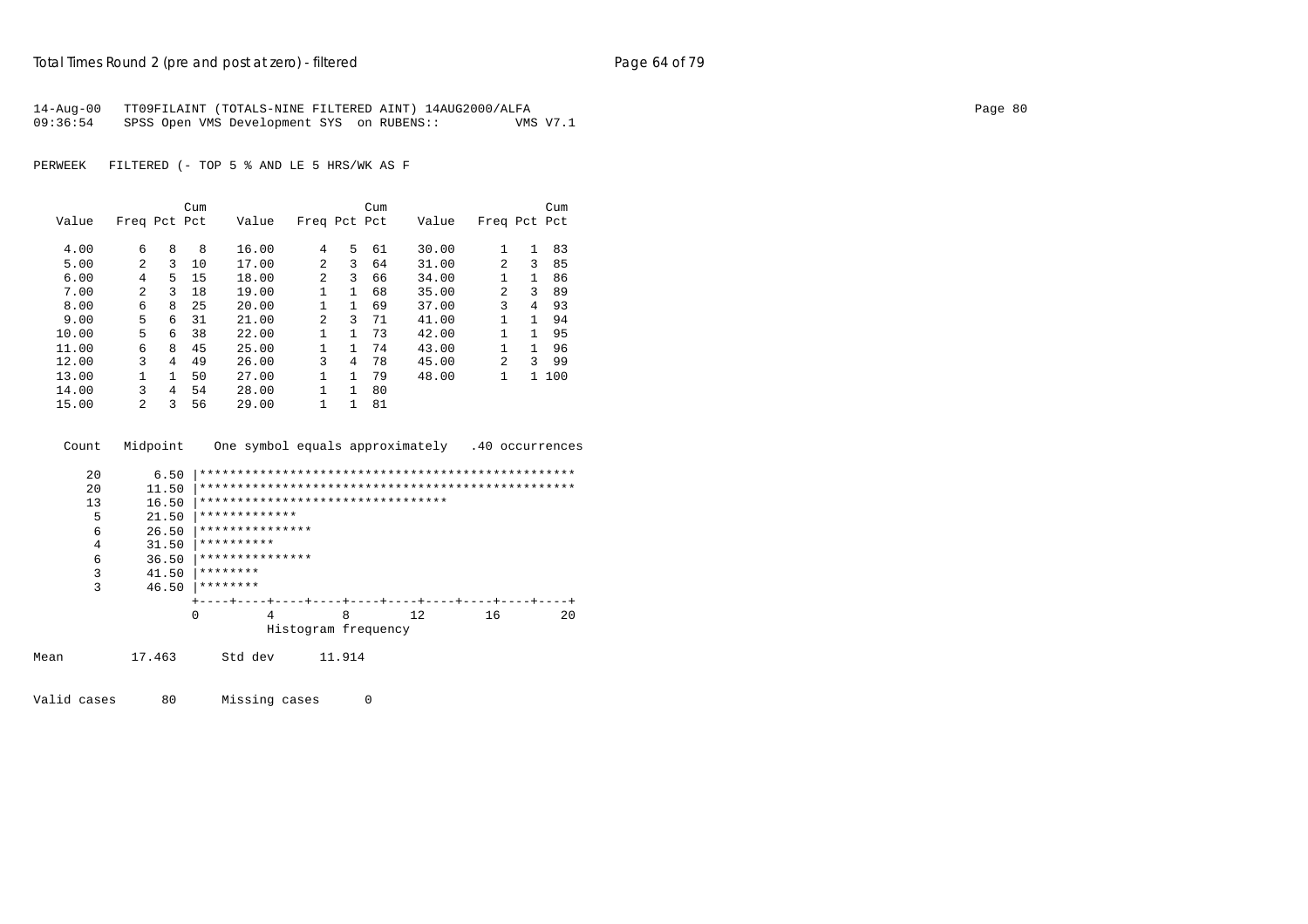```
14-Aug-00 TT09FILAINT (TOTALS-NINE FILTERED AINT) 14AUG2000/ALFA Page 81
09:36:54 SPSS Open VMS Development SYS on RUBENS:: VMS V7.1
```
Preceding task required .29 seconds CPU time; 1.16 seconds elapsed.

```
 566 0 TEMPORARY
 567 0 SELECT IF (SCIN36 EQ 30)
 568 0 /*
 569 0 /* TOTAL TIMES FREQUENCY DISTRIBUTION FOR INTENSIVE CARE PHYSICIANS
570  0  /*<br>571  0  FREOUENCIES
571 0 FREQUENCIES VARIABLES=PERWEEK/<br>572 0 FORMAT=CONDENSE/
 572 0 FORMAT=CONDENSE/
 573 0 HISTOGRAM=INCREMENT (5)/
 574 0 STATISTICS=MEAN STDDEV
575 0 /*
```
There are 1,073,639,792 bytes of memory available.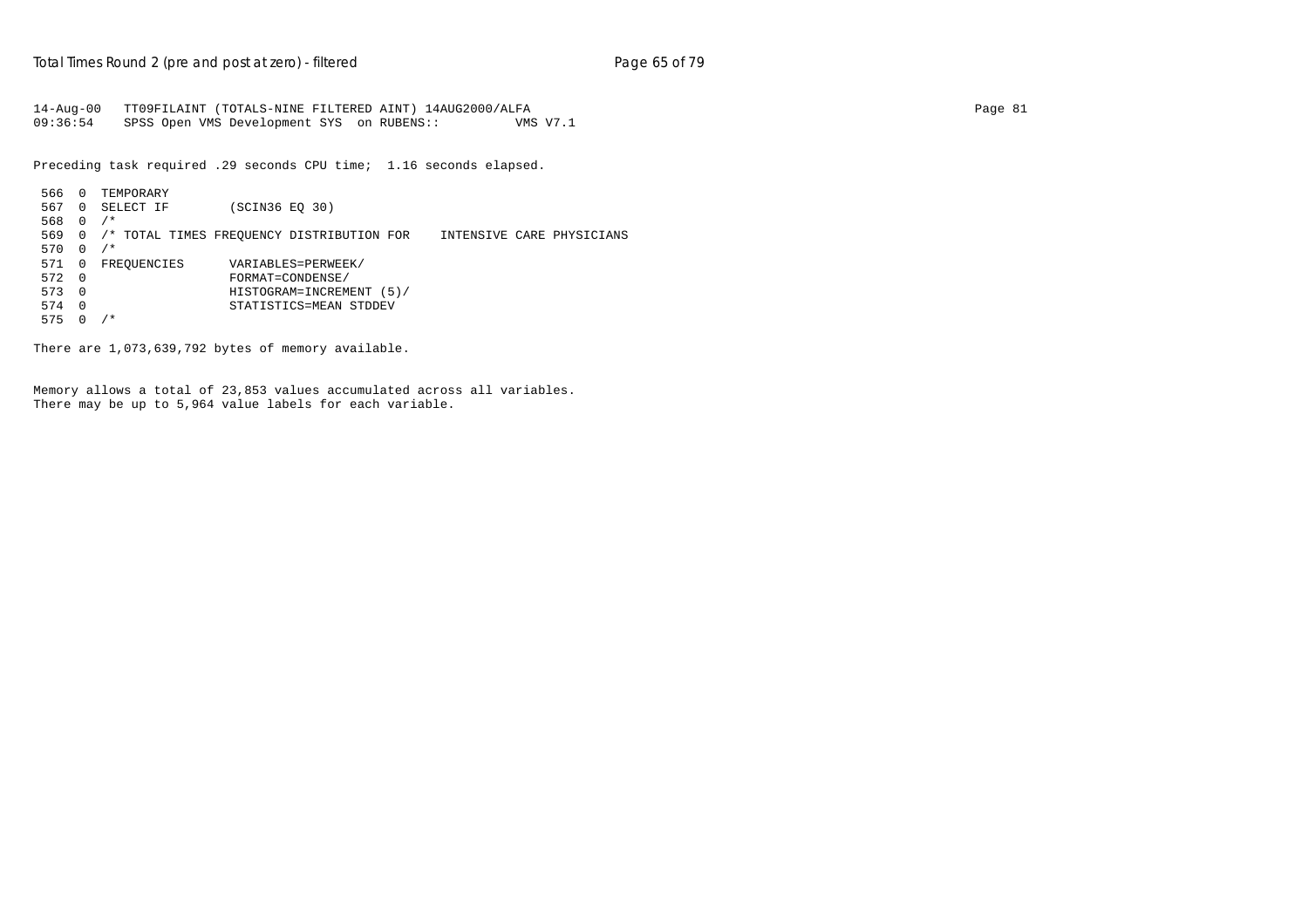| 14-Aug-00 | TT09FILAINT (TOTALS-NINE FILTERED AINT) 14AUG2000/ALFA |          | Page 82 |
|-----------|--------------------------------------------------------|----------|---------|
| 09:36:55  | SPSS Open VMS Development SYS on RUBENS::              | VMS V7.1 |         |

|       |              |    | Cum          |       |                |              | Cum |       |                |              | Cum   |
|-------|--------------|----|--------------|-------|----------------|--------------|-----|-------|----------------|--------------|-------|
| Value | Freq Pct Pct |    |              | Value | Freq Pct Pct   |              |     | Value | Freq Pct Pct   |              |       |
|       |              |    |              |       |                |              |     |       |                |              |       |
| 5.00  | 1            | 1. | $\mathbf{1}$ | 19.00 | $\mathfrak{D}$ | 3            | 53  | 35.00 | 1              | $\mathbf{1}$ | 84    |
| 6.00  | 6            | 8  | 9            | 20.00 | $\mathfrak{D}$ | 3            | 56  | 36.00 | 1              | $\mathbf{1}$ | 85    |
| 7.00  | 3            | 4  | 13           | 21.00 | 1              | $\mathbf{1}$ | 57  | 39.00 | 1              | $\mathbf{1}$ | 87    |
| 8.00  | 4            | 5. | 19           | 22.00 | $\overline{a}$ | 3            | 60  | 41.00 | 1              | $\mathbf{1}$ | 88    |
| 9.00  | 3            | 4  | 23           | 23.00 | 3              | 4            | 64  | 42.00 | 1              | $\mathbf{1}$ | 89    |
| 10.00 | 5            | 7  | 29           | 25.00 | 3              | 4            | 68  | 44.00 | $\mathfrak{D}$ | 3            | 92    |
| 12.00 |              | 1. | 31           | 26.00 | $\overline{a}$ | 3            | 71  | 45.00 | $\mathfrak{D}$ | 3            | 95    |
| 13.00 |              |    | 32           | 27.00 | $\overline{a}$ | ζ            | 73  | 46.00 | 1              | $\mathbf{1}$ | 96    |
| 14.00 | 4            | 5. | 37           | 28.00 | $\overline{a}$ | 3            | 76  | 48.00 | 1              | $\mathbf{1}$ | 97    |
| 15.00 | 2            | ζ  | 40           | 30.00 | $\overline{a}$ | 3            | 79  | 50.00 | 1              | 1            | 99    |
| 16.00 | 2            | 3  | 43           | 31.00 | 1              | $\mathbf{1}$ | 80  | 51.00 | 1              |              | 1 100 |
| 17.00 |              |    | 44           | 33.00 | 1              | $\mathbf{1}$ | 81  |       |                |              |       |
| 18.00 | 5            | 7  | 51           | 34.00 | 1              | 1            | 83  |       |                |              |       |

| Count          | Midpoint |                                | One symbol equals approximately |    | .40 occurrences |    |
|----------------|----------|--------------------------------|---------------------------------|----|-----------------|----|
| 17             | 7.50     |                                |                                 |    |                 |    |
| 11             | 12.50    | ****************************   |                                 |    |                 |    |
| 12             | 17.50    | ****************************** |                                 |    |                 |    |
| 8              | 22.50    | ********************           |                                 |    |                 |    |
| 9              | 27.50    | ***********************        |                                 |    |                 |    |
| 5              | 32.50    | *************                  |                                 |    |                 |    |
| 3              | 37.50    | ********                       |                                 |    |                 |    |
| $\overline{4}$ | 42.50    | **********                     |                                 |    |                 |    |
| $\overline{4}$ | 47.50    | **********                     |                                 |    |                 |    |
| $\overline{2}$ | 51.00    | *****                          |                                 |    |                 |    |
|                |          |                                |                                 |    |                 |    |
|                |          | 0<br>4                         | 8                               | 12 | 16              | 20 |
|                |          |                                | Histogram frequency             |    |                 |    |
| Mean           | 21.253   | Std dev                        | 12.832                          |    |                 |    |

Valid cases 75 Missing cases 0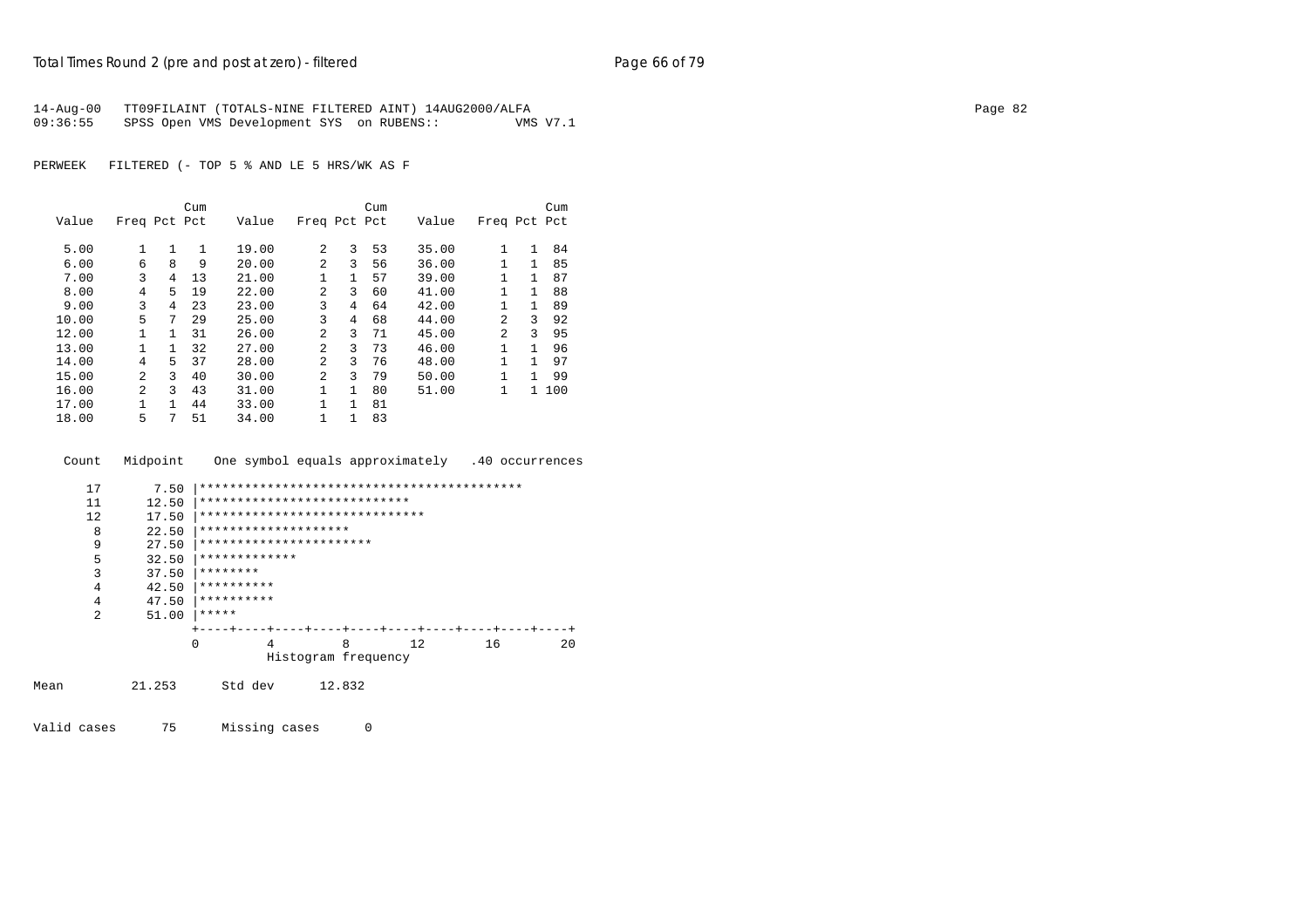```
14-Aug-00 TT09FILAINT (TOTALS-NINE FILTERED AINT) 14AUG2000/ALFA Page 83
09:36:56 SPSS Open VMS Development SYS on RUBENS:: VMS V7.1
```
Preceding task required .27 seconds CPU time; 1.20 seconds elapsed.

```
 576 0 TEMPORARY
 577 0 SELECT IF (SCIN36 EQ 31)
 578 0 /*
 579 0 /* TOTAL TIMES FREQUENCY DISTRIBUTION FOR NUCLEAR MEDICINE PHYSICIANS
580  0 /*<br>581  0  FREOUENCIES
581 0 FREQUENCIES VARIABLES=PERWEEK/<br>582 0 FORMAT=CONDENSE/
 582 0 FORMAT=CONDENSE/
 583 0 HISTOGRAM=INCREMENT (5)/
 584 0 STATISTICS=MEAN STDDEV
 585 0 /*
```
There are 1,073,639,792 bytes of memory available.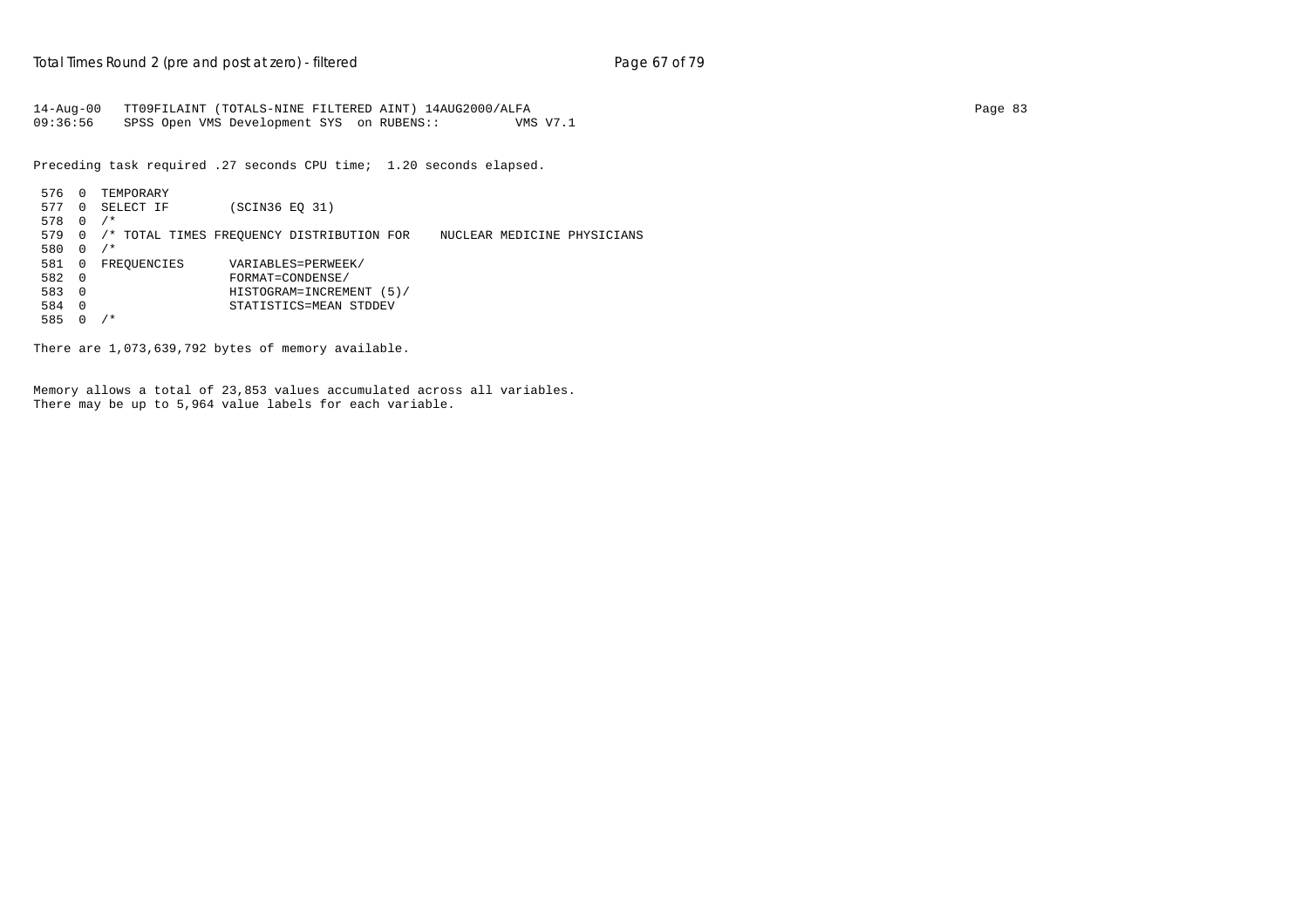| 14-Aug-00 | TT09FILAINT (TOTALS-NINE FILTERED AINT) 14AUG2000/ALFA |          | Page 84 |
|-----------|--------------------------------------------------------|----------|---------|
| 09:36:56  | SPSS Open VMS Development SYS on RUBENS::              | VMS V7.1 |         |

|       |                |                | Cum            |       |                |                | Cum |       |                |              | Cum |
|-------|----------------|----------------|----------------|-------|----------------|----------------|-----|-------|----------------|--------------|-----|
| Value | Freq Pct Pct   |                |                | Value | Freq Pct Pct   |                |     | Value | Freq Pct Pct   |              |     |
| 6.00  | 2              | 2              | $\mathfrak{D}$ | 22.00 | $\mathfrak{D}$ | $\overline{2}$ | 45  | 37.00 | 1              | $\mathbf{1}$ | 79  |
| 7.00  | 2              | 2              | 4              | 23.00 | 3              | 3              | 48  | 38.00 | 3              | 3            | 82  |
| 8.00  | 2              | 2              | 6              | 24.00 | 1              | $\mathbf{1}$   | 49  | 39.00 | $\mathfrak{D}$ | 2            | 83  |
| 9.00  | 2              | $\overline{a}$ | 8              | 25.00 | 4              | 4              | 52  | 41.00 | 1              | $\mathbf{1}$ | 84  |
| 10.00 | 4              | 4              | 12             | 26.00 | 3              | 3              | 55  | 42.00 | 2              | 2            | 86  |
| 11.00 | 3              | ς              | 15             | 27.00 | 4              | 4              | 59  | 43.00 | 3              | 3            | 89  |
| 12.00 | $\overline{a}$ | 2              | 17             | 28.00 | 2              | 2              | 61  | 44.00 | 2              | 2            | 91  |
| 13.00 | 5              | 5              | 21             | 29.00 | 3              | 3              | 64  | 45.00 | 3              | 3            | 94  |
| 14.00 | 2              | 2              | 23             | 30.00 | 2              | 2              | 66  | 46.00 | 1              | $\mathbf{1}$ | 95  |
| 16.00 | 2              | 2              | 25             | 31.00 | 2              | 2              | 68  | 47.00 | 1              | $\mathbf{1}$ | 96  |
| 17.00 | 5              | 5              | 30             | 32.00 | $\mathbf{1}$   | $\mathbf{1}$   | 69  | 48.00 | $\mathfrak{D}$ | 2            | 98  |
| 18.00 | 2              | $\mathfrak{D}$ | 32             | 33.00 | 6              | 6              | 75  | 52.00 | 1              | $\mathbf{1}$ | 99  |
| 19.00 | 4              | 4              | 36             | 34.00 | 1              | $\mathbf{1}$   | 76  | 58.00 | 1              | $\mathbf{1}$ | 100 |
| 20.00 | 4              | 4              | 40             | 35.00 | 1              | $\mathbf{1}$   | 77  |       |                |              |     |
| 21.00 | 3              | 3              | 43             | 36.00 | 1              | 1              | 78  |       |                |              |     |



| 12  | 8.50  |            | ******************************      |   |     |    |    |
|-----|-------|------------|-------------------------------------|---|-----|----|----|
| 12. | 13.50 |            | ******************************      |   |     |    |    |
| 17  | 18.50 |            |                                     |   |     |    |    |
| 13  | 23.50 |            | *********************************   |   |     |    |    |
| 14  | 28.50 |            | *********************************** |   |     |    |    |
| 11  | 33.50 |            | ****************************        |   |     |    |    |
| 7   | 38.50 |            | ******************                  |   |     |    |    |
| 11  | 43.50 |            | ****************************        |   |     |    |    |
| 4   | 48.50 | ********** |                                     |   |     |    |    |
|     | 53.50 | ***        |                                     |   |     |    |    |
| 1   | 58.00 | ***        |                                     |   |     |    |    |
|     |       |            |                                     |   |     |    |    |
|     |       | 0          | 4                                   | 8 | 12. | 16 | 20 |
|     |       |            | Histogram frequency                 |   |     |    |    |
|     |       |            |                                     |   |     |    |    |

Mean 25.728 Std dev 12.371

Valid cases 103 Missing cases 0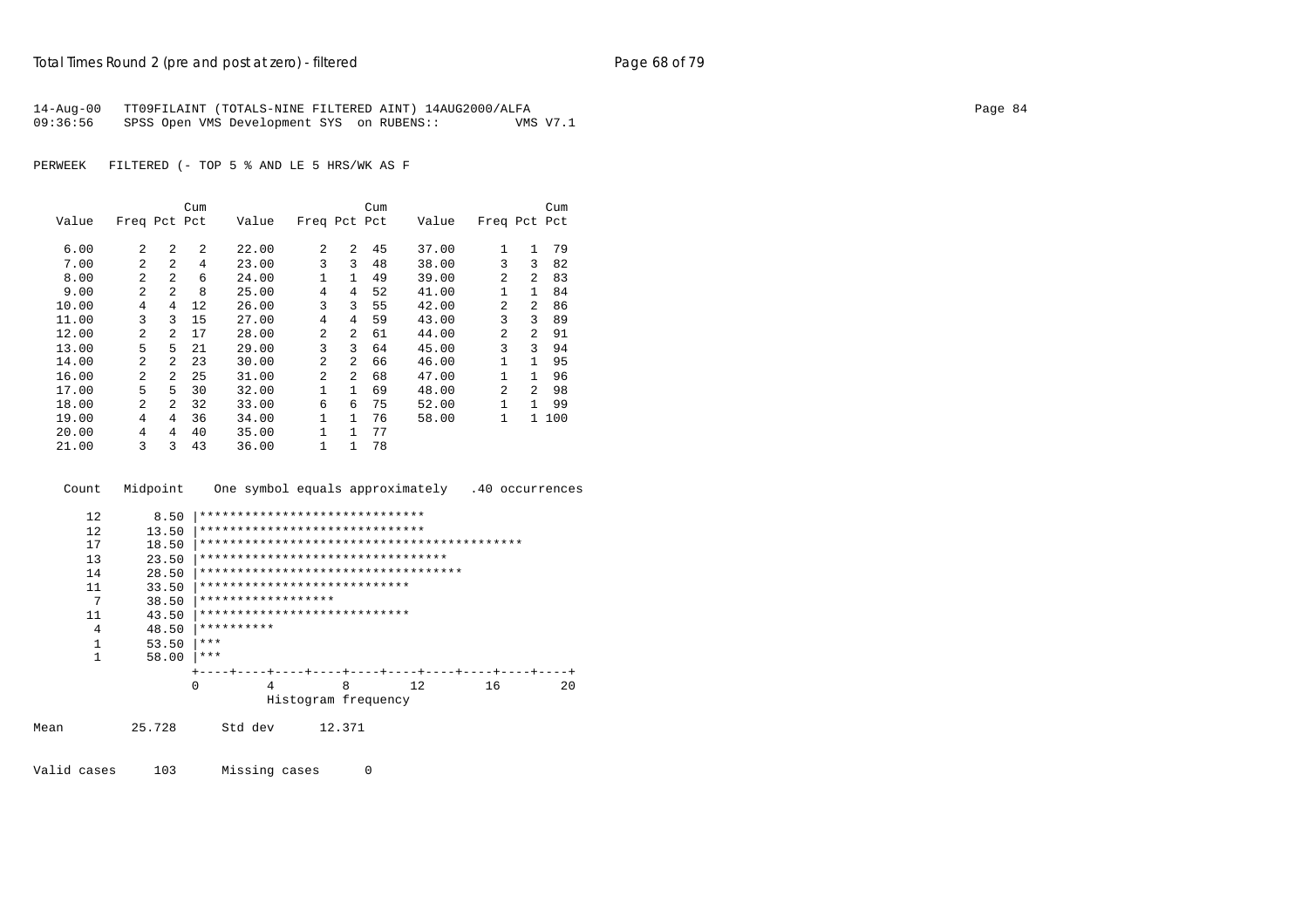14-Aug-00 TT09FILAINT (TOTALS-NINE FILTERED AINT) 14AUG2000/ALFA Page 85 09:36:57 SPSS Open VMS Development SYS on RUBENS:: VMS V7.1

Preceding task required .24 seconds CPU time; 1.26 seconds elapsed.

```
 586 0 TEMPORARY
 587 0 SELECT IF (SCIN36 EQ 32)
 588 0 /*
 589 0 /* TOTAL TIMES FREQUENCY DISTRIBUTION FOR IMMUNOLOGISTS
 590 0 /*
591 0 FREQUENCIES VARIABLES=PERWEEK/<br>592 0 FORMAT=CONDENSE/
 592 0 FORMAT=CONDENSE/
 593 0 HISTOGRAM=INCREMENT (5)/
 594 0 STATISTICS=MEAN STDDEV
 595 0 /*
```
There are 1,073,639,792 bytes of memory available.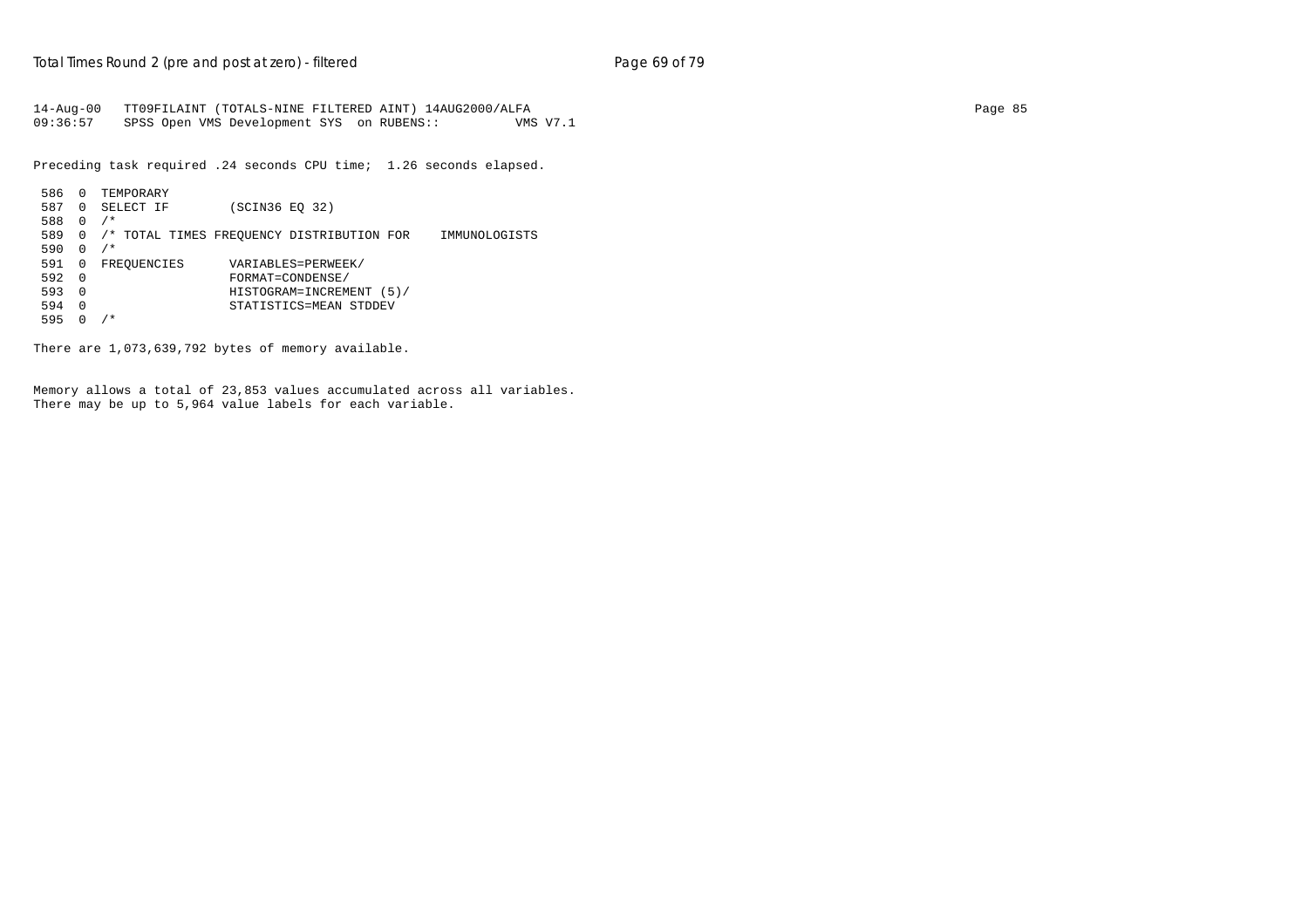| 14-Aug-00 | TT09FILAINT (TOTALS-NINE FILTERED AINT) 14AUG2000/ALFA |          | Page 86 |
|-----------|--------------------------------------------------------|----------|---------|
| 09:36:58  | SPSS Open VMS Development SYS on RUBENS::              | VMS V7.1 |         |

|       |              |                | Cum |       |              |                | Cum |       |              |   | Cum   |
|-------|--------------|----------------|-----|-------|--------------|----------------|-----|-------|--------------|---|-------|
| Value | Freq Pct Pct |                |     | Value | Freq Pct Pct |                |     | Value | Freq Pct Pct |   |       |
| 4.00  | 4            | 8              | 8   | 20.00 | 2            | 4              | 60  | 44.00 |              | 2 | 87    |
| 5.00  | 6            | 11             | 19  | 21.00 | 3            | 6              | 66  | 48.00 |              | 2 | 89    |
| 6.00  | 2            | 4              | 23  | 24.00 |              | $\overline{a}$ | 68  | 49.00 |              | 2 | 91    |
| 8.00  | 4            | 8              | 30  | 25.00 |              | $\overline{2}$ | 70  | 52.00 | 1            | 2 | 92    |
| 10.00 | 3            | 6              | 36  | 27.00 |              | $\overline{2}$ | 72  | 55.00 | 1            | 2 | 94    |
| 11.00 | 2            | 4              | 40  | 32.00 | 3            | 6              | 77  | 57.00 | 1            | 2 | 96    |
| 12.00 | 2            | 4              | 43  | 33.00 |              | 2              | 79  | 60.00 | 1            | 2 | 98    |
| 13.00 |              | $\mathfrak{D}$ | 45  | 35.00 |              | 2              | 81  | 66.00 | 1            |   | 2 100 |
| 17.00 |              | $\mathfrak{D}$ | 47  | 36.00 |              | 2              | 83  |       |              |   |       |
| 18.00 | 5            | 9              | 57  | 43.00 |              | $\overline{c}$ | 85  |       |              |   |       |

|      | Count          | Midpoint One symbol equals approximately .40 occurrences |                     |                      |        |   |                 |    |    |  |  |
|------|----------------|----------------------------------------------------------|---------------------|----------------------|--------|---|-----------------|----|----|--|--|
|      |                |                                                          |                     |                      |        |   |                 |    |    |  |  |
|      | 16             | 6.50                                                     |                     |                      |        |   |                 |    |    |  |  |
|      | 8              | 11.50                                                    |                     | ******************** |        |   |                 |    |    |  |  |
|      | 6              | 16.50                                                    |                     | ***************      |        |   |                 |    |    |  |  |
|      | 5              | 21.50                                                    |                     | *************        |        |   |                 |    |    |  |  |
|      | $\overline{3}$ | 26.50                                                    |                     | ********             |        |   |                 |    |    |  |  |
|      | 4              | 31.50                                                    |                     | **********           |        |   |                 |    |    |  |  |
|      | $\overline{2}$ | 36.50                                                    | *****               |                      |        |   |                 |    |    |  |  |
|      | 1              | 41.50                                                    | $***$               |                      |        |   |                 |    |    |  |  |
|      | $\overline{a}$ | 46.50                                                    | *****               |                      |        |   |                 |    |    |  |  |
|      | 2              | 51.50                                                    | *****               |                      |        |   |                 |    |    |  |  |
|      | $\overline{a}$ | 56.50                                                    | *****               |                      |        |   |                 |    |    |  |  |
|      | $\mathbf{1}$   | 61.50                                                    | ***                 |                      |        |   |                 |    |    |  |  |
|      | $\mathbf{1}$   | 66.00                                                    | $***$               |                      |        |   |                 |    |    |  |  |
|      |                |                                                          |                     |                      |        |   |                 |    |    |  |  |
|      |                |                                                          | $\Omega$            | 4                    |        | 8 | 12 <sup>°</sup> | 16 | 20 |  |  |
|      |                |                                                          | Histogram frequency |                      |        |   |                 |    |    |  |  |
|      |                |                                                          |                     |                      |        |   |                 |    |    |  |  |
| Mean |                | 21.491                                                   |                     | Std dev              | 17.058 |   |                 |    |    |  |  |
|      |                |                                                          |                     |                      |        |   |                 |    |    |  |  |
|      |                |                                                          |                     |                      |        |   |                 |    |    |  |  |

Valid cases 53 Missing cases 0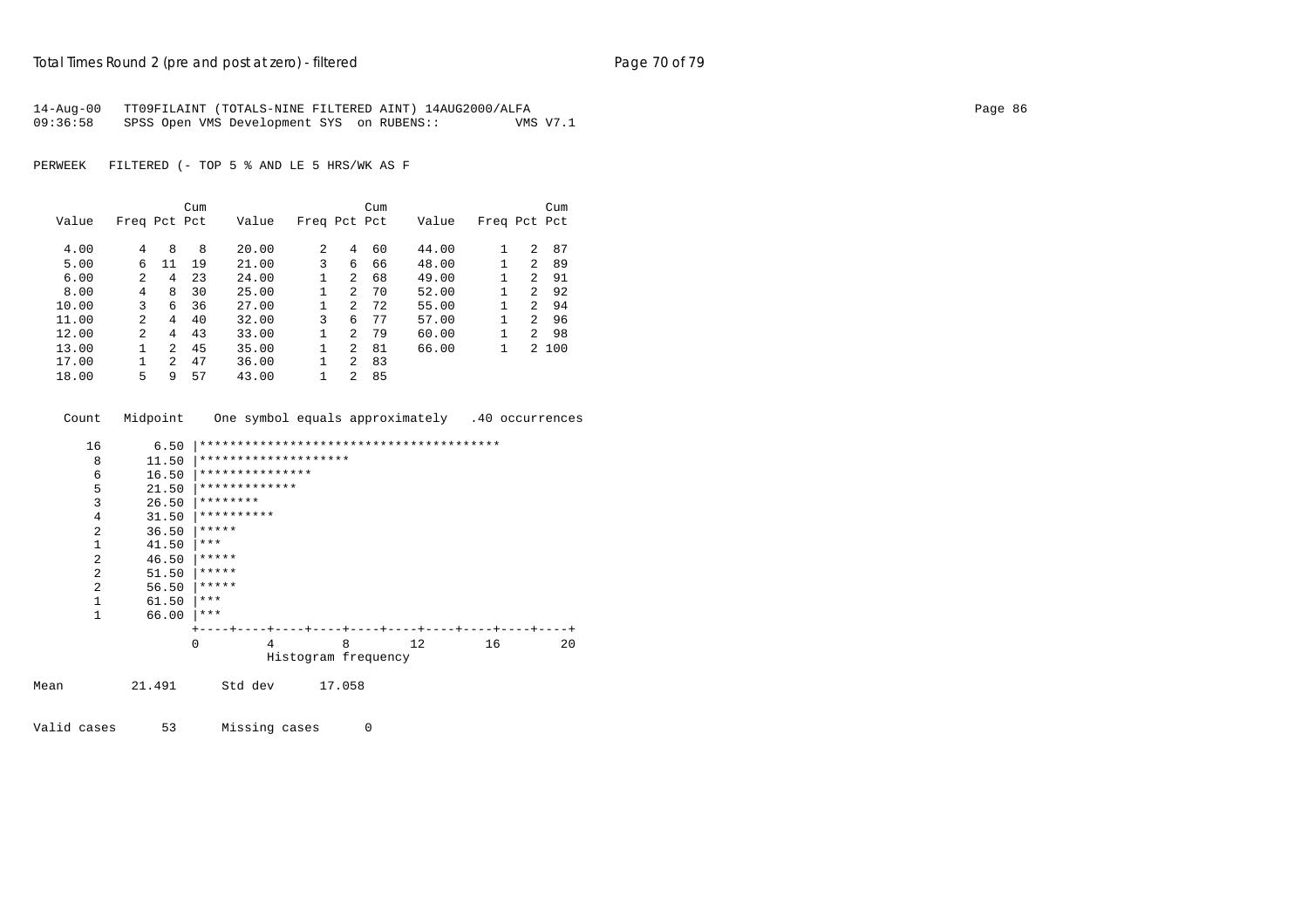14-Aug-00 TT09FILAINT (TOTALS-NINE FILTERED AINT) 14AUG2000/ALFA Page 87 09:36:59 SPSS Open VMS Development SYS on RUBENS:: VMS V7.1

Preceding task required .22 seconds CPU time; 1.30 seconds elapsed.

 596 0 TEMPORARY 597 0 SELECT IF (SCIN36 EQ 33) 598 0 /\* 599 0 /\* TOTAL TIMES FREQUENCY DISTRIBUTION FOR EMERGENCY MEDICINE PHYSICIANS 600 0 /\* 601 0 FREQUENCIES VARIABLES=PERWEEK/<br>602 0 FORMAT=CONDENSE/ 602 0 FORMAT=CONDENSE/ 603 0 HISTOGRAM=INCREMENT (5)/ 604 0 STATISTICS=MEAN STDDEV 605 0 /\*

There are 1,073,639,792 bytes of memory available.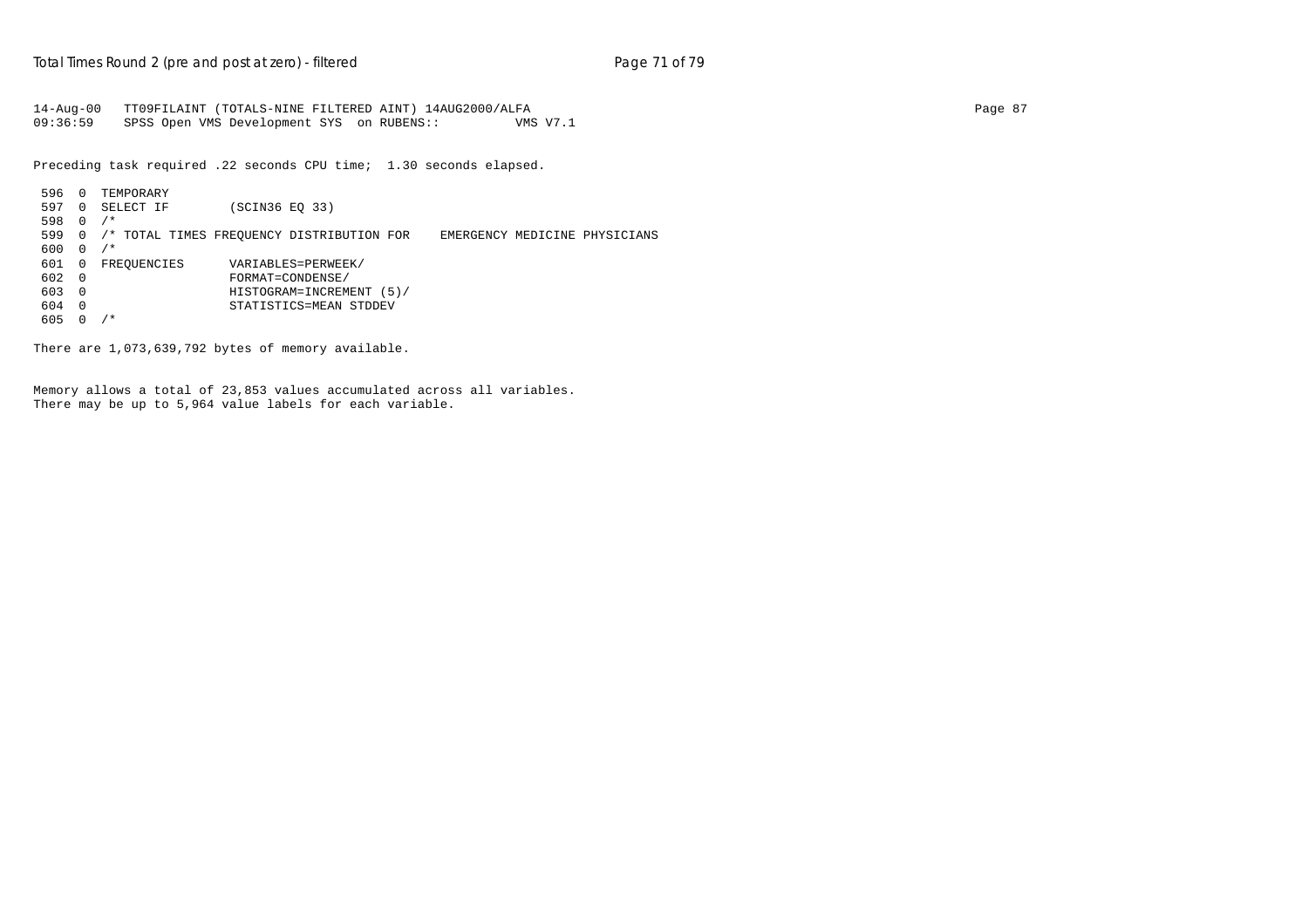| $14 - Aug - 00$<br>09:37:00 | TT09FILAINT (TOTALS-NINE FILTERED AINT) 14AUG2000/ALFA<br>SPSS Open VMS Development SYS on RUBENS:: |             |                                |                     |                 |      |                                                 |              | VMS V7.1 |        |  |  |  |  | Page 88 |
|-----------------------------|-----------------------------------------------------------------------------------------------------|-------------|--------------------------------|---------------------|-----------------|------|-------------------------------------------------|--------------|----------|--------|--|--|--|--|---------|
| PERWEEK                     | FILTERED (- TOP 5 % AND LE 5 HRS/WK AS F                                                            |             |                                |                     |                 |      |                                                 |              |          |        |  |  |  |  |         |
|                             |                                                                                                     | Cum         |                                |                     |                 | Cum  |                                                 |              |          | Cum    |  |  |  |  |         |
| Value                       | Freq Pct Pct                                                                                        |             | Value                          | Freq Pct Pct        |                 |      | Value                                           | Freq Pct Pct |          |        |  |  |  |  |         |
| 5.00                        | 4 17                                                                                                | 17          | 10.00                          | $\mathbf{3}$        | 13 65           |      | 14.00                                           |              |          | 1 4 91 |  |  |  |  |         |
| 6.00                        | 4 17                                                                                                | 35          | 11.00                          | 2                   |                 | 9 74 | 15.00                                           | $\mathbf{1}$ |          | 4 96   |  |  |  |  |         |
| 7.00                        | 3 13 48                                                                                             |             | 12.00                          | $\overline{a}$      |                 | 9 83 | 19.00                                           | $\mathbf{1}$ |          | 4 100  |  |  |  |  |         |
| 9.00                        | $1 \quad 4$                                                                                         | 52          | 13.00                          | 1                   | $4\overline{ }$ | 87   |                                                 |              |          |        |  |  |  |  |         |
| Count                       | Midpoint                                                                                            |             |                                |                     |                 |      | One symbol equals approximately .40 occurrences |              |          |        |  |  |  |  |         |
| 12                          | 7.50                                                                                                |             | ****************************** |                     |                 |      |                                                 |              |          |        |  |  |  |  |         |
| 9                           | 12.50                                                                                               |             | ***********************        |                     |                 |      |                                                 |              |          |        |  |  |  |  |         |
| $\overline{2}$              | 17.50                                                                                               | $ *****$    |                                |                     |                 |      |                                                 |              |          |        |  |  |  |  |         |
|                             |                                                                                                     | $\mathbf 0$ | $\overline{4}$                 |                     | 8               |      | 12                                              | 16           |          | 20     |  |  |  |  |         |
|                             |                                                                                                     |             |                                | Histogram frequency |                 |      |                                                 |              |          |        |  |  |  |  |         |
| Mean                        | 9.174                                                                                               |             | Std dev                        |                     | 3.798           |      |                                                 |              |          |        |  |  |  |  |         |
| Valid cases                 | 23                                                                                                  |             | Missing cases                  |                     |                 | 0    |                                                 |              |          |        |  |  |  |  |         |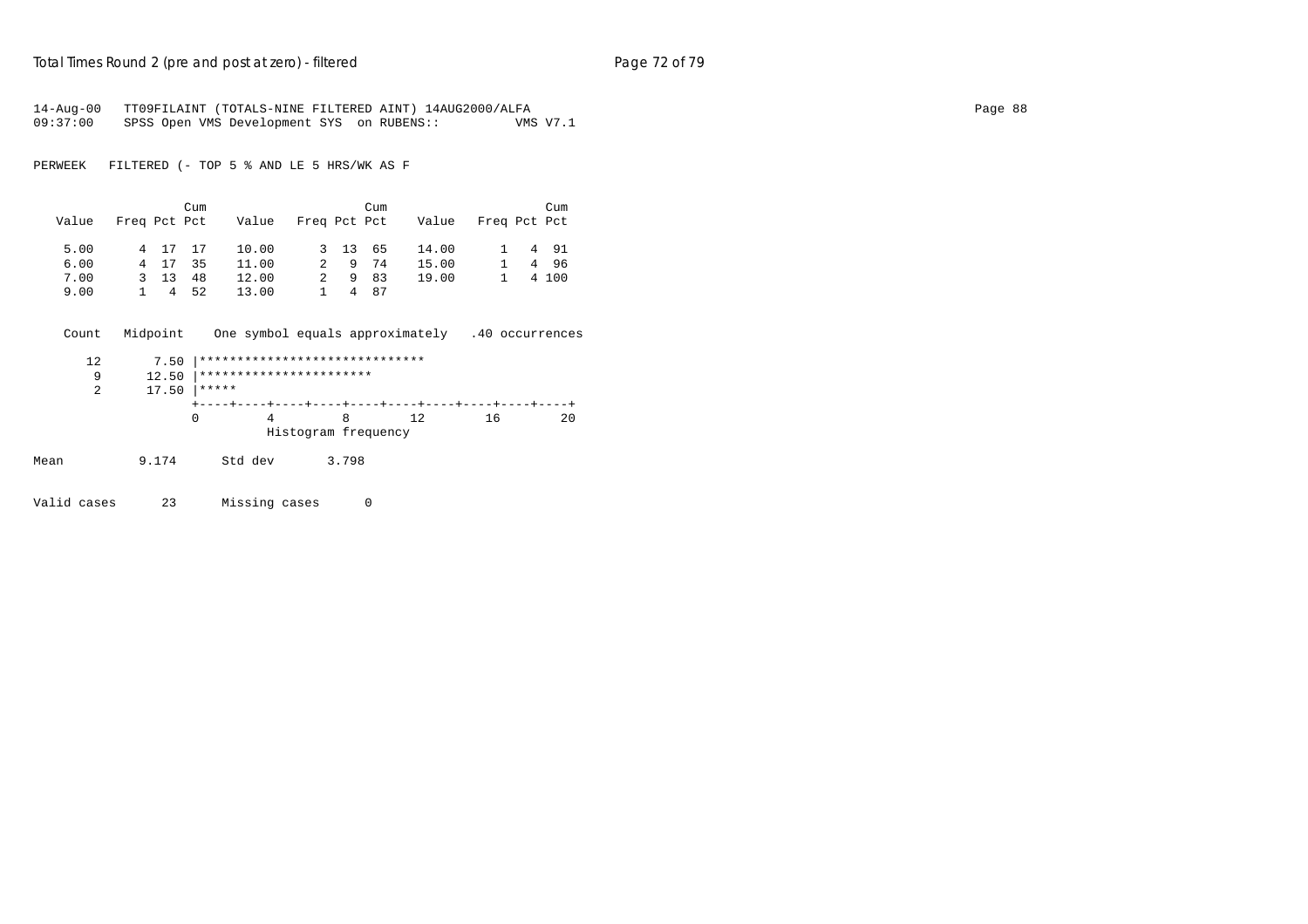14-Aug-00 TT09FILAINT (TOTALS-NINE FILTERED AINT) 14AUG2000/ALFA Page 89 09:37:00 SPSS Open VMS Development SYS on RUBENS:: VMS V7.1

Preceding task required .25 seconds CPU time; 1.39 seconds elapsed.

```
 606 0 TEMPORARY
 607 0 SELECT IF (SCIN36 EQ 34)
 608 0 /*
 609 0 /* TOTAL TIMES FREQUENCY DISTRIBUTION FOR ASSISTANTS
 610 0 /*
                      VARIABLES=PERWEEK/
\begin{array}{cccc}\n612 & 0 & & & \text{FORMAT = COMMED} \\
613 & 0 & & & \text{HISTOGRAM = INCREM}\n\end{array} 613 0 HISTOGRAM=INCREMENT (5)/
 614 0 STATISTICS=MEAN STDDEV
 615 0 /*
```
There are 1,073,639,792 bytes of memory available.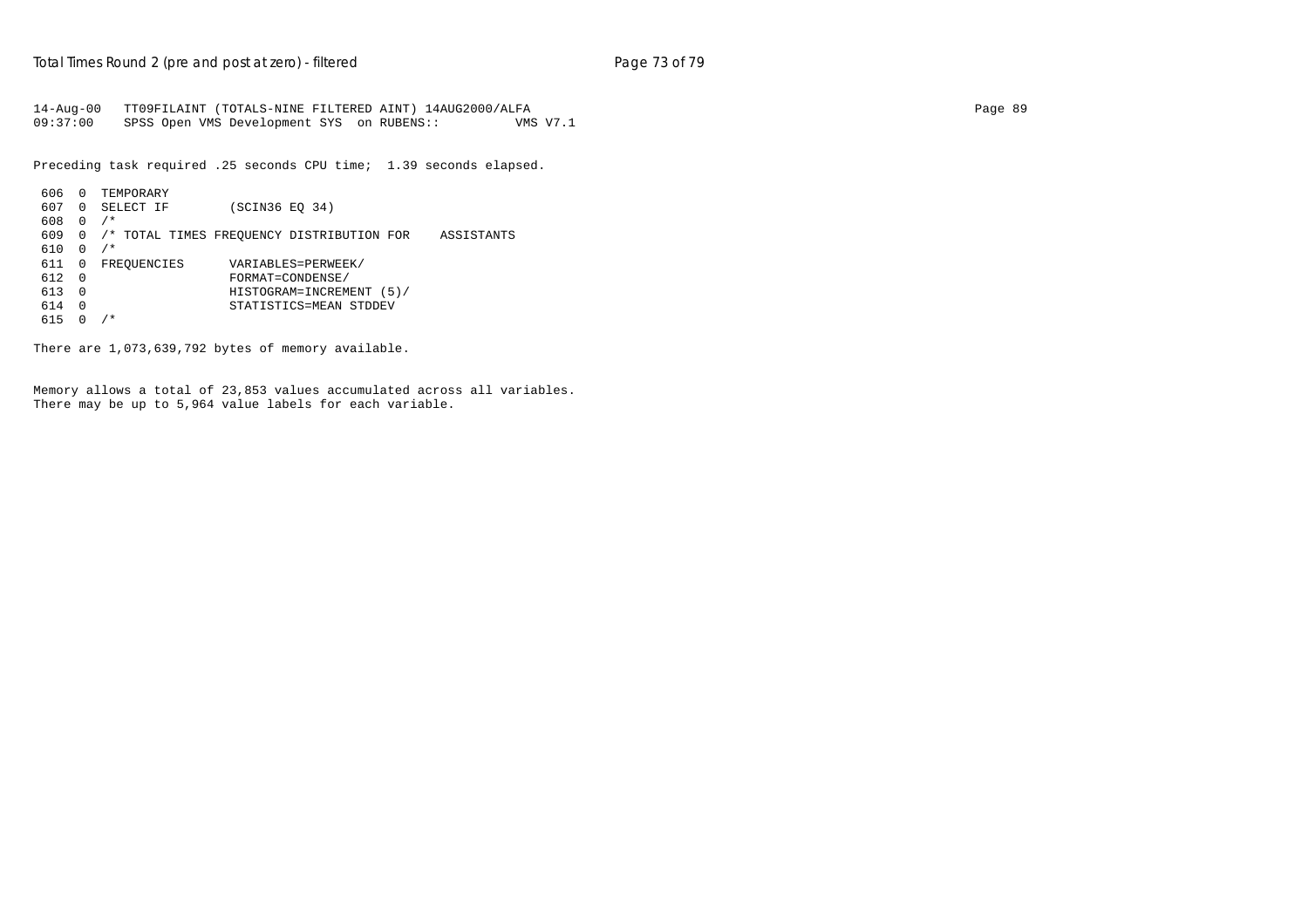| $14 - Aug - 00$ |                 | TT09FILAINT (TOTALS-NINE FILTERED AINT) 14AUG2000/ALFA |                                                 |         |       |                |          |
|-----------------|-----------------|--------------------------------------------------------|-------------------------------------------------|---------|-------|----------------|----------|
| 09:37:01        |                 | SPSS Open VMS Development SYS on RUBENS::              |                                                 |         |       |                | VMS V7.1 |
|                 |                 |                                                        |                                                 |         |       |                |          |
| PERWEEK         |                 | FILTERED (- TOP 5 % AND LE 5 HRS/WK AS F               |                                                 |         |       |                |          |
|                 |                 | Cum                                                    |                                                 | Cum     |       |                | Cum      |
| Value           | Freq Pct Pct    | Value                                                  | Freq Pct Pct                                    |         | Value | Freq Pct Pct   |          |
| 6.00            | 2 29 29         | 8.00                                                   |                                                 | 1 14 71 | 16.00 |                | 1 14 100 |
| 7.00            | 2 29 57         | 14.00                                                  |                                                 | 1 14 86 |       |                |          |
| Count           | Midpoint        |                                                        | One symbol equals approximately .10 occurrences |         |       |                |          |
| 5               | 8.50            |                                                        |                                                 |         |       |                |          |
| $\overline{2}$  | 13.50           | ********************                                   |                                                 |         |       |                |          |
|                 |                 | $\mathbf 0$                                            | 2                                               |         | 3     | $\overline{4}$ | -5       |
|                 |                 |                                                        | Histogram frequency                             |         |       |                |          |
| Mean            | 9.143           | Std dev                                                | 4.100                                           |         |       |                |          |
| Valid cases     | $7\overline{ }$ | Missing cases                                          |                                                 | 0       |       |                |          |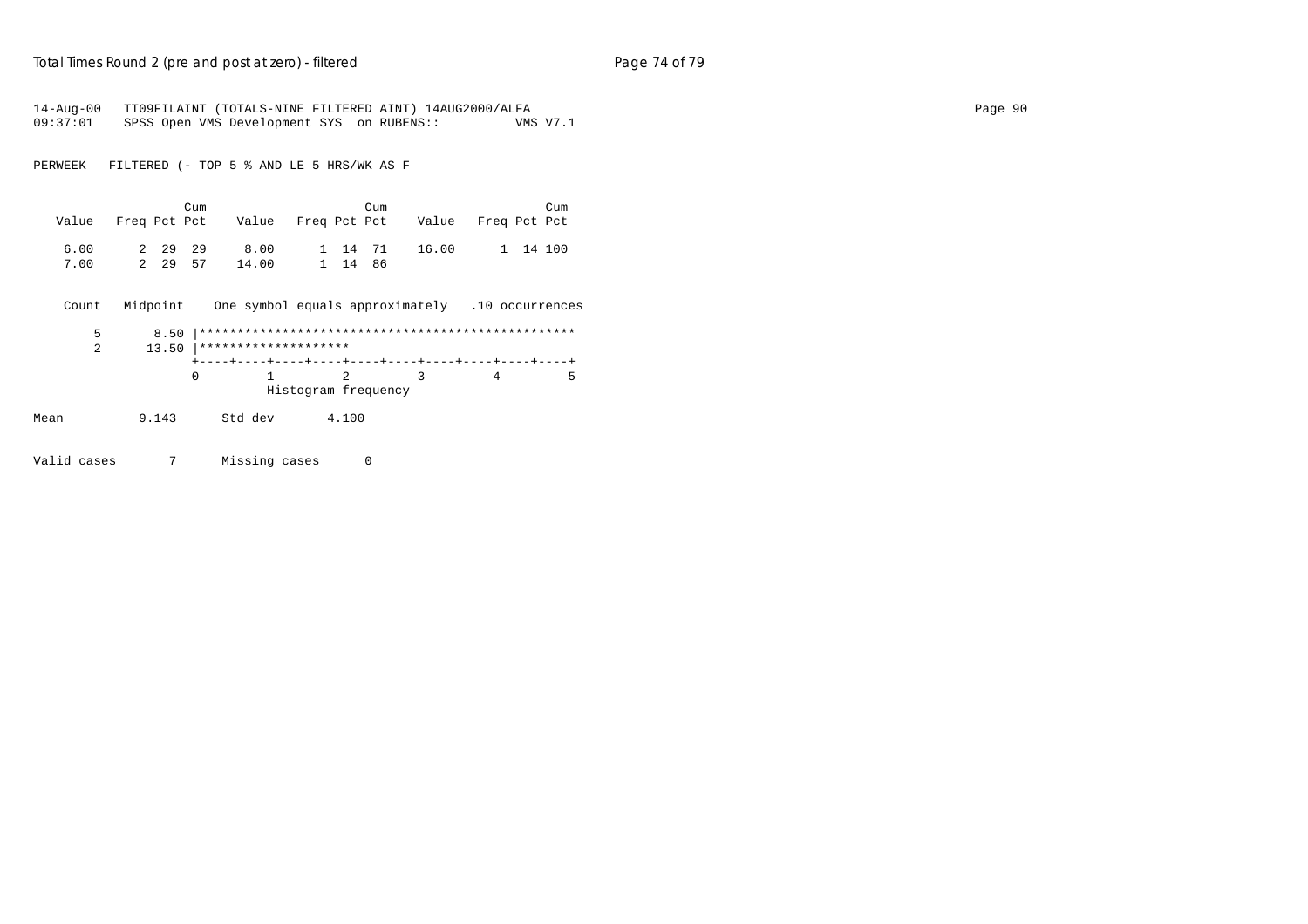14-Aug-00 TT09FILAINT (TOTALS-NINE FILTERED AINT) 14AUG2000/ALFA Page 91 09:37:02 SPSS Open VMS Development SYS on RUBENS:: VMS V7.1

Preceding task required .21 seconds CPU time; 1.39 seconds elapsed.

```
 616 0 TEMPORARY
 617 0 SELECT IF (SCIN36 EQ 35)
 618 0 /*
 619 0 /* TOTAL TIMES FREQUENCY DISTRIBUTION FOR NON-SPEC SURGEONS
 620 0 /*
621 0 FREQUENCIES VARIABLES=PERWEEK/<br>622 0 FORMAT=CONDENSE/
 622 0 FORMAT=CONDENSE/
 623 0 HISTOGRAM=INCREMENT (5)/
 624 0 STATISTICS=MEAN STDDEV
625 0 /*
```
There are 1,073,639,792 bytes of memory available.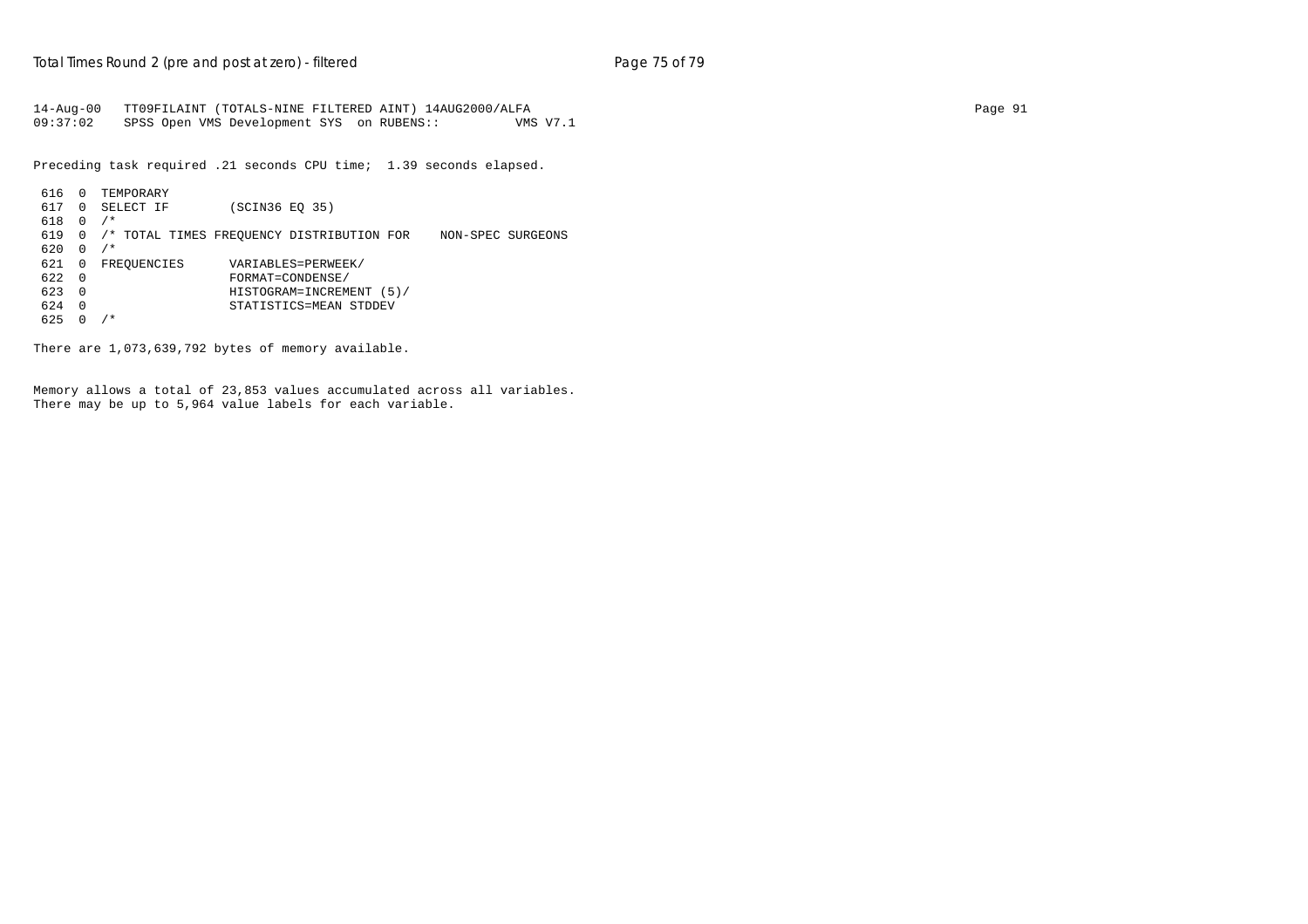|          | 14-Aug-00 TT09FILAINT (TOTALS-NINE FILTERED AINT) 14AUG2000/ALFA |          | Page 92 |
|----------|------------------------------------------------------------------|----------|---------|
| 09:37:03 | SPSS Open VMS Development SYS on RUBENS::                        | VMS V7.1 |         |

PERWEEK FILTERED (- TOP 5 % AND LE 5 HRS/WK AS F

|       |              |    | Cum |       |              |    | Cum |       |              |               | Cum   |
|-------|--------------|----|-----|-------|--------------|----|-----|-------|--------------|---------------|-------|
| Value | Freq Pct Pct |    |     | Value | Freq Pct Pct |    |     | Value | Freq Pct Pct |               |       |
|       |              |    |     |       |              |    |     |       |              |               |       |
| 5.00  | 10           | 5. | .5  | 11.00 | $20 \sigma$  | 10 | 64  | 17.00 | 6            | 3             | 92    |
| 6.00  | 19           | 10 | 15  | 12.00 | 12           | 6  | 70  | 18.00 | .5           | 3             | 94    |
| 7.00  | 23           | 12 | 27  | 13.00 | 9            | 5. | 75  | 19.00 | 2            | 1.            | 95    |
| 8.00  | 25           | 13 | 39  | 14.00 |              | 4  | 79  | 20.00 |              | $\mathcal{L}$ | 97    |
| 9.00  | 16           | 8  | 47  | 15.00 | 13           |    | 85  | 21.00 | 5            | ζ             | 99    |
| 10.00 | 13           |    | 54  | 16.00 |              | 4  | 89  | 22.00 |              |               | 1 100 |

Count Midpoint One symbol equals approximately 2.00 occurrences

| 93 | 7.50  |                                 |    |                     |    |    |     |
|----|-------|---------------------------------|----|---------------------|----|----|-----|
| 61 | 12.50 | ******************************* |    |                     |    |    |     |
| 33 | 17.50 | *****************               |    |                     |    |    |     |
| 9  | 22.00 | *****                           |    |                     |    |    |     |
|    |       |                                 |    |                     |    |    |     |
|    |       |                                 | 20 | 40                  | 60 | 80 | 100 |
|    |       |                                 |    | Histogram frequency |    |    |     |

Mean 10.724 Std dev 4.198

Valid cases 196 Missing cases 0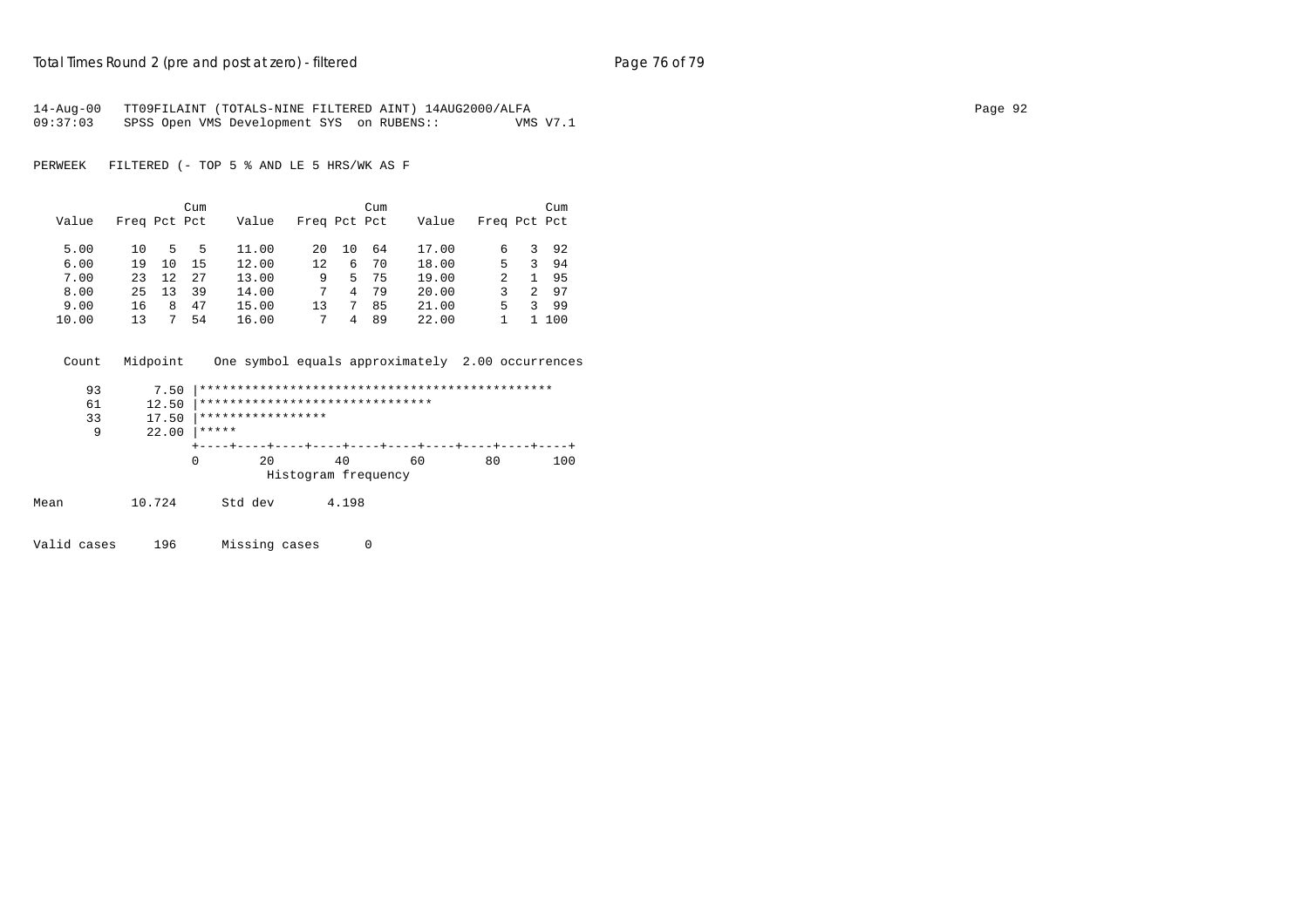14-Aug-00 TT09FILAINT (TOTALS-NINE FILTERED AINT) 14AUG2000/ALFA Page 93 09:37:03 SPSS Open VMS Development SYS on RUBENS:: VMS V7.1

Preceding task required .26 seconds CPU time; .88 seconds elapsed.

 626 0 TEMPORARY 627 0 SELECT IF (SCIN36 EQ 36) 628 0 /\* 629 0 /\* TOTAL TIMES FREQUENCY DISTRIBUTION FOR NON-SPEC ANAESTHESIOLOGISTS 630 0 /\*<br>631 0 FREQUENCIES VARIABLES=PERWEEK/  $\begin{array}{cccc}\n632 & 0 \\
633 & 0\n\end{array} \qquad \qquad \begin{array}{c}\n\text{FORMAT} = \text{COMDENSE}/\n\end{array}$  633 0 HISTOGRAM=INCREMENT (5)/ 634 0 STATISTICS=MEAN STDDEV 635 0

There are 1,073,639,792 bytes of memory available.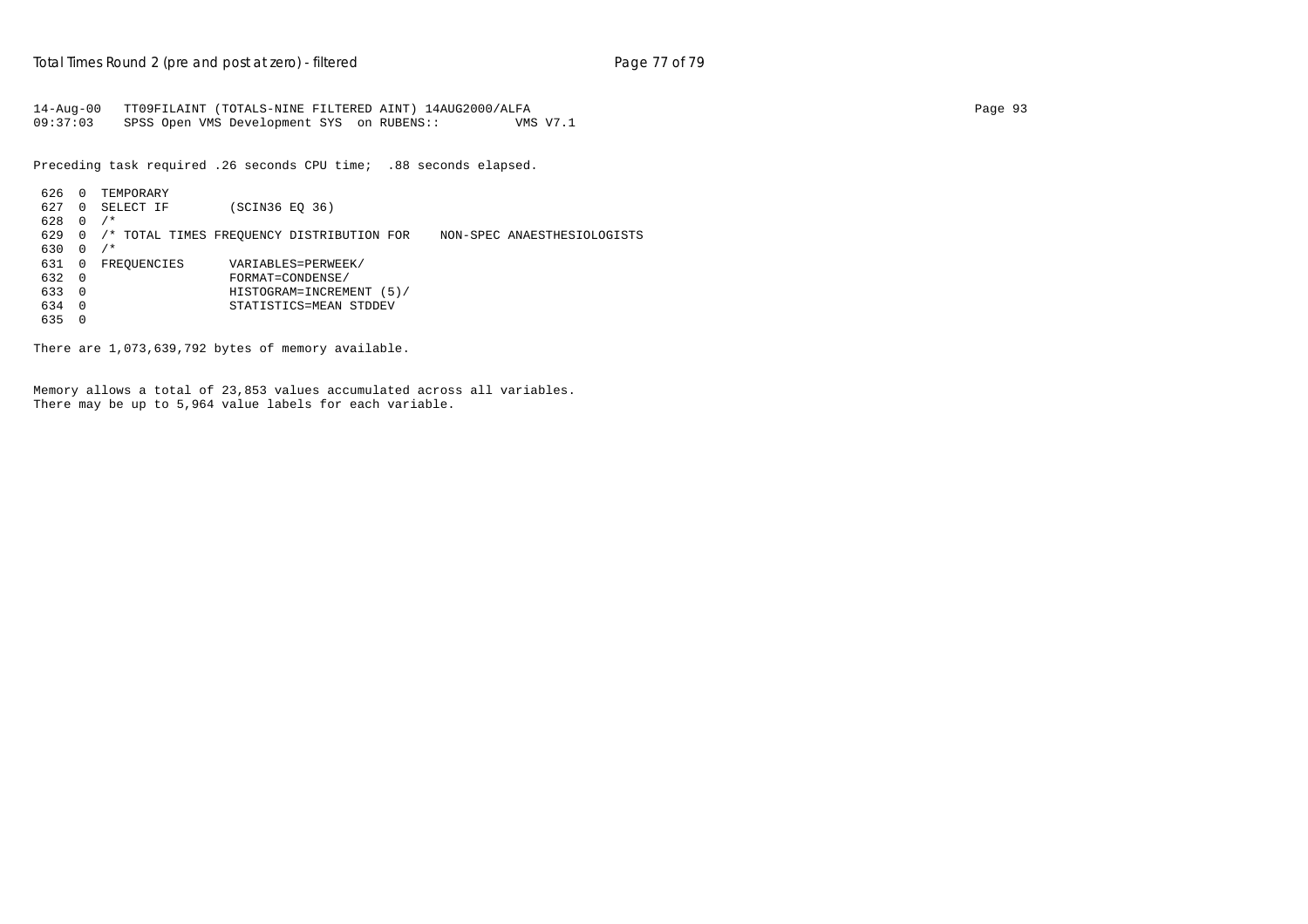|          | 14-Aug-00 TT09FILAINT (TOTALS-NINE FILTERED AINT) 14AUG2000/ALFA |          | Page 94 |
|----------|------------------------------------------------------------------|----------|---------|
| 09:37:04 | SPSS Open VMS Development SYS on RUBENS::                        | VMS V7.1 |         |

PERWEEK FILTERED (- TOP 5 % AND LE 5 HRS/WK AS F

|       |                |                | Cum |       |                |                | Cum |       |                |                | Cum |
|-------|----------------|----------------|-----|-------|----------------|----------------|-----|-------|----------------|----------------|-----|
| Value | Freq Pct Pct   |                |     | Value | Freq Pct Pct   |                |     | Value | Freq Pct Pct   |                |     |
| 5.00  | 1              | 1              | 1   | 20.00 | 2              | 2              | 45  | 38.00 | $\mathfrak{D}$ | 2              | 75  |
| 6.00  | 5              | 5              | 5   | 21.00 | 3              | 3              | 48  | 39.00 | 4              | 4              | 78  |
| 7.00  |                | 1              | 6   | 22.00 | 3              | 3              | 50  | 41.00 | 2              | 2              | 80  |
| 8.00  | 4              | 4              | 10  | 23.00 | 1              | $\mathbf{1}$   | 51  | 42.00 | 2              | 2              | 82  |
| 9.00  | 4              | 4              | 14  | 24.00 | $\overline{2}$ | $\overline{a}$ | 53  | 43.00 | 2              | 2              | 84  |
| 10.00 | 3              | 3              | 16  | 25.00 | 4              | 4              | 57  | 45.00 | 3              | 3              | 86  |
| 11.00 | 6              | 5              | 22  | 26.00 | 2              | $\overline{a}$ | 59  | 46.00 | 1              | $\mathbf{1}$   | 87  |
| 12.00 | 4              | 4              | 25  | 28.00 | 1              | $\mathbf{1}$   | 59  | 47.00 | 1              | $\mathbf{1}$   | 88  |
| 13.00 | 4              | 4              | 29  | 29.00 | 2              | $\overline{a}$ | 61  | 49.00 | 1              | $\mathbf{1}$   | 89  |
| 14.00 | 7              | 6              | 35  | 31.00 | 3              | 3              | 64  | 50.00 | 2              | 2              | 91  |
| 15.00 | $\mathfrak{D}$ | 2              | 37  | 32.00 | 3              | 3              | 67  | 55.00 | 4              | 4              | 95  |
| 16.00 | $\mathfrak{D}$ | $\mathfrak{D}$ | 39  | 33.00 | $\overline{a}$ | $\overline{a}$ | 68  | 57.00 | $\mathfrak{D}$ | 2              | 96  |
| 17.00 | $\overline{a}$ | $\mathfrak{D}$ | 41  | 34.00 | 1              | $\mathbf{1}$   | 69  | 59.00 | 1              | $\mathbf{1}$   | 97  |
| 18.00 | $\mathfrak{D}$ | $\mathfrak{D}$ | 42  | 36.00 | 3              | 3              | 72  | 60.00 | 1              | 1              | 98  |
| 19.00 | 1              | 1              | 43  | 37.00 | 1              | 1              | 73  | 62.00 | 2              | $\overline{a}$ | 100 |

Count Midpoint One symbol equals approximately .50 occurrences

| 15             | 7.50  | ****************************** |           |                     |    |    |    |
|----------------|-------|--------------------------------|-----------|---------------------|----|----|----|
| 2.4            | 12.50 |                                |           |                     |    |    |    |
| 9              | 17.50 | ******************             |           |                     |    |    |    |
| 11             | 22.50 | **********************         |           |                     |    |    |    |
| 9              | 27.50 | ******************             |           |                     |    |    |    |
| 9              | 32.50 | ******************             |           |                     |    |    |    |
| 10             | 37.50 | ********************           |           |                     |    |    |    |
| 6              | 42.50 | ************                   |           |                     |    |    |    |
| 6              | 47.50 | ************                   |           |                     |    |    |    |
| $\overline{a}$ | 52.50 | ****                           |           |                     |    |    |    |
| 7              | 57.50 | **************                 |           |                     |    |    |    |
| 3              | 62.00 | ******                         |           |                     |    |    |    |
|                |       |                                | -+----+-- | ---+----+           |    |    |    |
|                |       | 5<br>0                         | 10        |                     | 15 | 20 | 25 |
|                |       |                                |           | Histogram frequency |    |    |    |
|                |       |                                |           |                     |    |    |    |

Mean 26.171 Std dev 15.913

Valid cases 111 Missing cases 0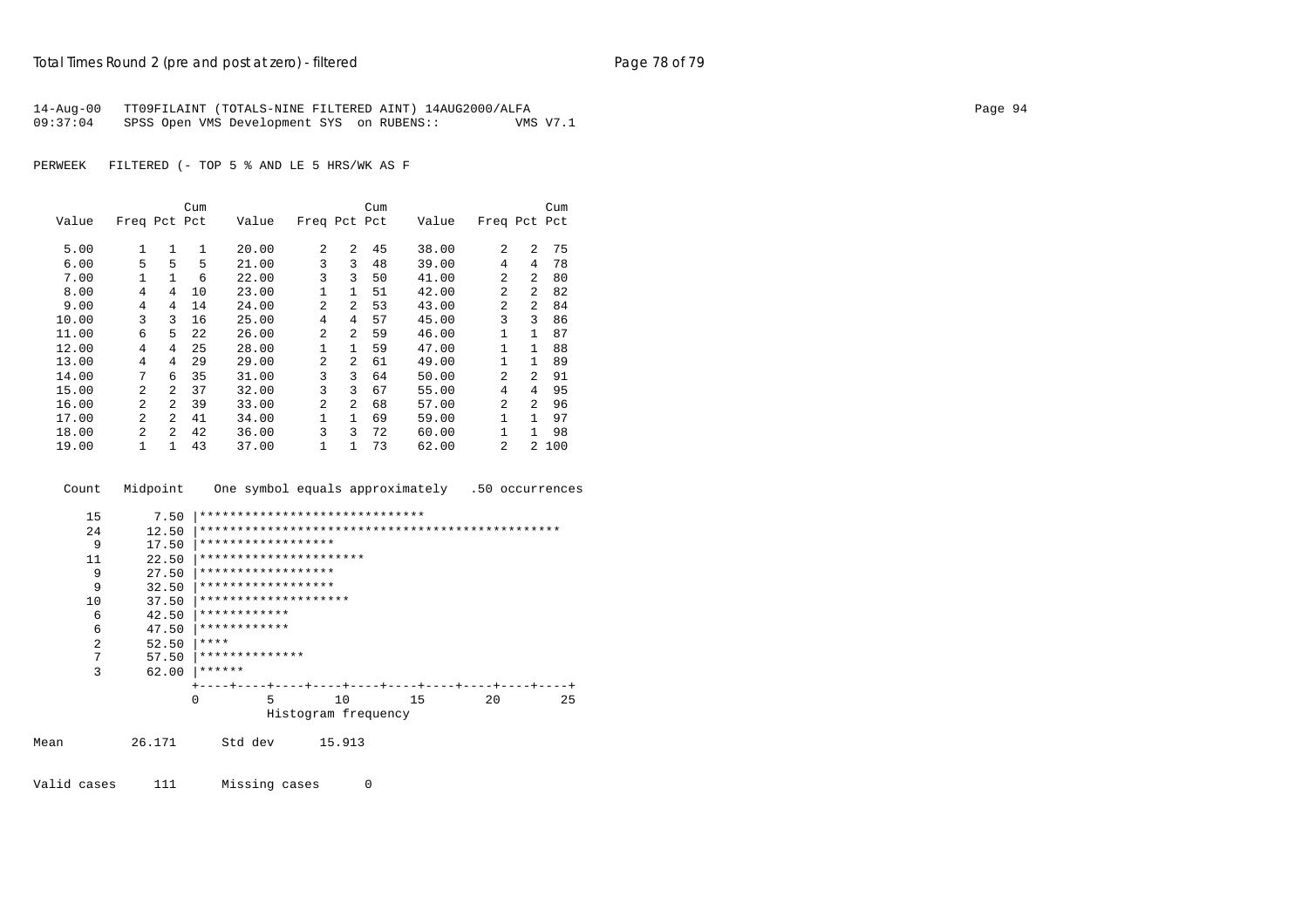14-Aug-00 TT09FILAINT (TOTALS-NINE FILTERED AINT) 14AUG2000/ALFA Page 95 SPSS Open VMS Development SYS on RUBENS:: VMS V7.1

Preceding task required .26 seconds CPU time; 1.25 seconds elapsed.

636 0

 635 command lines read. 0 errors detected. 0 warnings issued. 29 seconds CPU time.

229 seconds elapsed time.

End of job.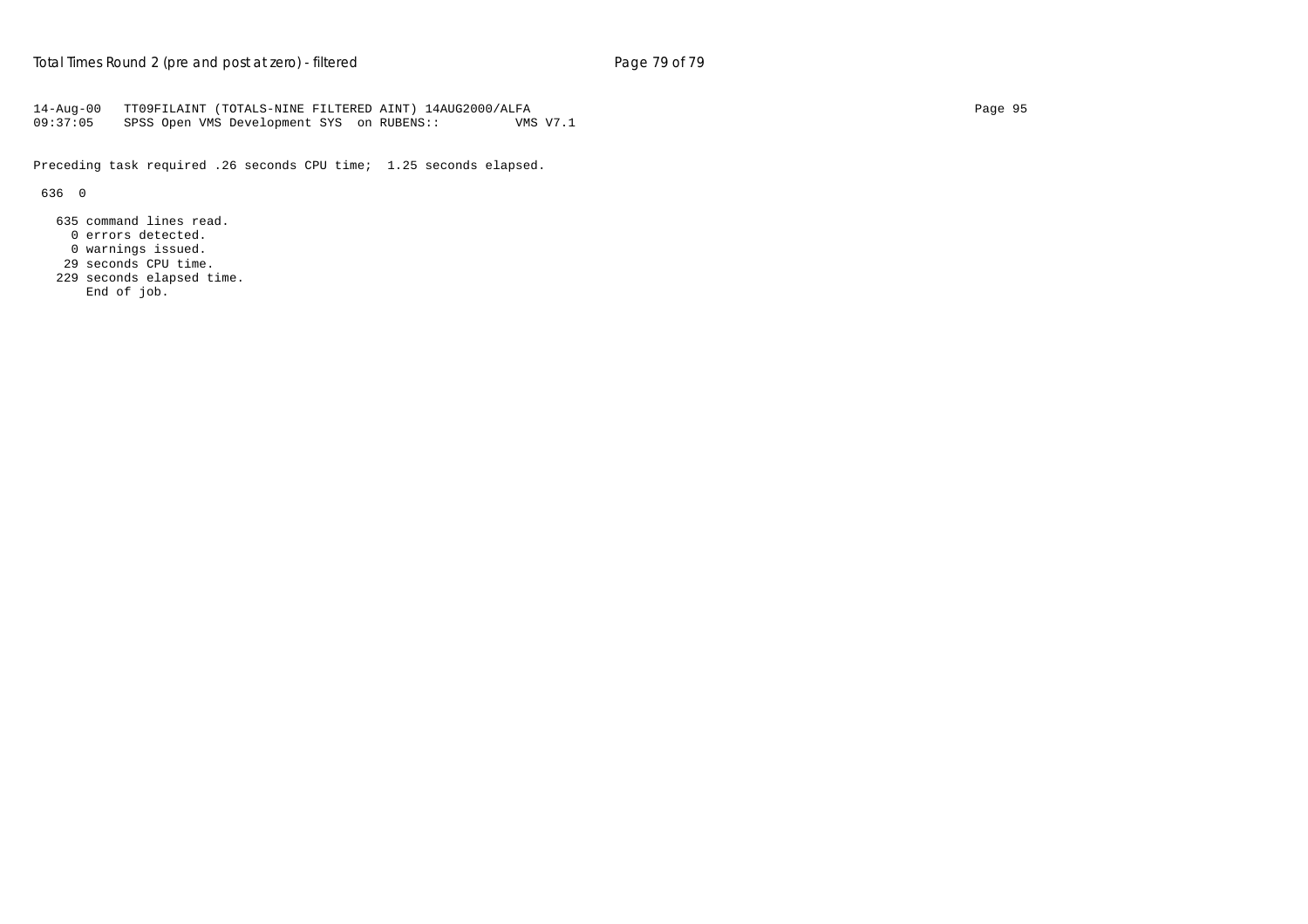# Total Times Round 2 (pre and post at zero) - un*filtered* Page 1 of 104

14-Aug-00 TT09UFI (TOTALS-NINE UNFILTERED) 11AUG2000/ALFA Page 8 09:01:45 SPSS Open VMS Development SYS on RUBENS:: VMS V7.1

## - - Description of Subpopulations - -

| Summaries of | PERWEEK | HOURS PER WEEK - UNFILTERED (ATT=intra) |
|--------------|---------|-----------------------------------------|
| By levels of | SCIN36  | SC DIVISION = $32 + 4$ ADDITIONAL CATS  |

| Variable              | Value           | Label                | Mean    | Std Dev | Cases |
|-----------------------|-----------------|----------------------|---------|---------|-------|
| For Entire Population |                 |                      | 21.6830 | 19.4781 | 39680 |
| SCIN36                | 1               | GENERAL PRACTICE     | 22.0610 | 18.0970 | 24584 |
| SCIN36                | 2               | FACIO-MAX SURGERY    | 5.8345  | 5.6335  | 145   |
| SCIN36                | 3               | OBSTETRICS & GYNAECO | 25.9320 | 20.3421 | 985   |
| SCIN36                | $\overline{4}$  | GENERAL SURGERY      | 19.5120 | 17.3551 | 1205  |
| SCIN36                | 5               | CARDIO-THORACIC SURG | 19.9118 | 14.9270 | 102   |
| SCIN36                | 6               | NEUROSURGERY         | 14.6000 | 10.3916 | 110   |
| SCIN36                | $7\overline{ }$ | ORTHOPAEDIC, HAND SU | 20.5363 | 14.5212 | 688   |
| SCIN36                | 8               | PAEDIATRIC SURG      | 14.7708 | 13.4231 | 48    |
| SCIN36                | 9               | PLASTIC, HAND SURG,  | 33.1244 | 22.7304 | 225   |
| SCIN36                | 10              | <b>UROLOGY</b>       | 26.6017 | 16.9699 | 236   |
| SCIN36                | 11              | VASCULAR SURG        | 22.1140 | 17.5210 | 114   |
| SCIN36                | 12              | OPHTHALMOLOGY        | 30.7053 | 21.8747 | 699   |
| SCIN36                | 13              | ENT - OHN            | 48.5964 | 37.8920 | 332   |
| SCIN36                | 14              | ANAESTHESIA, HYPERBA | 26.8574 | 23.3314 | 1977  |
| SCIN36                | 15              | <b>DERMATOLOGY</b>   | 40.9590 | 25.8259 | 293   |
| SCIN36                | 16              | <b>IVF</b>           | 61.3875 | 41.6150 | 80    |
| SCIN36                | 17              | GENERAL MEDICINE     | 11.9242 | 13.6959 | 1187  |
| SCIN36                | 18              | CARDIOLOGY           | 37.3063 | 28.2692 | 555   |
| SCIN36                | 19              | RENAL MEDICINE       | 14.5625 | 16.7541 | 112   |
| SCIN36                | 20              | GASTROENTEROLOGY     | 27.7177 | 21.7580 | 372   |
| SCIN36                | 21              | NEUROLOGY            | 18.9779 | 16.4760 | 271   |
| SCIN36                | 22              | PAEDIATRIC MEDICINE  | 14.1733 | 14.0526 | 733   |
| SCIN36                | 23              | REHABILITATION MEDIC | 5.6186  | 7.8326  | 118   |
| SCIN36                | 24              | RHEUMATOLOGY         | 20.3267 | 16.1476 | 150   |
| SCIN36                | 25              | THORACIC MEDICINE    | 18.3661 | 18.3877 | 254   |
| SCIN36                | 26              | PSYCHIATRY           | 18.6356 | 14.4976 | 1707  |
| SCIN36                | 27              | RADIATION ONCOLOGY   | 16.2867 | 13.9706 | 143   |
| SCIN36                | 28              | CLINICAL HAEMATOLOGY | 13.6866 | 17.6688 | 134   |
| SCIN36                | 29              | MEDICAL ONCOLOGY     | 17.6408 | 17.5208 | 103   |
| SCIN36                | 30              | INTENSIVE CARE       | 19.2193 | 23.6654 | 114   |
| SCIN36                | 31              | NUCLEAR MEDICINE     | 25.1102 | 17.7412 | 127   |
| SCIN36                | 32              | IMMUNOLOGY           | 19.3718 | 22.2168 | 78    |
| SCIN36                | 33              | EMERGENCY MEDICINE   | 4.1901  | 8.0822  | 121   |
| SCIN36                | 34              | ASSISTANT            | 2.8170  | 11.2012 | 153   |
| SCIN36                | 35              | NON-SPEC SURGEONS    | 4.5418  | 10.2913 | 1231  |
| SCIN36                | 36              | NON-SPEC ANAESTHESIO | 19.9948 | 23.1864 | 194   |

Total Cases = 39680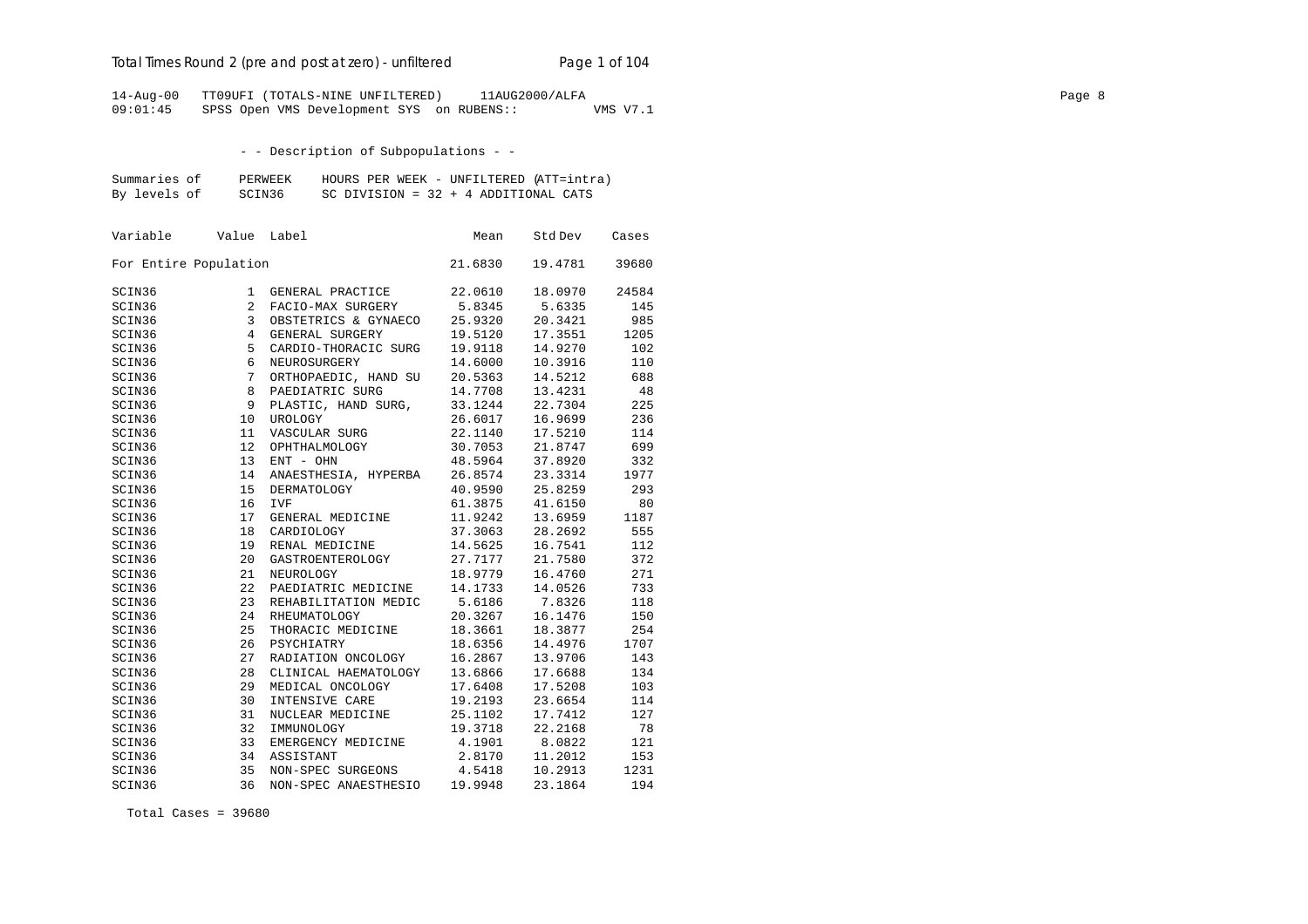# Total Times Round 2 (pre and post at zero) - un*filtered* Page 2 of 104

14-Aug-00 TT09UFI (TOTALS-NINE UNFILTERED) 11AUG2000/ALFA Page 9 09:01:50 SPSS Open VMS Development SYS on RUBENS:: VMS V7.1

Preceding task required .34 seconds CPU time; 7.99 seconds elapsed.

|       | 222 0 FREOUENCIES | VARIABLES=PERWEEK/       |
|-------|-------------------|--------------------------|
| 223 0 |                   | FORMAT=CONDENSE/         |
| 224 O |                   | HISTOGRAM=INCREMENT (5)/ |
| 225 0 |                   | STATISTICS=MEAN STDDEV   |

There are 1,073,640,512 bytes of memory available.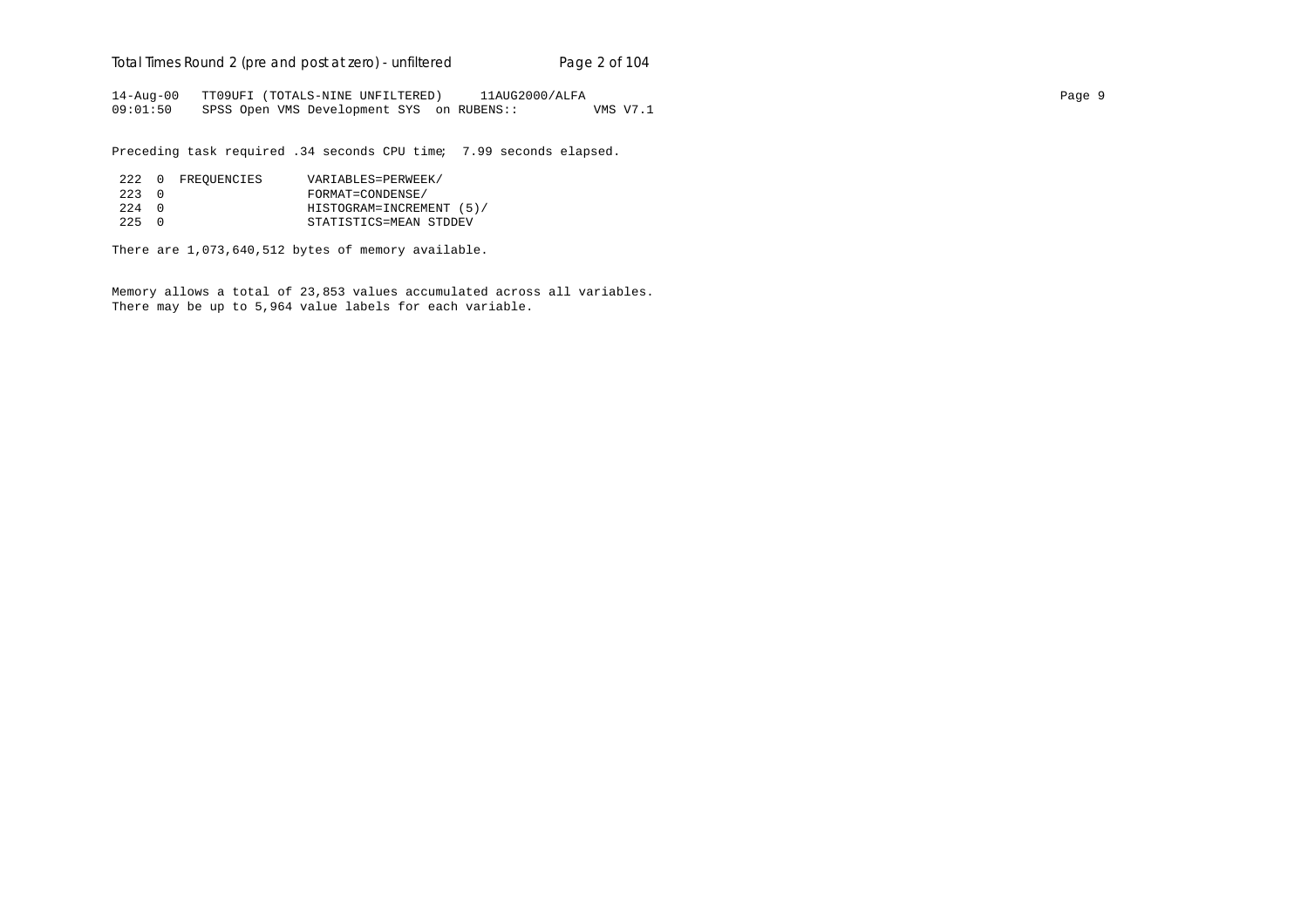14-Aug-00 TT09UFI (TOTALS-NINE UNFILTERED) 11AUG2000/ALFA Page 10 09:01:53 SPSS Open VMS Development SYS on RUBENS:: VMS V7.1

|       |              |                | Cum |       |              |             | Cum |        |                | Cum   |
|-------|--------------|----------------|-----|-------|--------------|-------------|-----|--------|----------------|-------|
| Value | Freq Pct Pct |                |     | Value | Freq Pct Pct |             |     | Value  | Freq Pct Pct   |       |
|       |              |                |     |       |              |             |     |        |                |       |
| .00   | 4686         | 12             | 12  | 47.00 | 271          | 1           | 90  | 94.00  | 11             | 0100  |
| 1.00  | 1843         | 5              | 16  | 48.00 | 258          | 1           | 91  | 95.00  | 5              | 0 100 |
| 2.00  | 1174         | 3              | 19  | 49.00 | 261          | $\mathbf 1$ | 91  | 96.00  | 7              | 0 100 |
| 3.00  | 986          | 2              | 22  | 50.00 | 250          | $\mathbf 1$ | 92  | 97.00  | 9              | 0 100 |
| 4.00  | 962          | 2              | 24  | 51.00 | 212          | $\mathbf 1$ | 93  | 98.00  | 9              | 0 100 |
| 5.00  | 822          | 2              | 26  | 52.00 | 201          | 1           | 93  | 99.00  | 8              | 0 100 |
| 6.00  | 772          | 2              | 28  | 53.00 | 207          | 1           | 94  | 100.00 | 3              | 0 100 |
| 7.00  | 792          | 2              | 30  | 54.00 | 183          | 0           | 94  | 101.00 | 6              | 0 100 |
| 8.00  | 740          | 2              | 32  | 55.00 | 175          | 0           | 94  | 102.00 | 4              | 0 100 |
| 9.00  | 691          | 2              | 34  | 56.00 | 150          | 0           | 95  | 103.00 | 7              | 0 100 |
| 10.00 | 716          | 2              | 36  | 57.00 | 138          | 0           | 95  | 104.00 | 12             | 0 100 |
| 11.00 | 701          | 2              | 38  | 58.00 | 119          | 0           | 95  | 105.00 | б              | 0 100 |
| 12.00 | 671          | 2              | 39  | 59.00 | 118          | 0           | 96  | 106.00 | 7              | 0 100 |
| 13.00 | 731          | 2              | 41  | 60.00 | 115          | 0           | 96  | 107.00 | 6              | 0 100 |
| 14.00 | 741          | 2              | 43  | 61.00 | 99           | 0           | 96  | 108.00 | 7              | 0 100 |
| 15.00 | 667          | 2              | 45  | 62.00 | 97           | 0           | 97  | 109.00 | 1              | 0 100 |
| 16.00 | 693          | 2              | 46  | 63.00 | 104          | 0           | 97  | 110.00 | 4              | 0 100 |
| 17.00 | 656          | 2              | 48  | 64.00 | 75           | 0           | 97  | 111.00 | 2              | 0 100 |
| 18.00 | 646          | 2              | 50  | 65.00 | 73           | 0           | 97  | 112.00 | 2              | 0 100 |
| 19.00 | 715          | 2              | 51  | 66.00 | 68           | $\mathbf 0$ | 97  | 113.00 | 1              | 0 100 |
| 20.00 | 726          | 2              | 53  | 67.00 | 87           | 0           | 98  | 114.00 | $\overline{a}$ | 0 100 |
| 21.00 | 730          | 2              | 55  | 68.00 | 62           | $\mathbf 0$ | 98  | 115.00 | $\overline{2}$ | 0 100 |
| 22.00 | 757          | 2              | 57  | 69.00 | 52           | 0           | 98  | 116.00 | 2              | 0 100 |
| 23.00 | 749          | 2              | 59  | 70.00 | 63           | 0           | 98  | 117.00 | 1              | 0 100 |
| 24.00 | 677          | 2              | 61  | 71.00 | 54           | 0           | 98  | 118.00 | 5              | 0 100 |
| 25.00 | 791          | 2              | 63  | 72.00 | 59           | $\mathsf 0$ | 98  | 119.00 | 5              | 0 100 |
| 26.00 | 706          | 2              | 64  | 73.00 | 40           | 0           | 98  | 120.00 | 2              | 0 100 |
| 27.00 | 704          | 2              | 66  | 74.00 | 36           | 0           | 99  | 122.00 | 2              | 0 100 |
| 28.00 | 694          | 2              | 68  | 75.00 | 39           | 0           | 99  | 123.00 | 5              | 0 100 |
| 29.00 | 656          | $\overline{a}$ | 70  | 76.00 | 37           | $\mathbf 0$ | 99  | 124.00 | $\overline{4}$ | 0 100 |
| 30.00 | 659          | 2              | 71  | 77.00 | 23           | $\mathsf 0$ | 99  | 125.00 | 2              | 0 100 |
| 31.00 | 641          | 2              | 73  | 78.00 | 36           | 0           | 99  | 126.00 | 1              | 0 100 |
| 32.00 | 604          | 2              | 74  | 79.00 | 34           | 0           | 99  | 127.00 | 3              | 0 100 |
| 33.00 | 621          | 2              | 76  | 80.00 | 33           | $\mathsf 0$ | 99  | 128.00 | 2              | 0 100 |
| 34.00 | 546          | 1              | 77  | 81.00 | 26           | 0           | 99  | 132.00 | 3              | 0 100 |
| 35.00 | 517          | $\mathbf{1}$   | 79  | 82.00 | 20           | 0           | 99  | 134.00 | 1              | 0 100 |
| 36.00 | 481          | $\mathbf{1}$   | 80  | 83.00 | 23           | 0           | 99  | 135.00 | $\mathbf{1}$   | 0 100 |
| 37.00 | 447          | $\mathbf{1}$   | 81  | 84.00 | 17           | $\mathbf 0$ | 99  | 136.00 | $\mathbf{1}$   | 0 100 |
| 38.00 | 465          | $\mathbf{1}$   | 82  | 85.00 | 19           | 0           | 99  | 141.00 | $\mathbf{1}$   | 0 100 |
| 39.00 | 439          | 1              | 83  | 86.00 | 15           | 0           | 99  | 142.00 | 1              | 0 100 |
| 40.00 | 389          | 1              | 84  | 87.00 | 15           | 0           | 99  | 146.00 | 1              | 0 100 |
| 41.00 | 409          | 1              | 85  | 88.00 | 18           | 0           | 99  | 147.00 | $\mathbf 1$    | 0 100 |
| 42.00 | 370          | 1              | 86  | 89.00 | 12           | 0           | 99  | 150.00 | 2              | 0 100 |
| 43.00 | 360          | 1              | 87  | 90.00 | 16           | $\mathbf 0$ | 99  | 152.00 | 2              | 0 100 |
| 44.00 | 331          | $\mathbf{1}$   | 88  | 91.00 | 13           | 0           | 100 | 155.00 | 2              | 0 100 |
| 45.00 | 295          | $\mathbf{1}$   | 89  | 92.00 | 13           | 0           | 100 | 160.00 | $\mathbf{1}$   | 0 100 |
| 46.00 | 291          | $\mathbf{1}$   | 89  | 93.00 | 4            | 0           | 100 | 163.00 | $\mathbf{1}$   | 0100  |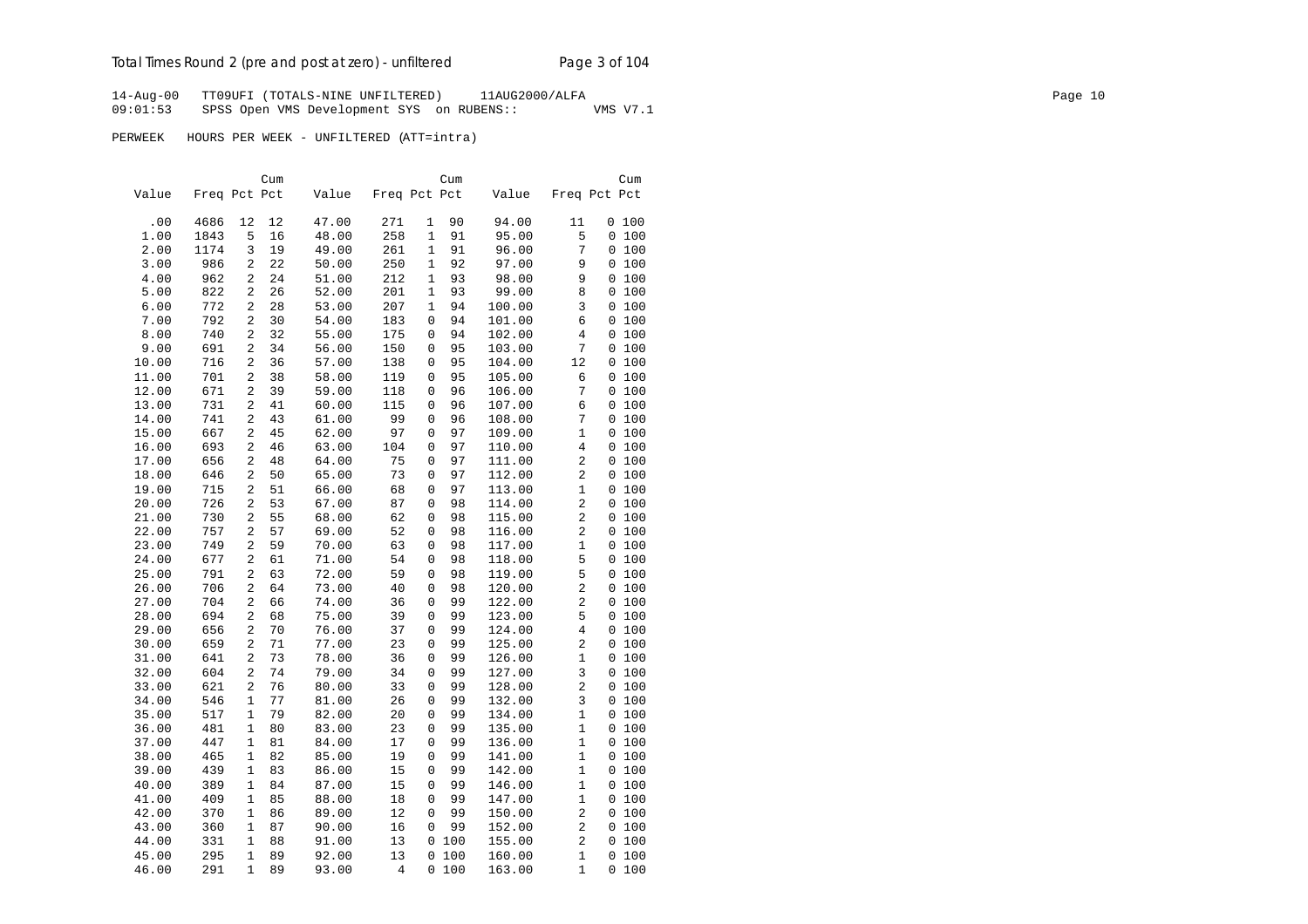Total Times Round 2 (pre and post at zero) - un*filtered* Page 4 of 104

14-Aug-00 TT09UFI (TOTALS-NINE UNFILTERED) 11AUG2000/ALFA Page 11 09:01:56 SPSS Open VMS Development SYS on RUBENS:: VMS V7.1

|        | Cum     | Value Freq Pct Pct Value Freq Pct Pct Value Freq Pct Pct | Cum     |        | Cum     |
|--------|---------|----------------------------------------------------------|---------|--------|---------|
| 177.00 | 1 0 100 | 190.00                                                   | 1 0 100 | 225.00 | 1 0 100 |
| 188.00 | 1 0 100 | 197.00                                                   | 0100    |        |         |
| 189.00 | 1 0 100 | 211.00                                                   | 0100    |        |         |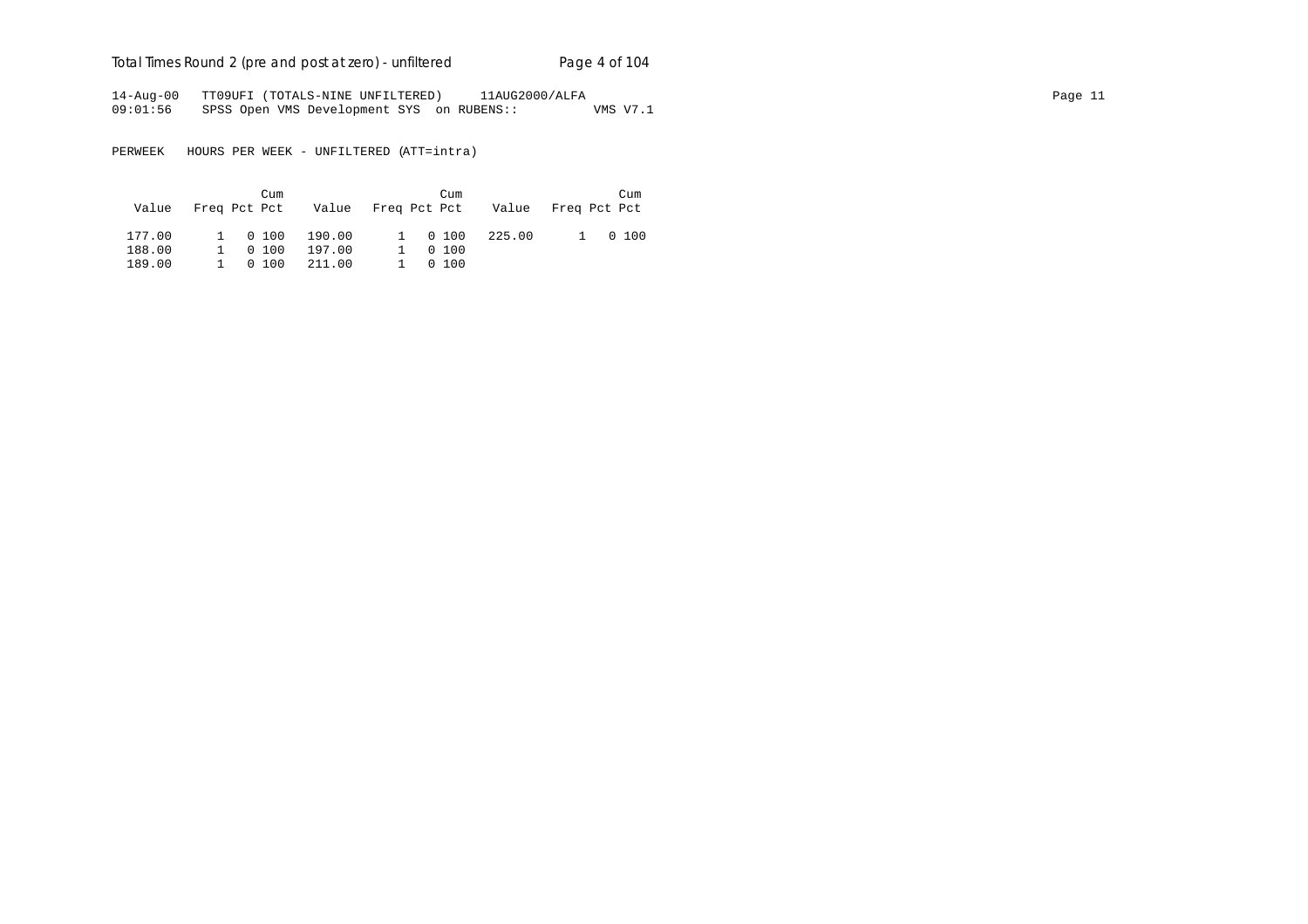# Total Times Round 2 (pre and post at zero) - un*filtered* Page 5 of 104

14-Aug-00 TT09UFI (TOTALS-NINE UNFILTERED) 11AUG2000/ALFA Page 12 09:01:57 SPSS Open VMS Development SYS on RUBENS:: VMS V7.1

| Count                   | Midpoint |                     | One symbol equals approx. | 200.00 occurrences |
|-------------------------|----------|---------------------|---------------------------|--------------------|
| 9651                    | 2.50     |                     |                           |                    |
| 3817                    | 7.50     | ******************* |                           |                    |
| 3560                    | 12.50    | ******************  |                           |                    |
| 3377                    | 17.50    | *****************   |                           |                    |
| 3639                    | 22.50    | ******************  |                           |                    |
| 3551                    | 27.50    | ******************  |                           |                    |
| 3071                    | 32.50    | ***************     |                           |                    |
| 2349                    | 37.50    | ************        |                           |                    |
| 1859                    | 42.50    | *********           |                           |                    |
| 1376                    | 47.50    | *******             |                           |                    |
| 1053                    | 52.50    | *****               |                           |                    |
| 700                     | 57.50    | $***$               |                           |                    |
| 490                     | 62.50    | $***$               |                           |                    |
| 342                     | 67.50    | $\star$ $\star$     |                           |                    |
| 252                     | 72.50    | $^\ast$             |                           |                    |
| 169                     | 77.50    | $^\star$            |                           |                    |
| 119                     | 82.50    | $^\star$            |                           |                    |
| 79                      | 87.50    |                     |                           |                    |
| 57                      | 92.50    |                     |                           |                    |
| 38                      | 97.50    |                     |                           |                    |
| 32                      | 102.50   |                     |                           |                    |
| 27                      | 107.50   |                     |                           |                    |
| 11                      | 112.50   |                     |                           |                    |
| 15                      | 117.50   |                     |                           |                    |
| 13                      | 122.50   |                     |                           |                    |
| 8                       | 127.50   |                     |                           |                    |
| 4                       | 132.50   |                     |                           |                    |
| 2                       | 137.50   |                     |                           |                    |
| 2                       | 142.50   |                     |                           |                    |
| $\boldsymbol{2}$        | 147.50   |                     |                           |                    |
| 4                       | 152.50   |                     |                           |                    |
| $\overline{\mathbf{c}}$ | 157.50   |                     |                           |                    |
| $\overline{a}$          | 162.50   |                     |                           |                    |
| 0                       | 167.50   |                     |                           |                    |
| $\mathsf 0$             | 172.50   |                     |                           |                    |
| 1                       | 177.50   |                     |                           |                    |
| 0                       | 182.50   |                     |                           |                    |
| 2                       | 187.50   |                     |                           |                    |
| $\mathbf 1$             | 192.50   |                     |                           |                    |
| 1                       | 197.50   |                     |                           |                    |
| 0                       | 202.50   |                     |                           |                    |
| 0                       | 207.50   |                     |                           |                    |
| 1                       | 212.50   |                     |                           |                    |
| 0                       | 217.50   |                     |                           |                    |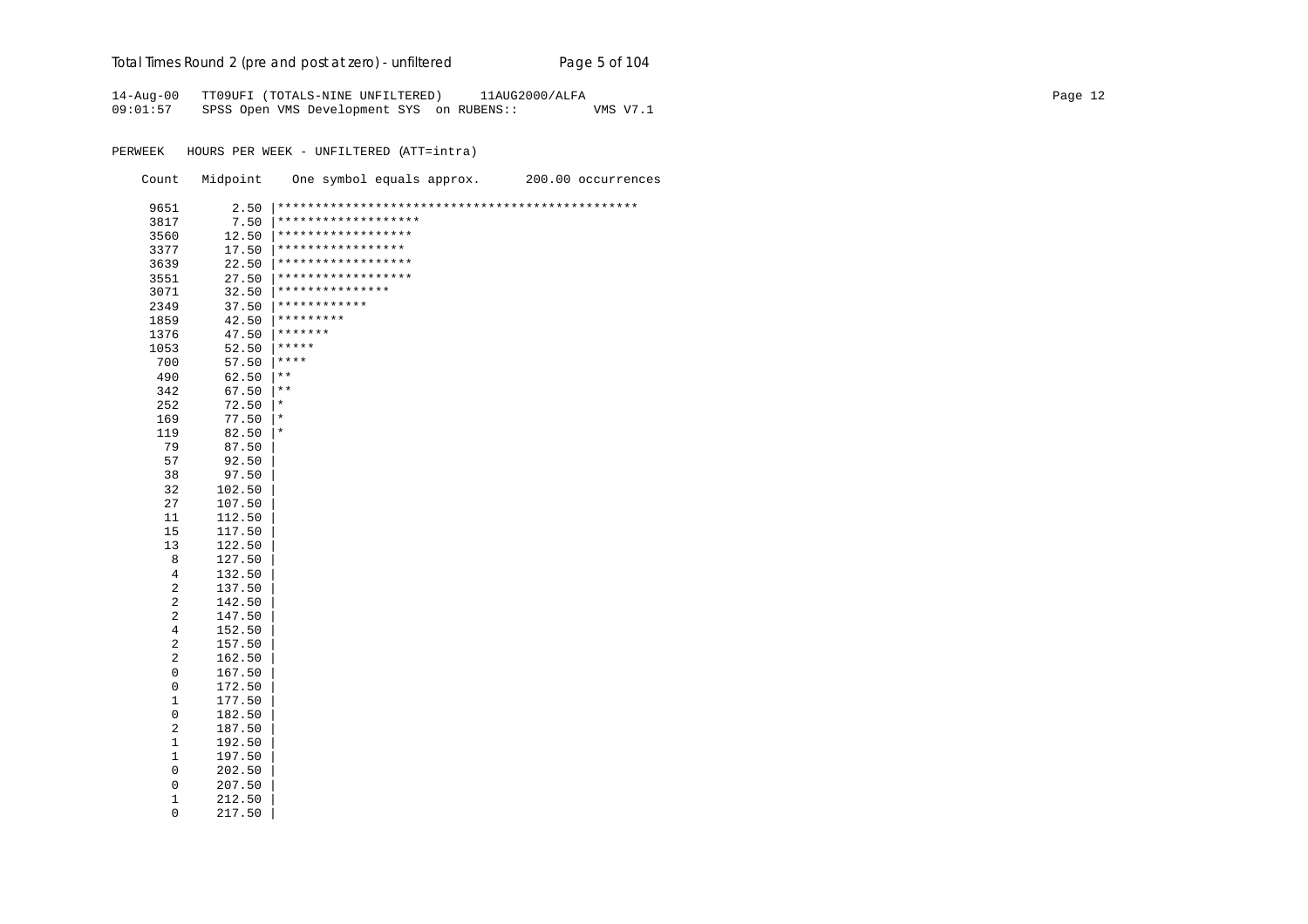| Total Times Round 2 (pre and post at zero) - unfiltered | Page 6 of 104 |
|---------------------------------------------------------|---------------|
|---------------------------------------------------------|---------------|

14-Aug-00 TT09UFI (TOTALS-NINE UNFILTERED) 11AUG2000/ALFA Page 13 09:02:01 SPSS Open VMS Development SYS on RUBENS:: VMS V7.1

PERWEEK HOURS PER WEEK - UNFILTERED (ATT=intra)

 1 222.50 | +----+----+----+----+----+----+----+----+----+----+ 0 2000 4000 6000 8000 10000 Histogram frequency

Mean 21.683 Std dev 19.478

Valid cases 39680 Missing cases 0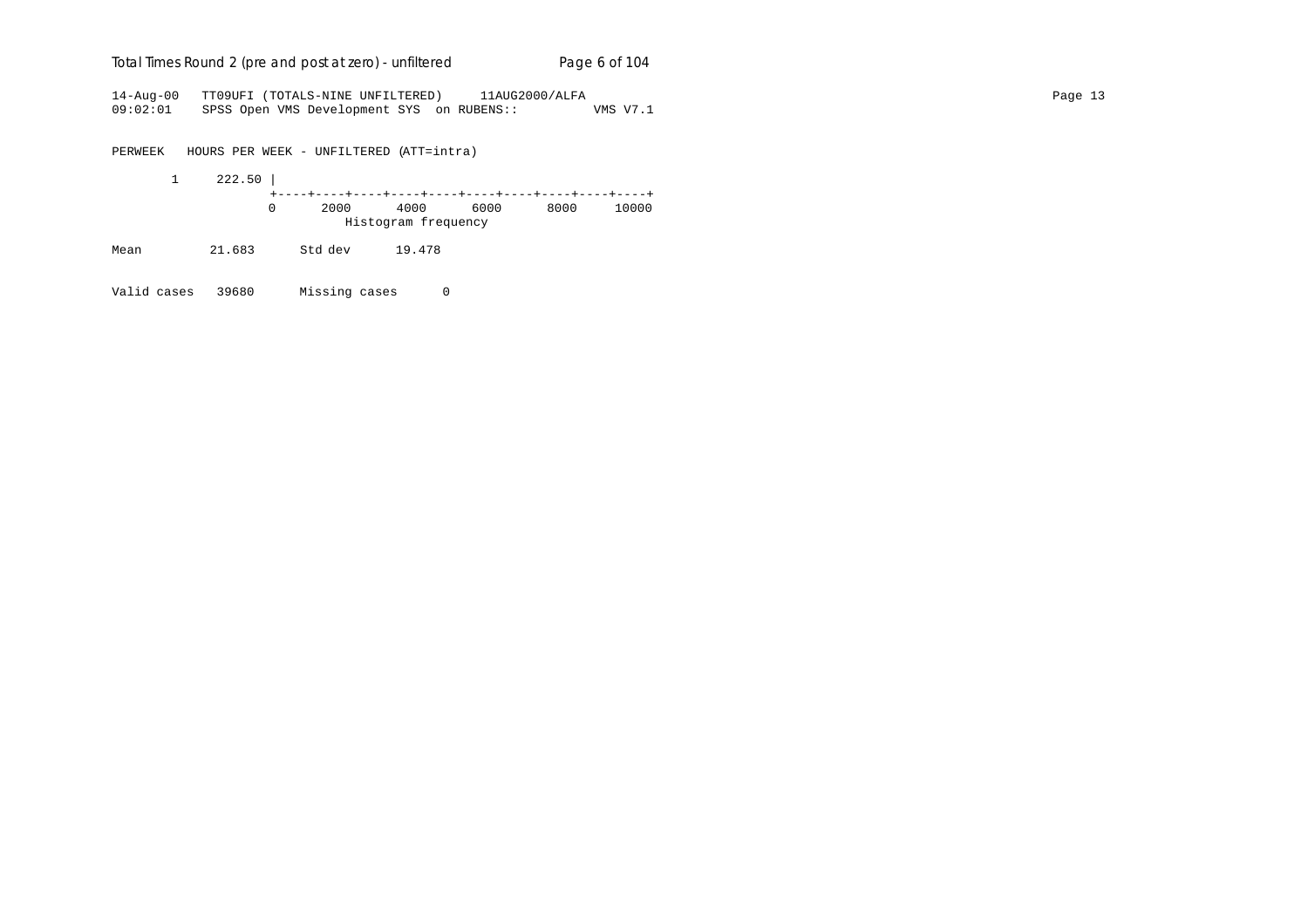Total Times Round 2 (pre and post at zero) - un*filtered* Page 7 of 104

14-Aug-00 TT09UFI (TOTALS-NINE UNFILTERED) 11AUG2000/ALFA Page 14 09:02:02 SPSS Open VMS Development SYS on RUBENS:: VMS V7.1

Preceding task required .48 seconds CPU time; 11.04 seconds elapsed.

```
226 0 TEMPORARY
227 0 SELECT IF (SCIN36 EQ 1)
228 0 /*
229 0 /* TOTAL TIMES FREQUENCY DISTRIBUTION FOR GPs
230 \t 0 / *231 0 FREQUENCIES VARIABLES=PERWEEK/<br>232 0 FORMAT=CONDENSE/
232 0 FORMAT=CONDENSE/
233 0 HISTOGRAM=INCREMENT (5)/
234 0 STATISTICS=MEAN STDDEV
235 \t 0 / *
```
There are 1,073,640,320 bytes of memory available.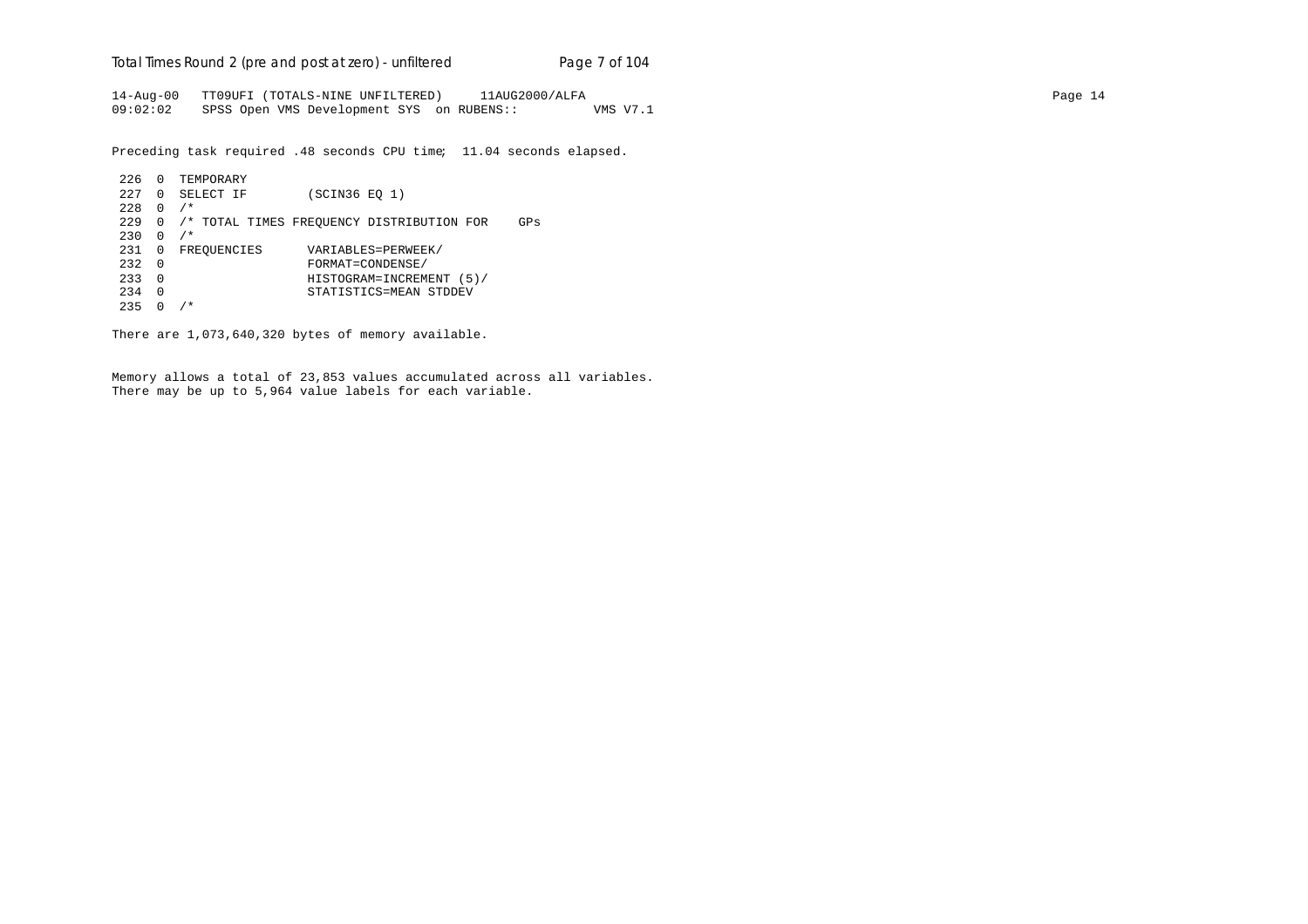14-Aug-00 TT09UFI (TOTALS-NINE UNFILTERED) 11AUG2000/ALFA Page 15 09:02:04 SPSS Open VMS Development SYS on RUBENS:: VMS V7.1

|       |              |                | Cum |       |              |              | Cum |        |                |          | Cum   |
|-------|--------------|----------------|-----|-------|--------------|--------------|-----|--------|----------------|----------|-------|
| Value | Freq Pct Pct |                |     | Value | Freq Pct Pct |              |     | Value  | Freq Pct Pct   |          |       |
|       |              |                |     |       |              |              |     |        |                |          |       |
| .00   | 3019         | 12             | 12  | 39.00 | 306          | 1            | 83  | 78.00  | 19             | 0        | 99    |
| 1.00  | 829          | 3              | 16  | 40.00 | 268          | $\mathbf{1}$ | 84  | 79.00  | 10             |          | 0 100 |
| 2.00  | 563          | $\overline{c}$ | 18  | 41.00 | 262          | 1            | 85  | 80.00  | 16             |          | 0 100 |
| 3.00  | 488          | 2              | 20  | 42.00 | 253          | 1            | 86  | 81.00  | 8              |          | 0 100 |
| 4.00  | 508          | $\overline{c}$ | 22  | 43.00 | 241          | 1            | 87  | 82.00  | 5              |          | 0 100 |
| 5.00  | 440          | 2              | 24  | 44.00 | 219          | 1            | 88  | 83.00  | 9              |          | 0 100 |
| 6.00  | 451          | $\overline{c}$ | 26  | 45.00 | 203          | $\mathbf{1}$ | 89  | 84.00  | 5              |          | 0 100 |
| 7.00  | 460          | 2              | 27  | 46.00 | 181          | 1            | 90  | 85.00  | 10             |          | 0 100 |
| 8.00  | 442          | $\overline{2}$ | 29  | 47.00 | 178          | $\mathbf{1}$ | 91  | 86.00  | $\overline{4}$ |          | 0 100 |
| 9.00  | 402          | $\overline{c}$ | 31  | 48.00 | 171          | 1            | 91  | 87.00  | $\overline{a}$ |          | 0 100 |
| 10.00 | 430          | $\overline{c}$ | 33  | 49.00 | 171          | $\mathbf 1$  | 92  | 88.00  | 10             |          | 0100  |
| 11.00 | 410          | $\overline{2}$ | 34  | 50.00 | 161          | $\mathbf{1}$ | 93  | 89.00  | 5              |          | 0 100 |
| 12.00 | 427          | 2              | 36  | 51.00 | 142          | $\mathbf 1$  | 93  | 90.00  | $\overline{4}$ |          | 0100  |
| 13.00 | 453          | 2              | 38  | 52.00 | 128          | $\mathbf{1}$ | 94  | 91.00  | $\overline{4}$ |          | 0 100 |
| 14.00 | 468          | 2              | 40  | 53.00 | 134          | 1            | 94  | 92.00  | 3              |          | 0 100 |
| 15.00 | 426          | $\overline{2}$ | 42  | 54.00 | 128          | $\mathbf{1}$ | 95  | 93.00  | $\overline{c}$ |          | 0 100 |
| 16.00 | 427          | $\overline{c}$ | 43  | 55.00 | 120          | 0            | 95  | 94.00  | $\overline{2}$ |          | 0 100 |
| 17.00 | 410          | 2              | 45  | 56.00 | 98           | 0            | 96  | 95.00  | 3              | 0        | 100   |
| 18.00 | 388          | 2              | 47  | 57.00 | 87           | 0            | 96  | 96.00  | $\overline{2}$ |          | 0 100 |
| 19.00 | 467          | 2              | 48  | 58.00 | 67           | 0            | 96  | 97.00  | $\overline{3}$ |          | 0100  |
| 20.00 | 481          | $\overline{c}$ | 50  | 59.00 | 76           | $\Omega$     | 97  | 98.00  | $\overline{2}$ |          | 0 100 |
| 21.00 | 483          | 2              | 52  | 60.00 | 75           | 0            | 97  | 99.00  | $\mathbf{1}$   |          | 0 100 |
| 22.00 | 514          | $\overline{2}$ | 54  | 61.00 | 58           | 0            | 97  | 101.00 | $\overline{4}$ |          | 0 100 |
| 23.00 | 514          | 2              | 57  | 62.00 | 65           | 0            | 97  | 102.00 | $\mathbf{1}$   |          | 0 100 |
| 24.00 | 437          | $\overline{a}$ | 58  | 63.00 | 61           | 0            | 98  | 104.00 | $\mathbf{1}$   |          | 0 100 |
| 25.00 | 525          | 2              | 60  | 64.00 | 46           | 0            | 98  | 105.00 | $1\,$          |          | 0 100 |
| 26.00 | 478          | 2              | 62  | 65.00 | 48           | 0            | 98  | 106.00 | $\overline{2}$ |          | 0100  |
| 27.00 | 476          | $\overline{c}$ | 64  | 66.00 | 40           | 0            | 98  | 107.00 | $\mathbf{1}$   |          | 0 100 |
| 28.00 | 470          | $\overline{c}$ | 66  | 67.00 | 52           | 0            | 98  | 108.00 | $\overline{2}$ |          | 0 100 |
| 29.00 | 463          | $\overline{2}$ | 68  | 68.00 | 33           | 0            | 99  | 112.00 | $\mathbf{1}$   |          | 0 100 |
| 30.00 | 452          | 2              | 70  | 69.00 | 31           | 0            | 99  | 114.00 | $\mathbf{1}$   |          | 0 100 |
| 31.00 | 416          | $\overline{2}$ | 72  | 70.00 | 37           | 0            | 99  | 116.00 | $\mathbf{1}$   |          | 0 100 |
| 32.00 | 406          | 2              | 73  | 71.00 | 29           | 0            | 99  | 117.00 | $\mathbf{1}$   |          | 0 100 |
| 33.00 | 437          | 2              | 75  | 72.00 | 29           | 0            | 99  | 118.00 | $\mathbf{1}$   |          | 0100  |
| 34.00 | 385          | $\overline{2}$ | 77  | 73.00 | 20           | 0            | 99  | 119.00 | $\mathbf{1}$   |          | 0 100 |
| 35.00 | 363          | 1              | 78  | 74.00 | 17           | $\mathsf 0$  | 99  | 134.00 | $\mathbf{1}$   | 0        | 100   |
|       | 337          | $\mathbf{1}$   | 80  | 75.00 | 12           | 0            | 99  | 177.00 | $\mathbf{1}$   | $\Omega$ | 100   |
| 36.00 |              |                |     |       |              |              |     |        |                |          |       |
| 37.00 | 300          | 1              | 81  | 76.00 | 17           | 0            | 99  |        |                |          |       |
| 38.00 | 315          | $\mathbf 1$    | 82  | 77.00 | 11           | 0            | 99  |        |                |          |       |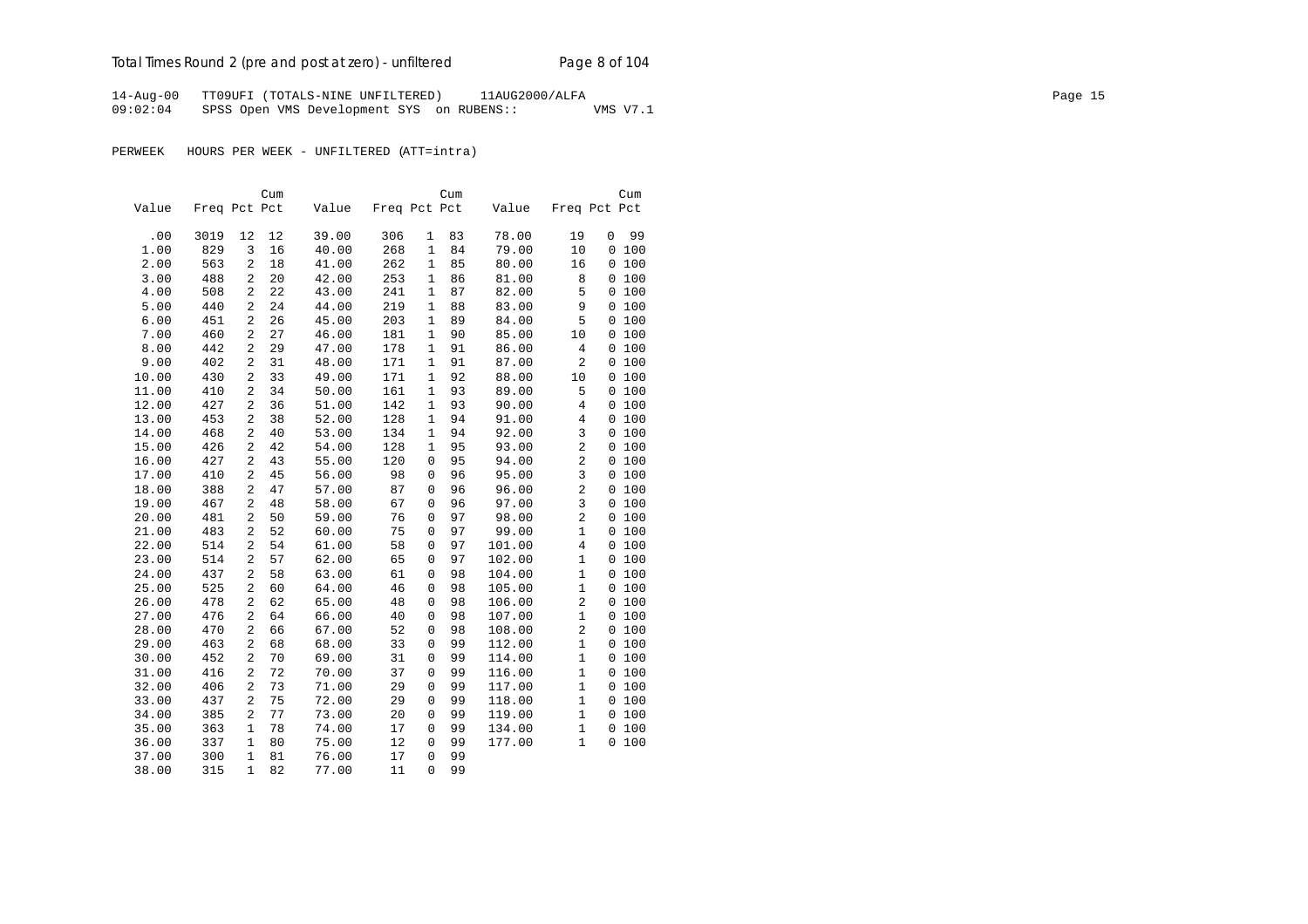| Total Times Round 2 (pre and post at zero) - unfiltered | Page 9 of 104 |
|---------------------------------------------------------|---------------|
|                                                         |               |

14-Aug-00 TT09UFI (TOTALS-NINE UNFILTERED) 11AUG2000/ALFA Page 16 09:02:05 SPSS Open VMS Development SYS on RUBENS:: VMS V7.1

|             | Count        | Midpoint |                                    |                     |      |      | One symbol equals approx. 160.00 occurrences |
|-------------|--------------|----------|------------------------------------|---------------------|------|------|----------------------------------------------|
|             | 5407         | 2.50     | ********************************** |                     |      |      |                                              |
|             | 2195         | 7.50     | **************                     |                     |      |      |                                              |
|             | 2188         | 12.50    | **************                     |                     |      |      |                                              |
|             | 2118         | 17.50    | *************                      |                     |      |      |                                              |
|             | 2429         | 22.50    | ***************                    |                     |      |      |                                              |
|             | 2412         | 27.50    | ***************                    |                     |      |      |                                              |
|             | 2096         | 32.50    | *************                      |                     |      |      |                                              |
|             | 1621         | 37.50    | **********                         |                     |      |      |                                              |
|             | 1243         | 42.50    | ********                           |                     |      |      |                                              |
|             | 904          | 47.50    | $******$                           |                     |      |      |                                              |
|             | 693          | 52.50    | $***$                              |                     |      |      |                                              |
|             | 448          | 57.50    | $ ***$                             |                     |      |      |                                              |
|             | 305          | 62.50    | $\star$ $\star$                    |                     |      |      |                                              |
|             | 204          | 67.50    | $\star$                            |                     |      |      |                                              |
|             | 132          | 72.50    | $^\star$                           |                     |      |      |                                              |
|             | 69           | 77.50    |                                    |                     |      |      |                                              |
|             | 43           | 82.50    |                                    |                     |      |      |                                              |
|             | 31           | 87.50    |                                    |                     |      |      |                                              |
|             | 15           | 92.50    |                                    |                     |      |      |                                              |
|             | 11           | 97.50    |                                    |                     |      |      |                                              |
|             | 6            | 102.50   |                                    |                     |      |      |                                              |
|             | 6            | 107.50   |                                    |                     |      |      |                                              |
|             | 2            | 112.50   |                                    |                     |      |      |                                              |
|             | 4            | 117.50   |                                    |                     |      |      |                                              |
|             | 0            | 122.50   |                                    |                     |      |      |                                              |
|             | 0            | 127.50   |                                    |                     |      |      |                                              |
|             | $\mathbf{1}$ | 132.50   |                                    |                     |      |      |                                              |
|             | 0            | 137.50   |                                    |                     |      |      |                                              |
|             | 0            | 142.50   |                                    |                     |      |      |                                              |
|             | 0            | 147.50   |                                    |                     |      |      |                                              |
|             | 0            | 152.50   |                                    |                     |      |      |                                              |
|             | 0            | 157.50   |                                    |                     |      |      |                                              |
|             | 0            | 162.50   |                                    |                     |      |      |                                              |
|             | 0            | 167.50   |                                    |                     |      |      |                                              |
|             | 0            | 172.50   |                                    |                     |      |      |                                              |
|             | $\mathbf{1}$ | 177.00   |                                    |                     |      |      |                                              |
|             |              |          | ÷                                  |                     |      |      |                                              |
|             |              |          | 1600<br>$\mathbf 0$                | 3200                | 4800 | 6400 | 8000                                         |
|             |              |          |                                    | Histogram frequency |      |      |                                              |
| Mean        |              | 22.061   | Std dev                            | 18.097              |      |      |                                              |
|             |              |          |                                    |                     |      |      |                                              |
| Valid cases |              | 24584    | Missing cases                      | 0                   |      |      |                                              |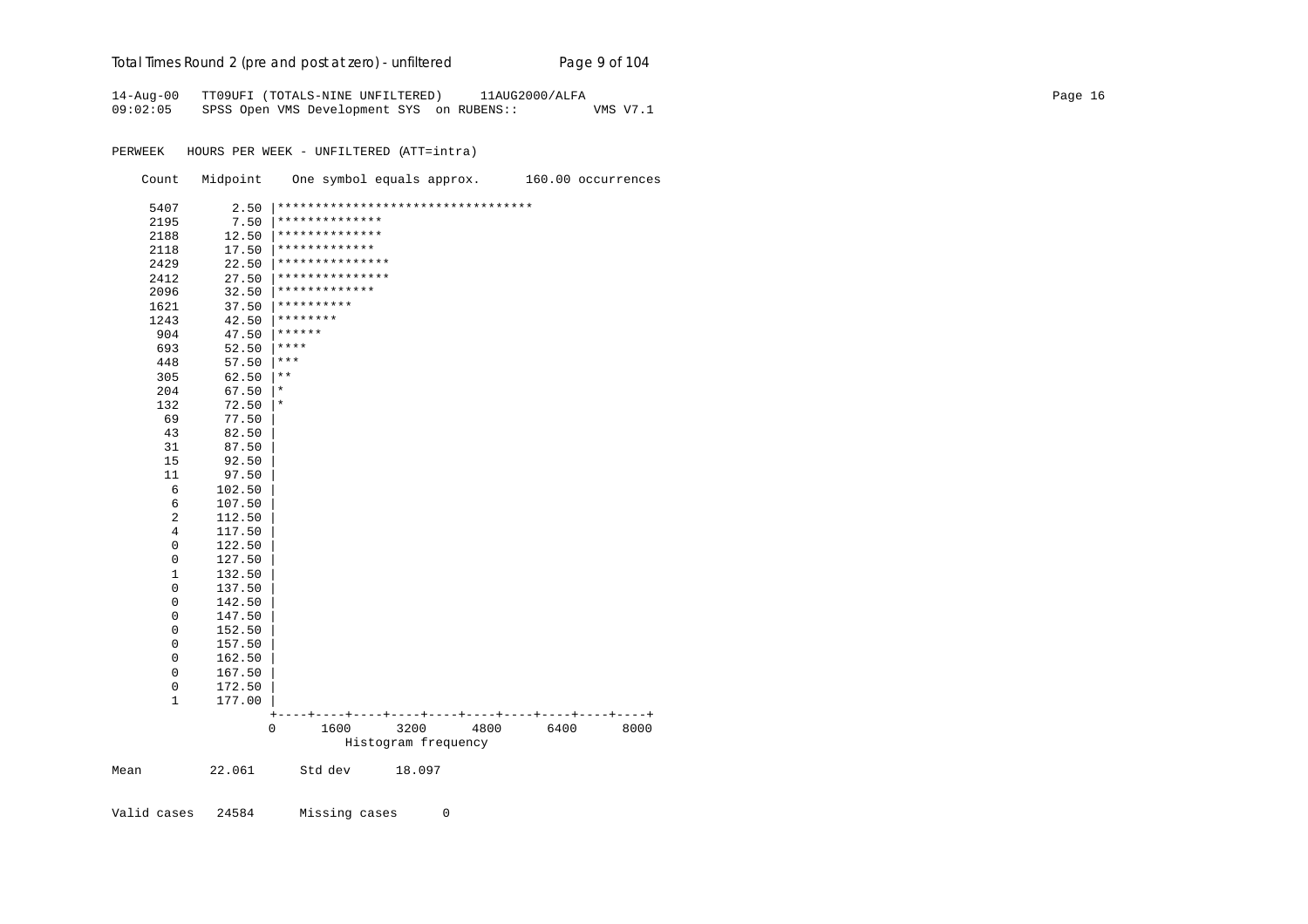Total Times Round 2 (pre and post at zero) - un*filtered* Page 10 of 104

14-Aug-00 TT09UFI (TOTALS-NINE UNFILTERED) 11AUG2000/ALFA Page 17 09:02:07 SPSS Open VMS Development SYS on RUBENS:: VMS V7.1

Preceding task required .42 seconds CPU time; 3.80 seconds elapsed.

236 0 TEMPORARY 237 0 SELECT IF (SCIN36 EQ 2) 238 0 /\* 239 0 /\* TOTAL TIMES FREQUENCY DISTRIBUTION FOR FACIO-MAX SURGEONS  $240 \t 0 / *$ 241 0 FREQUENCIES VARIABLES=PERWEEK/<br>242 0 FORMAT=CONDENSE/ 242 0 FORMAT=CONDENSE/ 243 0 HISTOGRAM=INCREMENT (5)/ 244 0 STATISTICS=MEAN STDDEV  $245 \t0 \t/*$ 

There are 1,073,640,320 bytes of memory available.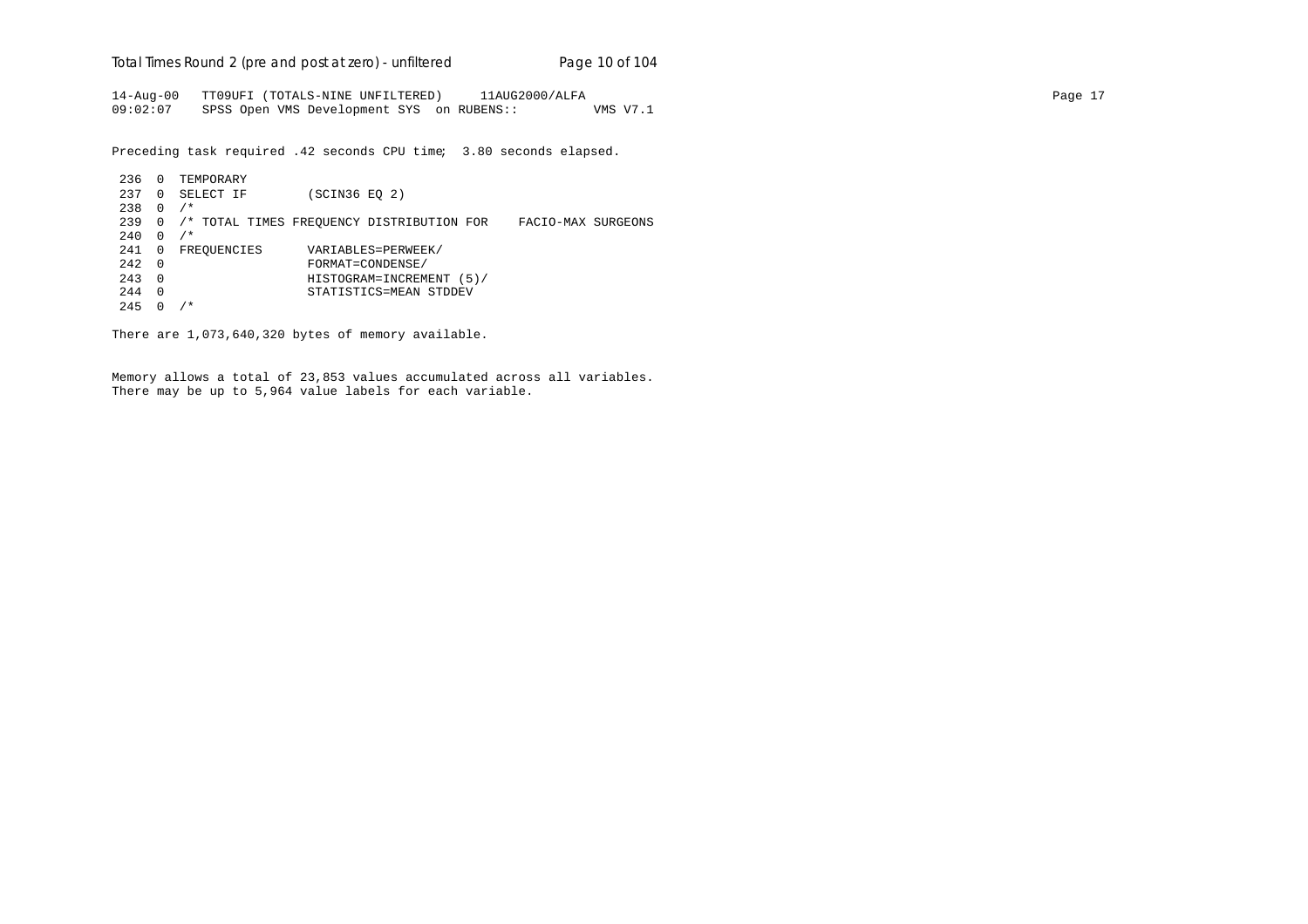Total Times Round 2 (pre and post at zero) - un*filtered* Page 11 of 104

14-Aug-00 TT09UFI (TOTALS-NINE UNFILTERED) 11AUG2000/ALFA Page 18 09:02:08 SPSS Open VMS Development SYS on RUBENS:: VMS V7.1

PERWEEK HOURS PER WEEK - UNFILTERED (ATT=intra)

|       |              |    | Cum |       |                |    | Cum |       |                |    | Cum   |
|-------|--------------|----|-----|-------|----------------|----|-----|-------|----------------|----|-------|
| Value | Freq Pct Pct |    |     | Value | Freq Pct Pct   |    |     | Value | Freq Pct Pct   |    |       |
| .00   | 21           | 14 | 14  | 8.00  | 5.             | 3  | 74  | 16.00 | 2              |    | 94    |
| 1.00  | 15           | 10 | 25  | 9.00  | 4              | 3  | 77  | 17.00 | 2              | 1. | 96    |
| 2.00  | 15           | 10 | 35  | 10.00 | 3              | 2  | 79  | 18.00 | $\mathfrak{D}$ | 1  | 97    |
| 3.00  | 15           | 10 | 46  | 11.00 | 7              | 5. | 84  | 19.00 |                |    | 98    |
| 4.00  | 12           | 8  | 54  | 12.00 | 4              | 3  | 87  | 22.00 |                |    | 99    |
| 5.00  | 6            | 4  | 58  | 13.00 | $\mathfrak{D}$ | 1  | 88  | 25.00 |                |    | 99    |
| 6.00  | 8            | 6  | 63  | 14.00 | 5              | 3  | 92  | 28.00 |                |    | 1 100 |
| 7.00  | 11           | 8  | 71  | 15.00 | $\mathfrak{D}$ |    | 93  |       |                |    |       |

 Count Midpoint One symbol equals approximately 2.00 occurrences 78 2.50 |\*\*\*\*\*\*\*\*\*\*\*\*\*\*\*\*\*\*\*\*\*\*\*\*\*\*\*\*\*\*\*\*\*\*\*\*\*\*\* 34 7.50  $***************************$ <br>21 12.50 \*\*\*\*\*\*\*\*\*\*\*  $\begin{array}{ccc} 21 & 12.50 & ***********\\ 9 & 17.50 & ***** \end{array}$ 9 17.50  $*****$ <br>1 22.50  $*$  $\begin{array}{ccc} 1 & 22.50 & | & * \\ 2 & 27.50 & | & * \end{array}$  $27.50$  |\*

|      |       | 20      | 40                  | 60 | 80 | 100 |
|------|-------|---------|---------------------|----|----|-----|
|      |       |         | Histogram frequency |    |    |     |
| Mean | 5.834 | Std dev | 5.633               |    |    |     |

Valid cases 145 Missing cases 0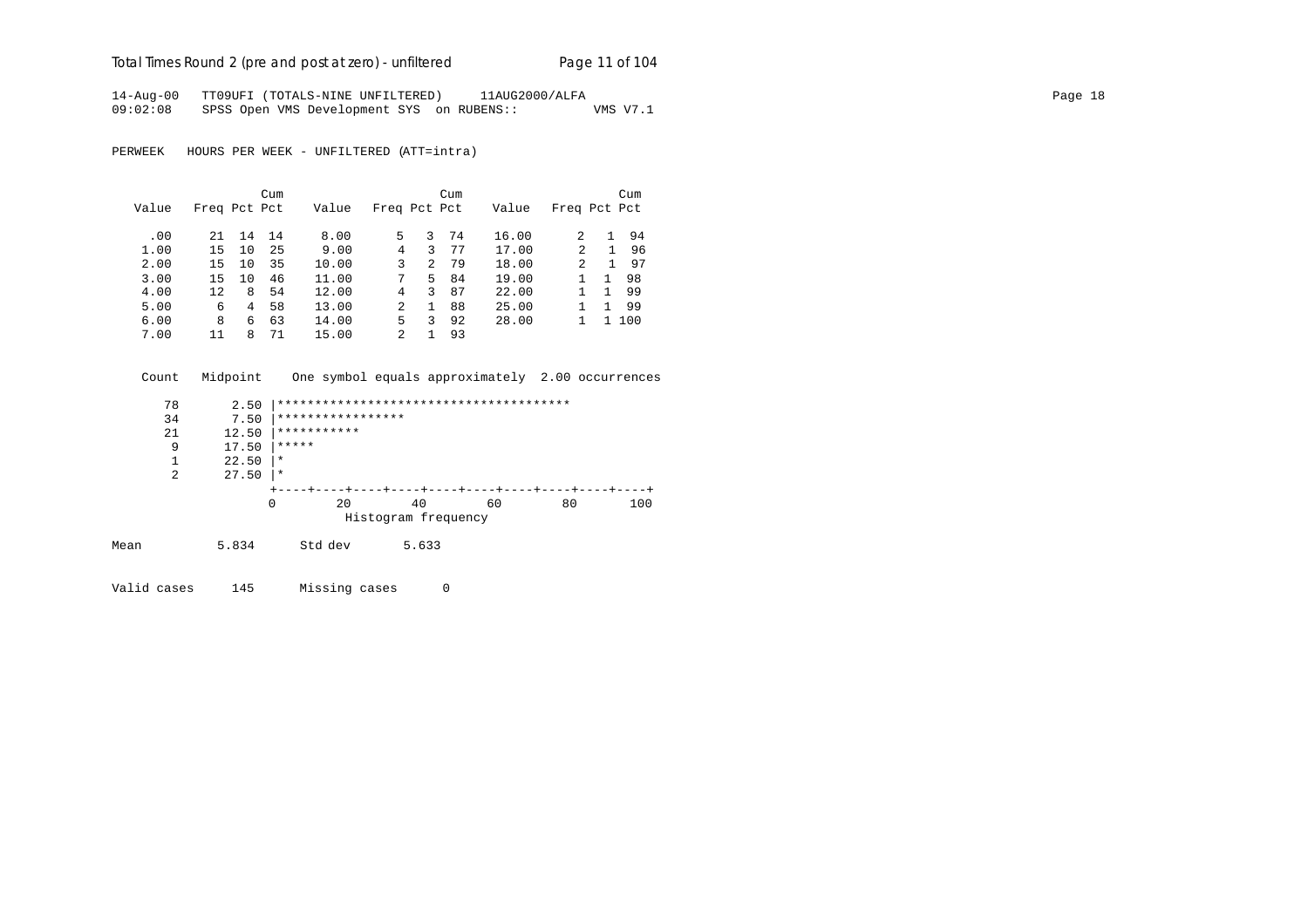Total Times Round 2 (pre and post at zero) - un*filtered* Page 12 of 104

14-Aug-00 TT09UFI (TOTALS-NINE UNFILTERED) 11AUG2000/ALFA Page 19 09:02:09 SPSS Open VMS Development SYS on RUBENS:: VMS V7.1

Preceding task required .28 seconds CPU time; 1.86 seconds elapsed.

246 0 TEMPORARY 247 0 SELECT IF (SCIN36 EQ 3)  $248$  0 /\* 249 0 /\* TOTAL TIMES FREQUENCY DISTRIBUTION FOR OBSTETRICIANS & GYNAECOLOGISTS  $250 \t 0 / *$ 251 0 FREQUENCIES VARIABLES=PERWEEK/<br>252 0 FORMAT=CONDENSE/ 252 0 FORMAT=CONDENSE/ 253 0 HISTOGRAM=INCREMENT (5)/ 254 0 STATISTICS=MEAN STDDEV  $255 \t0 \t/$ 

There are 1,073,640,320 bytes of memory available.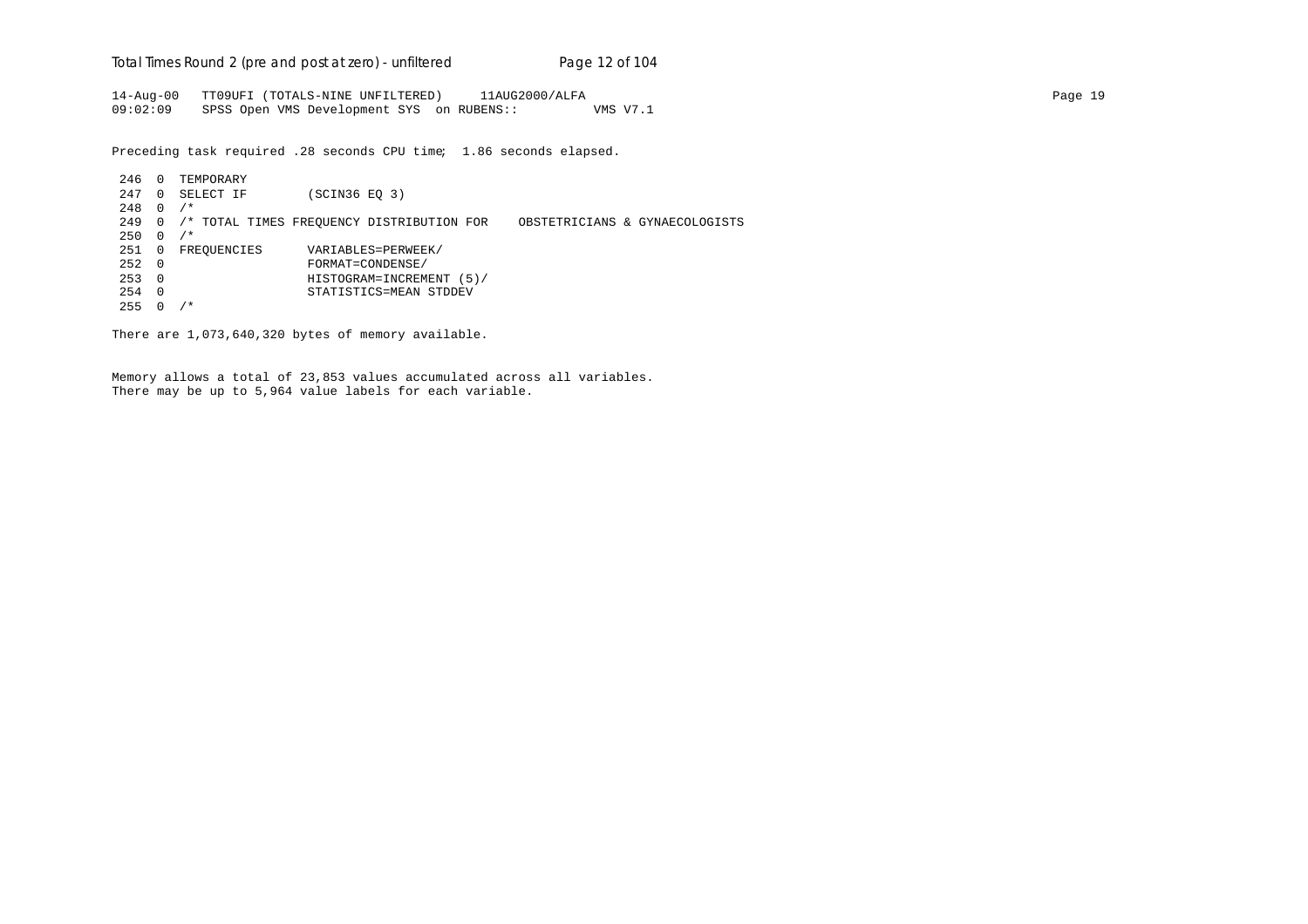14-Aug-00 TT09UFI (TOTALS-NINE UNFILTERED) 11AUG2000/ALFA Page 20 09:02:10 SPSS Open VMS Development SYS on RUBENS:: VMS V7.1

| Value<br>Freq Pct Pct<br>Value<br>Freq Pct Pct<br>Value<br>Freq Pct Pct<br>62.00<br>95<br>.00<br>74<br>8<br>31.00<br>15<br>2<br>63<br>2<br>8<br>0<br>1.00<br>39<br>$\overline{2}$<br>65<br>7<br>11<br>32.00<br>16<br>63.00<br>$\mathbf{1}$<br>96<br>4<br>$\overline{2}$<br>67<br>2.00<br>24<br>14<br>33.00<br>19<br>$\mathbf{1}$<br>$\mathbf 0$<br>96<br>2<br>64.00<br>3.00<br>21<br>$\overline{a}$<br>34.00<br>2<br>69<br>65.00<br>1<br>96<br>16<br>15<br>$\mathbf 0$<br>$\mathbf{1}$<br>4.00<br>16<br>$\overline{2}$<br>16<br>2<br>70<br>66.00<br>96<br>18<br>35.00<br>$\mathbf 0$<br>3<br>21<br>2<br>20<br>16<br>2<br>72<br>96<br>5.00<br>36.00<br>67.00<br>$\mathbf 0$<br>$\overline{2}$<br>$\overline{a}$<br>22<br>74<br>$\overline{4}$<br>$\overline{0}$<br>97<br>6.00<br>24<br>37.00<br>17<br>69.00<br>24<br>$\overline{c}$<br>97<br>7.00<br>2<br>38.00<br>14<br>1<br>75<br>70.00<br>$\mathbf 0$<br>18<br>$\overline{a}$<br>97<br>8.00<br>8<br>25<br>39.00<br>17<br>$\overline{a}$<br>77<br>71.00<br>1<br>$\mathbf 0$<br>$\overline{a}$<br>9.00<br>26<br>40.00<br>2<br>78<br>72.00<br>97<br>14<br>1<br>15<br>$\mathbf 0$<br>80<br>97<br>10.00<br>13<br>28<br>2<br>$\mathbf{1}$<br>1<br>41.00<br>15<br>73.00<br>$\Omega$<br>$\mathbf{1}$<br>29<br>1<br>81<br>97<br>11.00<br>13<br>$\mathbf{1}$<br>42.00<br>10<br>74.00<br>$\mathbf 0$<br>17<br>31<br>1<br>82<br>75.00<br>$\mathbf{1}$<br>98<br>12.00<br>2<br>43.00<br>10<br>0<br>32<br>$\mathbf{1}$<br>98<br>13.00<br>13<br>$\mathbf{1}$<br>44.00<br>8<br>83<br>78.00<br>$\mathbf{1}$<br>$\mathbf 0$<br>$\mathbf{1}$<br>98<br>14.00<br>14<br>$\mathbf{1}$<br>33<br>45.00<br>12<br>84<br>79.00<br>4<br>0<br>35<br>85<br>$\overline{2}$<br>98<br>15.00<br>14<br>$\mathbf{1}$<br>46.00<br>15<br>2<br>80.00<br>$\Omega$ |       |    |   | Cum |       |    |   | Cum |       |              |   | Cum |
|---------------------------------------------------------------------------------------------------------------------------------------------------------------------------------------------------------------------------------------------------------------------------------------------------------------------------------------------------------------------------------------------------------------------------------------------------------------------------------------------------------------------------------------------------------------------------------------------------------------------------------------------------------------------------------------------------------------------------------------------------------------------------------------------------------------------------------------------------------------------------------------------------------------------------------------------------------------------------------------------------------------------------------------------------------------------------------------------------------------------------------------------------------------------------------------------------------------------------------------------------------------------------------------------------------------------------------------------------------------------------------------------------------------------------------------------------------------------------------------------------------------------------------------------------------------------------------------------------------------------------------------------------------------------------------------------------------------------------------------------------------------------------|-------|----|---|-----|-------|----|---|-----|-------|--------------|---|-----|
|                                                                                                                                                                                                                                                                                                                                                                                                                                                                                                                                                                                                                                                                                                                                                                                                                                                                                                                                                                                                                                                                                                                                                                                                                                                                                                                                                                                                                                                                                                                                                                                                                                                                                                                                                                           |       |    |   |     |       |    |   |     |       |              |   |     |
|                                                                                                                                                                                                                                                                                                                                                                                                                                                                                                                                                                                                                                                                                                                                                                                                                                                                                                                                                                                                                                                                                                                                                                                                                                                                                                                                                                                                                                                                                                                                                                                                                                                                                                                                                                           |       |    |   |     |       |    |   |     |       |              |   |     |
|                                                                                                                                                                                                                                                                                                                                                                                                                                                                                                                                                                                                                                                                                                                                                                                                                                                                                                                                                                                                                                                                                                                                                                                                                                                                                                                                                                                                                                                                                                                                                                                                                                                                                                                                                                           |       |    |   |     |       |    |   |     |       |              |   |     |
|                                                                                                                                                                                                                                                                                                                                                                                                                                                                                                                                                                                                                                                                                                                                                                                                                                                                                                                                                                                                                                                                                                                                                                                                                                                                                                                                                                                                                                                                                                                                                                                                                                                                                                                                                                           |       |    |   |     |       |    |   |     |       |              |   |     |
|                                                                                                                                                                                                                                                                                                                                                                                                                                                                                                                                                                                                                                                                                                                                                                                                                                                                                                                                                                                                                                                                                                                                                                                                                                                                                                                                                                                                                                                                                                                                                                                                                                                                                                                                                                           |       |    |   |     |       |    |   |     |       |              |   |     |
|                                                                                                                                                                                                                                                                                                                                                                                                                                                                                                                                                                                                                                                                                                                                                                                                                                                                                                                                                                                                                                                                                                                                                                                                                                                                                                                                                                                                                                                                                                                                                                                                                                                                                                                                                                           |       |    |   |     |       |    |   |     |       |              |   |     |
|                                                                                                                                                                                                                                                                                                                                                                                                                                                                                                                                                                                                                                                                                                                                                                                                                                                                                                                                                                                                                                                                                                                                                                                                                                                                                                                                                                                                                                                                                                                                                                                                                                                                                                                                                                           |       |    |   |     |       |    |   |     |       |              |   |     |
|                                                                                                                                                                                                                                                                                                                                                                                                                                                                                                                                                                                                                                                                                                                                                                                                                                                                                                                                                                                                                                                                                                                                                                                                                                                                                                                                                                                                                                                                                                                                                                                                                                                                                                                                                                           |       |    |   |     |       |    |   |     |       |              |   |     |
|                                                                                                                                                                                                                                                                                                                                                                                                                                                                                                                                                                                                                                                                                                                                                                                                                                                                                                                                                                                                                                                                                                                                                                                                                                                                                                                                                                                                                                                                                                                                                                                                                                                                                                                                                                           |       |    |   |     |       |    |   |     |       |              |   |     |
|                                                                                                                                                                                                                                                                                                                                                                                                                                                                                                                                                                                                                                                                                                                                                                                                                                                                                                                                                                                                                                                                                                                                                                                                                                                                                                                                                                                                                                                                                                                                                                                                                                                                                                                                                                           |       |    |   |     |       |    |   |     |       |              |   |     |
|                                                                                                                                                                                                                                                                                                                                                                                                                                                                                                                                                                                                                                                                                                                                                                                                                                                                                                                                                                                                                                                                                                                                                                                                                                                                                                                                                                                                                                                                                                                                                                                                                                                                                                                                                                           |       |    |   |     |       |    |   |     |       |              |   |     |
|                                                                                                                                                                                                                                                                                                                                                                                                                                                                                                                                                                                                                                                                                                                                                                                                                                                                                                                                                                                                                                                                                                                                                                                                                                                                                                                                                                                                                                                                                                                                                                                                                                                                                                                                                                           |       |    |   |     |       |    |   |     |       |              |   |     |
|                                                                                                                                                                                                                                                                                                                                                                                                                                                                                                                                                                                                                                                                                                                                                                                                                                                                                                                                                                                                                                                                                                                                                                                                                                                                                                                                                                                                                                                                                                                                                                                                                                                                                                                                                                           |       |    |   |     |       |    |   |     |       |              |   |     |
|                                                                                                                                                                                                                                                                                                                                                                                                                                                                                                                                                                                                                                                                                                                                                                                                                                                                                                                                                                                                                                                                                                                                                                                                                                                                                                                                                                                                                                                                                                                                                                                                                                                                                                                                                                           |       |    |   |     |       |    |   |     |       |              |   |     |
|                                                                                                                                                                                                                                                                                                                                                                                                                                                                                                                                                                                                                                                                                                                                                                                                                                                                                                                                                                                                                                                                                                                                                                                                                                                                                                                                                                                                                                                                                                                                                                                                                                                                                                                                                                           |       |    |   |     |       |    |   |     |       |              |   |     |
|                                                                                                                                                                                                                                                                                                                                                                                                                                                                                                                                                                                                                                                                                                                                                                                                                                                                                                                                                                                                                                                                                                                                                                                                                                                                                                                                                                                                                                                                                                                                                                                                                                                                                                                                                                           |       |    |   |     |       |    |   |     |       |              |   |     |
|                                                                                                                                                                                                                                                                                                                                                                                                                                                                                                                                                                                                                                                                                                                                                                                                                                                                                                                                                                                                                                                                                                                                                                                                                                                                                                                                                                                                                                                                                                                                                                                                                                                                                                                                                                           |       |    |   |     |       |    |   |     |       |              |   |     |
|                                                                                                                                                                                                                                                                                                                                                                                                                                                                                                                                                                                                                                                                                                                                                                                                                                                                                                                                                                                                                                                                                                                                                                                                                                                                                                                                                                                                                                                                                                                                                                                                                                                                                                                                                                           |       |    |   |     |       |    |   |     |       |              |   |     |
|                                                                                                                                                                                                                                                                                                                                                                                                                                                                                                                                                                                                                                                                                                                                                                                                                                                                                                                                                                                                                                                                                                                                                                                                                                                                                                                                                                                                                                                                                                                                                                                                                                                                                                                                                                           | 16.00 | 18 | 2 | 37  | 47.00 | 11 | 1 | 86  | 81.00 | $\mathbf{1}$ | 0 | 98  |
| $\overline{c}$<br>38<br>8<br>1<br>87<br>99<br>17.00<br>14<br>48.00<br>82.00<br>0<br>$\mathbf{1}$                                                                                                                                                                                                                                                                                                                                                                                                                                                                                                                                                                                                                                                                                                                                                                                                                                                                                                                                                                                                                                                                                                                                                                                                                                                                                                                                                                                                                                                                                                                                                                                                                                                                          |       |    |   |     |       |    |   |     |       |              |   |     |
| 18.00<br>40<br>49.00<br>1<br>99<br>16<br>2<br>10<br>88<br>83.00<br>$\mathbf{1}$<br>$\mathbf 0$                                                                                                                                                                                                                                                                                                                                                                                                                                                                                                                                                                                                                                                                                                                                                                                                                                                                                                                                                                                                                                                                                                                                                                                                                                                                                                                                                                                                                                                                                                                                                                                                                                                                            |       |    |   |     |       |    |   |     |       |              |   |     |
| 42<br>99<br>19.00<br>21<br>2<br>50.00<br>6<br>1<br>89<br>84.00<br>$\mathbf{1}$<br>0                                                                                                                                                                                                                                                                                                                                                                                                                                                                                                                                                                                                                                                                                                                                                                                                                                                                                                                                                                                                                                                                                                                                                                                                                                                                                                                                                                                                                                                                                                                                                                                                                                                                                       |       |    |   |     |       |    |   |     |       |              |   |     |
| 90<br>$\mathbf{1}$<br>99<br>20.00<br>18<br>2<br>44<br>51.00<br>12<br>1<br>85.00<br>$\mathbf 0$                                                                                                                                                                                                                                                                                                                                                                                                                                                                                                                                                                                                                                                                                                                                                                                                                                                                                                                                                                                                                                                                                                                                                                                                                                                                                                                                                                                                                                                                                                                                                                                                                                                                            |       |    |   |     |       |    |   |     |       |              |   |     |
| $\mathbf{1}$<br>99<br>21.00<br>21<br>2<br>46<br>52.00<br>6<br>1<br>91<br>86.00<br>$\mathbf 0$                                                                                                                                                                                                                                                                                                                                                                                                                                                                                                                                                                                                                                                                                                                                                                                                                                                                                                                                                                                                                                                                                                                                                                                                                                                                                                                                                                                                                                                                                                                                                                                                                                                                             |       |    |   |     |       |    |   |     |       |              |   |     |
| $\overline{2}$<br>3<br>22.00<br>48<br>53.00<br>10<br>1<br>92<br>87.00<br>99<br>25<br>$\Omega$                                                                                                                                                                                                                                                                                                                                                                                                                                                                                                                                                                                                                                                                                                                                                                                                                                                                                                                                                                                                                                                                                                                                                                                                                                                                                                                                                                                                                                                                                                                                                                                                                                                                             |       |    |   |     |       |    |   |     |       |              |   |     |
| 50<br>54.00<br>92<br>$\mathbf{1}$<br>99<br>23.00<br>13<br>$\mathbf{1}$<br>3<br>$\mathbf 0$<br>90.00<br>$\mathbf 0$                                                                                                                                                                                                                                                                                                                                                                                                                                                                                                                                                                                                                                                                                                                                                                                                                                                                                                                                                                                                                                                                                                                                                                                                                                                                                                                                                                                                                                                                                                                                                                                                                                                        |       |    |   |     |       |    |   |     |       |              |   |     |
| 3<br>17<br>51<br>92<br>$\mathbf 1$<br>99<br>24.00<br>$\overline{a}$<br>55.00<br>$\mathbf 0$<br>92.00<br>$\Omega$                                                                                                                                                                                                                                                                                                                                                                                                                                                                                                                                                                                                                                                                                                                                                                                                                                                                                                                                                                                                                                                                                                                                                                                                                                                                                                                                                                                                                                                                                                                                                                                                                                                          |       |    |   |     |       |    |   |     |       |              |   |     |
| 8<br>$\mathbf{1}$<br>2<br>53<br>$\mathbf{1}$<br>93<br>25.00<br>16<br>56.00<br>98.00<br>$\Omega$<br>99                                                                                                                                                                                                                                                                                                                                                                                                                                                                                                                                                                                                                                                                                                                                                                                                                                                                                                                                                                                                                                                                                                                                                                                                                                                                                                                                                                                                                                                                                                                                                                                                                                                                     |       |    |   |     |       |    |   |     |       |              |   |     |
| 3<br>$\overline{2}$<br>$\mathbf 0$<br>93<br>100<br>26.00<br>12<br>$\mathbf{1}$<br>54<br>57.00<br>99.00<br>$\mathbf 0$                                                                                                                                                                                                                                                                                                                                                                                                                                                                                                                                                                                                                                                                                                                                                                                                                                                                                                                                                                                                                                                                                                                                                                                                                                                                                                                                                                                                                                                                                                                                                                                                                                                     |       |    |   |     |       |    |   |     |       |              |   |     |
| 3<br>27.00<br>24<br>2<br>57<br>58.00<br>94<br>103.00<br>$\mathbf{1}$<br>100<br>0<br>0                                                                                                                                                                                                                                                                                                                                                                                                                                                                                                                                                                                                                                                                                                                                                                                                                                                                                                                                                                                                                                                                                                                                                                                                                                                                                                                                                                                                                                                                                                                                                                                                                                                                                     |       |    |   |     |       |    |   |     |       |              |   |     |
| 5<br>28.00<br>59<br>59.00<br>105.00<br>100<br>20<br>2<br>$\mathbf{1}$<br>94<br>$\mathbf{1}$<br>0                                                                                                                                                                                                                                                                                                                                                                                                                                                                                                                                                                                                                                                                                                                                                                                                                                                                                                                                                                                                                                                                                                                                                                                                                                                                                                                                                                                                                                                                                                                                                                                                                                                                          |       |    |   |     |       |    |   |     |       |              |   |     |
| $\mathbf{1}$<br>17<br>2<br>60<br>60.00<br>$\mathbf{1}$<br>100<br>29.00<br>0<br>94<br>111.00<br>0                                                                                                                                                                                                                                                                                                                                                                                                                                                                                                                                                                                                                                                                                                                                                                                                                                                                                                                                                                                                                                                                                                                                                                                                                                                                                                                                                                                                                                                                                                                                                                                                                                                                          |       |    |   |     |       |    |   |     |       |              |   |     |
| $\overline{2}$<br>15<br>62<br>61.00<br>$\overline{4}$<br>0<br>95<br>30.00                                                                                                                                                                                                                                                                                                                                                                                                                                                                                                                                                                                                                                                                                                                                                                                                                                                                                                                                                                                                                                                                                                                                                                                                                                                                                                                                                                                                                                                                                                                                                                                                                                                                                                 |       |    |   |     |       |    |   |     |       |              |   |     |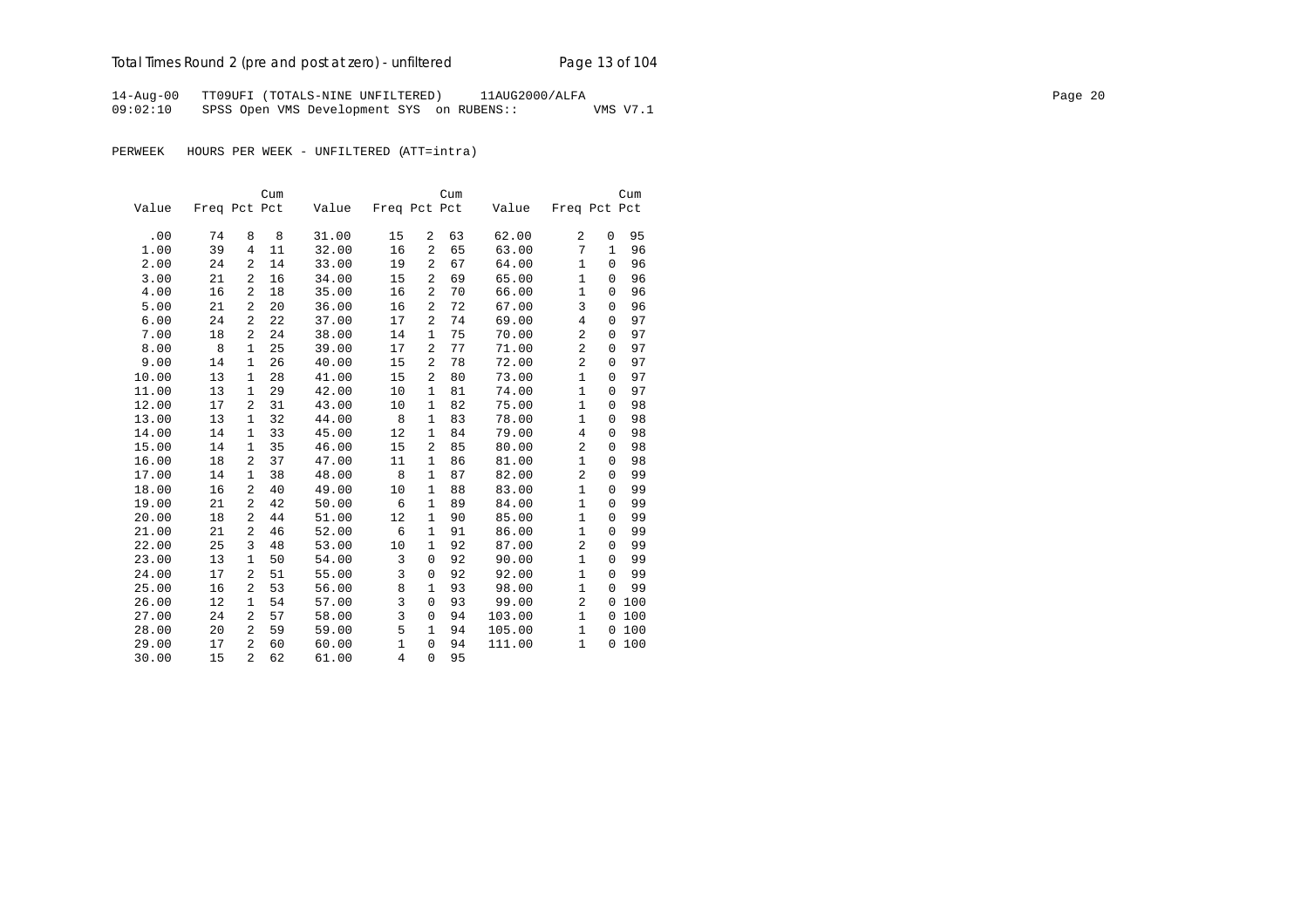| Total Times Round 2 (pre and post at zero) - unfiltered | Page 14 of 104 |
|---------------------------------------------------------|----------------|
|---------------------------------------------------------|----------------|

14-Aug-00 TT09UFI (TOTALS-NINE UNFILTERED) 11AUG2000/ALFA Page 21 09:02:10 SPSS Open VMS Development SYS on RUBENS:: VMS V7.1

PERWEEK HOURS PER WEEK - UNFILTERED (ATT=intra)

Count Midpoint One symbol equals approximately 4.00 occurrences

|      | 174 | 2.50     |                    |         |                          |     |     |     |
|------|-----|----------|--------------------|---------|--------------------------|-----|-----|-----|
|      | 85  | 7.50     |                    |         | *********************    |     |     |     |
|      | 70  | 12.50    | ****************** |         |                          |     |     |     |
|      | 83  | 17.50    |                    |         | *********************    |     |     |     |
|      | 94  | 22.50    |                    |         | ************************ |     |     |     |
|      | 89  | 27.50    |                    |         | **********************   |     |     |     |
|      | 80  | 32.50    |                    |         | ********************     |     |     |     |
|      | 80  | 37.50    |                    |         | ********************     |     |     |     |
|      | 58  | 42.50    | ***************    |         |                          |     |     |     |
|      | 56  | 47.50    | **************     |         |                          |     |     |     |
|      | 37  | 52.50    | *********          |         |                          |     |     |     |
|      | 22  | 57.50    | ******             |         |                          |     |     |     |
|      | 15  | 62.50    | ****               |         |                          |     |     |     |
|      | 9   | 67.50    | $* *$              |         |                          |     |     |     |
|      | 8   | 72.50    | $* *$              |         |                          |     |     |     |
|      | 6   | 77.50    | $* *$              |         |                          |     |     |     |
|      | 7   | 82.50    | $***$              |         |                          |     |     |     |
|      | 4   | 87.50    | $\star$            |         |                          |     |     |     |
|      | 2   | 92.50    | $\ast$             |         |                          |     |     |     |
|      | 3   | 97.50    | $\ast$             |         |                          |     |     |     |
|      | 1   | 102.50   |                    |         |                          |     |     |     |
|      | 1   | 107.50   |                    |         |                          |     |     |     |
|      | 1   | 111.00   |                    |         |                          |     |     |     |
|      |     |          |                    |         |                          |     |     |     |
|      |     | $\Omega$ |                    | 40      | 80                       | 120 | 160 | 200 |
|      |     |          |                    |         | Histogram frequency      |     |     |     |
| Mean |     | 25.932   |                    | Std dev | 20.342                   |     |     |     |
|      |     |          |                    |         |                          |     |     |     |

Valid cases 985 Missing cases 0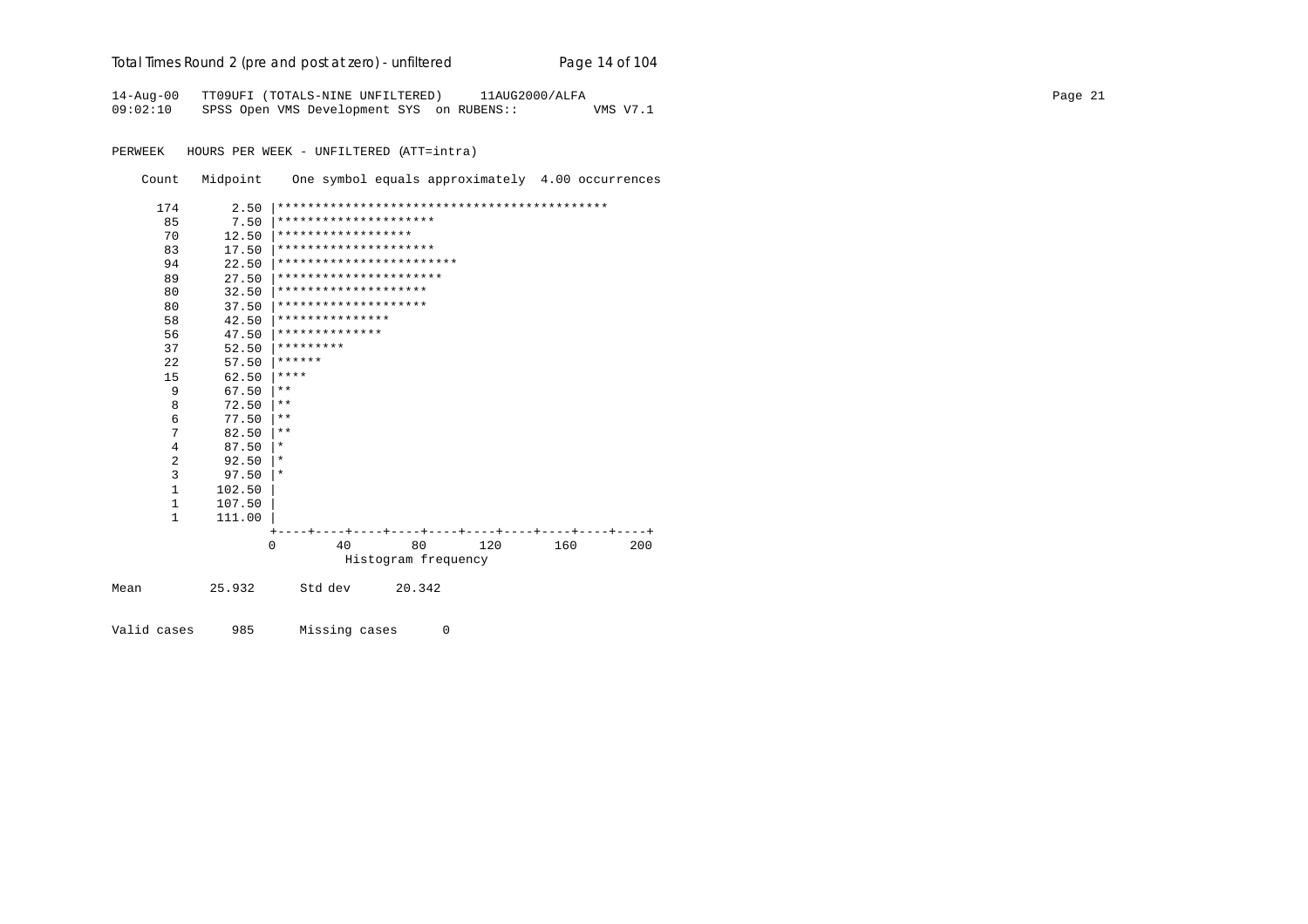Total Times Round 2 (pre and post at zero) - un*filtered* Page 15 of 104

14-Aug-00 TT09UFI (TOTALS-NINE UNFILTERED) 11AUG2000/ALFA Page 22 09:02:11 SPSS Open VMS Development SYS on RUBENS:: VMS V7.1

Preceding task required .33 seconds CPU time; 2.01 seconds elapsed.

256 0 TEMPORARY 257 0 SELECT IF (SCIN36 EQ 4)  $258$  0 /\* 259 0 /\* TOTAL TIMES FREQUENCY DISTRIBUTION FOR GENERAL SURGEONS  $260 \t 0 / *$ 261 0 FREQUENCIES VARIABLES=PERWEEK/<br>262 0 FORMAT=CONDENSE/ 262 0 FORMAT=CONDENSE/ 263 0 HISTOGRAM=INCREMENT (5)/ 264 0 STATISTICS=MEAN STDDEV  $265 \t 0 / *$ 

There are 1,073,640,320 bytes of memory available.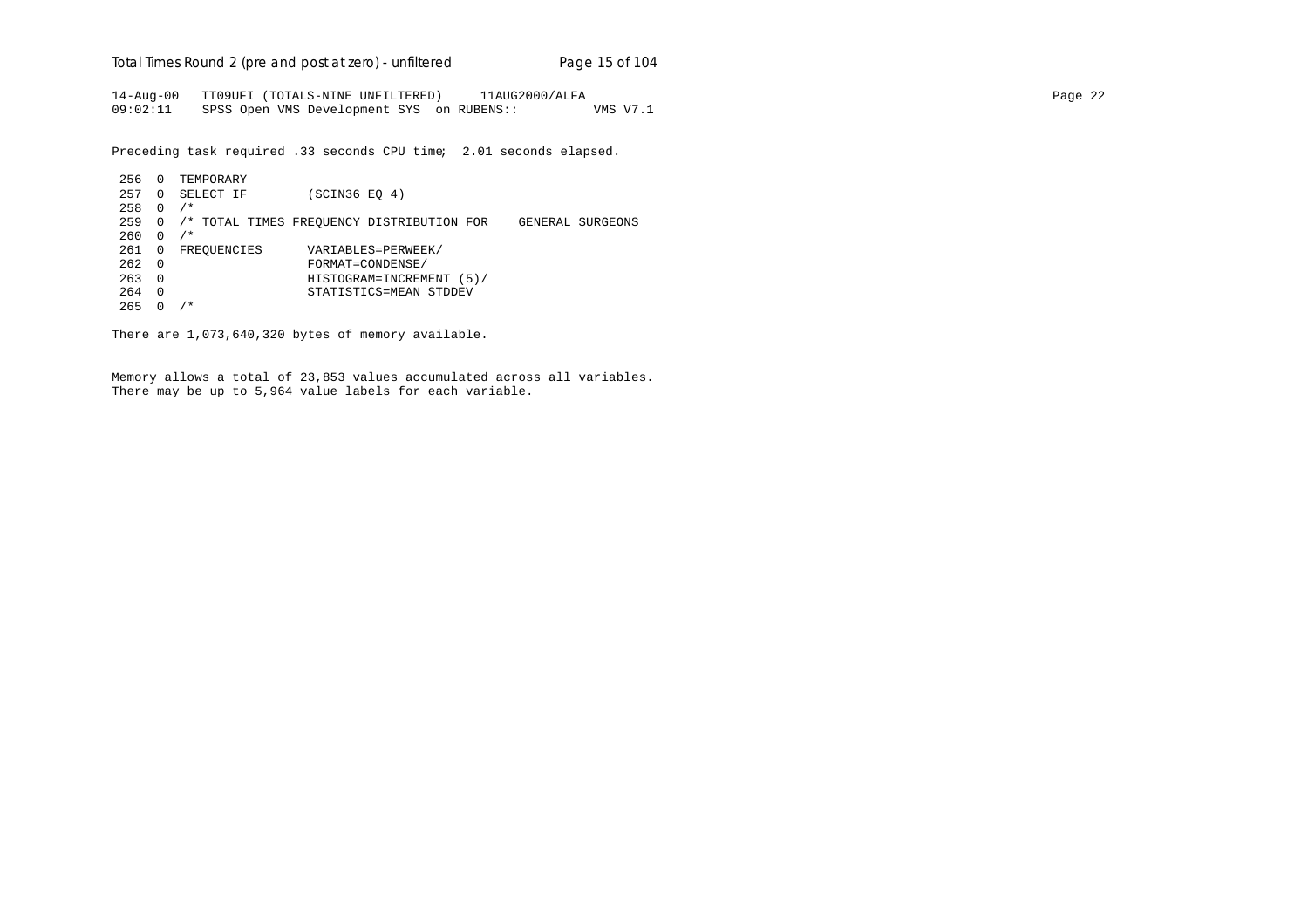14-Aug-00 TT09UFI (TOTALS-NINE UNFILTERED) 11AUG2000/ALFA Page 23 09:02:12 SPSS Open VMS Development SYS on RUBENS:: VMS V7.1

|       |              |                | Cum |       |                |                | Cum |        |                |             | Cum |
|-------|--------------|----------------|-----|-------|----------------|----------------|-----|--------|----------------|-------------|-----|
| Value | Freq Pct Pct |                |     | Value | Freq Pct Pct   |                |     | Value  | Freq Pct Pct   |             |     |
|       |              |                |     |       |                |                |     |        |                |             |     |
| .00   | 134          | 11             | 11  | 27.00 | 27             | 2              | 71  | 54.00  | 3              | 0           | 97  |
| 1.00  | 77           | 6              | 18  | 28.00 | 23             | 2              | 73  | 55.00  | 1              | $\Omega$    | 97  |
| 2.00  | 38           | 3              | 21  | 29.00 | 15             | 1              | 74  | 57.00  | 3              | $\mathbf 0$ | 97  |
| 3.00  | 30           | 2              | 23  | 30.00 | 24             | $\overline{a}$ | 76  | 58.00  | 3              | $\Omega$    | 97  |
| 4.00  | 36           | 3              | 26  | 31.00 | 20             | 2              | 78  | 59.00  | $\mathbf{1}$   | $\Omega$    | 98  |
| 5.00  | 24           | 2              | 28  | 32.00 | 23             | 2              | 80  | 60.00  | $\mathbf{1}$   | $\mathbf 0$ | 98  |
| 6.00  | 28           | 2              | 30  | 33.00 | 14             | 1              | 81  | 63.00  | $\overline{a}$ | $\Omega$    | 98  |
| 7.00  | 25           | 2              | 33  | 34.00 | 13             | 1              | 82  | 64.00  | $\overline{a}$ | 0           | 98  |
| 8.00  | 19           | 2              | 34  | 35.00 | 20             | $\overline{a}$ | 83  | 65.00  | $\mathbf{1}$   | 0           | 98  |
| 9.00  | 17           | 1              | 36  | 36.00 | 14             | 1              | 85  | 66.00  | 3              | $\Omega$    | 98  |
| 10.00 | 23           | 2              | 37  | 37.00 | 12             | $\mathbf{1}$   | 86  | 67.00  | 1              | 0           | 98  |
| 11.00 | 20           | 2              | 39  | 38.00 | 14             | 1              | 87  | 68.00  | $\overline{2}$ | $\Omega$    | 99  |
| 12.00 | 22           | 2              | 41  | 39.00 | 9              | 1              | 88  | 69.00  | 1              | $\Omega$    | 99  |
| 13.00 | 24           | 2              | 43  | 40.00 | 17             | $\mathbf{1}$   | 89  | 71.00  | $\mathbf{1}$   | 0           | 99  |
| 14.00 | 18           | $\mathbf{1}$   | 44  | 41.00 | 15             | $\mathbf{1}$   | 90  | 72.00  | 2              | 0           | 99  |
| 15.00 | 24           | 2              | 46  | 42.00 | 5              | $\mathbf 0$    | 91  | 73.00  | $\mathbf{1}$   | 0           | 99  |
| 16.00 | 25           | 2              | 48  | 43.00 | 10             | 1              | 91  | 75.00  | 2              | $\Omega$    | 99  |
| 17.00 | 33           | 3              | 51  | 44.00 | 6              | $\mathbf 0$    | 92  | 76.00  | 2              | $\Omega$    | 99  |
| 18.00 | 13           | 1              | 52  | 45.00 | 6              | 0              | 92  | 77.00  | $\mathbf{1}$   | 0           | 99  |
| 19.00 | 33           | 3              | 55  | 46.00 | 9              | 1              | 93  | 81.00  | 1              | $\Omega$    | 99  |
| 20.00 | 15           | 1              | 56  | 47.00 | 8              | 1              | 94  | 85.00  | $\mathbf{1}$   | $\Omega$    | 100 |
| 21.00 | 30           | 2              | 59  | 48.00 | 8              | $\mathbf{1}$   | 95  | 86.00  | $\overline{2}$ | $\Omega$    | 100 |
| 22.00 | 25           | 2              | 61  | 49.00 | 9              | $\mathbf{1}$   | 95  | 92.00  | 1              | $\Omega$    | 100 |
| 23.00 | 23           | 2              | 63  | 50.00 | 6              | $\mathbf 0$    | 96  | 98.00  | $\mathbf{1}$   | 0           | 100 |
| 24.00 | 27           | 2              | 65  | 51.00 | 5              | $\mathbf 0$    | 96  | 118.00 | 2              | 0           | 100 |
| 25.00 | 24           | 2              | 67  | 52.00 | $\overline{4}$ | $\mathbf 0$    | 97  |        |                |             |     |
| 26.00 | 20           | $\overline{2}$ | 69  | 53.00 | $\mathbf{1}$   | $\mathbf 0$    | 97  |        |                |             |     |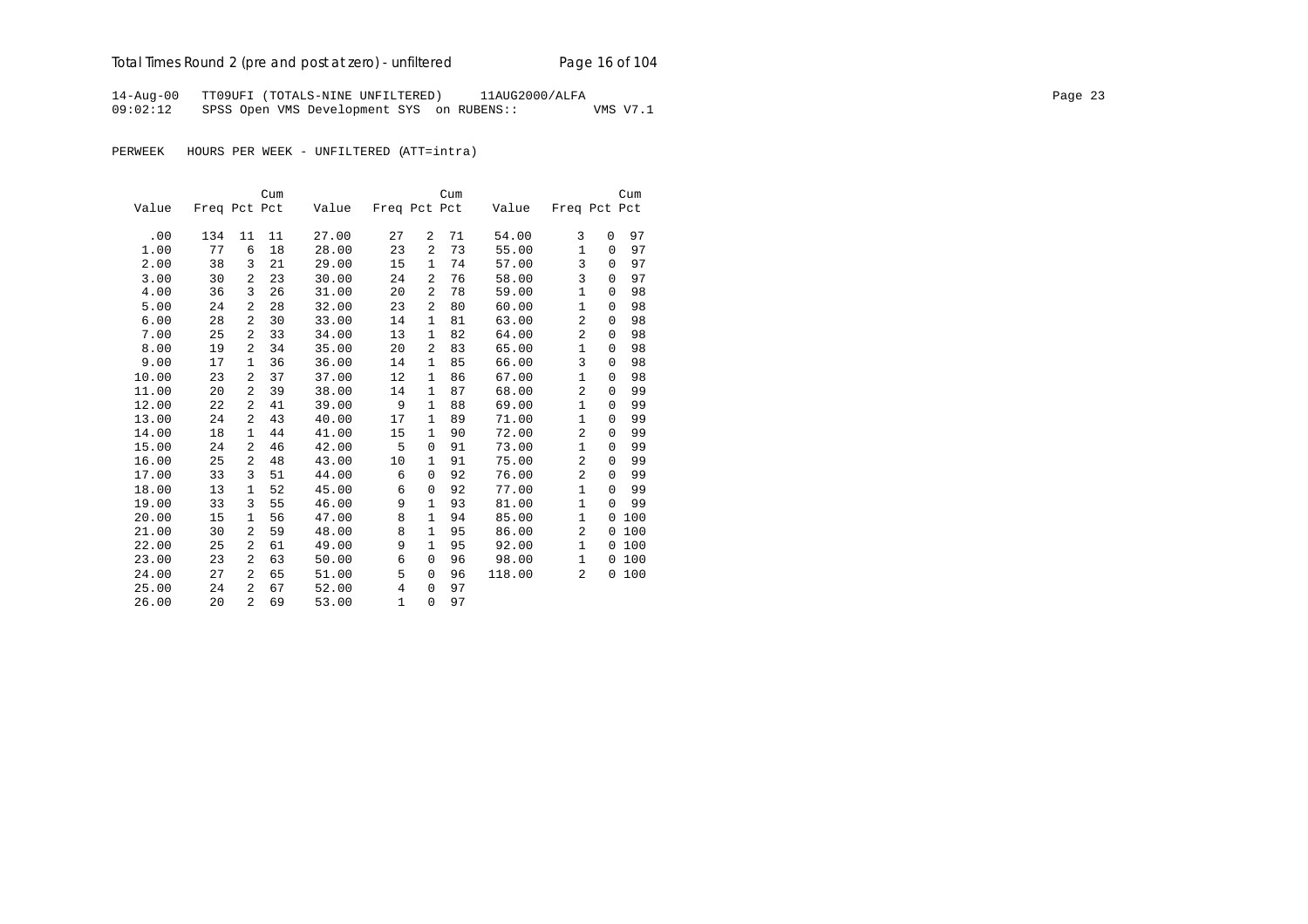| Total Times Round 2 (pre and post at zero) - unfiltered | Page 17 of 104 |
|---------------------------------------------------------|----------------|
|---------------------------------------------------------|----------------|

14-Aug-00 TT09UFI (TOTALS-NINE UNFILTERED) 11AUG2000/ALFA Page 24 09:02:13 SPSS Open VMS Development SYS on RUBENS:: VMS V7.1

PERWEEK HOURS PER WEEK - UNFILTERED (ATT=intra)

Count Midpoint One symbol equals approximately 8.00 occurrences

|      | 315          | 2.50        |                  |         |                     |     |     |     |
|------|--------------|-------------|------------------|---------|---------------------|-----|-----|-----|
|      | 113          | 7.50        | **************   |         |                     |     |     |     |
|      | 107          | 12.50       | *************    |         |                     |     |     |     |
|      | 128          | 17.50       | **************** |         |                     |     |     |     |
|      | 120          | 22.50       | ***************  |         |                     |     |     |     |
|      | 109          | 27.50       | **************   |         |                     |     |     |     |
|      | 94           | 32.50       | ************     |         |                     |     |     |     |
|      | 69           | 37.50       | *********        |         |                     |     |     |     |
|      | 53           | 42.50       | *******          |         |                     |     |     |     |
|      | 40           | 47.50       | *****            |         |                     |     |     |     |
|      | 19           | 52.50       | $***$            |         |                     |     |     |     |
|      | 8            | 57.50       | $\star$          |         |                     |     |     |     |
|      | 5            | 62.50       | $\star$          |         |                     |     |     |     |
|      | 8            | 67.50       | $^\star$         |         |                     |     |     |     |
|      | 4            | 72.50       | $\star$          |         |                     |     |     |     |
|      | 5            | 77.50       | $^\star$         |         |                     |     |     |     |
|      | $\mathbf{1}$ | 82.50       |                  |         |                     |     |     |     |
|      | 3            | 87.50       |                  |         |                     |     |     |     |
|      | $\mathbf 1$  | 92.50       |                  |         |                     |     |     |     |
|      | $\mathbf{1}$ | 97.50       |                  |         |                     |     |     |     |
|      | 0            | 102.50      |                  |         |                     |     |     |     |
|      | 0            | 107.50      |                  |         |                     |     |     |     |
|      | 0            | 112.50      |                  |         |                     |     |     |     |
|      | 2            | 117.50      |                  |         |                     |     |     |     |
|      |              |             |                  |         |                     |     |     |     |
|      |              | $\mathbf 0$ |                  | 80      | 160                 | 240 | 320 | 400 |
|      |              |             |                  |         | Histogram frequency |     |     |     |
| Mean |              | 19.512      |                  | Std dev | 17.355              |     |     |     |
|      |              |             |                  |         |                     |     |     |     |

Valid cases 1205 Missing cases 0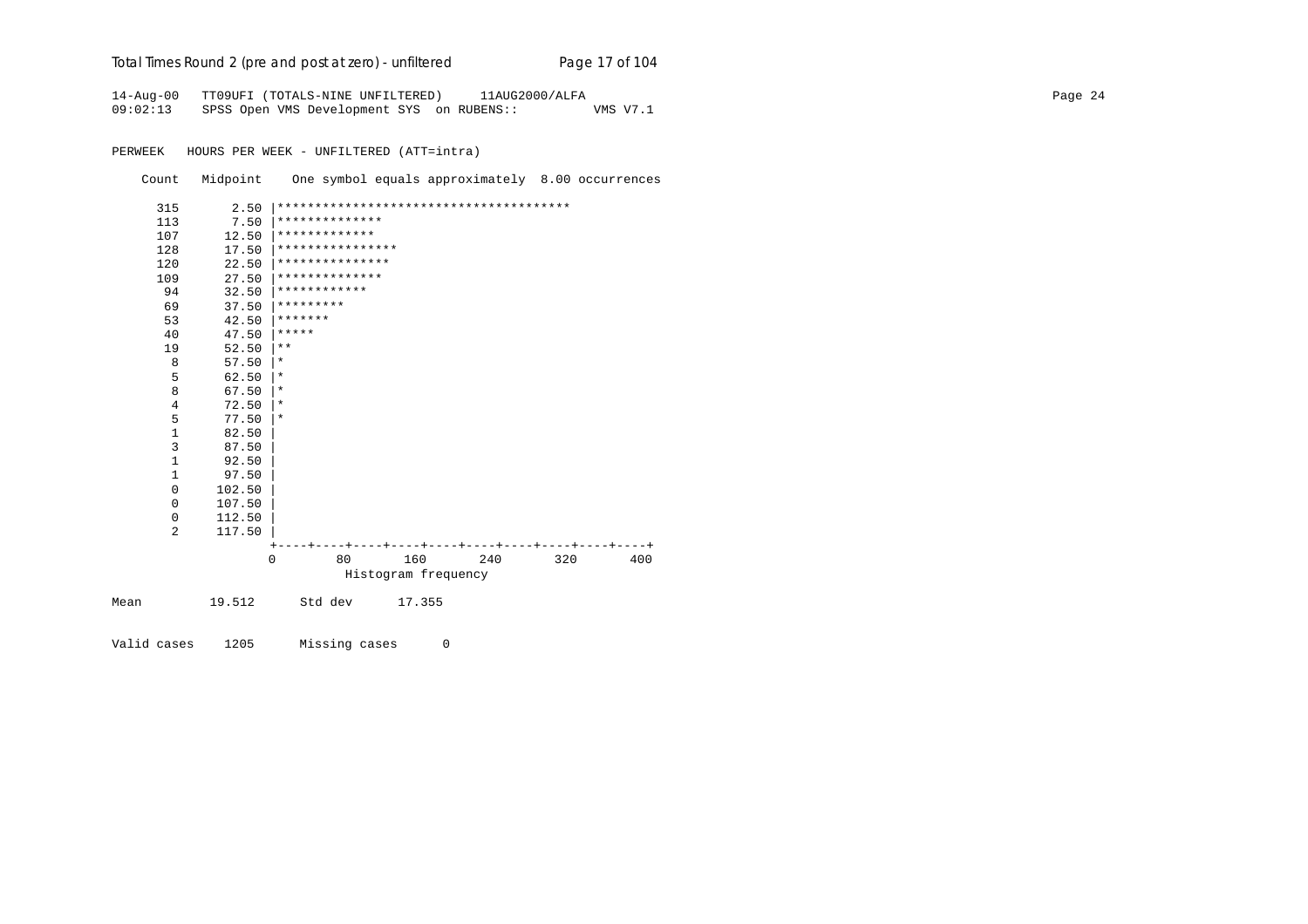Total Times Round 2 (pre and post at zero) - un*filtered* Page 18 of 104

14-Aug-00 TT09UFI (TOTALS-NINE UNFILTERED) 11AUG2000/ALFA Page 25 09:02:14 SPSS Open VMS Development SYS on RUBENS:: VMS V7.1

Preceding task required .32 seconds CPU time; 2.39 seconds elapsed.

266 0 TEMPORARY 267 0 SELECT IF (SCIN36 EQ 5)  $268$  0 /\* 269 0 /\* TOTAL TIMES FREQUENCY DISTRIBUTION FOR CARDIO-THORACIC SURGEONS  $270 \t 0 / *$ 271 0 FREQUENCIES VARIABLES=PERWEEK/<br>272 0 FORMAT=CONDENSE/ 272 0 FORMAT=CONDENSE/ 273 0 HISTOGRAM=INCREMENT (5)/ 274 0 STATISTICS=MEAN STDDEV  $275 \t 0 / *$ 

There are 1,073,640,320 bytes of memory available.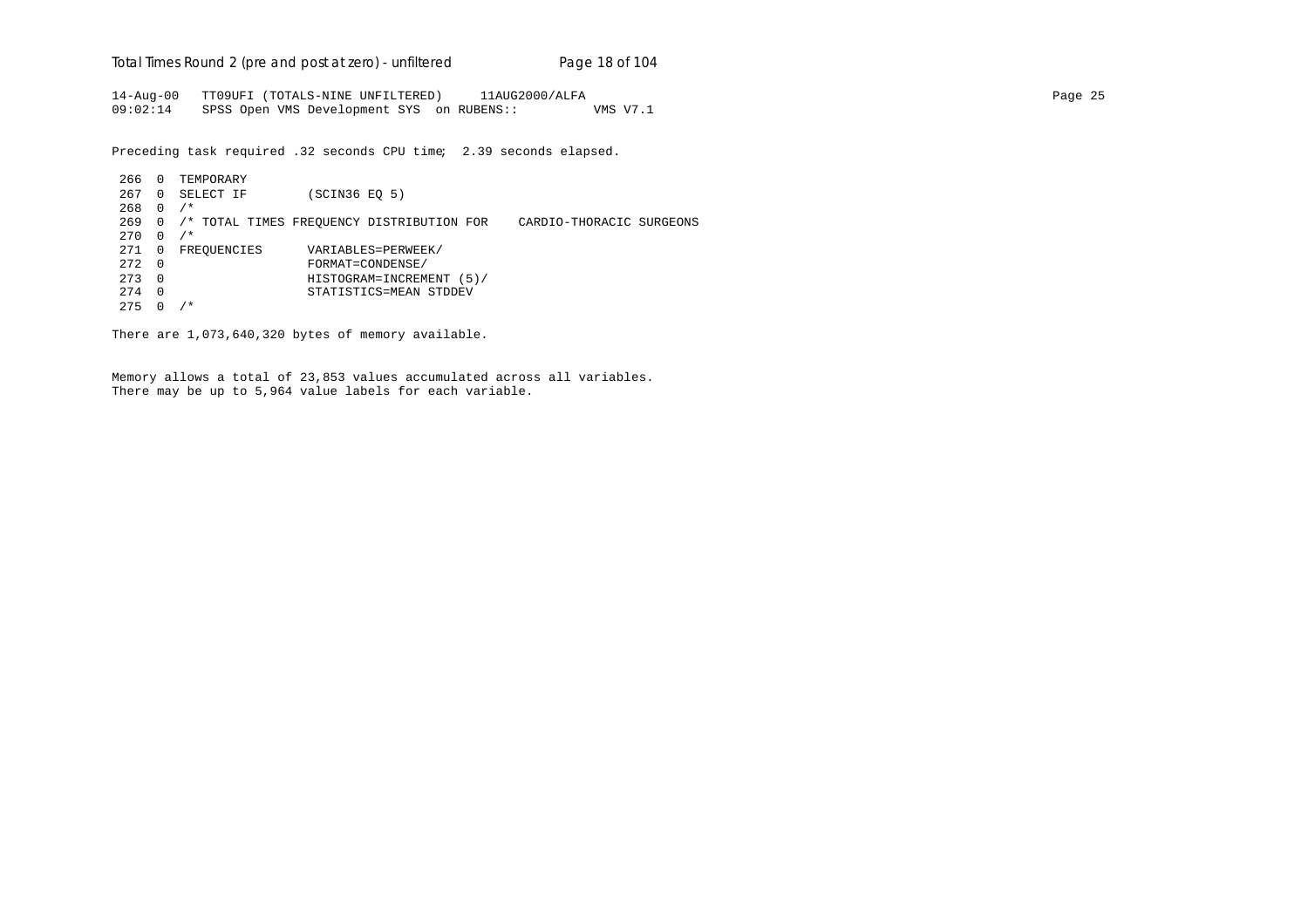| 14-Aug-00 TT09UFI (TOTALS-NINE UNFILTERED)         | 11AUG2000/ALFA |          | Page 26 |
|----------------------------------------------------|----------------|----------|---------|
| 09:02:14 SPSS Open VMS Development SYS on RUBENS:: |                | VMS V7.1 |         |

PERWEEK HOURS PER WEEK - UNFILTERED (ATT=intra)

|       |              |              | Cum |       |                |                | Cum |       |                |                | Cum |
|-------|--------------|--------------|-----|-------|----------------|----------------|-----|-------|----------------|----------------|-----|
| Value | Freq Pct Pct |              |     | Value | Freq Pct Pct   |                |     | Value | Freq Pct Pct   |                |     |
|       |              |              |     |       |                |                |     |       |                |                |     |
| .00   | 5            | 5            | 5   | 16.00 | 3              | 3              | 47  | 34.00 | $\mathfrak{D}$ | $\overline{a}$ | 81  |
| 1.00  | 4            | 4            | 9   | 17.00 | 3              | 3              | 50  | 35.00 | $\mathfrak{D}$ | $\overline{a}$ | 83  |
| 2.00  | 1            | 1            | 10  | 18.00 | 2              | $\mathfrak{D}$ | 52  | 36.00 | 1              | $\mathbf{1}$   | 84  |
| 3.00  | 4            | 4            | 14  | 19.00 | $\overline{a}$ | $\mathfrak{D}$ | 54  | 37.00 | $\mathfrak{D}$ | $\mathfrak{D}$ | 86  |
| 4.00  | 1            | $\mathbf{1}$ | 15  | 20.00 | 1              | $\mathbf{1}$   | 55  | 38.00 | 3              | 3              | 89  |
| 5.00  | 3            | 3            | 18  | 21.00 | $\mathfrak{D}$ | $\mathfrak{D}$ | 57  | 39.00 | 1              | $\mathbf{1}$   | 90  |
| 6.00  | 6            | 6            | 24  | 22.00 | 4              | 4              | 61  | 40.00 | 1              | $\mathbf{1}$   | 91  |
| 7.00  | 1            | $\mathbf{1}$ | 25  | 23.00 | 3              | 3              | 64  | 41.00 | 1              | $\mathbf{1}$   | 92  |
| 8.00  | 1            | 1            | 25  | 24.00 | 3              | 3              | 67  | 43.00 | $\mathfrak{D}$ | $\overline{a}$ | 94  |
| 9.00  | 3            | 3            | 28  | 25.00 | $\overline{2}$ | $\mathfrak{D}$ | 69  | 44.00 | $\mathbf{1}$   |                | 95  |
| 10.00 | 3            | 3            | 31  | 26.00 | 3              | 3              | 72  | 45.00 | 1              |                | 96  |
| 11.00 | 4            | 4            | 35  | 28.00 | 4              | 4              | 75  | 46.00 | 1              |                | 97  |
| 12.00 | $\mathbf{1}$ | 1.           | 36  | 29.00 | 1              | $\mathbf{1}$   | 76  | 54.00 | 1              |                | 98  |
| 13.00 | 4            | 4            | 40  | 31.00 | 1              | $\mathbf{1}$   | 77  | 57.00 |                |                | 99  |
| 14.00 | 3            | 3            | 43  | 32.00 | 1              | $\mathbf{1}$   | 78  | 78.00 | 1              | $\mathbf{1}$   | 100 |
| 15.00 | 1            |              | 44  | 33.00 | 1              | 1              | 79  |       |                |                |     |

Count Midpoint One symbol equals approximately .40 occurrences

| 15             | 2.50   |       |                                     |                     |        |    |    |    |
|----------------|--------|-------|-------------------------------------|---------------------|--------|----|----|----|
| 14             | 7.50   |       | *********************************** |                     |        |    |    |    |
| 15             | 12.50  |       |                                     |                     |        |    |    |    |
| 11             | 17.50  |       | ****************************        |                     |        |    |    |    |
| 13             | 22.50  |       | *********************************   |                     |        |    |    |    |
| 10             | 27.50  |       | *************************           |                     |        |    |    |    |
| 5              | 32.50  |       | *************                       |                     |        |    |    |    |
| 9              | 37.50  |       | ***********************             |                     |        |    |    |    |
| 5              | 42.50  |       | *************                       |                     |        |    |    |    |
| $\overline{a}$ | 47.50  | ***** |                                     |                     |        |    |    |    |
|                | 52.50  | ***   |                                     |                     |        |    |    |    |
| 1              | 57.50  | ***   |                                     |                     |        |    |    |    |
| $\Omega$       | 62.50  |       |                                     |                     |        |    |    |    |
| $\Omega$       | 67.50  |       |                                     |                     |        |    |    |    |
| $\Omega$       | 72.50  |       |                                     |                     |        |    |    |    |
| 1              | 77.50  | ***   |                                     |                     |        |    |    |    |
|                |        |       |                                     |                     |        |    |    |    |
|                |        | 0     | 4                                   |                     | 8      | 12 | 16 | 20 |
|                |        |       |                                     | Histogram frequency |        |    |    |    |
| Mean           | 19.912 |       | Std dev                             |                     | 14.927 |    |    |    |

Valid cases 102 Missing cases 0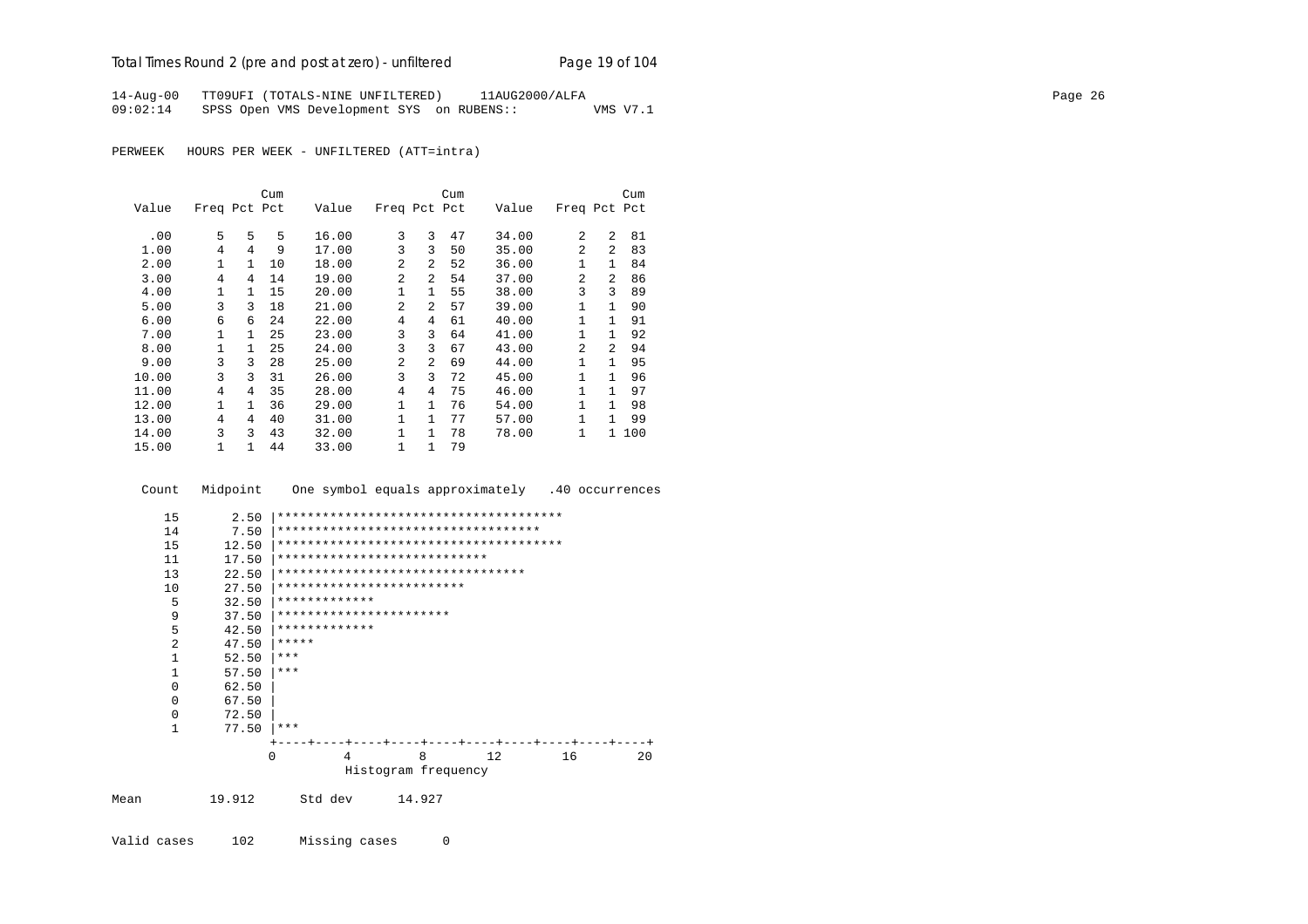Total Times Round 2 (pre and post at zero) - un*filtered* Page 20 of 104

14-Aug-00 TT09UFI (TOTALS-NINE UNFILTERED) 11AUG2000/ALFA Page 27 09:02:15 SPSS Open VMS Development SYS on RUBENS:: VMS V7.1

Preceding task required .29 seconds CPU time; 1.38 seconds elapsed.

```
276 0 TEMPORARY
277 0 SELECT IF (SCIN36 EQ 6)
278 0 /*
279 0 /* TOTAL TIMES FREQUENCY DISTRIBUTION FOR NEUROSURGEONS
280 \t 0 / *281 0 FREQUENCIES VARIABLES=PERWEEK/<br>282 0 FORMAT=CONDENSE/
282 0 FORMAT=CONDENSE/
283 0 HISTOGRAM=INCREMENT (5)/
284 0 STATISTICS=MEAN STDDEV
285 0 /*
```
There are 1,073,640,320 bytes of memory available.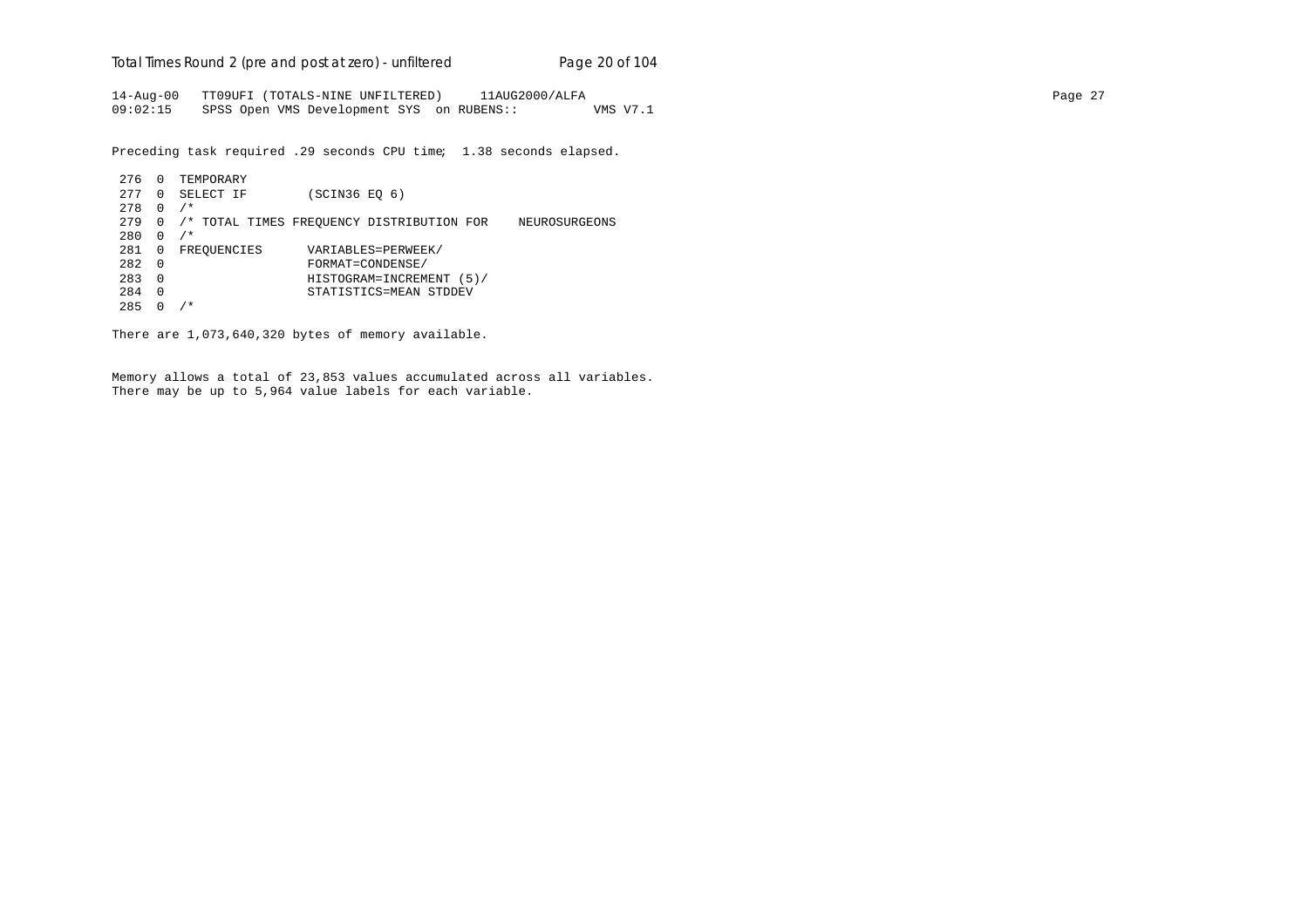# Total Times Round 2 (pre and post at zero) - un*filtered* Page 21 of 104

14-Aug-00 TT09UFI (TOTALS-NINE UNFILTERED) 11AUG2000/ALFA Page 28 09:02:16 SPSS Open VMS Development SYS on RUBENS:: VMS V7.1

PERWEEK HOURS PER WEEK - UNFILTERED (ATT=intra)

|       |              |               | Cum  |       |                |              | Cum |       |                |                | Cum   |
|-------|--------------|---------------|------|-------|----------------|--------------|-----|-------|----------------|----------------|-------|
| Value | Freq Pct Pct |               |      | Value | Freq Pct Pct   |              |     | Value | Freq Pct Pct   |                |       |
|       |              |               |      |       |                |              |     |       |                |                |       |
| .00   | 9            | 8             | 8    | 13.00 | 3              | 3            | 50  | 26.00 | 3              | 3              | 85    |
| 1.00  | 4            | 4             | 12   | 14.00 | 5              | 5            | 55  | 27.00 | 1              | $\mathbf{1}$   | 86    |
| 2.00  | 2            | $\mathcal{L}$ | 14   | 15.00 | 3              | 3            | 57  | 28.00 | $\mathfrak{D}$ | $\overline{a}$ | 88    |
| 3.00  | 1            | 1             | 15   | 16.00 | 7              | 6            | 64  | 29.00 | 4              | 4              | 92    |
| 4.00  | 3            | 3             | 17   | 17.00 | 4              | 4            | 67  | 30.00 | 1              | 1              | 93    |
| 5.00  | 4            | 4             | 21   | 18.00 | 2              | 2            | 69  | 31.00 | $\mathfrak{D}$ | $\overline{a}$ | 95    |
| 6.00  | 1            | 1             | 2.2. | 19.00 | 1              | $\mathbf{1}$ | 70  | 33.00 | 1              | 1              | 95    |
| 7.00  | 9            | 8             | 30   | 20.00 | 2              | 2            | 72  | 34.00 | $\mathbf{1}$   | 1              | 96    |
| 8.00  | $\mathbf{1}$ | $\mathbf{1}$  | 31   | 21.00 | $\overline{a}$ | 2            | 74  | 35.00 |                | 1              | 97    |
| 9.00  | 6            | 5             | 36   | 22.00 | 1              | 1            | 75  | 39.00 | 1              | 1              | 98    |
| 10.00 | 4            | 4             | 40   | 23.00 | 5              | 5            | 79  | 41.00 | 1              | 1              | 99    |
| 11.00 | 7            | 6             | 46   | 24.00 | $\overline{a}$ | 2            | 81  | 46.00 | 1              |                | 1 100 |
| 12.00 | 1            | 1.            | 47   | 25.00 | $\mathfrak{D}$ | 2            | 83  |       |                |                |       |

Count Midpoint One symbol equals approximately .50 occurrences

|      | 19             | 2.50   |                                    |   |  |                     |  |    |  |  |    |  |    |
|------|----------------|--------|------------------------------------|---|--|---------------------|--|----|--|--|----|--|----|
|      | 21             | 7.50   |                                    |   |  |                     |  |    |  |  |    |  |    |
|      | 20             | 12.50  |                                    |   |  |                     |  |    |  |  |    |  |    |
|      | 17             | 17.50  | ********************************** |   |  |                     |  |    |  |  |    |  |    |
|      | 12             | 22.50  | ************************           |   |  |                     |  |    |  |  |    |  |    |
|      | 12             | 27.50  | ************************           |   |  |                     |  |    |  |  |    |  |    |
|      | 5              | 32.50  | **********                         |   |  |                     |  |    |  |  |    |  |    |
|      | $\overline{2}$ | 37.50  | ****                               |   |  |                     |  |    |  |  |    |  |    |
|      | 1              | 42.50  | $***$                              |   |  |                     |  |    |  |  |    |  |    |
|      | 1              | 46.00  | $***$                              |   |  |                     |  |    |  |  |    |  |    |
|      |                |        |                                    |   |  |                     |  |    |  |  |    |  |    |
|      |                |        | 0                                  | 5 |  | 10                  |  | 15 |  |  | 20 |  | 25 |
|      |                |        |                                    |   |  | Histogram frequency |  |    |  |  |    |  |    |
| Mean |                | 14.600 | Std dev                            |   |  | 10.392              |  |    |  |  |    |  |    |
|      |                |        |                                    |   |  |                     |  |    |  |  |    |  |    |

Valid cases 110 Missing cases 0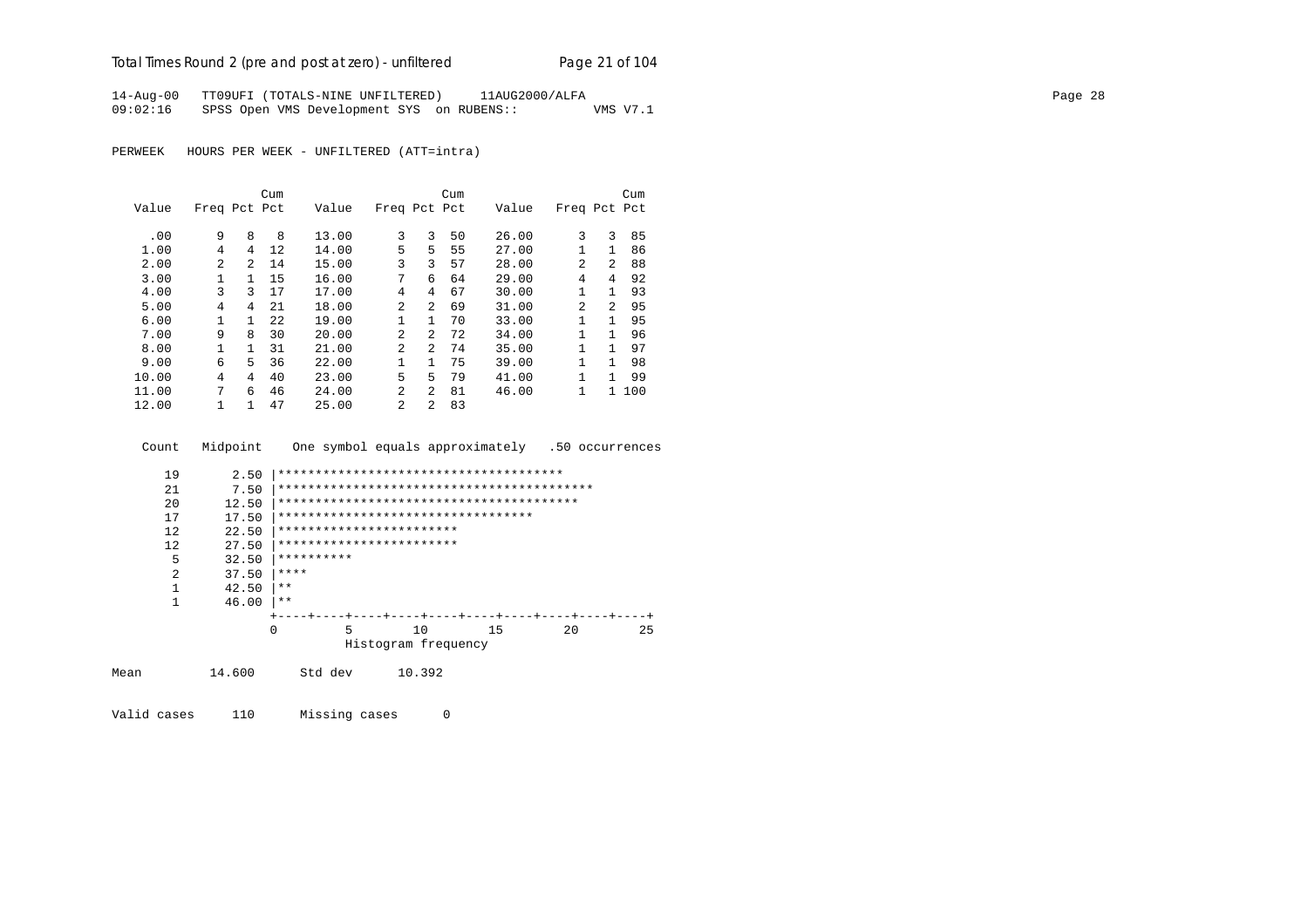Total Times Round 2 (pre and post at zero) - un*filtered* Page 22 of 104

14-Aug-00 TT09UFI (TOTALS-NINE UNFILTERED) 11AUG2000/ALFA Page 29 09:02:17 SPSS Open VMS Development SYS on RUBENS:: VMS V7.1

Preceding task required .32 seconds CPU time; 1.76 seconds elapsed.

 286 0 TEMPORARY 287 0 SELECT IF (SCIN36 EQ 7) 288 0 /\* 289 0 /\* TOTAL TIMES FREQUENCY DISTRIBUTION FOR ORTHOPAEDIC SURGEONS  $290 \t 0 / *$ 291 0 FREQUENCIES VARIABLES=PERWEEK/<br>292 0 FORMAT=CONDENSE/ 292 0 FORMAT=CONDENSE/ 293 0 HISTOGRAM=INCREMENT (5)/ 294 0 STATISTICS=MEAN STDDEV 295 0 /\*

There are 1,073,640,320 bytes of memory available.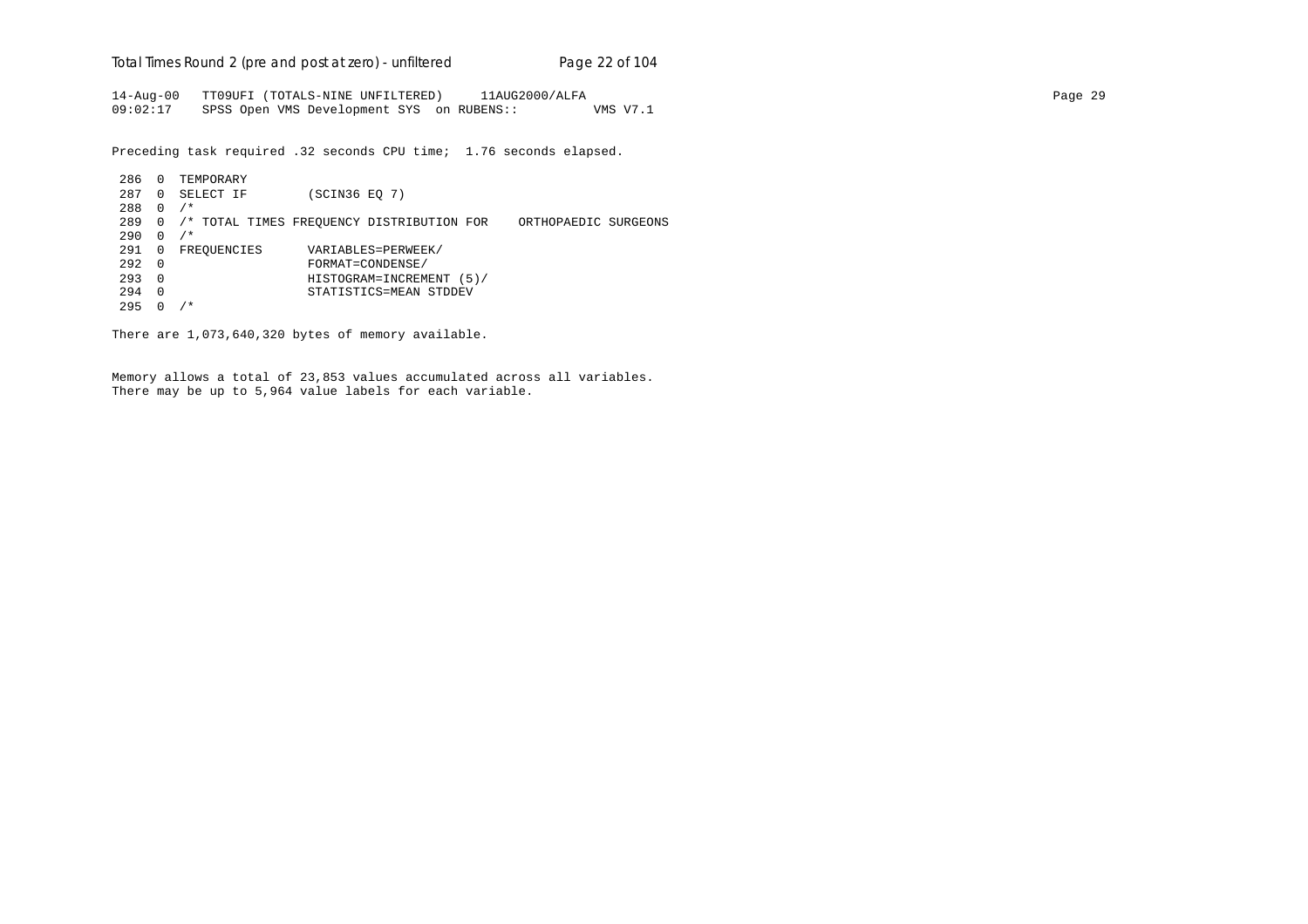# Total Times Round 2 (pre and post at zero) - un*filtered* Page 23 of 104

14-Aug-00 TT09UFI (TOTALS-NINE UNFILTERED) 11AUG2000/ALFA Page 30 09:02:18 SPSS Open VMS Development SYS on RUBENS:: VMS V7.1

|       |              |                | Cum |       |              |                | Cum |       |                |          | Cum |
|-------|--------------|----------------|-----|-------|--------------|----------------|-----|-------|----------------|----------|-----|
| Value | Freq Pct Pct |                |     | Value | Freq Pct Pct |                |     | Value | Freq Pct Pct   |          |     |
|       |              |                |     |       |              |                |     |       |                |          |     |
| .00   | 41           | 6              | 6   | 23.00 | 18           | 3              | 61  | 48.00 | 3              | $\Omega$ | 96  |
| 1.00  | 21           | 3              | 9   | 24.00 | 21           | 3              | 64  | 49.00 | 2              | $\Omega$ | 97  |
| 2.00  | 14           | 2              | 11  | 25.00 | 23           | 3              | 67  | 50.00 | $\mathbf{1}$   | $\Omega$ | 97  |
| 3.00  | 12           | $\overline{a}$ | 13  | 26.00 | 22           | 3              | 70  | 51.00 | 3              | $\Omega$ | 97  |
| 4.00  | 18           | 3              | 15  | 27.00 | 18           | 3              | 73  | 52.00 | $\mathbf{1}$   | $\Omega$ | 97  |
| 5.00  | 15           | $\overline{a}$ | 18  | 28.00 | 16           | 2              | 75  | 53.00 | $\mathbf{1}$   | $\Omega$ | 98  |
| 6.00  | 10           | $\mathbf{1}$   | 19  | 29.00 | 13           | $\overline{2}$ | 77  | 54.00 | $\mathbf{1}$   | $\Omega$ | 98  |
| 7.00  | 9            | $\mathbf{1}$   | 20  | 30.00 | 21           | 3              | 80  | 55.00 | $\mathbf{1}$   | $\Omega$ | 98  |
| 8.00  | 10           | 1              | 22  | 31.00 | 14           | 2              | 82  | 57.00 | $\mathbf{1}$   | $\Omega$ | 98  |
| 9.00  | 15           | 2              | 24  | 32.00 | 10           | $\mathbf{1}$   | 84  | 58.00 | $\mathbf{1}$   | $\Omega$ | 98  |
| 10.00 | 13           | 2              | 26  | 33.00 | 6            | 1              | 84  | 59.00 | $\mathbf{1}$   | 0        | 98  |
| 11.00 | 19           | 3              | 29  | 34.00 | 9            | $\mathbf{1}$   | 86  | 62.00 | $\overline{2}$ | $\Omega$ | 99  |
| 12.00 | 17           | 2              | 31  | 35.00 | 5            | 1              | 86  | 63.00 | $\mathbf{1}$   | $\Omega$ | 99  |
| 13.00 | 16           | $\overline{a}$ | 33  | 36.00 | 11           | 2              | 88  | 64.00 | 1              | $\Omega$ | 99  |
| 14.00 | 17           | $\overline{a}$ | 36  | 37.00 | 6            | 1              | 89  | 65.00 | 1              | $\Omega$ | 99  |
| 15.00 | 15           | $\overline{a}$ | 38  | 38.00 | 8            | 1              | 90  | 67.00 | 2              | $\Omega$ | 99  |
| 16.00 | 18           | 3              | 41  | 39.00 | 5            | 1              | 91  | 69.00 | $\mathbf{1}$   | $\Omega$ | 99  |
| 17.00 | 21           | 3              | 44  | 40.00 | $\mathbf 1$  | 0              | 91  | 70.00 | $\mathbf{1}$   | $\Omega$ | 100 |
| 18.00 | 23           | 3              | 47  | 41.00 | 8            | $\mathbf{1}$   | 92  | 86.00 | $\mathbf{1}$   | $\Omega$ | 100 |
| 19.00 | 19           | 3              | 50  | 42.00 | 8            | $\mathbf{1}$   | 93  | 90.00 | $\mathbf{1}$   | 0        | 100 |
| 20.00 | 23           | 3              | 53  | 43.00 | 5            | $\mathbf{1}$   | 94  | 98.00 | $\mathbf{1}$   | 0        | 100 |
| 21.00 | 14           | $\mathfrak{D}$ | 55  | 44.00 | 8            | 1              | 95  |       |                |          |     |
| 22.00 | 19           | 3              | 58  | 46.00 | 5            | 1              | 96  |       |                |          |     |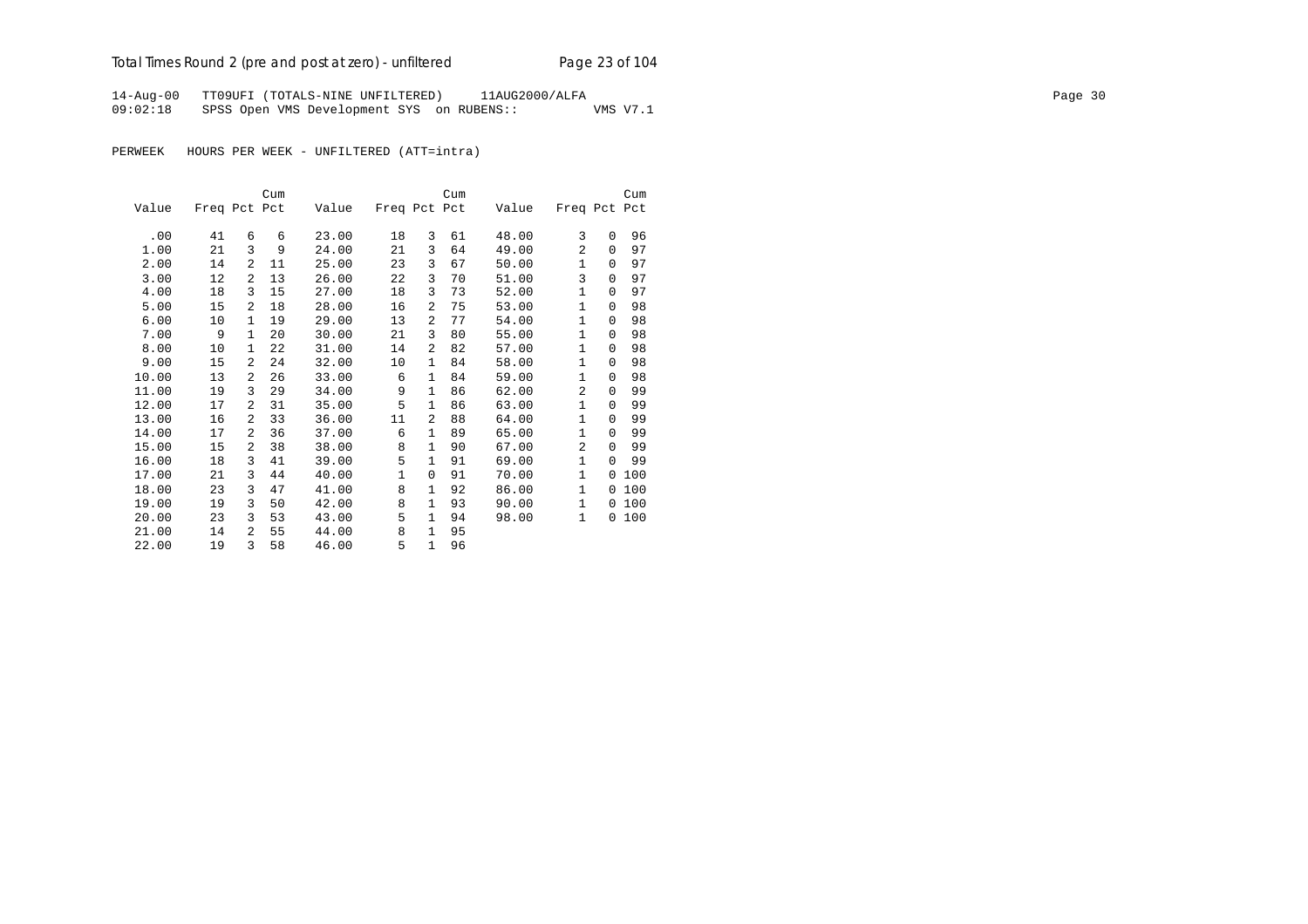| Total Times Round 2 (pre and post at zero) - unfiltered | Page 24 of 104 |
|---------------------------------------------------------|----------------|
|---------------------------------------------------------|----------------|

14-Aug-00 TT09UFI (TOTALS-NINE UNFILTERED) 11AUG2000/ALFA Page 31 09:02:19 SPSS Open VMS Development SYS on RUBENS:: VMS V7.1

PERWEEK HOURS PER WEEK - UNFILTERED (ATT=intra)

Count Midpoint One symbol equals approximately 4.00 occurrences

|      | 106            | 2.50   |           |                       | *************************** |     |     |     |
|------|----------------|--------|-----------|-----------------------|-----------------------------|-----|-----|-----|
|      | 59             | 7.50   |           | ***************       |                             |     |     |     |
|      | 82             | 12.50  |           | ********************* |                             |     |     |     |
|      | 96             | 17.50  |           |                       | ************************    |     |     |     |
|      | 95             | 22.50  |           |                       | ************************    |     |     |     |
|      | 92             | 27.50  |           |                       | ***********************     |     |     |     |
|      | 60             | 32.50  |           | ***************       |                             |     |     |     |
|      | 35             | 37.50  | ********* |                       |                             |     |     |     |
|      | 30             | 42.50  | ********  |                       |                             |     |     |     |
|      | 10             | 47.50  | $***$     |                       |                             |     |     |     |
|      | 7              | 52.50  | $* *$     |                       |                             |     |     |     |
|      | 4              | 57.50  | $\ast$    |                       |                             |     |     |     |
|      | $\overline{4}$ | 62.50  | $\ast$    |                       |                             |     |     |     |
|      | 4              | 67.50  | $\ast$    |                       |                             |     |     |     |
|      | $\mathbf{1}$   | 72.50  |           |                       |                             |     |     |     |
|      | $\Omega$       | 77.50  |           |                       |                             |     |     |     |
|      | 0              | 82.50  |           |                       |                             |     |     |     |
|      | 1              | 87.50  |           |                       |                             |     |     |     |
|      | 1              | 92.50  |           |                       |                             |     |     |     |
|      | $\mathbf{1}$   | 97.50  |           |                       |                             |     |     |     |
|      |                |        |           |                       |                             |     |     |     |
|      |                |        | $\Omega$  | 40                    | 80                          | 120 | 160 | 200 |
|      |                |        |           |                       | Histogram frequency         |     |     |     |
| Mean |                | 20.536 |           | Std dev               | 14.521                      |     |     |     |
|      |                |        |           |                       |                             |     |     |     |

Valid cases 688 Missing cases 0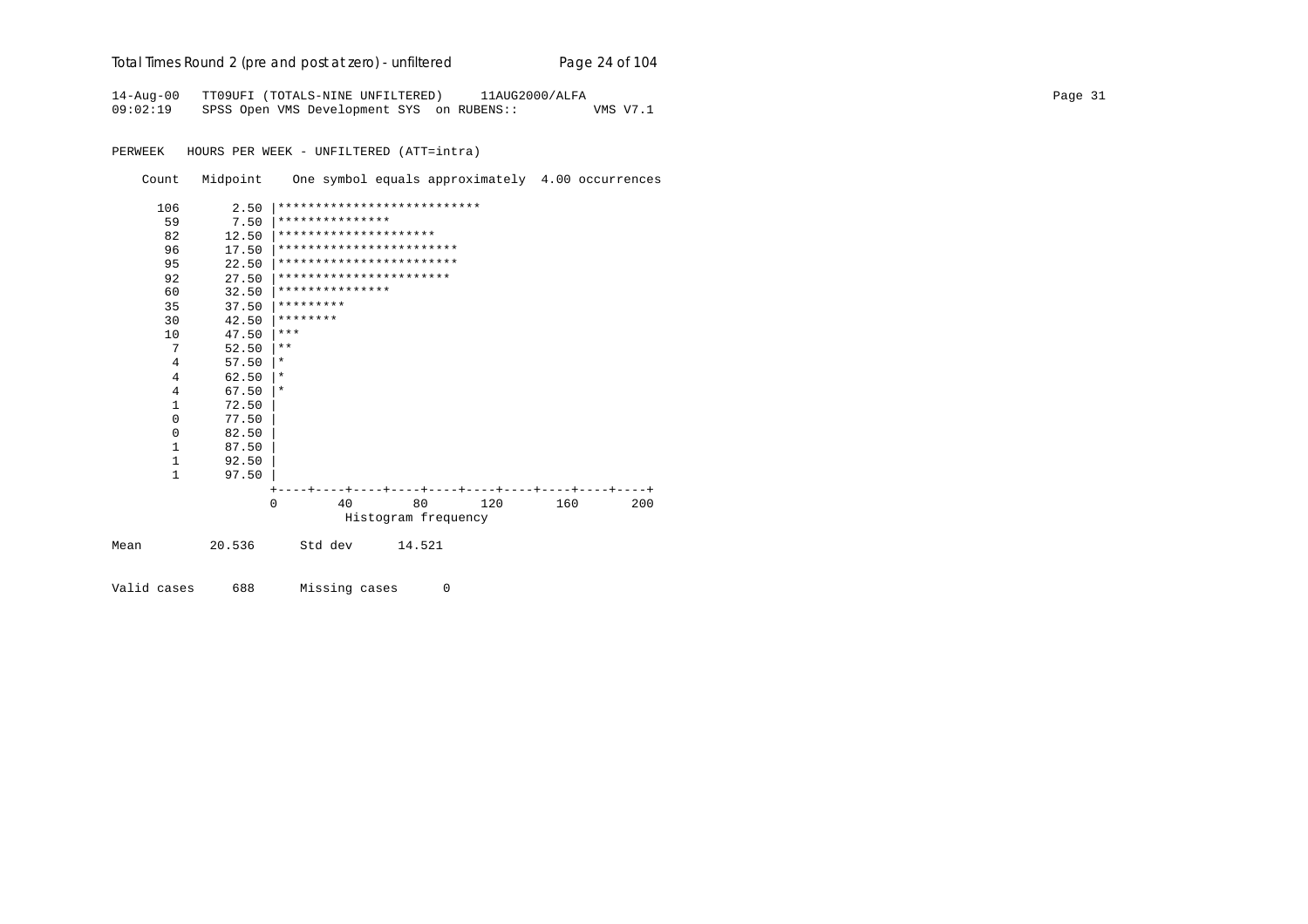Total Times Round 2 (pre and post at zero) - un*filtered* Page 25 of 104

14-Aug-00 TT09UFI (TOTALS-NINE UNFILTERED) 11AUG2000/ALFA Page 32 09:02:20 SPSS Open VMS Development SYS on RUBENS:: VMS V7.1

Preceding task required .31 seconds CPU time; 2.09 seconds elapsed.

 296 0 TEMPORARY 297 0 SELECT IF (SCIN36 EQ 8) 298 0 /\* 299 0 /\* TOTAL TIMES FREQUENCY DISTRIBUTION FOR PAEDIATRIC SURGEONS 300 0  $/*$ 301 0 FREQUENCIES VARIABLES=PERWEEK/<br>302 0 FORMAT=CONDENSE/ 302 0 FORMAT=CONDENSE/ 303 0 HISTOGRAM=INCREMENT (5)/ 304 0 STATISTICS=MEAN STDDEV 305 0 /\*

There are 1,073,640,320 bytes of memory available.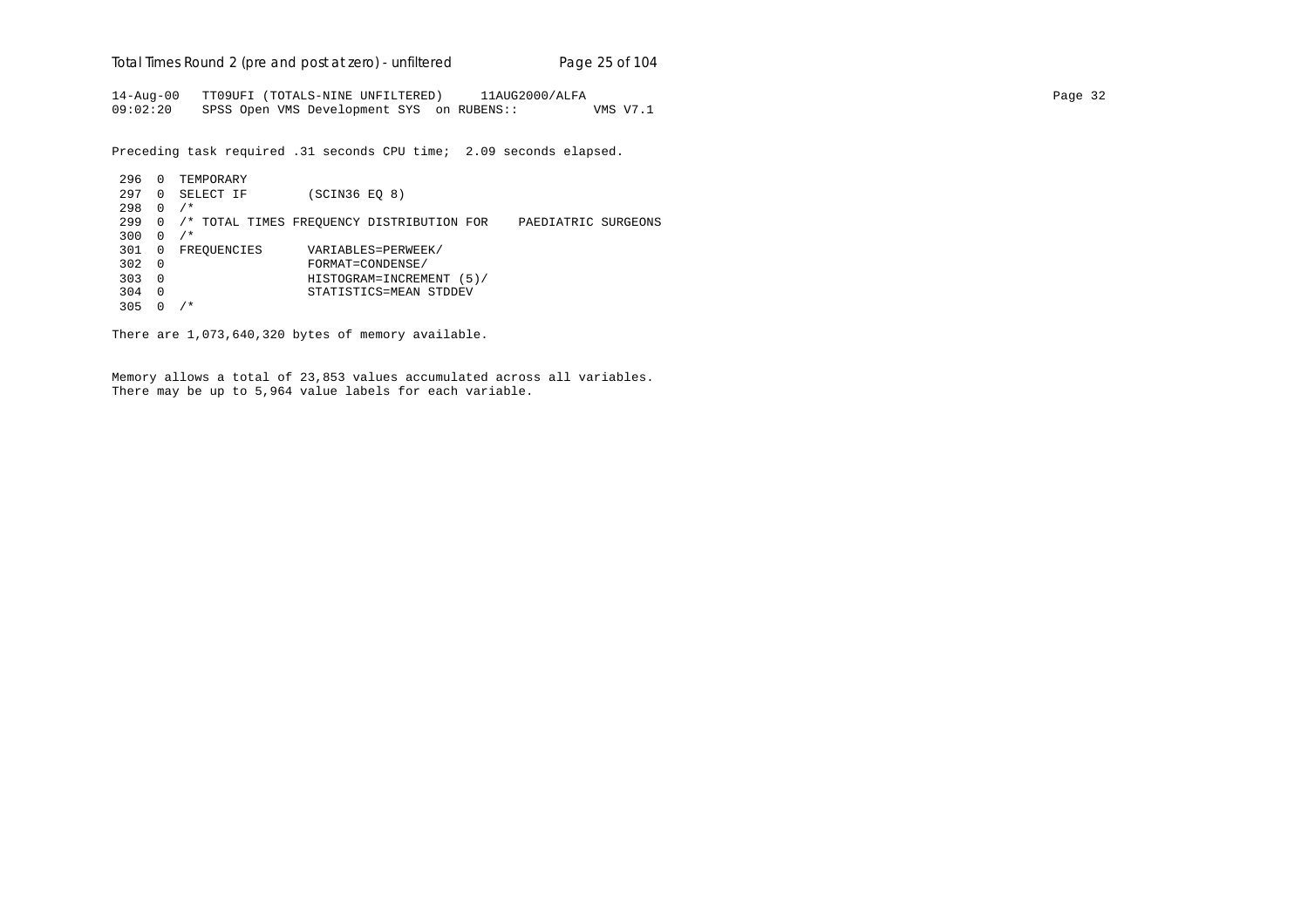# Total Times Round 2 (pre and post at zero) - un*filtered* Page 26 of 104

14-Aug-00 TT09UFI (TOTALS-NINE UNFILTERED) 11AUG2000/ALFA Page 33 09:02:20 SPSS Open VMS Development SYS on RUBENS:: VMS V7.1

PERWEEK HOURS PER WEEK - UNFILTERED (ATT=intra)

|       |                |               | Cum |       |              |                | Cum |       |                |                | Cum   |
|-------|----------------|---------------|-----|-------|--------------|----------------|-----|-------|----------------|----------------|-------|
| Value | Freq Pct Pct   |               |     | Value | Freq Pct Pct |                |     | Value | Freq Pct Pct   |                |       |
|       |                |               |     |       |              |                |     |       |                |                |       |
| .00   | 5.             | 10            | 10  | 10.00 | 3            | 6              | 50  | 23.00 |                | 2              | 79    |
| 1.00  |                | $\mathcal{L}$ | 13  | 11.00 |              | $\overline{a}$ | 52  | 24.00 |                | 2              | 81    |
| 2.00  | $\mathfrak{D}$ | 4             | 17  | 12.00 |              | 2              | 54  | 26.00 |                | $\overline{2}$ | 83    |
| 3.00  | 2              | 4             | 21  | 13.00 |              | 2              | 56  | 28.00 |                | $\mathcal{L}$  | 85    |
| 4.00  |                | $\mathcal{L}$ | 23  | 14.00 | 2            | 4              | 60  | 31.00 | $\mathfrak{D}$ | 4              | 90    |
| 5.00  |                | $\mathcal{L}$ | 25  | 15.00 |              | $\overline{a}$ | 63  | 34.00 |                | $\mathcal{L}$  | 92    |
| 6.00  | 4              | 8             | 33  | 16.00 | 2            | 4              | 67  | 40.00 |                | $\mathcal{L}$  | 94    |
| 7.00  |                | $2^{1}$       | 35  | 17.00 |              | $\mathcal{L}$  | 69  | 48.00 | $\mathfrak{D}$ | 4              | 98    |
| 8.00  |                | $\mathcal{L}$ | 38  | 19.00 |              | $\overline{a}$ | 71  | 53.00 |                |                | 2 100 |
| 9.00  | 3              | 6             | 44  | 20.00 | 3            | 6              | 77  |       |                |                |       |

 Count Midpoint One symbol equals approximately .40 occurrences 11 2.50 |\*\*\*\*\*\*\*\*\*\*\*\*\*\*\*\*\*\*\*\*\*\*\*\*\*\*\*\* 10 7.50 |\*\*\*\*\*\*\*\*\*\*\*\*\*\*\*\*\*\*\*\*\*\*\*\*\*\*\*\*<br>8 12.50 |\*\*\*\*\*\*\*\*\*\*\*\*\*\*\*\*\*\*\*\*\*\*\*\*\*\*\*\*\*\*\*\* 8 12.50  $************************************$ 5 17.50  $****************$ 5 22.50  $******************$ <br>2 27.50 \*\*\*\*\* 2 27.50  $*****$ <br>3 32.50  $*****$ 3  $32.50$  \*\*\*\*\*\*\*\*\*  $\begin{array}{ccc} 0 & 37.50 \\ 1 & 42.50 \end{array}$  $\begin{array}{ccc} 1 & 42.50 & \ast \ast \ast \\ 2 & 47.50 & \ast \ast \ast \ast \end{array}$ 2  $47.50$   $****$ <br>1  $52.50$   $****$  $52.50$  |\*\*\* +----+----+----+----+----+----+----+----+----+----+ 0 4 8 12 16 20 Histogram frequency Mean 14.771 Std dev 13.423

Valid cases 48 Missing cases 0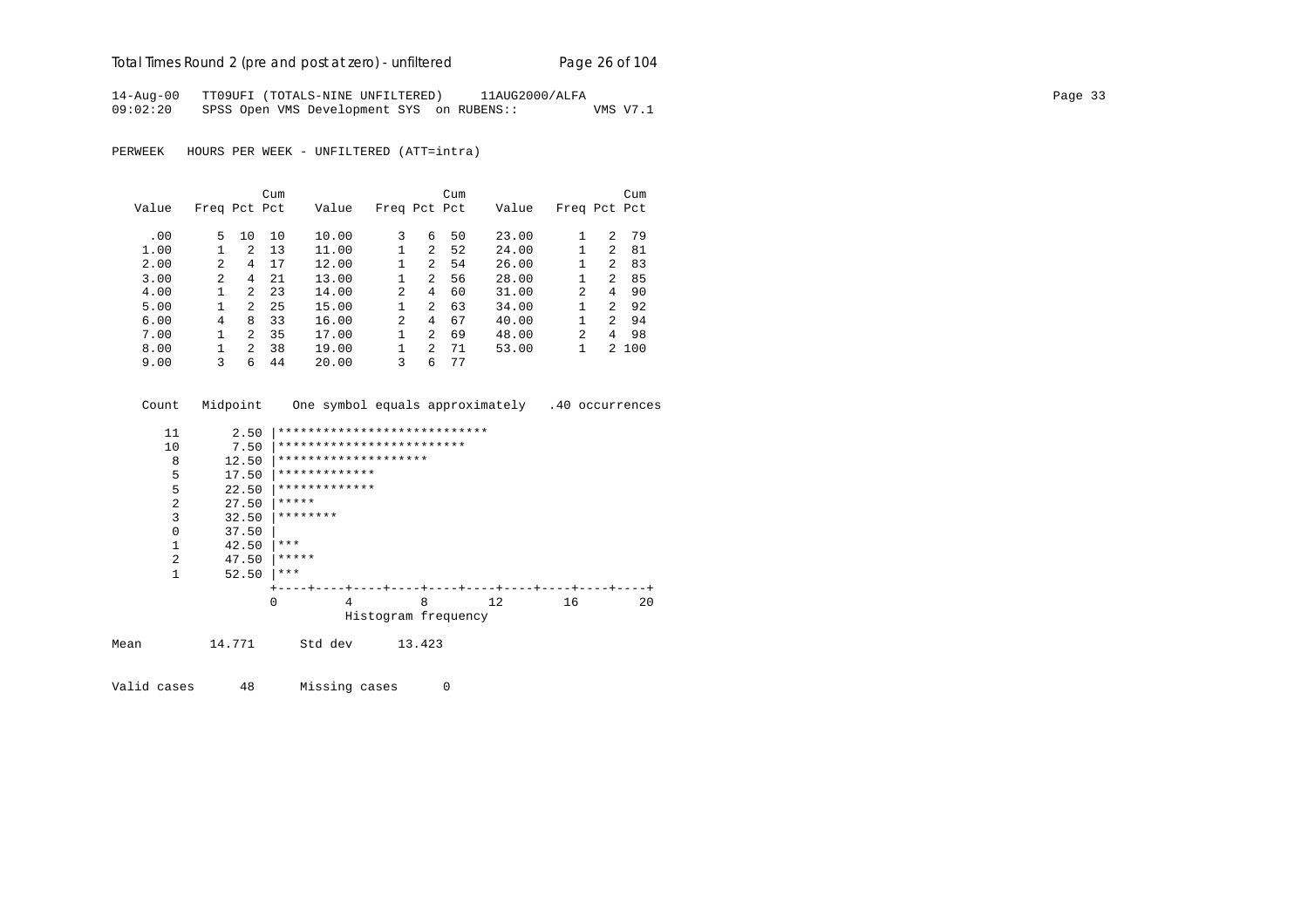Total Times Round 2 (pre and post at zero) - un*filtered* Page 27 of 104

14-Aug-00 TT09UFI (TOTALS-NINE UNFILTERED) 11AUG2000/ALFA Page 34 09:02:22 SPSS Open VMS Development SYS on RUBENS:: VMS V7.1

Preceding task required .30 seconds CPU time; 1.73 seconds elapsed.

 306 0 TEMPORARY 307 0 SELECT IF (SCIN36 EQ 9) 308 0 /\* 309 0 /\* TOTAL TIMES FREQUENCY DISTRIBUTION FOR PLASTIC SURGEONS 310 0 /\* 311 0 FREQUENCIES VARIABLES=PERWEEK/<br>312 0 FORMAT=CONDENSE/ 312 0 FORMAT=CONDENSE/ 313 0 HISTOGRAM=INCREMENT (5)/ 314 0 STATISTICS=MEAN STDDEV 315 0 /\*

There are 1,073,640,320 bytes of memory available.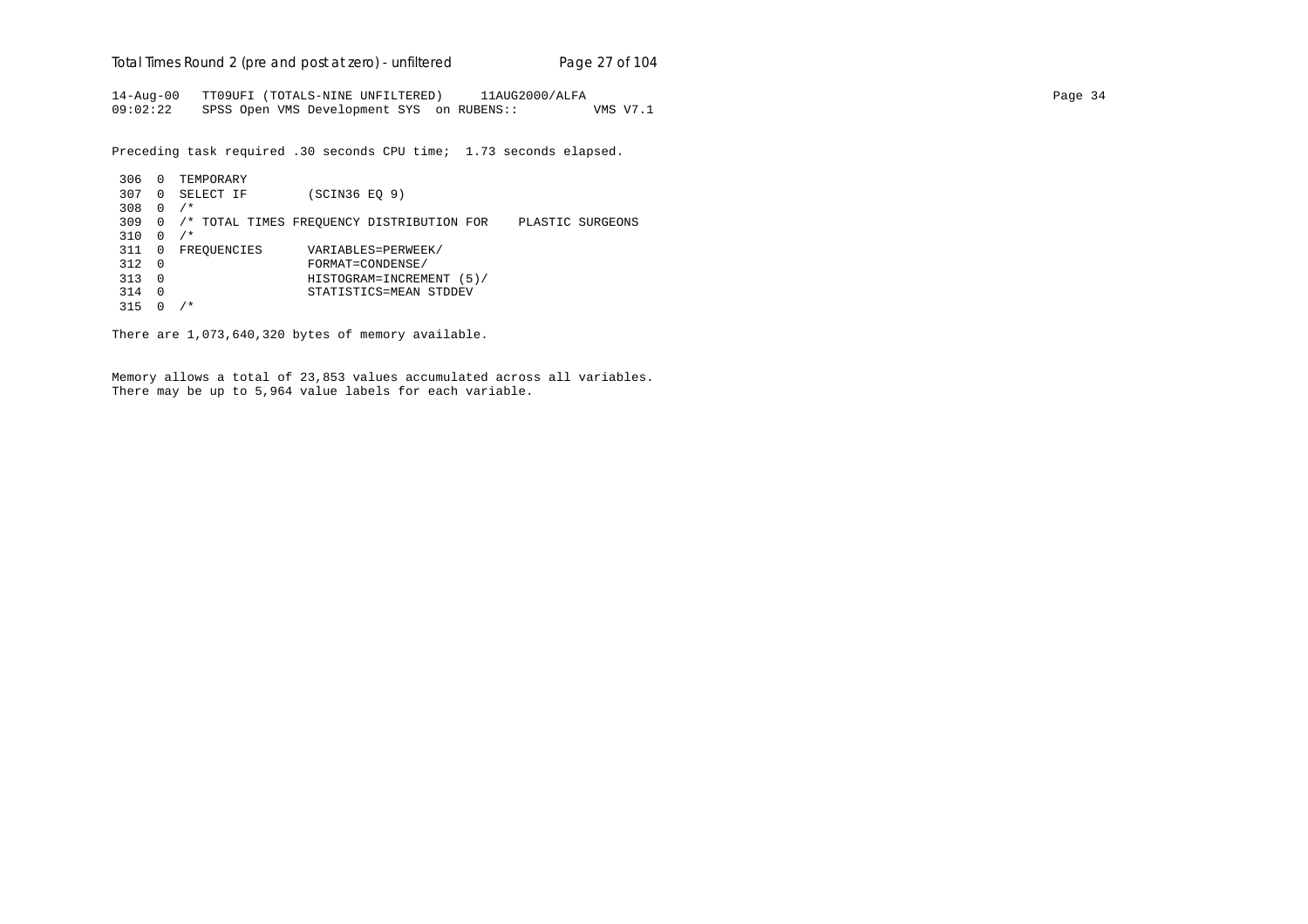# Total Times Round 2 (pre and post at zero) - un*filtered* Page 28 of 104

14-Aug-00 TT09UFI (TOTALS-NINE UNFILTERED) 11AUG2000/ALFA Page 35 09:02:23 SPSS Open VMS Development SYS on RUBENS:: VMS V7.1

|       |                |                | Cum |       |                |                | Cum |        |              |              | Cum |
|-------|----------------|----------------|-----|-------|----------------|----------------|-----|--------|--------------|--------------|-----|
| Value | Freq Pct Pct   |                |     | Value | Freq Pct Pct   |                |     | Value  | Freq Pct Pct |              |     |
|       |                |                |     |       |                |                |     |        |              |              |     |
| .00   | 6              | 3              | 3   | 25.00 | 8              | 4              | 40  | 50.00  | 1            | $\Omega$     | 85  |
| 1.00  | 5              | $\overline{a}$ | 5   | 26.00 | 4              | 2              | 41  | 52.00  | $\mathbf{1}$ | 0            | 86  |
| 2.00  | 5              | $\overline{a}$ | 7   | 27.00 | 5              | $\overline{a}$ | 44  | 55.00  | 4            | 2            | 88  |
| 3.00  | 2              | 1              | 8   | 28.00 | 5              | $\overline{a}$ | 46  | 57.00  | 2            | $\mathbf{1}$ | 88  |
| 4.00  | 3              | $\mathbf{1}$   | 9   | 29.00 | 1              | 0              | 46  | 58.00  | 2            | 1            | 89  |
| 5.00  | $\overline{a}$ | $\mathbf{1}$   | 10  | 30.00 | 12             | 5              | 52  | 59.00  | $\mathbf{1}$ | 0            | 90  |
| 6.00  | 1              | $\mathbf 0$    | 11  | 31.00 | 8              | 4              | 55  | 60.00  | 3            | $\mathbf{1}$ | 91  |
| 7.00  | 2              | $\mathbf{1}$   | 12  | 32.00 | 3              | 1              | 56  | 65.00  | $\mathbf{1}$ | 0            | 92  |
| 8.00  | $\overline{a}$ | $\mathbf{1}$   | 12  | 33.00 | 4              | $\overline{a}$ | 58  | 66.00  | 1            | 0            | 92  |
| 9.00  | 2              | $\mathbf{1}$   | 13  | 34.00 | 4              | $\overline{a}$ | 60  | 68.00  | $\mathbf{1}$ | 0            | 92  |
| 10.00 | $\mathbf{1}$   | 0              | 14  | 35.00 | 5              | $\overline{a}$ | 62  | 72.00  | $\mathbf{1}$ | $\Omega$     | 93  |
| 11.00 | 1              | 0              | 14  | 36.00 | 3              | $\mathbf 1$    | 64  | 73.00  | 1            | 0            | 93  |
| 12.00 | $\overline{4}$ | $\overline{a}$ | 16  | 37.00 | $\overline{2}$ | 1              | 64  | 75.00  | 3            | $\mathbf{1}$ | 95  |
| 13.00 | 1              | $\Omega$       | 16  | 38.00 | 5              | $\overline{a}$ | 67  | 78.00  | $\mathbf{1}$ | $\Omega$     | 95  |
| 14.00 | 3              | $\mathbf{1}$   | 18  | 39.00 | 4              | 2              | 68  | 80.00  | $\mathbf{1}$ | 0            | 96  |
| 15.00 | 3              | $\mathbf{1}$   | 19  | 40.00 | 8              | 4              | 72  | 81.00  | 1            | $\Omega$     | 96  |
| 16.00 | 4              | $\overline{a}$ | 21  | 41.00 | 7              | 3              | 75  | 87.00  | $\mathbf{1}$ | $\Omega$     | 96  |
| 17.00 | 1              | 0              | 21  | 42.00 | 4              | 2              | 77  | 91.00  | $\mathbf{1}$ | $\Omega$     | 97  |
| 18.00 | 3              | $\mathbf{1}$   | 23  | 43.00 | 5              | $\overline{2}$ | 79  | 97.00  | $\mathbf{1}$ | $\Omega$     | 97  |
| 19.00 | 4              | $\overline{a}$ | 24  | 44.00 | 5              | $\overline{a}$ | 81  | 99.00  | $\mathbf{1}$ | $\Omega$     | 98  |
| 20.00 | 4              | 2              | 26  | 45.00 | $\mathbf{1}$   | 0              | 82  | 107.00 | $\mathbf{1}$ | $\mathbf 0$  | 98  |
| 21.00 | 6              | 3              | 29  | 46.00 | $\overline{a}$ | 1              | 83  | 108.00 | $\mathbf{1}$ | $\Omega$     | 99  |
| 22.00 | 7              | 3              | 32  | 47.00 | $\mathbf 1$    | 0              | 83  | 111.00 | $\mathbf{1}$ | $\Omega$     | 99  |
| 23.00 | 4              | $\overline{a}$ | 34  | 48.00 | $\overline{a}$ | $\mathbf{1}$   | 84  | 115.00 | $\mathbf{1}$ | $\mathbf 0$  | 100 |
| 24.00 | 5              | $\overline{a}$ | 36  | 49.00 | $\overline{a}$ | $\mathbf{1}$   | 85  | 119.00 | 1            | $\Omega$     | 100 |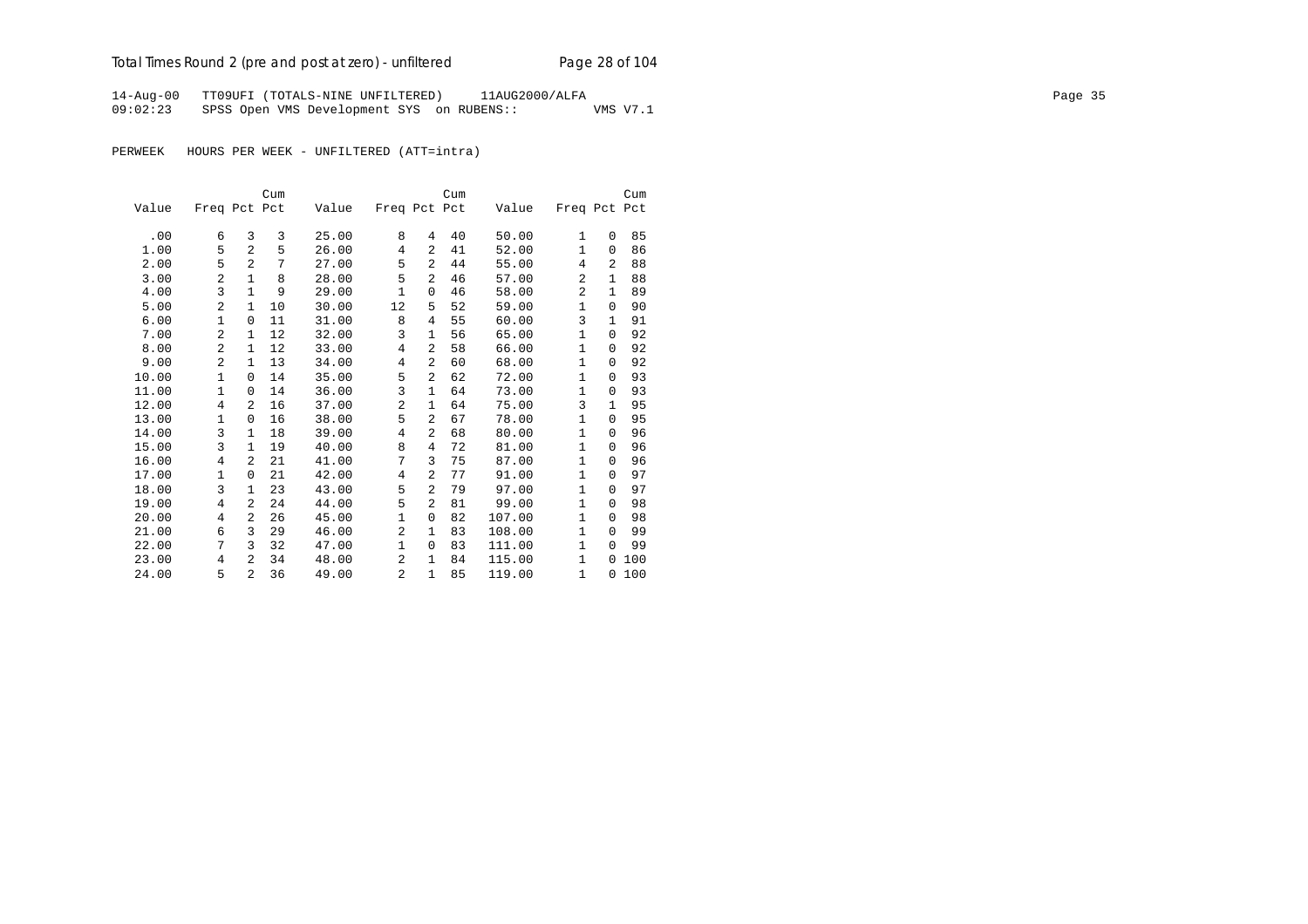Total Times Round 2 (pre and post at zero) - un*filtered* Page 29 of 104

14-Aug-00 TT09UFI (TOTALS-NINE UNFILTERED) 11AUG2000/ALFA Page 36 09:02:24 SPSS Open VMS Development SYS on RUBENS:: VMS V7.1

PERWEEK HOURS PER WEEK - UNFILTERED (ATT=intra)

Count Midpoint One symbol equals approximately .80 occurrences

| 21<br>2.50             | **************************           |
|------------------------|--------------------------------------|
| 9<br>7.50              | ***********                          |
| 12.50<br>10            | *************                        |
| 15<br>17.50            | *******************                  |
| 26<br>22.50            | *********************************    |
| 23<br>27.50            | *****************************        |
| 31<br>32.50            |                                      |
| 19<br>37.50            | ************************             |
| 29<br>42.50            | ************************************ |
| 8<br>47.50             | **********                           |
| 2<br>52.50             | $***$                                |
| 9<br>57.50             | ***********                          |
| 3<br>62.50             | ****                                 |
| 3<br>67.50             | ****                                 |
| 2<br>72.50             | ***                                  |
| 4<br>77.50             | *****                                |
| 2<br>82.50             | $***$                                |
| $\mathbf{1}$<br>87.50  | $\star$                              |
| $\mathbf{1}$<br>92.50  | $\star$                              |
| 2<br>97.50             | ***                                  |
| $\mathbf 0$<br>102.50  |                                      |
| 2<br>107.50            | ***                                  |
| $\mathbf{1}$<br>112.50 | $\star$                              |
| 2<br>117.50            | ***                                  |
|                        |                                      |
| $\Omega$               | 16<br>8<br>24<br>32<br>40            |
|                        | Histogram frequency                  |
| 33.124<br>Mean         | Std dev<br>22.730                    |

Valid cases 225 Missing cases 0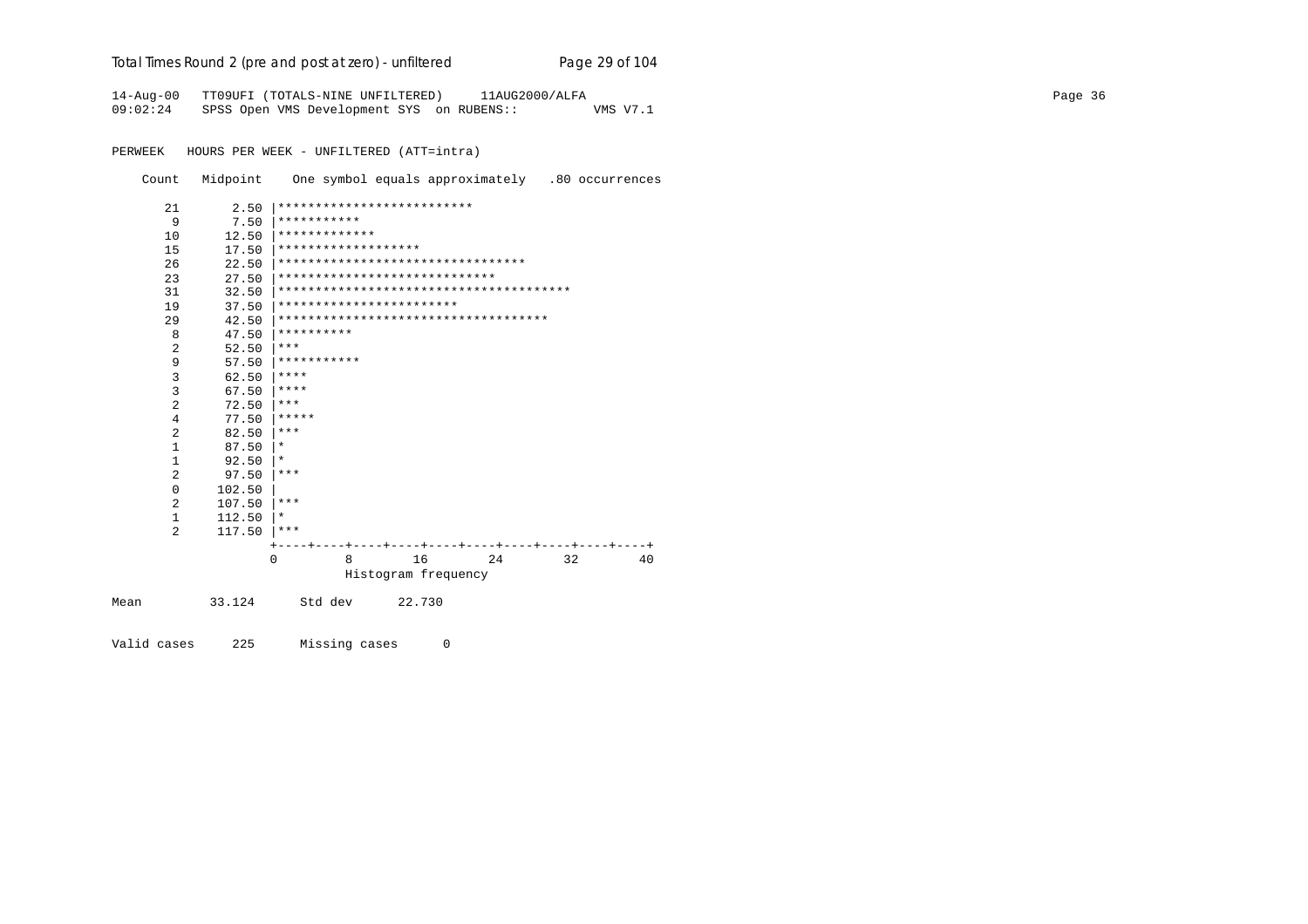Total Times Round 2 (pre and post at zero) - un*filtered* Page 30 of 104

14-Aug-00 TT09UFI (TOTALS-NINE UNFILTERED) 11AUG2000/ALFA Page 37 09:02:24 SPSS Open VMS Development SYS on RUBENS:: VMS V7.1

Preceding task required .32 seconds CPU time; 2.31 seconds elapsed.

```
 316 0 TEMPORARY
 317 0 SELECT IF (SCIN36 EQ 10)
 318 0 /*
 319 0 /* TOTAL TIMES FREQUENCY DISTRIBUTION FOR UROLOGISTS
320 \t 0 / *321 0 FREQUENCIES VARIABLES=PERWEEK/<br>322 0 FORMAT=CONDENSE/
 322 0 FORMAT=CONDENSE/
 323 0 HISTOGRAM=INCREMENT (5)/
 324 0 STATISTICS=MEAN STDDEV
 325 0 /*
```
There are 1,073,640,320 bytes of memory available.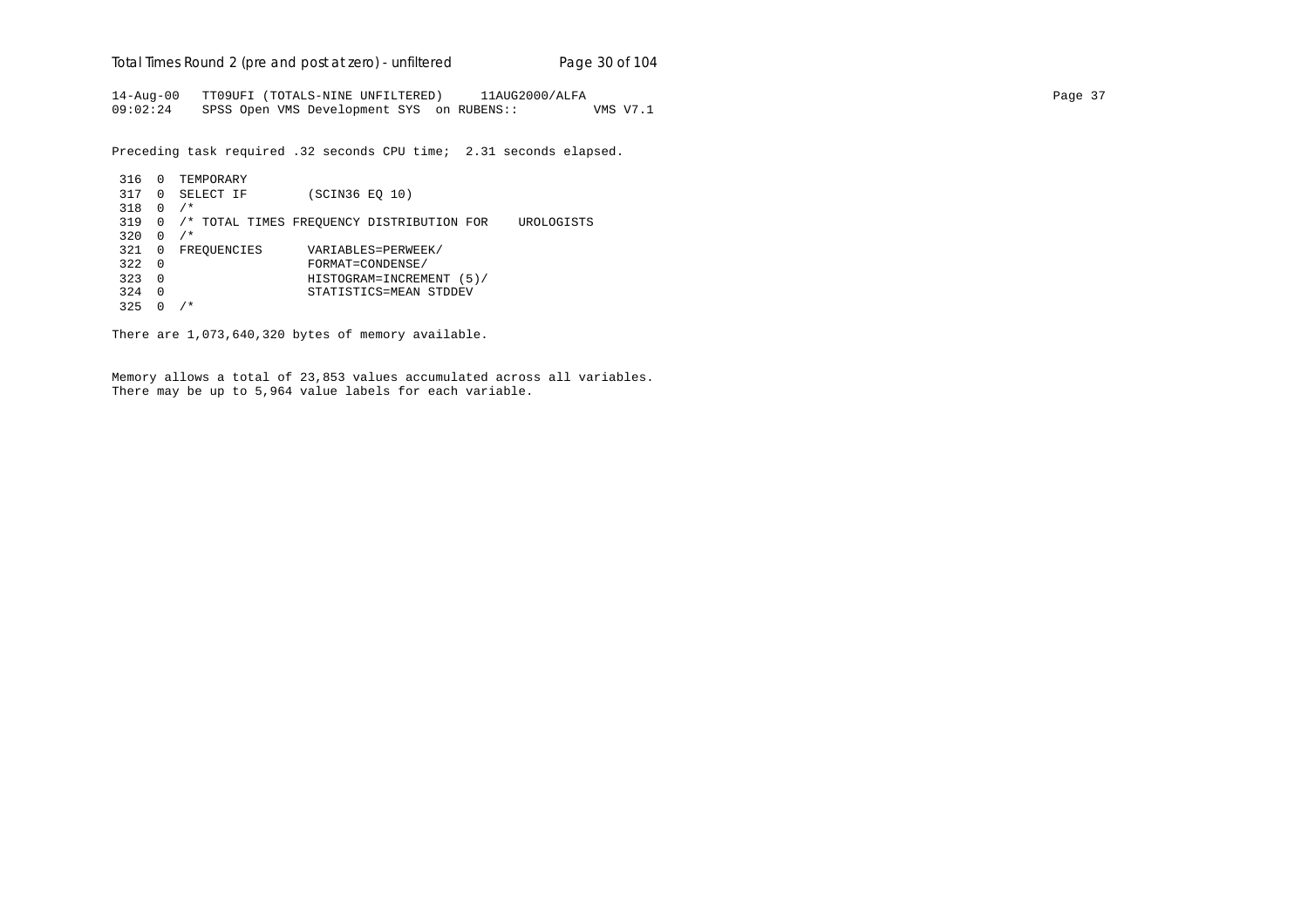## Total Times Round 2 (pre and post at zero) - un*filtered* Page 31 of 104

14-Aug-00 TT09UFI (TOTALS-NINE UNFILTERED) 11AUG2000/ALFA Page 38 09:02:25 SPSS Open VMS Development SYS on RUBENS:: VMS V7.1

|       |                |                | Cum |       |                |                | Cum |        |                |                | Cum |
|-------|----------------|----------------|-----|-------|----------------|----------------|-----|--------|----------------|----------------|-----|
| Value | Freq Pct Pct   |                |     | Value | Freq Pct Pct   |                |     | Value  | Freq Pct Pct   |                |     |
|       |                |                |     |       |                |                |     |        |                |                |     |
| .00   | 12             | 5              | 5   | 22.00 | $\overline{a}$ | 1              | 39  | 43.00  | 2              | 1              | 85  |
| 1.00  | 5              | $\overline{2}$ | 7   | 23.00 | 3              | $\mathbf{1}$   | 40  | 44.00  | 9              | 4              | 89  |
| 2.00  | 4              | $\overline{2}$ | 9   | 24.00 | 11             | 5              | 44  | 45.00  | $\mathbf{1}$   | $\Omega$       | 89  |
| 3.00  | $\overline{2}$ | $\mathbf{1}$   | 10  | 25.00 | 11             | 5              | 49  | 46.00  | 5              | $\mathfrak{D}$ | 91  |
| 4.00  | 6              | $\mathcal{L}$  | 12  | 26.00 | 4              | 2              | 51  | 47.00  | 4              | $\overline{2}$ | 93  |
| 5.00  | 4              | 2              | 14  | 27.00 | 7              | 3              | 54  | 48.00  | 1              | $\Omega$       | 93  |
| 6.00  | $\overline{2}$ | $\mathbf{1}$   | 15  | 28.00 | 3              | 1              | 55  | 49.00  | 3              | $\mathbf{1}$   | 94  |
| 7.00  | 1              | $\Omega$       | 15  | 29.00 | 8              | 3              | 58  | 50.00  | $\mathbf{1}$   | $\Omega$       | 95  |
| 8.00  | 3              | $\mathbf{1}$   | 17  | 30.00 | 7              | 3              | 61  | 51.00  | $\mathbf{1}$   | $\Omega$       | 95  |
| 9.00  | $\mathbf{1}$   | $\Omega$       | 17  | 31.00 | 4              | 2              | 63  | 53.00  | $\mathbf{1}$   | $\Omega$       | 96  |
| 10.00 | 4              | 2              | 19  | 32.00 | 6              | 3              | 66  | 56.00  | $\mathbf{1}$   | $\Omega$       | 96  |
| 11.00 | 3              | $\mathbf{1}$   | 20  | 33.00 | 8              | 3              | 69  | 60.00  | $\mathbf{1}$   | $\Omega$       | 97  |
| 12.00 | 3              | 1              | 21  | 34.00 | 5              | $\overline{a}$ | 71  | 61.00  | $\mathbf{1}$   | $\Omega$       | 97  |
| 13.00 | 3              | $\mathbf{1}$   | 22  | 35.00 | 6              | 3              | 74  | 66.00  | $\mathbf{1}$   | $\Omega$       | 97  |
| 14.00 | 7              | 3              | 25  | 36.00 | 3              | 1              | 75  | 71.00  | 1              | $\Omega$       | 98  |
| 16.00 | 3              | $\mathbf{1}$   | 27  | 37.00 | 8              | 3              | 78  | 72.00  | $\overline{a}$ | $\mathbf{1}$   | 99  |
| 17.00 | $\overline{2}$ | $\mathbf{1}$   | 28  | 38.00 | 3              | 1              | 80  | 74.00  | $\mathbf{1}$   | $\Omega$       | 99  |
| 18.00 | 6              | 3              | 30  | 39.00 | $\mathbf{1}$   | 0              | 80  | 86.00  | $\mathbf{1}$   | 0              | 100 |
| 19.00 | 8              | 3              | 33  | 40.00 | 5              | $\overline{2}$ | 82  | 106.00 | $\mathbf{1}$   | 0              | 100 |
| 20.00 | 7              | 3              | 36  | 41.00 | 2              | $\mathbf{1}$   | 83  |        |                |                |     |
| 21.00 | 3              | $\mathbf{1}$   | 38  | 42.00 | $\overline{2}$ | $\mathbf{1}$   | 84  |        |                |                |     |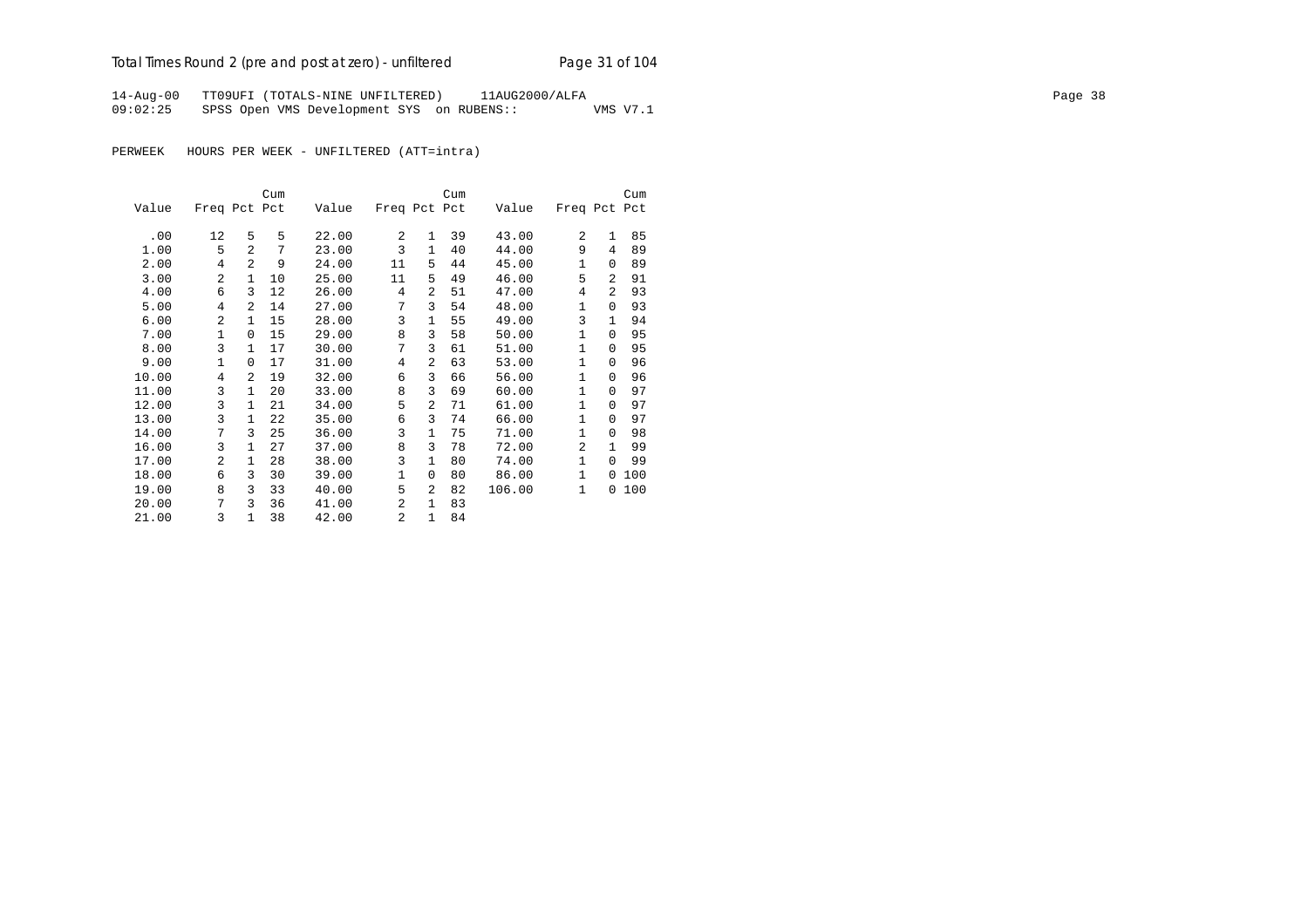|  |  |  |  |  |  | Total Times Round 2 (pre and post at zero) - unfiltered |
|--|--|--|--|--|--|---------------------------------------------------------|
|--|--|--|--|--|--|---------------------------------------------------------|

14-Aug-00 TT09UFI (TOTALS-NINE UNFILTERED) 11AUG2000/ALFA 09:02:25 SPSS Open VMS Development SYS on RUBENS:: VMS V7.1

PERWEEK HOURS PER WEEK - UNFILTERED (ATT=intra)

Count Midpoint One symbol equals approximately .80 occurrences

Page 32 of 104

| 29           | 2.50   |          |                    |                            | ************************************* |    |    |
|--------------|--------|----------|--------------------|----------------------------|---------------------------------------|----|----|
| 11           | 7.50   |          | **************     |                            |                                       |    |    |
| 20           | 12.50  |          |                    | *************************  |                                       |    |    |
| 19           | 17.50  |          |                    | ************************   |                                       |    |    |
| 26           | 22.50  |          |                    |                            | *********************************     |    |    |
| 33           | 27.50  |          |                    |                            |                                       |    |    |
| 30           | 32.50  |          |                    |                            |                                       |    |    |
| 21           | 37.50  |          |                    | ************************** |                                       |    |    |
| 20           | 42.50  |          |                    | *************************  |                                       |    |    |
| 14           | 47.50  |          | ****************** |                            |                                       |    |    |
| 3            | 52.50  | ****     |                    |                            |                                       |    |    |
| 1            | 57.50  | $^\star$ |                    |                            |                                       |    |    |
| 2            | 62.50  | $***$    |                    |                            |                                       |    |    |
| $\mathbf{1}$ | 67.50  | $^\star$ |                    |                            |                                       |    |    |
| 4            | 72.50  | *****    |                    |                            |                                       |    |    |
| $\Omega$     | 77.50  |          |                    |                            |                                       |    |    |
| $\Omega$     | 82.50  |          |                    |                            |                                       |    |    |
| $\mathbf{1}$ | 87.50  | $\star$  |                    |                            |                                       |    |    |
| $\Omega$     | 92.50  |          |                    |                            |                                       |    |    |
| $\Omega$     | 97.50  |          |                    |                            |                                       |    |    |
| $\Omega$     | 102.50 |          |                    |                            |                                       |    |    |
| $\mathbf{1}$ | 106.00 | $\star$  |                    |                            |                                       |    |    |
|              |        |          |                    |                            |                                       |    |    |
|              |        | $\Omega$ | 8                  | 16                         | 24                                    | 32 | 40 |
|              |        |          |                    | Histogram frequency        |                                       |    |    |
| Mean         | 26.602 |          | Std dev            | 16.970                     |                                       |    |    |

Valid cases 236 Missing cases  $\overline{0}$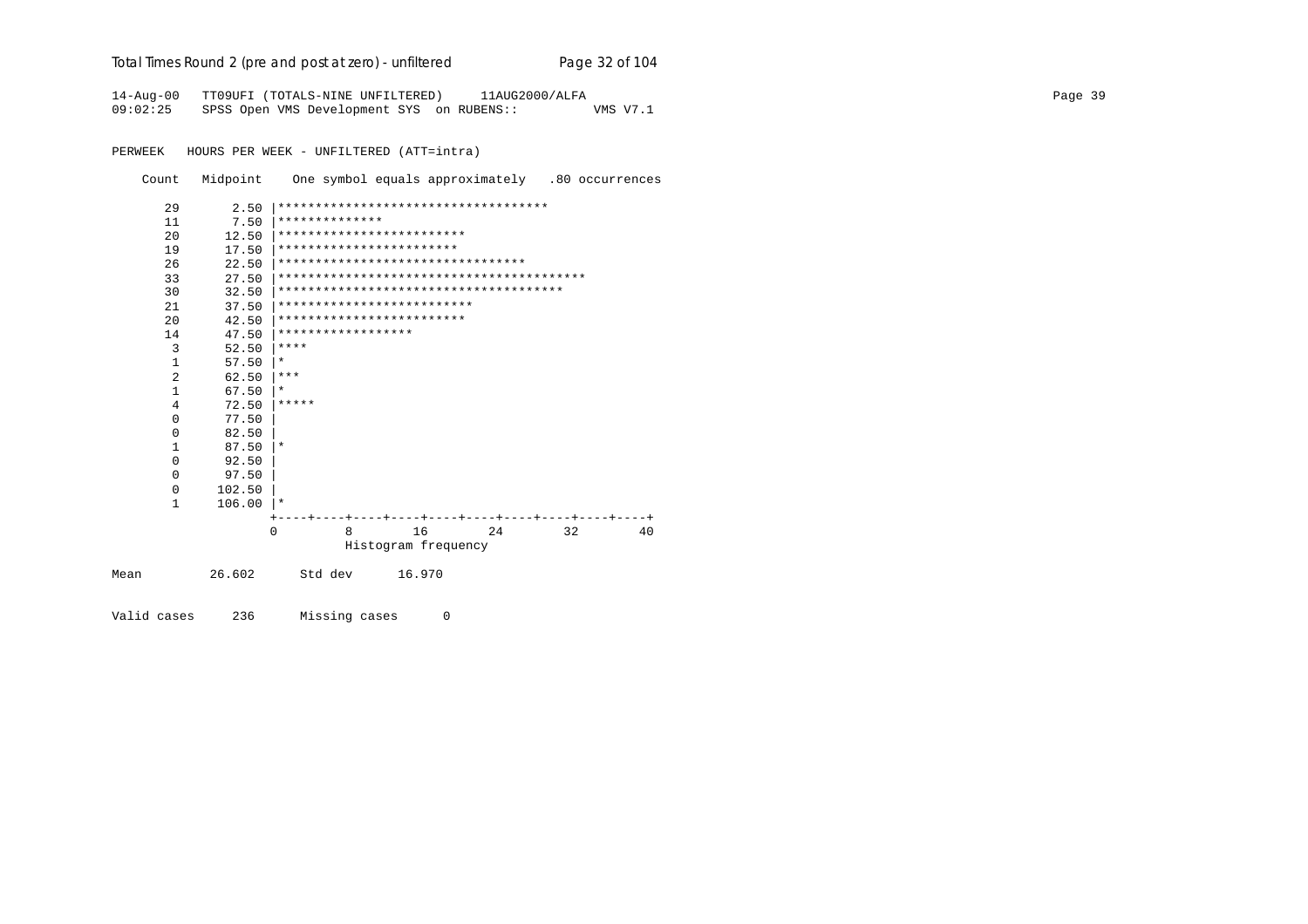Total Times Round 2 (pre and post at zero) - un*filtered* Page 33 of 104

14-Aug-00 TT09UFI (TOTALS-NINE UNFILTERED) 11AUG2000/ALFA Page 40 09:02:26 SPSS Open VMS Development SYS on RUBENS:: VMS V7.1

Preceding task required .26 seconds CPU time; 1.94 seconds elapsed.

 326 0 TEMPORARY 327 0 SELECT IF (SCIN36 EQ 11) 328 0 /\* 329 0 /\* TOTAL TIMES FREQUENCY DISTRIBUTION FOR VASCULAR SURGEONS 330 0 /\* 331 0 FREQUENCIES VARIABLES=PERWEEK/<br>332 0 FORMAT=CONDENSE/ 332 0 FORMAT=CONDENSE/ 333 0 HISTOGRAM=INCREMENT (5)/ 334 0 STATISTICS=MEAN STDDEV 335 0 /\*

There are 1,073,640,320 bytes of memory available.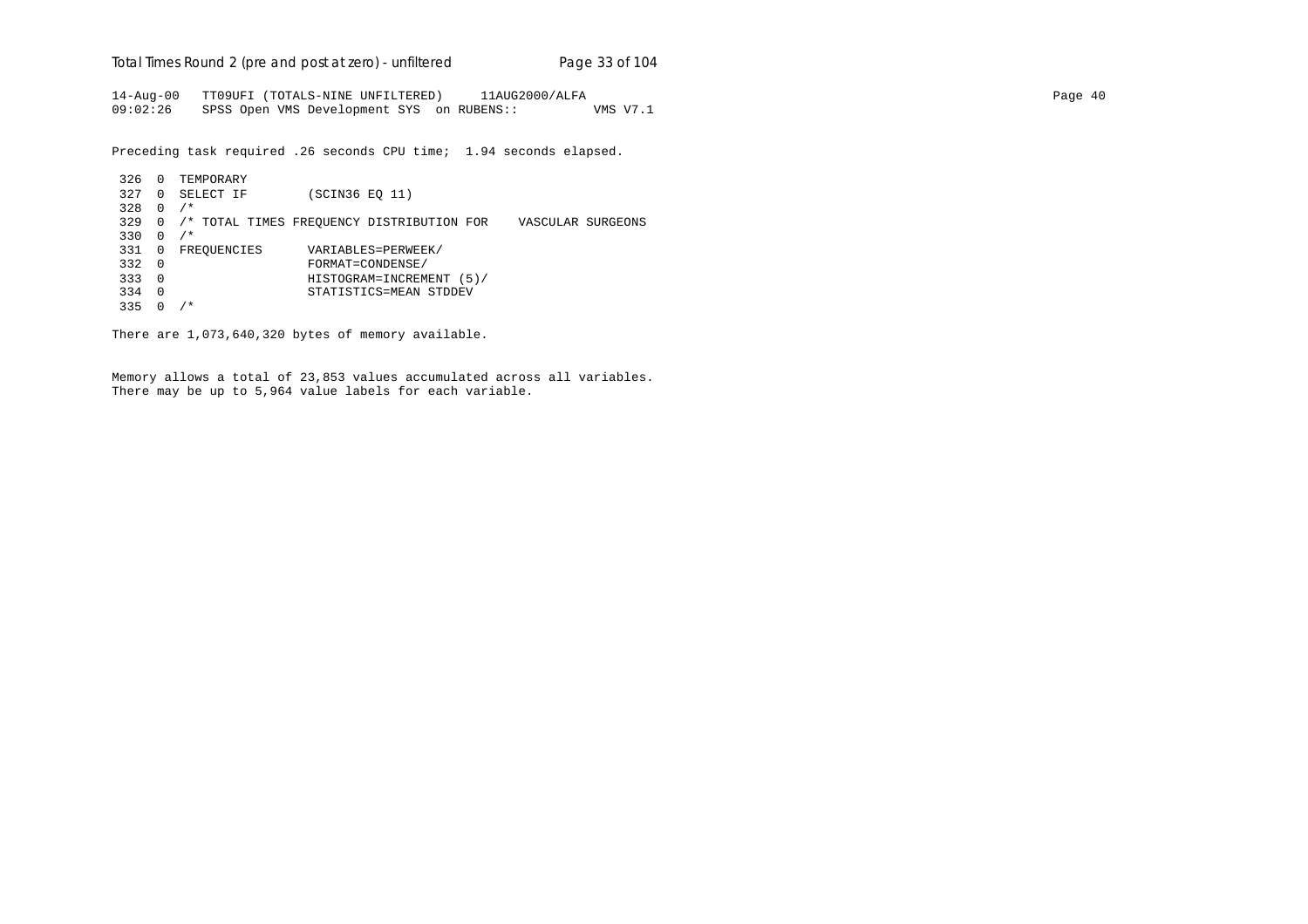14-Aug-00 TT09UFI (TOTALS-NINE UNFILTERED) 11AUG2000/ALFA Page 41 09:02:27 SPSS Open VMS Development SYS on RUBENS:: VMS V7.1

PERWEEK HOURS PER WEEK - UNFILTERED (ATT=intra)

|       |                |                | Cum |       |                |                | Cum |       |                |                | Cum |
|-------|----------------|----------------|-----|-------|----------------|----------------|-----|-------|----------------|----------------|-----|
| Value | Freq Pct Pct   |                |     | Value | Freq Pct Pct   |                |     | Value | Freq Pct Pct   |                |     |
| .00   | 4              | 4              | 4   | 18.00 | 2              | $\overline{a}$ | 48  | 36.00 | 4              | 4              | 83  |
| 1.00  | 6              | 5              | 9   | 19.00 | 7              | 6              | 54  | 38.00 | 2              | $\mathfrak{D}$ | 85  |
| 2.00  | $\overline{a}$ | $\overline{a}$ | 11  | 20.00 | 3              | 3              | 57  | 39.00 | 1              | 1              | 86  |
| 3.00  | 1              | 1.             | 11  | 21.00 | 2              | $\overline{2}$ | 59  | 41.00 | $\mathbf{1}$   | 1              | 87  |
| 4.00  | $\overline{a}$ | $\overline{a}$ | 13  | 22.00 | 3              | 3              | 61  | 42.00 | $\overline{a}$ | 2              | 89  |
| 5.00  | 3              | ζ              | 16  | 23.00 | 3              | 3              | 64  | 44.00 | 1              | $\mathbf{1}$   | 89  |
| 6.00  | $\mathbf{1}$   | 1.             | 17  | 24.00 | $\overline{4}$ | $\overline{4}$ | 68  | 45.00 | $\mathbf{1}$   | $\mathbf{1}$   | 90  |
| 7.00  | 5              | 4              | 21  | 25.00 | 3              | 3              | 70  | 48.00 | $\mathfrak{D}$ | $\mathfrak{D}$ | 92  |
| 9.00  | $\overline{a}$ | $\mathfrak{D}$ | 23  | 26.00 | 1              | $\mathbf{1}$   | 71  | 49.00 | 2              | $\mathfrak{D}$ | 94  |
| 10.00 | $\mathbf{1}$   | 1              | 24  | 27.00 | $\mathbf{1}$   | $\mathbf{1}$   | 72  | 50.00 | 1              | 1              | 95  |
| 11.00 | $\mathfrak{D}$ | 2              | 25  | 28.00 | $\overline{a}$ | $\overline{2}$ | 74  | 53.00 | $\mathbf{1}$   | 1              | 96  |
| 12.00 | 9              | 8              | 33  | 29.00 | $\mathbf 1$    | $\mathbf{1}$   | 75  | 64.00 | $\mathbf{1}$   | 1              | 96  |
| 13.00 | 1              | 1              | 34  | 31.00 | 2              | 2              | 76  | 65.00 | $\mathbf{1}$   | 1              | 97  |
| 14.00 | 3              | 3              | 37  | 32.00 | 1              | 1              | 77  | 71.00 | 1              | 1              | 98  |
| 15.00 | 3              | 3              | 39  | 33.00 | $\mathbf 1$    | $\mathbf{1}$   | 78  | 75.00 | $\mathbf{1}$   | 1              | 99  |
| 16.00 | 3              | 3              | 42  | 34.00 | $\mathbf{1}$   | 1              | 79  | 97.00 | 1              | $\mathbf{1}$   | 100 |
| 17.00 | 5              | 4              | 46  | 35.00 | $\mathbf{1}$   | $\mathbf{1}$   | 80  |       |                |                |     |

 Count Midpoint One symbol equals approximately .40 occurrences 15 2.50 |\*\*\*\*\*\*\*\*\*\*\*\*\*\*\*\*\*\*\*\*\*\*\*\*\*\*\*\*\*\*\*\*\*\*\*\*\*\* 11 7.50 |\*\*\*\*\*\*\*\*\*\*\*\*\*\*\*\*\*\*\*\*\*\*\*\*\*\*\*\* 16 12.50 |\*\*\*\*\*\*\*\*\*\*\*\*\*\*\*\*\*\*\*\*\*\*\*\*\*\*\*\*\*\*\*\*\*\*\*\*\*\*\*\* 20 17.50 |\*\*\*\*\*\*\*\*\*\*\*\*\*\*\*\*\*\*\*\*\*\*\*\*\*\*\*\*\*\*\*\*\*\*\*\*\*\*\*\*\*\*\*\*\*\*\*\*\*\* 15 22.50 |\*\*\*\*\*\*\*\*\*\*\*\*\*\*\*\*\*\*\*\*\*\*\*\*\*\*\*\*\*\*\*\*\*\*\*\*\*\* 8 27.50 |\*\*\*\*\*\*\*\*\*\*\*\*\*\*\*\*\*\*\*\* 5 32.50  $******************$  8 37.50 |\*\*\*\*\*\*\*\*\*\*\*\*\*\*\*\*\*\*\*\* 4  $42.50$   $***********$ <br>5  $47.50$   $***********$  5 47.50 |\*\*\*\*\*\*\*\*\*\*\*\*\* 2  $52.50$  \*\*\*\*\*<br>0  $57.50$  $\begin{array}{ccc} 0 & 57.50 \\ 1 & 62.50 \end{array}$  $\begin{array}{ccc} 1 & 62.50 & \ast \ast \ast \\ 1 & 67.50 & \ast \ast \ast \end{array}$  $\begin{array}{ccc} 1 & 67.50 & \ast \ast \ast \\ 1 & 72.50 & \ast \ast \ast \end{array}$  $\begin{array}{ccc} 1 & 72.50 & \ast \ast \ast \\ 1 & 77.50 & \ast \ast \ast \end{array}$  $\begin{array}{ccc} 1 & 77.50 & \ast \ast \ast \\ 0 & 82.50 & \end{array}$  $0$  82.50<br>0 87.50  $0$  87.50<br>0 92.50 0 92.50 | 1 97.00 |\*\*\* +----+----+----+----+----+----+----+----+----+----+ 0 4 8 12 16 20 Histogram frequency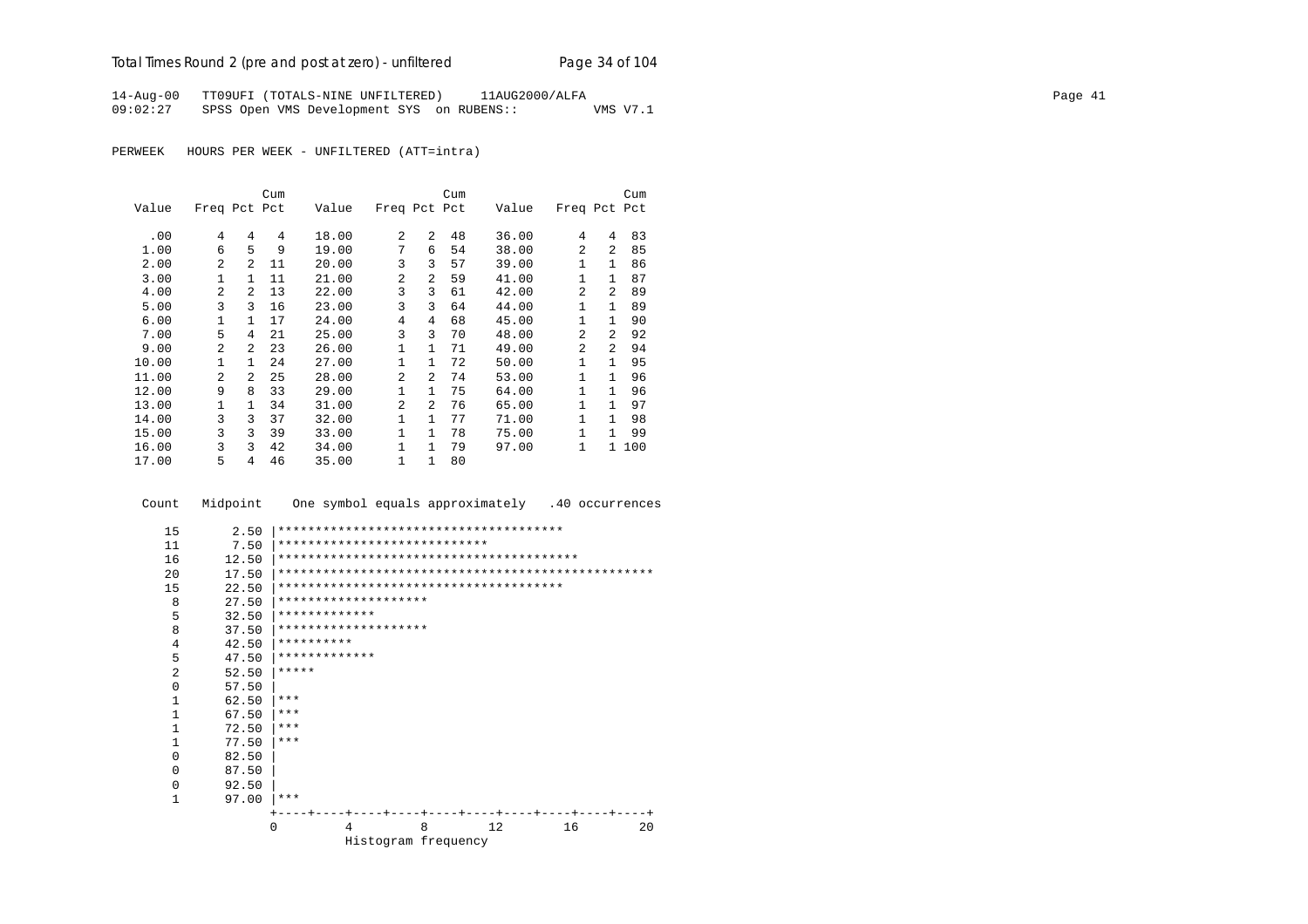## Total Times Round 2 (pre and post at zero) - un*filtered* Page 35 of 104

14-Aug-00 TT09UFI (TOTALS-NINE UNFILTERED) 11AUG2000/ALFA Page 42 09:02:29 SPSS Open VMS Development SYS on RUBENS:: VMS V7.1

PERWEEK HOURS PER WEEK - UNFILTERED (ATT=intra)

Mean 22.114 Std dev 17.521

Valid cases 114 Missing cases 0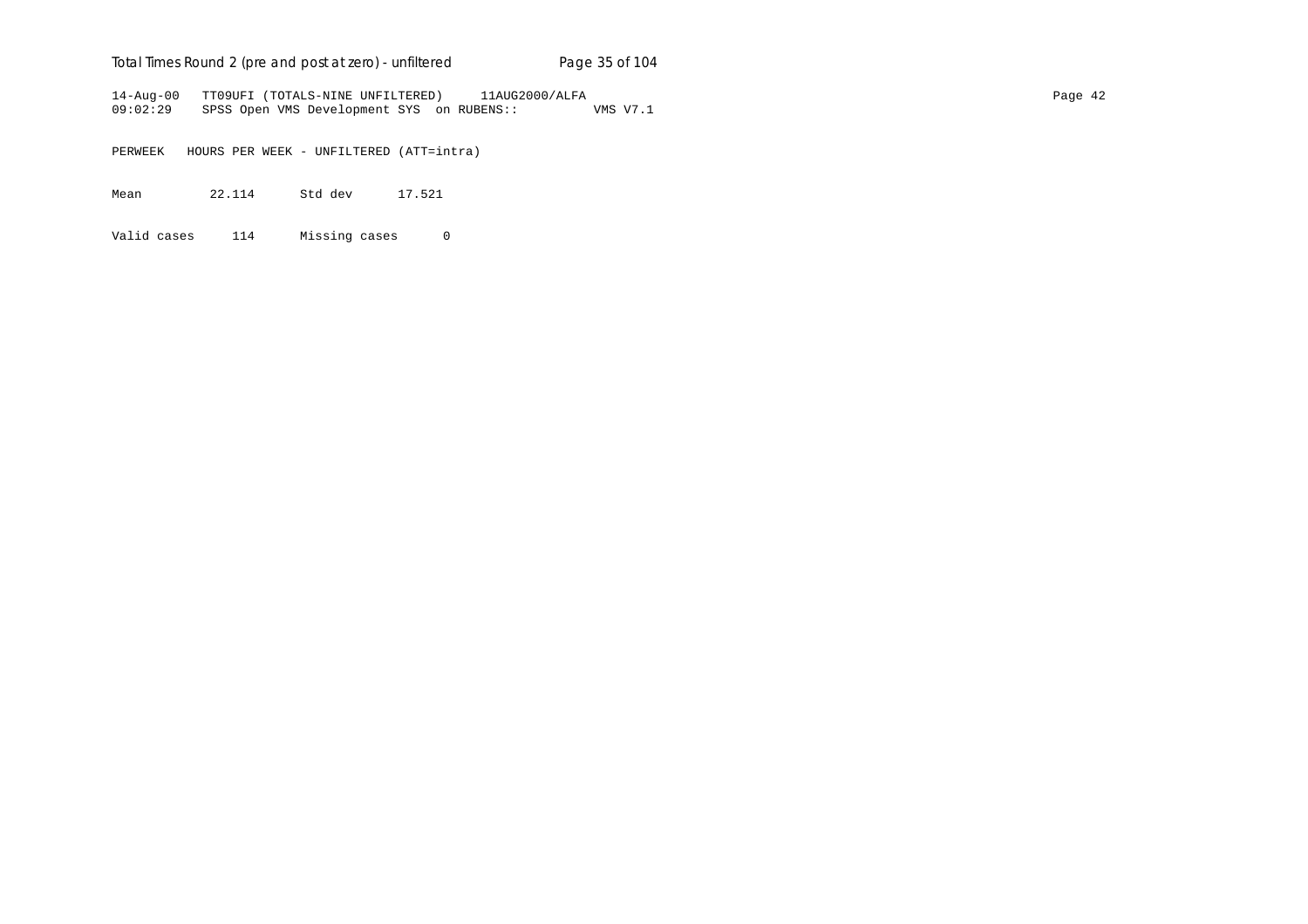Total Times Round 2 (pre and post at zero) - un*filtered* Page 36 of 104

14-Aug-00 TT09UFI (TOTALS-NINE UNFILTERED) 11AUG2000/ALFA Page 43 09:02:29 SPSS Open VMS Development SYS on RUBENS:: VMS V7.1

Preceding task required .32 seconds CPU time; 2.22 seconds elapsed.

```
 336 0 TEMPORARY
 337 0 SELECT IF (SCIN36 EQ 12)
 338 0 /*
 339 0 /* TOTAL TIMES FREQUENCY DISTRIBUTION FOR OPTHALMOLOGISTS
340 0 /*341 0 FREQUENCIES VARIABLES=PERWEEK/<br>342 0 FORMAT=CONDENSE/
 342 0 FORMAT=CONDENSE/
 343 0 HISTOGRAM=INCREMENT (5)/
 344 0 STATISTICS=MEAN STDDEV
 345 0 /*
```
There are 1,073,640,320 bytes of memory available.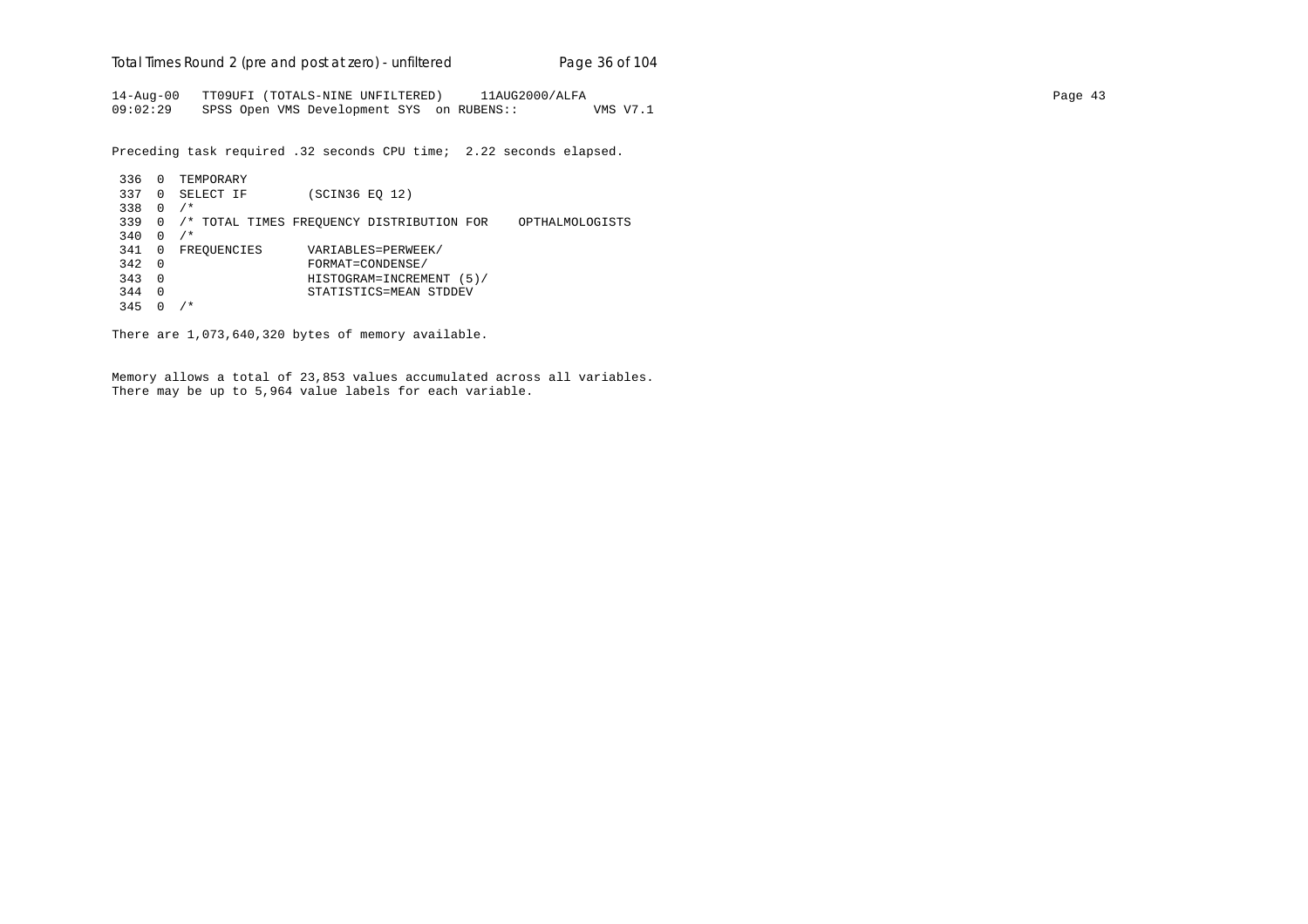## Total Times Round 2 (pre and post at zero) - un*filtered* Page 37 of 104

14-Aug-00 TT09UFI (TOTALS-NINE UNFILTERED) 11AUG2000/ALFA Page 44 09:02:30 SPSS Open VMS Development SYS on RUBENS:: VMS V7.1

|       |              |                | Cum |       |              |                | Cum |        |                |              | Cum |
|-------|--------------|----------------|-----|-------|--------------|----------------|-----|--------|----------------|--------------|-----|
| Value | Freq Pct Pct |                |     | Value | Freq Pct Pct |                |     | Value  | Freq Pct Pct   |              |     |
|       |              |                |     |       |              |                |     |        |                |              |     |
| .00   | 38           | 5              | 5   | 30.00 | 12           | 2              | 52  | 60.00  | 7              | 1            | 92  |
| 1.00  | 10           | $\mathbf{1}$   | 7   | 31.00 | 28           | 4              | 56  | 61.00  | 7              | $\mathbf{1}$ | 93  |
| 2.00  | 14           | $\overline{2}$ | 9   | 32.00 | 14           | $\overline{a}$ | 58  | 62.00  | 3              | $\Omega$     | 93  |
| 3.00  | 15           | 2              | 11  | 33.00 | 17           | 2              | 60  | 63.00  | 3              | 0            | 93  |
| 4.00  | 10           | $\mathbf{1}$   | 12  | 34.00 | 9            | $\mathbf{1}$   | 62  | 64.00  | 3              | 0            | 94  |
| 5.00  | 13           | 2              | 14  | 35.00 | 12           | $\overline{a}$ | 63  | 65.00  | $\mathbf{1}$   | 0            | 94  |
| 6.00  | 17           | 2              | 17  | 36.00 | 11           | $\overline{a}$ | 65  | 66.00  | $\mathbf{1}$   | 0            | 94  |
| 7.00  | 9            | $\mathbf{1}$   | 18  | 37.00 | 7            | $\mathbf{1}$   | 66  | 67.00  | $\overline{4}$ | $\mathbf{1}$ | 95  |
| 8.00  | 4            | $\mathbf{1}$   | 19  | 38.00 | 9            | $\mathbf{1}$   | 67  | 68.00  | 5              | $\mathbf{1}$ | 95  |
| 9.00  | 4            | $\mathbf{1}$   | 19  | 39.00 | 14           | $\overline{a}$ | 69  | 69.00  | 5              | $\mathbf{1}$ | 96  |
| 10.00 | 3            | 0              | 20  | 40.00 | 16           | $\overline{a}$ | 72  | 70.00  | $\overline{2}$ | 0            | 96  |
| 11.00 | 8            | $\mathbf{1}$   | 21  | 41.00 | 13           | 2              | 73  | 71.00  | $\mathbf{1}$   | $\mathbf 0$  | 97  |
| 12.00 | 8            | $\mathbf{1}$   | 22  | 42.00 | 10           | 1              | 75  | 72.00  | $\overline{2}$ | 0            | 97  |
| 13.00 | 13           | 2              | 24  | 43.00 | 12           | $\overline{a}$ | 77  | 73.00  | $\overline{a}$ | $\Omega$     | 97  |
| 14.00 | 15           | 2              | 26  | 44.00 | 6            | $\mathbf{1}$   | 77  | 74.00  | $\overline{2}$ | 0            | 97  |
| 15.00 | 9            | $\mathbf{1}$   | 27  | 45.00 | 7            | $\mathbf{1}$   | 78  | 75.00  | $\mathbf{1}$   | 0            | 98  |
| 16.00 | 13           | 2              | 29  | 46.00 | 11           | $\overline{a}$ | 80  | 79.00  | $\overline{2}$ | 0            | 98  |
| 17.00 | 5            | $\mathbf{1}$   | 30  | 47.00 | 2            | 0              | 80  | 82.00  | 3              | 0            | 98  |
| 18.00 | 8            | $\mathbf{1}$   | 31  | 48.00 | 6            | $\mathbf 1$    | 81  | 83.00  | $1\,$          | $\mathsf 0$  | 98  |
| 19.00 | 6            | $\mathbf{1}$   | 32  | 49.00 | 7            | $\mathbf{1}$   | 82  | 85.00  | $1\,$          | 0            | 99  |
| 20.00 | 14           | 2              | 34  | 50.00 | 10           | $\mathbf{1}$   | 84  | 93.00  | $\mathbf{1}$   | $\Omega$     | 99  |
| 21.00 | 5            | $\mathbf{1}$   | 34  | 51.00 | 7            | 1              | 85  | 97.00  | $\mathbf{1}$   | 0            | 99  |
| 22.00 | 11           | 2              | 36  | 52.00 | 5            | $\mathbf{1}$   | 85  | 98.00  | $\mathbf{1}$   | 0            | 99  |
| 23.00 | 9            | 1              | 37  | 53.00 | 3            | 0              | 86  | 108.00 | $\mathbf{1}$   | 0            | 99  |
| 24.00 | 14           | 2              | 39  | 54.00 | 9            | $\mathbf{1}$   | 87  | 109.00 | $\mathbf{1}$   | $\Omega$     | 99  |
| 25.00 | 23           | 3              | 43  | 55.00 | 6            | $\mathbf{1}$   | 88  | 115.00 | $\mathbf{1}$   | $\Omega$     | 99  |
| 26.00 | 11           | 2              | 44  | 56.00 | 4            | $\mathbf{1}$   | 88  | 122.00 | $\mathbf{1}$   | 0            | 100 |
| 27.00 | 10           | $\mathbf{1}$   | 46  | 57.00 | 3            | $\mathbf 0$    | 89  | 123.00 | 2              | 0            | 100 |
| 28.00 | 14           | 2              | 48  | 58.00 | 6            | 1              | 90  | 152.00 | $\mathbf{1}$   | 0            | 100 |
| 29.00 | 18           | 3              | 50  | 59.00 | 6            | $\mathbf{1}$   | 91  |        |                |              |     |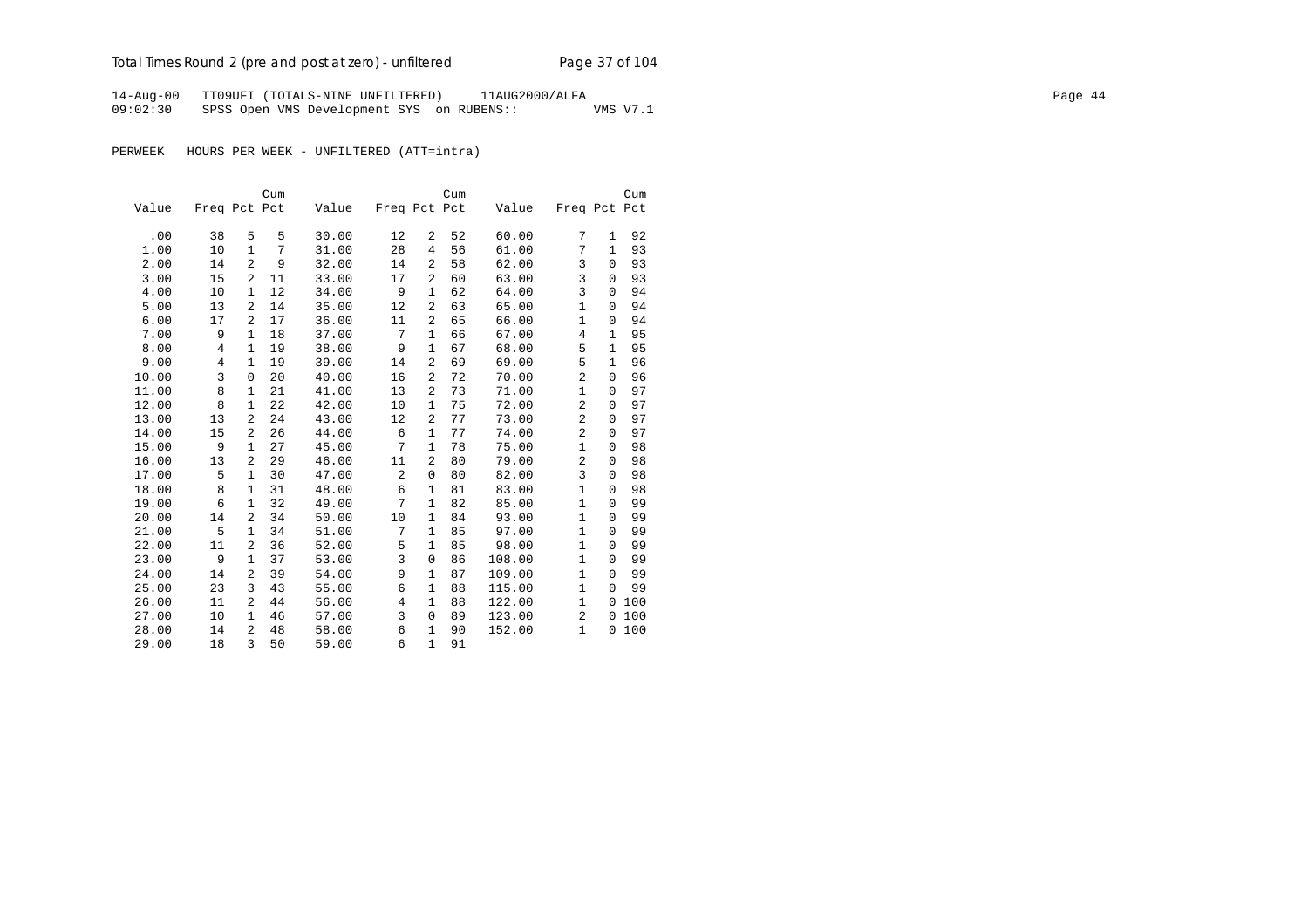Total Times Round 2 (pre and post at zero) - unfiltered

14-Aug-00 TT09UFI (TOTALS-NINE UNFILTERED) 11AUG2000/ALFA 09:02:31 SPSS Open VMS Development SYS on RUBENS:: VMS V7.1

PERWEEK HOURS PER WEEK - UNFILTERED (ATT=intra)

Count Midpoint One symbol equals approximately 2.00 occurrences

Page 38 of 104

| 87             | 2.50   |                                            |
|----------------|--------|--------------------------------------------|
| 47             | 7.50   | ************************                   |
| 47             | 12.50  | ************************                   |
| 41             | 17.50  | *********************                      |
| 53             | 22.50  | ***************************                |
| 76             | 27.50  |                                            |
| 80             | 32.50  |                                            |
| 53             | 37.50  | ***************************                |
| 57             | 42.50  | *****************************              |
| 33             | 47.50  | *****************                          |
| 34             | 52.50  | *****************                          |
| 25             | 57.50  | *************                              |
| 23             | 62.50  | ************                               |
| 16             | 67.50  | ********                                   |
| 9              | 72.50  | *****                                      |
| 3              | 77.50  | $***$                                      |
| $\overline{4}$ | 82.50  | $***$                                      |
| 1              | 87.50  | $^\star$                                   |
| 1              | 92.50  | $\ast$                                     |
| $\overline{2}$ | 97.50  | $\star$                                    |
| $\mathbf 0$    | 102.50 |                                            |
| $\overline{2}$ | 107.50 | $^\ast$                                    |
| $\mathbf 0$    | 112.50 |                                            |
| $\mathbf{1}$   | 117.50 | $^\ast$                                    |
| 3              | 122.50 | $\star\star$                               |
| $\Omega$       | 127.50 |                                            |
| $\mathbf 0$    | 132.50 |                                            |
| $\mathbf 0$    | 137.50 |                                            |
| 0              | 142.50 |                                            |
| 0              | 147.50 |                                            |
| $\mathbf{1}$   | 152.00 | $\star$                                    |
|                |        |                                            |
|                |        | 40<br>$\mathbf 0$<br>20<br>60<br>80<br>100 |
|                |        | Histogram frequency                        |
| Mean           | 30.705 | Std dev<br>21.875                          |

Valid cases 699 Missing cases  $\overline{0}$  Page 45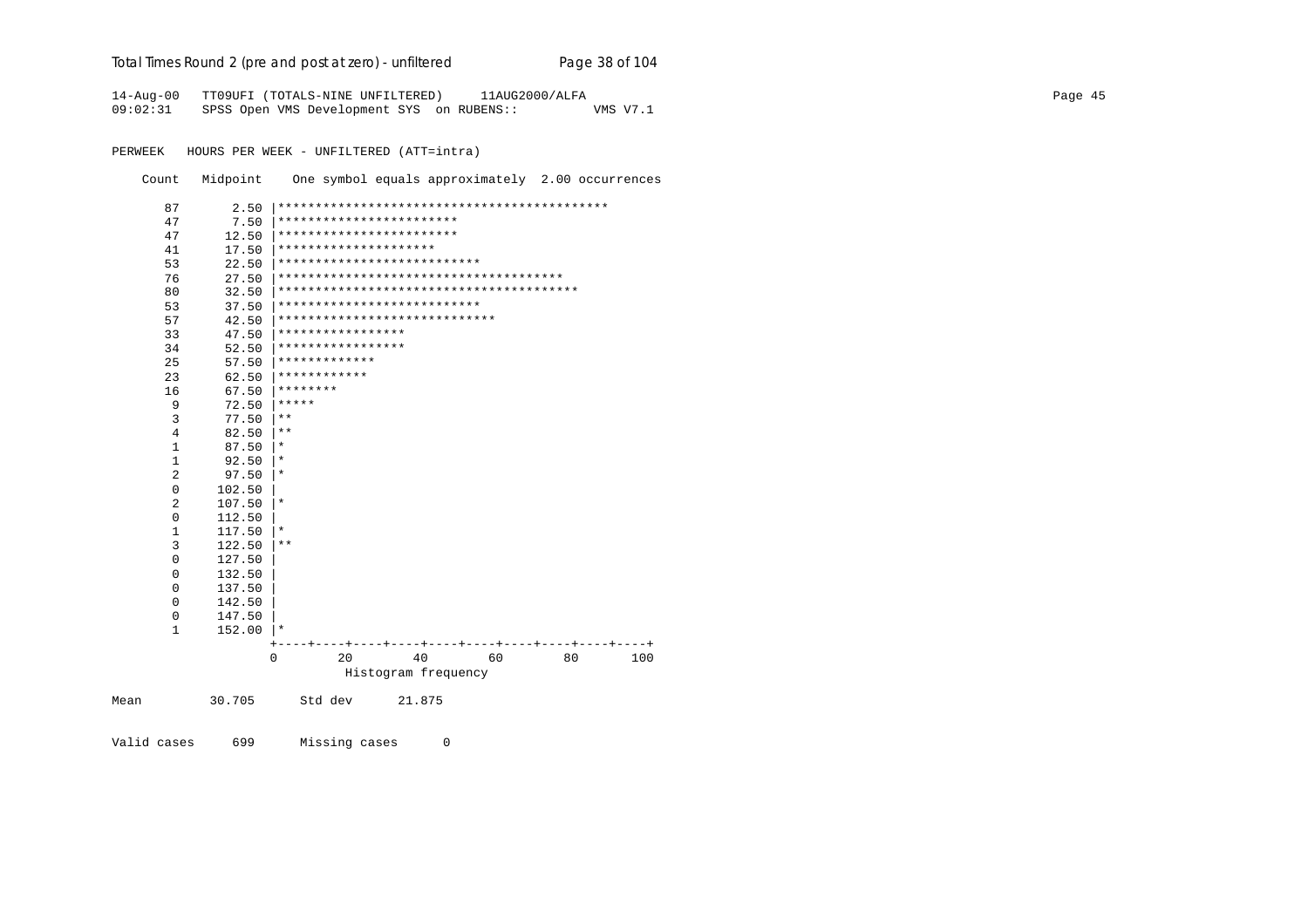Total Times Round 2 (pre and post at zero) - un*filtered* Page 39 of 104

14-Aug-00 TT09UFI (TOTALS-NINE UNFILTERED) 11AUG2000/ALFA Page 46 09:02:33 SPSS Open VMS Development SYS on RUBENS:: VMS V7.1

Preceding task required .29 seconds CPU time; 3.61 seconds elapsed.

```
 346 0 TEMPORARY
 347 0 SELECT IF (SCIN36 EQ 13)
 348 0 /*
 349 0 /* TOTAL TIMES FREQUENCY DISTRIBUTION FOR ENT SURGEONS
350 0 /*351 0 FREQUENCIES VARIABLES=PERWEEK/<br>352 0 FORMAT=CONDENSE/
 352 0 FORMAT=CONDENSE/
 353 0 HISTOGRAM=INCREMENT (5)/
 354 0 STATISTICS=MEAN STDDEV
 355 0 /*
```
There are 1,073,640,320 bytes of memory available.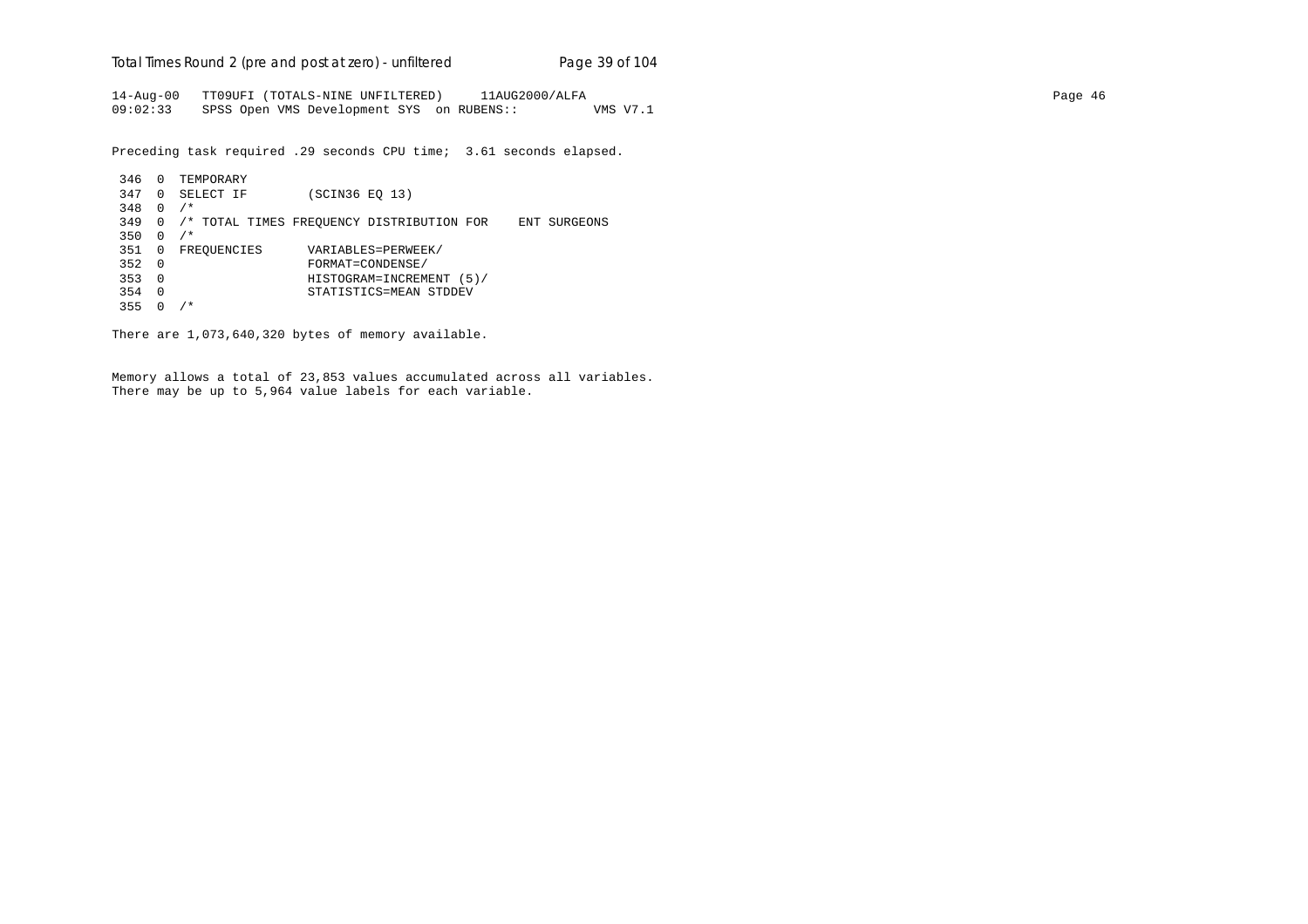14-Aug-00 TT09UFI (TOTALS-NINE UNFILTERED) 11AUG2000/ALFA Page 47 09:02:33 SPSS Open VMS Development SYS on RUBENS:: VMS V7.1

|       |                |                | Cum |       |                |                | Cum |        |                |                | Cum |
|-------|----------------|----------------|-----|-------|----------------|----------------|-----|--------|----------------|----------------|-----|
| Value | Freq Pct Pct   |                |     | Value | Freq Pct Pct   |                |     | Value  | Freq Pct Pct   |                |     |
| .00   | 23             | 7              | 7   | 41.00 | 2              | 1              | 45  | 79.00  | 2              | 1              | 84  |
| 1.00  | 7              | $\overline{2}$ | 9   | 42.00 | 5              | $\overline{a}$ | 47  | 80.00  | $\mathbf{1}$   | $\overline{0}$ | 84  |
| 2.00  | 7              | $\overline{2}$ | 11  | 43.00 | $\overline{4}$ | $\mathbf{1}$   | 48  | 81.00  | $\overline{c}$ | $\mathbf{1}$   | 85  |
| 3.00  | 3              | $\mathbf{1}$   | 12  | 44.00 | 3              | $\mathbf{1}$   | 49  | 83.00  | 2              | $\mathbf{1}$   | 86  |
| 4.00  | 4              | 1              | 13  | 45.00 | $\overline{c}$ | 1              | 49  | 84.00  | $\overline{2}$ | 1              | 86  |
| 5.00  | 2              | $\mathbf{1}$   | 14  | 46.00 | $\overline{4}$ | 1              | 51  | 86.00  | $\overline{a}$ | 1              | 87  |
| 6.00  | 5              | $\overline{2}$ | 15  | 47.00 | 5              | 2              | 52  | 87.00  | 1              | $\Omega$       | 87  |
| 7.00  | $\mathbf{1}$   | 0              | 16  | 48.00 | 3              | $\mathbf{1}$   | 53  | 88.00  | $\mathbf{1}$   | 0              | 87  |
| 8.00  | 6              | 2              | 17  | 49.00 | 5              | $\overline{2}$ | 55  | 89.00  | 3              | $\mathbf{1}$   | 88  |
| 9.00  | $\,4$          | $\mathbf{1}$   | 19  | 50.00 | 3              | $\mathbf{1}$   | 55  | 90.00  | $\mathbf{1}$   | 0              | 89  |
| 10.00 | $\overline{c}$ | $\mathbf{1}$   | 19  | 51.00 | 3              | 1              | 56  | 91.00  | 2              | 1              | 89  |
| 13.00 | 6              | $\overline{2}$ | 21  | 52.00 | 6              | $\overline{a}$ | 58  | 92.00  | $\mathbf{1}$   | 0              | 89  |
| 15.00 | $\mathbf{1}$   | 0              | 21  | 53.00 | 6              | $\overline{a}$ | 60  | 94.00  | 5              | 2              | 91  |
| 16.00 | $\mathbf{1}$   | $\mathbf 0$    | 22  | 54.00 | 5              | $\overline{a}$ | 61  | 95.00  | $\mathbf{1}$   | 0              | 91  |
| 17.00 | 5              | 2              | 23  | 55.00 | 3              | $\mathbf{1}$   | 62  | 96.00  | $\mathbf{1}$   | $\overline{0}$ | 92  |
| 18.00 | 3              | $\mathbf{1}$   | 24  | 56.00 | 6              | $\overline{a}$ | 64  | 97.00  | $\mathbf{1}$   | $\Omega$       | 92  |
| 19.00 | $\overline{2}$ | 1              | 25  | 57.00 | 3              | 1              | 65  | 99.00  | $\mathbf{1}$   | 0              | 92  |
| 20.00 | $\overline{2}$ | $\mathbf{1}$   | 25  | 58.00 | 3              | 1              | 66  | 101.00 | 1              | 0              | 92  |
| 21.00 | $\overline{4}$ | $\mathbf{1}$   | 27  | 59.00 | 3              | $\mathbf{1}$   | 67  | 104.00 | 4              | $\mathbf{1}$   | 94  |
| 22.00 | $\mathbf{1}$   | $\mathbf 0$    | 27  | 60.00 | 5              | $\overline{2}$ | 68  | 106.00 | $\overline{2}$ | $\mathbf{1}$   | 94  |
| 23.00 | $\overline{c}$ | $\mathbf{1}$   | 27  | 61.00 | 2              | $\mathbf{1}$   | 69  | 108.00 | $\mathbf{1}$   | 0              | 95  |
| 24.00 | $\,4$          | $\mathbf{1}$   | 29  | 62.00 | $\overline{2}$ | $\mathbf{1}$   | 70  | 112.00 | $\mathbf{1}$   | $\Omega$       | 95  |
| 25.00 | $\mathbf{1}$   | 0              | 29  | 63.00 | $\mathbf{1}$   | 0              | 70  | 118.00 | $\mathbf{1}$   | 0              | 95  |
| 26.00 | $\overline{a}$ | $\mathbf{1}$   | 30  | 64.00 | $\overline{4}$ | $\mathbf{1}$   | 71  | 120.00 | $\mathbf{1}$   | 0              | 95  |
| 27.00 | 4              | $\mathbf{1}$   | 31  | 65.00 | 2              | $\mathbf{1}$   | 72  | 124.00 | 2              | $\mathbf{1}$   | 96  |
| 28.00 | 6              | $\overline{2}$ | 33  | 66.00 | $\overline{3}$ | $\mathbf{1}$   | 73  | 125.00 | $\mathbf{1}$   | 0              | 96  |
| 29.00 | $\overline{c}$ | $\mathbf{1}$   | 33  | 67.00 | 6              | $\overline{a}$ | 74  | 127.00 | 2              | $\mathbf{1}$   | 97  |
| 30.00 | $\mathbf{1}$   | $\mathbf 0$    | 33  | 68.00 | $\overline{4}$ | $\mathbf{1}$   | 76  | 141.00 | $\mathbf{1}$   | $\Omega$       | 97  |
| 31.00 | 3              | 1              | 34  | 69.00 | $\mathbf{1}$   | 0              | 76  | 142.00 | $\mathbf{1}$   | 0              | 98  |
| 32.00 | $\overline{2}$ | $\mathbf{1}$   | 35  | 70.00 | $\overline{c}$ | 1              | 77  | 147.00 | $\mathbf{1}$   | 0              | 98  |
| 33.00 | 5              | $\overline{2}$ | 36  | 71.00 | $\mathbf{1}$   | 0              | 77  | 150.00 | $\overline{2}$ | 1              | 98  |
| 34.00 | $\overline{4}$ | $\mathbf{1}$   | 38  | 72.00 | 5              | $\overline{a}$ | 78  | 152.00 | $\mathbf{1}$   | $\mathbf{0}$   | 99  |
| 35.00 | $\overline{c}$ | $\mathbf{1}$   | 38  | 73.00 | 3              | $\mathbf{1}$   | 79  | 189.00 | $\mathbf{1}$   | 0              | 99  |
| 36.00 | 5              | $\overline{2}$ | 40  | 74.00 | 3              | $\mathbf{1}$   | 80  | 197.00 | $\mathbf{1}$   | $\Omega$       | 99  |
| 37.00 | $\mathbf{1}$   | $\mathbf 0$    | 40  | 75.00 | $\mathbf{1}$   | 0              | 80  | 211.00 | $\mathbf 1$    | 0              | 100 |
| 38.00 | 9              | 3              | 43  | 76.00 | 5              | $\overline{2}$ | 82  | 225.00 | $\mathbf{1}$   | 0              | 100 |
| 39.00 | $\overline{4}$ | $\mathbf{1}$   | 44  | 77.00 | $\mathbf{1}$   | 0              | 82  |        |                |                |     |
| 40.00 | $\overline{2}$ | $\mathbf{1}$   | 45  | 78.00 | $\overline{4}$ | $\mathbf{1}$   | 83  |        |                |                |     |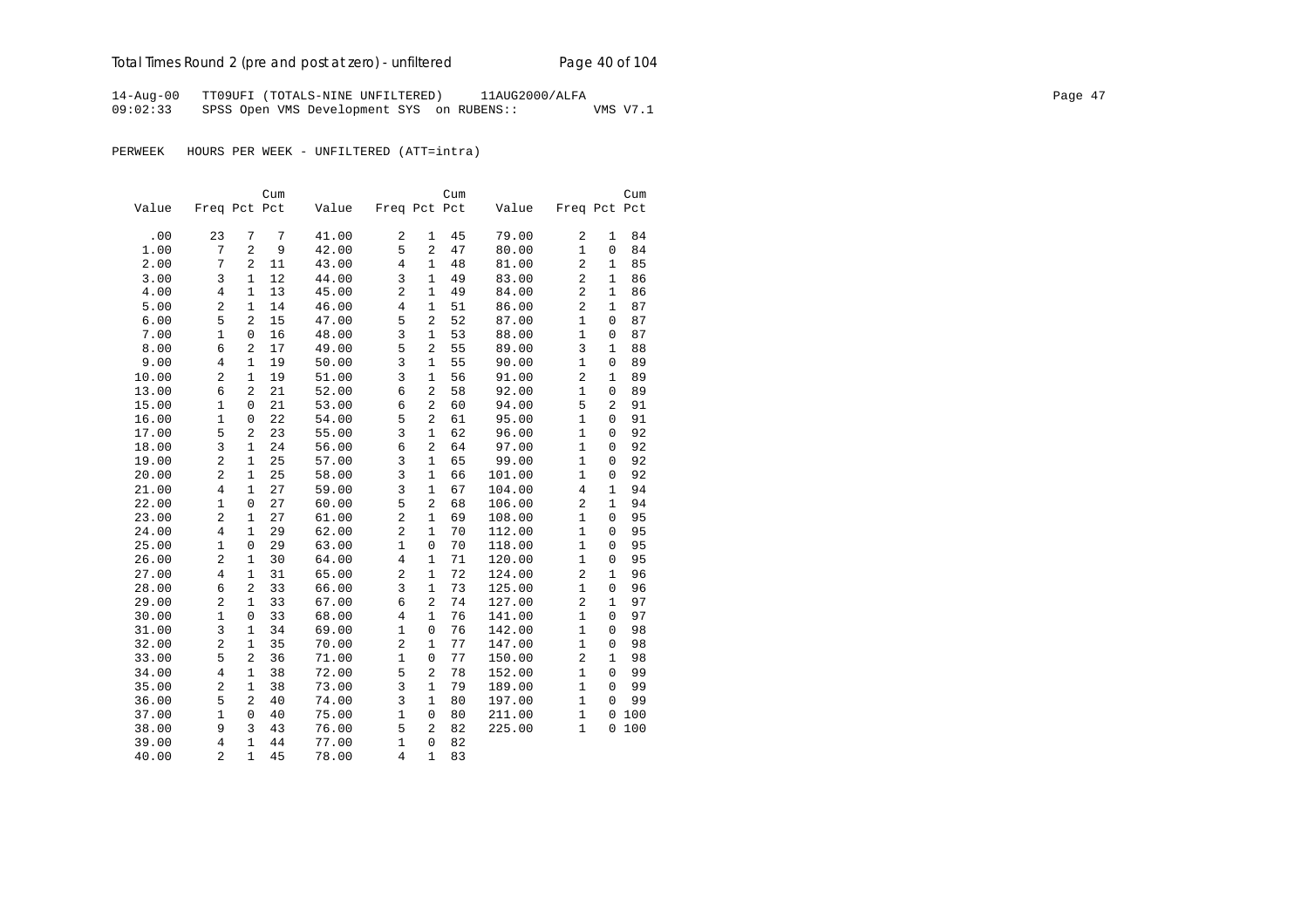#### Total Times Round 2 (pre and post at zero) - unfiltered

14-Aug-00 TT09UFI (TOTALS-NINE UNFILTERED) 11AUG2000/ALFA

Page 41 of 104

 $09:02:34$ SPSS Open VMS Development SYS on RUBENS:: VMS V7.1

PERWEEK HOURS PER WEEK - UNFILTERED (ATT=intra)

One symbol equals approximately 1.00 occurrence Count Midpoint

44  $7.50$  \*\*\*\*\*\*\*\*\*\*\*\*\*\*\*\*\*\*\* 18  $12.50$  \*\*\*\*\*\*\*\*  $8<sup>8</sup>$  $17.50$  \*\*\*\*\*\*\*\*\*\*\*\*\*  $12$  $22.50$  \*\*\*\*\*\*\*\*\*\*\*\*\*\*  $13$  $27.50$  \*\*\*\*\*\*\*\*\*\*\*\*\*\*\*\*  $15$  $32.50$  \*\*\*\*\*\*\*\*\*\*\*\*\*\*\*\* 15  $37.50$  \*\*\*\*\*\*\*\*\*\*\*\*\*\*\*\*\*\*\*\*\*\* 21  $42.50$  \*\*\*\*\*\*\*\*\*\*\*\*\*\*\*\*\*  $16$  $47.50$  \*\*\*\*\*\*\*\*\*\*\*\*\*\*\*\*\*\*\*\* 19  $\overline{52.50}$  \*\*\*\*\*\*\*\*\*\*\*\*\*\*\*\*\*\*\*\*\*\*\*\* 23  $57.50$  |\*\*\*\*\*\*\*\*\*\*\*\*\*\*\*\*\*\*\* 18  $62.50$  \*\*\*\*\*\*\*\*\*\*\*\*\*\*\*  $14$  $67.50$  | \*\*\*\*\*\*\*\*\*\*\*\*\*\*\*\*\* 16  $72.50$  \*\*\*\*\*\*\*\*\*\*\*\*\*\*\*  $14$  $77.50$  |\*\*\*\*\*\*\*\*\*\*\*\*\*\*  $13$  $82.50$  \*\*\*\*\*\*\*  $7\overline{ }$ 87.50 \*\*\*\*\*\*\*  $7^{\circ}$  $92.50$  \*\*\*\*\*\*\*\*\*  $\overline{9}$  $97.50$   $***$  $\overline{4}$  $102.50$  |\*\*\*\*\*  $5<sup>1</sup>$  $107.50$   $***$  $\overline{3}$  $112.50 \pm$  $\mathbf{1}$  $\mathbf{1}$  $117.50 \pm$  $122.50$  |\*\*\*  $\overline{3}$  $127.50$  |\*\*\*  $\overline{3}$ 132.50  $\Omega$  $\overline{0}$ 137.50  $\overline{a}$  $142.50$  |\*\*  $\mathbf{1}$  $147.50 \mid *$  $152.50$  |\*\*\*  $\overline{3}$  $\overline{0}$ 157.50 162.50  $\Omega$  $\cap$ 167.50  $\mathsf{O}\xspace$ 172.50 177.50  $\Omega$  $\Omega$ 182.50  $\mathbf{1}$  $187.50$  |\*  $\overline{0}$ 192.50  $1$  $197.50$  |\*  $\overline{0}$ 202.50  $\overline{0}$ 207.50  $212.50$  |\*  $\mathbf{1}$  $\overline{0}$ 217.50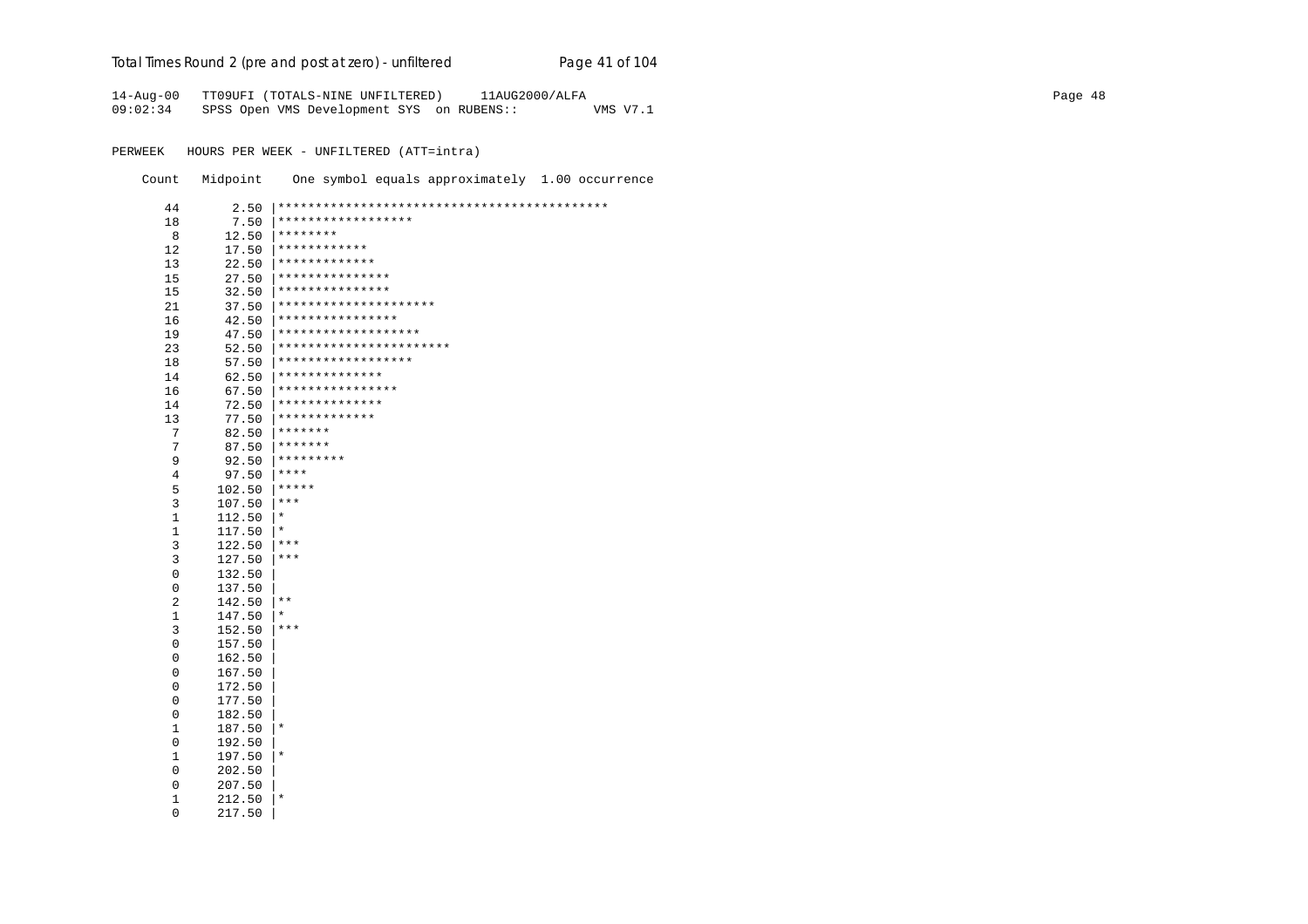## Total Times Round 2 (pre and post at zero) - un*filtered* Page 42 of 104

14-Aug-00 TT09UFI (TOTALS-NINE UNFILTERED) 11AUG2000/ALFA Page 49 09:02:35 SPSS Open VMS Development SYS on RUBENS:: VMS V7.1

PERWEEK HOURS PER WEEK - UNFILTERED (ATT=intra)

 1 222.50 |\* +----+----+----+----+----+----+----+----+----+----+ 0 10 20 30 40 50 Histogram frequency Mean 48.596 Std dev 37.892

Valid cases 332 Missing cases 0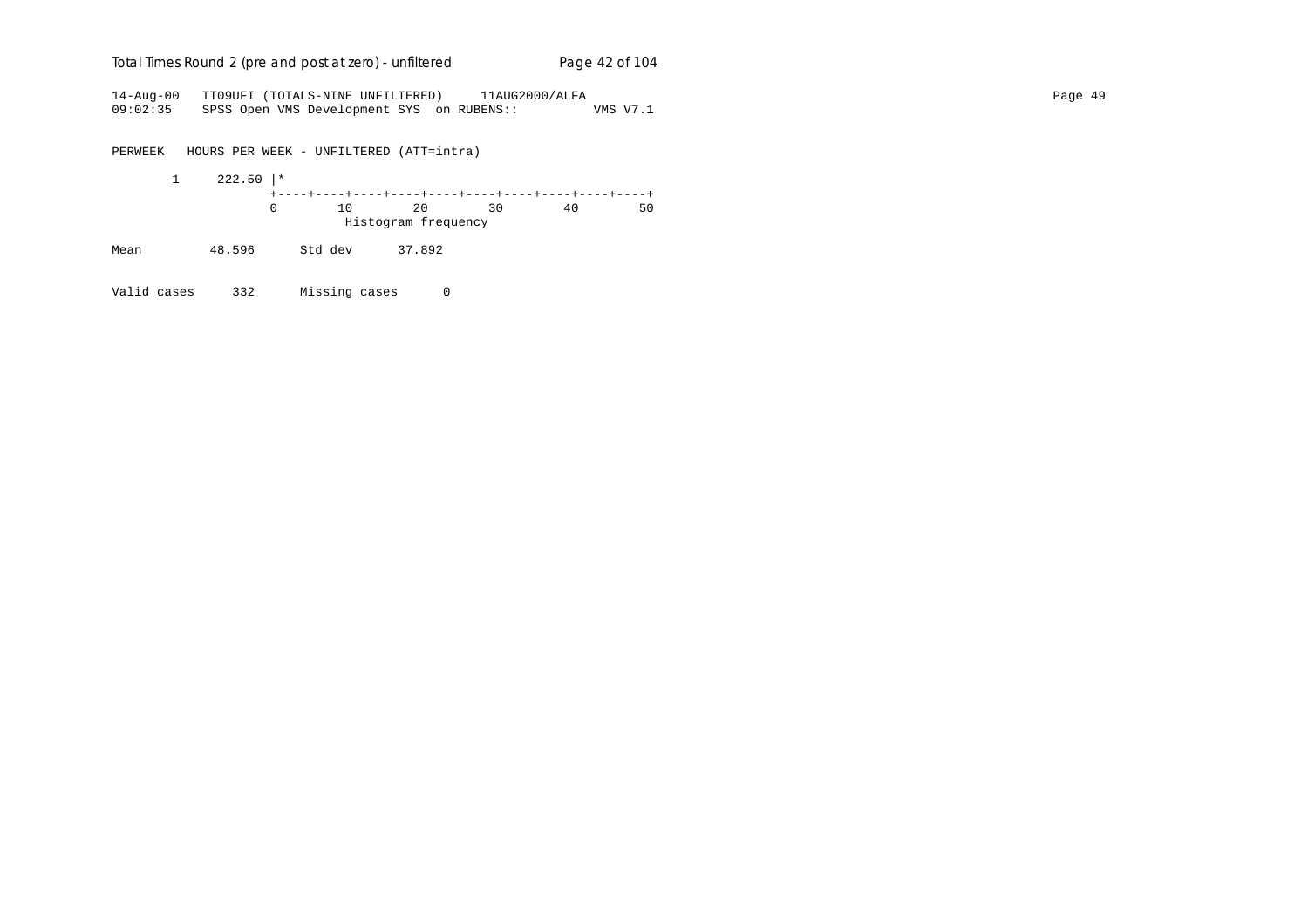Total Times Round 2 (pre and post at zero) - un*filtered* Page 43 of 104

14-Aug-00 TT09UFI (TOTALS-NINE UNFILTERED) 11AUG2000/ALFA Page 50 09:02:35 SPSS Open VMS Development SYS on RUBENS:: VMS V7.1

Preceding task required .37 seconds CPU time; 2.61 seconds elapsed.

```
 356 0 TEMPORARY
 357 0 SELECT IF (SCIN36 EQ 14)
 358 0 /*
 359 0 /* TOTAL TIMES FREQUENCY DISTRIBUTION FOR ANAESTHETISTS
360 0 /*361 0 FREQUENCIES VARIABLES=PERWEEK/<br>362 0 FORMAT=CONDENSE/
 362 0 FORMAT=CONDENSE/
 363 0 HISTOGRAM=INCREMENT (5)/
 364 0 STATISTICS=MEAN STDDEV
 365 0 /*
```
There are 1,073,640,320 bytes of memory available.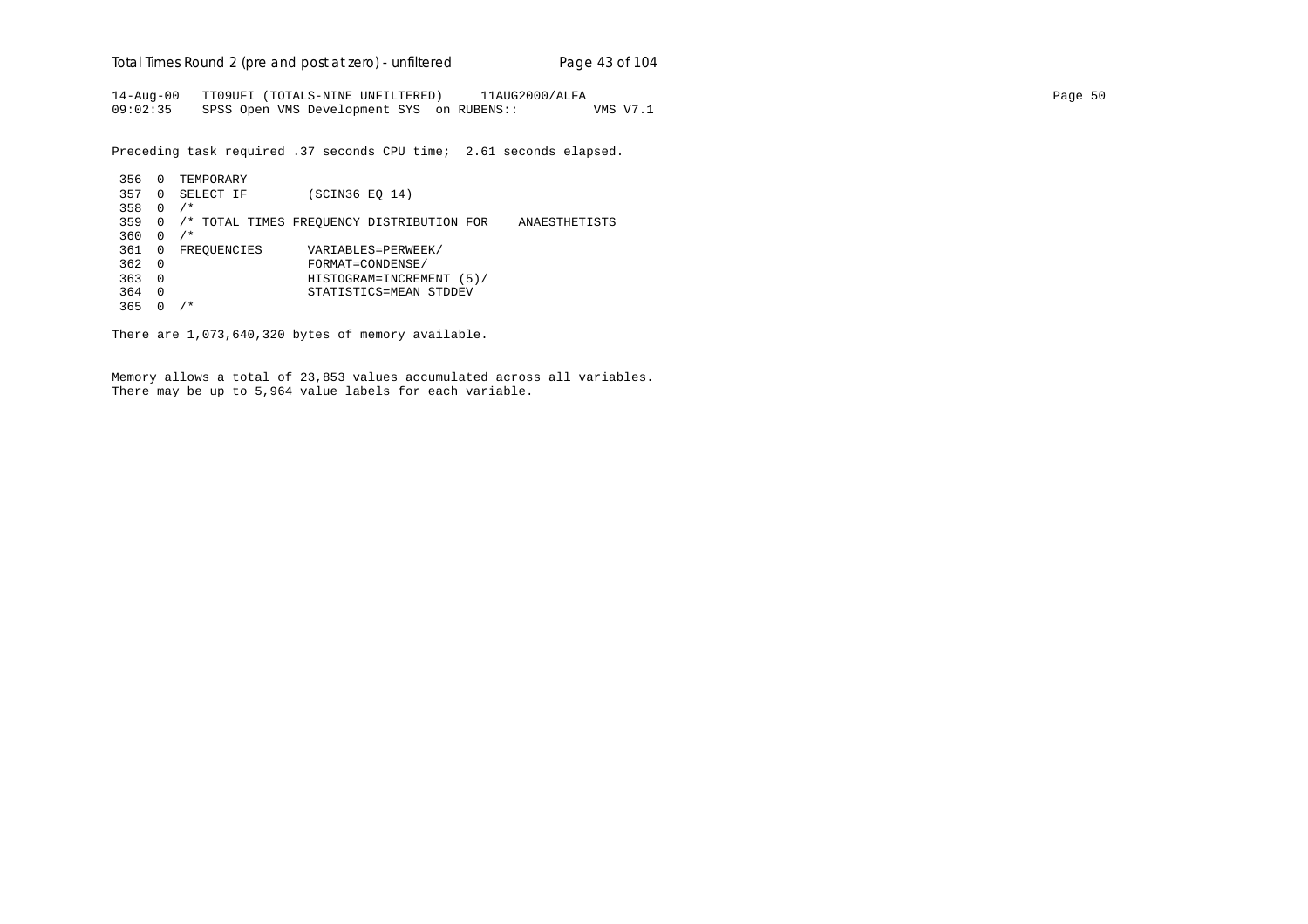14-Aug-00 TT09UFI (TOTALS-NINE UNFILTERED) 11AUG2000/ALFA Page 51 09:02:36 SPSS Open VMS Development SYS on RUBENS:: VMS V7.1

|       |              |                | Cum |       |                |                | Cum |        |                |              | Cum |
|-------|--------------|----------------|-----|-------|----------------|----------------|-----|--------|----------------|--------------|-----|
| Value | Freq Pct Pct |                |     | Value | Freq Pct Pct   |                |     | Value  | Freq Pct Pct   |              |     |
|       |              |                |     |       |                |                |     |        |                |              |     |
| .00   | 113          | 6              | 6   | 35.00 | 19             | $\mathbf{1}$   | 67  | 70.00  | 8              | $\mathsf 0$  | 95  |
| 1.00  | 113          | 6              | 11  | 36.00 | 19             | $\mathbf{1}$   | 68  | 71.00  | 5              | $\mathbf{0}$ | 95  |
| 2.00  | 68           | 3              | 15  | 37.00 | 25             | $\mathbf{1}$   | 69  | 72.00  | 8              | $\mathbf{0}$ | 95  |
| 3.00  | 63           | 3              | 18  | 38.00 | 24             | $\mathbf{1}$   | 70  | 73.00  | $\overline{4}$ | $\mathbf 0$  | 96  |
| 4.00  | 60           | 3              | 21  | 39.00 | 18             | 1              | 71  | 74.00  | 7              | $\Omega$     | 96  |
| 5.00  | 49           | 2              | 24  | 40.00 | 20             | 1              | 72  | 75.00  | 6              | $\mathbf{0}$ | 96  |
| 6.00  | 34           | 2              | 25  | 41.00 | 21             | 1              | 73  | 76.00  | $\overline{4}$ | $\Omega$     | 97  |
| 7.00  | 40           | 2              | 27  | 42.00 | 19             | 1              | 74  | 77.00  | 2              | $\mathbf{0}$ | 97  |
| 8.00  | 40           | $\overline{2}$ | 29  | 43.00 | 30             | $\overline{2}$ | 76  | 78.00  | 5              | $\mathbf 0$  | 97  |
| 9.00  | 38           | 2              | 31  | 44.00 | 19             | 1              | 77  | 79.00  | 5              | $\mathbf{0}$ | 97  |
| 10.00 | 47           | $\overline{a}$ | 34  | 45.00 | 22             | 1              | 78  | 80.00  | $\overline{3}$ | $\mathbf{0}$ | 97  |
| 11.00 | 30           | 2              | 35  | 46.00 | 25             | $\mathbf{1}$   | 79  | 81.00  | 7              | $\mathbf{0}$ | 98  |
| 12.00 | 34           | 2              | 37  | 47.00 | 20             | 1              | 80  | 82.00  | 5              | $\mathbf{0}$ | 98  |
| 13.00 | 29           | $\mathbf{1}$   | 38  | 48.00 | 21             | $\mathbf{1}$   | 81  | 83.00  | 3              | $\mathbf 0$  | 98  |
| 14.00 | 33           | 2              | 40  | 49.00 | 16             | 1              | 82  | 84.00  | $\overline{2}$ | $\mathbf{0}$ | 98  |
| 15.00 | 29           | $\mathbf{1}$   | 41  | 50.00 | 25             | 1              | 83  | 85.00  | $\mathbf{1}$   | $\mathbf{0}$ | 98  |
| 16.00 | 27           | $\mathbf{1}$   | 43  | 51.00 | 16             | $\mathbf{1}$   | 84  | 86.00  | $\mathbf{1}$   | $\mathbf{0}$ | 98  |
| 17.00 | 28           | 1              | 44  | 52.00 | 25             | 1              | 85  | 87.00  | $\overline{4}$ | $\mathbf{0}$ | 98  |
| 18.00 | 25           | $\mathbf{1}$   | 46  | 53.00 | 26             | $\mathbf{1}$   | 87  | 88.00  | 3              | $\mathbf 0$  | 99  |
| 19.00 | 26           | 1              | 47  | 54.00 | 12             | 1              | 87  | 90.00  | 5              | $\mathbf{0}$ | 99  |
| 20.00 | 31           | 2              | 48  | 55.00 | 17             | 1              | 88  | 91.00  | $\overline{4}$ | $\mathbf{0}$ | 99  |
| 21.00 | 28           | $\mathbf{1}$   | 50  | 56.00 | 16             | $\mathbf{1}$   | 89  | 92.00  | 5              | $\mathbf 0$  | 99  |
| 22.00 | 14           | 1              | 51  | 57.00 | 11             | $\mathbf 1$    | 89  | 93.00  | $\mathbf{1}$   | $\mathbf{0}$ | 99  |
| 23.00 | 21           | $\mathbf{1}$   | 52  | 58.00 | 19             | $\mathbf{1}$   | 90  | 94.00  | $\mathbf{1}$   | $\mathbf 0$  | 99  |
| 24.00 | 29           | 1              | 53  | 59.00 | 8              | $\mathbf 0$    | 91  | 97.00  | $\mathbf{1}$   | $\mathbf{0}$ | 99  |
| 25.00 | 19           | 1              | 54  | 60.00 | $\overline{4}$ | $\mathbf 0$    | 91  | 99.00  | $\mathbf{1}$   | $\mathbf{0}$ | 99  |
| 26.00 | 33           | $\overline{2}$ | 56  | 61.00 | 10             | $\mathbf{1}$   | 91  | 100.00 | $\mathbf{1}$   | $\mathbf 0$  | 100 |
| 27.00 | 27           | 1              | 57  | 62.00 | 10             | 1              | 92  | 101.00 | $\mathbf{1}$   | $\mathbf 0$  | 100 |
| 28.00 | 25           | $\mathbf{1}$   | 58  | 63.00 | 10             | $\mathbf{1}$   | 92  | 104.00 | $\overline{2}$ | $\mathbf 0$  | 100 |
| 29.00 | 24           | $\mathbf{1}$   | 60  | 64.00 | 11             | $\mathbf{1}$   | 93  | 105.00 | $\mathbf{1}$   | $\mathbf 0$  | 100 |
| 30.00 | 16           | 1              | 60  | 65.00 | 3              | 0              | 93  | 108.00 | $\mathbf{1}$   | $\mathbf 0$  | 100 |
| 31.00 | 29           | $\mathbf{1}$   | 62  | 66.00 | 7              | $\mathbf 0$    | 94  | 114.00 | $\mathbf{1}$   | $\mathbf 0$  | 100 |
| 32.00 | 29           | $\mathbf 1$    | 63  | 67.00 | 10             | 1              | 94  | 116.00 | $\mathbf{1}$   | $\mathbf 0$  | 100 |
| 33.00 | 24           | 1              | 64  | 68.00 | 5              | $\mathbf 0$    | 94  | 125.00 | $\mathbf{1}$   | $\mathbf{0}$ | 100 |
| 34.00 | 26           | $\mathbf{1}$   | 66  | 69.00 | $\overline{2}$ | $\mathbf 0$    | 94  | 135.00 | $\mathbf{1}$   | 0            | 100 |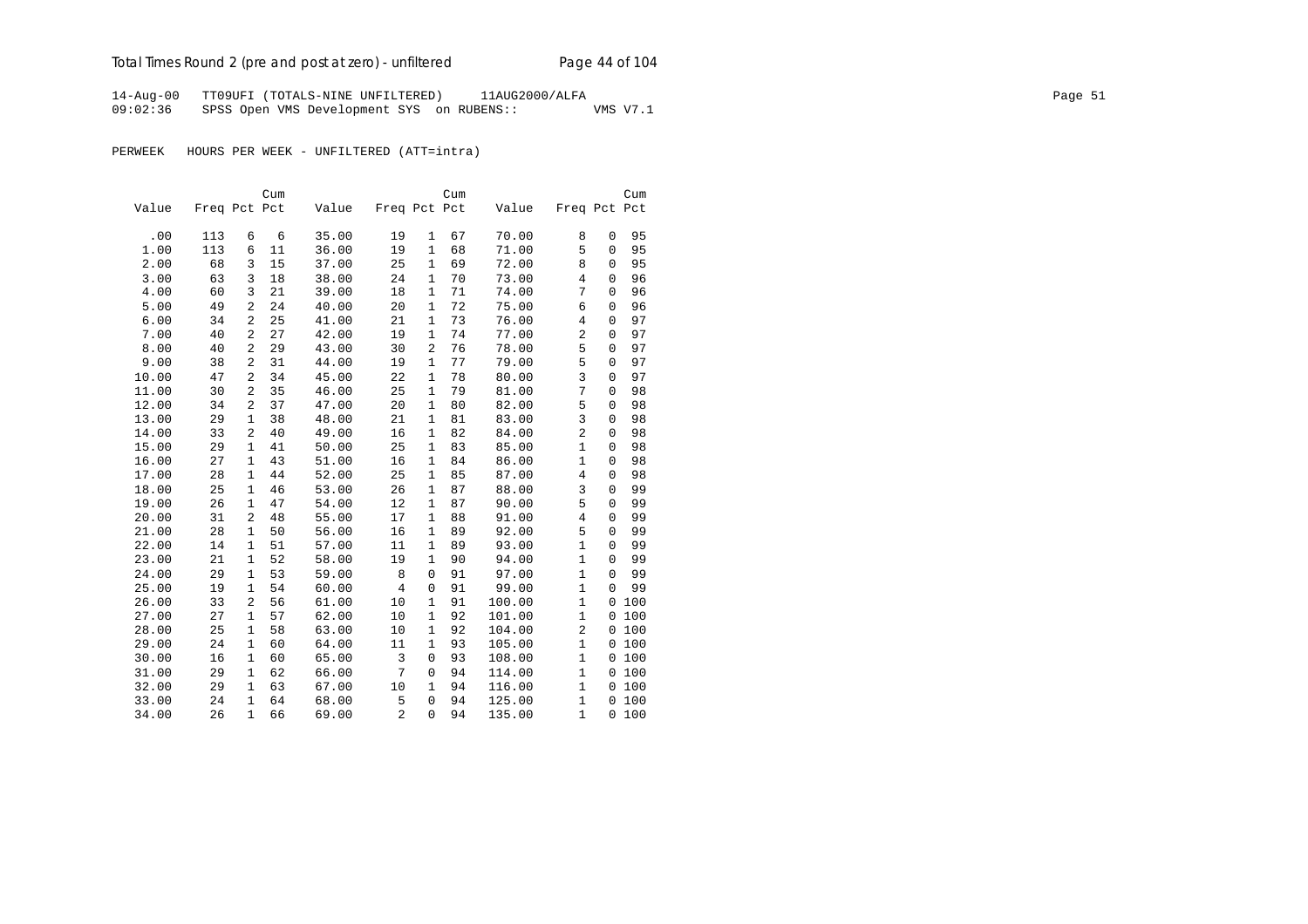| Total Times Round 2 (pre and post at zero) - unfiltered | Page 45 of 104 |
|---------------------------------------------------------|----------------|
|---------------------------------------------------------|----------------|

14-Aug-00 TT09UFI (TOTALS-NINE UNFILTERED) 11AUG2000/ALFA Page 52 09:02:37 SPSS Open VMS Development SYS on RUBENS:: VMS V7.1

PERWEEK HOURS PER WEEK - UNFILTERED (ATT=intra)

Count Midpoint One symbol equals approximately 10.00 occurrences

| 417            | 2.50   |             |                      |                     |     |     |     |
|----------------|--------|-------------|----------------------|---------------------|-----|-----|-----|
| 201            | 7.50   |             | ******************** |                     |     |     |     |
| 173            | 12.50  |             | *****************    |                     |     |     |     |
| 135            | 17.50  |             | **************       |                     |     |     |     |
| 123            | 22.50  |             | ************         |                     |     |     |     |
| 128            | 27.50  |             | *************        |                     |     |     |     |
| 124            | 32.50  |             | ************         |                     |     |     |     |
| 105            | 37.50  |             | ***********          |                     |     |     |     |
| 109            | 42.50  | *********** |                      |                     |     |     |     |
| 104            | 47.50  | **********  |                      |                     |     |     |     |
| 104            | 52.50  | **********  |                      |                     |     |     |     |
| 71             | 57.50  | *******     |                      |                     |     |     |     |
| 45             | 62.50  | *****       |                      |                     |     |     |     |
| 27             | 67.50  | ***         |                      |                     |     |     |     |
| 32             | 72.50  | ***         |                      |                     |     |     |     |
| 22             | 77.50  | $* *$       |                      |                     |     |     |     |
| 20             | 82.50  | $* *$       |                      |                     |     |     |     |
| 9              | 87.50  | $\ast$      |                      |                     |     |     |     |
| 16             | 92.50  | $* *$       |                      |                     |     |     |     |
| $\overline{a}$ | 97.50  |             |                      |                     |     |     |     |
| 4              | 102.50 |             |                      |                     |     |     |     |
| 2              | 107.50 |             |                      |                     |     |     |     |
| $\mathbf{1}$   | 112.50 |             |                      |                     |     |     |     |
| 1              | 117.50 |             |                      |                     |     |     |     |
| $\mathbf 0$    | 122.50 |             |                      |                     |     |     |     |
| $\mathbf{1}$   | 127.50 |             |                      |                     |     |     |     |
| $\mathbf{1}$   | 132.50 |             |                      |                     |     |     |     |
|                |        |             |                      |                     |     |     |     |
|                |        | $\Omega$    | 100                  | 200                 | 300 | 400 | 500 |
|                |        |             |                      | Histogram frequency |     |     |     |
| Mean           | 26.857 |             | Std dev              | 23.331              |     |     |     |

Valid cases 1977 Missing cases 0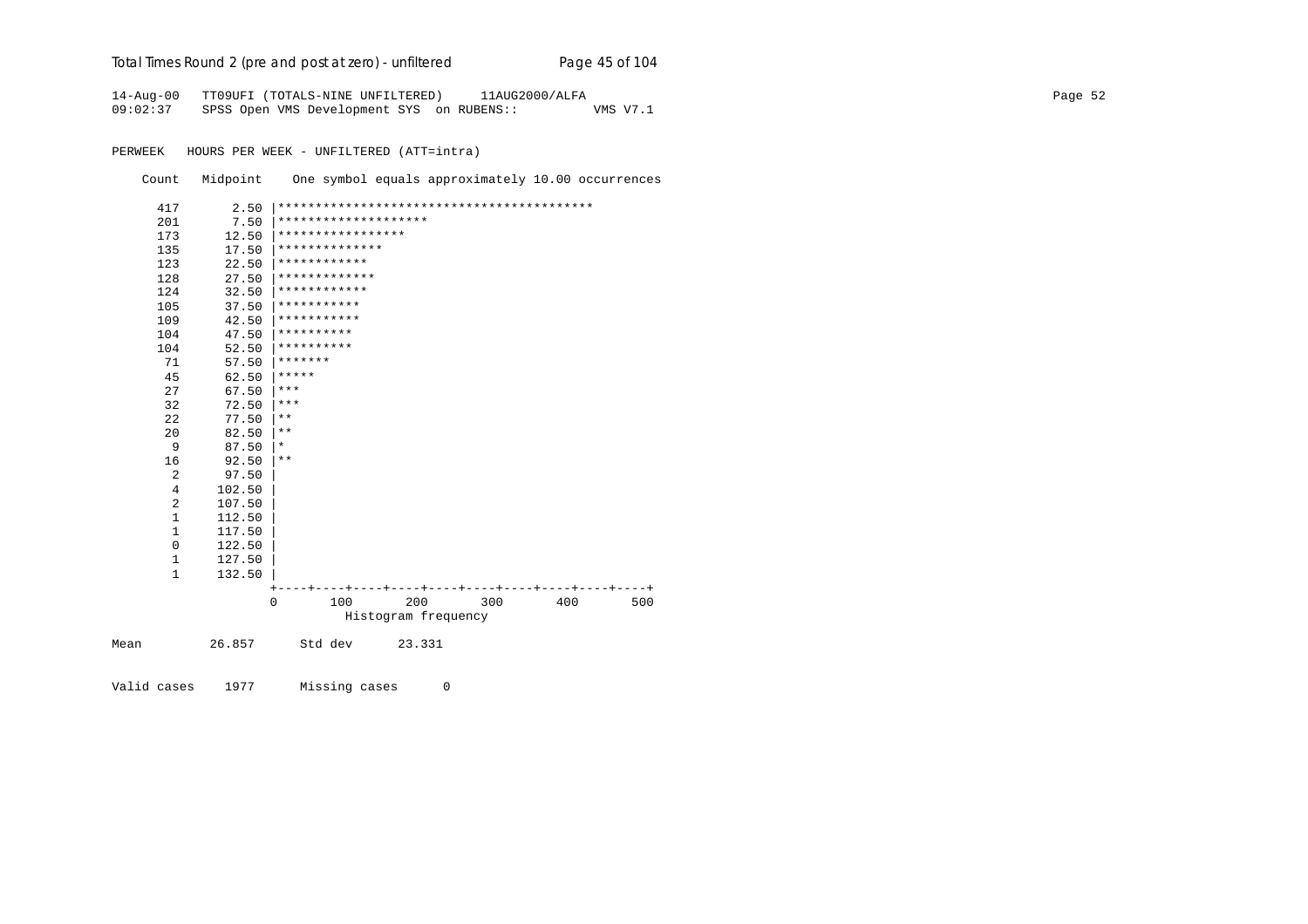Total Times Round 2 (pre and post at zero) - un*filtered* Page 46 of 104

14-Aug-00 TT09UFI (TOTALS-NINE UNFILTERED) 11AUG2000/ALFA Page 53 09:02:38 SPSS Open VMS Development SYS on RUBENS:: VMS V7.1

Preceding task required .43 seconds CPU time; 2.33 seconds elapsed.

```
 366 0 TEMPORARY
 367 0 SELECT IF (SCIN36 EQ 15)
 368 0 /*
 369 0 /* TOTAL TIMES FREQUENCY DISTRIBUTION FOR DERMATOLOGISTS
 370 0 /*
371 0 FREQUENCIES VARIABLES=PERWEEK/<br>372 0 FORMAT=CONDENSE/
 372 0 FORMAT=CONDENSE/
 373 0 HISTOGRAM=INCREMENT (5)/
 374 0 STATISTICS=MEAN STDDEV
 375 0 /*
```
There are 1,073,640,320 bytes of memory available.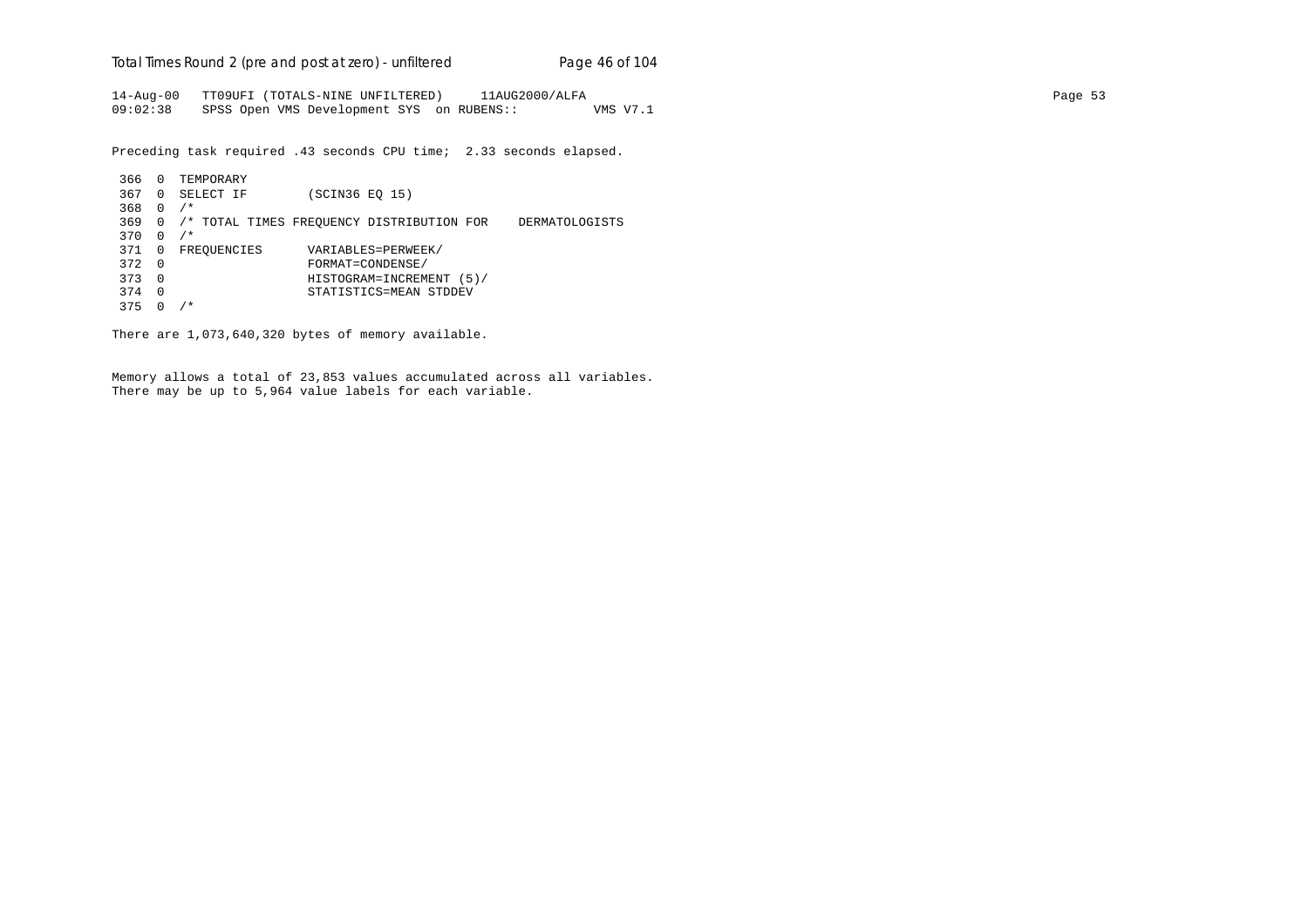14-Aug-00 TT09UFI (TOTALS-NINE UNFILTERED) 11AUG2000/ALFA Page 54 09:02:39 SPSS Open VMS Development SYS on RUBENS:: VMS V7.1

|       |                |                | Cum |       |                |                | Cum |        |                |              | Cum |
|-------|----------------|----------------|-----|-------|----------------|----------------|-----|--------|----------------|--------------|-----|
| Value | Freq Pct Pct   |                |     | Value | Freq Pct Pct   |                |     | Value  | Freq Pct Pct   |              |     |
|       |                |                |     |       |                |                |     |        |                |              |     |
| .00   | 17             | 6              | 6   | 33.00 | 3              | 1              | 42  | 65.00  | 3              | $\mathbf{1}$ | 83  |
| 1.00  | $\mathbf{1}$   | $\overline{0}$ | 6   | 34.00 | 3              | $\mathbf{1}$   | 43  | 66.00  | $1\,$          | $\mathbf 0$  | 84  |
| 2.00  | $\mathbf 1$    | $\mathbf 0$    | 6   | 35.00 | $\mathbf{1}$   | $\mathbf 0$    | 43  | 67.00  | 3              | 1            | 85  |
| 3.00  | 3              | $\mathbf{1}$   | 8   | 36.00 | 4              | 1              | 44  | 68.00  | $\overline{2}$ | 1            | 85  |
| 5.00  | 4              | $\mathbf{1}$   | 9   | 37.00 | 4              | $\mathbf{1}$   | 46  | 69.00  | 3              | $\mathbf{1}$ | 86  |
| 6.00  | $\overline{c}$ | $\mathbf{1}$   | 10  | 38.00 | 4              | $\mathbf{1}$   | 47  | 70.00  | 6              | 2            | 88  |
| 7.00  | $\overline{a}$ | $\mathbf{1}$   | 10  | 39.00 | 5              | $\overline{a}$ | 49  | 71.00  | $\mathbf{1}$   | $\mathbf 0$  | 89  |
| 8.00  | $\mathbf 1$    | $\mathbf 0$    | 11  | 40.00 | $\overline{4}$ | $\mathbf{1}$   | 50  | 73.00  | $\mathbf{1}$   | 0            | 89  |
| 9.00  | 4              | 1              | 12  | 41.00 | 5              | $\overline{2}$ | 52  | 75.00  | 4              | 1            | 90  |
| 10.00 | $\overline{2}$ | $\mathbf{1}$   | 13  | 42.00 | 2              | $\mathbf{1}$   | 53  | 76.00  | 2              | $\mathbf{1}$ | 91  |
| 11.00 | $\overline{c}$ | $\mathbf{1}$   | 13  | 43.00 | 5              | $\overline{2}$ | 54  | 77.00  | $\overline{2}$ | $\mathbf{1}$ | 92  |
| 12.00 | 4              | $\mathbf{1}$   | 15  | 44.00 | 7              | $\overline{a}$ | 57  | 78.00  | $\mathbf{1}$   | $\mathbf 0$  | 92  |
| 13.00 | 5              | 2              | 16  | 45.00 | $\overline{c}$ | 1              | 57  | 79.00  | $\mathbf{1}$   | 0            | 92  |
| 14.00 | 4              | $\mathbf{1}$   | 18  | 46.00 | 3              | $\mathbf{1}$   | 58  | 80.00  | 4              | $\mathbf{1}$ | 94  |
| 15.00 | $\overline{a}$ | $\mathbf{1}$   | 18  | 47.00 | 5              | $\overline{a}$ | 60  | 81.00  | $\overline{a}$ | $\mathbf{1}$ | 95  |
| 16.00 | 5              | $\overline{2}$ | 20  | 48.00 | $\overline{4}$ | $\mathbf{1}$   | 61  | 82.00  | $\mathbf{1}$   | $\Omega$     | 95  |
| 17.00 | $\overline{c}$ | $\mathbf{1}$   | 21  | 49.00 | 8              | 3              | 64  | 83.00  | $\mathbf{1}$   | 0            | 95  |
| 18.00 | $\overline{4}$ | $\mathbf{1}$   | 22  | 50.00 | 4              | $\mathbf 1$    | 66  | 84.00  | $\mathbf{1}$   | 0            | 96  |
| 19.00 | $\mathbf{1}$   | $\mathbf 0$    | 23  | 51.00 | $\overline{4}$ | $\mathbf{1}$   | 67  | 87.00  | $\mathbf{1}$   | 0            | 96  |
| 20.00 | 2              | $\mathbf{1}$   | 23  | 52.00 | 2              | $\mathbf{1}$   | 68  | 89.00  | $\mathbf{1}$   | 0            | 96  |
| 21.00 | 5              | $\overline{a}$ | 25  | 53.00 | 6              | $\overline{2}$ | 70  | 92.00  | $\mathbf{1}$   | $\mathbf 0$  | 97  |
| 22.00 | 5              | 2              | 27  | 54.00 | 2              | $\mathbf{1}$   | 70  | 96.00  | $\mathbf{1}$   | $\mathbf 0$  | 97  |
| 23.00 | 8              | 3              | 29  | 55.00 | 4              | 1              | 72  | 99.00  | $1\,$          | $\Omega$     | 97  |
| 25.00 | 7              | 2              | 32  | 56.00 | 5              | $\overline{a}$ | 73  | 100.00 | $\mathbf{1}$   | 0            | 98  |
| 26.00 | 6              | 2              | 34  | 57.00 | 4              | $\mathbf{1}$   | 75  | 102.00 | $\mathbf{1}$   | $\mathbf 0$  | 98  |
| 27.00 | 2              | $\mathbf{1}$   | 34  | 58.00 | 2              | $\mathbf{1}$   | 75  | 103.00 | $\mathbf{1}$   | $\mathbf 0$  | 98  |
| 28.00 | $\overline{4}$ | $\mathbf{1}$   | 36  | 59.00 | 5              | $\overline{a}$ | 77  | 104.00 | $\overline{a}$ | $\mathbf{1}$ | 99  |
| 29.00 | 3              | 1              | 37  | 60.00 | 3              | $\mathbf{1}$   | 78  | 107.00 | $\mathbf{1}$   | $\Omega$     | 99  |
| 30.00 | $\overline{2}$ | $\mathbf{1}$   | 38  | 61.00 | 6              | 2              | 80  | 123.00 | $\mathbf{1}$   | 0            | 100 |
| 31.00 | 3              | $\mathbf{1}$   | 39  | 62.00 | 3              | $\mathbf{1}$   | 81  | 128.00 | $1\,$          | 0            | 100 |
| 32.00 | 6              | $\overline{a}$ | 41  | 63.00 | 3              | $\mathbf{1}$   | 82  |        |                |              |     |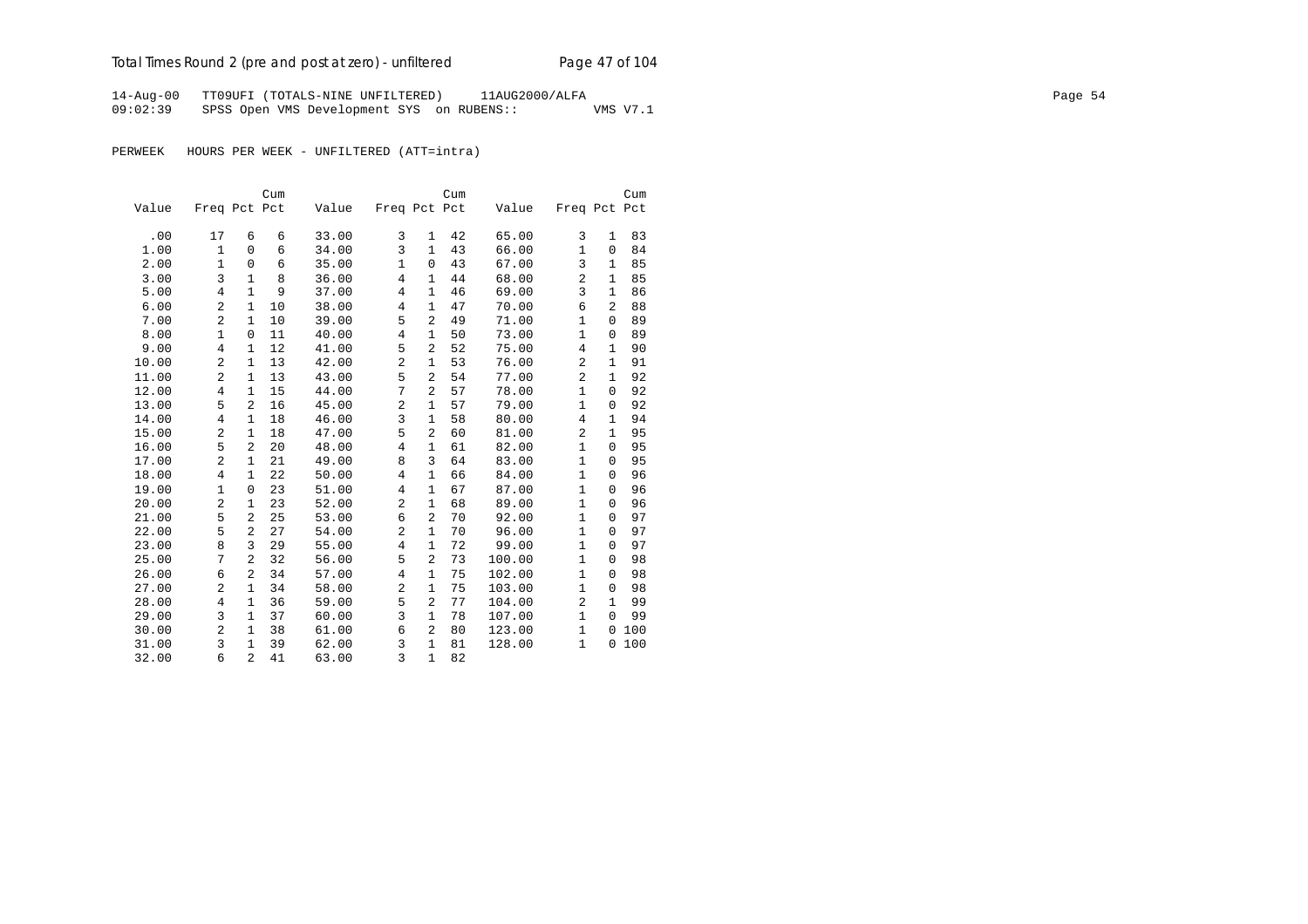## Total Times Round 2 (pre and post at zero) - unfiltered

14-Aug-00 TT09UFI (TOTALS-NINE UNFILTERED) 11AUG2000/ALFA 09:02:39 SPSS Open VMS Development SYS on RUBENS:: VMS V7.1

PERWEEK HOURS PER WEEK - UNFILTERED (ATT=intra)

Count Midpoint One symbol equals approximately .50 occurrences

Page 48 of 104

| 22             | 2.50   |                                       |
|----------------|--------|---------------------------------------|
| 13             | 7.50   | **************************            |
| 17             | 12.50  | **********************************    |
| 14             | 17.50  | ****************************          |
| 20             | 22.50  |                                       |
| 22             | 27.50  |                                       |
| 17             | 32.50  | **********************************    |
| 18             | 37.50  | ************************************* |
| 23             | 42.50  |                                       |
| 22             | 47.50  |                                       |
| 18             | 52.50  | ************************************* |
| 20             | 57.50  |                                       |
| 15             | 62.50  | ******************************        |
| 12             | 67.50  | ************************              |
| 8              | 72.50  | ****************                      |
| 10             | 77.50  | ********************                  |
| 9              | 82.50  | ******************                    |
| $\overline{2}$ | 87.50  | ****                                  |
| $\mathbf{1}$   | 92.50  | $* *$                                 |
| $\overline{2}$ | 97.50  | ****                                  |
| 5              | 102.50 | **********                            |
| $\mathbf{1}$   | 107.50 | $* *$                                 |
| $\Omega$       | 112.50 |                                       |
| 0              | 117.50 |                                       |
| $\mathbf{1}$   | 122.50 | $* *$                                 |
| $\mathbf{1}$   | 127.50 | **                                    |
|                |        |                                       |
|                |        | $\Omega$<br>10<br>20<br>25<br>5<br>15 |
|                |        | Histogram frequency                   |
|                |        |                                       |
|                | 40.959 | Std dev<br>25.826                     |

Valid cases 293 Missing cases  $\overline{0}$ 

Mean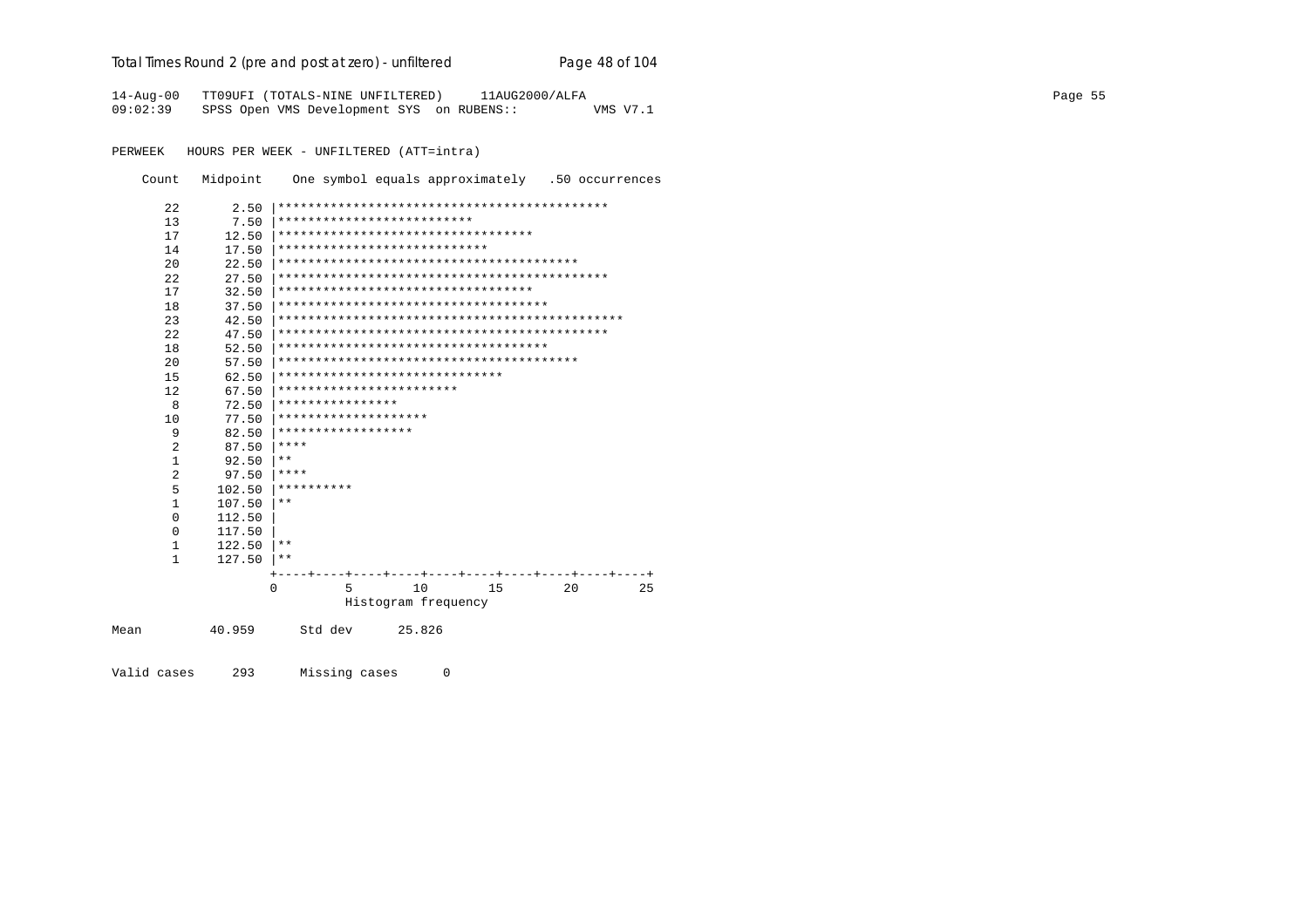Total Times Round 2 (pre and post at zero) - un*filtered* Page 49 of 104

14-Aug-00 TT09UFI (TOTALS-NINE UNFILTERED) 11AUG2000/ALFA Page 56 09:02:41 SPSS Open VMS Development SYS on RUBENS:: VMS V7.1

Preceding task required .28 seconds CPU time; 2.46 seconds elapsed.

```
 376 0 TEMPORARY
 377 0 SELECT IF (SCIN36 EQ 16)
 378 0 /*
 379 0 /* TOTAL TIMES FREQUENCY DISTRIBUTION FOR IVF SPECIALISTS
 380 0 /*
381 0 FREQUENCIES VARIABLES=PERWEEK/<br>382 0 FORMAT=CONDENSE/
 382 0 FORMAT=CONDENSE/
 383 0 HISTOGRAM=INCREMENT (5)/
 384 0 STATISTICS=MEAN STDDEV
 385 0 /*
```
There are 1,073,640,320 bytes of memory available.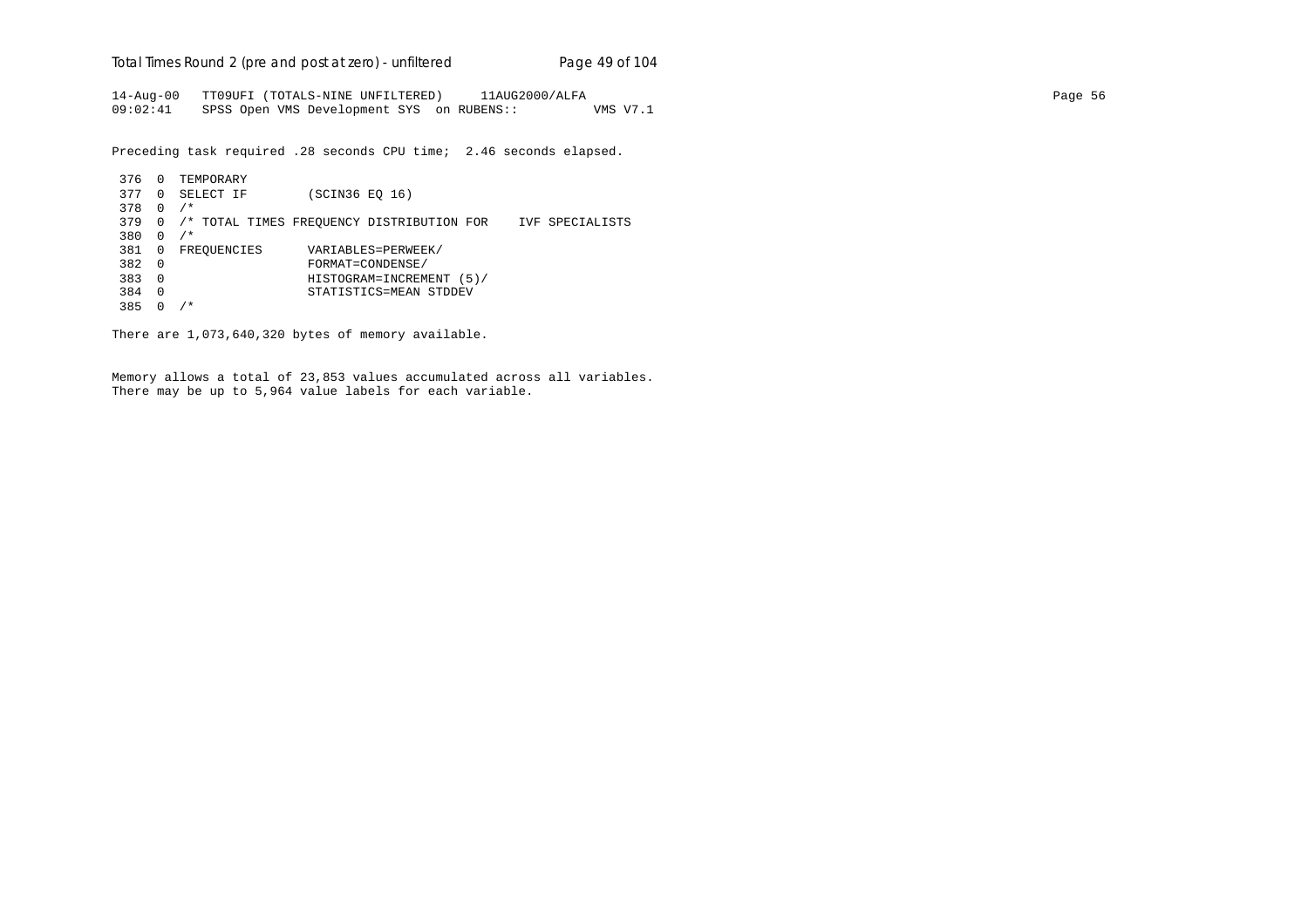## Total Times Round 2 (pre and post at zero) - un*filtered* Page 50 of 104

14-Aug-00 TT09UFI (TOTALS-NINE UNFILTERED) 11AUG2000/ALFA Page 57 09:02:42 SPSS Open VMS Development SYS on RUBENS:: VMS V7.1

|       |                |              | Cum |       |                |              | Cum |        |              |              | Cum |
|-------|----------------|--------------|-----|-------|----------------|--------------|-----|--------|--------------|--------------|-----|
| Value | Freq Pct Pct   |              |     | Value | Freq Pct Pct   |              |     | Value  | Freq Pct Pct |              |     |
|       |                |              |     |       |                |              |     |        | 3            |              |     |
| .00   | 1              | $\mathbf{1}$ | 1   | 44.00 | 1              | $\mathbf{1}$ | 40  | 88.00  |              | 4            | 78  |
| 1.00  | 3              | 4            | 5   | 45.00 | $\overline{a}$ | 3            | 43  | 90.00  | $\mathbf{1}$ | 1            | 79  |
| 4.00  | 1              | $\mathbf{1}$ | 6   | 49.00 | 1              | 1            | 44  | 97.00  | $\mathbf{1}$ | 1            | 80  |
| 6.00  | 1              | $\mathbf{1}$ | 8   | 50.00 | $\mathbf 1$    | 1            | 45  | 99.00  | $\mathbf{1}$ | $\mathbf{1}$ | 81  |
| 9.00  | $\mathfrak{D}$ | 3            | 10  | 52.00 | $\overline{a}$ | 3            | 48  | 100.00 | 1            | $\mathbf{1}$ | 83  |
| 11.00 | 1              | $\mathbf{1}$ | 11  | 55.00 | $\mathbf{1}$   | 1            | 49  | 104.00 | $\mathbf{1}$ | 1            | 84  |
| 15.00 | $\mathfrak{D}$ | 3            | 14  | 57.00 | 1              | 1            | 50  | 105.00 | $\mathbf{1}$ | $\mathbf{1}$ | 85  |
| 16.00 | 1              | $\mathbf{1}$ | 15  | 58.00 | $\mathbf 1$    | $\mathbf{1}$ | 51  | 106.00 | 1            | $\mathbf{1}$ | 86  |
| 17.00 | $\mathbf{1}$   | $\mathbf{1}$ | 16  | 59.00 | $\mathbf{1}$   | 1            | 53  | 110.00 | 2            | 3            | 89  |
| 18.00 | 1              | 1            | 18  | 61.00 | $\overline{a}$ | 3            | 55  | 119.00 | $\mathbf{1}$ | $\mathbf{1}$ | 90  |
| 19.00 | 1              | 1            | 19  | 65.00 | $\mathbf{1}$   | 1            | 56  | 122.00 | $\mathbf{1}$ | $\mathbf{1}$ | 91  |
| 21.00 | $\mathbf{1}$   | $\mathbf{1}$ | 20  | 67.00 | $\mathbf{1}$   | $\mathbf{1}$ | 57  | 124.00 | $\mathbf{1}$ | 1            | 93  |
| 22.00 | $\mathbf{1}$   | $\mathbf{1}$ | 21  | 68.00 | 2              | 3            | 60  | 127.00 | $\mathbf{1}$ | $\mathbf{1}$ | 94  |
| 26.00 | 1              | 1            | 23  | 71.00 | 2              | 3            | 63  | 128.00 | $\mathbf{1}$ | 1            | 95  |
| 30.00 | $\overline{a}$ | 3            | 25  | 75.00 | $\mathbf 1$    | $\mathbf{1}$ | 64  | 132.00 | $\mathbf{1}$ | $\mathbf{1}$ | 96  |
| 31.00 | 3              | 4            | 29  | 76.00 | $\mathbf 1$    | $\mathbf{1}$ | 65  | 155.00 | $\mathbf{1}$ | $\mathbf{1}$ | 98  |
| 34.00 | 3              | 4            | 33  | 77.00 | $\mathbf 1$    | 1            | 66  | 160.00 | 1            | $\mathbf{1}$ | 99  |
| 36.00 | $\mathfrak{D}$ | 3            | 35  | 79.00 | 3              | 4            | 70  | 188.00 | $\mathbf{1}$ | $\mathbf{1}$ | 100 |
| 38.00 | $\mathfrak{D}$ | 3            | 38  | 83.00 | $\overline{a}$ | 3            | 73  |        |              |              |     |
| 42.00 | 1              | $\mathbf{1}$ | 39  | 86.00 | $\mathbf 1$    | $\mathbf{1}$ | 74  |        |              |              |     |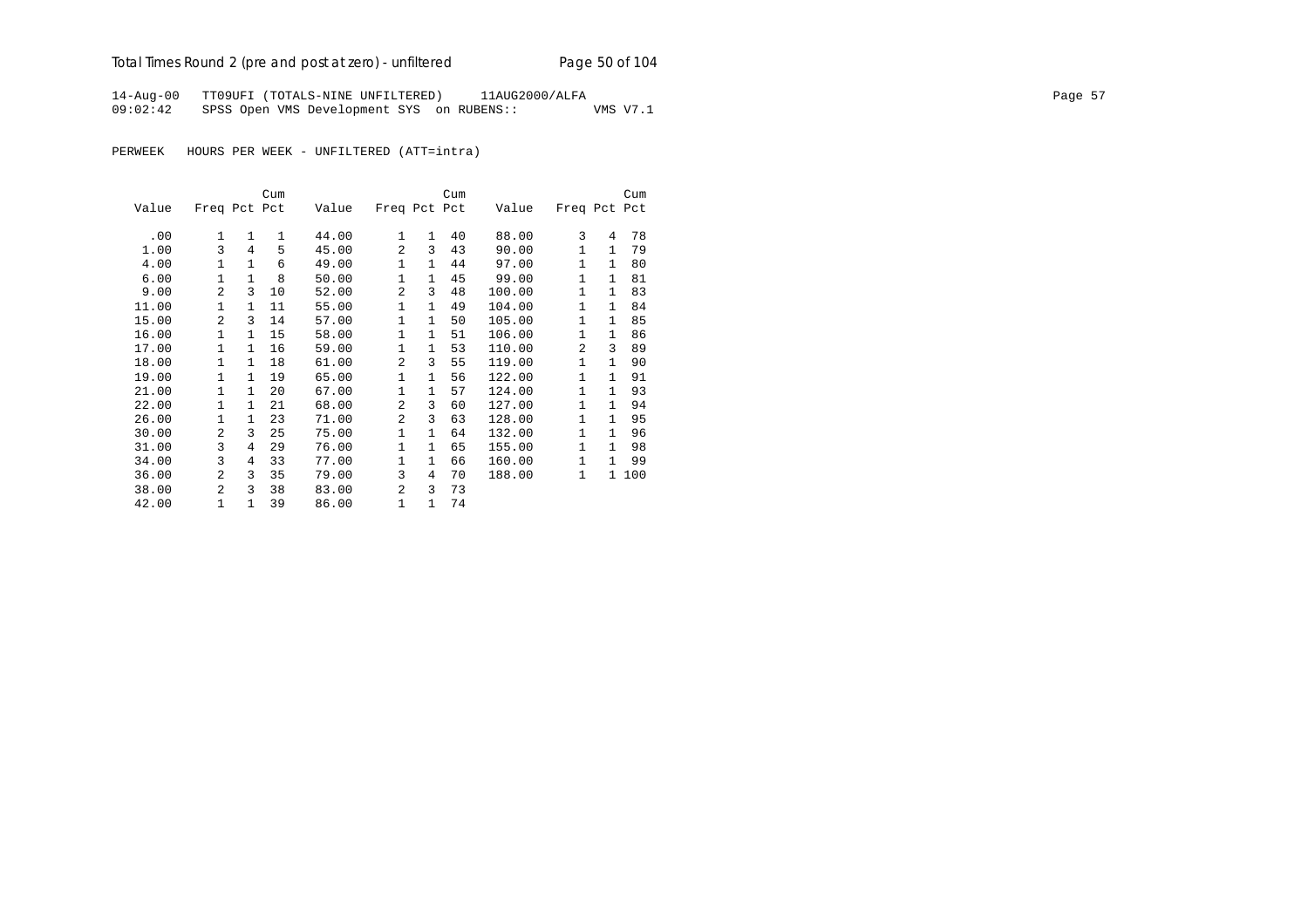Total Times Round 2 (pre and post at zero) - unfiltered

14-Aug-00 TT09UFI (TOTALS-NINE UNFILTERED) 11AUG2000/ALFA 09:02:42 SPSS Open VMS Development SYS on RUBENS:: VMS V7.1

PERWEEK HOURS PER WEEK - UNFILTERED (ATT=intra)

Count Midpoint One symbol equals approximately .20 occurrences

Page 51 of 104

| 5              | 2.50   |                                                 |
|----------------|--------|-------------------------------------------------|
| 3              | 7.50   | ***************                                 |
| 1              | 12.50  | *****                                           |
| 6              | 17.50  | ******************************                  |
| 2              | 22.50  | **********                                      |
| 1              | 27.50  | *****                                           |
| 8              | 32.50  |                                                 |
| 4              | 37.50  | ********************                            |
| $\overline{2}$ | 42.50  | **********                                      |
| 3              | 47.50  | ***************                                 |
| 3              | 52.50  | ***************                                 |
| 4              | 57.50  | ********************                            |
| 2              | 62.50  | **********                                      |
| 4              | 67.50  | ********************                            |
| 2              | 72.50  | **********                                      |
| 6              | 77.50  | ******************************                  |
| $\overline{2}$ | 82.50  | **********                                      |
| 4              | 87.50  | ********************                            |
| 1              | 92.50  | *****                                           |
| 2              | 97.50  | **********                                      |
| $\overline{2}$ | 102.50 | **********                                      |
| 2              | 107.50 | **********                                      |
| 2              | 112.50 | **********                                      |
| $\mathbf{1}$   | 117.50 | *****                                           |
| 2              | 122.50 | **********                                      |
| 2              | 127.50 | **********                                      |
| 1              | 132.50 | *****                                           |
| 0              | 137.50 |                                                 |
| 0              | 142.50 |                                                 |
| 0              | 147.50 |                                                 |
| 0              | 152.50 |                                                 |
| 1              | 157.50 | *****                                           |
| 1              | 162.50 | *****                                           |
| 0              | 167.50 |                                                 |
| 0              | 172.50 |                                                 |
| 0              | 177.50 |                                                 |
| 0              | 182.50 |                                                 |
| $\mathbf{1}$   | 187.50 | *****                                           |
|                |        |                                                 |
|                |        | $\overline{2}$<br>$\Omega$<br>4<br>8<br>10<br>6 |
|                |        | Histogram frequency                             |
| Mean           | 61.388 | Std dev<br>41.615                               |

Valid cases 80 Missing cases  $\overline{0}$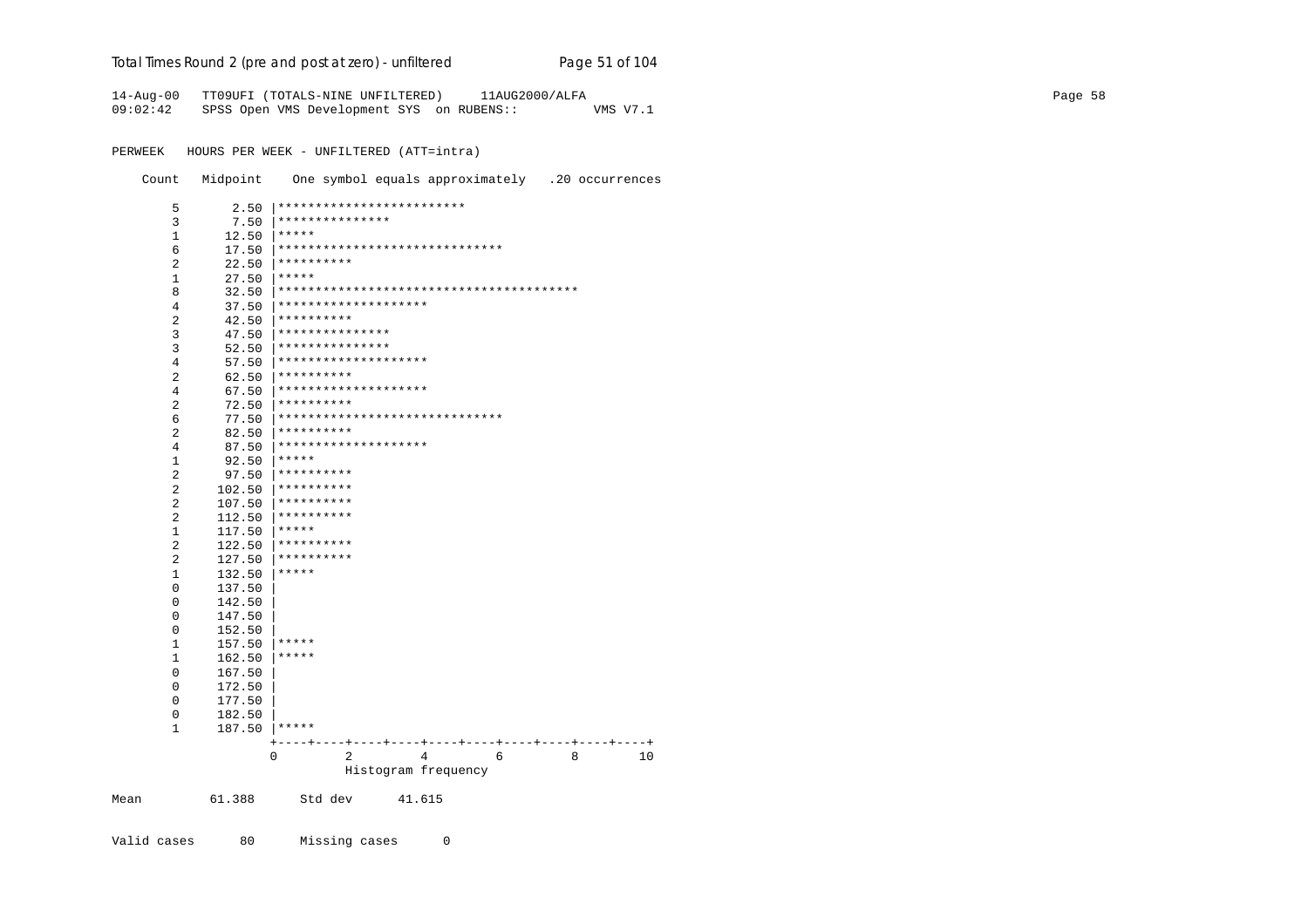Total Times Round 2 (pre and post at zero) - un*filtered* Page 52 of 104

14-Aug-00 TT09UFI (TOTALS-NINE UNFILTERED) 11AUG2000/ALFA Page 59 09:02:43 SPSS Open VMS Development SYS on RUBENS:: VMS V7.1

Preceding task required .31 seconds CPU time; 2.30 seconds elapsed.

 386 0 TEMPORARY 387 0 SELECT IF (SCIN36 EQ 17) 388 0 /\* 389 0 /\* TOTAL TIMES FREQUENCY DISTRIBUTION FOR GENERAL MEDICINE PHYSICIANS 390 0 /\* 391 0 FREQUENCIES VARIABLES=PERWEEK/<br>392 0 FORMAT=CONDENSE/ 392 0 FORMAT=CONDENSE/ 393 0 HISTOGRAM=INCREMENT (5)/ 394 0 STATISTICS=MEAN STDDEV 395 0 /\*

There are 1,073,640,320 bytes of memory available.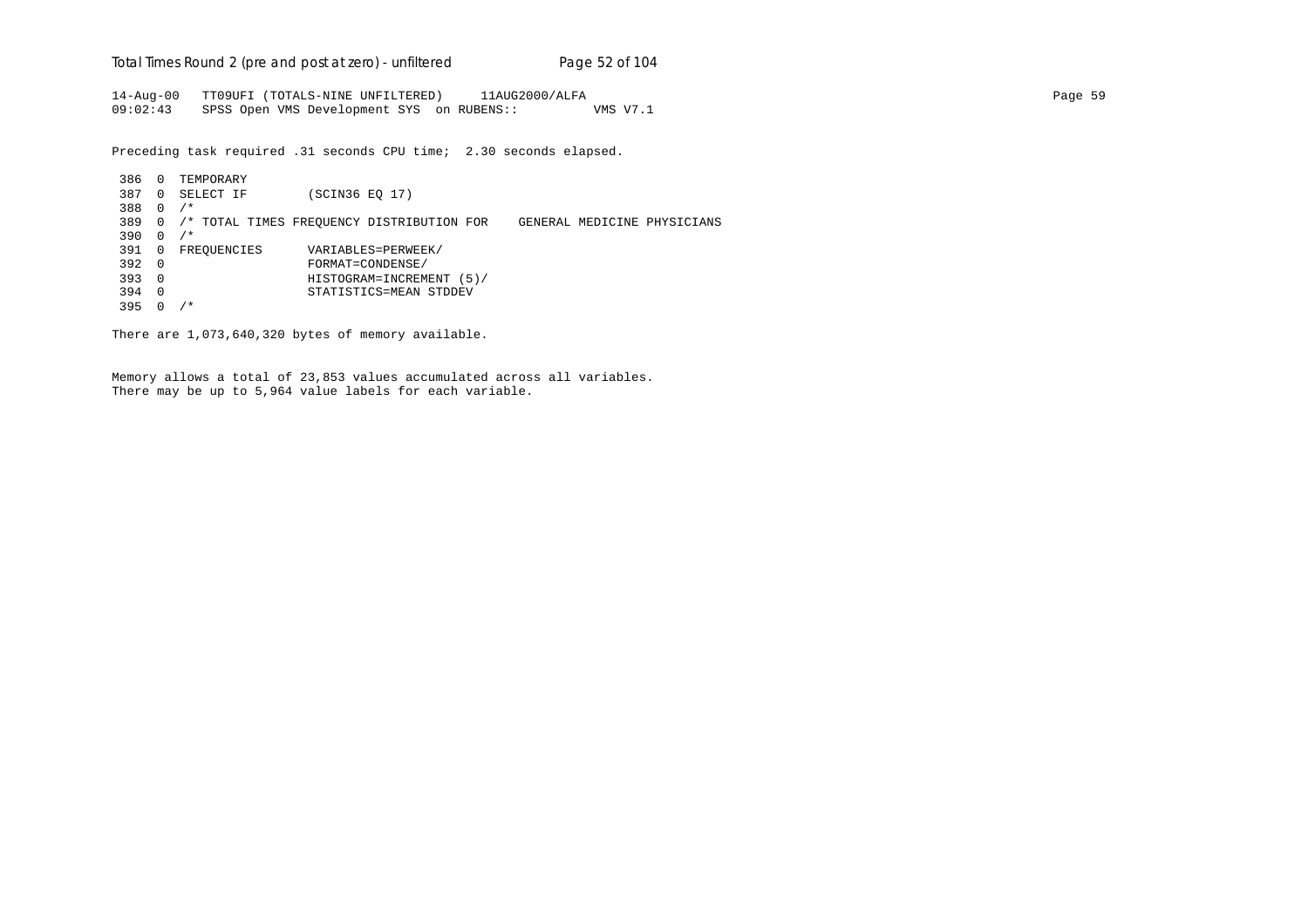14-Aug-00 TT09UFI (TOTALS-NINE UNFILTERED) 11AUG2000/ALFA Page 60 09:02:44 SPSS Open VMS Development SYS on RUBENS:: VMS V7.1

PERWEEK HOURS PER WEEK - UNFILTERED (ATT=intra)

|       |              |                | Cum |       |              |                | Cum |       |              |          | Cum |
|-------|--------------|----------------|-----|-------|--------------|----------------|-----|-------|--------------|----------|-----|
| Value | Freq Pct Pct |                |     | Value | Freq Pct Pct |                |     | Value | Freq Pct Pct |          |     |
|       |              |                |     |       |              |                |     |       |              |          |     |
| .00   | 179          | 15             | 15  | 22.00 | 21           | $\overline{2}$ | 81  | 44.00 | 6            | 1        | 97  |
| 1.00  | 130          | 11             | 26  | 23.00 | 15           | $\mathbf{1}$   | 82  | 45.00 | 2            | $\Omega$ | 97  |
| 2.00  | 89           | 7              | 34  | 24.00 | 8            | $\mathbf{1}$   | 83  | 46.00 | 2            | $\Omega$ | 97  |
| 3.00  | 74           | 6              | 40  | 25.00 | 15           | $\mathbf{1}$   | 84  | 47.00 | 3            | $\Omega$ | 97  |
| 4.00  | 46           | 4              | 44  | 26.00 | 15           | $\mathbf{1}$   | 86  | 48.00 | 3            | $\Omega$ | 98  |
| 5.00  | 35           | 3              | 47  | 27.00 | 9            | 1              | 86  | 49.00 | $\mathbf{1}$ | 0        | 98  |
| 6.00  | 29           | $\overline{a}$ | 49  | 28.00 | 13           | $\mathbf{1}$   | 87  | 50.00 | 1            | $\Omega$ | 98  |
| 7.00  | 40           | 3              | 52  | 29.00 | 9            | $\mathbf{1}$   | 88  | 51.00 | $\mathbf{1}$ | $\Omega$ | 98  |
| 8.00  | 35           | 3              | 55  | 30.00 | 9            | $\mathbf{1}$   | 89  | 52.00 | 2            | $\Omega$ | 98  |
| 9.00  | 34           | 3              | 58  | 31.00 | 14           | 1              | 90  | 53.00 | $\mathbf{1}$ | 0        | 98  |
| 10.00 | 26           | $\overline{a}$ | 60  | 32.00 | 9            | 1              | 91  | 54.00 | 2            | $\Omega$ | 98  |
| 11.00 | 16           | $\mathbf{1}$   | 62  | 33.00 | 6            | 1              | 91  | 55.00 | 2            | $\Omega$ | 98  |
| 12.00 | 18           | $\overline{a}$ | 63  | 34.00 | 10           | 1              | 92  | 56.00 | 2            | $\Omega$ | 99  |
| 13.00 | 33           | 3              | 66  | 35.00 | 4            | 0              | 93  | 57.00 | 4            | $\Omega$ | 99  |
| 14.00 | 18           | $\overline{a}$ | 68  | 36.00 | 5            | 0              | 93  | 58.00 | $\mathbf{1}$ | $\Omega$ | 99  |
| 15.00 | 27           | $\overline{a}$ | 70  | 37.00 | 4            | 0              | 93  | 59.00 | $\mathbf{1}$ | $\Omega$ | 99  |
| 16.00 | 22           | $\overline{a}$ | 72  | 38.00 | 10           | 1              | 94  | 60.00 | 2            | $\Omega$ | 99  |
| 17.00 | 22           | $\overline{a}$ | 74  | 39.00 | 8            | 1              | 95  | 61.00 | 2            | $\Omega$ | 99  |
| 18.00 | 16           | 1              | 75  | 40.00 | 3            | 0              | 95  | 63.00 | 3            | 0        | 100 |
| 19.00 | 16           | $\mathbf{1}$   | 76  | 41.00 | 4            | 0              | 95  | 68.00 | 2            | $\Omega$ | 100 |
| 20.00 | 18           | $\overline{a}$ | 78  | 42.00 | 5            | 0              | 96  | 70.00 | $\mathbf{1}$ | 0        | 100 |
| 21.00 | 19           | $\overline{a}$ | 79  | 43.00 | 4            | 0              | 96  | 72.00 | $\mathbf{1}$ | $\Omega$ | 100 |

Count Midpoint One symbol equals approximately 12.00 occurrences

| 518            | 2.50  |                 |                     |     |     |     |
|----------------|-------|-----------------|---------------------|-----|-----|-----|
| 173            | 7.50  | **************  |                     |     |     |     |
| 111            | 12.50 | *********       |                     |     |     |     |
| 103            | 17.50 | *********       |                     |     |     |     |
| 81             | 22.50 | *******         |                     |     |     |     |
| 61             | 27.50 | *****           |                     |     |     |     |
| 48             | 32.50 | ****            |                     |     |     |     |
| 31             | 37.50 | ***             |                     |     |     |     |
| 22             | 42.50 | $***$           |                     |     |     |     |
| 11             | 47.50 | $\star$         |                     |     |     |     |
| 7              | 52.50 | $\ast$          |                     |     |     |     |
| 10             | 57.50 | $\star$         |                     |     |     |     |
| 7              | 62.50 | $\star$         |                     |     |     |     |
| $\overline{2}$ | 67.50 |                 |                     |     |     |     |
| $\overline{2}$ | 72.00 |                 |                     |     |     |     |
|                |       |                 |                     |     |     |     |
|                |       | $\Omega$<br>120 | 240                 | 360 | 480 | 600 |
|                |       |                 | Histogram frequency |     |     |     |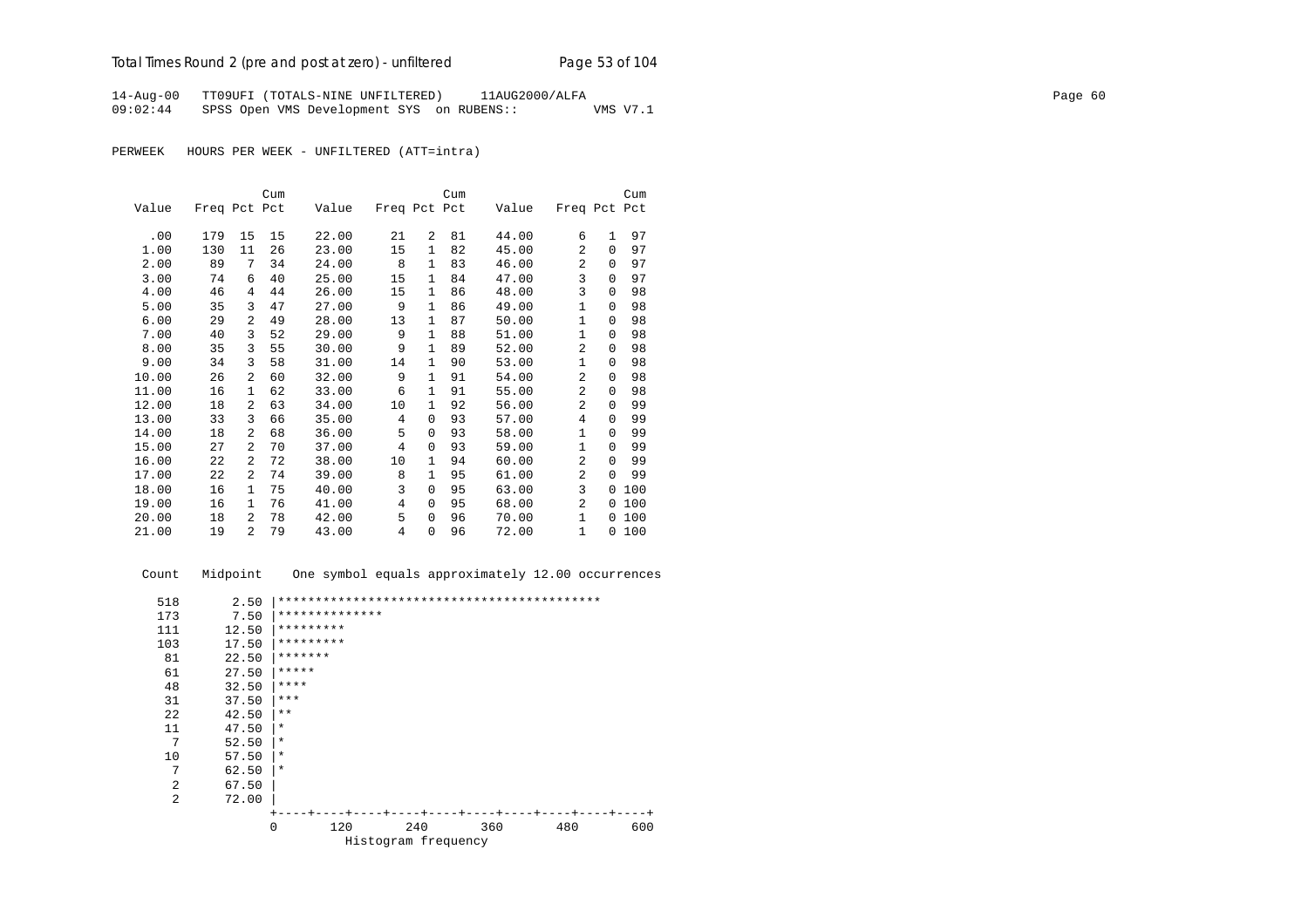## Total Times Round 2 (pre and post at zero) - un*filtered* Page 54 of 104

14-Aug-00 TT09UFI (TOTALS-NINE UNFILTERED) 11AUG2000/ALFA Page 61 09:02:45 SPSS Open VMS Development SYS on RUBENS:: VMS V7.1

PERWEEK HOURS PER WEEK - UNFILTERED (ATT=intra)

Mean 11.924 Std dev 13.696

Valid cases 1187 Missing cases 0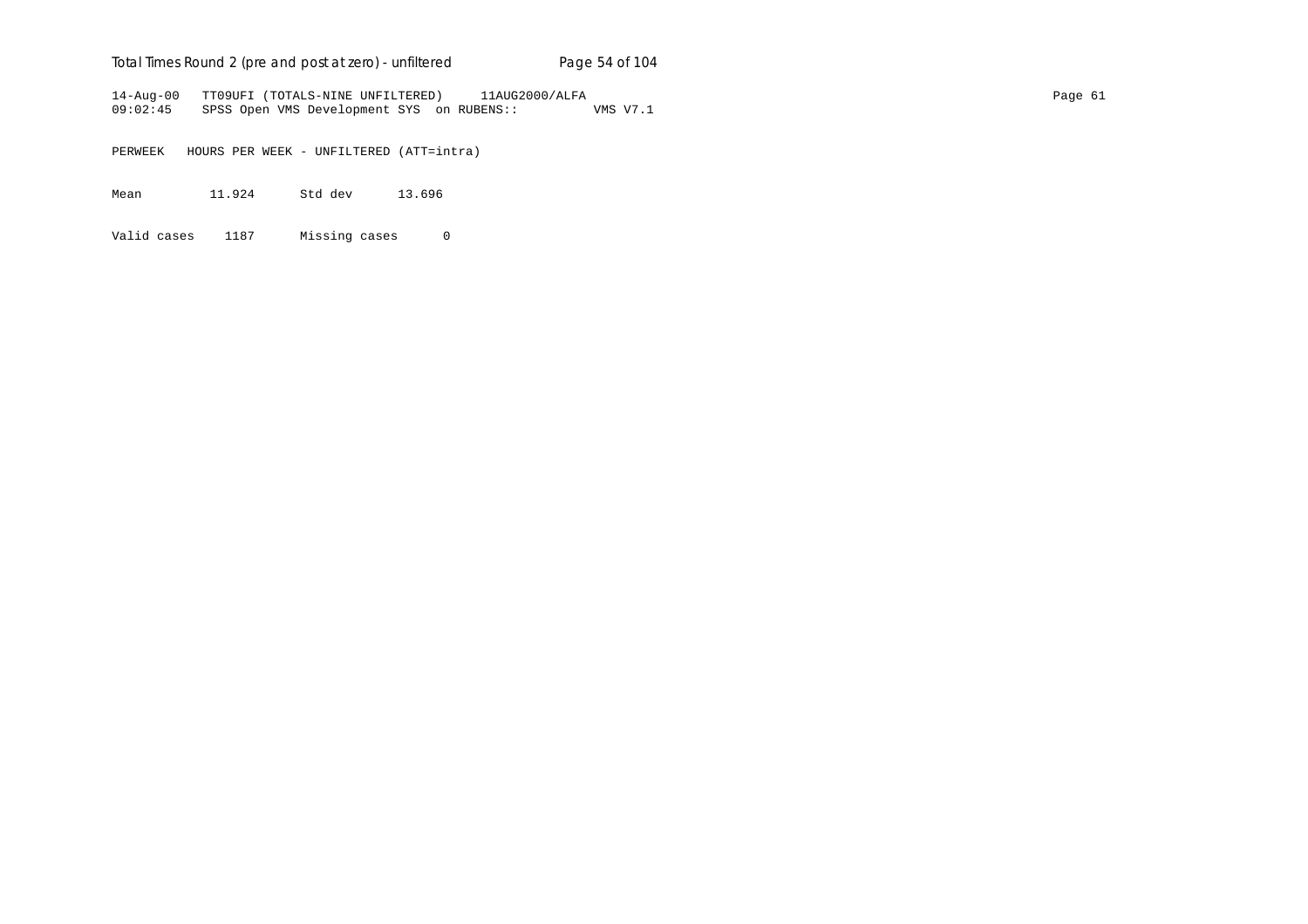Total Times Round 2 (pre and post at zero) - un*filtered* Page 55 of 104

14-Aug-00 TT09UFI (TOTALS-NINE UNFILTERED) 11AUG2000/ALFA Page 62 09:02:45 SPSS Open VMS Development SYS on RUBENS:: VMS V7.1

Preceding task required .27 seconds CPU time; 1.82 seconds elapsed.

```
 396 0 TEMPORARY
 397 0 SELECT IF (SCIN36 EQ 18)
 398 0 /*
 399 0 /* TOTAL TIMES FREQUENCY DISTRIBUTION FOR CARDIOLOGISTS
 400 0 /*
401 0 FREQUENCIES VARIABLES=PERWEEK/<br>402 0 FORMAT=CONDENSE/
 402 0 FORMAT=CONDENSE/
 403 0 HISTOGRAM=INCREMENT (5)/
 404 0 STATISTICS=MEAN STDDEV
 405 0 /*
```
There are 1,073,640,320 bytes of memory available.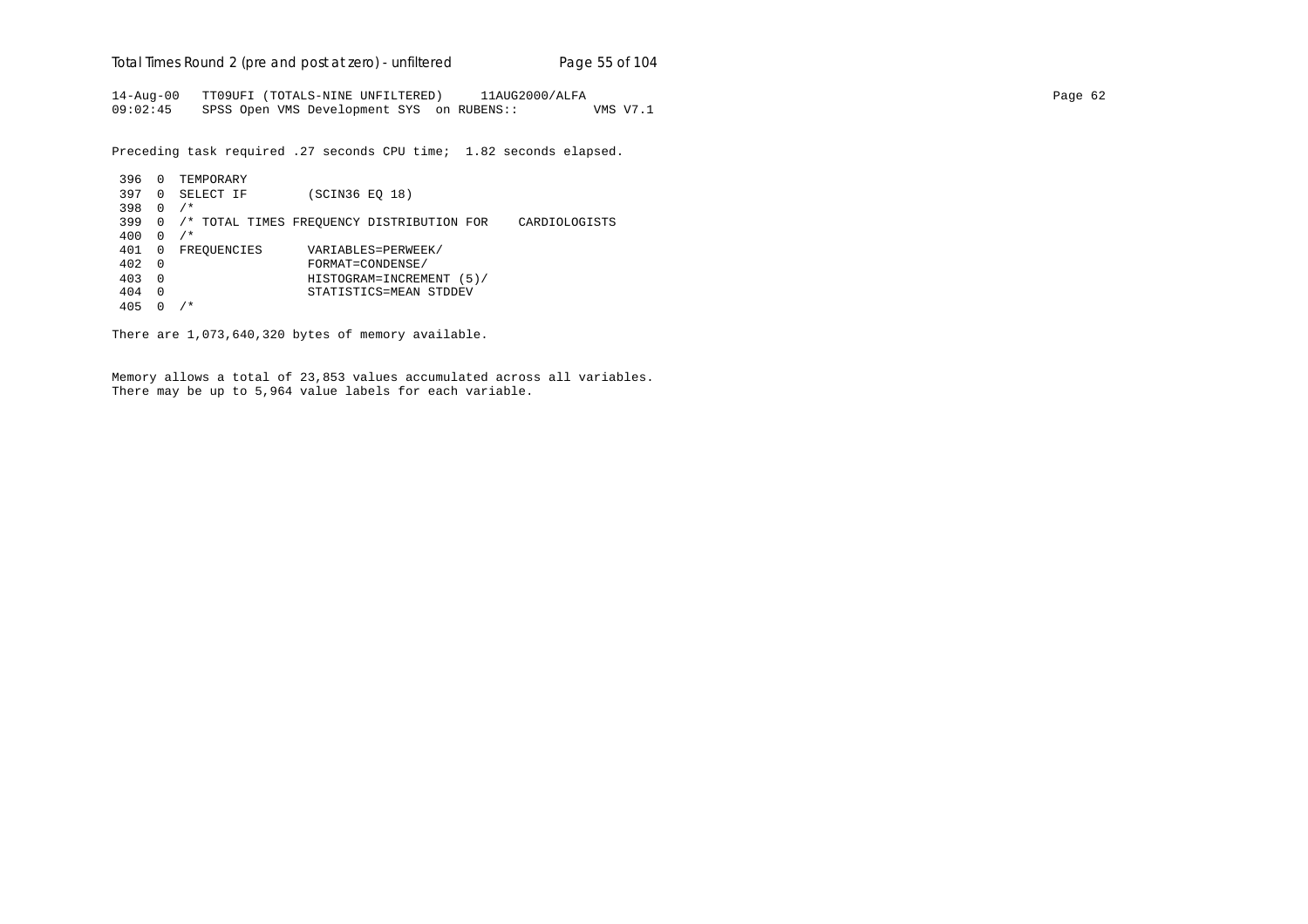# Total Times Round 2 (pre and post at zero) - un*filtered* Page 56 of 104

14-Aug-00 TT09UFI (TOTALS-NINE UNFILTERED) 11AUG2000/ALFA Page 63 09:02:46 SPSS Open VMS Development SYS on RUBENS:: VMS V7.1

|       |                |                | Cum |       |                |                | Cum |        |                |                | Cum |
|-------|----------------|----------------|-----|-------|----------------|----------------|-----|--------|----------------|----------------|-----|
| Value | Freq Pct Pct   |                |     | Value | Freq Pct Pct   |                |     | Value  | Freq Pct Pct   |                |     |
|       |                |                |     |       |                |                |     |        |                |                |     |
| .00   | 16             | 3              | 3   | 38.00 | 8              | 1              | 56  | 77.00  | 1              | 0              | 91  |
| 1.00  | 12             | $\overline{2}$ | 5   | 39.00 | 8              | $\mathbf{1}$   | 58  | 78.00  | $\mathbf{1}$   | 0              | 91  |
| 2.00  | 11             | $\overline{c}$ | 7   | 40.00 | 5              | $\mathbf{1}$   | 59  | 79.00  | 5              | $\mathbf{1}$   | 92  |
| 3.00  | 7              | $\mathbf{1}$   | 8   | 41.00 | 10             | $\overline{2}$ | 61  | 80.00  | 3              | $\mathbf{1}$   | 92  |
| 4.00  | 8              | $\mathbf{1}$   | 10  | 42.00 | 12             | $\overline{2}$ | 63  | 81.00  | $\overline{a}$ | 0              | 93  |
| 5.00  | 10             | 2              | 12  | 43.00 | 5              | 1              | 64  | 82.00  | 2              | 0              | 93  |
| 6.00  | 5              | $\mathbf{1}$   | 12  | 44.00 | 7              | $\mathbf{1}$   | 65  | 83.00  | 2              | $\Omega$       | 93  |
| 7.00  | 9              | $\overline{2}$ | 14  | 45.00 | 6              | $\mathbf{1}$   | 66  | 84.00  | $\mathbf{1}$   | $\mathbf{0}$   | 94  |
| 8.00  | 8              | $\mathbf{1}$   | 15  | 46.00 | 11             | $\overline{c}$ | 68  | 85.00  | 3              | $\mathbf{1}$   | 94  |
| 9.00  | 10             | $\overline{2}$ | 17  | 47.00 | 11             | $\overline{2}$ | 70  | 86.00  | $\overline{2}$ | $\overline{0}$ | 94  |
| 10.00 | 6              | $\mathbf{1}$   | 18  | 48.00 | 6              | $\mathbf{1}$   | 71  | 87.00  | $\mathbf{1}$   | 0              | 95  |
| 11.00 | 9              | 2              | 20  | 49.00 | 8              | $\mathbf{1}$   | 72  | 88.00  | $\mathbf{1}$   | 0              | 95  |
| 12.00 | 6              | 1              | 21  | 50.00 | 7              | $\mathbf{1}$   | 74  | 89.00  | $\mathbf{1}$   | 0              | 95  |
| 13.00 | 5              | $\mathbf{1}$   | 22  | 51.00 | 6              | $\mathbf{1}$   | 75  | 90.00  | $\mathbf{1}$   | $\mathbf{0}$   | 95  |
| 14.00 | 9              | $\overline{2}$ | 24  | 52.00 | 3              | $\mathbf{1}$   | 75  | 92.00  | $\mathbf{1}$   | 0              | 95  |
| 15.00 | 6              | $\mathbf{1}$   | 25  | 53.00 | 6              | $\mathbf{1}$   | 76  | 94.00  | $\mathbf{1}$   | 0              | 95  |
| 16.00 | 10             | $\overline{2}$ | 26  | 54.00 | 6              | $\mathbf{1}$   | 77  | 95.00  | $\mathbf{1}$   | 0              | 96  |
| 17.00 | 8              | 1              | 28  | 55.00 | $\overline{4}$ | $\mathbf{1}$   | 78  | 96.00  | $\mathbf{1}$   | 0              | 96  |
| 18.00 | 9              | $\overline{2}$ | 30  | 56.00 | 5              | $\mathbf{1}$   | 79  | 98.00  | $\mathbf{1}$   | 0              | 96  |
| 19.00 | 9              | 2              | 31  | 57.00 | 5              | $\mathbf{1}$   | 80  | 102.00 | $\overline{2}$ | $\mathbf 0$    | 96  |
| 20.00 | 10             | 2              | 33  | 58.00 | 3              | $1\,$          | 81  | 103.00 | $\overline{2}$ | $\overline{0}$ | 97  |
| 21.00 | 7              | $\mathbf{1}$   | 34  | 59.00 | $\overline{4}$ | $\mathbf{1}$   | 81  | 104.00 | $\overline{a}$ | 0              | 97  |
| 22.00 | 7              | $\mathbf{1}$   | 35  | 60.00 | 3              | $\mathbf{1}$   | 82  | 106.00 | $\mathbf{1}$   | 0              | 97  |
| 23.00 | 9              | 2              | 37  | 61.00 | $\overline{c}$ | $\mathbf 0$    | 82  | 107.00 | $\overline{2}$ | $\mathbf 0$    | 98  |
| 24.00 | 7              | $\mathbf{1}$   | 38  | 62.00 | $\overline{2}$ | 0              | 83  | 108.00 | $\mathbf{1}$   | 0              | 98  |
| 25.00 | 8              | $\mathbf{1}$   | 40  | 63.00 | 7              | $\mathbf{1}$   | 84  | 110.00 | $\overline{2}$ | $\overline{0}$ | 98  |
| 26.00 | 9              | $\overline{c}$ | 41  | 64.00 | 3              | $\mathbf{1}$   | 84  | 118.00 | $\mathbf{1}$   | $\overline{0}$ | 98  |
| 27.00 | 9              | $\overline{2}$ | 43  | 65.00 | $\,4$          | $\mathbf{1}$   | 85  | 119.00 | $\mathbf{1}$   | 0              | 99  |
| 28.00 | 9              | 2              | 45  | 66.00 | 6              | 1              | 86  | 120.00 | $\mathbf{1}$   | $\mathbf{0}$   | 99  |
| 29.00 | 7              | 1              | 46  | 67.00 | $\overline{c}$ | 0              | 86  | 123.00 | $\mathbf{1}$   | 0              | 99  |
| 30.00 | 4              | $\mathbf{1}$   | 47  | 68.00 | 3              | $\mathbf{1}$   | 87  | 124.00 | $\mathbf{1}$   | $\Omega$       | 99  |
| 31.00 | 7              | $\mathbf{1}$   | 48  | 70.00 | $\mathbf{1}$   | $\mathbf 0$    | 87  | 126.00 | $\mathbf{1}$   | $\mathbf{0}$   | 99  |
| 32.00 | 8              | $\mathbf{1}$   | 49  | 71.00 | 3              | $\mathbf{1}$   | 88  | 132.00 | $\mathbf{1}$   | $\Omega$       | 99  |
| 33.00 | 11             | $\overline{2}$ | 51  | 72.00 | $\overline{2}$ | $\mathbf 0$    | 88  | 136.00 | $\mathbf{1}$   | $\mathbf 0$    | 100 |
| 34.00 | 8              | $\mathbf{1}$   | 53  | 73.00 | 3              | $\mathbf{1}$   | 89  | 146.00 | $\mathbf{1}$   | $\mathsf 0$    | 100 |
| 35.00 | 3              | 1              | 53  | 74.00 | 3              | $\mathbf{1}$   | 89  | 155.00 | $\mathbf{1}$   | 0              | 100 |
| 36.00 | 5              | $\mathbf{1}$   | 54  | 75.00 | $\overline{4}$ | $\mathbf{1}$   | 90  |        |                |                |     |
| 37.00 | $\overline{4}$ | $\mathbf{1}$   | 55  | 76.00 | 3              | $\mathbf{1}$   | 90  |        |                |                |     |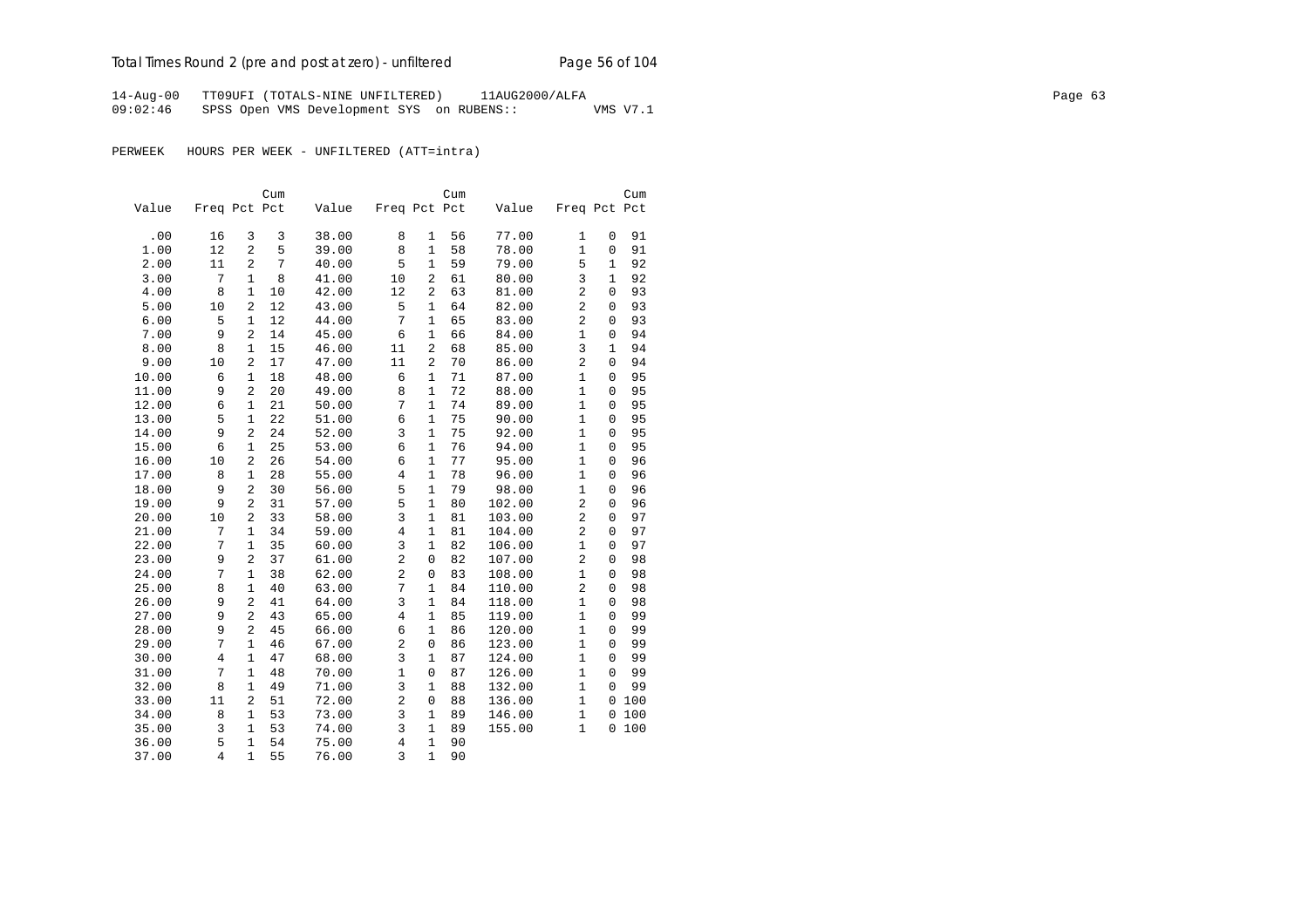## Total Times Round 2 (pre and post at zero) - unfiltered

14-Aug-00 TT09UFI (TOTALS-NINE UNFILTERED) 11AUG2000/ALFA 09:02:47 SPSS Open VMS Development SYS on RUBENS:: VMS V7.1

PERWEEK HOURS PER WEEK - UNFILTERED (ATT=intra)

Count Midpoint One symbol equals approximately 1.20 occurrences

Page 57 of 104

| 54             | 2.50   |                                     |
|----------------|--------|-------------------------------------|
| 42             | 7.50   | *********************************** |
| 35             | 12.50  | *****************************       |
| 42             | 17.50  | *********************************** |
| 40             | 22.50  | *********************************   |
| 42             | 27.50  | *********************************** |
| 38             | 32.50  | ********************************    |
| 28             | 37.50  | ***********************             |
| 39             | 42.50  | *********************************   |
| 42             | 47.50  | *********************************** |
| 28             | 52.50  | ***********************             |
| 21             | 57.50  | ******************                  |
| 17             | 62.50  | **************                      |
| 15             | 67.50  | *************                       |
| 12             | 72.50  | **********                          |
| 14             | 77.50  | ************                        |
| 10             | 82.50  | ********                            |
| 8              | 87.50  | *******                             |
| 3              | 92.50  | $***$                               |
| 3              | 97.50  | $***$                               |
| 6              | 102.50 | *****                               |
| $\overline{4}$ | 107.50 | $***$                               |
| $\overline{2}$ | 112.50 | $* *$                               |
| $\overline{2}$ | 117.50 | $\star\star$                        |
| $\overline{3}$ | 122.50 | ***                                 |
| $\mathbf{1}$   | 127.50 | $^\star$                            |
| $\mathbf{1}$   | 132.50 | $\star$                             |
| 1              | 137.50 | $\star$                             |
| $\Omega$       | 142.50 |                                     |
| 1              | 147.50 | $\star$                             |
| $\mathbf{1}$   | 152.50 | $^\ast$                             |
|                |        | $+-$                                |
|                |        | 12<br>24<br>36<br>48<br>60<br>0     |
|                |        | Histogram frequency                 |
| Mean           | 37.306 | Std dev<br>28.269                   |

Valid cases 555 Missing cases  $\overline{0}$  Page 64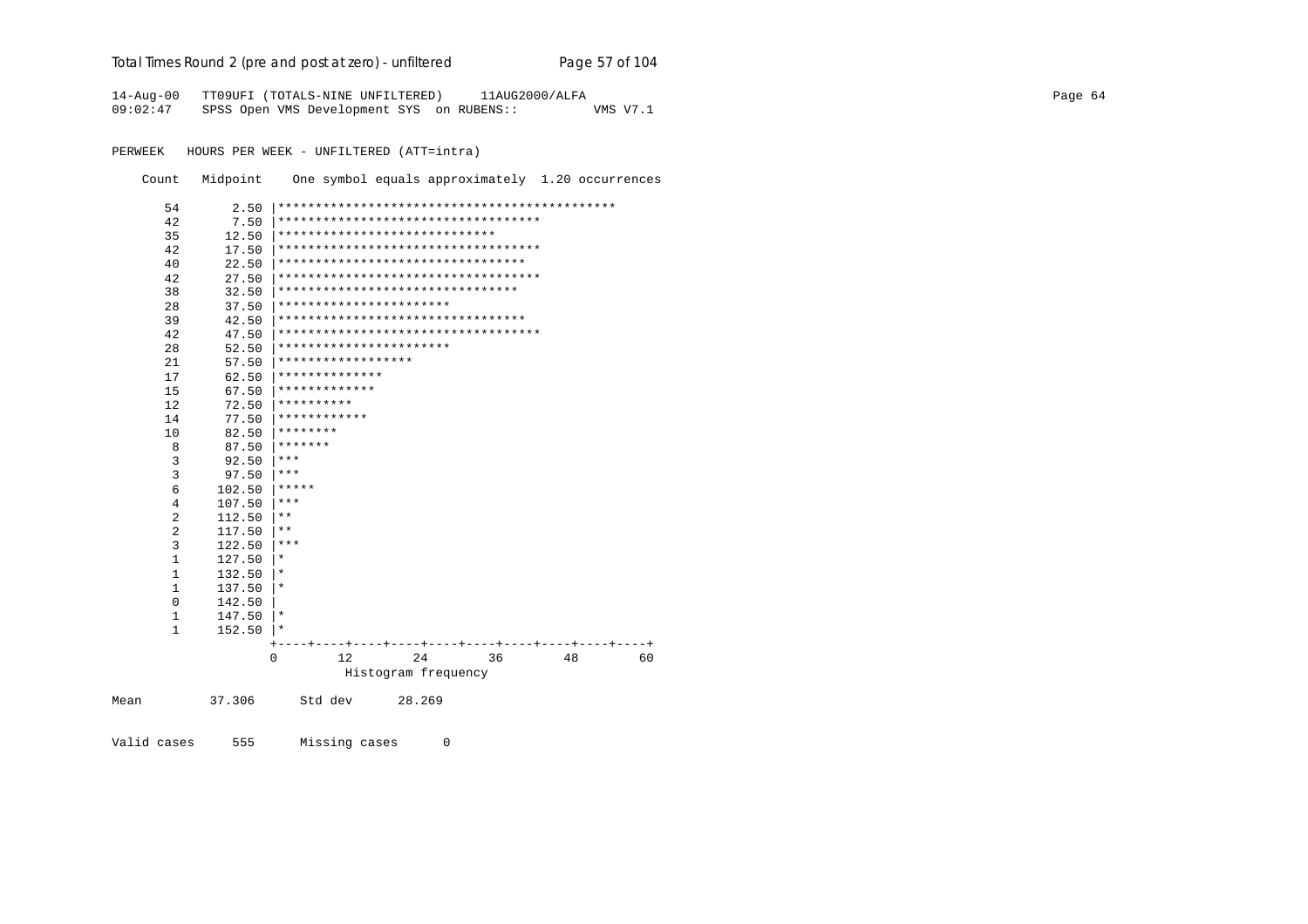Total Times Round 2 (pre and post at zero) - un*filtered* Page 58 of 104

14-Aug-00 TT09UFI (TOTALS-NINE UNFILTERED) 11AUG2000/ALFA Page 65 09:02:48 SPSS Open VMS Development SYS on RUBENS:: VMS V7.1

Preceding task required .27 seconds CPU time; 2.28 seconds elapsed.

 406 0 TEMPORARY 407 0 SELECT IF (SCIN36 EQ 19) 408 0 /\* 409 0 /\* TOTAL TIMES FREQUENCY DISTRIBUTION FOR RENAL MEDICINE PHYSICIANS 410 0 /\* 411 0 FREQUENCIES VARIABLES=PERWEEK/<br>412 0 FORMAT=CONDENSE/ 412 0 FORMAT=CONDENSE/ 413 0 HISTOGRAM=INCREMENT (5)/ 414 0 STATISTICS=MEAN STDDEV 415 0 /\*

There are 1,073,640,320 bytes of memory available.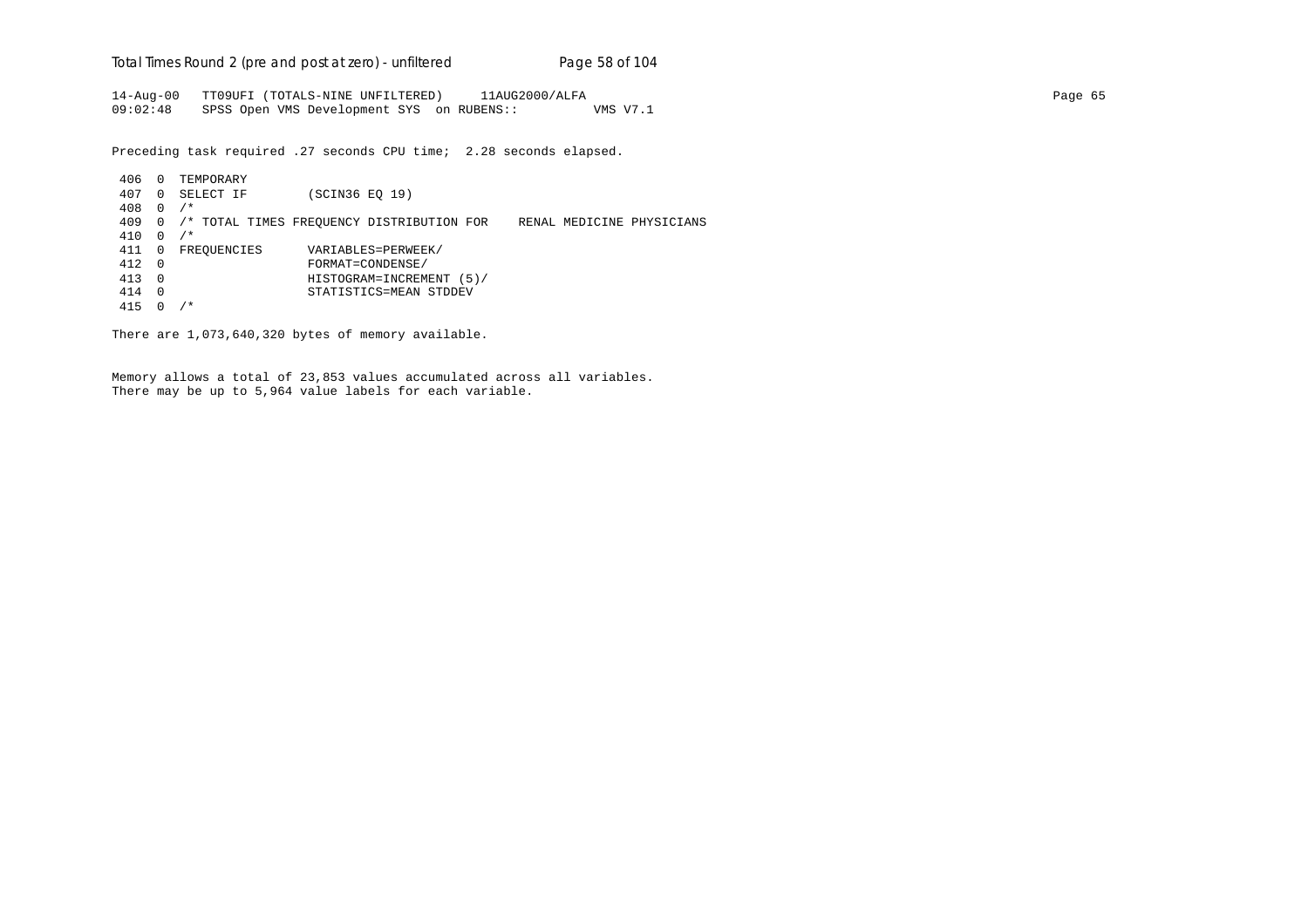## Total Times Round 2 (pre and post at zero) - un*filtered* Page 59 of 104

14-Aug-00 TT09UFI (TOTALS-NINE UNFILTERED) 11AUG2000/ALFA Page 66 09:02:50 SPSS Open VMS Development SYS on RUBENS:: VMS V7.1

PERWEEK HOURS PER WEEK - UNFILTERED (ATT=intra)

|       |                |                | Cum |       |                |                | Cum |       |                |                | Cum   |
|-------|----------------|----------------|-----|-------|----------------|----------------|-----|-------|----------------|----------------|-------|
| Value | Freq Pct Pct   |                |     | Value | Freq Pct Pct   |                |     | Value | Freq Pct Pct   |                |       |
|       |                |                |     |       |                |                |     |       |                |                |       |
| .00   | 6              | 5              | 5   | 14.00 | $\mathfrak{D}$ | $\overline{a}$ | 64  | 30.00 | 1              | 1              | 88    |
| 1.00  | 10             | 9              | 14  | 15.00 | 3              | 3              | 67  | 31.00 | $\mathbf{1}$   | $\mathbf{1}$   | 88    |
| 2.00  | 12             | 11             | 25  | 16.00 | 2              | $\overline{a}$ | 69  | 36.00 | 1              | 1              | 89    |
| 3.00  | 5              | 4              | 29  | 17.00 | $\overline{2}$ | $\overline{a}$ | 71  | 37.00 | $\mathfrak{D}$ | $\mathcal{L}$  | 91    |
| 4.00  | 7              | 6              | 36  | 18.00 | 1              | $\mathbf{1}$   | 71  | 38.00 | 1              | 1              | 92    |
| 5.00  | 5              | 4              | 40  | 20.00 | 3              | 3              | 74  | 39.00 | 1              | 1              | 93    |
| 6.00  | 5              | 4              | 45  | 21.00 | $\overline{a}$ | $\overline{a}$ | 76  | 48.00 | 1              | 1              | 94    |
| 7.00  | 4              | 4              | 48  | 22.00 | 1              | $\mathbf{1}$   | 77  | 51.00 | $\overline{a}$ | $\mathfrak{D}$ | 96    |
| 8.00  | 3              | 3              | 51  | 23.00 | 1              | $\mathbf{1}$   | 78  | 57.00 | 1              | 1.             | 96    |
| 9.00  | $\mathbf{1}$   |                | 52  | 24.00 | 2              | $\overline{a}$ | 79  | 58.00 | $\mathfrak{D}$ | 2              | 98    |
| 10.00 | 6              | 5              | 57  | 25.00 | $\mathbf{1}$   | $\mathbf{1}$   | 80  | 71.00 | 1              | $\mathbf{1}$   | 99    |
| 11.00 | 1              | $\mathbf{1}$   | 58  | 26.00 | 2              | $\overline{a}$ | 82  | 91.00 | 1              |                | 1 100 |
| 12.00 | $\mathfrak{D}$ | $\mathfrak{D}$ | 60  | 28.00 | 3              | 3              | 85  |       |                |                |       |
| 13.00 | 3              | 3              | 63  | 29.00 | $\mathfrak{D}$ | $\mathfrak{D}$ | 87  |       |                |                |       |

Count Midpoint One symbol equals approximately .80 occurrences



Valid cases 112 Missing cases 0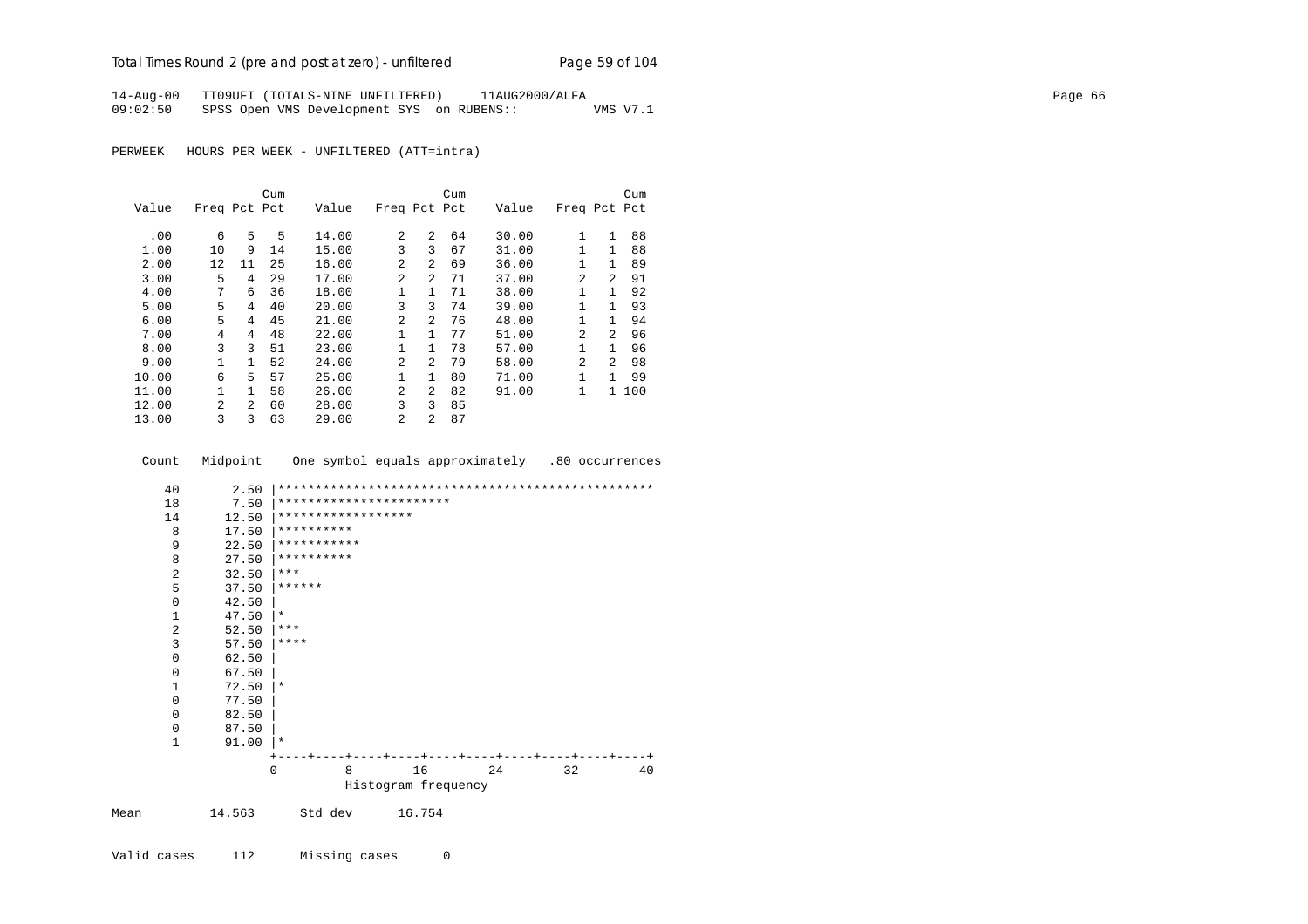Total Times Round 2 (pre and post at zero) - un*filtered* Page 60 of 104

14-Aug-00 TT09UFI (TOTALS-NINE UNFILTERED) 11AUG2000/ALFA Page 67 09:02:51 SPSS Open VMS Development SYS on RUBENS:: VMS V7.1

Preceding task required .28 seconds CPU time; 3.06 seconds elapsed.

 416 0 TEMPORARY 417 0 SELECT IF (SCIN36 EQ 20) 418 0 /\* 419 0 /\* TOTAL TIMES FREQUENCY DISTRIBUTION FOR GASTROENTEROLOGISTS 420 0 /\* 421 0 FREQUENCIES VARIABLES=PERWEEK/<br>422 0 FORMAT=CONDENSE/ 422 0 FORMAT=CONDENSE/ 423 0 HISTOGRAM=INCREMENT (5)/ 424 0 STATISTICS=MEAN STDDEV 425 0 /\*

There are 1,073,640,320 bytes of memory available.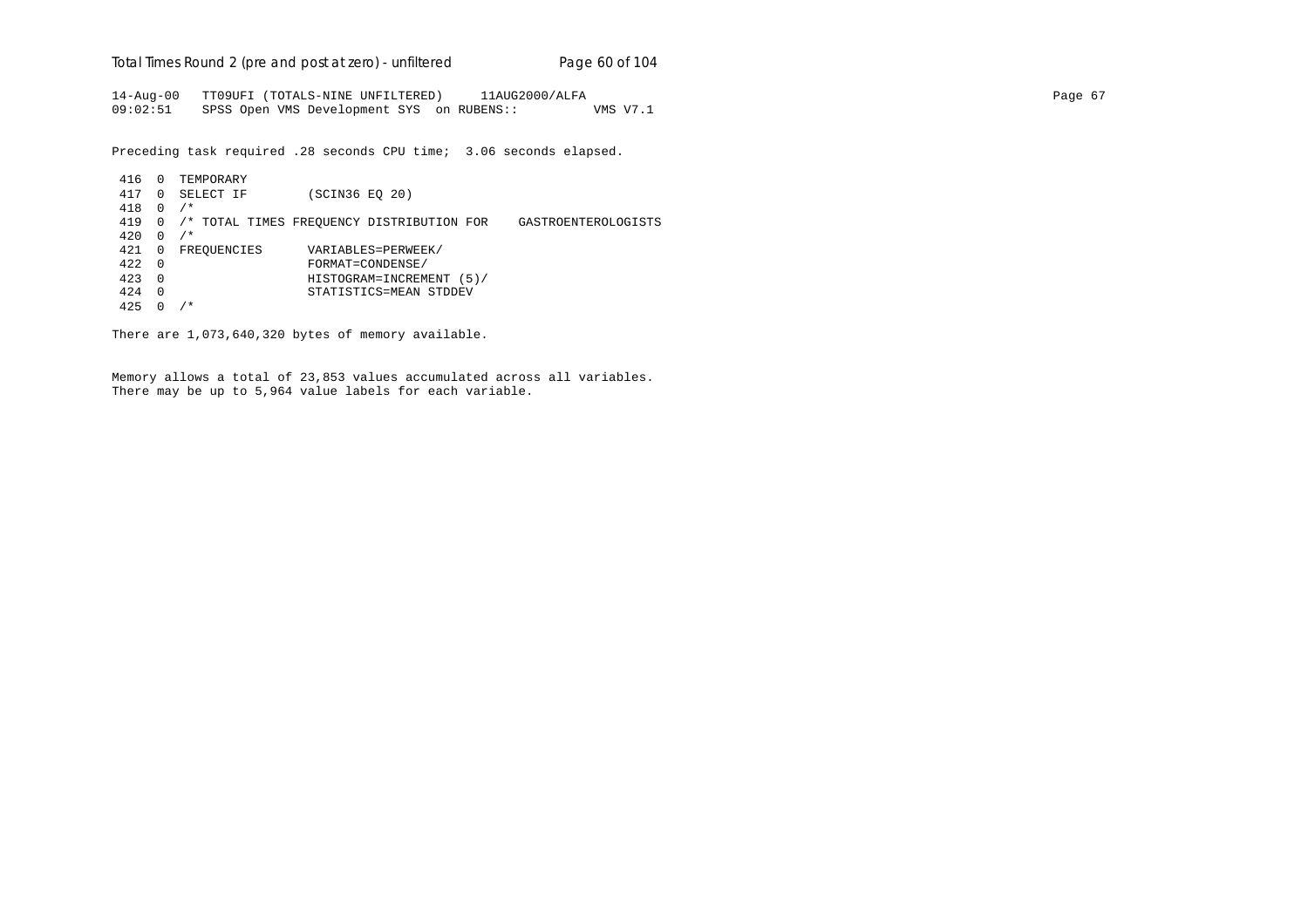## Total Times Round 2 (pre and post at zero) - un*filtered* Page 61 of 104

14-Aug-00 TT09UFI (TOTALS-NINE UNFILTERED) 11AUG2000/ALFA Page 68 09:02:52 SPSS Open VMS Development SYS on RUBENS:: VMS V7.1

|       |              |                | Cum |       |                |                | Cum |        |                |              | Cum |
|-------|--------------|----------------|-----|-------|----------------|----------------|-----|--------|----------------|--------------|-----|
| Value | Freq Pct Pct |                |     | Value | Freq Pct Pct   |                |     | Value  | Freq Pct Pct   |              |     |
|       |              |                |     |       |                |                |     |        |                |              |     |
| .00   | 14           | 4              | 4   | 27.00 | 10             | 3              | 56  | 54.00  | 2              | 1            | 91  |
| 1.00  | 9            | $\overline{a}$ | 6   | 28.00 | 2              | 1              | 57  | 55.00  | 2              | 1            | 92  |
| 2.00  | 9            | $\overline{a}$ | 9   | 29.00 | 11             | 3              | 60  | 56.00  | 1              | 0            | 92  |
| 3.00  | 8            | $\overline{a}$ | 11  | 30.00 | 4              | 1              | 61  | 57.00  | 2              | 1            | 93  |
| 4.00  | 8            | 2              | 13  | 31.00 | 4              | 1              | 62  | 60.00  | $\mathbf{1}$   | $\Omega$     | 93  |
| 5.00  | 4            | $\mathbf{1}$   | 14  | 32.00 | 14             | 4              | 66  | 61.00  | 2              | 1            | 94  |
| 6.00  | 11           | 3              | 17  | 33.00 | 10             | 3              | 69  | 62.00  | 1              | $\Omega$     | 94  |
| 7.00  | 7            | 2              | 19  | 34.00 | 3              | 1              | 69  | 63.00  | 1              | $\Omega$     | 94  |
| 8.00  | 9            | 2              | 21  | 35.00 | 4              | 1              | 70  | 65.00  | 3              | 1            | 95  |
| 9.00  | 5            | $\mathbf{1}$   | 23  | 36.00 | 7              | $\overline{a}$ | 72  | 69.00  | $\mathbf{1}$   | $\Omega$     | 95  |
| 10.00 | 6            | 2              | 24  | 37.00 | 5              | 1              | 74  | 70.00  | 1              | 0            | 95  |
| 11.00 | 6            | $\overline{a}$ | 26  | 38.00 | 6              | $\overline{a}$ | 75  | 73.00  | 2              | 1            | 96  |
| 12.00 | 2            | $\mathbf{1}$   | 26  | 39.00 | 4              | 1              | 76  | 75.00  | $\mathbf{1}$   | $\Omega$     | 96  |
| 13.00 | 8            | $\overline{a}$ | 28  | 40.00 | $\overline{4}$ | $\mathbf{1}$   | 77  | 76.00  | $\mathbf{1}$   | $\Omega$     | 97  |
| 14.00 | 1            | $\Omega$       | 29  | 41.00 | 9              | $\overline{a}$ | 80  | 79.00  | 2              | $\mathbf{1}$ | 97  |
| 15.00 | 3            | $\mathbf{1}$   | 30  | 42.00 | 7              | $\overline{a}$ | 82  | 80.00  | $\mathbf{1}$   | $\Omega$     | 97  |
| 16.00 | 7            | 2              | 31  | 43.00 | 3              | 1              | 83  | 83.00  | $\mathbf{1}$   | $\mathbf 0$  | 98  |
| 17.00 | 10           | 3              | 34  | 44.00 | 6              | 2              | 84  | 84.00  | $\overline{2}$ | 1            | 98  |
| 18.00 | 4            | $\mathbf{1}$   | 35  | 45.00 | 3              | 1              | 85  | 85.00  | $\mathbf{1}$   | 0            | 98  |
| 19.00 | 9            | $\overline{a}$ | 38  | 46.00 | $\overline{c}$ | 1              | 85  | 91.00  | $\mathbf{1}$   | $\Omega$     | 99  |
| 20.00 | 9            | 2              | 40  | 47.00 | $\overline{4}$ | 1              | 87  | 94.00  | $\mathbf{1}$   | $\Omega$     | 99  |
| 21.00 | 6            | $\overline{a}$ | 42  | 48.00 | 3              | $\mathbf{1}$   | 87  | 98.00  | $\mathbf{1}$   | $\Omega$     | 99  |
| 22.00 | 11           | 3              | 45  | 49.00 | 2              | 1              | 88  | 103.00 | $\mathbf{1}$   | $\Omega$     | 99  |
| 23.00 | 8            | $\overline{a}$ | 47  | 50.00 | $\overline{4}$ | $\mathbf{1}$   | 89  | 132.00 | 1              | $\Omega$     | 100 |
| 24.00 | 4            | $\mathbf{1}$   | 48  | 51.00 | $\mathbf 1$    | 0              | 89  | 163.00 | $\mathbf{1}$   | 0            | 100 |
| 25.00 | 10           | 3              | 51  | 52.00 | 5              | 1              | 91  |        |                |              |     |
| 26.00 | 12           | 3              | 54  | 53.00 | $\mathbf{1}$   | $\mathbf 0$    | 91  |        |                |              |     |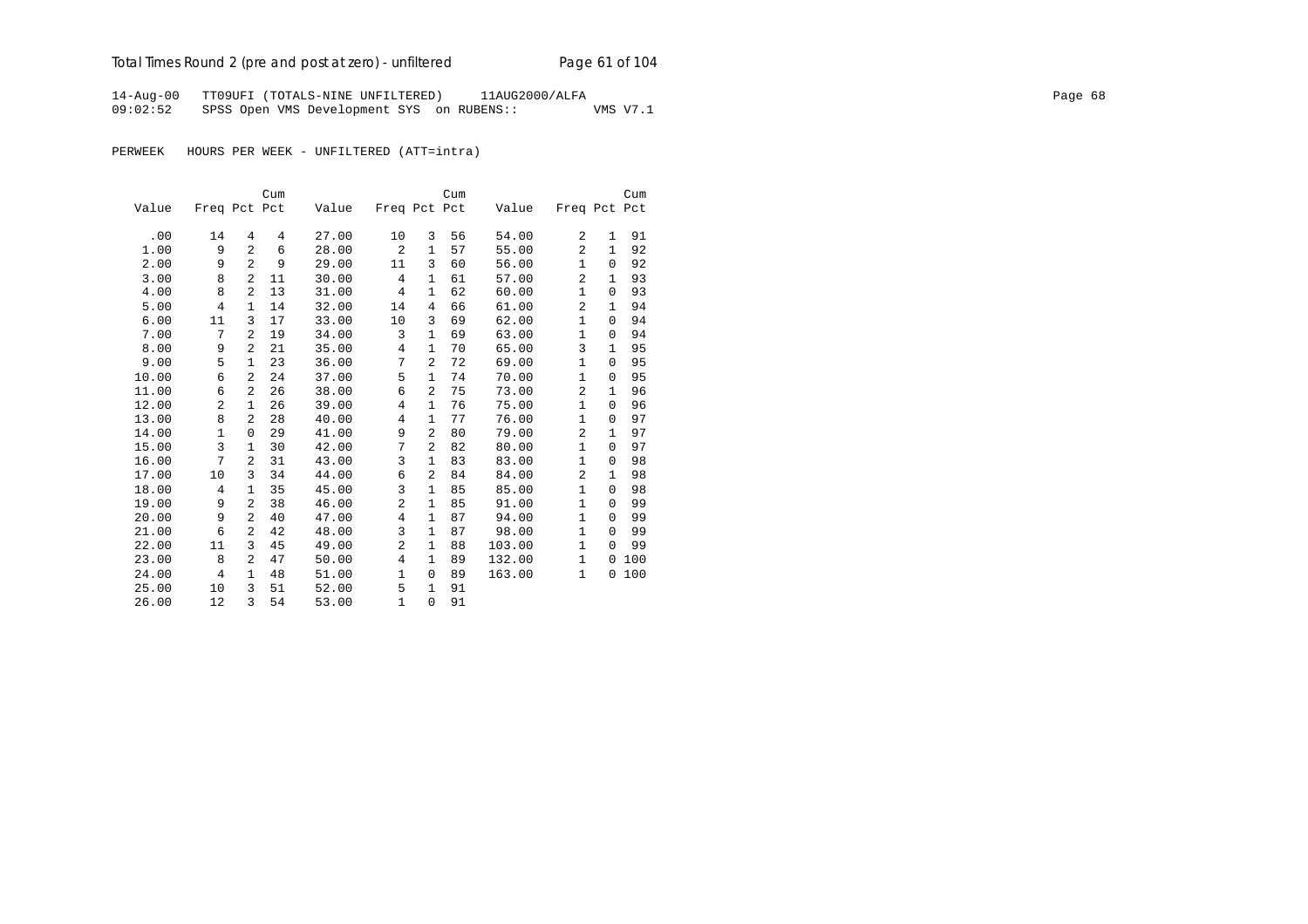## Total Times Round 2 (pre and post at zero) - unfiltered

14-Aug-00 TT09UFI (TOTALS-NINE UNFILTERED) 11AUG2000/ALFA 09:02:52 SPSS Open VMS Development SYS on RUBENS:: VMS V7.1

PERWEEK HOURS PER WEEK - UNFILTERED (ATT=intra)

Count Midpoint One symbol equals approximately 1.00 occurrence

Page 62 of 104

| Mean           | 27.718           | Std dev          | 21.758                               |    |    |    |
|----------------|------------------|------------------|--------------------------------------|----|----|----|
|                |                  |                  | Histogram frequency                  |    |    |    |
|                |                  | $\Omega$<br>10   | 20                                   | 30 | 40 | 50 |
|                |                  |                  |                                      |    |    |    |
| 0<br>1         | 157.50<br>162.50 | $\ast$           |                                      |    |    |    |
| 0              | 152.50           |                  |                                      |    |    |    |
| 0              | 147.50           |                  |                                      |    |    |    |
| 0              | 142.50           |                  |                                      |    |    |    |
| $\mathsf 0$    | 137.50           |                  |                                      |    |    |    |
| 1              | 132.50           |                  |                                      |    |    |    |
| 0              | 127.50           | $^\star$         |                                      |    |    |    |
| 0              | 122.50           |                  |                                      |    |    |    |
| 0              | 117.50           |                  |                                      |    |    |    |
| 0              | 112.50           |                  |                                      |    |    |    |
| 0              | 107.50           |                  |                                      |    |    |    |
| $\mathbf{1}$   | 102.50           | $^\star$         |                                      |    |    |    |
| $\mathbf{1}$   | 97.50            | $^\star$         |                                      |    |    |    |
| $\overline{2}$ | 92.50            |                  |                                      |    |    |    |
| $\mathbf{1}$   | 87.50            | $^\ast$<br>$***$ |                                      |    |    |    |
| $\overline{4}$ | 82.50            | ****             |                                      |    |    |    |
| $\overline{4}$ | 77.50            | ****             |                                      |    |    |    |
| 3              | 72.50            | ***              |                                      |    |    |    |
| 4              | 67.50            |                  |                                      |    |    |    |
| 5              | 62.50            | *****<br>****    |                                      |    |    |    |
| 5              | 57.50            | *****            |                                      |    |    |    |
| 13             | 52.50            | *************    |                                      |    |    |    |
| 14             | 47.50            | **************   |                                      |    |    |    |
| 29             | 42.50            |                  | *****************************        |    |    |    |
| 26             | 37.50            |                  | **************************           |    |    |    |
| 35             | 32.50            |                  | ***********************************  |    |    |    |
| 45             | 27.50            |                  |                                      |    |    |    |
| 38             | 22.50            |                  |                                      |    |    |    |
| 33             | 17.50            |                  | *********************************    |    |    |    |
| 23             | 12.50            |                  | ***********************              |    |    |    |
| 36             | 7.50             |                  | ************************************ |    |    |    |
| 48             | 2.50             |                  |                                      |    |    |    |

 $\overline{0}$ 

Valid cases 372 Missing cases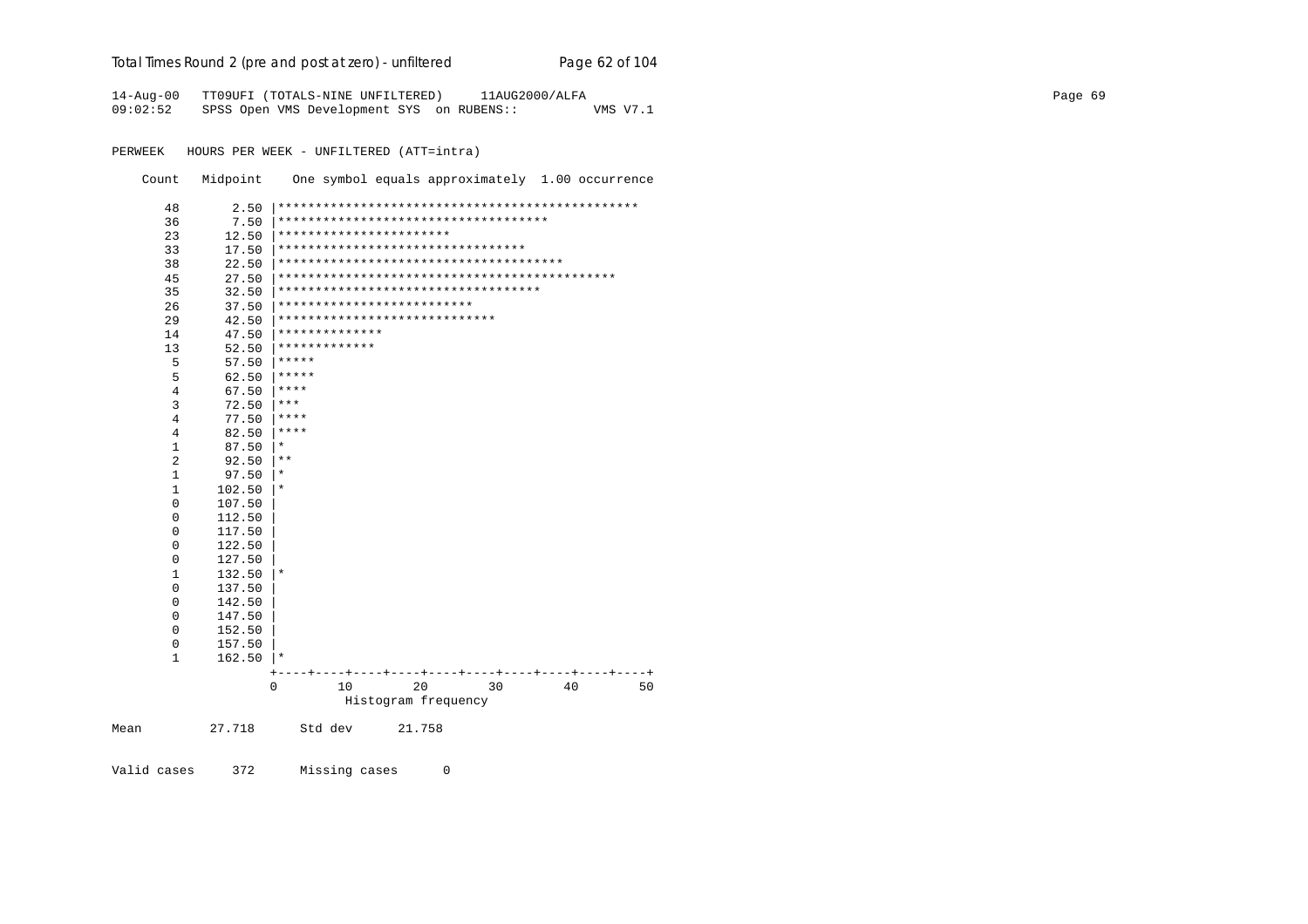Total Times Round 2 (pre and post at zero) - un*filtered* Page 63 of 104

14-Aug-00 TT09UFI (TOTALS-NINE UNFILTERED) 11AUG2000/ALFA Page 70 09:02:53 SPSS Open VMS Development SYS on RUBENS:: VMS V7.1

Preceding task required .33 seconds CPU time; 1.95 seconds elapsed.

```
 426 0 TEMPORARY
 427 0 SELECT IF (SCIN36 EQ 21)
 428 0 /*
 429 0 /* TOTAL TIMES FREQUENCY DISTRIBUTION FOR NEUROLOGISTS
 430 0 /*
431 0 FREQUENCIES VARIABLES=PERWEEK/<br>432 0 FORMAT=CONDENSE/
 432 0 FORMAT=CONDENSE/
 433 0 HISTOGRAM=INCREMENT (5)/
 434 0 STATISTICS=MEAN STDDEV
 435 0 /*
```
There are 1,073,640,320 bytes of memory available.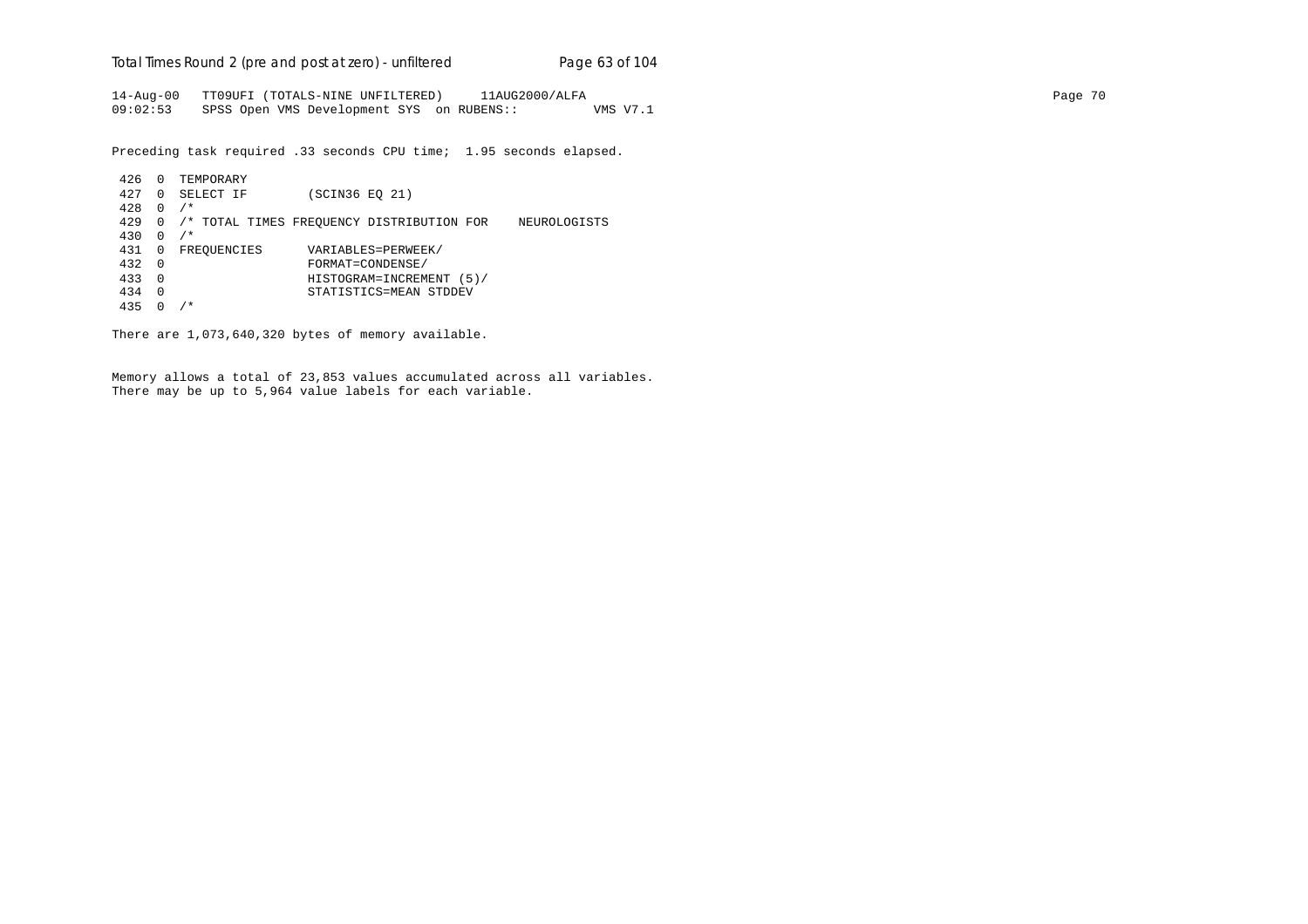14-Aug-00 TT09UFI (TOTALS-NINE UNFILTERED) 11AUG2000/ALFA Page 71 09:02:54 SPSS Open VMS Development SYS on RUBENS:: VMS V7.1

PERWEEK HOURS PER WEEK - UNFILTERED (ATT=intra)

|       |              |                | Cum |       |              |                | Cum |       |                |              | Cum |
|-------|--------------|----------------|-----|-------|--------------|----------------|-----|-------|----------------|--------------|-----|
| Value | Freq Pct Pct |                |     | Value | Freq Pct Pct |                |     | Value | Freq Pct Pct   |              |     |
| .00   | 14           | 5              | 5   | 20.00 | 4            | $\mathbf{1}$   | 63  | 40.00 | 2              | $\mathbf{1}$ | 90  |
| 1.00  | 7            | 3              | 8   | 21.00 | 5            | $\mathfrak{D}$ | 65  | 41.00 | $\mathbf{1}$   | $\Omega$     | 91  |
| 2.00  | 9            | 3              | 11  | 22.00 | 4            | 1              | 66  | 42.00 | 3              | $\mathbf{1}$ | 92  |
| 3.00  | 7            | 3              | 14  | 23.00 | 6            | $\overline{a}$ | 69  | 43.00 | $\overline{a}$ | $\mathbf{1}$ | 93  |
| 4.00  | 13           | 5              | 18  | 24.00 | 5            | $\overline{2}$ | 70  | 44.00 | $\mathbf{1}$   | $\Omega$     | 93  |
| 5.00  | 12           | 4              | 23  | 25.00 | 3            | 1              | 72  | 45.00 | $\mathbf{1}$   | $\Omega$     | 93  |
| 6.00  | 4            | $\mathbf{1}$   | 24  | 26.00 | 8            | 3              | 75  | 47.00 | $\overline{a}$ | 1            | 94  |
| 7.00  | 9            | 3              | 28  | 27.00 | 2            | $\mathbf{1}$   | 75  | 48.00 | $\mathbf{1}$   | $\Omega$     | 94  |
| 8.00  | 8            | 3              | 31  | 28.00 | 6            | 2              | 77  | 49.00 | $\mathbf{1}$   | $\Omega$     | 95  |
| 9.00  | 11           | 4              | 35  | 29.00 | 2            | 1              | 78  | 50.00 | 2              | $\mathbf{1}$ | 96  |
| 10.00 | 4            | $\mathbf{1}$   | 36  | 30.00 | 4            | $\mathbf{1}$   | 80  | 51.00 | 2              | $\mathbf{1}$ | 96  |
| 11.00 | 7            | ζ              | 39  | 31.00 | 3            | $\mathbf{1}$   | 81  | 52.00 | $\mathbf{1}$   | $\Omega$     | 97  |
| 12.00 | 6            | 2              | 41  | 32.00 | 4            | 1              | 82  | 53.00 | 1              | $\Omega$     | 97  |
| 13.00 | 8            | 3              | 44  | 33.00 | 2            | $\mathbf{1}$   | 83  | 61.00 | $\overline{a}$ | $\mathbf{1}$ | 98  |
| 14.00 | 13           | 5              | 49  | 34.00 | $\mathbf 1$  | 0              | 83  | 66.00 | $\mathbf{1}$   | $\Omega$     | 98  |
| 15.00 | 9            | 3              | 52  | 35.00 | 8            | 3              | 86  | 78.00 | $\mathbf{1}$   | $\Omega$     | 99  |
| 16.00 | 8            | 3              | 55  | 36.00 | 2            | 1              | 87  | 81.00 | $\mathbf{1}$   | $\Omega$     | 99  |
| 17.00 | 7            | 3              | 58  | 37.00 | 4            | $\mathbf{1}$   | 89  | 82.00 | $\mathbf{1}$   | $\Omega$     | 99  |
| 18.00 | 6            | 2              | 60  | 38.00 | 2            | $\mathbf{1}$   | 89  | 87.00 | $\mathbf{1}$   | 0            | 100 |
| 19.00 | 5            | $\overline{a}$ | 62  | 39.00 | $\mathbf 1$  | 0              | 90  | 89.00 | $\mathbf{1}$   | 0            | 100 |

Count Midpoint One symbol equals approximately 1.00 occurrence

| 50             | 2.50     |                                     |
|----------------|----------|-------------------------------------|
| 44             | 7.50     |                                     |
| 38             | 12.50    |                                     |
| 35             | 17.50    | *********************************** |
| 24             | 22.50    | ************************            |
| 21             | 27.50    | *********************               |
| 14             | 32.50    | **************                      |
| 17             | 37.50    | *****************                   |
| 9              | 42.50    | *********                           |
| 5              | 47.50    | *****                               |
| 6              | 52.50    | ******                              |
| $\Omega$       | 57.50    |                                     |
| $\overline{a}$ | 62.50    | $* *$                               |
| 1              | 67.50    | $\star$                             |
| $\mathbf 0$    | 72.50    |                                     |
| $\mathbf{1}$   | 77.50    | $\star$                             |
| $\overline{2}$ | 82.50    | $* *$                               |
| $\overline{a}$ | 87.50    | $***$                               |
|                |          |                                     |
|                | $\Omega$ | 2.0<br>10<br>30<br>40<br>50         |
|                |          | Histogram frequency                 |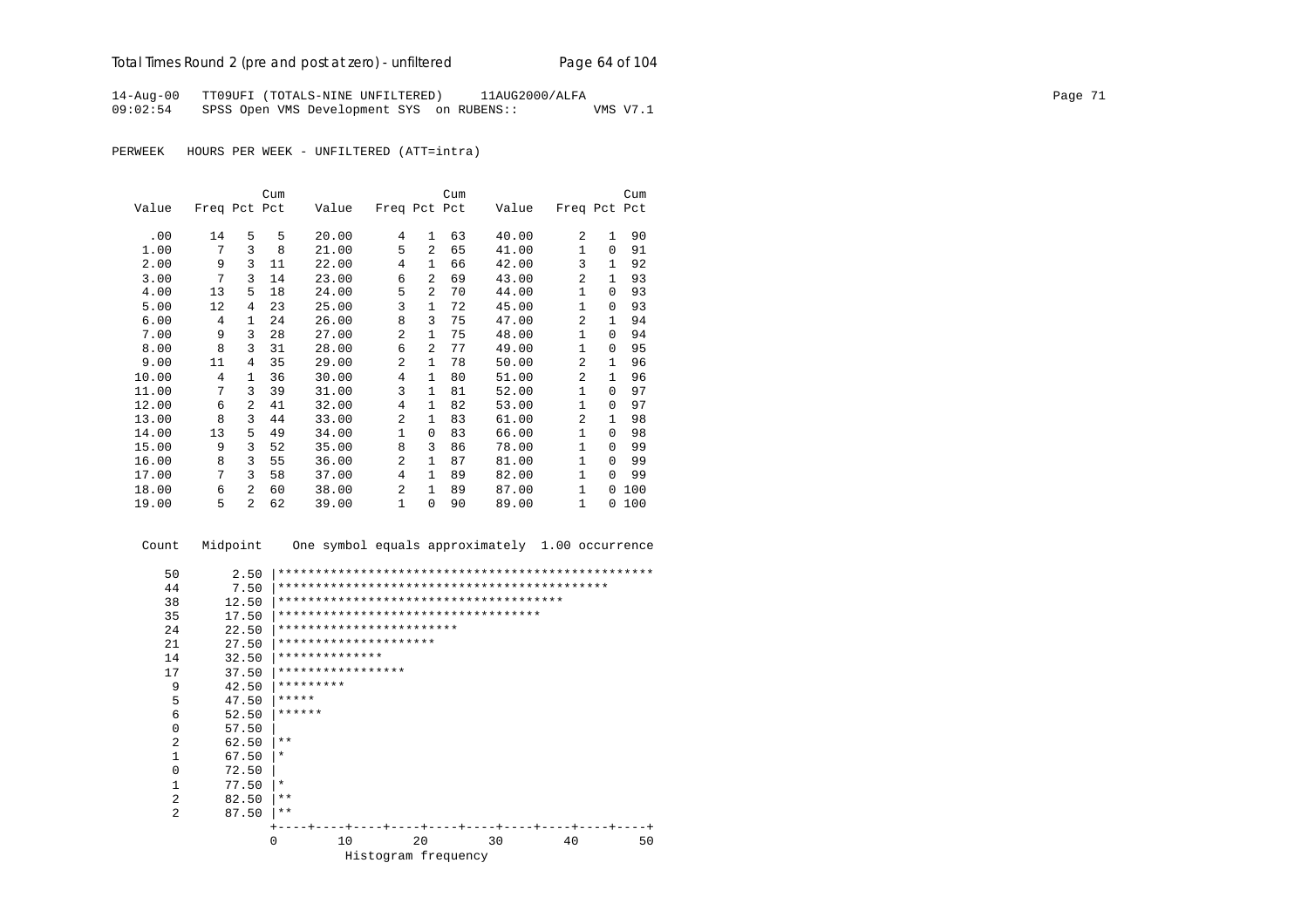# Total Times Round 2 (pre and post at zero) - un*filtered* Page 65 of 104

14-Aug-00 TT09UFI (TOTALS-NINE UNFILTERED) 11AUG2000/ALFA Page 72 09:02:56 SPSS Open VMS Development SYS on RUBENS:: VMS V7.1

PERWEEK HOURS PER WEEK - UNFILTERED (ATT=intra)

Mean 18.978 Std dev 16.476

Valid cases 271 Missing cases 0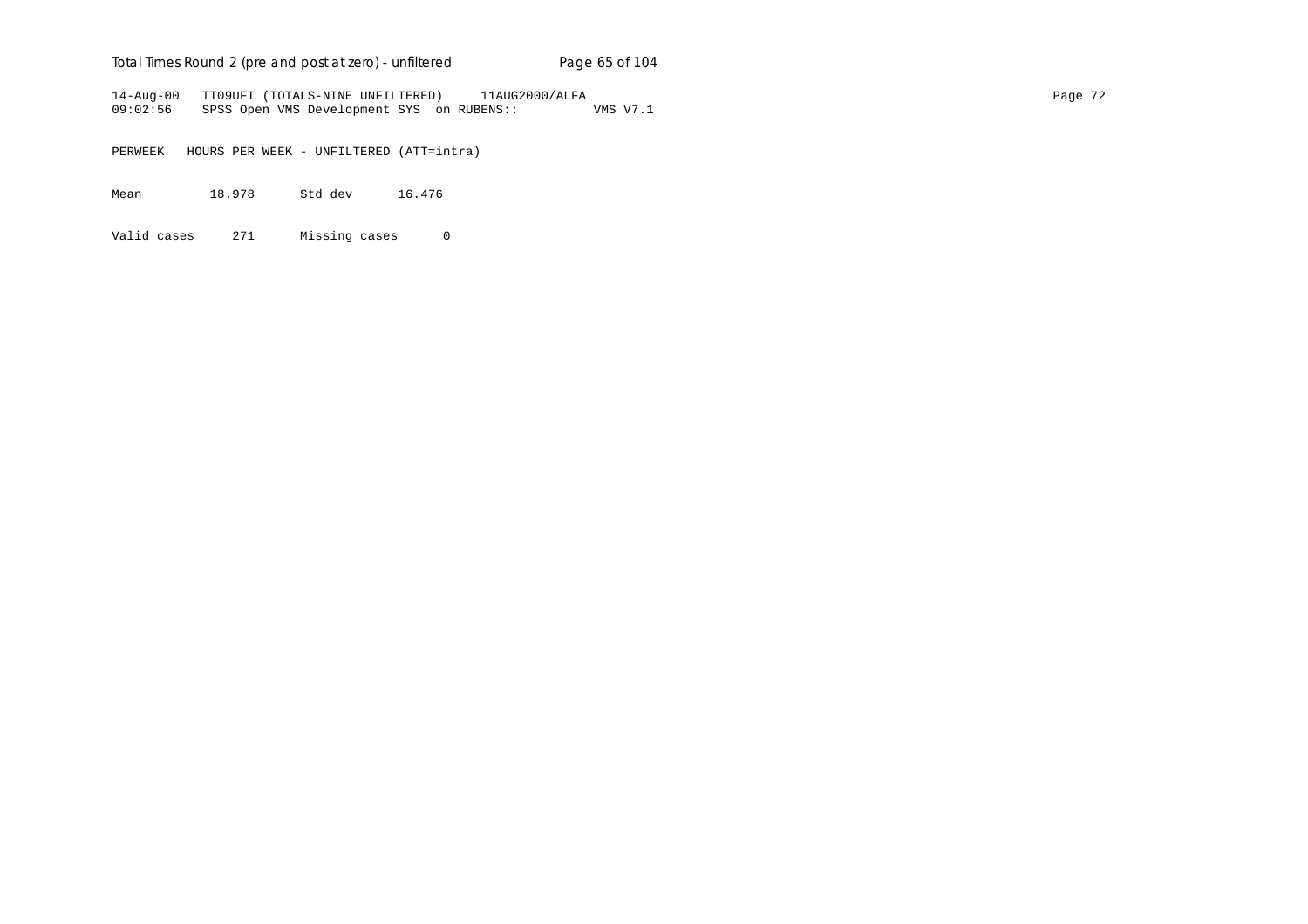Total Times Round 2 (pre and post at zero) - un*filtered* Page 66 of 104

14-Aug-00 TT09UFI (TOTALS-NINE UNFILTERED) 11AUG2000/ALFA Page 73 09:02:56 SPSS Open VMS Development SYS on RUBENS:: VMS V7.1

Preceding task required .28 seconds CPU time; 2.36 seconds elapsed.

 436 0 TEMPORARY 437 0 SELECT IF (SCIN36 EQ 22) 438 0 /\* 439 0 /\* TOTAL TIMES FREQUENCY DISTRIBUTION FOR PAEDIATRIC PHYSICIANS 440 0 /\* 441 0 FREQUENCIES VARIABLES=PERWEEK/<br>442 0 FORMAT=CONDENSE/ 442 0 FORMAT=CONDENSE/ 443 0 HISTOGRAM=INCREMENT (5)/ 444 0 STATISTICS=MEAN STDDEV 445 0 /\*

There are 1,073,640,320 bytes of memory available.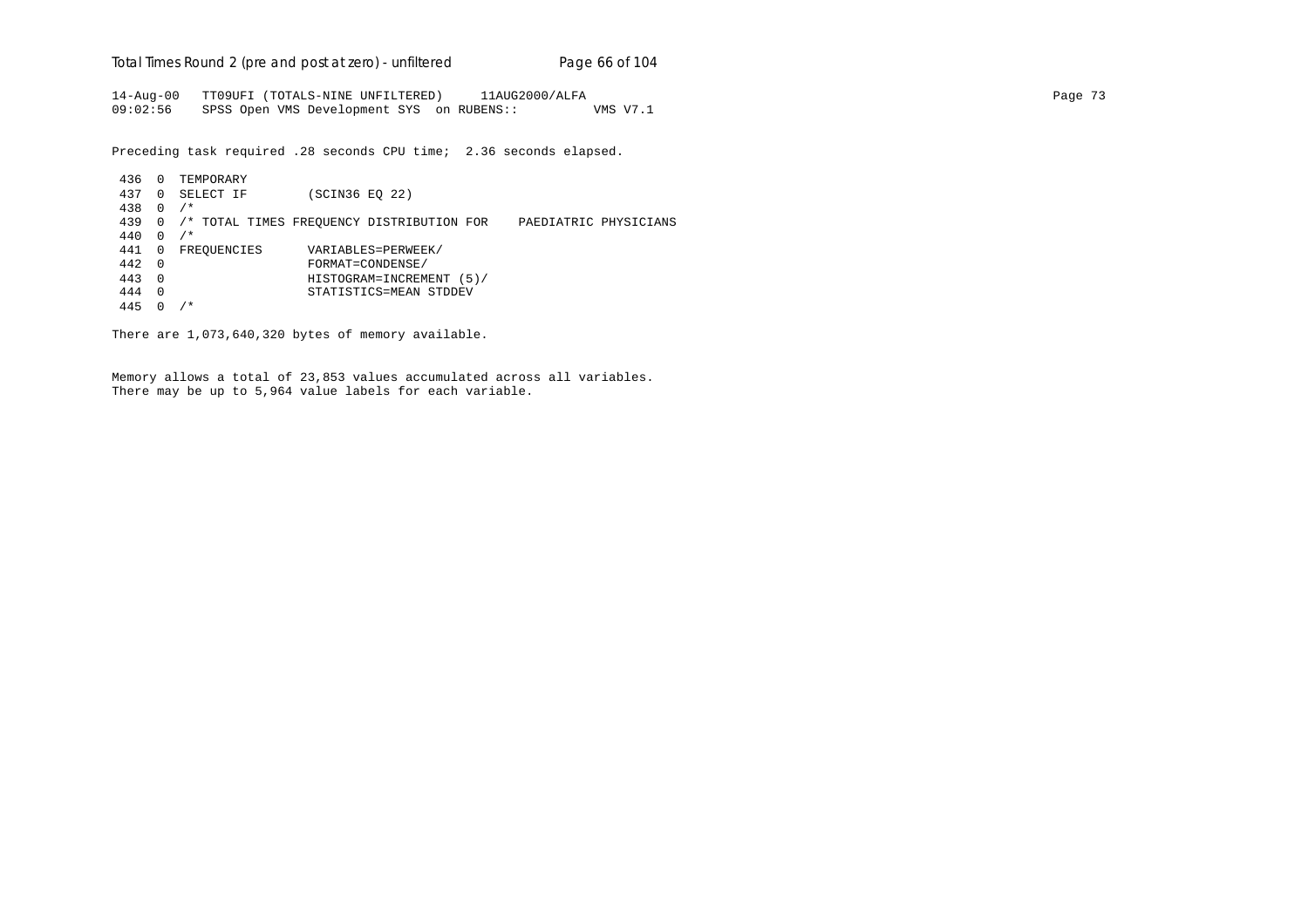14-Aug-00 TT09UFI (TOTALS-NINE UNFILTERED) 11AUG2000/ALFA Page 74 09:02:56 SPSS Open VMS Development SYS on RUBENS:: VMS V7.1

PERWEEK HOURS PER WEEK - UNFILTERED (ATT=intra)

|       |              |                | Cum |       |              |                | Cum |       |                |              | Cum |
|-------|--------------|----------------|-----|-------|--------------|----------------|-----|-------|----------------|--------------|-----|
| Value | Freq Pct Pct |                |     | Value | Freq Pct Pct |                |     | Value | Freq Pct Pct   |              |     |
|       |              |                |     |       |              |                |     |       |                |              |     |
| .00   | 78           | 11             | 11  | 21.00 | 15           | 2              | 73  | 42.00 | 3              | 0            | 95  |
| 1.00  | 58           | 8              | 19  | 22.00 | 13           | $\overline{2}$ | 75  | 43.00 | $\overline{a}$ | $\Omega$     | 96  |
| 2.00  | 40           | 5              | 24  | 23.00 | 13           | 2              | 77  | 44.00 | 3              | $\Omega$     | 96  |
| 3.00  | 36           | 5              | 29  | 24.00 | 13           | $\overline{a}$ | 78  | 45.00 | 5              | 1            | 97  |
| 4.00  | 36           | 5              | 34  | 25.00 | 17           | 2              | 81  | 46.00 | $\mathbf{1}$   | $\Omega$     | 97  |
| 5.00  | 33           | 5              | 38  | 26.00 | 6            | $\mathbf{1}$   | 82  | 47.00 | 3              | $\Omega$     | 97  |
| 6.00  | 17           | $\overline{a}$ | 41  | 27.00 | 10           | $\mathbf{1}$   | 83  | 48.00 | 1              | $\Omega$     | 97  |
| 7.00  | 23           | 3              | 44  | 28.00 | 14           | 2              | 85  | 49.00 | $\overline{a}$ | 0            | 98  |
| 8.00  | 24           | 3              | 47  | 29.00 | 9            | $\mathbf{1}$   | 86  | 50.00 | 4              | $\mathbf{1}$ | 98  |
| 9.00  | 20           | 3              | 50  | 30.00 | 11           | $\overline{a}$ | 88  | 52.00 | $\mathbf{1}$   | $\Omega$     | 98  |
| 10.00 | 14           | $\overline{a}$ | 52  | 31.00 | 5            | $\mathbf{1}$   | 88  | 53.00 | $\overline{a}$ | $\Omega$     | 99  |
| 11.00 | 18           | $\overline{a}$ | 54  | 32.00 | $\mathbf{1}$ | 0              | 88  | 56.00 | $\overline{a}$ | $\Omega$     | 99  |
| 12.00 | 10           | $\mathbf{1}$   | 56  | 33.00 | 5            | $\mathbf{1}$   | 89  | 57.00 | $\mathbf{1}$   | $\Omega$     | 99  |
| 13.00 | 16           | $\overline{a}$ | 58  | 34.00 | 7            | $\mathbf{1}$   | 90  | 59.00 | 1              | $\Omega$     | 99  |
| 14.00 | 17           | 2              | 60  | 35.00 | 6            | $\mathbf{1}$   | 91  | 60.00 | $\overline{a}$ | $\Omega$     | 99  |
| 15.00 | 16           | 2              | 62  | 36.00 | 3            | 0              | 91  | 65.00 | 1              | 0            | 100 |
| 16.00 | 16           | 2              | 64  | 37.00 | 9            | 1              | 92  | 68.00 | $\mathbf{1}$   | 0            | 100 |
| 17.00 | 12           | $\overline{a}$ | 66  | 38.00 | 6            | $\mathbf{1}$   | 93  | 76.00 | $\mathbf{1}$   | 0            | 100 |
| 18.00 | 16           | $\overline{a}$ | 68  | 39.00 | 5            | $\mathbf{1}$   | 94  | 85.00 | $\mathbf{1}$   | 0            | 100 |
| 19.00 | 8            | $\mathbf{1}$   | 69  | 40.00 | 4            | 1              | 95  |       |                |              |     |
| 20.00 | 13           | $\overline{a}$ | 71  | 41.00 | 3            | 0              | 95  |       |                |              |     |

Count Midpoint One symbol equals approximately 8.00 occurrences

| 248          | 2.50  |                 | ******************************* |     |     |     |
|--------------|-------|-----------------|---------------------------------|-----|-----|-----|
| 117          | 7.50  | *************** |                                 |     |     |     |
| 75           | 12.50 | *********       |                                 |     |     |     |
| 68           | 17.50 | *********       |                                 |     |     |     |
| 67           | 22.50 | ********        |                                 |     |     |     |
| 56           | 27.50 | *******         |                                 |     |     |     |
| 29           | 32.50 | $* * * *$       |                                 |     |     |     |
| 29           | 37.50 | ****            |                                 |     |     |     |
| 15           | 42.50 | $* *$           |                                 |     |     |     |
| 12           | 47.50 | $* *$           |                                 |     |     |     |
| 7            | 52.50 | $^\star$        |                                 |     |     |     |
| 4            | 57.50 | $\star$         |                                 |     |     |     |
| 2            | 62.50 |                 |                                 |     |     |     |
| 2            | 67.50 |                 |                                 |     |     |     |
| $\mathbf{0}$ | 72.50 |                 |                                 |     |     |     |
| $\mathbf{1}$ | 77.50 |                 |                                 |     |     |     |
| $\mathbf{1}$ | 82.50 |                 |                                 |     |     |     |
|              |       |                 |                                 |     |     |     |
|              |       | 80<br>0         | 160                             | 240 | 320 | 400 |
|              |       |                 | Histogram frequency             |     |     |     |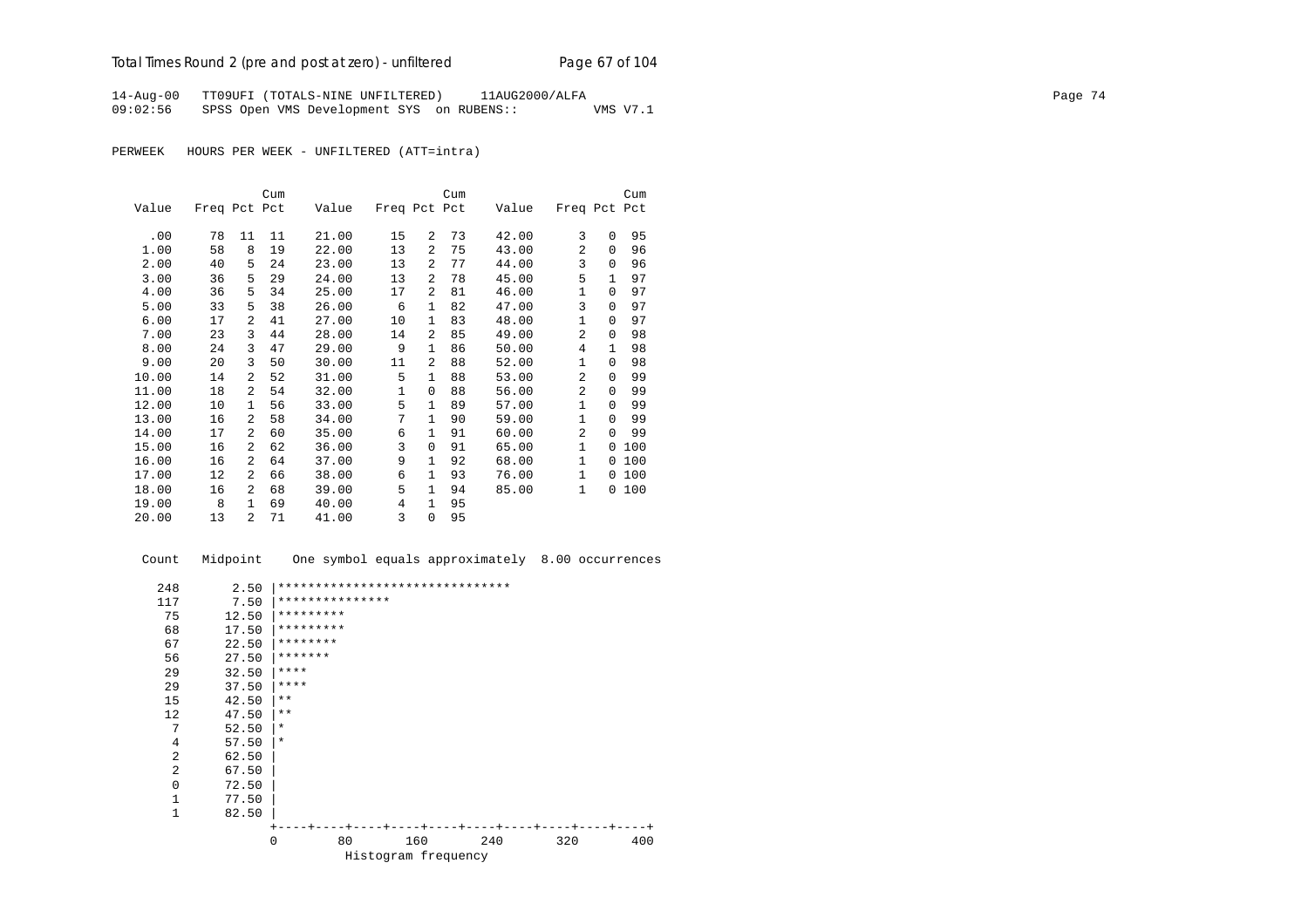# Total Times Round 2 (pre and post at zero) - un*filtered* Page 68 of 104

14-Aug-00 TT09UFI (TOTALS-NINE UNFILTERED) 11AUG2000/ALFA Page 75 09:02:57 SPSS Open VMS Development SYS on RUBENS:: VMS V7.1

PERWEEK HOURS PER WEEK - UNFILTERED (ATT=intra)

Mean 14.173 Std dev 14.053

Valid cases 733 Missing cases 0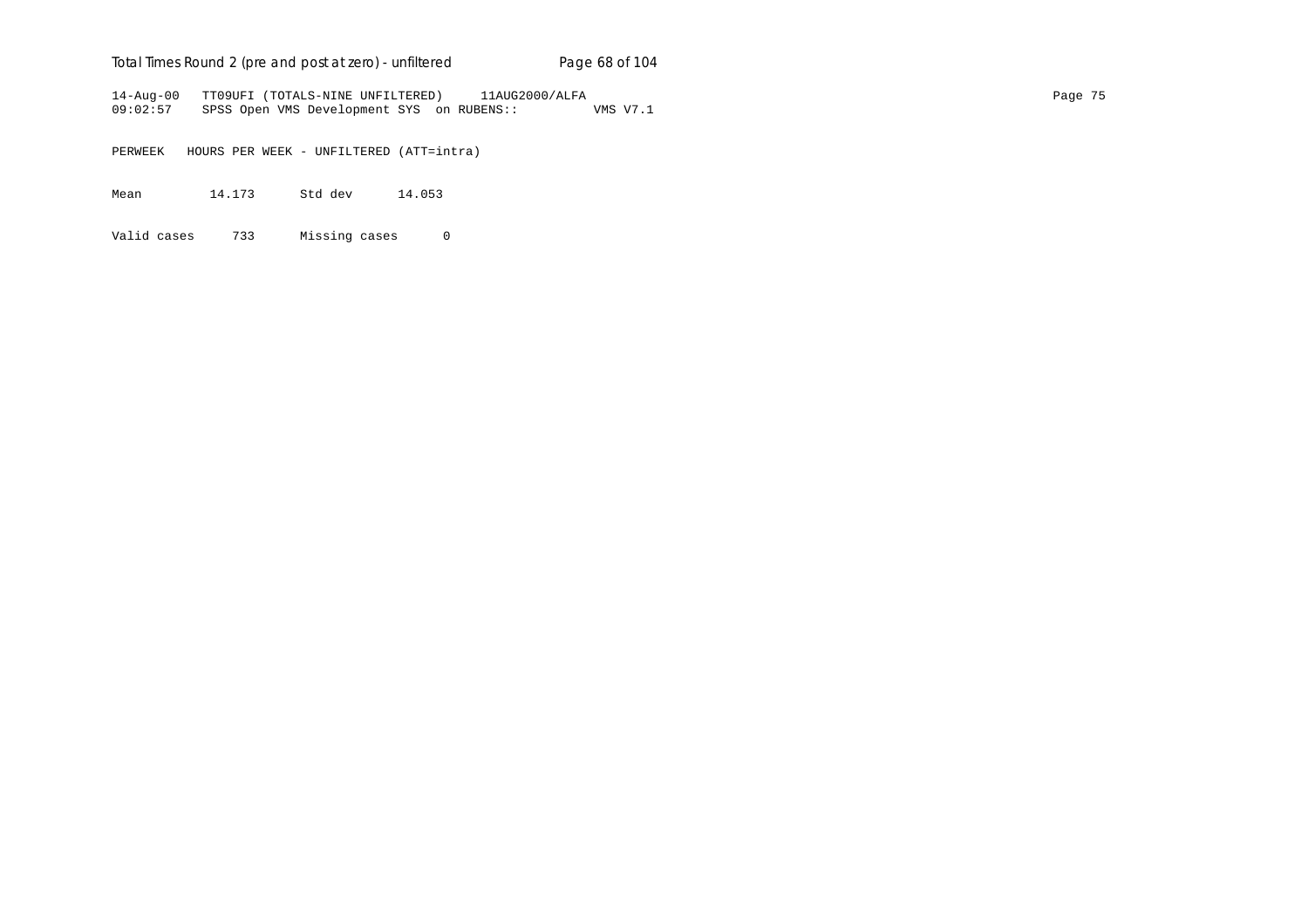Total Times Round 2 (pre and post at zero) - un*filtered* Page 69 of 104

14-Aug-00 TT09UFI (TOTALS-NINE UNFILTERED) 11AUG2000/ALFA Page 76 09:02:58 SPSS Open VMS Development SYS on RUBENS:: VMS V7.1

Preceding task required .25 seconds CPU time; 1.71 seconds elapsed.

 446 0 TEMPORARY 447 0 SELECT IF (SCIN36 EQ 23) 448 0 /\* 449 0 /\* TOTAL TIMES FREQUENCY DISTRIBUTION FOR REHABILITATION PHYSICIANS 450 0 /\* 451 0 FREQUENCIES VARIABLES=PERWEEK/<br>452 0 FORMAT=CONDENSE/ 452 0 FORMAT=CONDENSE/ 453 0 HISTOGRAM=INCREMENT (5)/ 454 0 STATISTICS=MEAN STDDEV 455 0 /\*

There are 1,073,640,320 bytes of memory available.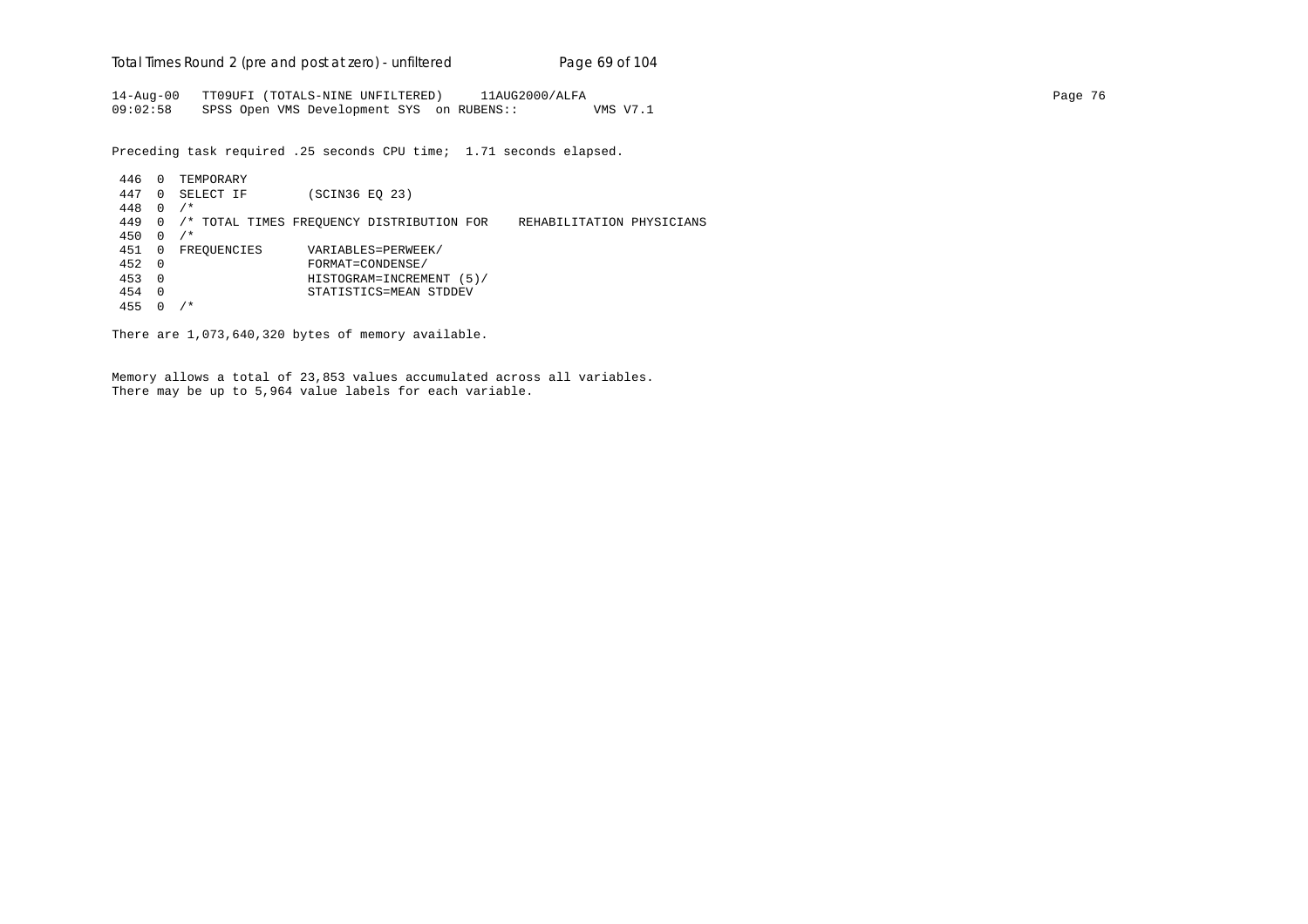Total Times Round 2 (pre and post at zero) - un*filtered* Page 70 of 104

14-Aug-00 TT09UFI (TOTALS-NINE UNFILTERED) 11AUG2000/ALFA Page 77 09:02:58 SPSS Open VMS Development SYS on RUBENS:: VMS V7.1

PERWEEK HOURS PER WEEK - UNFILTERED (ATT=intra)

|       |              |    | Cum |       |                |   | Cum |       |                |                | Cum |
|-------|--------------|----|-----|-------|----------------|---|-----|-------|----------------|----------------|-----|
| Value | Freq Pct Pct |    |     | Value | Freq Pct Pct   |   |     | Value | Freq Pct Pct   |                |     |
| .00   | 29           | 25 | 25  | 8.00  | 3              | 3 | 79  | 20.00 |                |                | 92  |
| 1.00  | 26           | 22 | 47  | 9.00  | 3              | 3 | 81  | 23.00 | 2              | 2              | 94  |
| 2.00  | 5            | 4  | 51  | 10.00 | 3              | 3 | 84  | 25.00 | $\overline{c}$ | $\overline{2}$ | 96  |
| 3.00  | 5            | 4  | 55  | 11.00 | $\overline{a}$ | 2 | 86  | 26.00 |                |                | 97  |
| 4.00  | 8            | 7  | 62  | 12.00 |                |   | 86  | 27.00 |                |                | 97  |
| 5.00  | 3            | 3  | 64  | 13.00 | 3              | 3 | 89  | 30.00 |                |                | 98  |
| 6.00  | 8            | 7  | 71  | 16.00 |                |   | 90  | 31.00 |                |                | 99  |
| 7.00  | 6            | 5  | 76  | 18.00 | $\mathcal{L}$  | 2 | 92  | 39.00 |                |                | 100 |

|      | Count          | Midpoint |          |                 |                     | One symbol equals approximately 1.50 occurrences |    |    |
|------|----------------|----------|----------|-----------------|---------------------|--------------------------------------------------|----|----|
|      | 73             | 2.50     |          |                 |                     |                                                  |    |    |
|      | 23             | 7.50     |          | *************** |                     |                                                  |    |    |
|      | 9              | 12.50    | ******   |                 |                     |                                                  |    |    |
|      | 3              | 17.50    | $***$    |                 |                     |                                                  |    |    |
|      | 3              | 22.50    | $***$    |                 |                     |                                                  |    |    |
|      | $\overline{4}$ | 27.50    | ***      |                 |                     |                                                  |    |    |
|      | $\overline{2}$ | 32.50    | $\star$  |                 |                     |                                                  |    |    |
|      | 1              | 37.50    | $\star$  |                 |                     |                                                  |    |    |
|      |                |          |          |                 |                     |                                                  |    |    |
|      |                |          | $\Omega$ | 15              | 30                  | 45                                               | 60 | 75 |
|      |                |          |          |                 | Histogram frequency |                                                  |    |    |
| Mean |                | 5.619    |          | Std dev         | 7.833               |                                                  |    |    |
|      |                |          |          |                 |                     |                                                  |    |    |

Valid cases 118 Missing cases 0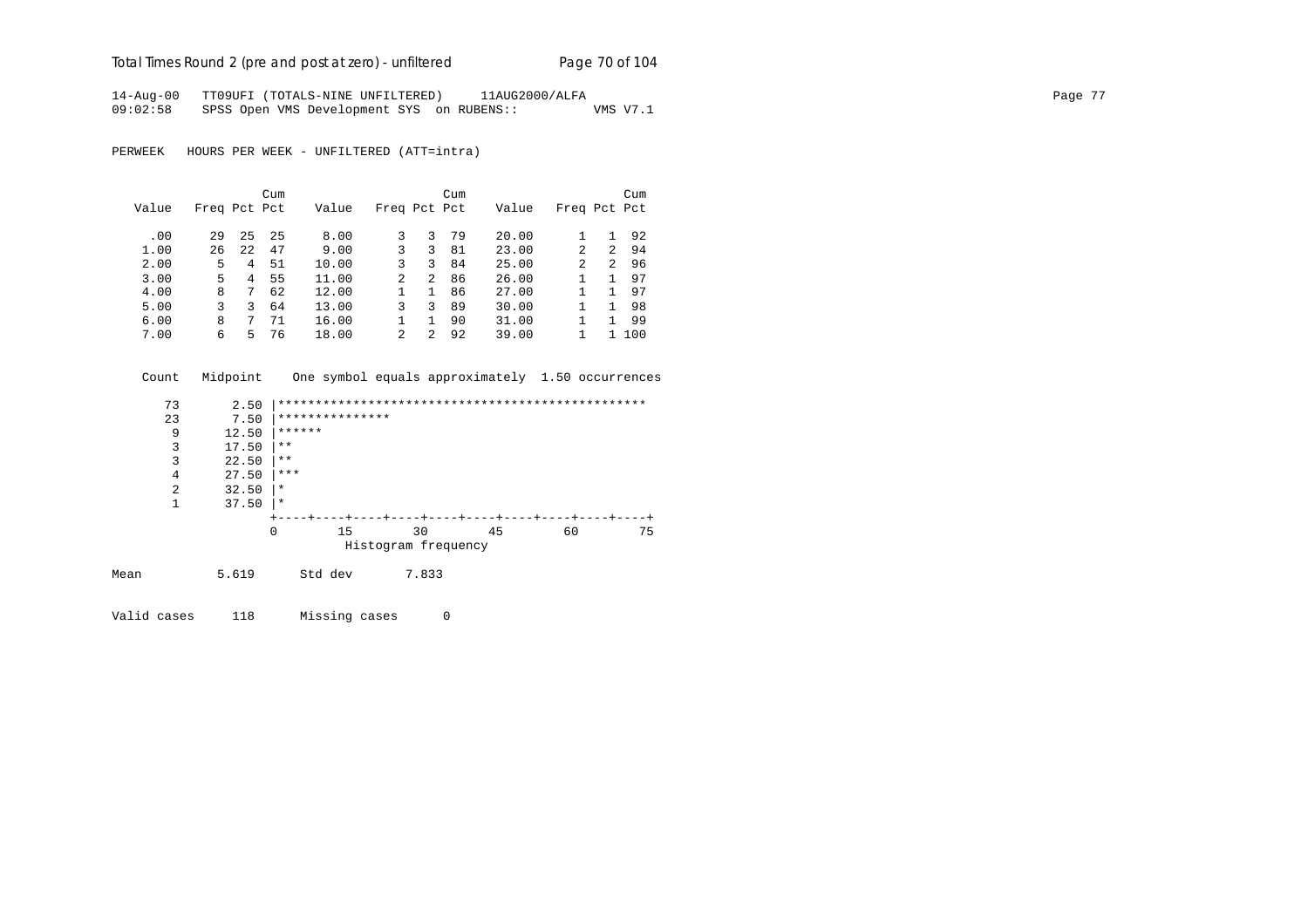Total Times Round 2 (pre and post at zero) - un*filtered* Page 71 of 104

14-Aug-00 TT09UFI (TOTALS-NINE UNFILTERED) 11AUG2000/ALFA Page 78 09:03:00 SPSS Open VMS Development SYS on RUBENS:: VMS V7.1

Preceding task required .30 seconds CPU time; 1.84 seconds elapsed.

 456 0 TEMPORARY 457 0 SELECT IF (SCIN36 EQ 24) 458 0 /\* 459 0 /\* TOTAL TIMES FREQUENCY DISTRIBUTION FOR RHEUMATOLOGISTS 460 0 /\* 461 0 FREQUENCIES VARIABLES=PERWEEK/<br>462 0 FORMAT=CONDENSE/ 462 0 FORMAT=CONDENSE/ 463 0 HISTOGRAM=INCREMENT (5)/ 464 0 STATISTICS=MEAN STDDEV 465 0 /\*

There are 1,073,640,320 bytes of memory available.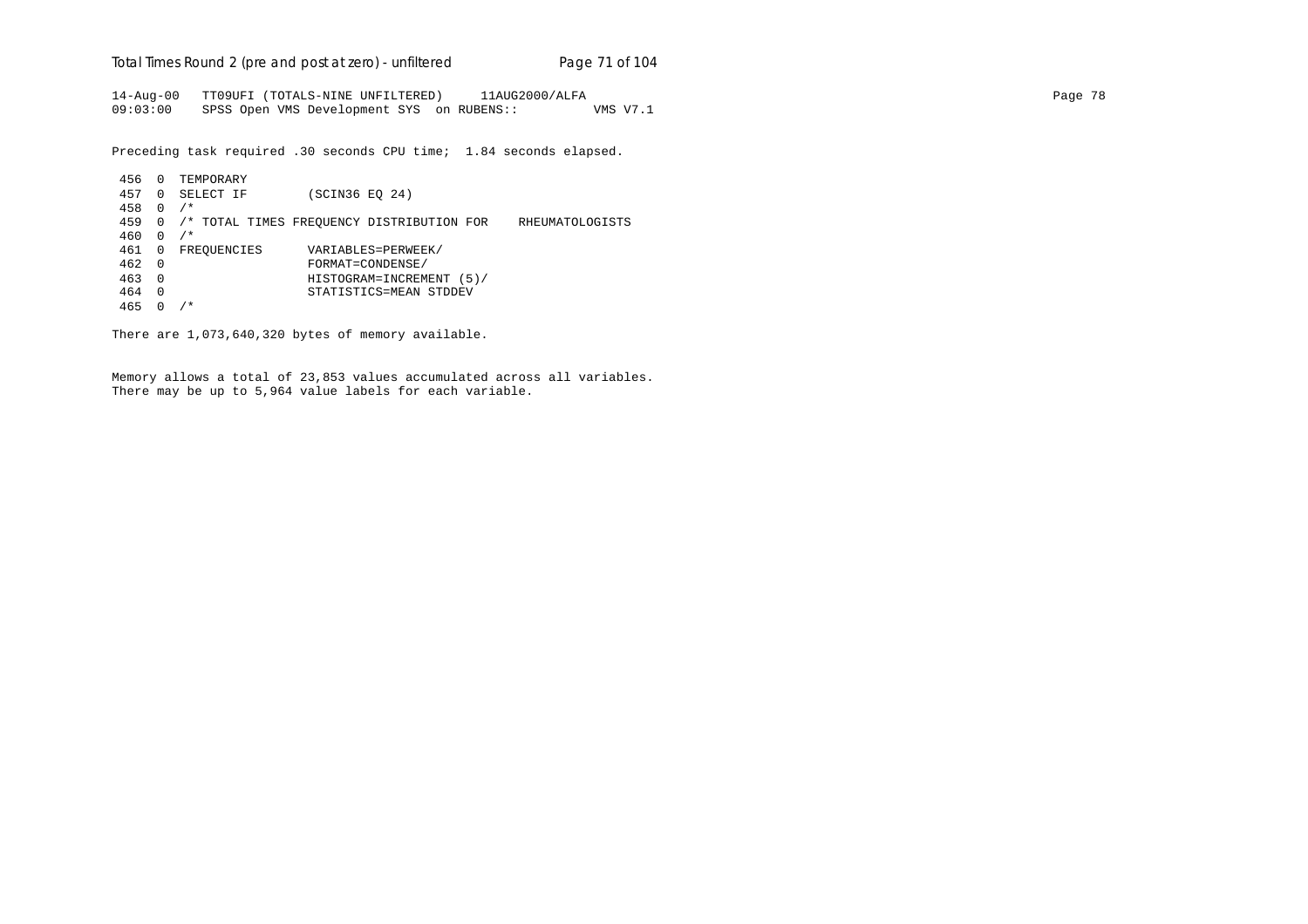14-Aug-00 TT09UFI (TOTALS-NINE UNFILTERED) 11AUG2000/ALFA Page 79 09:03:01 SPSS Open VMS Development SYS on RUBENS:: VMS V7.1

PERWEEK HOURS PER WEEK - UNFILTERED (ATT=intra)

|       |                |               | Cum |       |              |                | Cum |       |                |              | Cum |
|-------|----------------|---------------|-----|-------|--------------|----------------|-----|-------|----------------|--------------|-----|
| Value | Freq Pct Pct   |               |     | Value | Freq Pct Pct |                |     | Value | Freq Pct Pct   |              |     |
| .00   | 10             | 7             | 7   | 19.00 | 2            | $\mathbf{1}$   | 54  | 39.00 | $\mathbf{1}$   | $\mathbf{1}$ | 87  |
| 1.00  | 5              | 3             | 10  | 20.00 | 3            | $\overline{2}$ | 56  | 40.00 | $\overline{a}$ | $\mathbf{1}$ | 89  |
| 2.00  | 7              | 5             | 15  | 21.00 | 1            | 1              | 57  | 43.00 | $\mathbf{1}$   | $\mathbf{1}$ | 89  |
| 3.00  | 5              | 3             | 18  | 22.00 | 5            | 3              | 60  | 44.00 | $\mathbf{1}$   | 1            | 90  |
| 4.00  | 3              | 2             | 20  | 23.00 | 3            | $\overline{a}$ | 62  | 45.00 | 2              | 1            | 91  |
| 5.00  | 5              | 3             | 23  | 24.00 | 2            | $\mathbf{1}$   | 63  | 48.00 | $\mathbf{1}$   | 1            | 92  |
| 6.00  | 4              | 3             | 26  | 25.00 | 3            | $\overline{2}$ | 65  | 49.00 | 1              | 1            | 93  |
| 7.00  | 3              | 2             | 28  | 26.00 | 3            | $\overline{2}$ | 67  | 50.00 | $\overline{a}$ | 1            | 94  |
| 8.00  | $\mathfrak{D}$ | $\mathbf{1}$  | 29  | 27.00 | 4            | 3              | 70  | 52.00 | $\mathbf{1}$   | $\mathbf{1}$ | 95  |
| 9.00  | 3              | 2             | 31  | 28.00 | 2            | 1              | 71  | 54.00 | $\overline{a}$ | $\mathbf{1}$ | 96  |
| 10.00 | 4              | 3             | 34  | 29.00 | 2            | $\mathbf{1}$   | 73  | 55.00 | $\mathbf{1}$   | 1            | 97  |
| 11.00 | 3              | $\mathcal{L}$ | 36  | 30.00 | 6            | 4              | 77  | 57.00 | 1              | 1            | 97  |
| 12.00 | $\overline{2}$ | $\mathbf{1}$  | 37  | 31.00 | 2            | 1              | 78  | 60.00 | $\mathbf{1}$   | 1            | 98  |
| 13.00 | 3              | 2             | 39  | 32.00 | 4            | 3              | 81  | 61.00 | $\mathbf{1}$   | 1            | 99  |
| 15.00 | 5              | 3             | 43  | 34.00 | 3            | $\overline{2}$ | 83  | 62.00 | $\mathbf{1}$   | 1            | 99  |
| 16.00 | 7              | 5             | 47  | 36.00 | 2            | $\mathbf{1}$   | 84  | 64.00 | 1              | $\mathbf{1}$ | 100 |
| 17.00 | 3              | 2             | 49  | 37.00 | 3            | 2              | 86  |       |                |              |     |
| 18.00 | 5              | 3             | 53  | 38.00 | $\mathbf{1}$ | 1              | 87  |       |                |              |     |

Count Midpoint One symbol equals approximately .60 occurrences

| 30  | 2.50  |                                        |                                  |    |    |    |
|-----|-------|----------------------------------------|----------------------------------|----|----|----|
| 17  | 7.50  | ****************************           |                                  |    |    |    |
| 12  | 12.50 | ********************                   |                                  |    |    |    |
| 2.2 | 17.50 | ************************************** |                                  |    |    |    |
| 14  | 22.50 | ***********************                |                                  |    |    |    |
| 14  | 27.50 | ***********************                |                                  |    |    |    |
| 15  | 32.50 | *************************              |                                  |    |    |    |
| 7   | 37.50 | ************                           |                                  |    |    |    |
| 4   | 42.50 | *******                                |                                  |    |    |    |
| 4   | 47.50 | *******                                |                                  |    |    |    |
| 5   | 52.50 | ********                               |                                  |    |    |    |
| 2   | 57.50 | ***                                    |                                  |    |    |    |
| 4   | 62.50 | *******                                |                                  |    |    |    |
|     |       | ---+-<br>$- - - + - - -$               | -+----+----+----+----+----+----+ |    |    |    |
|     |       | 6<br><sup>0</sup>                      | 12                               | 18 | 24 | 30 |
|     |       |                                        | Histogram frequency              |    |    |    |
|     |       |                                        |                                  |    |    |    |

Mean 20.327 Std dev 16.148

Valid cases 150 Missing cases 0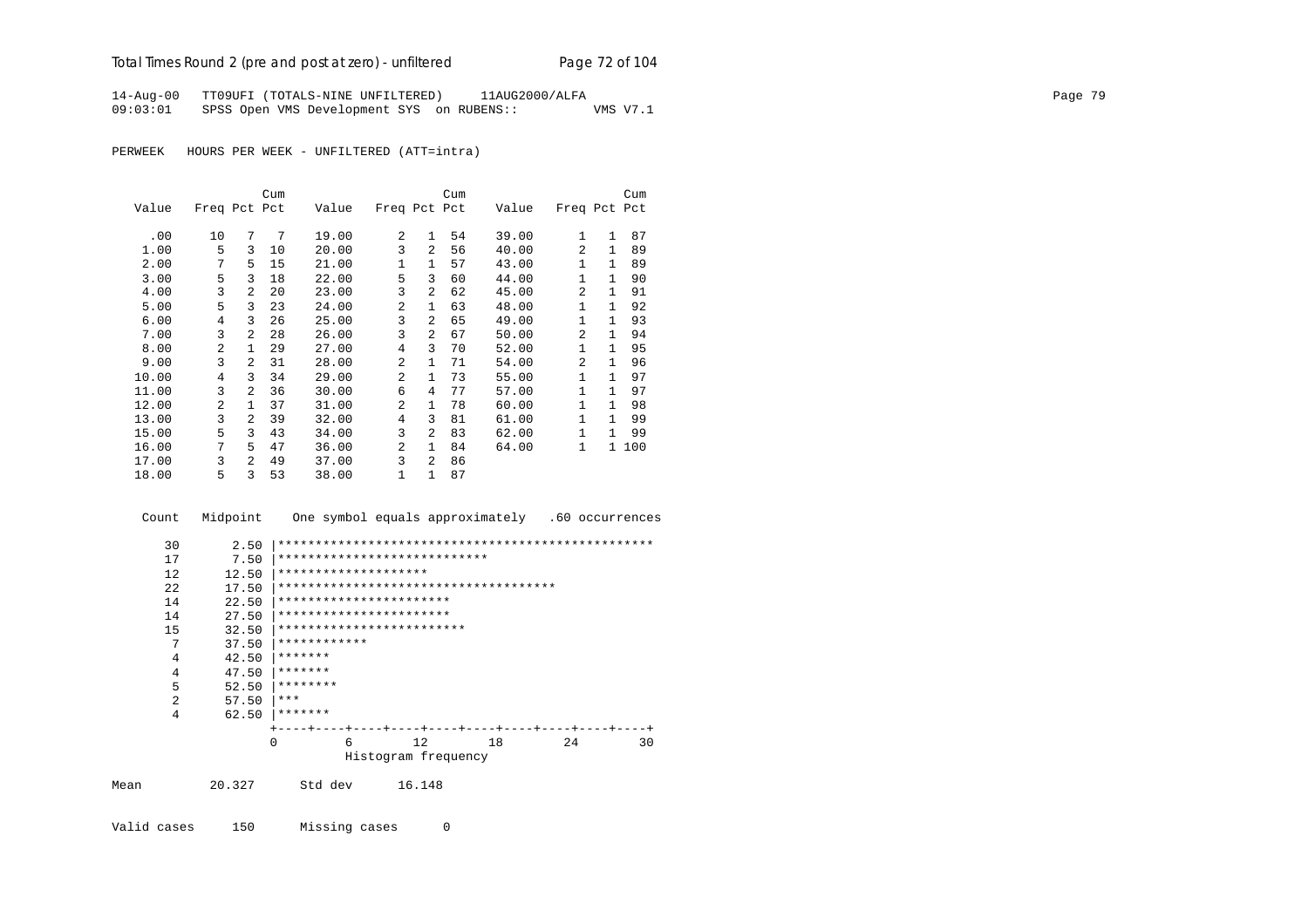Total Times Round 2 (pre and post at zero) - un*filtered* Page 73 of 104

14-Aug-00 TT09UFI (TOTALS-NINE UNFILTERED) 11AUG2000/ALFA Page 80 09:03:02 SPSS Open VMS Development SYS on RUBENS:: VMS V7.1

Preceding task required .34 seconds CPU time; 1.64 seconds elapsed.

 466 0 TEMPORARY 467 0 SELECT IF (SCIN36 EQ 25) 468 0 /\* 469 0 /\* TOTAL TIMES FREQUENCY DISTRIBUTION FOR THORACIC MEDICINE PHYSICIANS 470 0 /\* 471 0 FREQUENCIES VARIABLES=PERWEEK/<br>472 0 FORMAT=CONDENSE/ 472 0 FORMAT=CONDENSE/ 473 0 HISTOGRAM=INCREMENT (5)/ 474 0 STATISTICS=MEAN STDDEV 475 0 /\*

There are 1,073,640,320 bytes of memory available.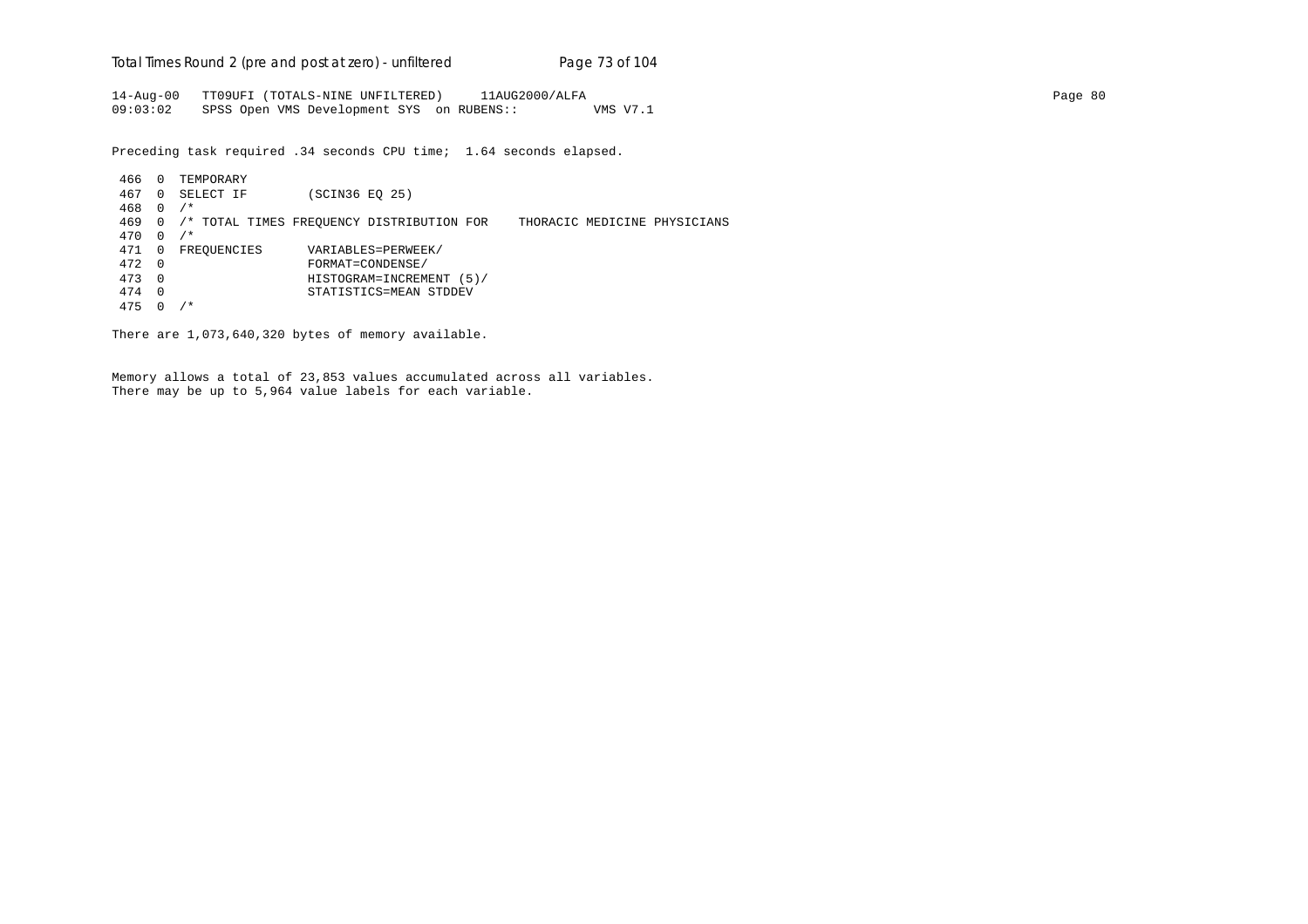# Total Times Round 2 (pre and post at zero) - unfiltered Page 74 of 104

14-Aug-00 TT09UFI (TOTALS-NINE UNFILTERED) 11AUG2000/ALFA Page 81 09:03:02 SPSS Open VMS Development SYS on RUBENS:: VMS V7.1

PERWEEK HOURS PER WEEK - UNFILTERED (ATT=intra)

|       |              |                | Cum |       |                |                | Cum |        |              |              | Cum |
|-------|--------------|----------------|-----|-------|----------------|----------------|-----|--------|--------------|--------------|-----|
| Value | Freq Pct Pct |                |     | Value | Freq Pct Pct   |                |     | Value  | Freq Pct     |              | Pct |
| .00   | 18           | 7              | 7   | 20.00 | $\mathbf{1}$   | $\Omega$       | 63  | 41.00  | 4            | 2            | 91  |
|       | 5            |                |     |       | 4              | $\overline{a}$ |     |        |              |              |     |
| 1.00  |              | 2              | 9   | 21.00 |                |                | 65  | 42.00  | 1            | $\Omega$     | 92  |
| 2.00  | 14           | 6              | 15  | 22.00 | 4              | 2              | 66  | 43.00  | $\mathbf{1}$ | $\Omega$     | 92  |
| 3.00  | 12           | 5              | 19  | 23.00 | 6              | $\overline{a}$ | 69  | 44.00  | 2            | $\mathbf{1}$ | 93  |
| 4.00  | 8            | 3              | 22  | 24.00 | 6              | $\overline{a}$ | 71  | 45.00  | 1            | $\Omega$     | 93  |
| 5.00  | 12           | 5              | 27  | 25.00 | 3              | 1              | 72  | 46.00  | 3            | $\mathbf{1}$ | 94  |
| 6.00  | 3            | 1              | 28  | 26.00 | 3              | 1              | 73  | 49.00  | $\mathbf{1}$ | $\Omega$     | 95  |
| 7.00  | 14           | 6              | 34  | 27.00 | 4              | $\overline{a}$ | 75  | 51.00  | 1            | $\Omega$     | 95  |
| 8.00  | 10           | 4              | 38  | 28.00 | 5              | 2              | 77  | 52.00  | $\mathbf{1}$ | $\Omega$     | 96  |
| 9.00  | 5            | $\overline{a}$ | 40  | 29.00 | 4              | 2              | 78  | 53.00  | 1            | 0            | 96  |
| 10.00 | 10           | 4              | 44  | 30.00 | 3              | 1              | 80  | 54.00  | 1            | $\Omega$     | 96  |
| 11.00 | 12           | 5              | 48  | 31.00 | 3              | 1              | 81  | 58.00  | $\mathbf{1}$ | $\Omega$     | 97  |
| 12.00 | 4            | $\overline{a}$ | 50  | 32.00 | 4              | 2              | 82  | 60.00  | $\mathbf{1}$ | 0            | 97  |
| 13.00 | 8            | 3              | 53  | 33.00 | 3              | 1              | 83  | 66.00  | $\mathbf{1}$ | $\Omega$     | 98  |
| 14.00 | 6            | $\overline{a}$ | 56  | 34.00 | 4              | 2              | 85  | 71.00  | $\mathbf{1}$ | $\Omega$     | 98  |
| 15.00 | 4            | $\overline{a}$ | 57  | 35.00 | 3              | $\mathbf{1}$   | 86  | 76.00  | 1            | $\Omega$     | 98  |
| 16.00 | 3            | $\mathbf{1}$   | 58  | 36.00 | 2              | 1              | 87  | 84.00  | 1            | $\Omega$     | 99  |
| 17.00 | 4            | 2              | 60  | 37.00 | 4              | 2              | 89  | 87.00  | $\mathbf{1}$ | $\Omega$     | 99  |
| 18.00 | 3            | $\mathbf{1}$   | 61  | 38.00 | $\overline{a}$ | 1              | 89  | 107.00 | $\mathbf{1}$ | $\Omega$     | 100 |
| 19.00 | 4            | $\overline{a}$ | 63  | 40.00 | $\mathbf{1}$   | 0              | 90  | 123.00 | $\mathbf{1}$ | 0            | 100 |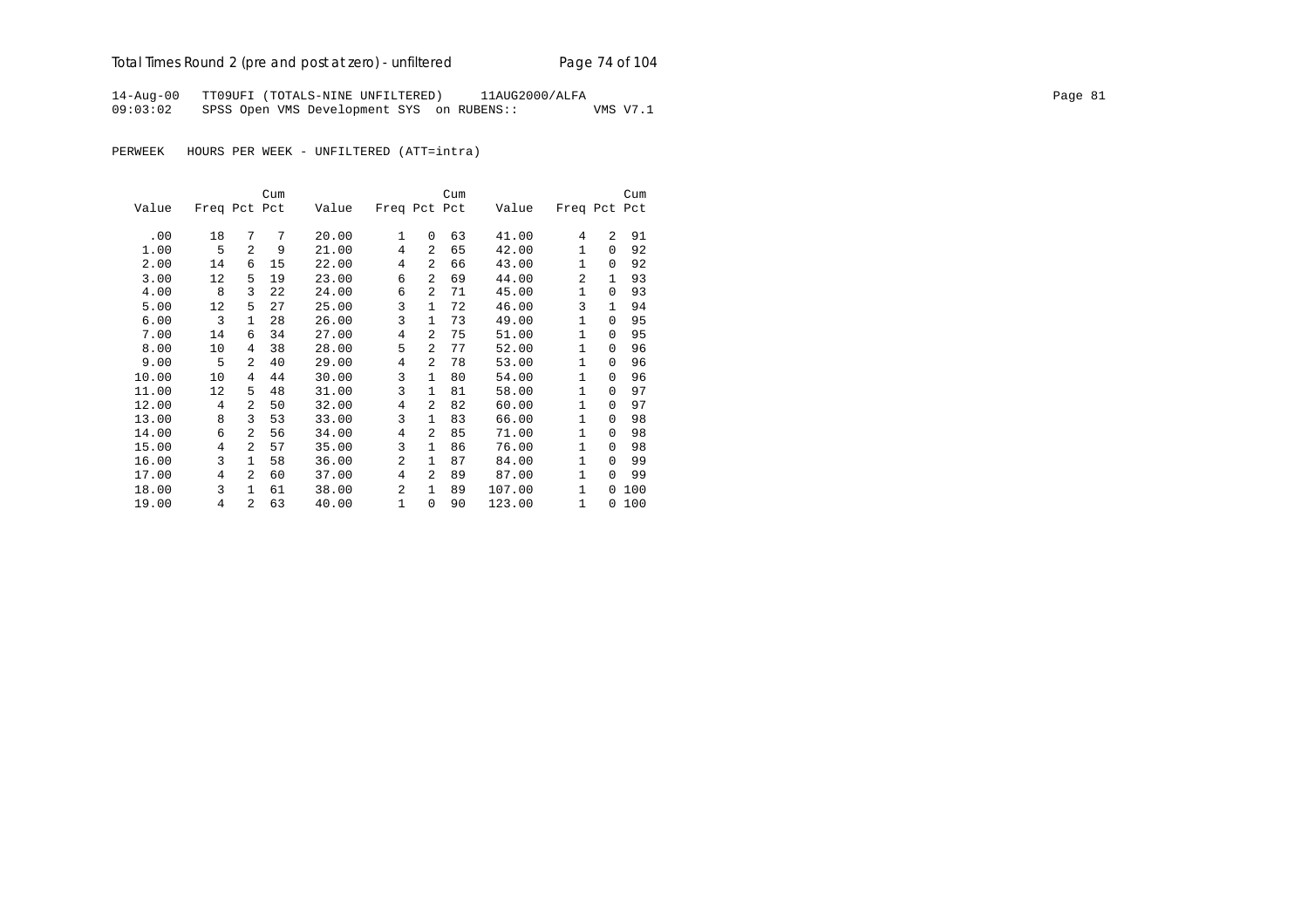| Total Times Round 2 (pre and post at zero) - unfiltered | Page 75 of 104 |
|---------------------------------------------------------|----------------|
|                                                         |                |

14-Aug-00 TT09UFI (TOTALS-NINE UNFILTERED) 11AUG2000/ALFA Page 82 09:03:03 SPSS Open VMS Development SYS on RUBENS:: VMS V7.1

PERWEEK HOURS PER WEEK - UNFILTERED (ATT=intra)

Count Midpoint One symbol equals approximately 1.20 occurrences

|      | 57           | 2.50   |           |                    |                                        |    |    |    |
|------|--------------|--------|-----------|--------------------|----------------------------------------|----|----|----|
|      | 44           | 7.50   |           |                    | ************************************** |    |    |    |
|      | 40           | 12.50  |           |                    | *********************************      |    |    |    |
|      | 18           | 17.50  |           | ***************    |                                        |    |    |    |
|      | 21           | 22.50  |           | ****************** |                                        |    |    |    |
|      | 19           | 27.50  |           | ****************   |                                        |    |    |    |
|      | 17           | 32.50  |           | **************     |                                        |    |    |    |
|      | 11           | 37.50  | ********* |                    |                                        |    |    |    |
|      | 9            | 42.50  | ********  |                    |                                        |    |    |    |
|      | 5            | 47.50  | ****      |                    |                                        |    |    |    |
|      | 4            | 52.50  | ***       |                    |                                        |    |    |    |
|      | $\mathbf{1}$ | 57.50  | *         |                    |                                        |    |    |    |
|      | $\mathbf{1}$ | 62.50  | $^\star$  |                    |                                        |    |    |    |
|      | $\mathbf{1}$ | 67.50  | $\ast$    |                    |                                        |    |    |    |
|      | $\mathbf{1}$ | 72.50  | $\star$   |                    |                                        |    |    |    |
|      | $\mathbf{1}$ | 77.50  | $^\star$  |                    |                                        |    |    |    |
|      | $\mathbf{1}$ | 82.50  | $^\star$  |                    |                                        |    |    |    |
|      | $\mathbf{1}$ | 87.50  | $\ast$    |                    |                                        |    |    |    |
|      | $\mathbf 0$  | 92.50  |           |                    |                                        |    |    |    |
|      | $\mathbf 0$  | 97.50  |           |                    |                                        |    |    |    |
|      | $\mathbf 0$  | 102.50 |           |                    |                                        |    |    |    |
|      | 1            | 107.50 | $\star$   |                    |                                        |    |    |    |
|      | 0            | 112.50 |           |                    |                                        |    |    |    |
|      | 0            | 117.50 |           |                    |                                        |    |    |    |
|      | $\mathbf{1}$ | 122.50 | $\star$   |                    |                                        |    |    |    |
|      |              |        |           |                    |                                        |    |    |    |
|      |              |        | $\Omega$  | 12                 | 24                                     | 36 | 48 | 60 |
|      |              |        |           |                    | Histogram frequency                    |    |    |    |
| Mean |              | 18.366 |           | Std dev            | 18.388                                 |    |    |    |
|      |              |        |           |                    |                                        |    |    |    |

Valid cases 254 Missing cases 0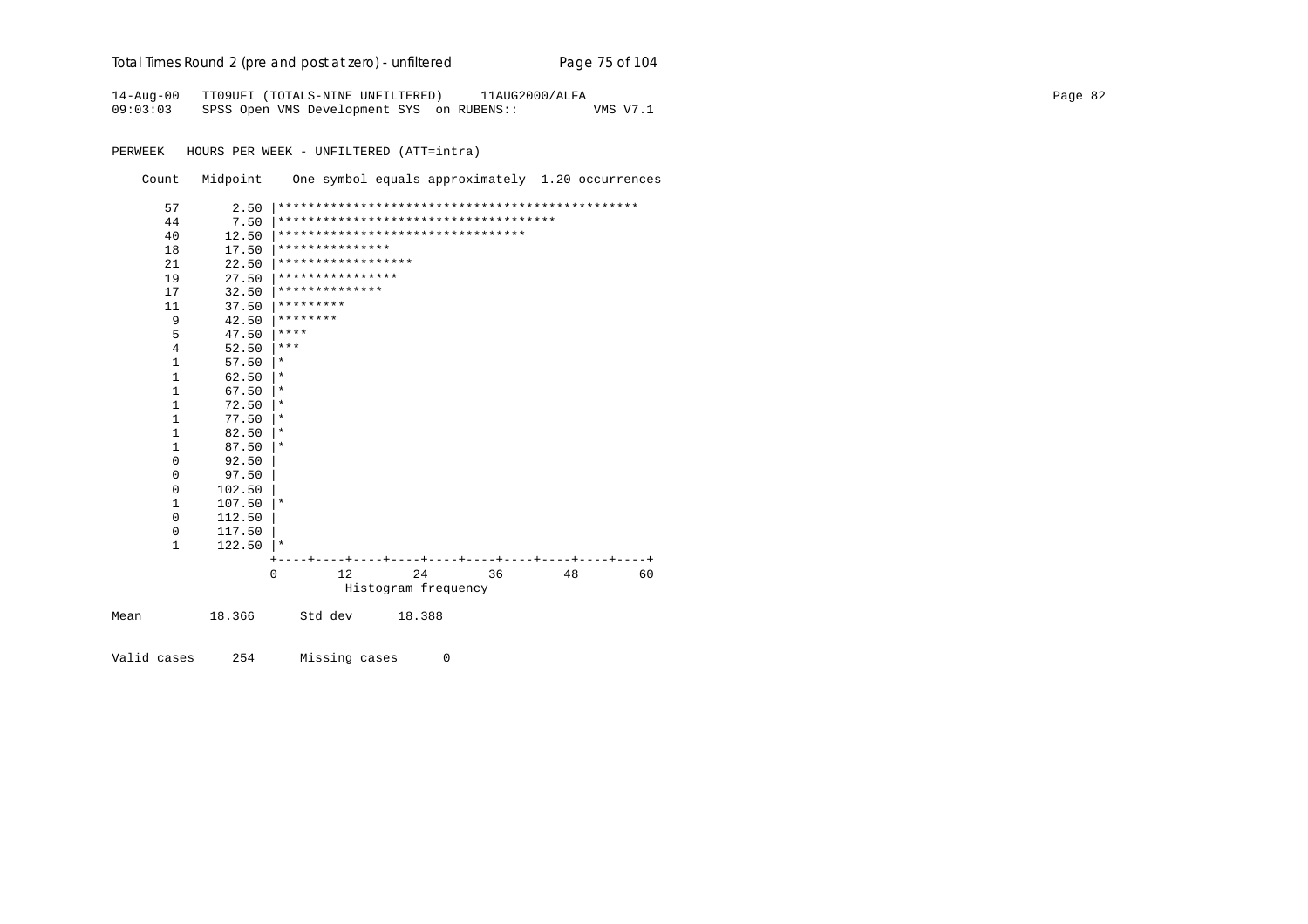Total Times Round 2 (pre and post at zero) - un*filtered* Page 76 of 104

14-Aug-00 TT09UFI (TOTALS-NINE UNFILTERED) 11AUG2000/ALFA Page 83 09:03:04 SPSS Open VMS Development SYS on RUBENS:: VMS V7.1

Preceding task required .30 seconds CPU time; 2.11 seconds elapsed.

```
 476 0 TEMPORARY
 477 0 SELECT IF (SCIN36 EQ 26)
 478 0 /*
 479 0 /* TOTAL TIMES FREQUENCY DISTRIBUTION FOR PSYCHIATRISTS
 480 0 /*
481 0 FREQUENCIES VARIABLES=PERWEEK/<br>482 0 FORMAT=CONDENSE/
 482 0 FORMAT=CONDENSE/
 483 0 HISTOGRAM=INCREMENT (5)/
 484 0 STATISTICS=MEAN STDDEV
 485 0 /*
```
There are 1,073,640,320 bytes of memory available.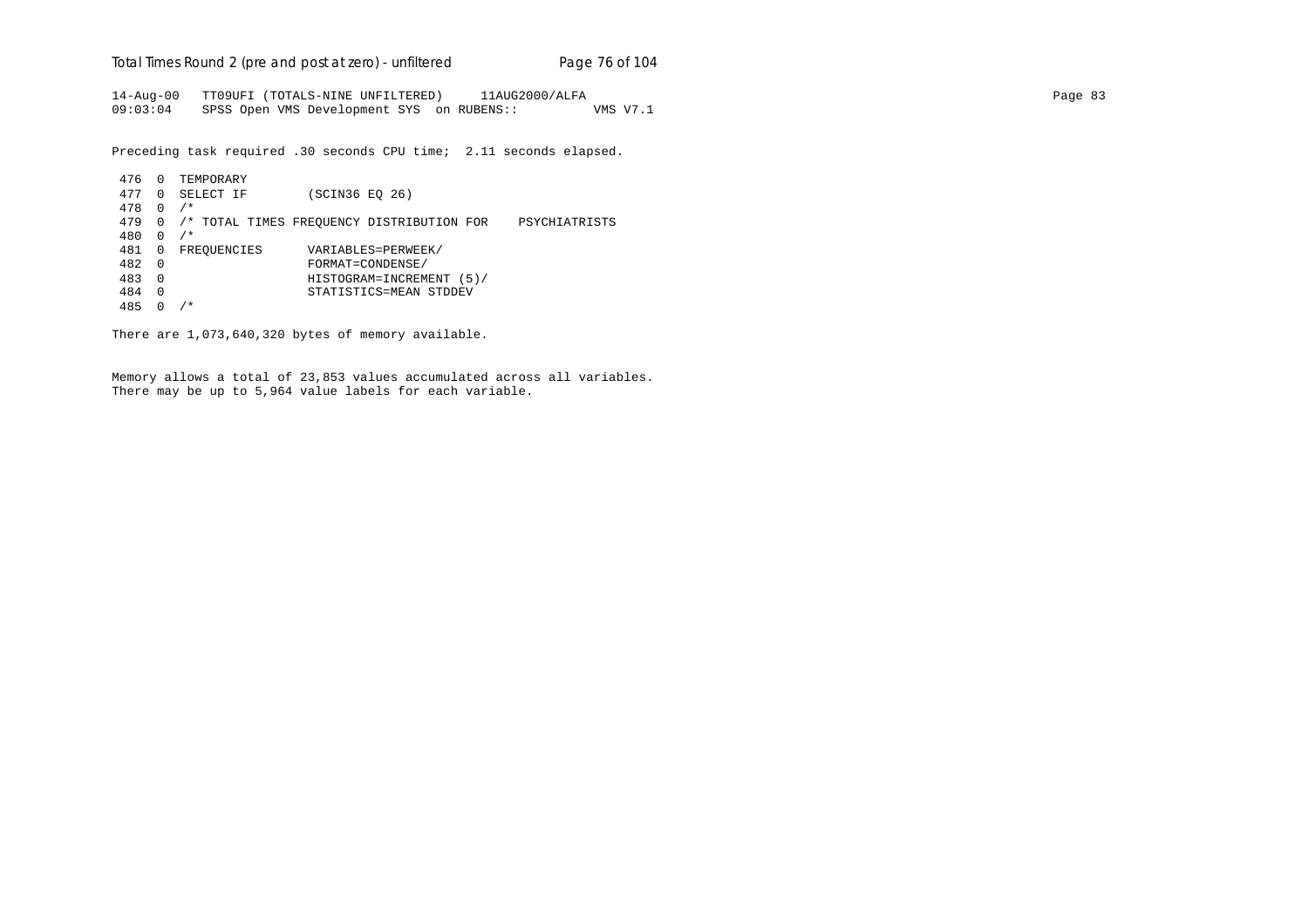14-Aug-00 TT09UFI (TOTALS-NINE UNFILTERED) 11AUG2000/ALFA Page 84 09:03:05 SPSS Open VMS Development SYS on RUBENS:: VMS V7.1

PERWEEK HOURS PER WEEK - UNFILTERED (ATT=intra)

|       |              |   | Cum |       |              |                | Cum |        |                |          | Cum   |
|-------|--------------|---|-----|-------|--------------|----------------|-----|--------|----------------|----------|-------|
| Value | Freq Pct Pct |   |     | Value | Freq Pct Pct |                |     | Value  | Freq Pct Pct   |          |       |
|       |              |   |     |       |              |                |     |        |                |          |       |
| .00   | 105          | 6 | 6   | 25.00 | 45           | 3              | 70  | 50.00  | 4              | $\Omega$ | 97    |
| 1.00  | 73           | 4 | 10  | 26.00 | 29           | 2              | 72  | 51.00  | 4              | $\Omega$ | 98    |
| 2.00  | 56           | 3 | 14  | 27.00 | 40           | $\overline{a}$ | 74  | 52.00  | 4              | 0        | 98    |
| 3.00  | 57           | 3 | 17  | 28.00 | 34           | 2              | 76  | 53.00  | 3              | $\Omega$ | 98    |
| 4.00  | 53           | 3 | 20  | 29.00 | 26           | $\overline{2}$ | 78  | 54.00  | 4              | $\Omega$ | 98    |
| 5.00  | 52           | 3 | 23  | 30.00 | 40           | 2              | 80  | 57.00  | 1              | 0        | 98    |
| 6.00  | 39           | 2 | 25  | 31.00 | 37           | 2              | 82  | 58.00  | 4              | $\Omega$ | 98    |
| 7.00  | 38           | 2 | 28  | 32.00 | 31           | 2              | 84  | 59.00  | 3              | $\Omega$ | 99    |
| 8.00  | 43           | 3 | 30  | 33.00 | 30           | $\overline{a}$ | 86  | 60.00  | $\mathbf{1}$   | 0        | 99    |
| 9.00  | 38           | 2 | 32  | 34.00 | 24           | 1              | 87  | 62.00  | 3              | $\Omega$ | 99    |
| 10.00 | 40           | 2 | 35  | 35.00 | 29           | 2              | 89  | 63.00  | $\overline{a}$ | $\Omega$ | 99    |
| 11.00 | 45           | 3 | 37  | 36.00 | 15           | $\mathbf{1}$   | 90  | 65.00  | 2              | 0        | 99    |
| 12.00 | 37           | 2 | 40  | 37.00 | 21           | 1              | 91  | 67.00  | $\overline{2}$ | $\Omega$ | 99    |
| 13.00 | 38           | 2 | 42  | 38.00 | 10           | $\mathbf{1}$   | 92  | 68.00  | 1              | $\Omega$ | 99    |
| 14.00 | 42           | 2 | 44  | 39.00 | 16           | 1              | 93  | 69.00  | $\mathbf{1}$   | 0        | 99    |
| 15.00 | 27           | 2 | 46  | 40.00 | 5            | 0              | 93  | 71.00  | $\overline{a}$ | $\Omega$ | 99    |
| 16.00 | 33           | 2 | 48  | 41.00 | 17           | 1              | 94  | 73.00  | 1              | 0        | 100   |
| 17.00 | 29           | 2 | 50  | 42.00 | 10           | 1              | 95  | 74.00  | 2              | 0        | 100   |
| 18.00 | 60           | 4 | 53  | 43.00 | 8            | 0              | 95  | 77.00  | $\overline{a}$ | $\Omega$ | 100   |
| 19.00 | 44           | 3 | 56  | 44.00 | 6            | 0              | 95  | 78.00  | $\mathbf{1}$   | $\Omega$ | 100   |
| 20.00 | 39           | 2 | 58  | 45.00 | 5            | 0              | 96  | 80.00  | $\mathbf{1}$   | $\Omega$ | 100   |
| 21.00 | 45           | 3 | 61  | 46.00 | 5            | 0              | 96  | 84.00  | $\mathbf{1}$   |          | 0 100 |
| 22.00 | 38           | 2 | 63  | 47.00 | 8            | 0              | 96  | 103.00 | $\mathbf{1}$   | 0        | 100   |
| 23.00 | 42           | 2 | 65  | 48.00 | 5            | 0              | 97  |        |                |          |       |
| 24.00 | 43           | 3 | 68  | 49.00 | 5            | $\Omega$       | 97  |        |                |          |       |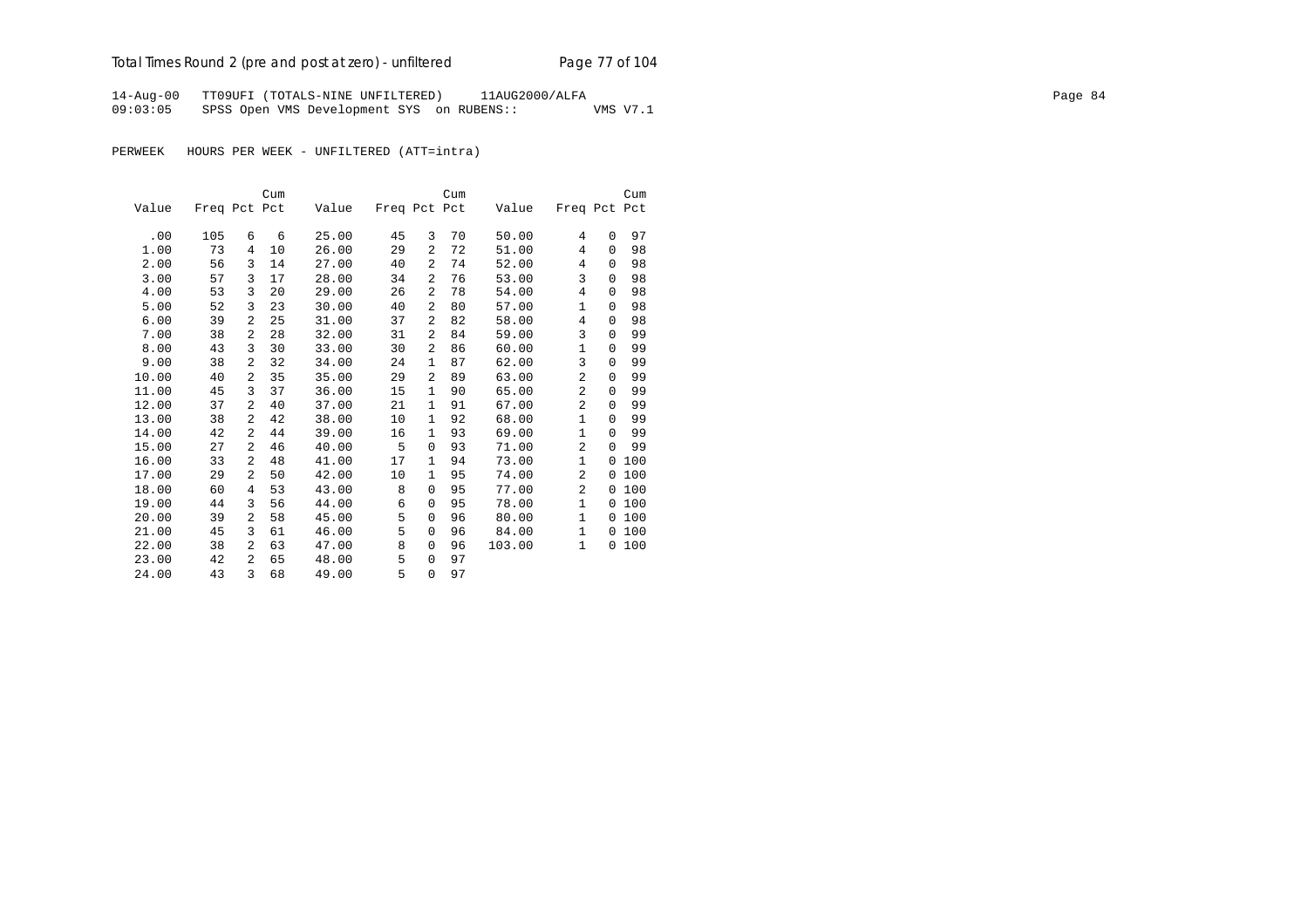| Total Times Round 2 (pre and post at zero) - unfiltered | Page 78 of 104 |
|---------------------------------------------------------|----------------|
|---------------------------------------------------------|----------------|

14-Aug-00 TT09UFI (TOTALS-NINE UNFILTERED) 11AUG2000/ALFA Page 85 09:03:05 SPSS Open VMS Development SYS on RUBENS:: VMS V7.1

PERWEEK HOURS PER WEEK - UNFILTERED (ATT=intra)

Count Midpoint One symbol equals approximately 8.00 occurrences

|      | 344 | 2.50   |                        |    |                            |     |     |     |
|------|-----|--------|------------------------|----|----------------------------|-----|-----|-----|
|      | 210 | 7.50   |                        |    | ************************** |     |     |     |
|      | 202 | 12.50  |                        |    | *************************  |     |     |     |
|      | 193 | 17.50  |                        |    | ************************   |     |     |     |
|      | 207 | 22.50  |                        |    | ************************** |     |     |     |
|      | 174 | 27.50  | ********************** |    |                            |     |     |     |
|      | 162 | 32.50  | ********************   |    |                            |     |     |     |
|      | 91  | 37.50  | ***********            |    |                            |     |     |     |
|      | 46  | 42.50  | $* * * * * * *$        |    |                            |     |     |     |
|      | 28  | 47.50  | ****                   |    |                            |     |     |     |
|      | 19  | 52.50  | $***$                  |    |                            |     |     |     |
|      | 8   | 57.50  | $^\star$               |    |                            |     |     |     |
|      | 6   | 62.50  | $\ast$                 |    |                            |     |     |     |
|      | 6   | 67.50  | $\star$                |    |                            |     |     |     |
|      | 5   | 72.50  | $^\star$               |    |                            |     |     |     |
|      | 3   | 77.50  |                        |    |                            |     |     |     |
|      | 2   | 82.50  |                        |    |                            |     |     |     |
|      | 0   | 87.50  |                        |    |                            |     |     |     |
|      | 0   | 92.50  |                        |    |                            |     |     |     |
|      | 0   | 97.50  |                        |    |                            |     |     |     |
|      | 1   | 102.50 |                        |    |                            |     |     |     |
|      |     |        |                        |    |                            |     |     |     |
|      |     |        | $\Omega$               | 80 | 160                        | 240 | 320 | 400 |
|      |     |        |                        |    | Histogram frequency        |     |     |     |
| Mean |     | 18.636 | Std dev                |    | 14.498                     |     |     |     |
|      |     |        |                        |    |                            |     |     |     |
|      |     |        |                        |    |                            |     |     |     |

Valid cases 1707 Missing cases 0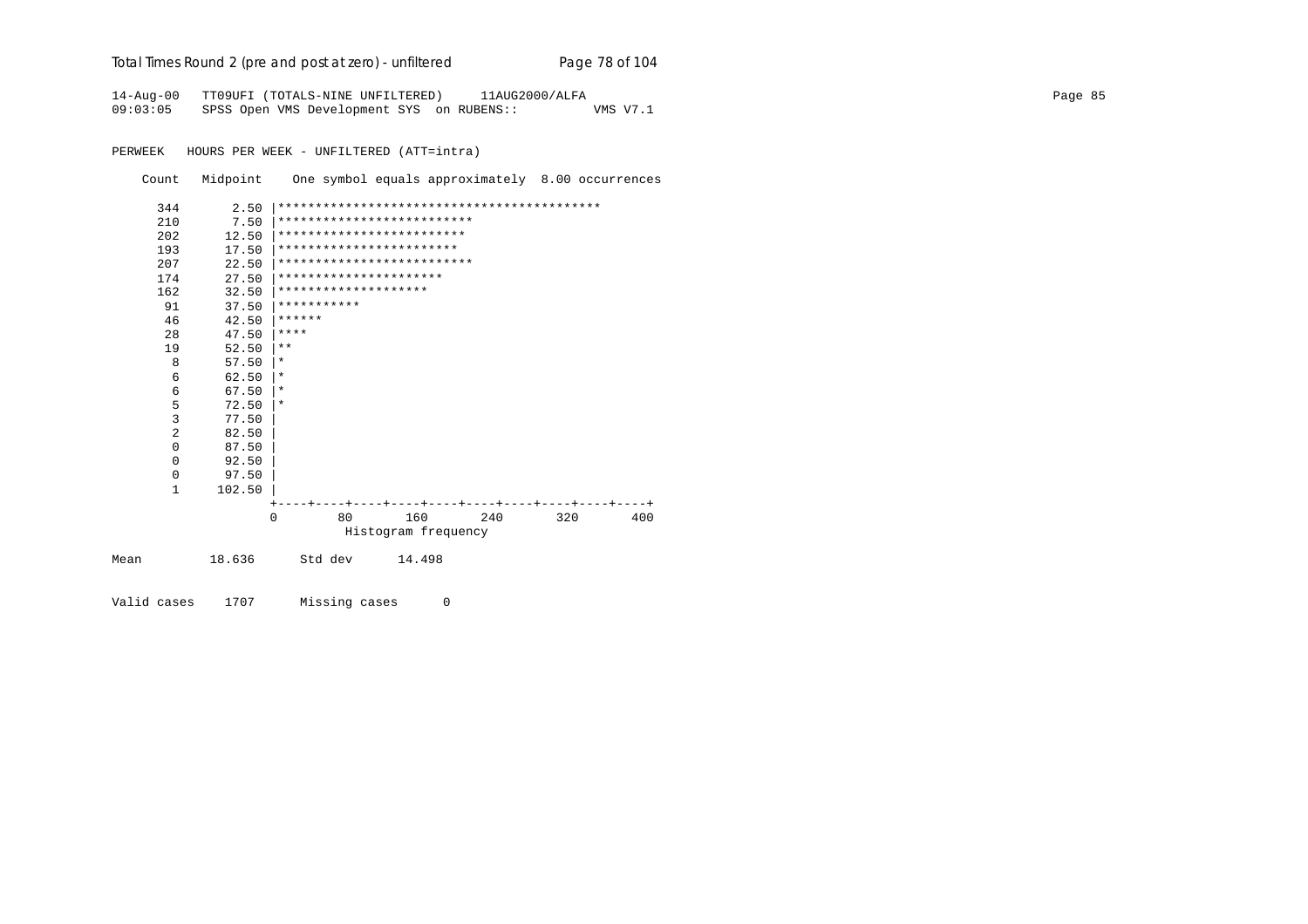Total Times Round 2 (pre and post at zero) - un*filtered* Page 79 of 104

14-Aug-00 TT09UFI (TOTALS-NINE UNFILTERED) 11AUG2000/ALFA Page 86 09:03:06 SPSS Open VMS Development SYS on RUBENS:: VMS V7.1

Preceding task required .33 seconds CPU time; 2.00 seconds elapsed.

 486 0 TEMPORARY 487 0 SELECT IF (SCIN36 EQ 27) 488 0 /\* 489 0 /\* TOTAL TIMES FREQUENCY DISTRIBUTION FOR RADIATION ONCOLOGISTS 490 0 /\* 491 0 FREQUENCIES VARIABLES=PERWEEK/<br>492 0 FORMAT=CONDENSE/ 492 0 FORMAT=CONDENSE/ 493 0 HISTOGRAM=INCREMENT (5)/ 494 0 STATISTICS=MEAN STDDEV 495 0 /\*

There are 1,073,640,320 bytes of memory available.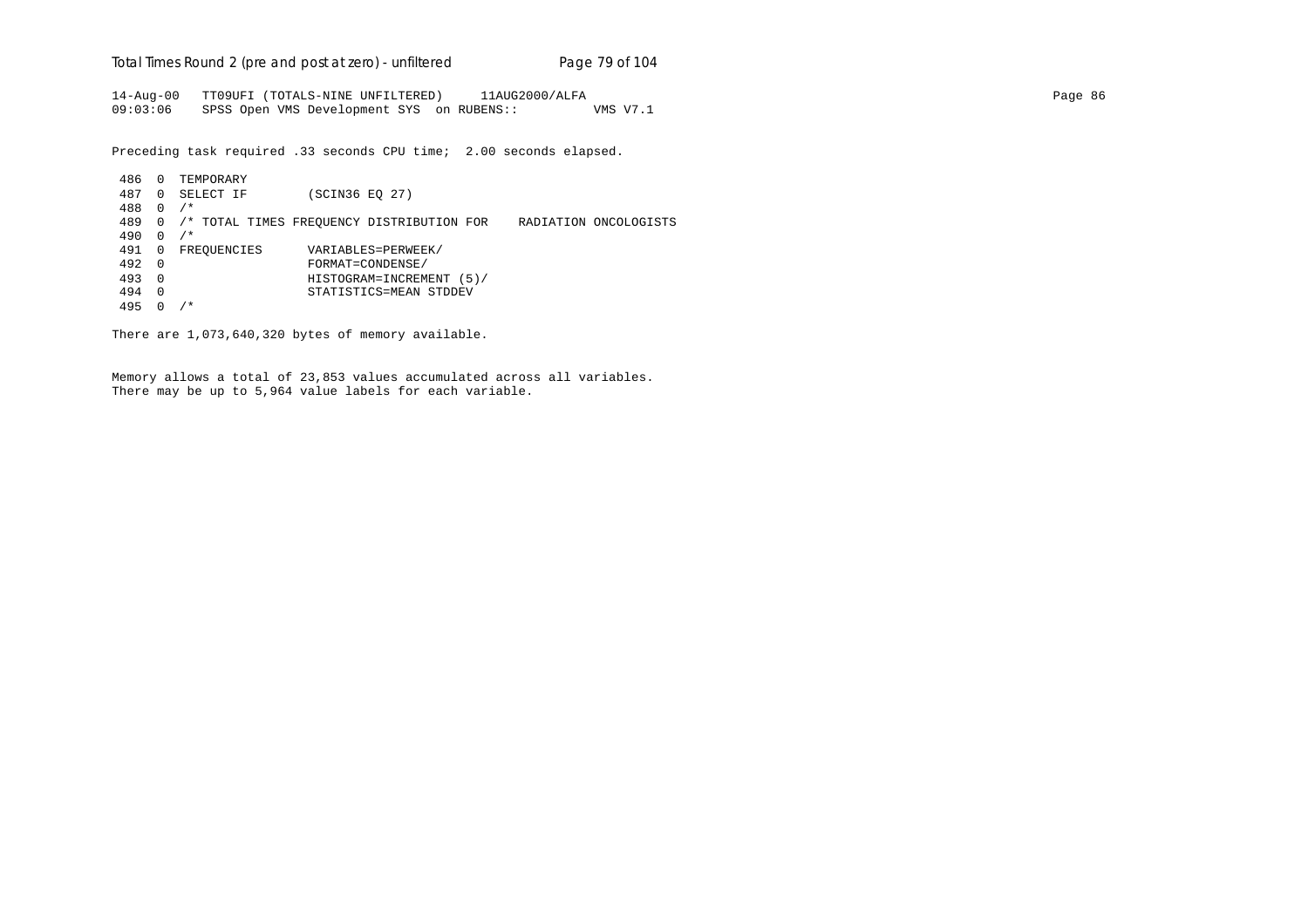# Total Times Round 2 (pre and post at zero) - un*filtered* Page 80 of 104

14-Aug-00 TT09UFI (TOTALS-NINE UNFILTERED) 11AUG2000/ALFA Page 87 09:03:07 SPSS Open VMS Development SYS on RUBENS:: VMS V7.1

PERWEEK HOURS PER WEEK - UNFILTERED (ATT=intra)

|       |                |                | Cum |       |                |                | Cum |       |                |                | Cum |
|-------|----------------|----------------|-----|-------|----------------|----------------|-----|-------|----------------|----------------|-----|
| Value | Freq Pct Pct   |                |     | Value | Freq Pct Pct   |                |     | Value | Freq Pct Pct   |                |     |
| .00   | 12             | 8              | 8   | 15.00 | 6              | 4              | 58  | 31.00 | 3              | 2              | 87  |
| 1.00  | 5              | 3              | 12  | 16.00 | $\overline{a}$ | $\mathbf{1}$   | 59  | 32.00 | $\overline{a}$ | 1              | 88  |
|       |                |                |     |       |                |                |     |       |                |                |     |
| 2.00  | 5              | 3              | 15  | 17.00 | 4              | 3              | 62  | 33.00 | $\mathfrak{D}$ | 1              | 90  |
| 3.00  | 3              | 2              | 17  | 18.00 | 1              | $\mathbf{1}$   | 63  | 34.00 |                | 1              | 90  |
| 4.00  | 7              | 5              | 22  | 19.00 | 5              | 3              | 66  | 35.00 |                |                | 91  |
| 5.00  | $\mathfrak{D}$ |                | 24  | 20.00 | 3              | $\overline{a}$ | 69  | 36.00 |                |                | 92  |
| 6.00  | 5              | 3              | 27  | 21.00 | $\overline{2}$ | $\mathbf{1}$   | 70  | 37.00 | $\mathbf{1}$   |                | 92  |
| 7.00  | 4              | 3              | 30  | 22.00 | 6              | 4              | 74  | 40.00 | 3              | $\mathfrak{D}$ | 94  |
| 8.00  | 5              | 3              | 34  | 23.00 | 3              | $\overline{a}$ | 76  | 41.00 |                |                | 95  |
| 9.00  | 6              | 4              | 38  | 24.00 | 2              | $\mathbf{1}$   | 78  | 42.00 | 1              | 1              | 96  |
| 10.00 | 4              | 3              | 41  | 26.00 | 2              | $\mathbf{1}$   | 79  | 43.00 | 1              | 1              | 97  |
| 11.00 | 6              | 4              | 45  | 27.00 | 3              | $\overline{a}$ | 81  | 44.00 | 1              | 1              | 97  |
| 12.00 | $\overline{a}$ | 1.             | 46  | 28.00 | 1              | $\mathbf{1}$   | 82  | 47.00 | 1              | 1              | 98  |
| 13.00 | 3              | $\overline{2}$ | 48  | 29.00 | 3              | $\overline{2}$ | 84  | 50.00 |                | 1              | 99  |
| 14.00 | 8              | 6              | 54  | 30.00 | 1              | 1              | 85  | 75.00 | $\mathfrak{D}$ |                | 100 |

Count Midpoint One symbol equals approximately .80 occurrences

|      | 32             | 2.50   |                               |         |        |                     |    |    |    |
|------|----------------|--------|-------------------------------|---------|--------|---------------------|----|----|----|
|      | 22             | 7.50   | ****************************  |         |        |                     |    |    |    |
|      | 23             | 12.50  | ***************************** |         |        |                     |    |    |    |
|      | 18             | 17.50  | ***********************       |         |        |                     |    |    |    |
|      | 16             | 22.50  | ********************          |         |        |                     |    |    |    |
|      | 9              | 27.50  | ***********                   |         |        |                     |    |    |    |
|      | 9              | 32.50  | ***********                   |         |        |                     |    |    |    |
|      | 3              | 37.50  | $* * * *$                     |         |        |                     |    |    |    |
|      | 7              | 42.50  | *********                     |         |        |                     |    |    |    |
|      | 1              | 47.50  | $\star$                       |         |        |                     |    |    |    |
|      | 1              | 52.50  | $\star$                       |         |        |                     |    |    |    |
|      | $\Omega$       | 57.50  |                               |         |        |                     |    |    |    |
|      | $\Omega$       | 62.50  |                               |         |        |                     |    |    |    |
|      | $\mathbf 0$    | 67.50  |                               |         |        |                     |    |    |    |
|      | $\overline{2}$ | 72.50  | ***                           |         |        |                     |    |    |    |
|      |                |        |                               |         |        |                     |    |    |    |
|      |                |        | 0                             | 8       | 16     |                     | 24 | 32 | 40 |
|      |                |        |                               |         |        | Histogram frequency |    |    |    |
| Mean |                | 16.287 |                               | Std dev | 13.971 |                     |    |    |    |
|      |                |        |                               |         |        |                     |    |    |    |

Valid cases 143 Missing cases 0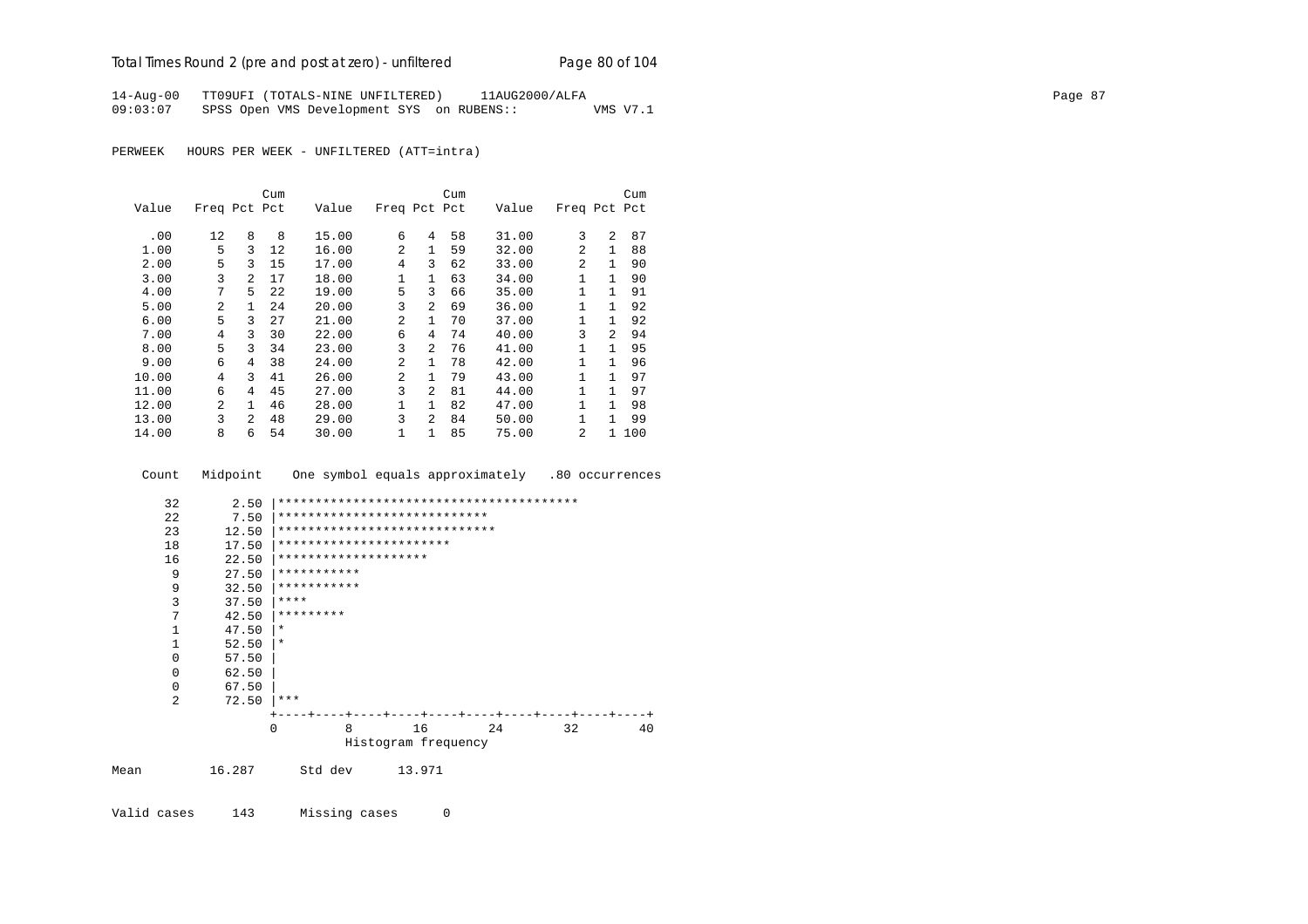Total Times Round 2 (pre and post at zero) - un*filtered* Page 81 of 104

14-Aug-00 TT09UFI (TOTALS-NINE UNFILTERED) 11AUG2000/ALFA Page 88 09:03:08 SPSS Open VMS Development SYS on RUBENS:: VMS V7.1

Preceding task required .27 seconds CPU time; 1.69 seconds elapsed.

```
 496 0 TEMPORARY
 497 0 SELECT IF (SCIN36 EQ 28)
 498 0 /*
 499 0 /* TOTAL TIMES FREQUENCY DISTRIBUTION FOR HAEMATOLOGISTS
500 0 /*501 0 FREQUENCIES VARIABLES=PERWEEK/<br>502 0 FORMAT=CONDENSE/
 502 0 FORMAT=CONDENSE/
 503 0 HISTOGRAM=INCREMENT (5)/
 504 0 STATISTICS=MEAN STDDEV
 505 0 /*
```
There are 1,073,640,320 bytes of memory available.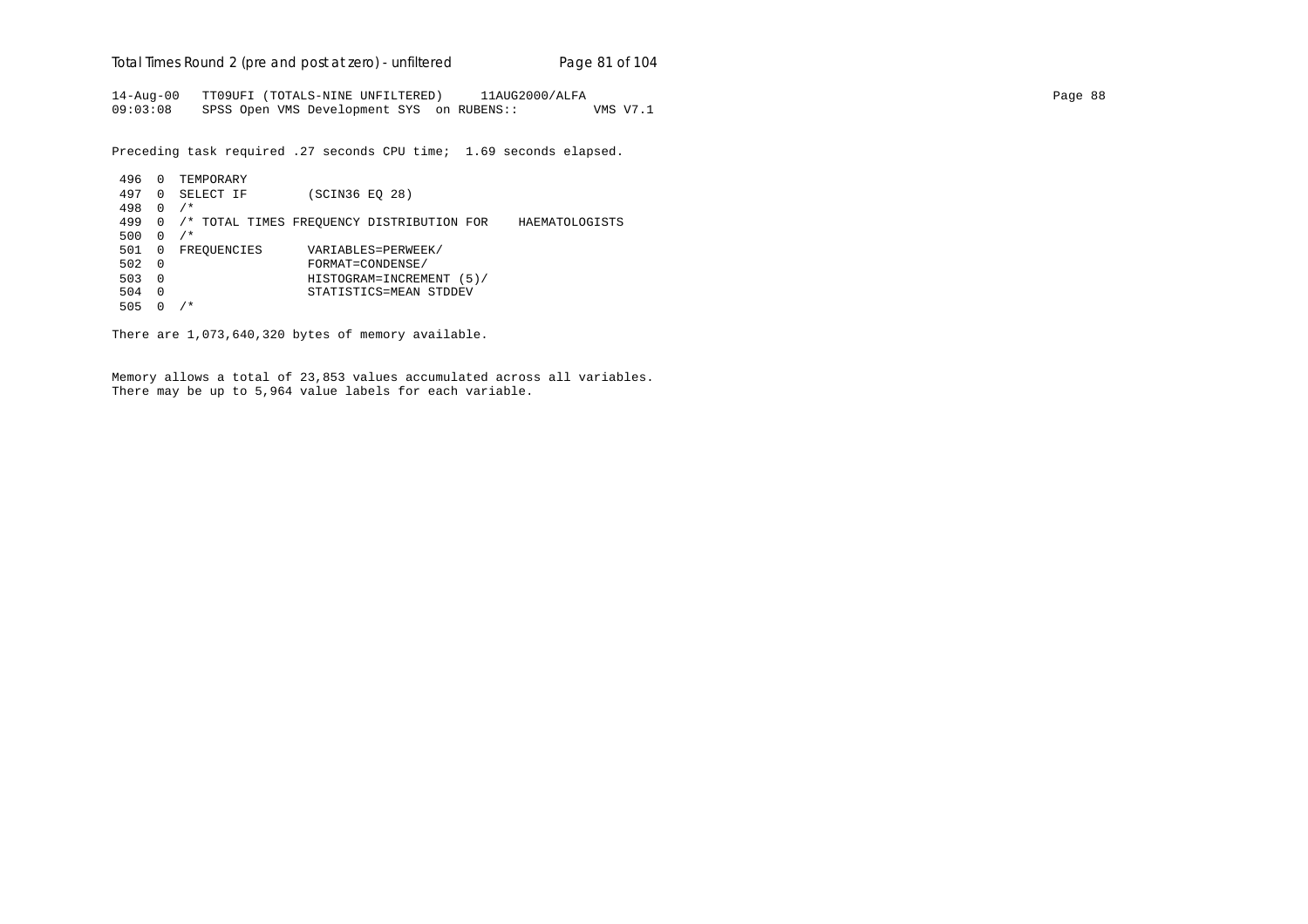# Total Times Round 2 (pre and post at zero) - un*filtered* Page 82 of 104

14-Aug-00 TT09UFI (TOTALS-NINE UNFILTERED) 11AUG2000/ALFA Page 89 09:03:09 SPSS Open VMS Development SYS on RUBENS:: VMS V7.1

PERWEEK HOURS PER WEEK - UNFILTERED (ATT=intra)

|       |              |               | Cum |       |                |                | Cum |        |                |                | Cum |
|-------|--------------|---------------|-----|-------|----------------|----------------|-----|--------|----------------|----------------|-----|
| Value | Freq Pct Pct |               |     | Value | Freq Pct Pct   |                |     | Value  | Freq Pct Pct   |                |     |
|       |              |               |     |       |                |                |     |        |                |                |     |
| .00   | 12           | 9             | 9   | 13.00 | 7              | 5.             | 66  | 30.00  | 3              | $\overline{2}$ | 90  |
| 1.00  | 12           | 9             | 18  | 14.00 | 3              | $\overline{a}$ | 69  | 31.00  |                | 1              | 91  |
| 2.00  | 6            | 4             | 2.2 | 15.00 | 6              | 4              | 73  | 32.00  | 1              | 1              | 92  |
| 3.00  | 7            | 5.            | 28  | 16.00 | 5              | 4              | 77  | 35.00  | $\mathbf{1}$   | $\mathbf{1}$   | 93  |
| 4.00  | 8            | 6             | 34  | 17.00 | $\mathbf{1}$   | $\mathbf{1}$   | 78  | 38.00  | $\mathfrak{D}$ | 1              | 94  |
| 5.00  | 8            | 6             | 40  | 18.00 | 4              | 3              | 81  | 46.00  | 1              | 1              | 95  |
| 6.00  | 3            | $2^{1}$       | 42  | 19.00 | $\mathfrak{D}$ | $\mathbf{1}$   | 82  | 50.00  | 1              | 1              | 96  |
| 7.00  | 5            | 4             | 46  | 20.00 | $\mathfrak{D}$ | $\mathbf{1}$   | 84  | 54.00  |                | 1              | 96  |
| 8.00  | 1            |               | 46  | 21.00 | $\mathbf{1}$   | $\mathbf{1}$   | 84  | 60.00  | 1              |                | 97  |
| 9.00  | 3            | $\mathcal{L}$ | 49  | 24.00 | $\overline{2}$ | 1.             | 86  | 64.00  | 1              | 1              | 98  |
| 10.00 | 5            | 4             | 52  | 25.00 | 1              | $\mathbf{1}$   | 87  | 77.00  |                | 1              | 99  |
| 11.00 | 9            | 7             | 59  | 26.00 | 1              | $\mathbf{1}$   | 87  | 98.00  |                | 1              | 99  |
| 12.00 | 3            | 2             | 61  | 28.00 | 1              |                | 88  | 113.00 | 1              |                | 100 |

Count Midpoint One symbol equals approximately 1.00 occurrence

| 45           | 2.50   |                             |    |                     |    |  |    |  |    |    |
|--------------|--------|-----------------------------|----|---------------------|----|--|----|--|----|----|
| 20           | 7.50   | ********************        |    |                     |    |  |    |  |    |    |
| 27           | 12.50  | *************************** |    |                     |    |  |    |  |    |    |
| 18           | 17.50  | ******************          |    |                     |    |  |    |  |    |    |
| 5            | 22.50  | *****                       |    |                     |    |  |    |  |    |    |
| 3            | 27.50  | $***$                       |    |                     |    |  |    |  |    |    |
| 5            | 32.50  | *****                       |    |                     |    |  |    |  |    |    |
| 3            | 37.50  | $***$                       |    |                     |    |  |    |  |    |    |
| $\mathbf 0$  | 42.50  |                             |    |                     |    |  |    |  |    |    |
| $\mathbf{1}$ | 47.50  | $^\ast$                     |    |                     |    |  |    |  |    |    |
| 2            | 52.50  | $* *$                       |    |                     |    |  |    |  |    |    |
| 0            | 57.50  |                             |    |                     |    |  |    |  |    |    |
| 2            | 62.50  | $* *$                       |    |                     |    |  |    |  |    |    |
| 0            | 67.50  |                             |    |                     |    |  |    |  |    |    |
| 0            | 72.50  |                             |    |                     |    |  |    |  |    |    |
| $\mathbf{1}$ | 77.50  | $\ast$                      |    |                     |    |  |    |  |    |    |
| $\mathbf 0$  | 82.50  |                             |    |                     |    |  |    |  |    |    |
| $\mathbf 0$  | 87.50  |                             |    |                     |    |  |    |  |    |    |
| $\mathbf 0$  | 92.50  |                             |    |                     |    |  |    |  |    |    |
| $\mathbf{1}$ | 97.50  | $\star$                     |    |                     |    |  |    |  |    |    |
| 0            | 102.50 |                             |    |                     |    |  |    |  |    |    |
| $\mathbf 0$  | 107.50 |                             |    |                     |    |  |    |  |    |    |
| $\mathbf{1}$ | 112.50 | $\star$                     |    |                     |    |  |    |  |    |    |
|              |        |                             |    |                     |    |  |    |  |    |    |
|              |        | $\Omega$                    | 10 |                     | 20 |  | 30 |  | 40 | 50 |
|              |        |                             |    | Histogram frequency |    |  |    |  |    |    |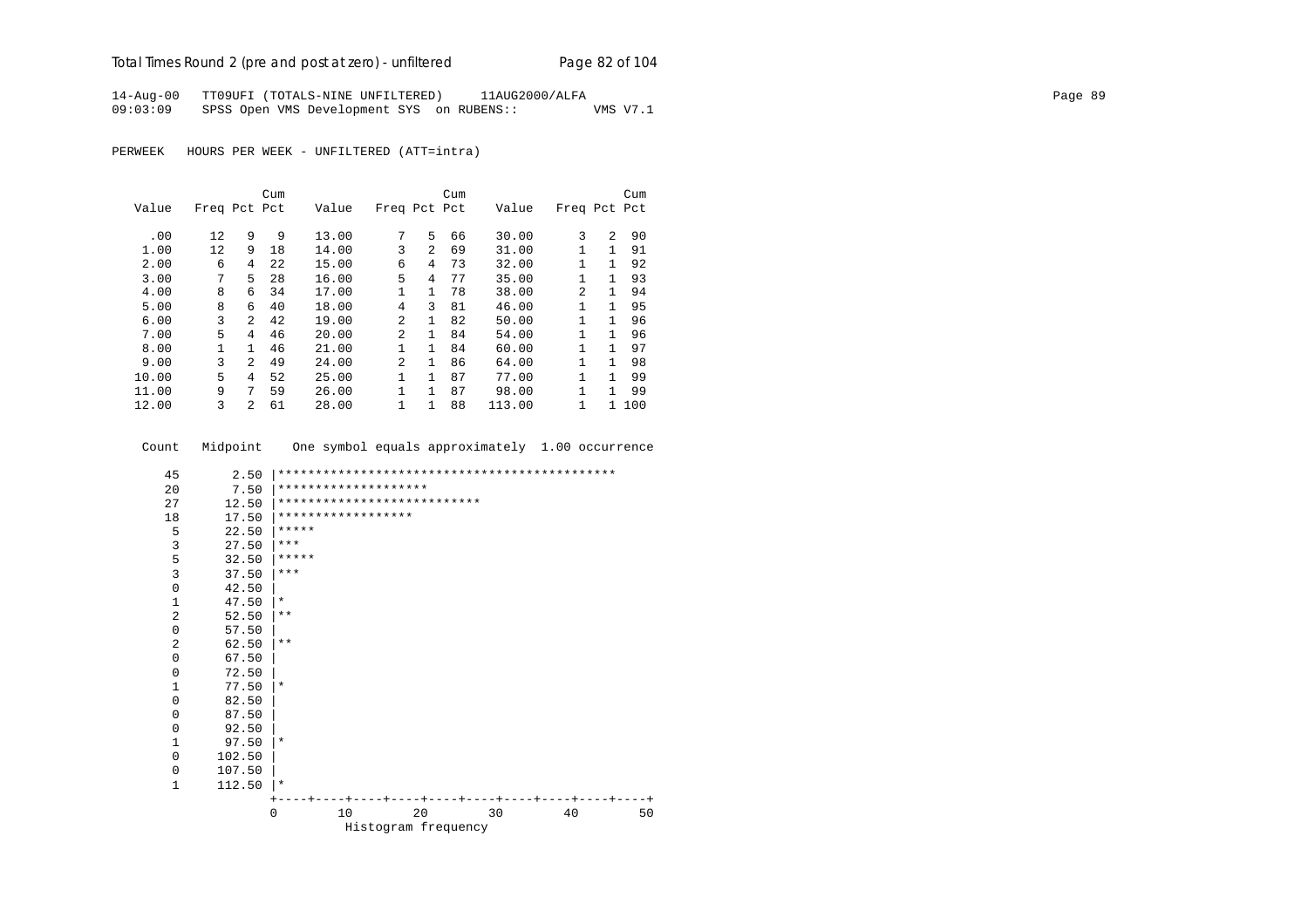# Total Times Round 2 (pre and post at zero) - un*filtered* Page 83 of 104

14-Aug-00 TT09UFI (TOTALS-NINE UNFILTERED) 11AUG2000/ALFA Page 90 09:03:10 SPSS Open VMS Development SYS on RUBENS:: VMS V7.1

PERWEEK HOURS PER WEEK - UNFILTERED (ATT=intra)

Mean 13.687 Std dev 17.669

Valid cases 134 Missing cases 0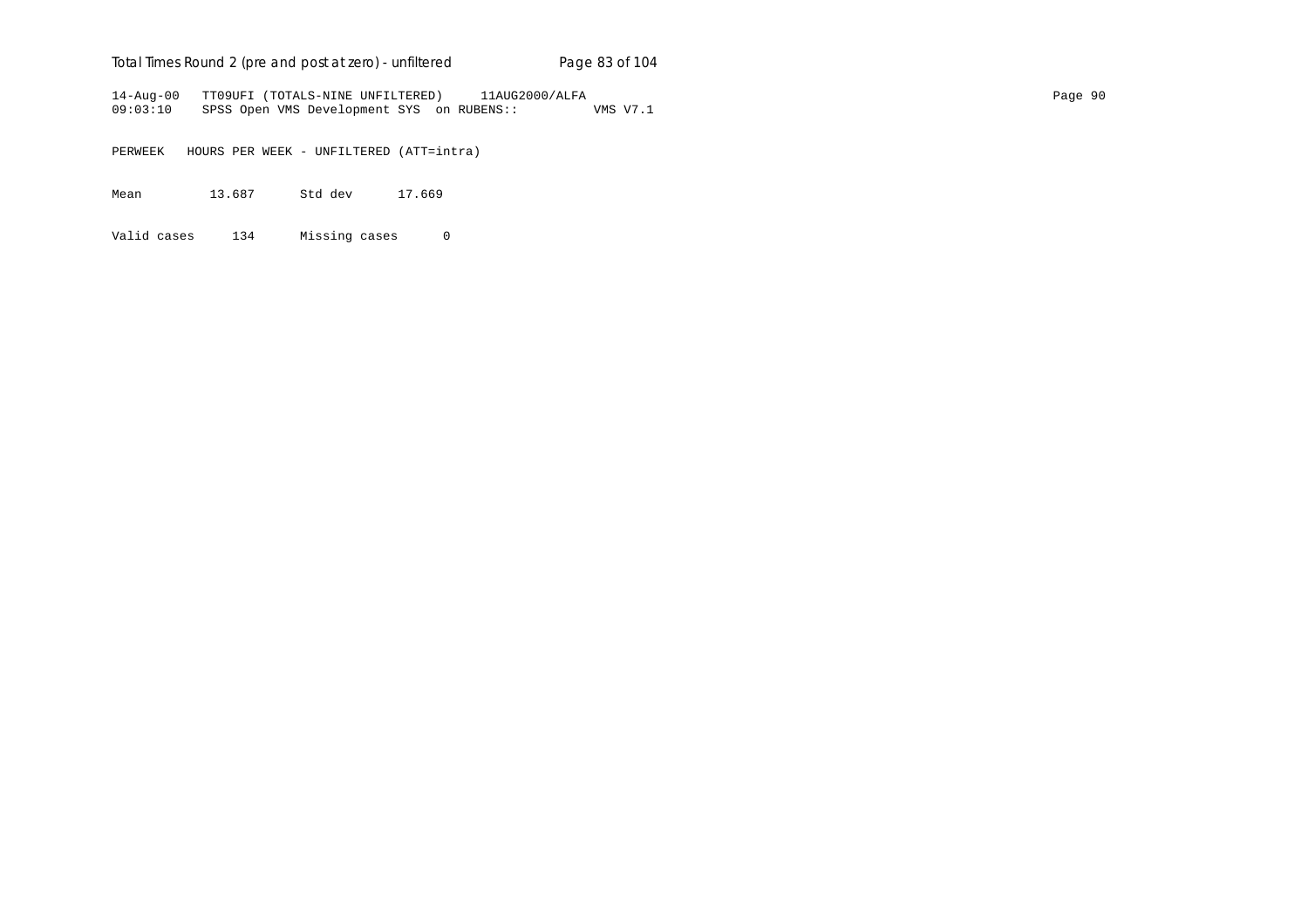Total Times Round 2 (pre and post at zero) - un*filtered* Page 84 of 104

14-Aug-00 TT09UFI (TOTALS-NINE UNFILTERED) 11AUG2000/ALFA Page 91 09:03:11 SPSS Open VMS Development SYS on RUBENS:: VMS V7.1

Preceding task required .30 seconds CPU time; 2.29 seconds elapsed.

 506 0 TEMPORARY 507 0 SELECT IF (SCIN36 EQ 29) 508 0 /\* 509 0 /\* TOTAL TIMES FREQUENCY DISTRIBUTION FOR MEDICAL ONCOLOGISTS 510 0 /\* 511 0 FREQUENCIES VARIABLES=PERWEEK/<br>512 0 FORMAT=CONDENSE/ 512 0 FORMAT=CONDENSE/ 513 0 HISTOGRAM=INCREMENT (5)/ 514 0 STATISTICS=MEAN STDDEV 515 0 /\*

There are 1,073,640,320 bytes of memory available.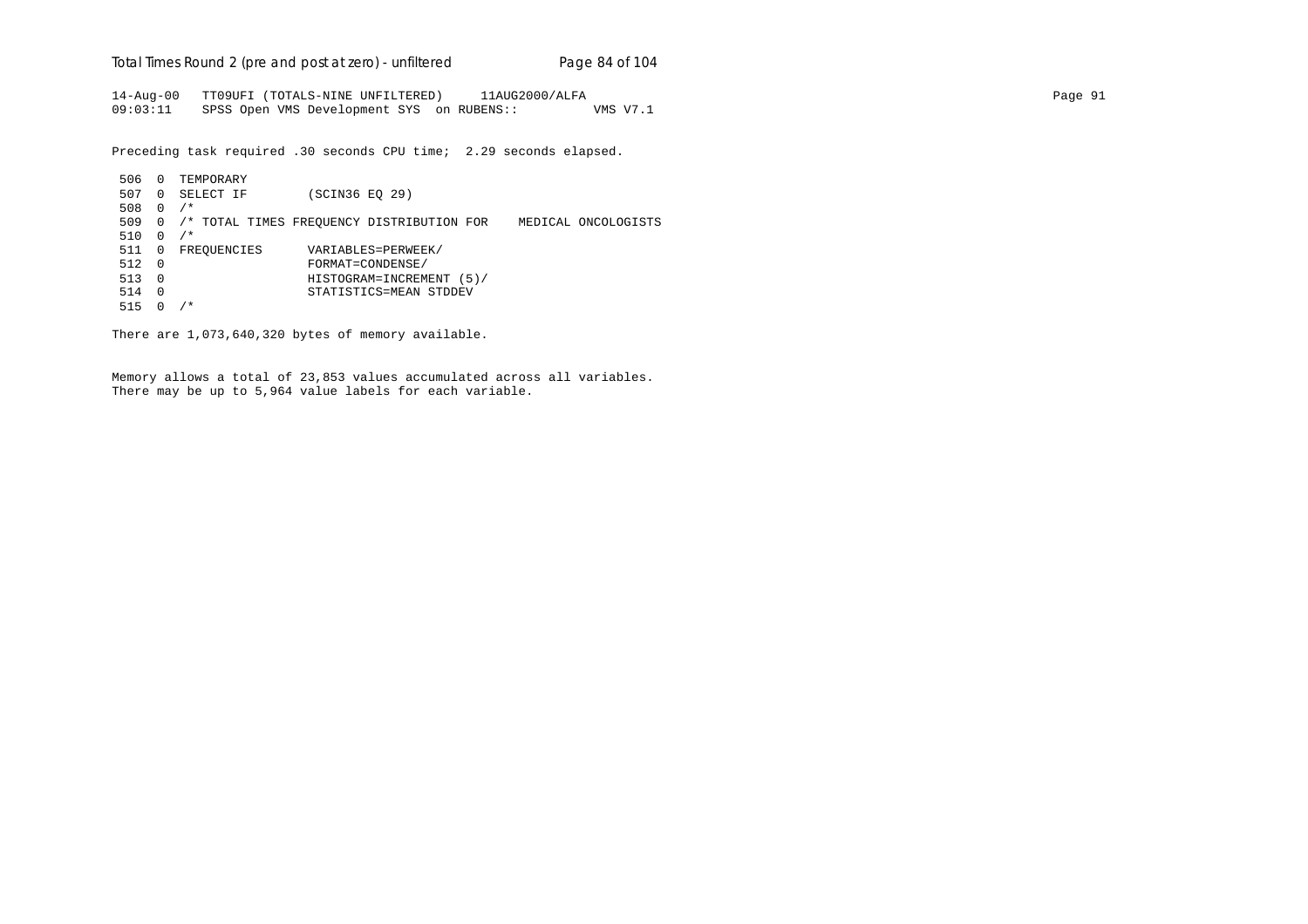# Total Times Round 2 (pre and post at zero) - un*filtered* Page 85 of 104

14-Aug-00 TT09UFI (TOTALS-NINE UNFILTERED) 11AUG2000/ALFA Page 92 09:03:11 SPSS Open VMS Development SYS on RUBENS:: VMS V7.1

PERWEEK HOURS PER WEEK - UNFILTERED (ATT=intra)

|       |                |                | Cum |       |                |                | Cum |       |                |                | Cum |
|-------|----------------|----------------|-----|-------|----------------|----------------|-----|-------|----------------|----------------|-----|
| Value | Freq Pct Pct   |                |     | Value | Freq Pct Pct   |                |     | Value | Freq Pct Pct   |                |     |
| .00   | 5              | 5              | 5   | 15.00 | 2              | $\overline{a}$ | 60  | 34.00 | $\mathbf{1}$   | $\mathbf{1}$   | 83  |
| 1.00  | 7              | 7              | 12  | 16.00 | 4              | 4              | 64  | 35.00 | $\mathfrak{D}$ | $\mathfrak{D}$ | 85  |
| 2.00  | 1              | 1              | 13  | 17.00 | 2              | $\overline{a}$ | 66  | 37.00 | 3              | 3              | 88  |
| 3.00  | 3              | 3              | 16  | 18.00 | $\mathfrak{D}$ | $\overline{a}$ | 68  | 41.00 | 1              | 1              | 89  |
| 4.00  | 7              | 7              | 22  | 19.00 | 1              | $\mathbf{1}$   | 69  | 42.00 | 1              | 1              | 90  |
| 5.00  | $\overline{a}$ | $\overline{a}$ | 24  | 20.00 | $\mathbf{1}$   | $\mathbf{1}$   | 70  | 43.00 | 1              |                | 91  |
| 6.00  | 4              | 4              | 28  | 21.00 | $\overline{a}$ | $\overline{a}$ | 72  | 45.00 | $\overline{a}$ | $\mathfrak{D}$ | 93  |
| 7.00  | $\overline{a}$ | $\overline{2}$ | 30  | 22.00 | 1              | $\mathbf{1}$   | 73  | 48.00 |                | 1              | 94  |
| 8.00  | 6              | 6              | 36  | 25.00 | 1              | $\mathbf{1}$   | 74  | 49.00 | 1              |                | 95  |
| 9.00  | 5              | 5.             | 41  | 26.00 | 3              | 3              | 77  | 51.00 | $\mathbf{1}$   | 1              | 96  |
| 10.00 | 5              | 5              | 46  | 27.00 | 1              | $\mathbf{1}$   | 78  | 62.00 | 1              | 1              | 97  |
| 11.00 | 6              | 6              | 51  | 28.00 | $\mathbf 1$    | $\mathbf{1}$   | 79  | 66.00 | 1              | 1              | 98  |
| 12.00 | 3              | 3              | 54  | 29.00 | $\mathbf{1}$   | $\mathbf{1}$   | 80  | 80.00 | 1              | 1              | 99  |
| 13.00 | 1              | 1.             | 55  | 30.00 | 1              | $\mathbf{1}$   | 81  | 90.00 | 1              | 1              | 100 |
| 14.00 | 3              | 3              | 58  | 31.00 | 2              | 2              | 83  |       |                |                |     |

Count Midpoint One symbol equals approximately .50 occurrences

| 23           | 2.50  |                                      |   |                     |    |    |                   |    |
|--------------|-------|--------------------------------------|---|---------------------|----|----|-------------------|----|
| 19           | 7.50  |                                      |   |                     |    |    |                   |    |
| 18           | 12.50 | ************************************ |   |                     |    |    |                   |    |
| 11           | 17.50 | **********************               |   |                     |    |    |                   |    |
| 4            | 22.50 | ********                             |   |                     |    |    |                   |    |
| 7            | 27.50 | **************                       |   |                     |    |    |                   |    |
| 4            | 32.50 | ********                             |   |                     |    |    |                   |    |
| 5            | 37.50 | **********                           |   |                     |    |    |                   |    |
| 3            | 42.50 | ******                               |   |                     |    |    |                   |    |
| 4            | 47.50 | ********                             |   |                     |    |    |                   |    |
| 1            | 52.50 | $* *$                                |   |                     |    |    |                   |    |
| 0            | 57.50 |                                      |   |                     |    |    |                   |    |
| $\mathbf{1}$ | 62.50 | $* *$                                |   |                     |    |    |                   |    |
| 1            | 67.50 | $***$                                |   |                     |    |    |                   |    |
| 0            | 72.50 |                                      |   |                     |    |    |                   |    |
| $\mathbf 0$  | 77.50 |                                      |   |                     |    |    |                   |    |
| $\mathbf{1}$ | 82.50 | $***$                                |   |                     |    |    |                   |    |
| $\mathbf{1}$ | 87.50 | $* *$                                |   |                     |    |    |                   |    |
|              |       |                                      |   |                     |    |    | -+----+----+----+ |    |
|              |       | 0                                    | 5 |                     | 10 | 15 | 20                | 25 |
|              |       |                                      |   | Histogram frequency |    |    |                   |    |
|              |       |                                      |   |                     |    |    |                   |    |

Mean 17.641 Std dev 17.521

Valid cases 103 Missing cases 0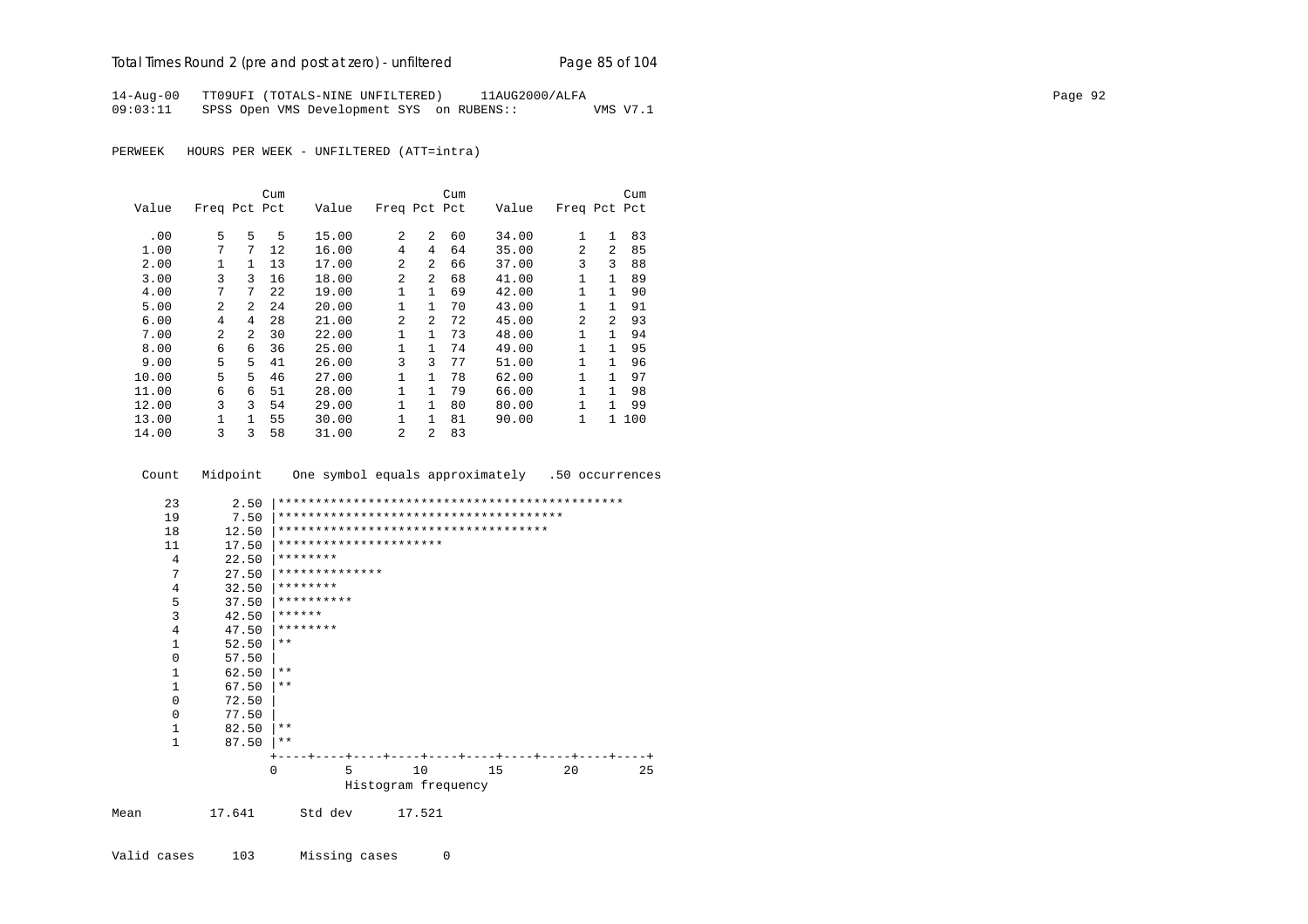Total Times Round 2 (pre and post at zero) - un*filtered* Page 86 of 104

14-Aug-00 TT09UFI (TOTALS-NINE UNFILTERED) 11AUG2000/ALFA Page 93 09:03:12 SPSS Open VMS Development SYS on RUBENS:: VMS V7.1

Preceding task required .31 seconds CPU time; 1.50 seconds elapsed.

 516 0 TEMPORARY 517 0 SELECT IF (SCIN36 EQ 30) 518 0 /\* 519 0 /\* TOTAL TIMES FREQUENCY DISTRIBUTION FOR INTENSIVE CARE PHYSICIANS 520 0  $/*$ 521 0 FREQUENCIES VARIABLES=PERWEEK/<br>522 0 FORMAT=CONDENSE/ 522 0 FORMAT=CONDENSE/ 523 0 HISTOGRAM=INCREMENT (5)/ 524 0 STATISTICS=MEAN STDDEV 525 0 /\*

There are 1,073,640,320 bytes of memory available.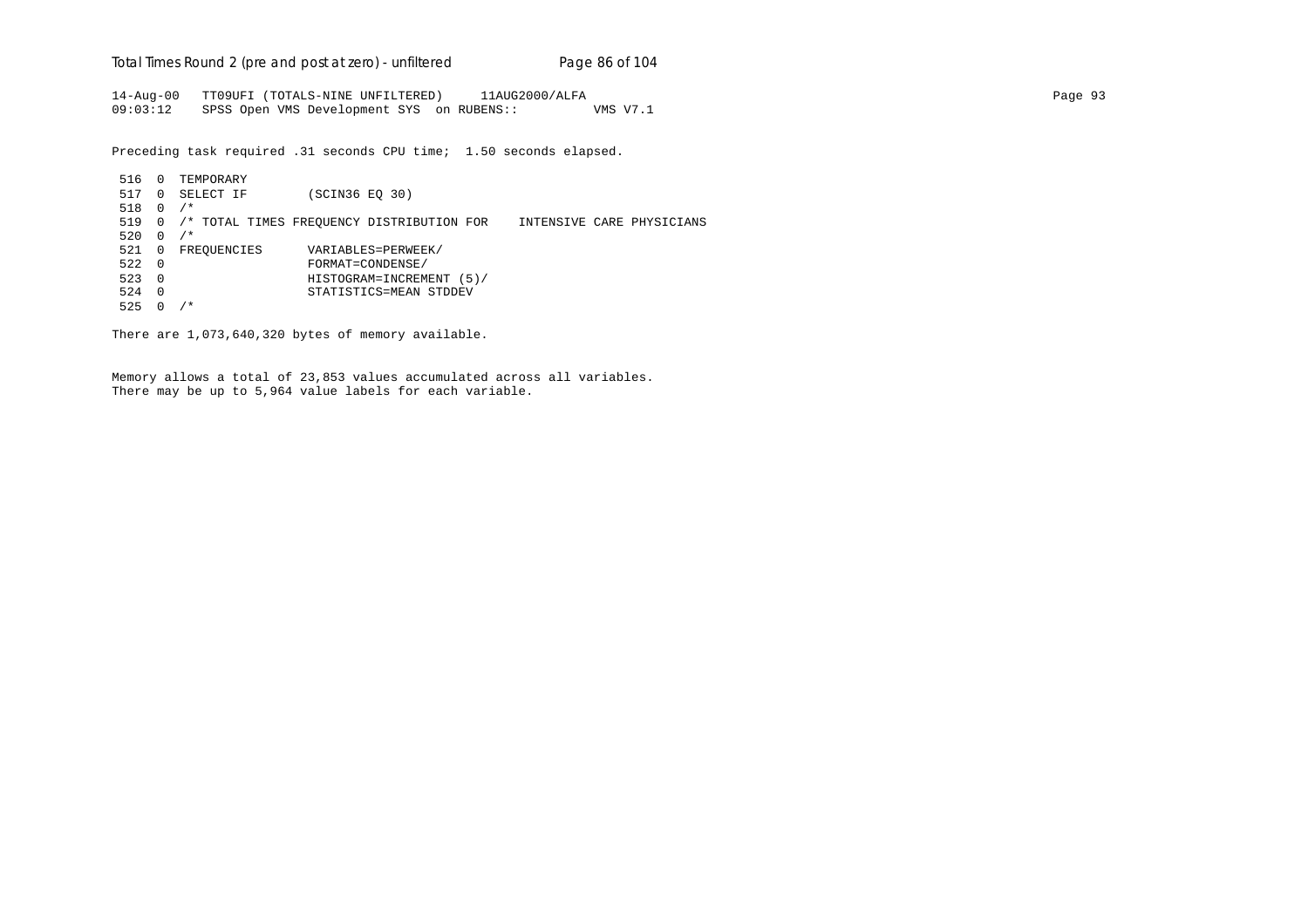# Total Times Round 2 (pre and post at zero) - un*filtered* Page 87 of 104

14-Aug-00 TT09UFI (TOTALS-NINE UNFILTERED) 11AUG2000/ALFA Page 94 09:03:13 SPSS Open VMS Development SYS on RUBENS:: VMS V7.1

PERWEEK HOURS PER WEEK - UNFILTERED (ATT=intra)

|       |                |                | Cum |       |                |                | Cum |        |                |                | Cum |
|-------|----------------|----------------|-----|-------|----------------|----------------|-----|--------|----------------|----------------|-----|
| Value | Freq Pct Pct   |                |     | Value | Freq Pct Pct   |                |     | Value  | Freq Pct Pct   |                |     |
|       |                |                |     |       |                |                |     |        |                |                |     |
| .00   | 5              | 4              | 4   | 17.00 | 1              | 1              | 58  | 36.00  | 1              | 1              | 85  |
| 1.00  | 7              | 6              | 11  | 18.00 | 5              | 4              | 62  | 39.00  | $\mathbf{1}$   | 1              | 86  |
| 2.00  | 7              | 6              | 17  | 19.00 | 2              | $\mathfrak{D}$ | 64  | 41.00  | $\mathbf{1}$   |                | 87  |
| 3.00  | 7              | 6              | 23  | 20.00 | 2              | $\overline{a}$ | 66  | 42.00  | $\mathbf{1}$   | 1              | 88  |
| 4.00  | 4              | 4              | 26  | 21.00 | $\mathbf{1}$   | $\mathbf{1}$   | 67  | 44.00  | $\mathfrak{D}$ | $\mathfrak{D}$ | 89  |
| 5.00  | 4              | 4              | 30  | 22.00 | $\mathfrak{D}$ | $\mathfrak{D}$ | 68  | 45.00  | $\mathfrak{D}$ | $\mathfrak{D}$ | 91  |
| 6.00  | 6              | 5              | 35  | 23.00 | 3              | 3              | 71  | 46.00  | 1              | 1              | 92  |
| 7.00  | 3              | 3              | 38  | 25.00 | 3              | 3              | 74  | 48.00  | 1              | 1              | 93  |
| 8.00  | 4              | 4              | 41  | 26.00 | $\overline{a}$ | $\mathfrak{D}$ | 75  | 50.00  | 1              | 1              | 94  |
| 9.00  | 3              | 3              | 44  | 27.00 | $\overline{a}$ | $\overline{a}$ | 77  | 51.00  | 1              | 1              | 95  |
| 10.00 | 5              | 4              | 48  | 28.00 | $\overline{a}$ | $\overline{a}$ | 79  | 53.00  | $\mathbf{1}$   | 1              | 96  |
| 12.00 | $\mathbf{1}$   | 1.             | 49  | 30.00 | $\overline{a}$ | $\overline{a}$ | 81  | 59.00  | $\mathbf{1}$   | 1              | 96  |
| 13.00 | 1              | $\mathbf{1}$   | 50  | 31.00 | 1              | $\mathbf{1}$   | 82  | 64.00  | $\mathbf{1}$   | 1.             | 97  |
| 14.00 | 4              | 4              | 54  | 33.00 | 1              | $\mathbf{1}$   | 82  | 71.00  | $\mathbf{1}$   | 1              | 98  |
| 15.00 | $\overline{a}$ | 2              | 55  | 34.00 | $\mathbf{1}$   | $\mathbf{1}$   | 83  | 87.00  | $\mathbf{1}$   | 1.             | 99  |
| 16.00 | $\overline{a}$ | $\mathfrak{D}$ | 57  | 35.00 | 1              | 1              | 84  | 190.00 | 1              | $\mathbf{1}$   | 100 |
|       |                |                |     |       |                |                |     |        |                |                |     |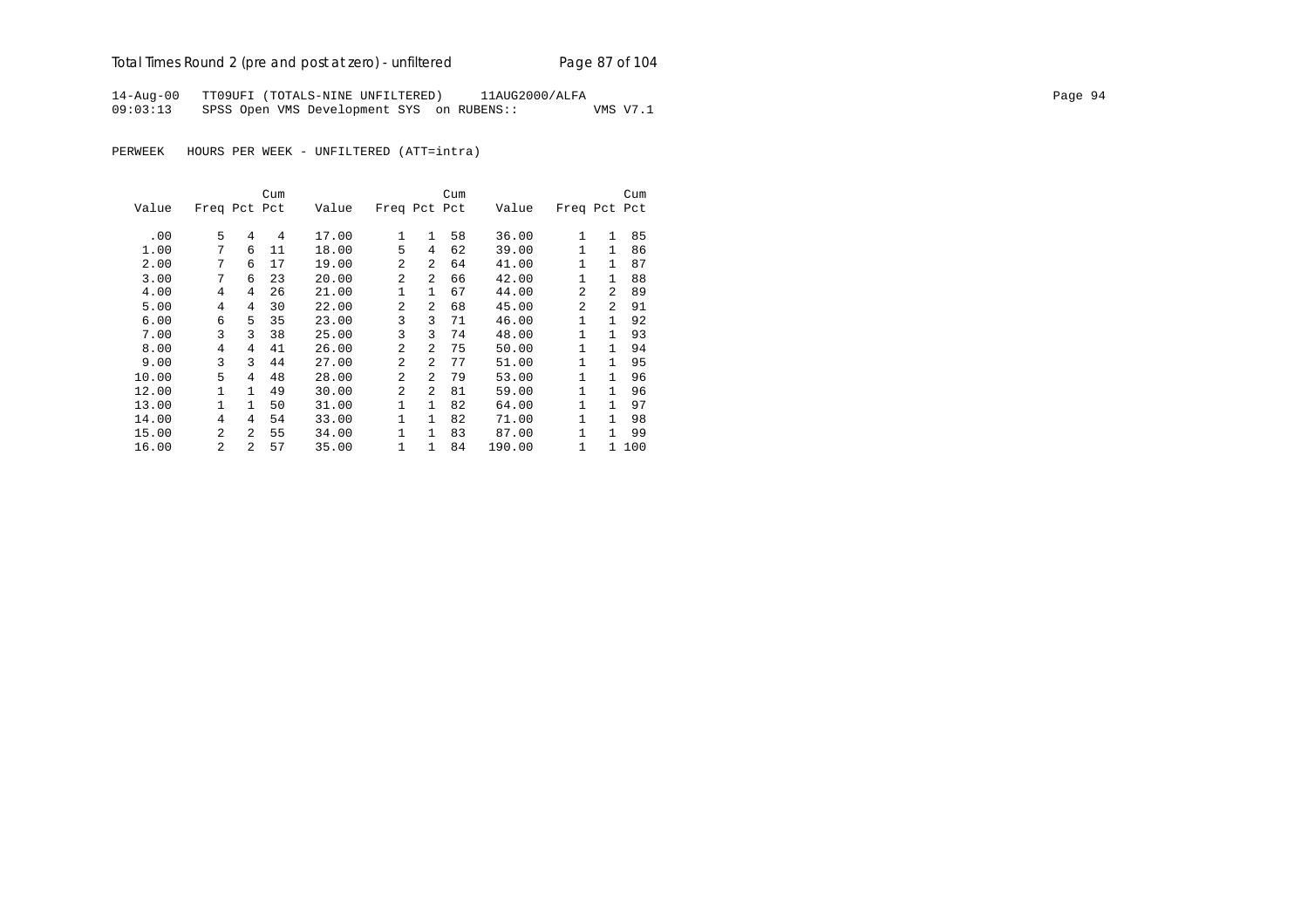# Total Times Round 2 (pre and post at zero) - un*filtered* Page 88 of 104

14-Aug-00 TT09UFI (TOTALS-NINE UNFILTERED) 11AUG2000/ALFA Page 95 09:03:13 SPSS Open VMS Development SYS on RUBENS:: VMS V7.1

PERWEEK HOURS PER WEEK - UNFILTERED (ATT=intra)

Count Midpoint One symbol equals approximately .60 occurrences

| 30                  | 2.50   |                    |      |                                   |    |                 |                 |
|---------------------|--------|--------------------|------|-----------------------------------|----|-----------------|-----------------|
| 20                  | 7.50   |                    |      | ********************************* |    |                 |                 |
| 11                  | 12.50  | ****************** |      |                                   |    |                 |                 |
| 12                  | 17.50  |                    |      | ********************              |    |                 |                 |
| 8                   | 22.50  | *************      |      |                                   |    |                 |                 |
| 9                   | 27.50  | ***************    |      |                                   |    |                 |                 |
| 5                   | 32.50  | ********           |      |                                   |    |                 |                 |
| 3                   | 37.50  | *****              |      |                                   |    |                 |                 |
| $\,4$               | 42.50  | *******            |      |                                   |    |                 |                 |
| $\,4$               | 47.50  | *******            |      |                                   |    |                 |                 |
| 3                   | 52.50  | *****              |      |                                   |    |                 |                 |
| $\mathbf 1$         | 57.50  | $***$              |      |                                   |    |                 |                 |
| $\mathbf 1$         | 62.50  | $***$              |      |                                   |    |                 |                 |
| 0                   | 67.50  |                    |      |                                   |    |                 |                 |
| $\mathbf 1$         | 72.50  | $\star\star$       |      |                                   |    |                 |                 |
| $\mathsf 0$         | 77.50  |                    |      |                                   |    |                 |                 |
| $\mathsf 0$         | 82.50  |                    |      |                                   |    |                 |                 |
| $\mathbf 1$         | 87.50  | $* *$              |      |                                   |    |                 |                 |
| $\mathsf{O}\xspace$ | 92.50  |                    |      |                                   |    |                 |                 |
| $\mathsf 0$         | 97.50  |                    |      |                                   |    |                 |                 |
| 0                   | 102.50 |                    |      |                                   |    |                 |                 |
| $\mathsf 0$         | 107.50 |                    |      |                                   |    |                 |                 |
| $\mathsf 0$         | 112.50 |                    |      |                                   |    |                 |                 |
| $\mathsf 0$         | 117.50 |                    |      |                                   |    |                 |                 |
| $\mathsf 0$         | 122.50 |                    |      |                                   |    |                 |                 |
| $\mathsf 0$         | 127.50 |                    |      |                                   |    |                 |                 |
| $\mathsf 0$         | 132.50 |                    |      |                                   |    |                 |                 |
| $\mathsf 0$         | 137.50 |                    |      |                                   |    |                 |                 |
| $\mathsf 0$         | 142.50 |                    |      |                                   |    |                 |                 |
| 0                   | 147.50 |                    |      |                                   |    |                 |                 |
| $\mathsf{O}\xspace$ | 152.50 |                    |      |                                   |    |                 |                 |
| $\mathsf 0$         | 157.50 |                    |      |                                   |    |                 |                 |
| $\mathsf 0$         | 162.50 |                    |      |                                   |    |                 |                 |
| $\mathsf 0$         | 167.50 |                    |      |                                   |    |                 |                 |
| 0                   | 172.50 |                    |      |                                   |    |                 |                 |
| 0                   | 177.50 |                    |      |                                   |    |                 |                 |
| $\mathsf 0$         | 182.50 |                    |      |                                   |    |                 |                 |
| $1\,$               | 187.50 | $\star\star$       |      |                                   |    |                 |                 |
|                     |        | $\hspace{0.1mm} +$ | ---+ | ----+---                          |    | -+----+----+--- | $- + - - - - +$ |
|                     |        | $\mathbf 0$        | 6    | 12                                | 18 | 24              | 30              |
|                     |        |                    |      | Histogram frequency               |    |                 |                 |
| Mean                | 19.219 | Std dev            |      | 23.665                            |    |                 |                 |

Valid cases 114 Missing cases 0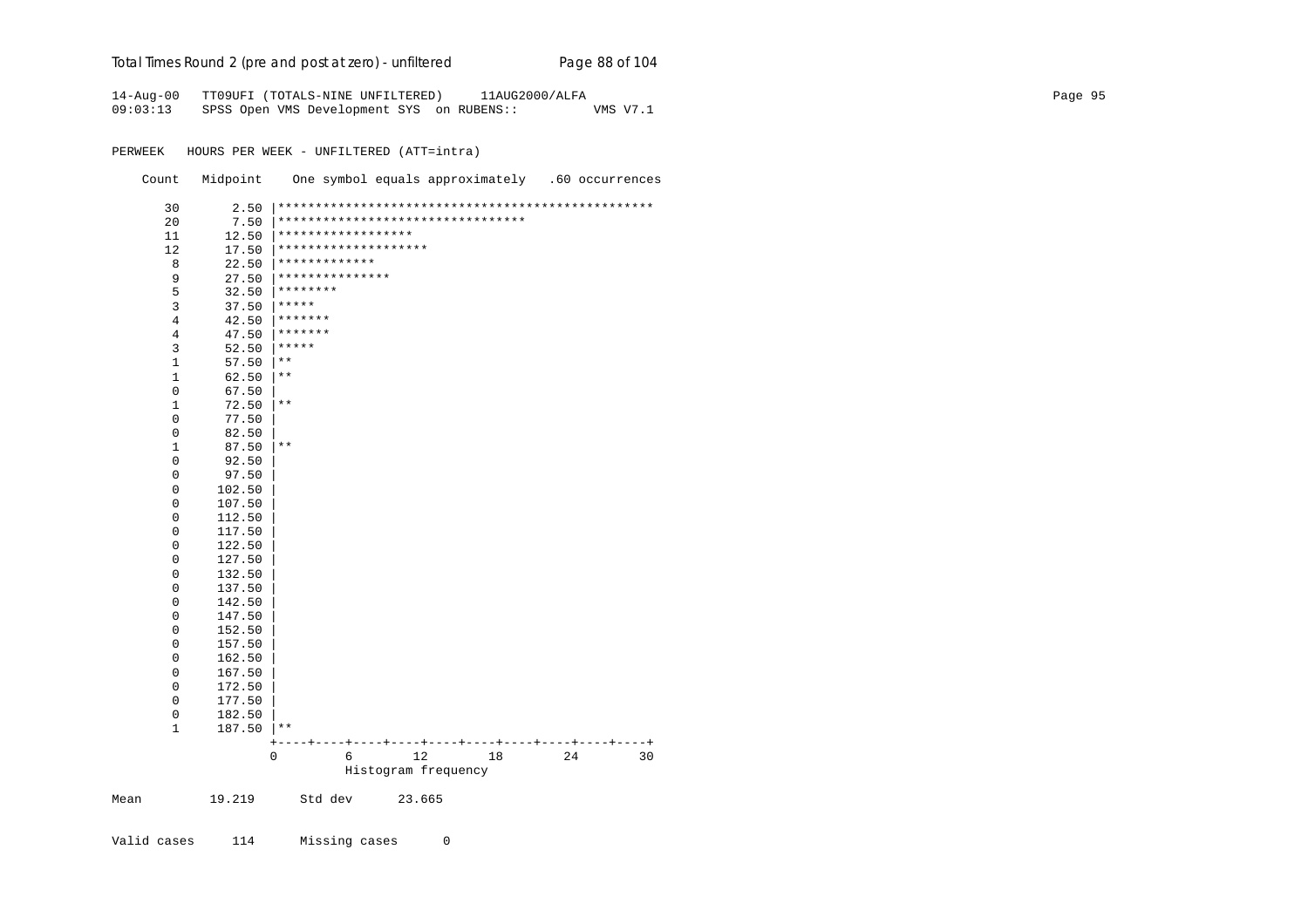Total Times Round 2 (pre and post at zero) - un*filtered* Page 89 of 104

14-Aug-00 TT09UFI (TOTALS-NINE UNFILTERED) 11AUG2000/ALFA Page 96 09:03:15 SPSS Open VMS Development SYS on RUBENS:: VMS V7.1

Preceding task required .28 seconds CPU time; 2.52 seconds elapsed.

 526 0 TEMPORARY 527 0 SELECT IF (SCIN36 EQ 31) 528 0 /\* 529 0 /\* TOTAL TIMES FREQUENCY DISTRIBUTION FOR NUCLEAR MEDICINE PHYSICIANS 530 0  $/*$ 531 0 FREQUENCIES VARIABLES=PERWEEK/<br>532 0 FORMAT=CONDENSE/ 532 0 FORMAT=CONDENSE/ 533 0 HISTOGRAM=INCREMENT (5)/ 534 0 STATISTICS=MEAN STDDEV 535 0 /\*

There are 1,073,640,320 bytes of memory available.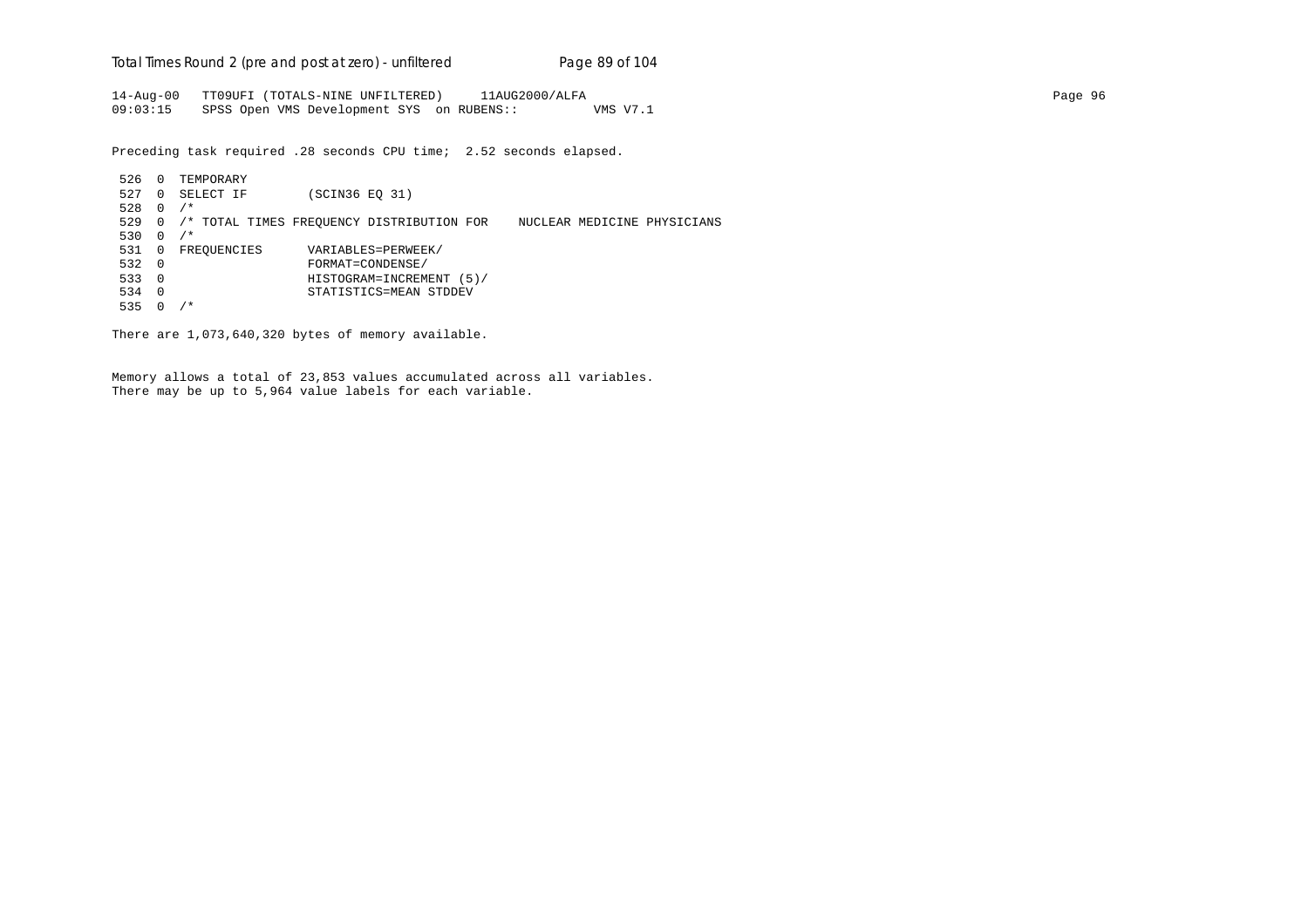14-Aug-00 TT09UFI (TOTALS-NINE UNFILTERED) 11AUG2000/ALFA Page 97 09:03:16 SPSS Open VMS Development SYS on RUBENS:: VMS V7.1

PERWEEK HOURS PER WEEK - UNFILTERED (ATT=intra)

|       |                |                | Cum |       |                |                | Cum |       |                |                | Cum |
|-------|----------------|----------------|-----|-------|----------------|----------------|-----|-------|----------------|----------------|-----|
| Value | Freq Pct Pct   |                |     | Value | Freq Pct Pct   |                |     | Value | Freq Pct Pct   |                |     |
| .00   | 5              | 4              | 4   | 20.00 | 4              | 3              | 46  | 39.00 | 2              | 2              | 81  |
| 1.00  | $\overline{a}$ | $\overline{a}$ | 6   | 21.00 | 3              | $\mathfrak{D}$ | 48  | 41.00 | $\mathbf{1}$   | $\mathbf{1}$   | 82  |
| 2.00  | 1              | $\mathbf{1}$   | 6   | 22.00 | 2              | $\mathfrak{D}$ | 50  | 42.00 | 2              | 2              | 83  |
| 3.00  | 1              | $\mathbf{1}$   | 7   | 23.00 | 3              | $\overline{a}$ | 52  | 43.00 | 3              | $\overline{a}$ | 86  |
| 4.00  | 5              | 4              | 11  | 24.00 | 1              | $\mathbf{1}$   | 53  | 44.00 | $\overline{a}$ | 2              | 87  |
| 5.00  | 3              | 2              | 13  | 25.00 | 4              | 3              | 56  | 45.00 | 3              | 2              | 90  |
| 6.00  | $\mathfrak{D}$ | 2              | 15  | 26.00 | 3              | $\mathfrak{D}$ | 58  | 46.00 | $\mathbf{1}$   | 1              | 91  |
| 7.00  | $\mathfrak{D}$ | 2              | 17  | 27.00 | 4              | 3              | 61  | 47.00 | $\mathbf{1}$   | 1              | 91  |
| 8.00  | $\mathfrak{D}$ | $\overline{2}$ | 18  | 28.00 | 2              | $\overline{a}$ | 63  | 48.00 | $\overline{a}$ | $\mathfrak{D}$ | 93  |
| 9.00  | $\overline{a}$ | $\overline{a}$ | 20  | 29.00 | 3              | $\mathfrak{D}$ | 65  | 52.00 | $\mathbf{1}$   | 1              | 94  |
| 10.00 | 4              | 3              | 23  | 30.00 | 2              | 2              | 67  | 58.00 | $\mathbf{1}$   | 1              | 94  |
| 11.00 | 3              | $\overline{a}$ | 25  | 31.00 | $\overline{2}$ | $\mathfrak{D}$ | 69  | 60.00 | 1              | $\mathbf{1}$   | 95  |
| 12.00 | $\mathfrak{D}$ | 2              | 27  | 32.00 | $\mathbf{1}$   | $\mathbf{1}$   | 69  | 63.00 | $\mathbf{1}$   | 1              | 96  |
| 13.00 | 5              | 4              | 31  | 33.00 | 6              | 5              | 74  | 68.00 | $\mathbf{1}$   | $\mathbf{1}$   | 97  |
| 14.00 | 2              | $\overline{a}$ | 32  | 34.00 | 1              | $\mathbf{1}$   | 75  | 69.00 | $\mathbf{1}$   | 1              | 98  |
| 16.00 | $\mathfrak{D}$ | 2              | 34  | 35.00 | $\mathbf{1}$   | $\mathbf{1}$   | 76  | 71.00 | $\mathbf{1}$   | $\mathbf{1}$   | 98  |
| 17.00 | 5              | 4              | 38  | 36.00 | $\mathbf 1$    | $\mathbf{1}$   | 76  | 82.00 | $\mathbf{1}$   | $\mathbf{1}$   | 99  |
| 18.00 | $\mathfrak{D}$ | 2              | 39  | 37.00 | 1              | 1              | 77  | 84.00 | 1              | $\mathbf{1}$   | 100 |
| 19.00 | 4              | 3              | 43  | 38.00 | 3              | $\overline{a}$ | 80  |       |                |                |     |

| Count        | Midpoint |       |                    |                      |                                     |                                          | One symbol equals approximately .40 occurrences |
|--------------|----------|-------|--------------------|----------------------|-------------------------------------|------------------------------------------|-------------------------------------------------|
| 14           | 2.50     |       |                    |                      | *********************************** |                                          |                                                 |
| 11           | 7.50     |       |                    |                      | ****************************        |                                          |                                                 |
| 16           | 12.50    |       |                    |                      |                                     |                                          |                                                 |
| 13           | 17.50    |       |                    |                      | *********************************   |                                          |                                                 |
| 13           | 22.50    |       |                    |                      | *********************************   |                                          |                                                 |
| 16           | 27.50    |       |                    |                      |                                     |                                          |                                                 |
| 12.          | 32.50    |       |                    |                      | ******************************      |                                          |                                                 |
| 8            | 37.50    |       |                    | ******************** |                                     |                                          |                                                 |
| 8            | 42.50    |       |                    | ******************** |                                     |                                          |                                                 |
| 7            | 47.50    |       | ****************** |                      |                                     |                                          |                                                 |
| $\mathbf{1}$ | 52.50    | * * * |                    |                      |                                     |                                          |                                                 |
| 1            | 57.50    | * * * |                    |                      |                                     |                                          |                                                 |
| 2            | 62.50    | ***** |                    |                      |                                     |                                          |                                                 |
| 2            | 67.50    | ***** |                    |                      |                                     |                                          |                                                 |
| 1            | 72.50    | ***   |                    |                      |                                     |                                          |                                                 |
| $\Omega$     | 77.50    |       |                    |                      |                                     |                                          |                                                 |
| 2            | 82.50    | ***** |                    |                      |                                     |                                          |                                                 |
|              |          |       |                    |                      |                                     | ---+----+----+----+----+----+----+----+- |                                                 |
|              |          | O     | 4                  | 8                    |                                     | 12                                       | 16<br>20                                        |
|              |          |       |                    |                      | Histogram frequency                 |                                          |                                                 |
|              |          |       |                    |                      |                                     |                                          |                                                 |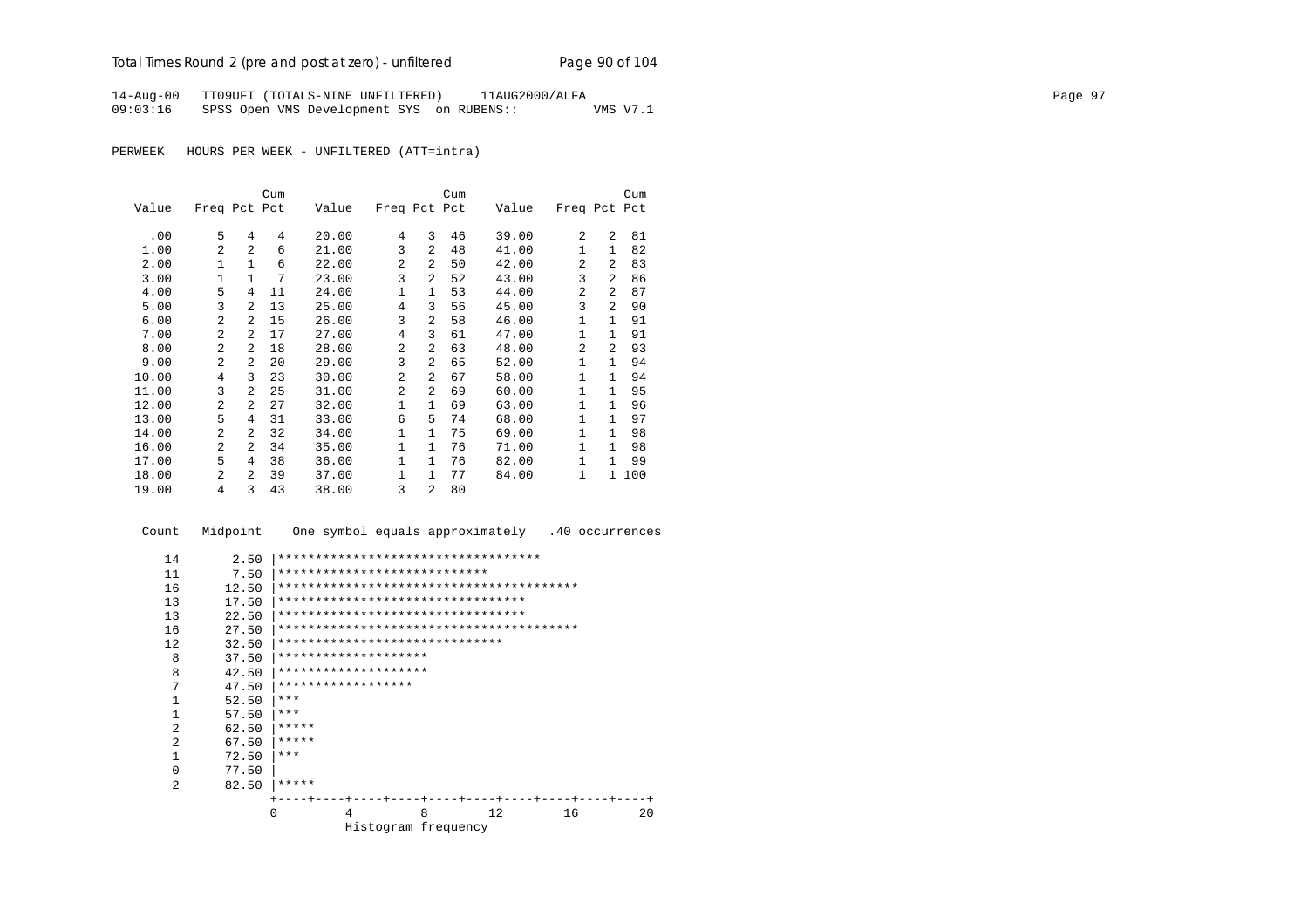# Total Times Round 2 (pre and post at zero) - unfiltered Page 91 of 104

14-Aug-00 TT09UFI (TOTALS-NINE UNFILTERED) 11AUG2000/ALFA Page 98 09:03:16 SPSS Open VMS Development SYS on RUBENS:: VMS V7.1

PERWEEK HOURS PER WEEK - UNFILTERED (ATT=intra)

Mean 25.110 Std dev 17.741

Valid cases 127 Missing cases 0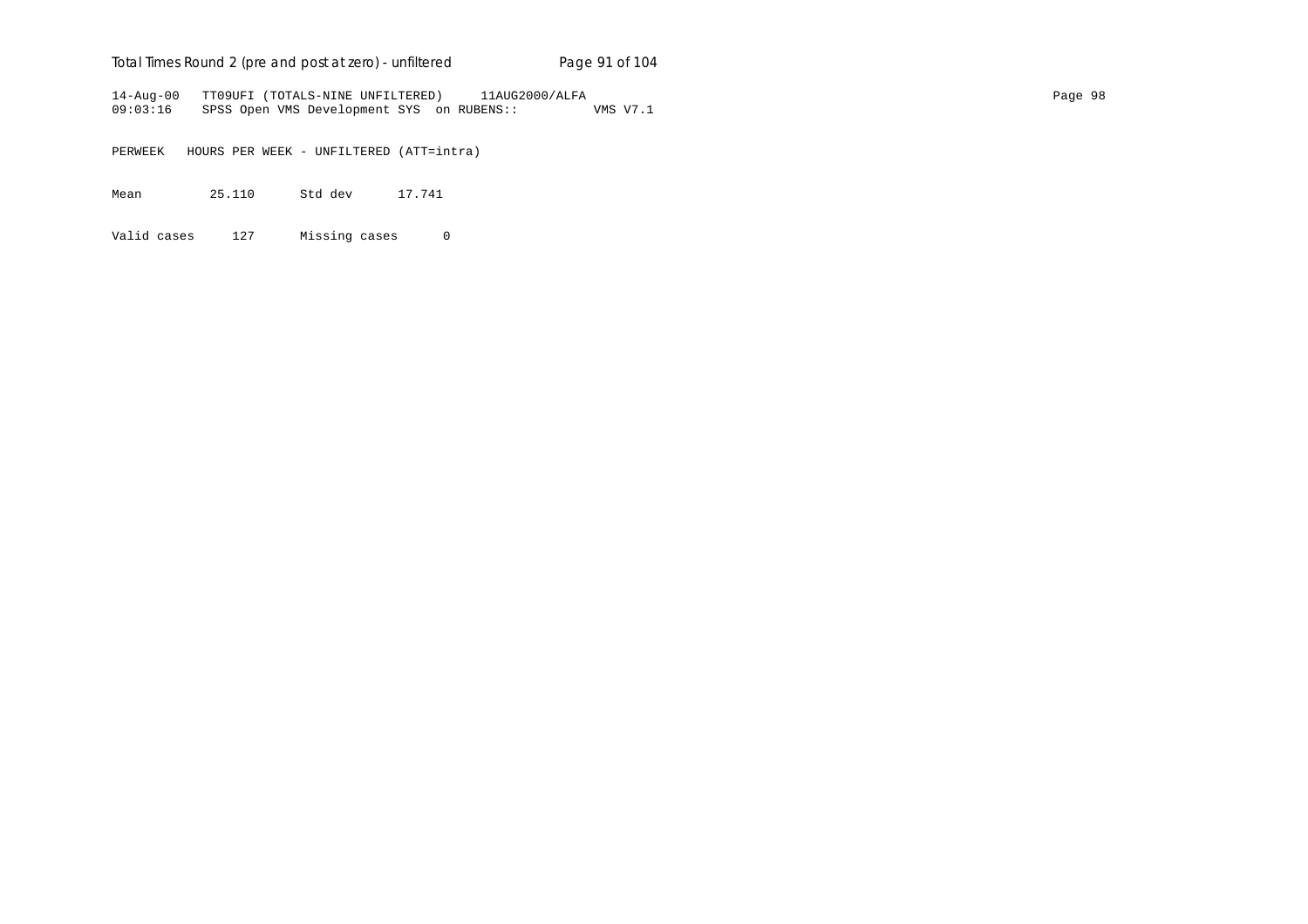Total Times Round 2 (pre and post at zero) - un*filtered* Page 92 of 104

14-Aug-00 TT09UFI (TOTALS-NINE UNFILTERED) 11AUG2000/ALFA Page 99 09:03:17 SPSS Open VMS Development SYS on RUBENS:: VMS V7.1

Preceding task required .27 seconds CPU time; 1.59 seconds elapsed.

```
 536 0 TEMPORARY
 537 0 SELECT IF (SCIN36 EQ 32)
 538 0 /*
 539 0 /* TOTAL TIMES FREQUENCY DISTRIBUTION FOR IMMUNOLOGISTS
540 0 /*541 0 FREQUENCIES VARIABLES=PERWEEK/<br>542 0 FORMAT=CONDENSE/
 542 0 FORMAT=CONDENSE/
 543 0 HISTOGRAM=INCREMENT (5)/
 544 0 STATISTICS=MEAN STDDEV
 545 0 /*
```
There are 1,073,640,320 bytes of memory available.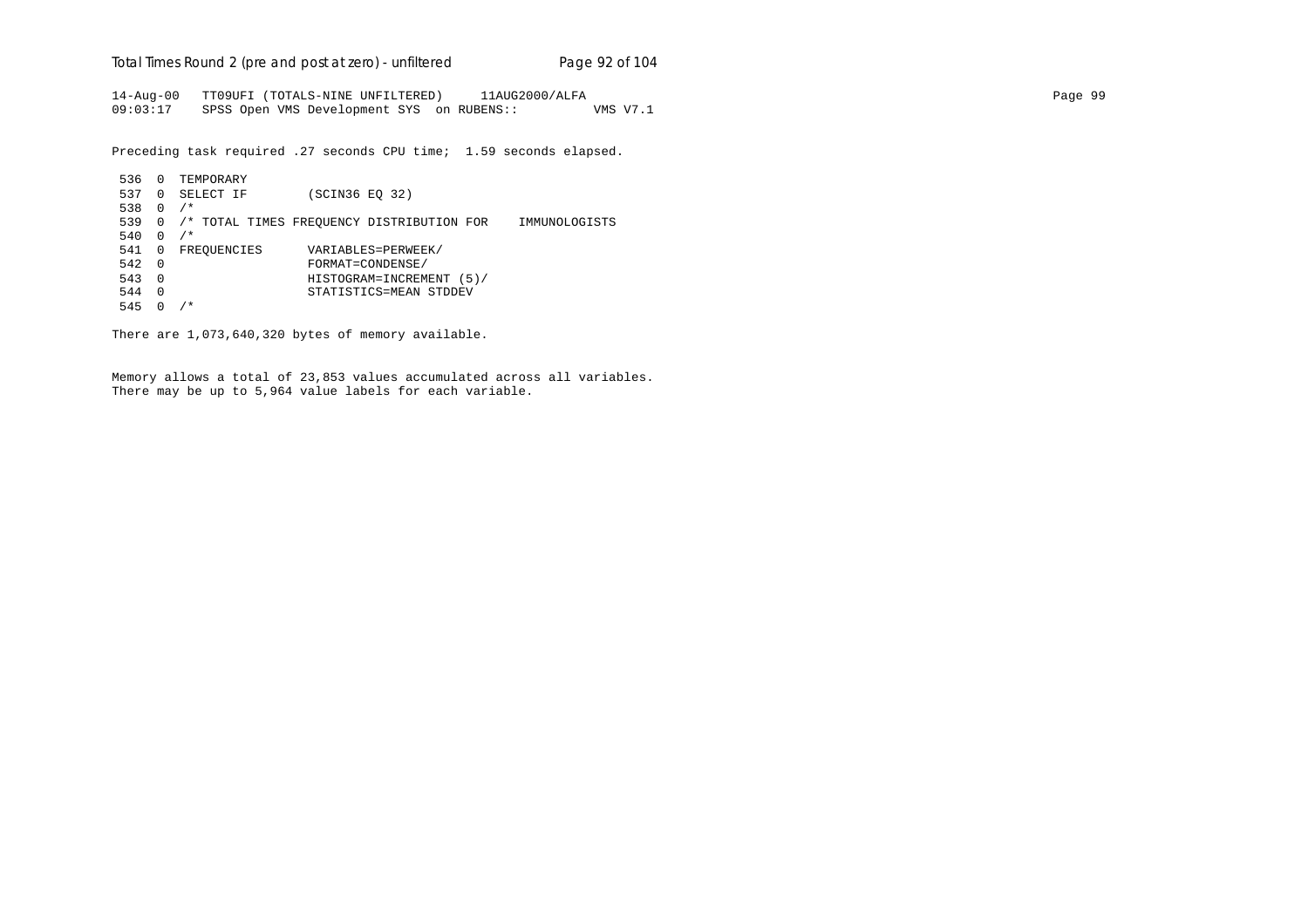# Total Times Round 2 (pre and post at zero) - un*filtered* Page 93 of 104

14-Aug-00 TT09UFI (TOTALS-NINE UNFILTERED) 11AUG2000/ALFA Page 100 09:03:17 SPSS Open VMS Development SYS on RUBENS:: VMS V7.1

PERWEEK HOURS PER WEEK - UNFILTERED (ATT=intra)

|       |                |    | Cum |       |              |              | Cum |       |              |    | Cum |
|-------|----------------|----|-----|-------|--------------|--------------|-----|-------|--------------|----|-----|
| Value | Freq Pct Pct   |    |     | Value | Freq Pct Pct |              |     | Value | Freq Pct Pct |    |     |
|       |                |    |     |       |              |              |     |       |              |    |     |
| .00   | 3              | 4  | 4   | 17.00 | $\mathbf{1}$ | 1            | 59  | 44.00 | 1.           | 1  | 86  |
| 1.00  | 3              | 4  | 8   | 18.00 | 5.           | 6            | 65  | 48.00 | 1            | 1  | 87  |
| 2.00  | 5              | 6  | 14  | 20.00 | 2            | 3            | 68  | 49.00 |              | 1  | 88  |
| 3.00  | 10             | 13 | 27  | 21.00 | 3            | 4            | 72  | 52.00 | 1            | 1. | 90  |
| 4.00  | 4              | 5. | 32  | 24.00 | 1            | $\mathbf{1}$ | 73  | 55.00 | 1            |    | 91  |
| 5.00  | 6              | 8  | 40  | 25.00 | $\mathbf{1}$ | 1.           | 74  | 57.00 | 1            | 1  | 92  |
| 6.00  | $\overline{a}$ | 3  | 42  | 27.00 | 1            | $\mathbf{1}$ | 76  | 60.00 |              |    | 94  |
| 8.00  | 4              | 5  | 47  | 32.00 | 3            | 4            | 79  | 66.00 | 1            | 1. | 95  |
| 10.00 | 3              | 4  | 51  | 33.00 | $\mathbf{1}$ | $\mathbf{1}$ | 81  | 67.00 |              |    | 96  |
| 11.00 | $\mathfrak{D}$ | ζ  | 54  | 35.00 | 1            | 1.           | 82  | 77.00 | $\mathbf{1}$ | 1  | 97  |
| 12.00 | 2              | ζ  | 56  | 36.00 | 1            | $\mathbf{1}$ | 83  | 89.00 | 1            |    | 99  |
| 13.00 |                |    | 58  | 43.00 | 1            |              | 85  | 96.00 |              |    | 100 |

Count Midpoint One symbol equals approximately .50 occurrences

| 25           | 2.50   |                  |                          |    |                      |    |
|--------------|--------|------------------|--------------------------|----|----------------------|----|
| 12           | 7.50   |                  | ************************ |    |                      |    |
| 8            | 12.50  | **************** |                          |    |                      |    |
| 6            | 17.50  | ************     |                          |    |                      |    |
| 6            | 22.50  | ************     |                          |    |                      |    |
| 2            | 27.50  | ****             |                          |    |                      |    |
| 4            | 32.50  | ********         |                          |    |                      |    |
| 2            | 37.50  | ****             |                          |    |                      |    |
| 2            | 42.50  | ****             |                          |    |                      |    |
| 2            | 47.50  | ****             |                          |    |                      |    |
| 1            | 52.50  | $***$            |                          |    |                      |    |
| 2            | 57.50  | ****             |                          |    |                      |    |
| 1            | 62.50  | $\star\star$     |                          |    |                      |    |
| 2            | 67.50  | ****             |                          |    |                      |    |
| 0            | 72.50  |                  |                          |    |                      |    |
| 1            | 77.50  | $***$            |                          |    |                      |    |
| 0            | 82.50  |                  |                          |    |                      |    |
| 1            | 87.50  | $***$            |                          |    |                      |    |
| 0            | 92.50  |                  |                          |    |                      |    |
| $\mathbf{1}$ | 96.00  | $***$            |                          |    |                      |    |
|              |        |                  |                          |    | ----+----+----+----+ |    |
|              |        | 5<br>$\Omega$    | 10                       | 15 | 20                   | 25 |
|              |        |                  | Histogram frequency      |    |                      |    |
| Mean         | 19.372 | Std dev          | 22.217                   |    |                      |    |

Valid cases 78 Missing cases 0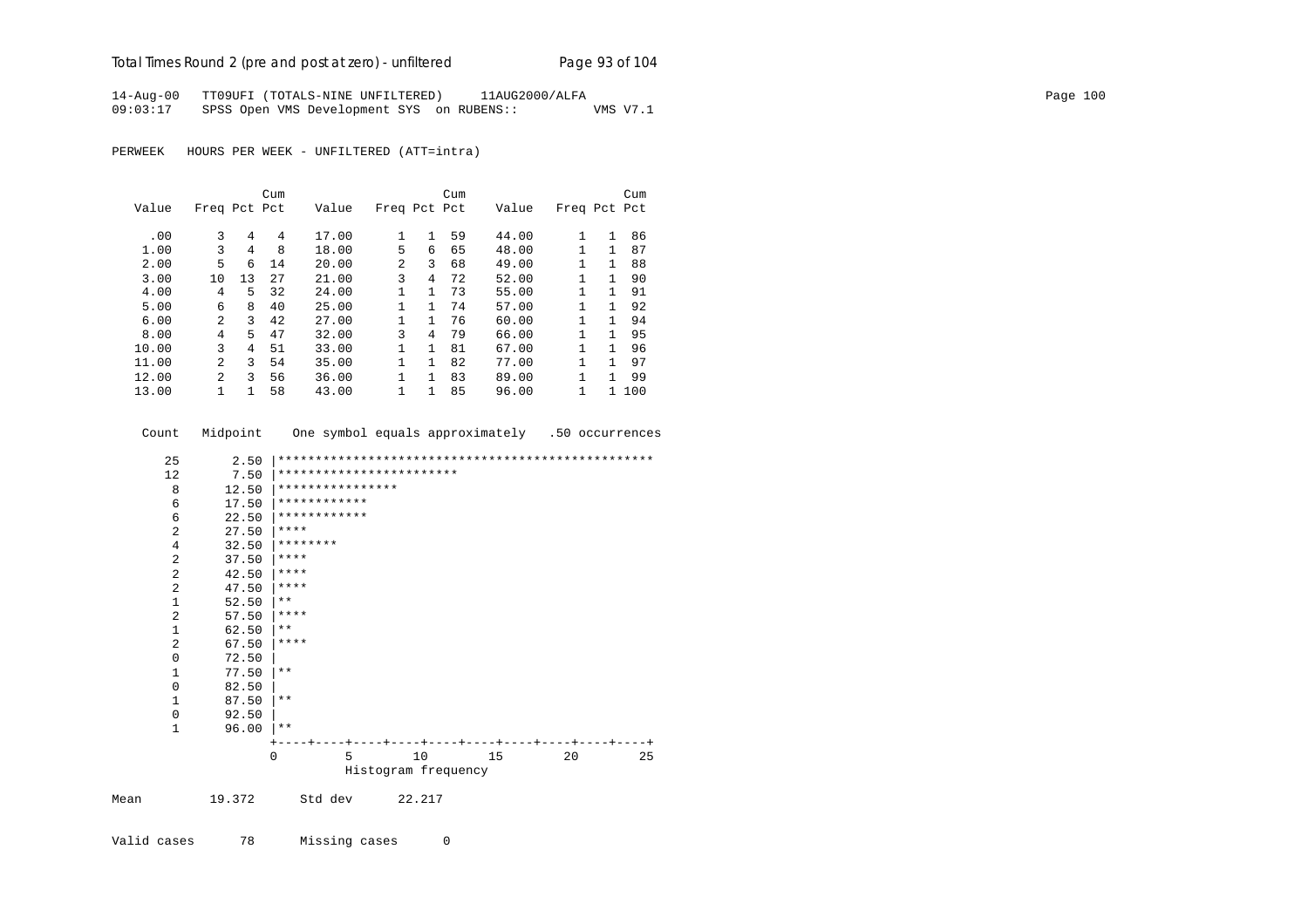Total Times Round 2 (pre and post at zero) - un*filtered* Page 94 of 104

14-Aug-00 TT09UFI (TOTALS-NINE UNFILTERED) 11AUG2000/ALFA Page 101 09:03:19 SPSS Open VMS Development SYS on RUBENS:: VMS V7.1

Preceding task required .34 seconds CPU time; 2.40 seconds elapsed.

 546 0 TEMPORARY 547 0 SELECT IF (SCIN36 EQ 33) 548 0 /\* 549 0 /\* TOTAL TIMES FREQUENCY DISTRIBUTION FOR EMERGENCY MEDICINE PHYSICIANS 550 0 /\* 551 0 FREQUENCIES VARIABLES=PERWEEK/<br>552 0 FORMAT=CONDENSE/ 552 0 FORMAT=CONDENSE/ 553 0 HISTOGRAM=INCREMENT (5)/ 554 0 STATISTICS=MEAN STDDEV 555 0 /\*

There are 1,073,640,320 bytes of memory available.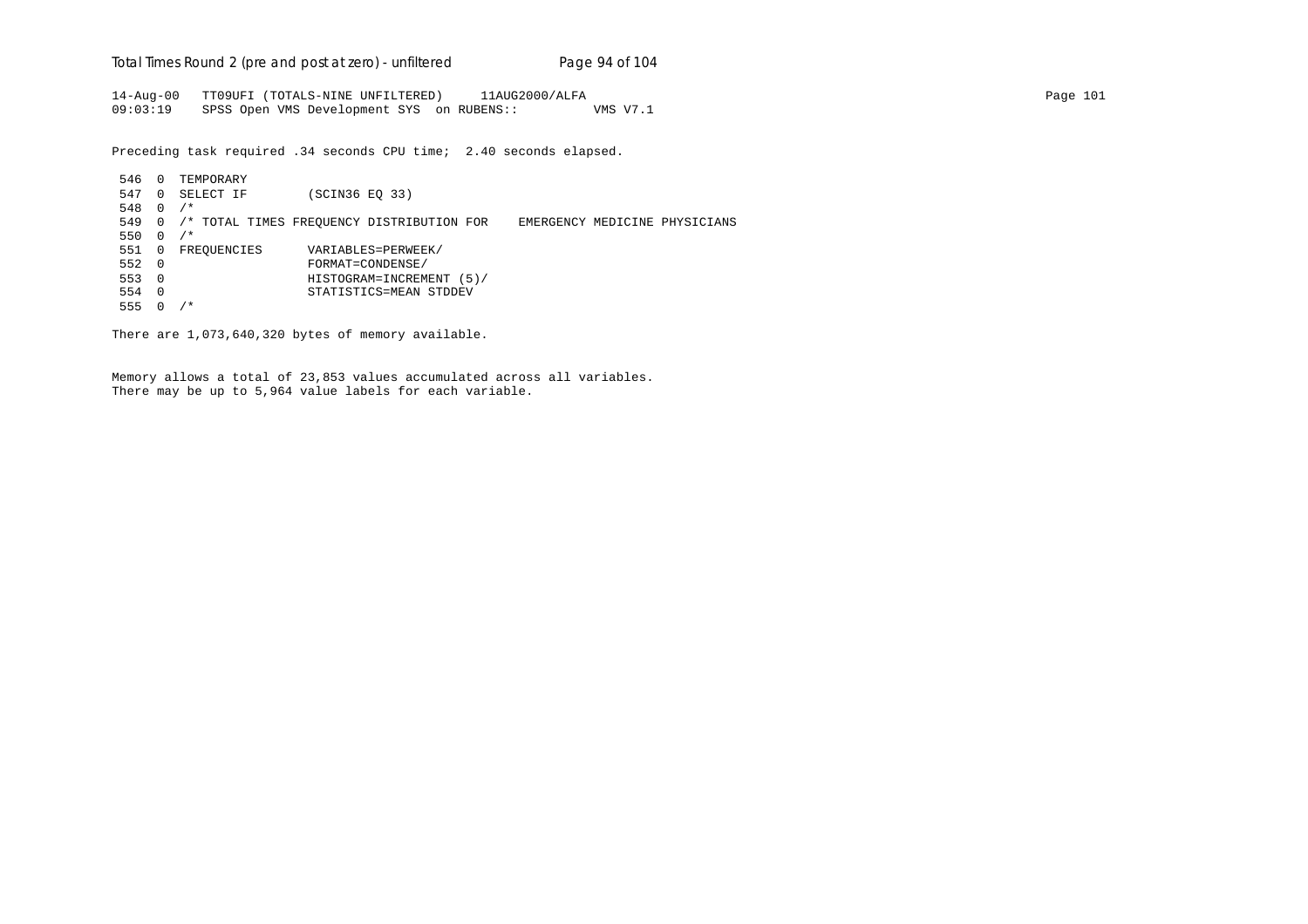Total Times Round 2 (pre and post at zero) - unfiltered Page 95 of 104

14-Aug-00 TT09UFI (TOTALS-NINE UNFILTERED) 11AUG2000/ALFA Page 102 09:03:20 SPSS Open VMS Development SYS on RUBENS:: VMS V7.1

PERWEEK HOURS PER WEEK - UNFILTERED (ATT=intra)

|       |              |               | Cum |       |              |    | Cum |       |              |   | Cum |
|-------|--------------|---------------|-----|-------|--------------|----|-----|-------|--------------|---|-----|
| Value | Freq Pct Pct |               |     | Value | Freq Pct Pct |    |     | Value | Freq Pct Pct |   |     |
| .00   | 51           | 42            | 42  | 7.00  |              | 2  | 84  | 15.00 |              |   | 93  |
| 1.00  | 16           | 13            | 55  | 9.00  |              |    | 85  | 19.00 |              |   | 94  |
| 2.00  | 14           | 12            | 67  | 10.00 | 3            | 2  | 88  | 22.00 |              |   | 95  |
| 3.00  | 6            | 5.            | 72  | 11.00 | 2            | 2  | 89  | 25.00 | 2            | 2 | 97  |
| 4.00  | 3            | $\mathcal{L}$ | 74  | 12.00 | 2            | 2. | 91  | 29.00 |              |   | 98  |
| 5.00  | 5.           | 4             | 79  | 13.00 |              |    | 92  | 30.00 | 2            | 2 | -99 |
| 6.00  | 4            |               | 82  | 14.00 |              |    | 93  | 56.00 |              |   | 100 |

Count Midpoint One symbol equals approximately 2.00 occurrences

| 90             | 2.50  |          |                     |                  |        |     |
|----------------|-------|----------|---------------------|------------------|--------|-----|
| 13             | 7.50  | *******  |                     |                  |        |     |
| 9              | 12.50 | *****    |                     |                  |        |     |
| $\overline{2}$ | 17.50 | $^\star$ |                     |                  |        |     |
| 1              | 22.50 | $^\star$ |                     |                  |        |     |
| 3              | 27.50 | $***$    |                     |                  |        |     |
| $\overline{a}$ | 32.50 | $\ast$   |                     |                  |        |     |
| $\mathbf 0$    | 37.50 |          |                     |                  |        |     |
| $\mathbf 0$    | 42.50 |          |                     |                  |        |     |
| $\mathbf 0$    | 47.50 |          |                     |                  |        |     |
| $\mathbf 0$    | 52.50 |          |                     |                  |        |     |
| 1              | 56.00 | ∗        |                     |                  |        |     |
|                |       |          | -+-<br>$+ -$        | $- + - -$<br>- + | $^{+}$ |     |
|                | 0     | 20       | 40                  | 60               | 80     | 100 |
|                |       |          | Histogram frequency |                  |        |     |
| Mean           | 4.190 | Std dev  | 8.082               |                  |        |     |

Valid cases 121 Missing cases 0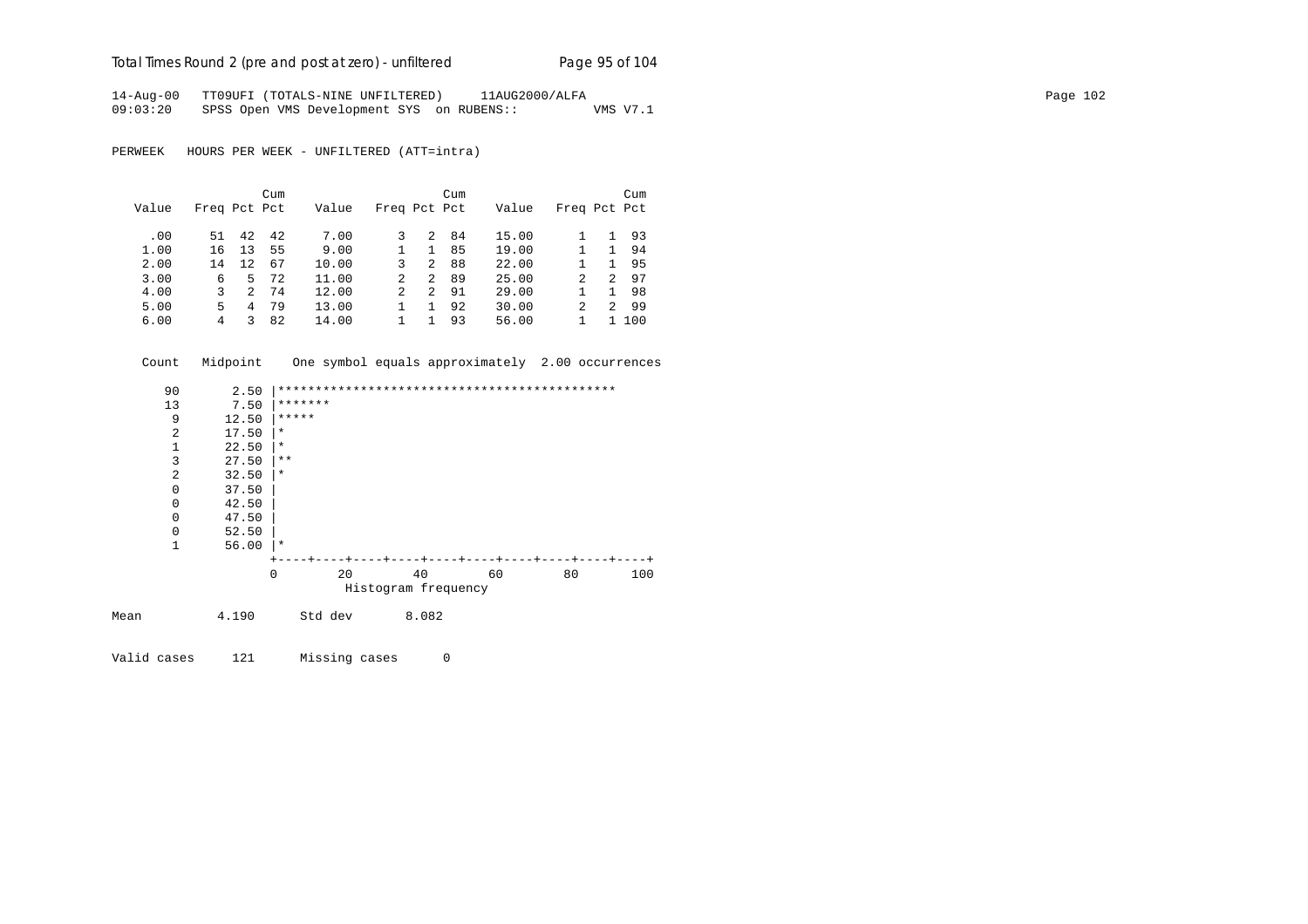Total Times Round 2 (pre and post at zero) - un*filtered* Page 96 of 104

14-Aug-00 TT09UFI (TOTALS-NINE UNFILTERED) 11AUG2000/ALFA Page 103 09:03:21 SPSS Open VMS Development SYS on RUBENS:: VMS V7.1

Preceding task required .26 seconds CPU time; 1.49 seconds elapsed.

```
 556 0 TEMPORARY
 557 0 SELECT IF (SCIN36 EQ 34)
 558 0 /*
 559 0 /* TOTAL TIMES FREQUENCY DISTRIBUTION FOR ASSISTANTS
 560 0 /*
561 0 FREQUENCIES VARIABLES=PERWEEK/<br>562 0 FORMAT=CONDENSE/
 562 0 FORMAT=CONDENSE/
 563 0 HISTOGRAM=INCREMENT (5)/
 564 0 STATISTICS=MEAN STDDEV
 565 0 /*
```
There are 1,073,640,320 bytes of memory available.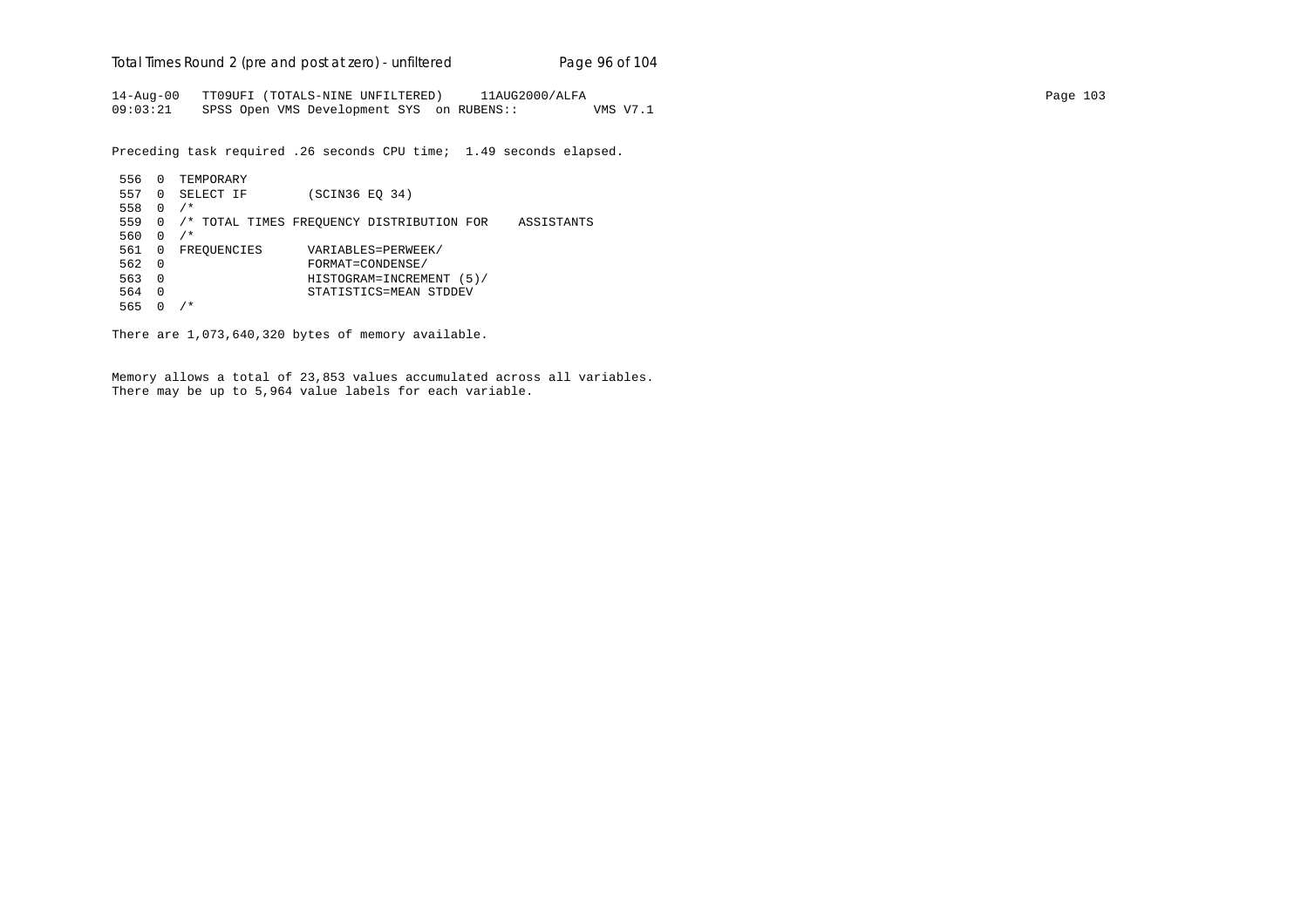Total Times Round 2 (pre and post at zero) - unfiltered Page 97 of 104

14-Aug-00 TT09UFI (TOTALS-NINE UNFILTERED) 11AUG2000/ALFA Page 104 09:03:22 SPSS Open VMS Development SYS on RUBENS:: VMS V7.1

PERWEEK HOURS PER WEEK - UNFILTERED (ATT=intra)

|       |              |    | Cum |       |              |              | Cum |        |              |              | Cum |
|-------|--------------|----|-----|-------|--------------|--------------|-----|--------|--------------|--------------|-----|
| Value | Freq Pct Pct |    |     | Value | Freq Pct Pct |              |     | Value  | Freq Pct Pct |              |     |
| .00   | 122          | 80 | 80  | 7.00  |              |              | 93  | 27.00  |              | 1.           | 97  |
| 1.00  | 10           |    | 86  | 8.00  |              | $\mathbf{1}$ | 93  | 31.00  | 2            | $\mathbf{1}$ | -98 |
| 2.00  | 4            | 3  | 89  | 14.00 |              | $\mathbf{1}$ | 94  | 47.00  |              |              | -99 |
| 3.00  |              |    | 90  | 16.00 |              |              | 95  | 54.00  |              |              | -99 |
| 5.00  |              |    | 90  | 23.00 |              |              | 95  | 103.00 |              | 1.           | 100 |
| 6.00  | 2            |    | 92  | 25.00 |              |              | 96  |        |              |              |     |

Count Midpoint One symbol equals approximately 4.00 occurrences

|      | 137            | 2.50   |         |         | ********************************** |     |     |     |
|------|----------------|--------|---------|---------|------------------------------------|-----|-----|-----|
|      | 6              | 7.50   | $* *$   |         |                                    |     |     |     |
|      | $\mathbf 1$    | 12.50  |         |         |                                    |     |     |     |
|      | $1\,$          | 17.50  |         |         |                                    |     |     |     |
|      | $\mathbf 1$    | 22.50  |         |         |                                    |     |     |     |
|      | $\overline{2}$ | 27.50  | $\star$ |         |                                    |     |     |     |
|      | 2              | 32.50  | $\star$ |         |                                    |     |     |     |
|      | $\mathbf 0$    | 37.50  |         |         |                                    |     |     |     |
|      | 0              | 42.50  |         |         |                                    |     |     |     |
|      | $\mathbf 1$    | 47.50  |         |         |                                    |     |     |     |
|      | $\mathbf 1$    | 52.50  |         |         |                                    |     |     |     |
|      | $\mathbf 0$    | 57.50  |         |         |                                    |     |     |     |
|      | 0              | 62.50  |         |         |                                    |     |     |     |
|      | 0              | 67.50  |         |         |                                    |     |     |     |
|      | $\mathbf 0$    | 72.50  |         |         |                                    |     |     |     |
|      | 0              | 77.50  |         |         |                                    |     |     |     |
|      | 0              | 82.50  |         |         |                                    |     |     |     |
|      | 0              | 87.50  |         |         |                                    |     |     |     |
|      | 0              | 92.50  |         |         |                                    |     |     |     |
|      | $\mathbf 0$    | 97.50  |         |         |                                    |     |     |     |
|      | $1\,$          | 102.50 |         |         |                                    |     |     |     |
|      |                |        |         |         |                                    |     |     |     |
|      |                |        | 0       | 40      | 80                                 | 120 | 160 | 200 |
|      |                |        |         |         | Histogram frequency                |     |     |     |
| Mean |                | 2.817  |         | Std dev | 11.201                             |     |     |     |
|      |                |        |         |         |                                    |     |     |     |
|      |                |        |         |         |                                    |     |     |     |

Valid cases 153 Missing cases 0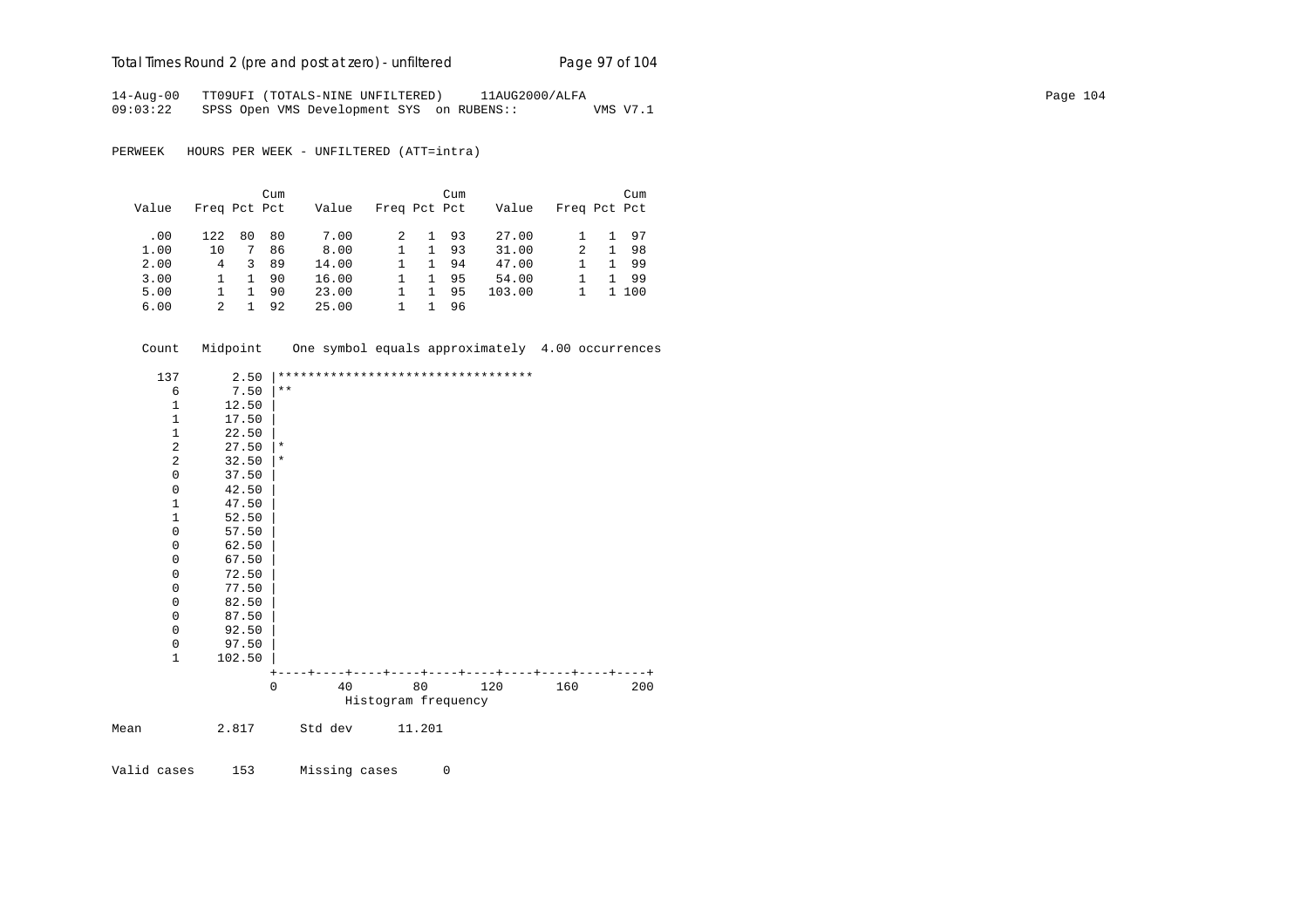Total Times Round 2 (pre and post at zero) - un*filtered* Page 98 of 104

14-Aug-00 TT09UFI (TOTALS-NINE UNFILTERED) 11AUG2000/ALFA Page 105 09:03:23 SPSS Open VMS Development SYS on RUBENS:: VMS V7.1

Preceding task required .34 seconds CPU time; 1.69 seconds elapsed.

 566 0 TEMPORARY 567 0 SELECT IF (SCIN36 EQ 35) 568 0 /\* 569 0 /\* TOTAL TIMES FREQUENCY DISTRIBUTION FOR NON-SPEC SURGEONS 570 0 /\* 571 0 FREQUENCIES VARIABLES=PERWEEK/<br>572 0 FORMAT=CONDENSE/ 572 0 FORMAT=CONDENSE/ 573 0 HISTOGRAM=INCREMENT (5)/ 574 0 STATISTICS=MEAN STDDEV 575 0 /\*

There are 1,073,640,320 bytes of memory available.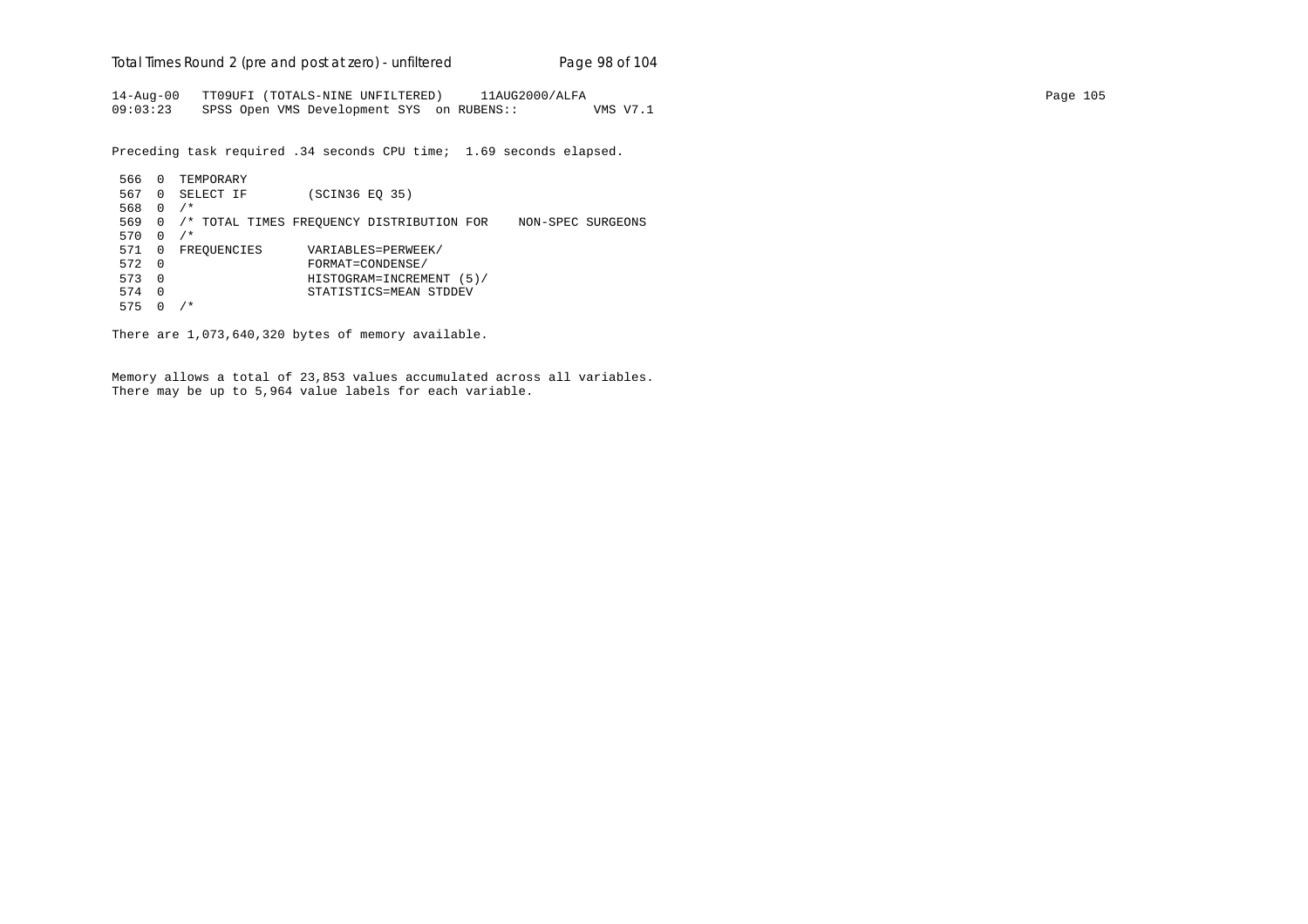# Total Times Round 2 (pre and post at zero) - unfiltered Page 99 of 104

14-Aug-00 TT09UFI (TOTALS-NINE UNFILTERED) 11AUG2000/ALFA Page 106 09:03:24 SPSS Open VMS Development SYS on RUBENS:: VMS V7.1

PERWEEK HOURS PER WEEK - UNFILTERED (ATT=intra)

|       |              |                | Cum |       |                |          | Cum |       |                |              | Cum |
|-------|--------------|----------------|-----|-------|----------------|----------|-----|-------|----------------|--------------|-----|
| Value | Freq Pct Pct |                |     | Value | Freq Pct Pct   |          |     | Value | Freq Pct Pct   |              |     |
| .00   | 461          | 37             | 37  | 19.00 | $\overline{a}$ | 0        | 94  | 46.00 | $\mathbf{1}$   | $\Omega$     | 98  |
| 1.00  | 284          | 23             | 61  | 20.00 | 3              | $\Omega$ | 94  | 47.00 | $\overline{a}$ | $\Omega$     | 98  |
| 2.00  | 106          | 9              | 69  | 21.00 | 5              | 0        | 95  | 48.00 | 1              | $\Omega$     | 99  |
| 3.00  | 61           | 5              | 74  | 22.00 | 5              | 0        | 95  | 49.00 | 1              | $\Omega$     | 99  |
| 4.00  | 44           | 4              | 78  | 23.00 | 6              | 0        | 96  | 50.00 | 1              | $\Omega$     | 99  |
| 5.00  | 27           | $\overline{a}$ | 80  | 24.00 | 4              | 0        | 96  | 52.00 | $\mathbf{1}$   | $\Omega$     | 99  |
| 6.00  | 19           | $\overline{a}$ | 81  | 25.00 | 2              | 0        | 96  | 53.00 | 1              | $\Omega$     | 99  |
| 7.00  | 23           | 2              | 83  | 26.00 | 4              | 0        | 97  | 55.00 | 1              | $\Omega$     | 99  |
| 8.00  | 25           | $\overline{a}$ | 85  | 27.00 | 1              | 0        | 97  | 56.00 | $\mathbf{1}$   | $\Omega$     | 99  |
| 9.00  | 16           | 1              | 87  | 28.00 | 2              | 0        | 97  | 57.00 | 1              | $\Omega$     | 99  |
| 10.00 | 13           | $\mathbf{1}$   | 88  | 29.00 | 4              | 0        | 97  | 70.00 | 2              | $\Omega$     | 99  |
| 11.00 | 20           | $\overline{a}$ | 89  | 32.00 | 2              | 0        | 97  | 71.00 | 1              | $\Omega$     | 99  |
| 12.00 | 12           | 1              | 90  | 33.00 | 2              | 0        | 97  | 72.00 | 4              | 0            | 100 |
| 13.00 | 9            | 1              | 91  | 36.00 | 2              | 0        | 98  | 73.00 | 1              | 0            | 100 |
| 14.00 | 7            | $\mathbf{1}$   | 92  | 37.00 | $\mathbf 1$    | 0        | 98  | 81.00 | 1              | 0            | 100 |
| 15.00 | 13           | $\mathbf{1}$   | 93  | 39.00 | $\mathbf 1$    | 0        | 98  | 83.00 | $\mathbf{1}$   | <sup>0</sup> | 100 |
| 16.00 | 7            | $\mathbf{1}$   | 93  | 40.00 | 2              | 0        | 98  | 96.00 | 1              | 0            | 100 |
| 17.00 | 6            | $\Omega$       | 94  | 41.00 | 2              | 0        | 98  |       |                |              |     |
| 18.00 | 5            | $\Omega$       | 94  | 42.00 | 1              | 0        | 98  |       |                |              |     |

| Count          | Midpoint | One symbol equals approximately 20.00 occurrences |
|----------------|----------|---------------------------------------------------|
| 956            | 2.50     |                                                   |
| 110            | 7.50     | ******                                            |
| 61             | 12.50    | ***                                               |
| 33             | 17.50    | $* *$                                             |
| 23             | 22.50    | $\star$                                           |
| 13             | 27.50    | $\star$                                           |
| 4              | 32.50    |                                                   |
| $\overline{4}$ | 37.50    |                                                   |
| 5              | 42.50    |                                                   |
| 5              | 47.50    |                                                   |
| 3              | 52.50    |                                                   |
| 3              | 57.50    |                                                   |
| 0              | 62.50    |                                                   |
| $\mathbf 0$    | 67.50    |                                                   |
| 8              | 72.50    |                                                   |
| $\mathbf 0$    | 77.50    |                                                   |
| $\overline{a}$ | 82.50    |                                                   |
| 0              | 87.50    |                                                   |

 $0 \t 92.50$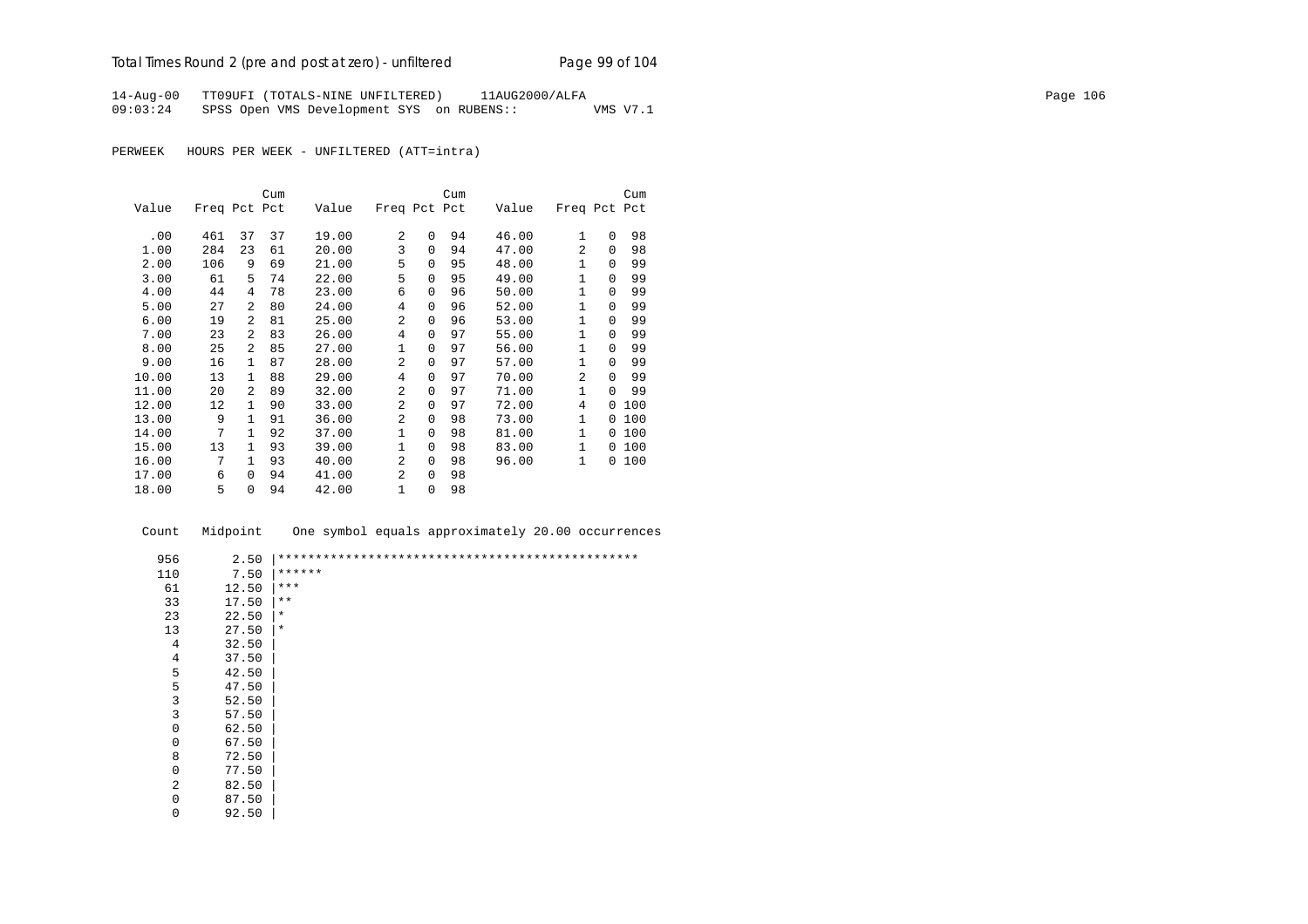# Total Times Round 2 (pre and post at zero) - un*filtered* Page 100 of 104

14-Aug-00 TT09UFI (TOTALS-NINE UNFILTERED) 11AUG2000/ALFA Page 107 09:03:25 SPSS Open VMS Development SYS on RUBENS:: VMS V7.1

PERWEEK HOURS PER WEEK - UNFILTERED (ATT=intra)

 1 96.00 | +----+----+----+----+----+----+----+----+----+----+ 0 200 400 600 800 1000 Histogram frequency

Mean 4.542 Std dev 10.291

Valid cases 1231 Missing cases 0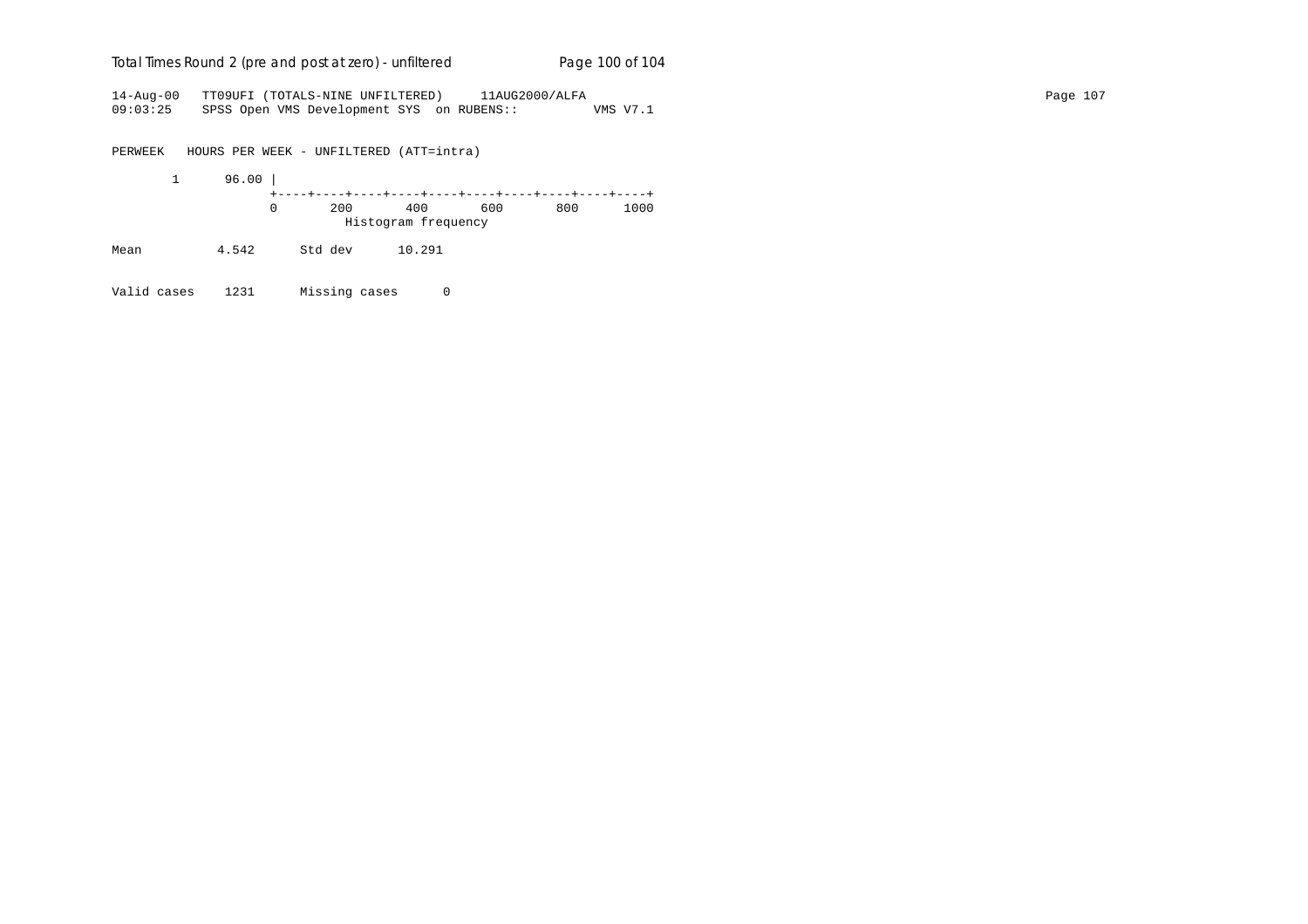Total Times Round 2 (pre and post at zero) - un*filtered* Page 101 of 104

14-Aug-00 TT09UFI (TOTALS-NINE UNFILTERED) 11AUG2000/ALFA Page 108 09:03:25 SPSS Open VMS Development SYS on RUBENS:: VMS V7.1

Preceding task required .27 seconds CPU time; 2.26 seconds elapsed.

 576 0 TEMPORARY 577 0 SELECT IF (SCIN36 EQ 36) 578 0 /\* 579 0 /\* TOTAL TIMES FREQUENCY DISTRIBUTION FOR NON-SPEC ANAESTHESIOLOGISTS 580 0 /\* 581 0 FREQUENCIES VARIABLES=PERWEEK/<br>582 0 FORMAT=CONDENSE/ 582 0 FORMAT=CONDENSE/ 583 0 HISTOGRAM=INCREMENT (5)/ 584 0 STATISTICS=MEAN STDDEV 585 0

There are 1,073,640,320 bytes of memory available.

Memory allows a total of 23,853 values accumulated across all variables. There may be up to 5,964 value labels for each variable.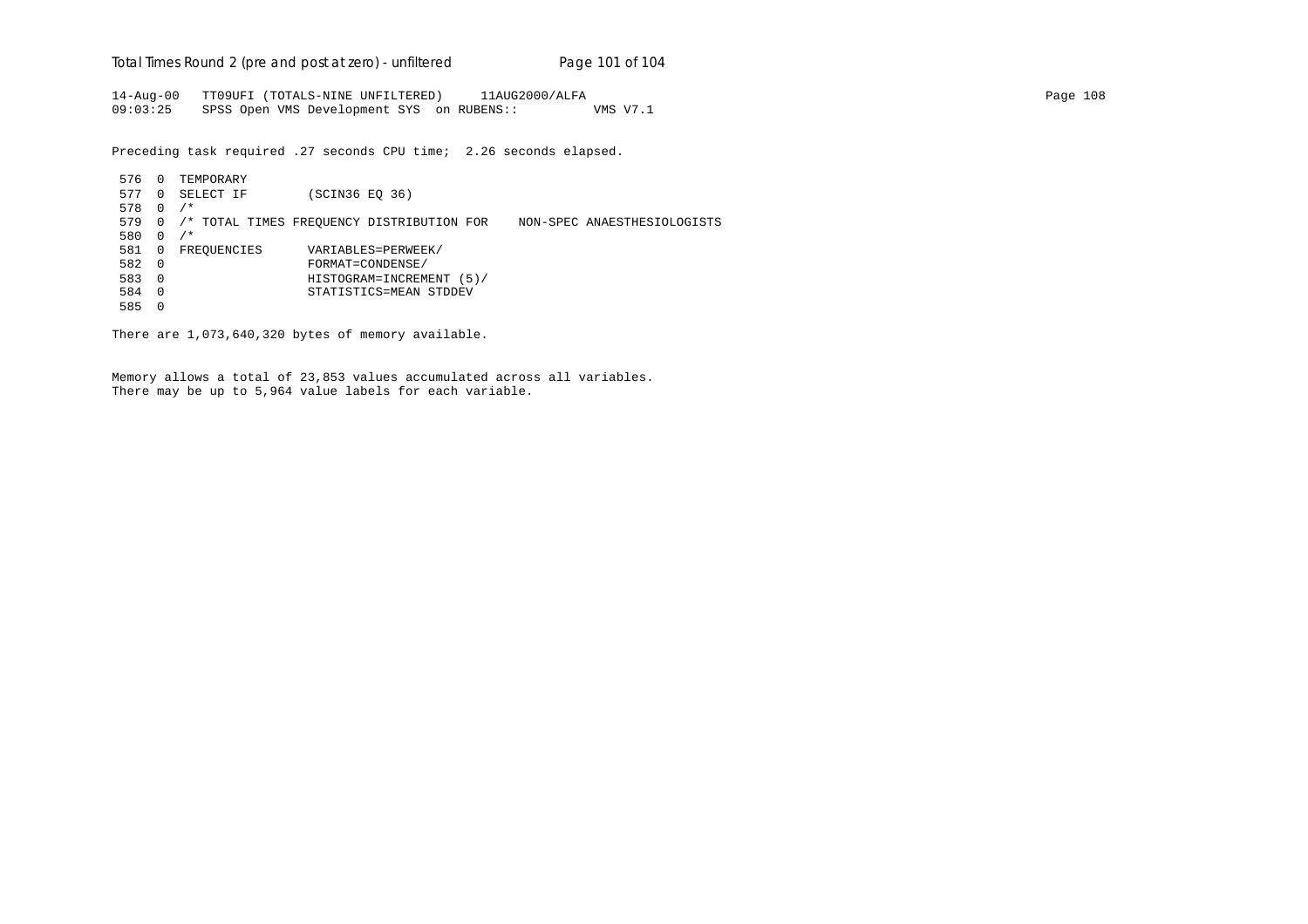14-Aug-00 TT09UFI (TOTALS-NINE UNFILTERED) 11AUG2000/ALFA Page 109 09:03:26 SPSS Open VMS Development SYS on RUBENS:: VMS V7.1

PERWEEK HOURS PER WEEK - UNFILTERED (ATT=intra)

|       |                |                | Cum |       |                |                | Cum |        |              |              | Cum |
|-------|----------------|----------------|-----|-------|----------------|----------------|-----|--------|--------------|--------------|-----|
| Value | Freq Pct Pct   |                |     | Value | Freq Pct Pct   |                |     | Value  | Freq Pct Pct |              |     |
| .00   | 19             | 10             | 10  | 20.00 | 2              | $\mathbf{1}$   | 63  | 45.00  | 3            | 2            | 87  |
| 1.00  | 22             | 11             | 21  | 21.00 | 3              | $\overline{2}$ | 65  | 46.00  | $\mathbf{1}$ | $\mathbf{1}$ | 88  |
| 2.00  | 13             | 7              | 28  | 22.00 | 3              | 2              | 66  | 47.00  | 1            | 1            | 88  |
| 3.00  | 9              | 5              | 32  | 23.00 | $\mathbf 1$    | 1              | 67  | 49.00  | 1            | $\mathbf{1}$ | 89  |
| 4.00  | 9              | 5              | 37  | 24.00 | $\overline{a}$ | $\mathbf{1}$   | 68  | 50.00  | 2            | $\mathbf{1}$ | 90  |
| 5.00  | $\overline{a}$ | $\mathbf{1}$   | 38  | 25.00 | 4              | $\overline{2}$ | 70  | 55.00  | 4            | 2            | 92  |
| 6.00  | 5              | 3              | 41  | 26.00 | $\overline{a}$ | 1              | 71  | 57.00  | 2            | 1            | 93  |
| 7.00  | 1              | $\mathbf{1}$   | 41  | 28.00 | $\mathbf 1$    | $\mathbf{1}$   | 72  | 59.00  | 1            | $\mathbf{1}$ | 93  |
| 8.00  | $\overline{4}$ | $\overline{a}$ | 43  | 29.00 | $\overline{a}$ | 1              | 73  | 60.00  | $\mathbf{1}$ | $\mathbf{1}$ | 94  |
| 9.00  | 4              | $\overline{a}$ | 45  | 31.00 | 3              | 2              | 74  | 62.00  | 2            | 1            | 95  |
| 10.00 | 3              | 2              | 47  | 32.00 | 3              | 2              | 76  | 63.00  | 2            | 1            | 96  |
| 11.00 | 6              | 3              | 50  | 33.00 | $\overline{a}$ | 1              | 77  | 69.00  | $\mathbf{1}$ | $\mathbf{1}$ | 96  |
| 12.00 | 4              | $\overline{a}$ | 52  | 34.00 | $\mathbf 1$    | 1              | 77  | 72.00  | 1            | $\mathbf{1}$ | 97  |
| 13.00 | 4              | $\overline{a}$ | 54  | 36.00 | 3              | 2              | 79  | 78.00  | 1            | $\mathbf{1}$ | 97  |
| 14.00 | 7              | 4              | 58  | 37.00 | $\mathbf 1$    | 1              | 79  | 90.00  | $\mathbf{1}$ | $\mathbf{1}$ | 98  |
| 15.00 | $\overline{a}$ | $\mathbf{1}$   | 59  | 38.00 | $\overline{a}$ | $\mathbf{1}$   | 80  | 94.00  | 1            | $\mathbf{1}$ | 98  |
| 16.00 | $\overline{a}$ | $\mathbf{1}$   | 60  | 39.00 | $\overline{4}$ | 2              | 82  | 105.00 | 2            | $\mathbf{1}$ | 99  |
| 17.00 | 2              | $\mathbf{1}$   | 61  | 41.00 | 2              | 1              | 84  | 119.00 | $\mathbf{1}$ | $\mathbf{1}$ | 100 |
| 18.00 | $\mathfrak{D}$ | $\mathbf{1}$   | 62  | 42.00 | $\overline{a}$ | 1              | 85  |        |              |              |     |
| 19.00 | $\mathbf{1}$   | $\mathbf{1}$   | 62  | 43.00 | 2              | $\mathbf{1}$   | 86  |        |              |              |     |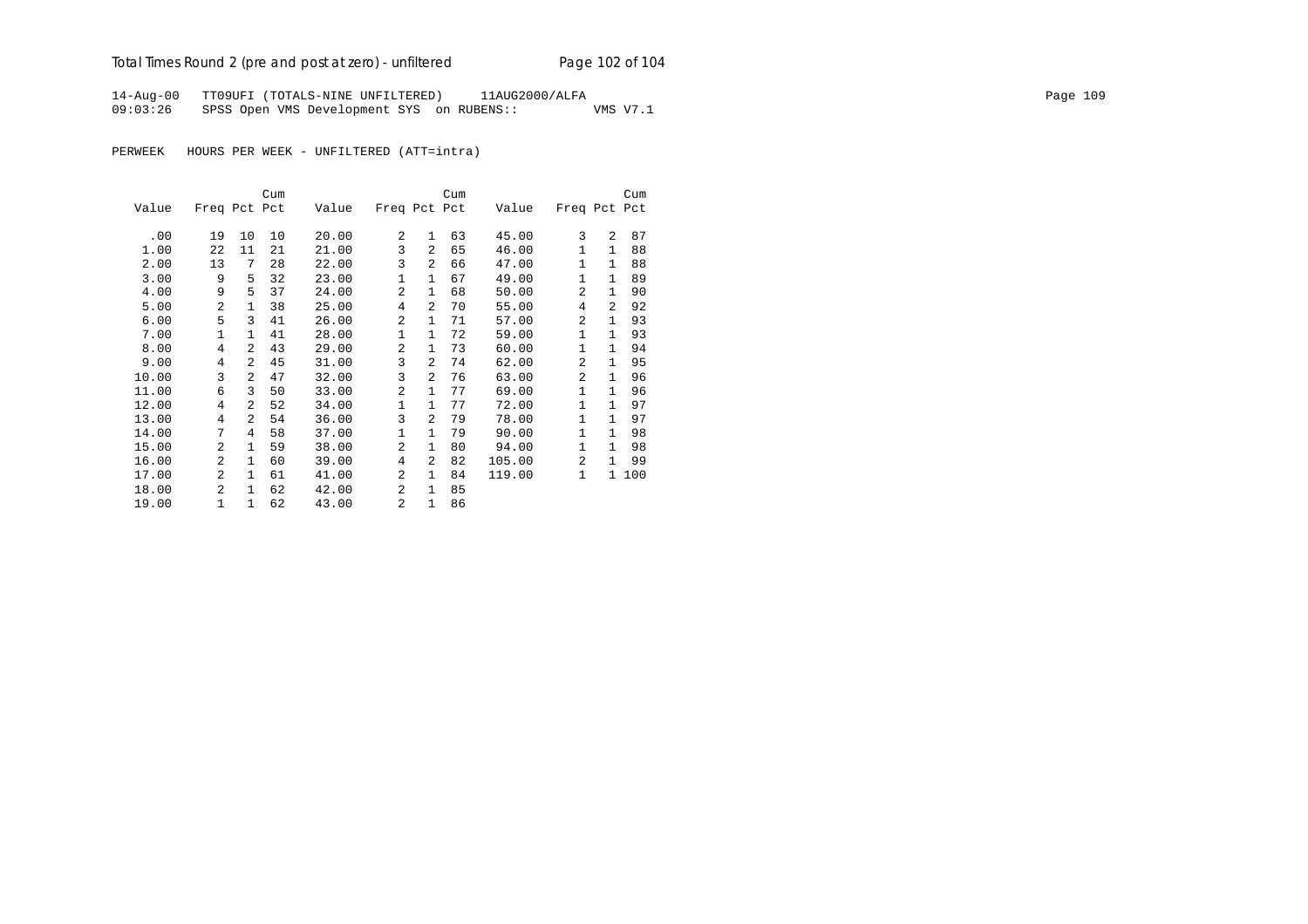| Total Times Round 2 (pre and post at zero) - unfiltered | Page 103 of 104 |
|---------------------------------------------------------|-----------------|
|                                                         |                 |

|          | 14-Aug-00 TT09UFI (TOTALS-NINE UNFILTERED) | 11AUG2000/ALFA |          | Page 110 |
|----------|--------------------------------------------|----------------|----------|----------|
| 09:03:27 | SPSS Open VMS Development SYS on RUBENS::  |                | VMS V7.1 |          |

PERWEEK HOURS PER WEEK - UNFILTERED (ATT=intra)

Count Midpoint One symbol equals approximately 1.50 occurrences

| 72             | 2.50   |                  |                     |    |    |    |  |  |
|----------------|--------|------------------|---------------------|----|----|----|--|--|
| 16             | 7.50   | ***********      |                     |    |    |    |  |  |
| 24             | 12.50  | **************** |                     |    |    |    |  |  |
| 9              | 17.50  | ******           |                     |    |    |    |  |  |
| 11             | 22.50  | *******          |                     |    |    |    |  |  |
| 9              | 27.50  | ******           |                     |    |    |    |  |  |
| 9              | 32.50  | ******           |                     |    |    |    |  |  |
| 10             | 37.50  | *******          |                     |    |    |    |  |  |
| 6              | 42.50  | ****             |                     |    |    |    |  |  |
| 6              | 47.50  | ****             |                     |    |    |    |  |  |
| $\overline{a}$ | 52.50  | $\ast$           |                     |    |    |    |  |  |
| 7              | 57.50  | *****            |                     |    |    |    |  |  |
| 5              | 62.50  | ***              |                     |    |    |    |  |  |
| $\mathbf{1}$   | 67.50  | $^\star$         |                     |    |    |    |  |  |
| $\mathbf{1}$   | 72.50  | $^\star$         |                     |    |    |    |  |  |
| $\mathbf{1}$   | 77.50  | $\star$          |                     |    |    |    |  |  |
| $\mathsf 0$    | 82.50  |                  |                     |    |    |    |  |  |
| $\mathbf 0$    | 87.50  |                  |                     |    |    |    |  |  |
| $\overline{a}$ | 92.50  | $\star$          |                     |    |    |    |  |  |
| $\mathbf{0}$   | 97.50  |                  |                     |    |    |    |  |  |
| $\mathbf{0}$   | 102.50 |                  |                     |    |    |    |  |  |
| 2              | 107.50 | $\star$          |                     |    |    |    |  |  |
| $\mathbf{0}$   | 112.50 |                  |                     |    |    |    |  |  |
| $\mathbf{1}$   | 117.50 | $\star$          |                     |    |    |    |  |  |
|                |        |                  |                     |    |    |    |  |  |
|                |        | 15<br>$\Omega$   | 30                  | 45 | 60 | 75 |  |  |
|                |        |                  | Histogram frequency |    |    |    |  |  |
| Mean           | 19.995 | Std dev          | 23.186              |    |    |    |  |  |

Valid cases 194 Missing cases 0